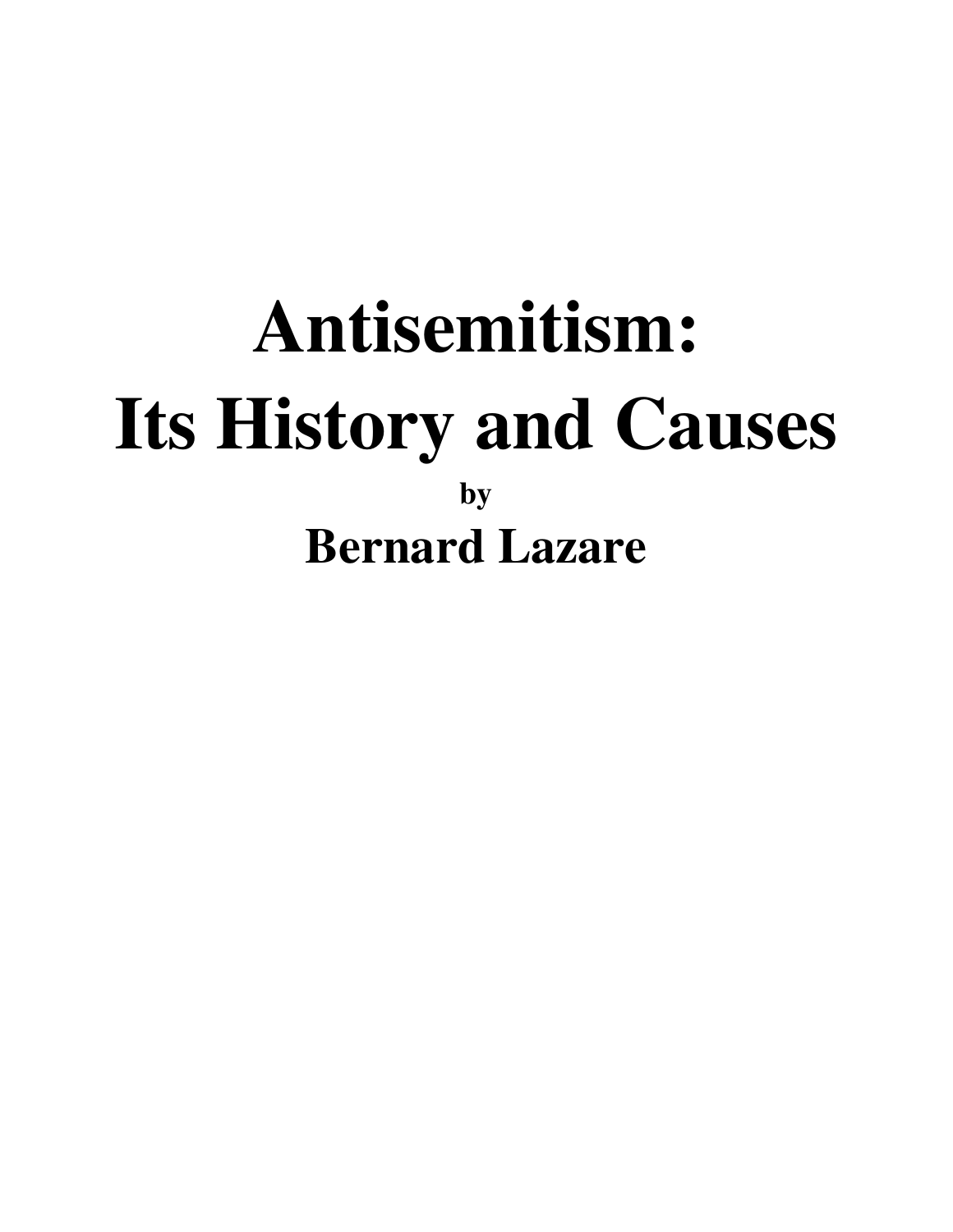#### Antisemitism: Its History and Causes

by Bernard Lazare

Fairborne Publishing [www.colchestercollection.com](http://www.colchestercollection.com/)

Copyright © 2011 The Colchester Collection. All rights reserved.

#### **Summary**

This treatment of the causes of "antisemitism" by a founding Zionist gets to the root of the problem between Jews and others: Jewish Identity or the supremacist attitudes inculcated in those who choose to self-identify as "Jews."

Lazare raises the obvious, "If Jews have a problem with *every* group with whom they come into contact, maybe the source of the problem lies with the Jews." He delineates the specific problems and then shows the Jewish root of those problems.

Copyright: Many works published by the Colchester Collection are in the Public Domain. Some works in the collection are protected by copyright in some countries. All copyright claims in these pages, by the Colchester Collection, apply, solely, to those copyrightable expressions of ideas (summaries, web design, graphics, etc.) created by the Colchester Collection or its employees. All rights to works under copyright are reserved to the copyright holder. The Colchester Collection makes no claim to copy protections on the copyrighted works of others. These works are published as a public service, under the terms of the Fair Use provisions of US copyright law.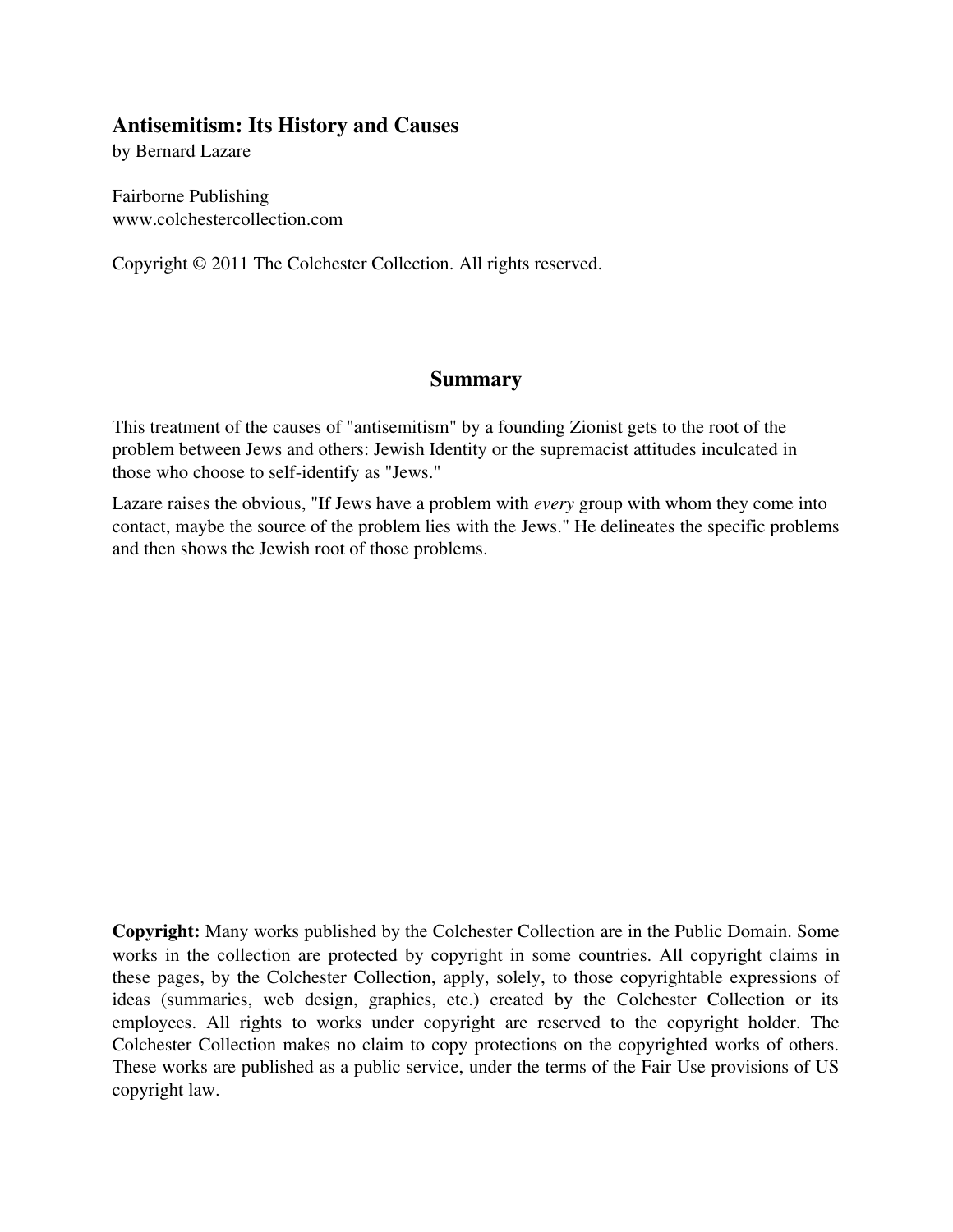## Table of Contents

| <b>Chapter One:</b>                                                                                            |
|----------------------------------------------------------------------------------------------------------------|
| <b>Chapter Two:</b>                                                                                            |
| <b>Chapter Three:</b><br>Anti-Judaism in Christian Antiquity – From the Foundation of Church of Constantine 32 |
| <b>Chapter Four:</b>                                                                                           |
| <b>Chapter Five:</b>                                                                                           |
| <b>Chapter Six:</b><br>Anti-Judaism from the Time of the Reformation to the French Revolution 84               |
| <b>Chapter Seven:</b>                                                                                          |
| <b>Chapter Eight:</b>                                                                                          |
| <b>Chapter Nine:</b>                                                                                           |
| <b>Chapter Ten:</b>                                                                                            |
| <b>Chapter Eleven:</b>                                                                                         |
| <b>Chapter Twelve:</b>                                                                                         |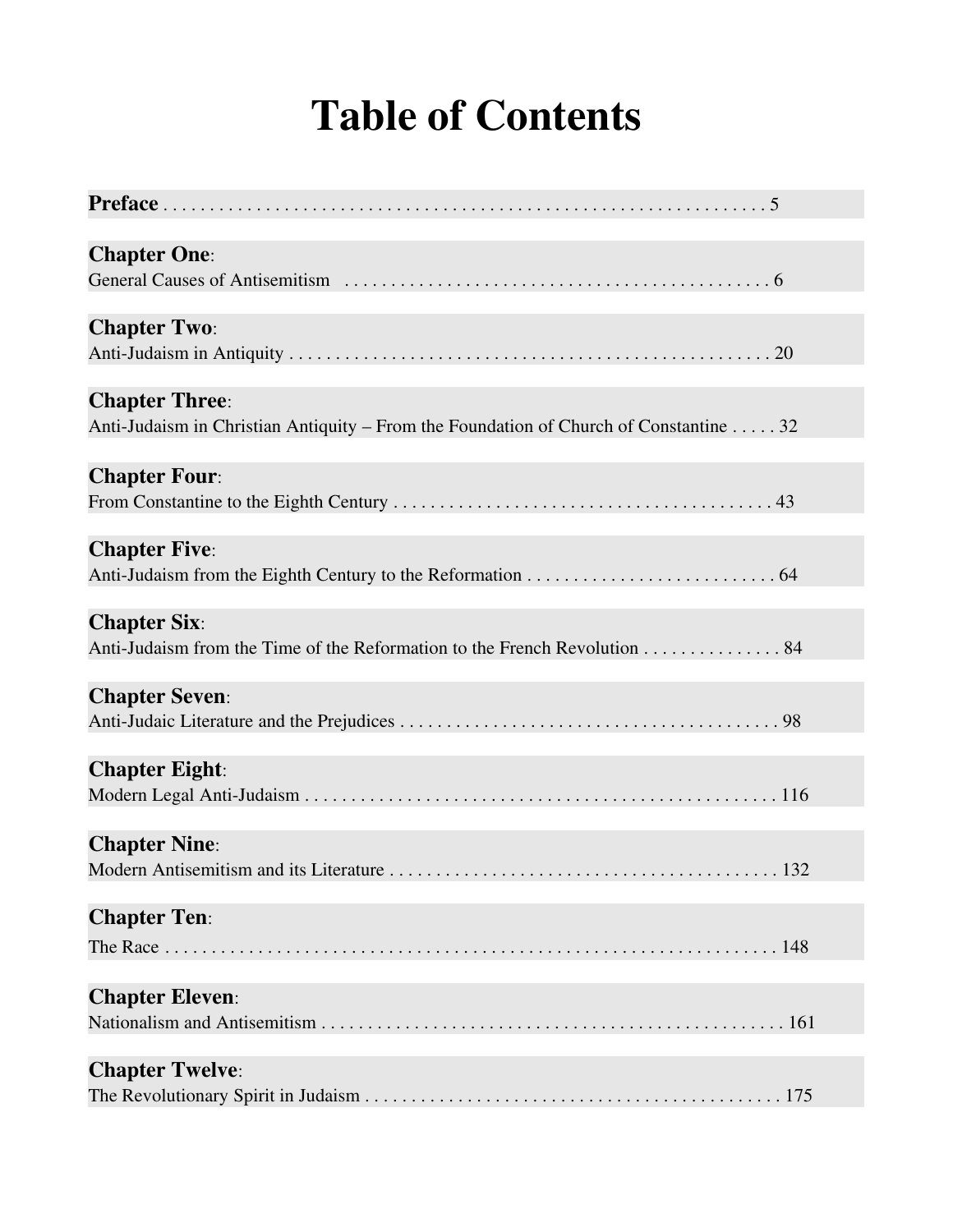| <b>Chapter Thirteen:</b> |  |
|--------------------------|--|
|                          |  |
|                          |  |
| <b>Chapter Fourteen:</b> |  |
|                          |  |
|                          |  |
| <b>Chapter Fifteen:</b>  |  |
|                          |  |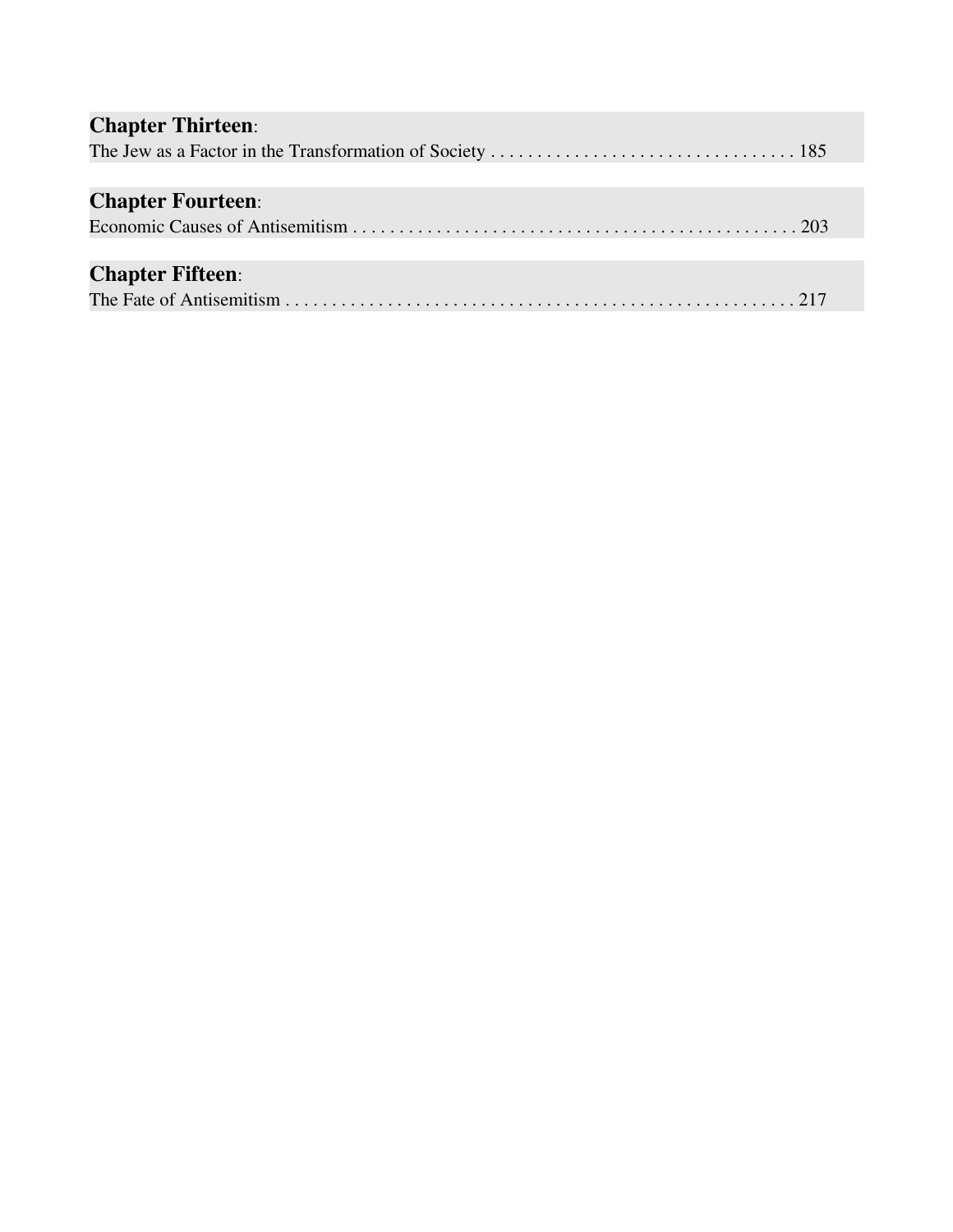### <span id="page-4-0"></span>**[Preface](#page-4-0)**

Portions of this book, which at various times appeared in the newspapers and periodicals, received the honour of being noticed and discussed. This has induced me to write the few lines that follow.

It has been my intention to write neither an apology nor a diatribe, but an impartial study in history and sociology. I dislike antisemitism; it is a narrow, onesided view, still I have sought to account for it. It was not born without cause, I have searched for its causes. Whether I have succeeded in discovering them, it is for the reader to decide.

An opinion as general as antisemitism, which has flourished in all countries and in all ages, before and after the Christian era, at Alexandria, Rome, and Antiachia, in Arabia, and in Persia, in mediaeval and in modern Europe, in a word, in all parts of the world wherever there are or have been Jews such an opinion, it has seemed to me, could not spring from a mere whim or fancy, but must be the effect of deep and serious causes.

It has, therefore, been my aim to draw a full-size picture of antisemitism, of its history and causes, to follow its successive changes and transformations. Such a study might easily fill volumes. I have, therefore, been obliged to limit its scope, confining myself to broad outlines and omitting details. I hope to take up, at no distant day, some of its aspects which could only be hinted at here, and I shall then endeavour to show what has been the intellectual, moral, economic and revolutionary role of the Jew in the world.

### BERNARD LAZARE

Paris, 25 April, 1894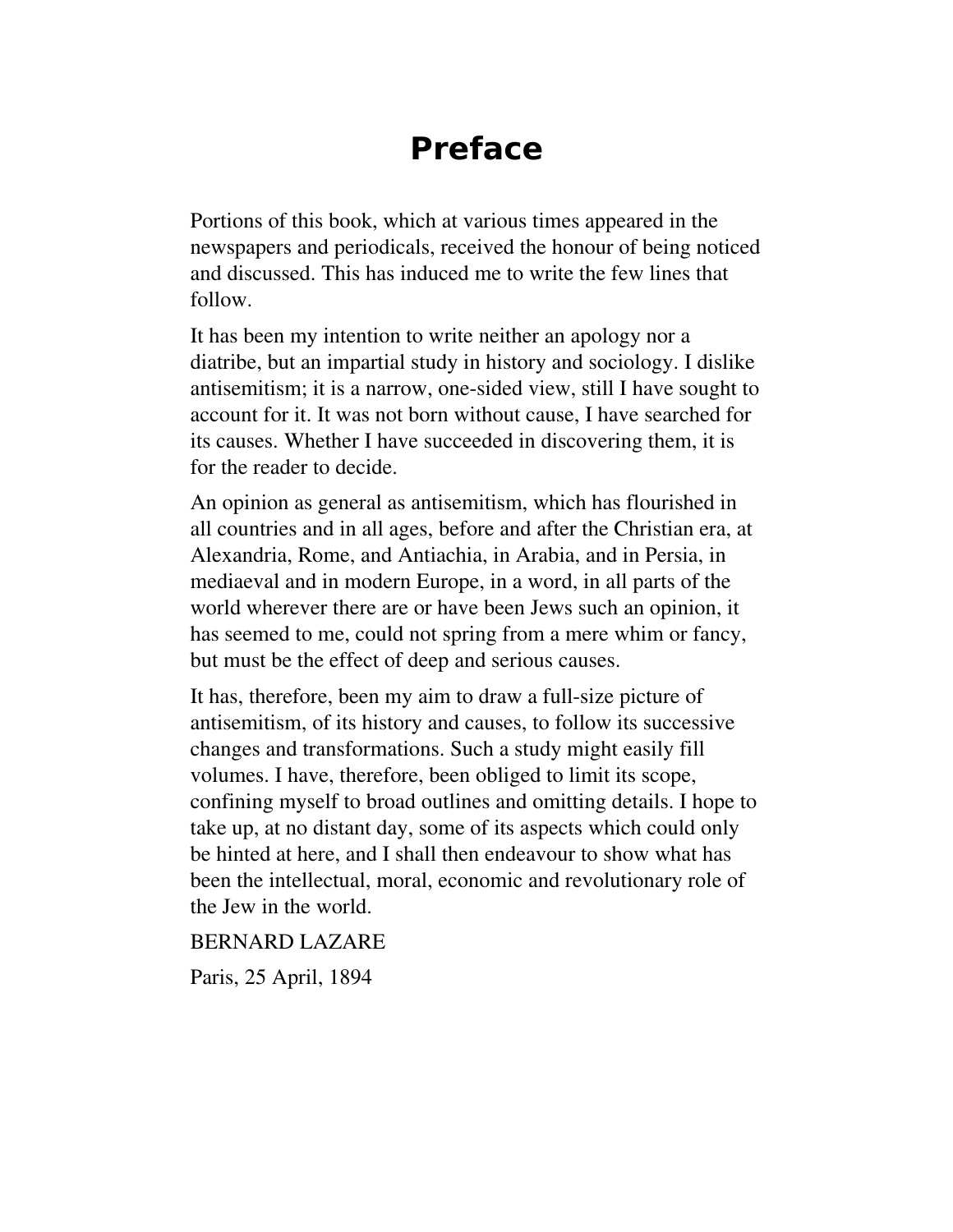### <span id="page-5-0"></span>**[Chapter One:](#page-5-0)**

### **[General Causes of Antisemitism](#page-5-0)**

To make the history of antisemitism complete, omitting none of the manifestations of this sentiment and following its divers phases and modifications, it is necessary to go into the history of Israel since its dispersion, or, more properly speaking, since the beginning of its expansion beyond the boundaries of Palestine.

Wherever the Jews settled after ceasing to be a nation ready to defend its liberty and independence, one observes the development of antisemitism, or rather anti-Judaism; for antisemitism is an ill chosen word, which has its *raison d'etre* only in our day, when it is sought to broaden this strife between the Jew and the Christians by supplying it with a philosophy and a metaphysical, rather than a material reason. If this hostility, this repugnance had been shown towards the Jews at one time or in one country only, it would be easy to account for the local causes of this sentiment. But this race has been the object of hatred with all the nations amidst whom it ever settled. Inasmuch as the enemies of the Jews belonged to divers races, as they dwelled far apart from one another, were ruled by different laws and governed by opposite principles; as they had not the same customs and differed in spirit from one another, so that they could not possibly judge alike of any subject, it must needs be that the general causes of antisemitism have always resided in Israel itself, and not in those who antagonized it.

This does not mean that justice was always on the side of Israel's persecutors, or that they did not indulge in all the extremes born of hatred; it is merely asserted that the Jews were themselves, in part, at least, the cause of their own ills.

Considering the unanimity of antisemitic manifestations, it can hardly be admitted, as had too willingly been done, that they were merely due to a religious war, and one must not view the strife against the Jews as a struggle of polytheism against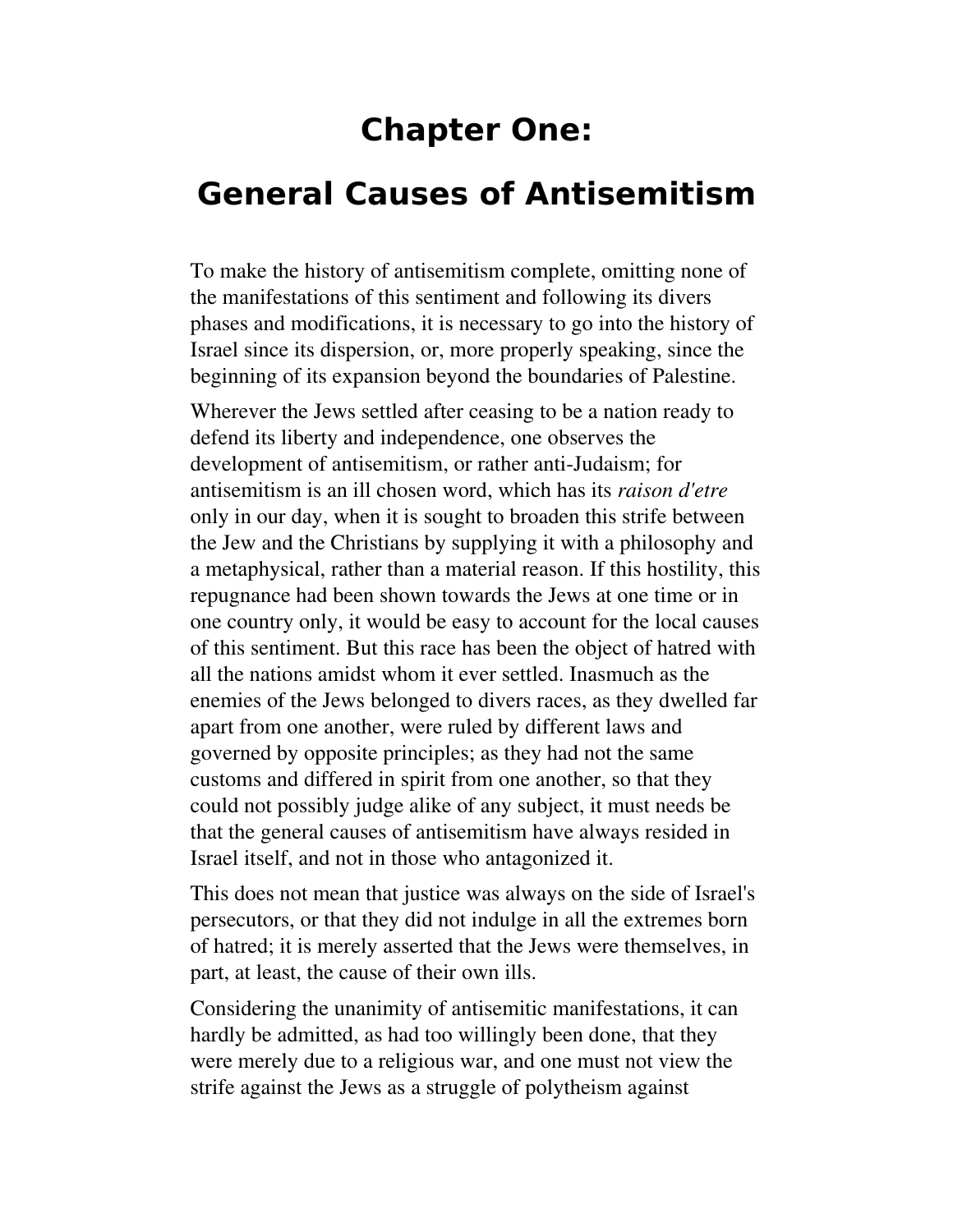monotheism, or that of the Trinity against Jehovah. The polytheistic, as well as the Christian nations combated not the doctrine of one sole God, but the Jew.

Which virtues or which vices have earned for the Jew this universal enmity? Why was he ill-treated and hated alike and in turn by the Alexandrians and the Romans, by the Persians and the Arabs, by the Turks and the Christian nations? Because, everywhere up to our own days the Jew was an unsociable being.

Why was he unsociable? Because he was exclusive, and his exclusiveness was both political and religious, or rather he held fast to his political and religious cult, to his law.

All through history we see the conquered peoples submit to the laws of the conqueror, though they may guard their own faith and beliefs. It was easy for them to do so, for with them a line was drawn between their religious teachings which had come from the gods, and their civil laws which emanated from legislation and could be modified according to circumstances, without inviting upon the reformers the theological anathema or execration; what had been done by man could be undone by man. Thus, if the conquered rose up against the conquerors, it was through patriotism alone, and they were actuated by no other motive but the desire to regain their land and their liberty. Aside from these national uprisings, they seldom took exception to being subjected to the general laws; if they protested, it was against particular enactments which placed them into a position of inferiority towards the dominant people; in the history of the Roman conquests we see the conquered bow to Rome when she extended to them the laws which governed the empire.

Not so with the Jewish people. In fact, as was observed by Spinoza, $<sup>1</sup>$  "the laws revealed by God to Moses were nothing but</sup> laws for the special government of the Hebrews." Moses, $^2$  the prophet and legislator, assigned the same authority for his judicial and governmental enactments, as for his religious precepts, *i.e.,* revelation. Not only did Yahweh say to the Jews, "Ye shall believe in the one God and ye shall worship no idols," he also prescribed for them rules of hygiene and morality; not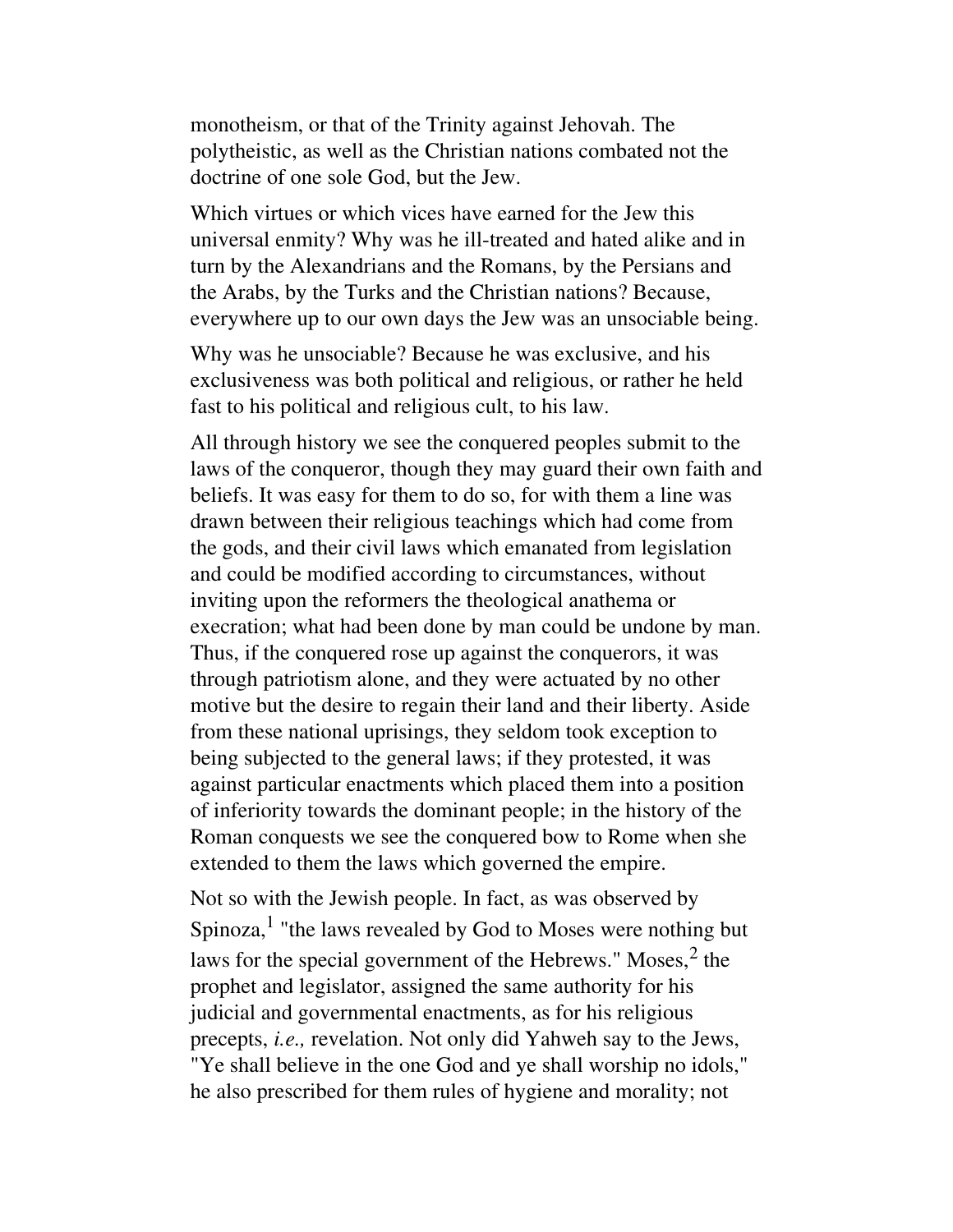only did he designate the territory where sacrifices were to be offered, he also determined the manner in which that territory was to be governed. Each of the given laws, whether agrarian, civil, prophylactic, theological, or moral proceeded from the same authority, so that all these codes formed a whole, a rigorous system of which naught could be taken away for fear of sacrilege.

In reality, the Jew lived under the rule of a lord, Yahweh, who could neither be conquered, nor even assailed, and he knew but one thing, the law, *i.e.,* the collection of rules and decrees which it had once pleased Yahweh to give to Mosesa law divine and excellent, made to lead its followers to eternal bliss; a perfect law which the Jewish people alone had received.

With such an idea of his Torah, the Jew could not accept the laws of strange nations; nor could he think of submitting to them; he could not abandon the divine laws, eternal, good and just, to follow human laws, necessarily imperfect and subject to decay. Thus, wherever colonies were founded by the Jews, to whatever land they were deported, they insisted, not only upon permission to follow their religion, but also upon exemption from the customs of the people amidst whom they were to live, and the privileges to govern themselves by their own laws.

At Rome, at Alexandria, at Antioch, in Cyrenaica they were allowed full freedom in the matter. They were not required to appear in court on Saturday; $3$  they were even permitted to have their own special tribunals, and were not amenable to the laws of the empire; when the distribution of grains occurred on a Saturday their share was reserved for them until the next day, $4\overline{ }$ they could be decurions, being at the same time exempt from all practices contrary to their religion;<sup>5</sup> they enjoyed complete selfgovernment, as in Alexandria; they had their own chiefs, their own senate, their ethnarch, and were not subject to the general municipal authorities.

Everywhere they wanted to remain Jews, and everywhere they were granted the privilege of establishing a State within the State. By virtue of these privileges and exemptions, and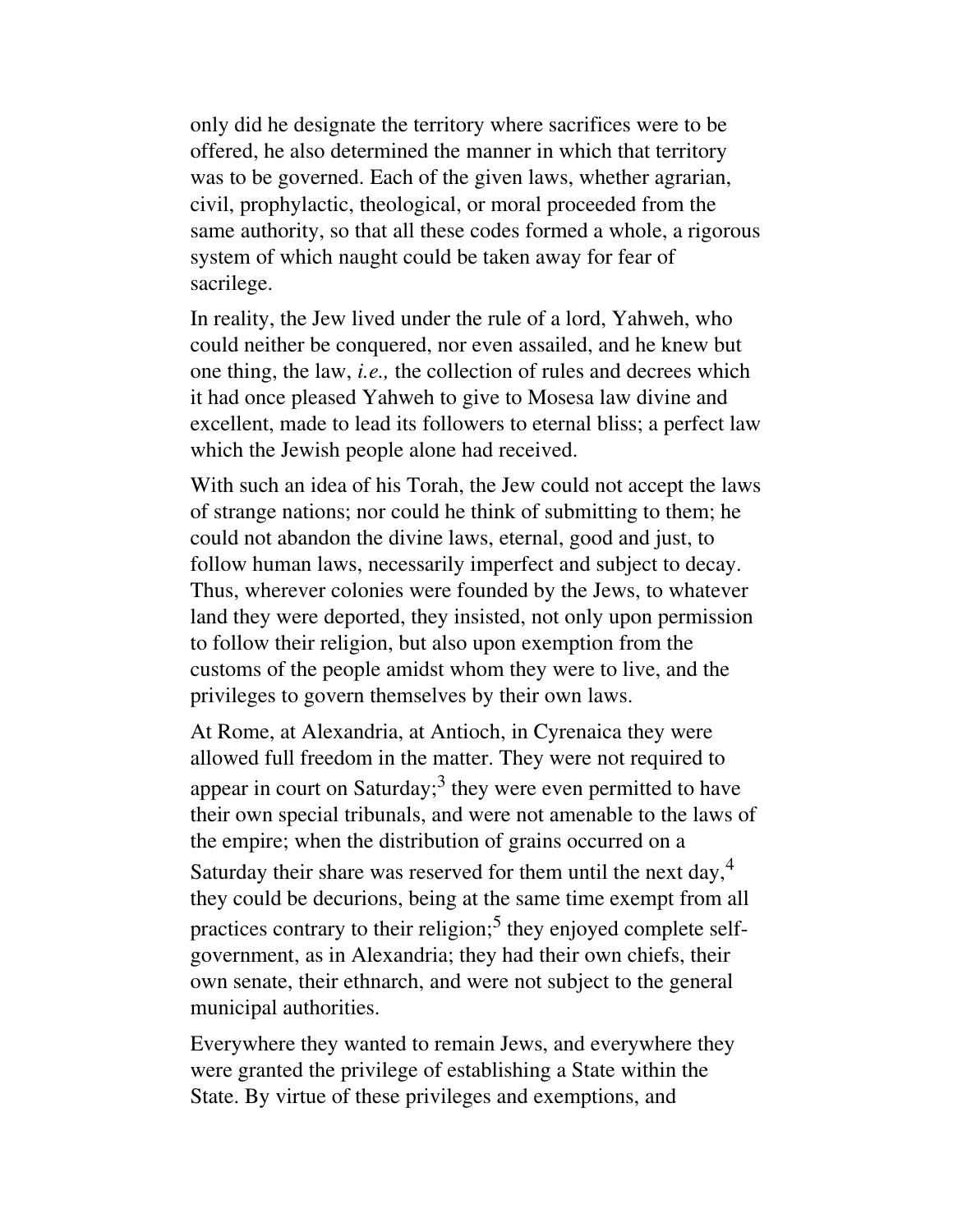immunity from taxes, they would soon rise above the general condition of the citizens of the municipalities where they resided; they had better opportunities for trade and accumulation of wealth, whereby they excited jealousy and hatred.

Thus, Israel's attachment to its law was one of the first causes of its unpopularity, whether because it derived from that law benefits and advantages which were apt to excite envy, or because it prided itself upon the excellence of its Torah and considered itself above and beyond other peoples.

Still had the Israelites adhered to pure Mosaism, they could, doubtless, at some time in their history, have so modified that Mosaism as to retain none but the religious and metaphysical precepts; possibly, if they had no other sacred book but the Bible they might have merged in the nascent church, which enlisted its first followers among the Sadducees, the Essenes, and the Jewish proselytes. One thing prevented that fusion and upheld the existence of the Hebrews among the nations; it was the growth of the Talmud, the authority and rule of the doctors who taught a pretended tradition. The policy of the doctors to which we shall return further made of the Jews sullen beings, unsociable and haughty, of whom Spinoza, who knew them well, could say: "It is not at all surprising that after being scattered for so many years they have preserved their identity without a government of their own, for, by their external rites, contrary to those of other nations, as well as by the sign of circumcision, they have isolated themselves from all other nations, even to the extent of drawing upon themselves the hate of all mankind."<sup>6</sup>

Man's aim on earth, said the doctors, is the knowledge and observance of the law, and one cannot thoroughly observe it without denying allegiance to all but the true law. The Jew who followed these precepts isolated himself from the rest of mankind; he retrenched himself behind the fences which had been erected around the Torah by Ezra and the first scribes, $^7$  later by the Pharisees and the Talmudists, the successors of Ezra, reformers of primitive Mosaism and enemies or the prophets. He isolated himself, not merely by declining to submit to the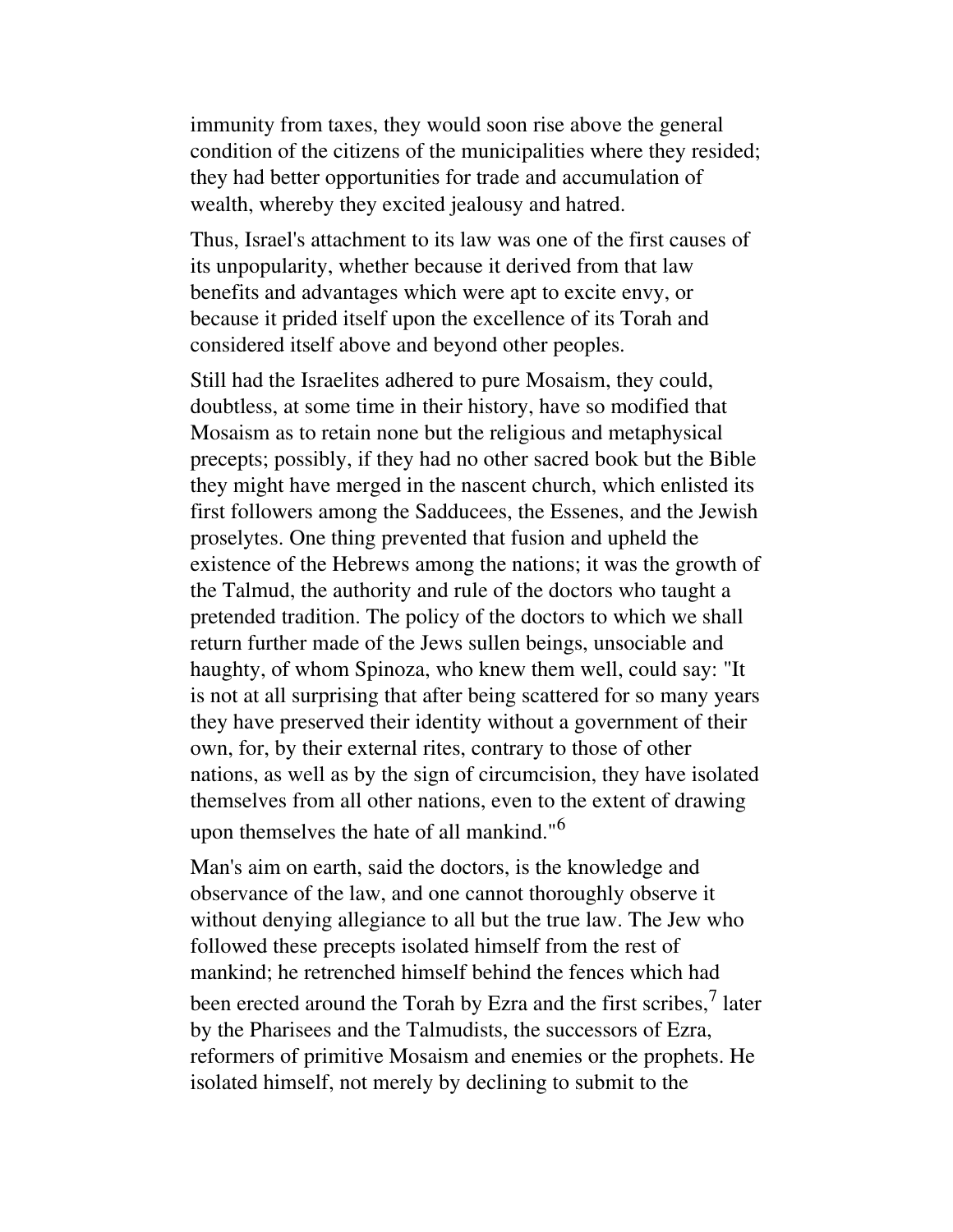customs which bound together the inhabitants of the countries where he settled, but also by shunning all intercourse with the inhabitants themselves. To his unsociability the Jew added exclusiveness.

With the law, yet without Israel to put it into practice, the world could not exist, God would turn it back into nothing; nor will the world know happiness until it be brought under the universal domination of that law, *i.e.,* under the domination of the Jews. Thus the Jewish people is chosen by God as the trustee of His will; it is the only people with whom the Deity has made a covenant; it is the choice of the Lord. At the time when the serpent tempted Eve, says the Talmud, he corrupted her with his venom. Israel, on receiving the revelation from Sinai, delivered itself from the evil; the rest of mankind could not recover. Thus, if they have each its guardian and its protecting constellation, Israel is placed under the very eye of Jehovah; it is the Eternal's favoured son who has the sole right to his love, to his good will, to his special protection, other men are placed beneath the Hebrews; it is by mere mercy that they are entitled to divine munificence, since the souls of the Jews alone are descended from the first man. The wealth which has come to the nations, in truth belongs to Israel, and we hear Jesus Himself reply to the Greek woman: "It is not meet to take the children's bread and so cast it unto the dogs."<sup>8</sup> This faith in their predestination, in their election, developed among the Jews an immense pride. It led them to view the Gentiles with contempt, often with hate, when patriotic considerations supervened to religious feeling.

When Jewish nationality was in peril, the Pharisees, under John Hyrcanus, declared impure the soil of strange peoples, as well as all intercourse among Jews and Greeks. Later, the Shamaites advocated at a synod complete separation of the Jews from the heathens, and drafted a set of injunctions, called *The Eighteen Things,* which ultimately prevailed over the opposition of the Hillelites. As a result Jewish unsociability begins to engage the attention of the councils of Antiochus Sidetes; exception is taken to "their persistence in shutting themselves up amidst their own kind and avoiding all intercourse with pagans, and to their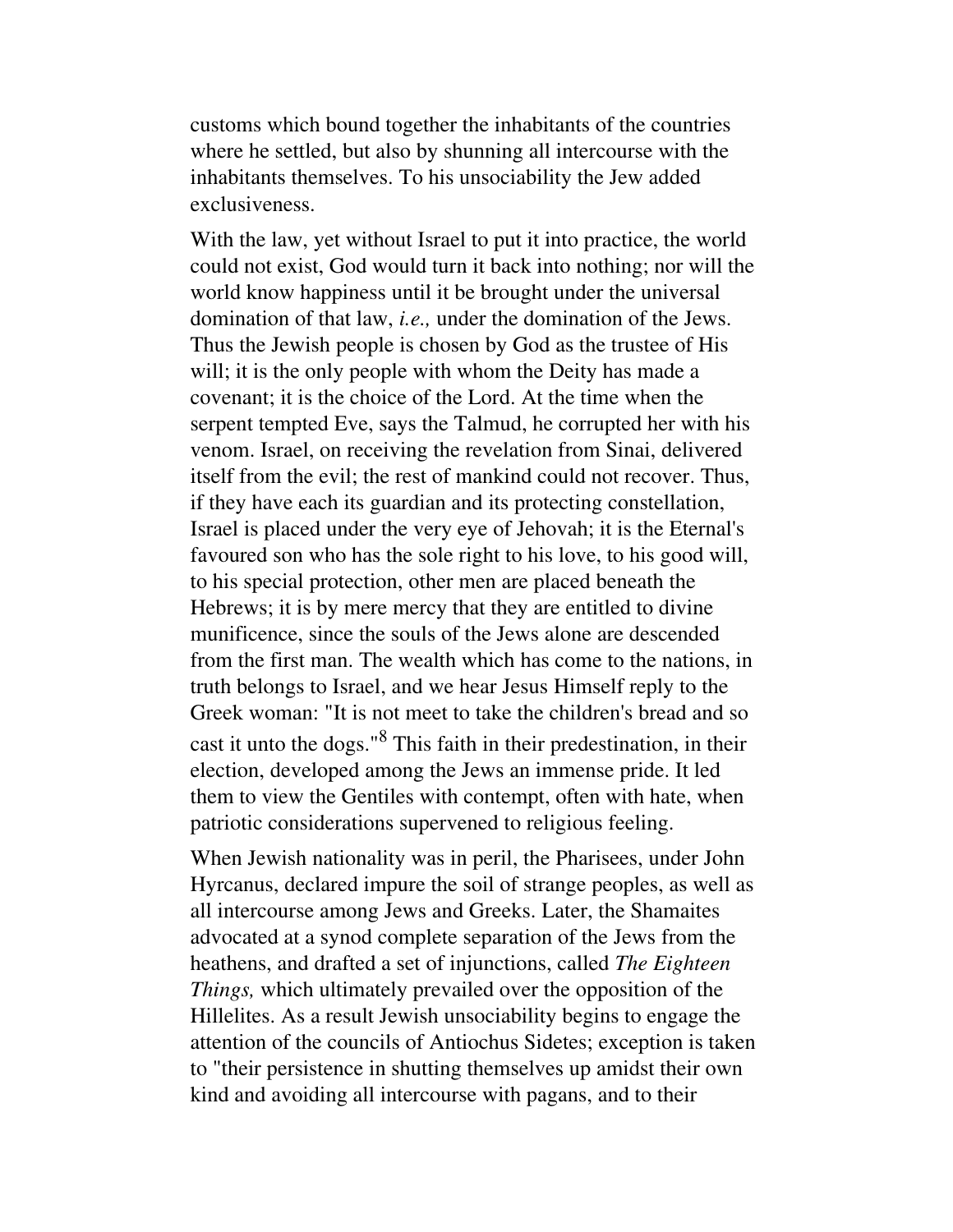eagerness to make that intercourse more and more difficult, if not impossible."<sup>9</sup> And the high priest Menelaus accuses the law before Antiochus Epiphanes, "of teaching hatred of the human race, of prohibiting to sit down at the table of strangers and to show good-will towards them."

If these prescriptions had lost their authority when the cause which had produced and, in a way, justified them, had disappeared, the evil would not have been great. Yet we see them reappear in the Talmud and receive a new sanction from the authority of the doctors. After the controversy between the Sadducees and the Pharisees had terminated in the victory of the latter, these injunctions became part of the law, they were taught with the law and helped to develop and exaggerate the exclusiveness of the Jews.

Another fear, that of contamination, separated the Jews from the world and made their isolation still more rigorous. The Pharisees held views of extreme rigour on the subject of contamination; with them the injunctions and prescriptions of the Bible were insufficient to preserve Man from sin. As the sacrificial vases were contaminated by the least impure contact, they came to regard themselves contaminated by contact with strangers. Of this fear were born innumerable rules affecting everyday life: rules relating to clothing, dwelling, nourishment, all of which were promulgated with a view to save the Israelites from contamination and sacrilege; all these rules might properly be observed in an independent state or city, but could not possibly be enforced in foreign lands, for their strict observance would require the Jews to flee the society of Gentiles, and thus to live isolated, hostile to their environment.

The Pharisees and the Rabbinites went still farther. Not satisfied with preserving the body, they also sought to save the soul. Experience had shown them that Hellenic and Roman importations imperiled what they deemed their faith. The names of the Hellenistic high priests, Jason, Menelaus, etc., reminded the Rabbinites of the times when the genius of Greece, winning over one portion of Israel, came very near conquering it. They knew that the Sadducean party, friendly to the Greeks, had paved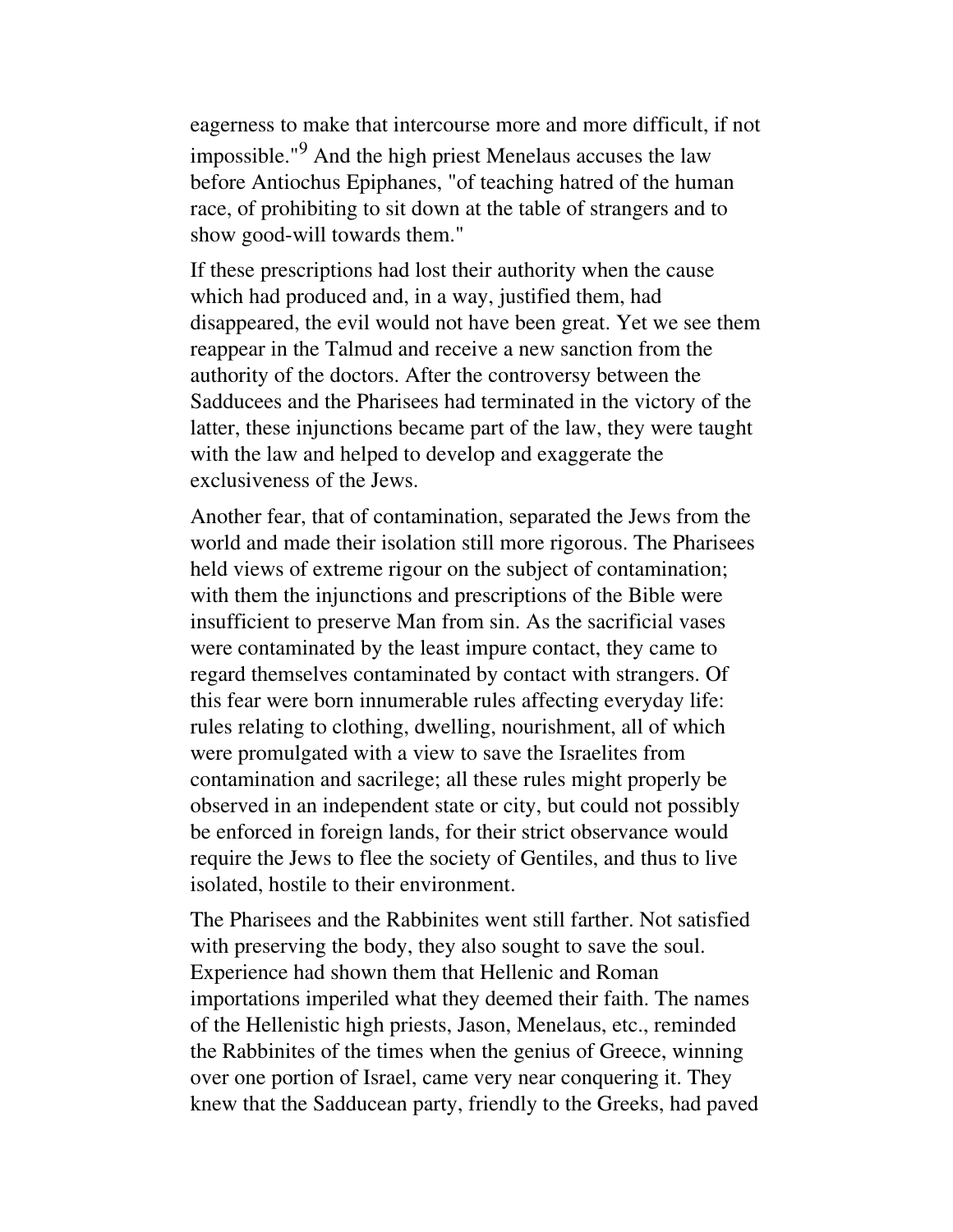the way for Christianity, as much as the Alexandrians and all those who maintained that "none but the legal provisions, clearly enunciated in the Mosaic law were binding, whereas all other rules growing from local traditions or subsequently issued, could lay no claim to rigorous observance.<sup>10</sup>

It was under Greek influence that the books and oracles originated which prepared the minds for Messiah. The Hellenistic Jews, Philo and Aristobulus, the pseudo-Phocylides and the pseudo-Longinus, authors of the Sibylline oracles and of the pseudo-Orphics, all these successors of the prophets who continued their work, led mankind to Christ. And it may be said that true Mosaism, purified and enlarged by Isaiah, Jeremiah and Ezekiel, broadened and generalized by the Judaeo-Hellenists, would have brought Israel to Christianity, but for Ezraism, Pharisaism and Talmudism, which held the mass of the Jews bound to strict observances and narrow ritual practices.

To guard God's people, to keep it safe from evil influences, the doctors exalted their law above all things. They declared that no study but that of the law alone became an Israelite, and as a whole life-time was hardly sufficient to learn and penetrate all the subtleties and all the casuistry of that law, they prohibited the study of profane sciences and foreign languages. "Those among us who learn several languages are not held in esteem," said Josephus; contempt alone was soon thought insufficient, they were excom municated. Nor did these expulsions satisfy the Rabbinites. Though deprived of Plato, had not the Jew still the Bible, could he not listen to the voice of the prophets? As the book could not be proscribed, it was belittled and made subordinate to the Talmud; the doctors declared: "The law is water, the Mishna is wine." And the reading of the Bible was considered less beneficial, less conducive to salvation than the reading of the Mishna.

However, the Rabbinites could not kill Jewish curiosity with one blow; it required centuries. It was as late as the fourteenth century, after Ibn Ezra, Rabbi Bechai, Maimonides, Bedares, Joseph Caspi, Levi Ben Gerson, Moses of Narbonne, and many others, were gone, all true sons of Philo and the Alexandrians,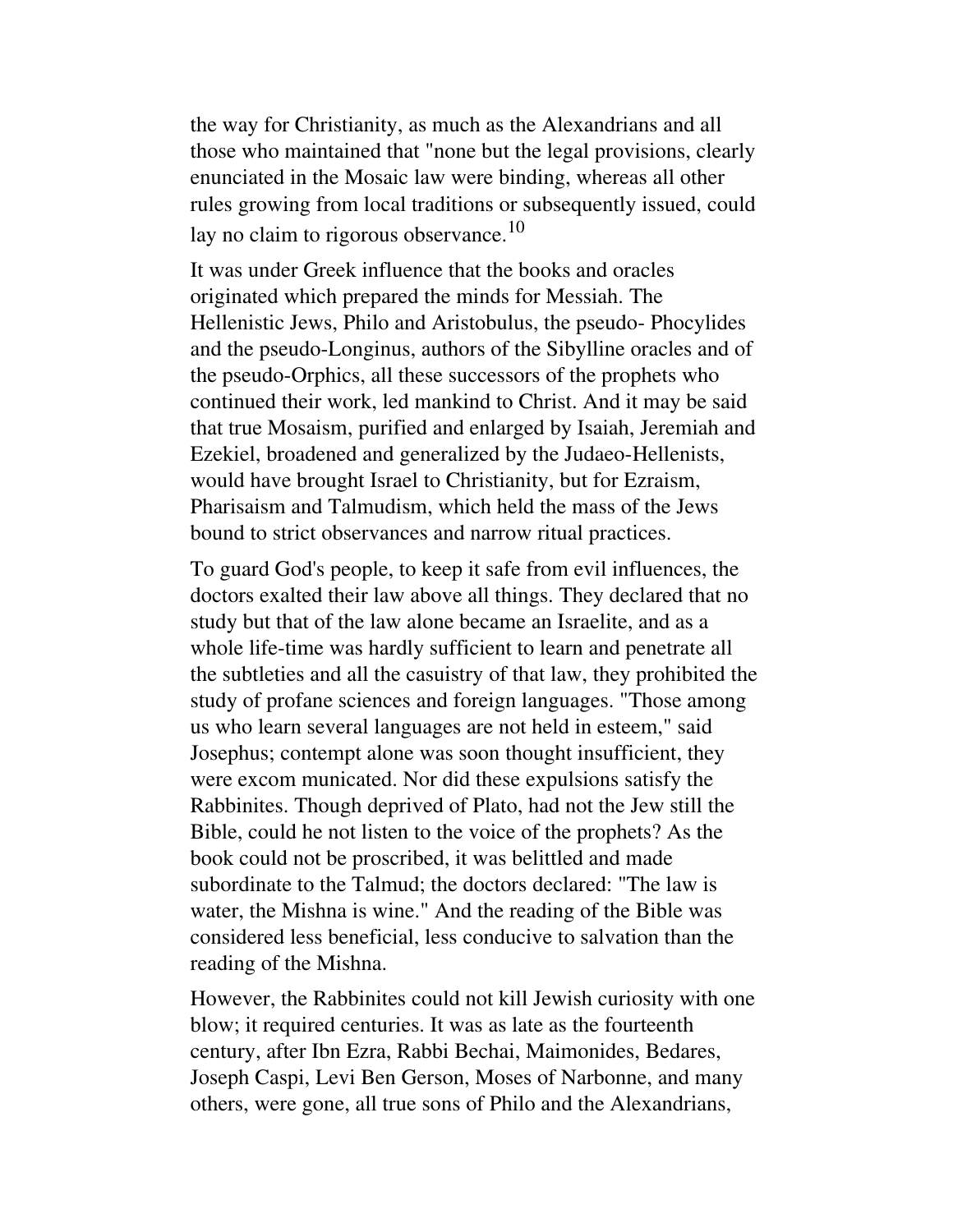who strove to verify Judaism by foreign philosophy; after Asher Ben Yechiel had induced the assembly of the rabbis at Barcelona to excommunicate those who would study profane sciences; after Rabbi Shalem, of Montpellier had complained to the Dominicans of the *Moreh Nebukhim,* and this book, the highest expression of the ideas of Maimonides, had been burnedit was only after all this that the rabbis ultimately triumphed.<sup>12</sup>

Their end was attained. They had cut off Israel from the community of nations; they had made of it a sullen recluse, a rebel against all laws, foreign to all feeling fraternity, closed to all beautiful, noble and generous ideas; they had made of it a small and miserable nation, soured by isolation, brutalized by a narrow education, demoralized and corrupted by an unjustifiable pride.<sup>13</sup>

With this transformation of the Jewish spirit and the victory of sectarian doctors, coincides the beginning of official persecution. Until that epoch there had only been outbursts of local hatred, but no systematic vexations. With the triumph of the Rabbinites, the ghettos come into being. The expulsions and massacres commence. The Jews want to live aparta line is drawn against them. They detest the spirit of the nations amidst whom they livethe nations chase them. They burn the Morehtheir Talmud is burned and they themselves are burned with it.<sup>14</sup>

It would seem that no further agency was needed to render the separation of the Jews from the rest of mankind complete and to make them an object of horror and reprobation. Still another cause must be added to those just mentioned: the indomitable and tenacious patriotism of Israel.

Certainly, every people was attached to the land of its birth. Conquered, beaten by the conquerors, driven into exile or forced into slavery, they remained true to the sweet memories of their plundered city or the country they had lost. Still none other knew the patriotic enthusiasm of the Jews. The Greek, whose city was destroyed, could elsewhere build anew the hearth upon which his ancestors bestowed their blessings; the Roman who went into exile took along with him his penates; Athens or Rome had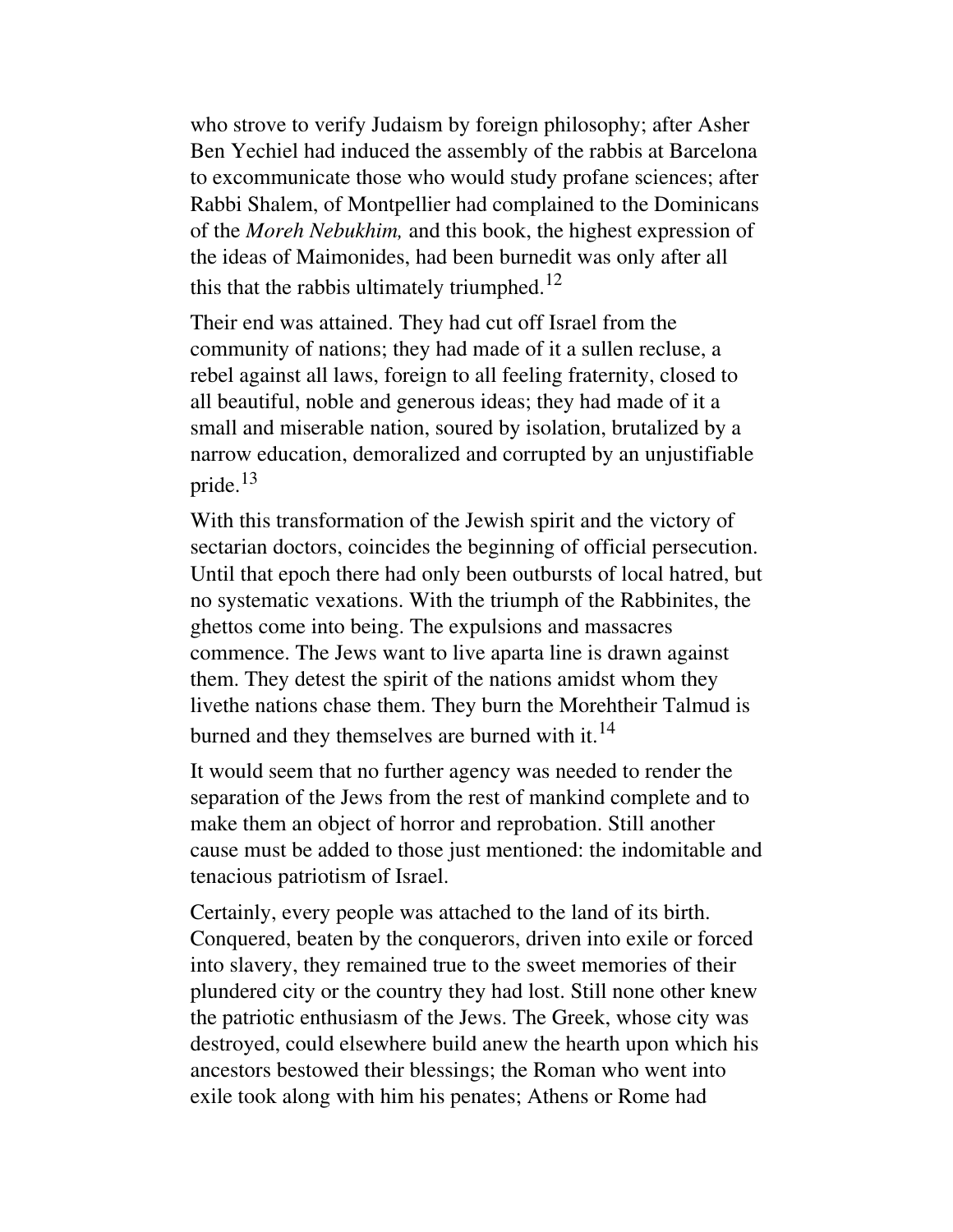nothing of the mystic fatherland like Jerusalem.

Jerusalem was the guardian of the Tabernacle which received the divine word; it was the city of the only Temple, the only place in the world where God could efficiently be worshipped and sacrifices offered to Him. It was only much later, at a very late day, that prayer houses were erected in other towns of Juda, or Greece, or Italy; still in those houses they confined themselves to the reading of the law and theological discussion; the pomp of Jehovah was known nowhere but at Jerusalem, the chosen sanctuary. When a temple was built at Alexandria, it was considered heretical; indeed, the ceremonies which were celebrated there had no sense, for they ought not to be performed anywhere but in a true temple; so St. Chrysostom, after the dispersion of the Jews and the destruction of their city, was justified in saying: "The Jews offer sacrifices in all parts of the earth except there where the sacrifice is permitted and valid, *i.e.,* at Jerusalem."

All Jews of the period of dispersion sent to Jerusalem the didrachm tax for the maintenance of the temple; once in their lives they came to the holy city, as later the Mohammedans came to Mecca; after their death they were carried to Palestine, and numerous craft anchored at the coast, loaded with small coffins which were thence forwarded on camel's back.

It was because in Jerusalem only, in the land given by God to their ancestors, their bodies would be resurrected. There those who had believed in Yahweh, who had observed his law and obeyed his word, would awake at the sound of the last trumpet and appear before their Lord. Nowhere but there could they rise at the appointed hour; every other land but that washed by the yellow Jordan was a vile land, fouled by idolatry, deprived of God.

When the fatherland was dead, when adversity was sweeping Israel all over the world, after the Temple had perished in flames, and when the heathens occupied the holiest ground, mourning over bygone days became everlasting in the soul of the Jew. It was over; they could no longer hope to see on the day of mercy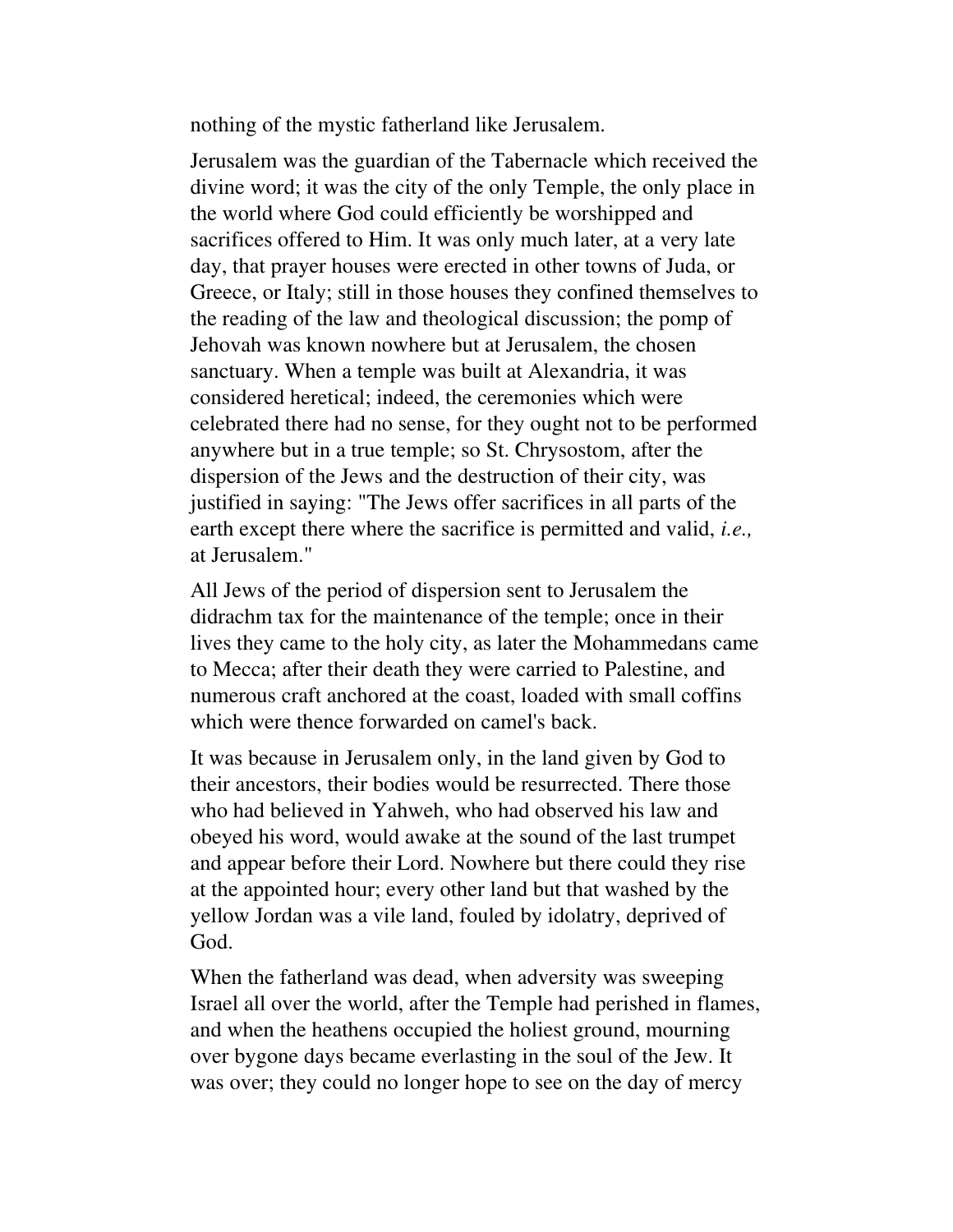the black buck carry away their sins into the desert, neither could they see the lamb killed for the passover night, or bring their offerings to the altar; and, deprived of Jerusalem during life, they would not be brought there after death.

God ought not to abandon his children, reasoned the pious; and naive legends came to comfort the exiles. Near the tombs of the Jews who die in exile, they said, Jehovah opens long caverns through which the corpses roll as far as Palestine, whereas the pagan who dies there, near the consecrated hills, is removed from the chosen land, for he is unworthy of remaining there where the resurrection will take place.

Still that did not satisfy them. They did not resign themselves to visiting Jerusalem merely as pitiable pilgrims, weeping before the ruined walls, many of them so maddened by grief as to let themselves be trampled upon by horses' hoofs, embracing the ground while moaning; they could not believe that God, that the blessed city had abandoned them; with Judah Levita they exclaimed: "Zion, hast thou forgotten thy unfortunate children who groan in slavery?"

They expected that their Lord would by his mighty right hand raise the fallen walls; they hoped that a prophet, a chosen one, would bring them back to the promised land; and how many times, in the course of ages, have they left their homes, their fortunes they who are reproached of being too much attached to worldly goodsin order to follow a false Messiah who undertook to lead them and promised them the return so much longed for ! Thousands were attracted by Serenus, Moses of Crete, Alroi, and massacred in the expectation of the happy day.

With the Talmudists these sentiments of popular enthusiasm, this mystic heroism underwent a transformation. The doctors taught the restoration of the Jewish empire; in order that Jerusalem might be born anew from its ruins, they wanted to preserve the people of Israel pure, to prevent them from mixing with other people, to inculcate on them the idea that they were everywhere in exile, amidst enemies that held them captive. They said to their disciples: "Do not cultivate strange lands, soon you will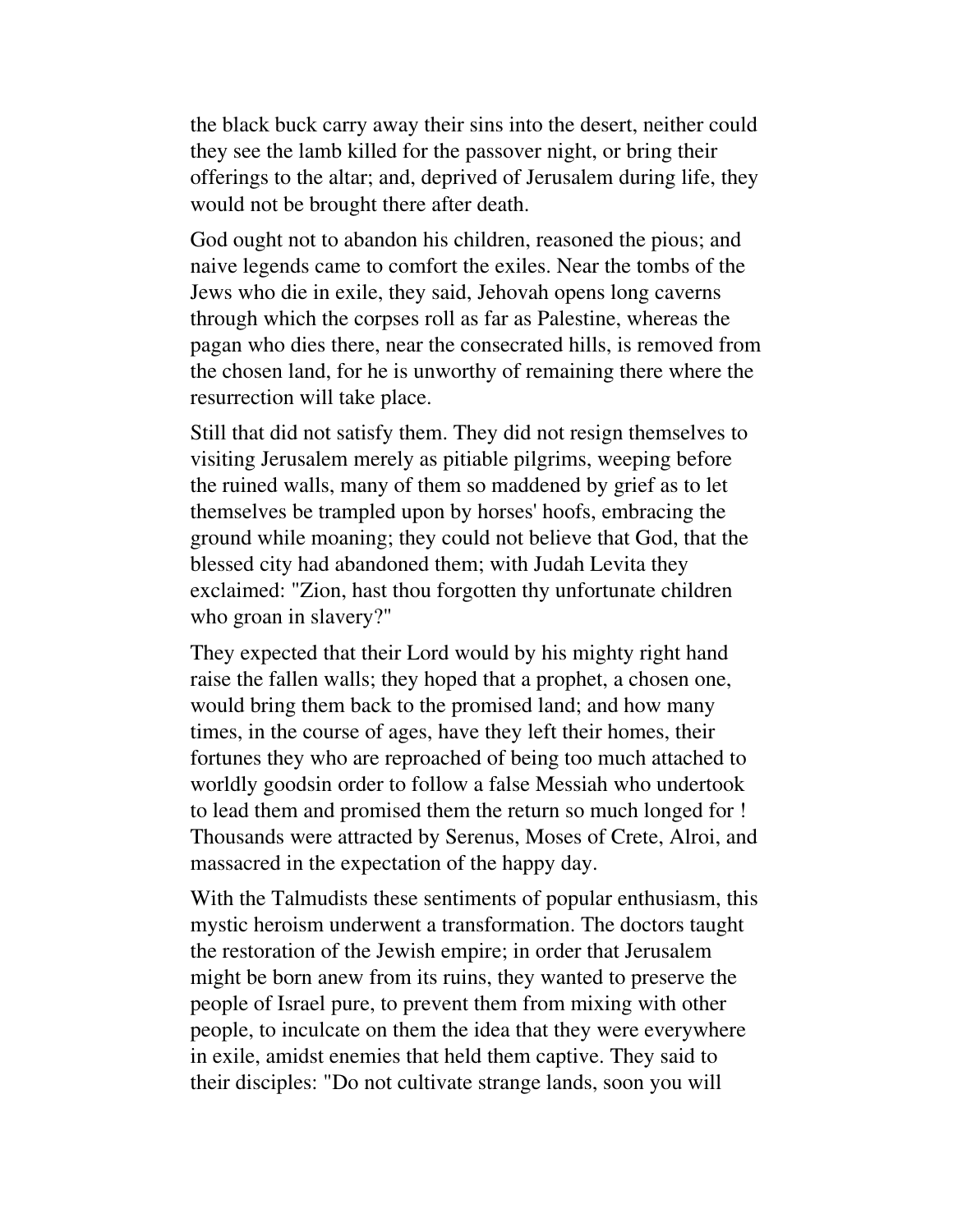cultivate your own; do not attach yourself to any land, for thus will you be unfaithful to the memory of your native land; do not submit to any king, for you have no master but the Lord of the Holy Land, Jehovah; do not scatter amongst the nations, you will forfeit your salvation and you will not see the light of the day of resurrection; remain such as you left your house; the hour will come and you will see again the hills of your ancestors, and those hills will then be the centre of the world, which will be subject to your power."

Thus all those complex sentiments which had in olden days served to build up the hegemony of Israel, to maintain its character as a nation, to develop a high and powerful originality, all those virtues and vices which gave it the spirit and countenance necessary to preserve a nation; which enabled it to attain greatness and later to defend its independence with desperate valour worthy of admiration; all that, after the Jews had ceased to be a State, combined to shut them up in the most complete, the most absolute isolation.

This isolation has been their strength, in the opinion of some apologists. If they mean to say that owing to it the Jews have survived, so much is true; if the conditions are considered, however, under which the Jews have preserved their identity as a people, it is obvious that this isolation has been their weakness, and that they have survived up to modern times, as a race of pariahs, persecuted , often martyred. Moreover, it is not only to their seclusion that they owe this surprising persistence. Their extraordinary solidarity, due to their misfortunes, and mutual support count for very much; and even in our day, when they take part in public life in some countries, having abandoned their sectarian dogmas, this very solidarity prevents them from dissolving and disappearing as a people, by conferring upon them certain benefits to which they are by no means indifferent.

This solicitude for worldly goods, which is a marked feature of the Hebrew character, has not been without effect upon the conduct of the Jews, especially since they left Palestine; by directing them along certain avenues, to the exclusion of all others, this feature of their character has drawn upon them the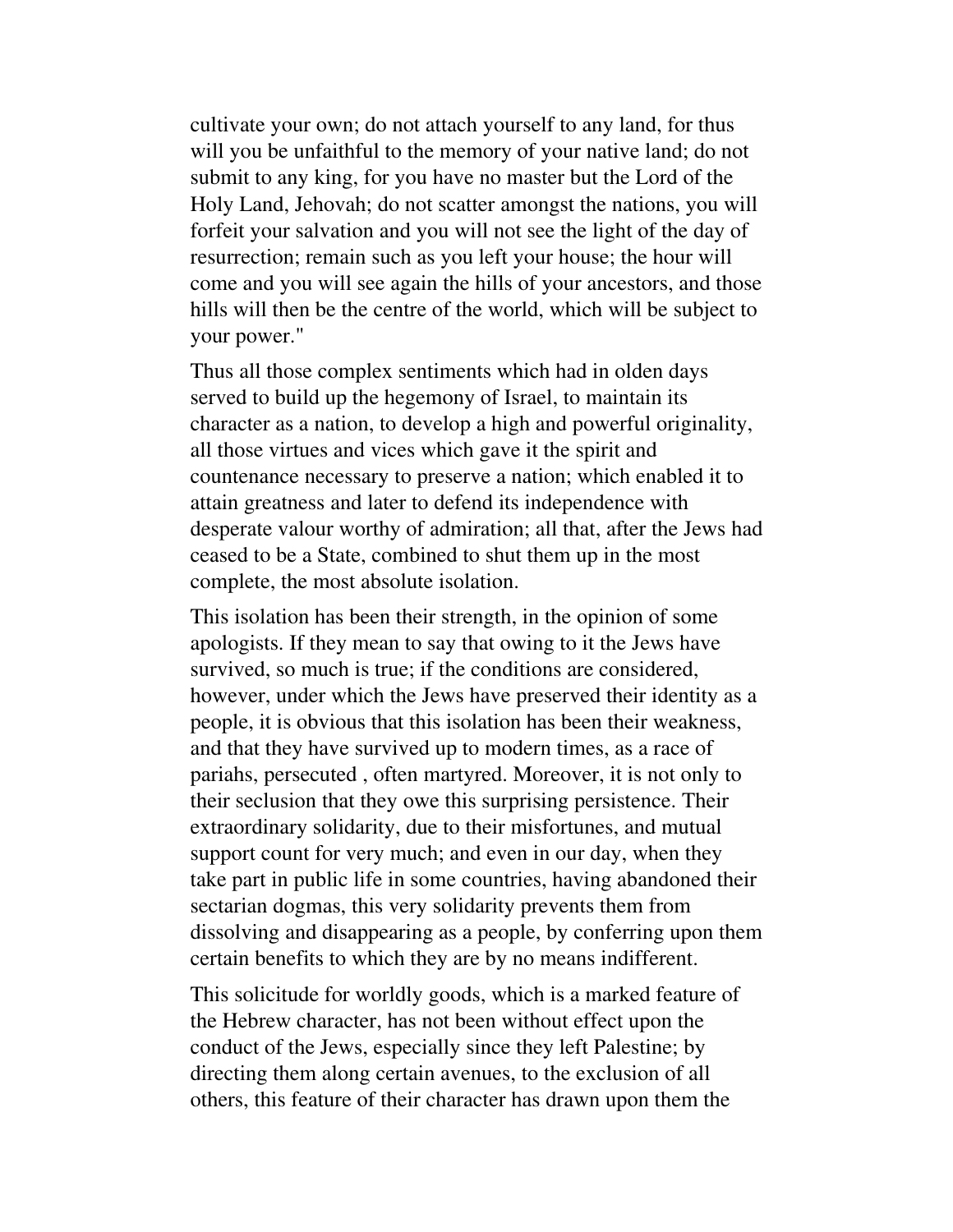most violent animosities. The soul of the Jew is twofold: it is both mystic and positive. His mysticism has come down from the theophanies of the desert to the metaphysical dreaming of the kabbala; his positivism, or rather his rationalism, manifests itself in the sentences of the Ecclesiastes as well as the legislative enactments of the rabbis and the dogmatic controversies of the theologians. Still if mysticism leads to a Philo or Spinoza, rationalism leads to the usurer, the weigher of gold; it creates the greedy trader. It is true that at times these two states of the mind are found in just opposition, and the Israelite, as it occurred in the middle ages, can split his life into two parts: one devoted to meditation on the Absolute, the other to business.

Of the Jewish love for gold, there can be no question here. Though it may have grown so abnormal with this race as to have become well-nigh the only motive of their actions, though it may have engendered a violent and exasperated antisemitism, yet it cannot be classed among the general causes of antisemitism. It was, on the contrary, the effect of those very causes, and we shall see that it is partly the exclusiveness, the persistent patriotism, and pride of Israel, that has driven it to become the hated usurer of the whole world.

In fact, all the causes we have just enumerated, if they be general, are not the only ones. I have called them general, because they depend upon one constant element: the Jew. Still the Jew is only one of the factors of antisemitism; he provokes it by his presence, but he is not the only one that determines it. The nations among whom the Israelites have lived, their manners, their customs, their religion, the philosophy even of the nations in whose midst Israel has developed determine the particular character of antisemitism, which changes with time and place.

We shall trace these modifications and variations of antisemitism through the course of ages down to our epoch; and we shall examine whether, in some countries at least, the general causes I have attempted to deduce are still operating, or whether the reasons for modern antisemitism must not be sought elsewhere.

#### FOOTNOTES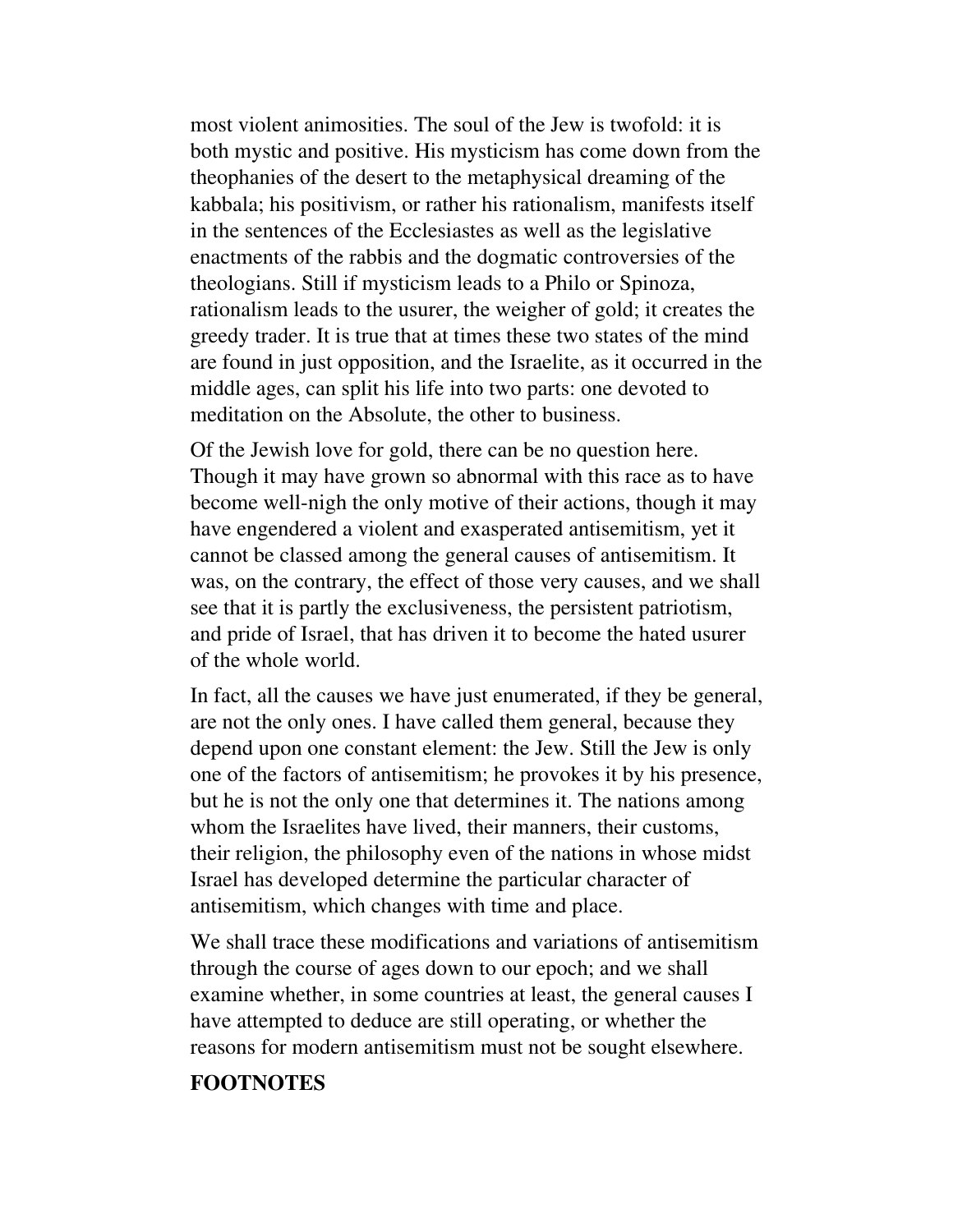#### 1 *Tractatus theologico-politicus*.

2 When I say "Moses assigned," it is not to maintain that Moses himself elaborated all the laws which pass under his name, but merely because he is credited with having revised them.

3 *Cod. Theod*., book II, title III, §2. *Cod. Just.*, book I, title IX, §2.

4 Philo, *Legat. ad Cai*.

5 *Dig*., book I, title III, §3. (Decisions by Septimius Severus and Caracalla.)

6 Spinoza, *Tractatus theologicopoliticus*.

7 The *Dibre Sopherim*.

8 Mark, vii, 27.

9 Derembourg, *Geographie de la Palestine*.

10 Graetz, *Histoire des Juits*, b. II, p. 469.

11 *Ant. Jud*., xx, 9.

12 The Jewish thought still had a few lights in the fifteenth and sixteenth century. But those among the Jews who produced anything mostly took part in the struggle between philosophy and religion, and were without influence upon their co-religionists; their existence is therefore no denial of the spirit inculcated on the masses by the rabbis. Besides, one meets, throughout that period, none but unimportant commentators, physicians and translators; there appears no great mind among them. One must go as far as Spinoza to find a Jew truly capable of high ideas; it is wellknown how the Synagogue treated Spinoza.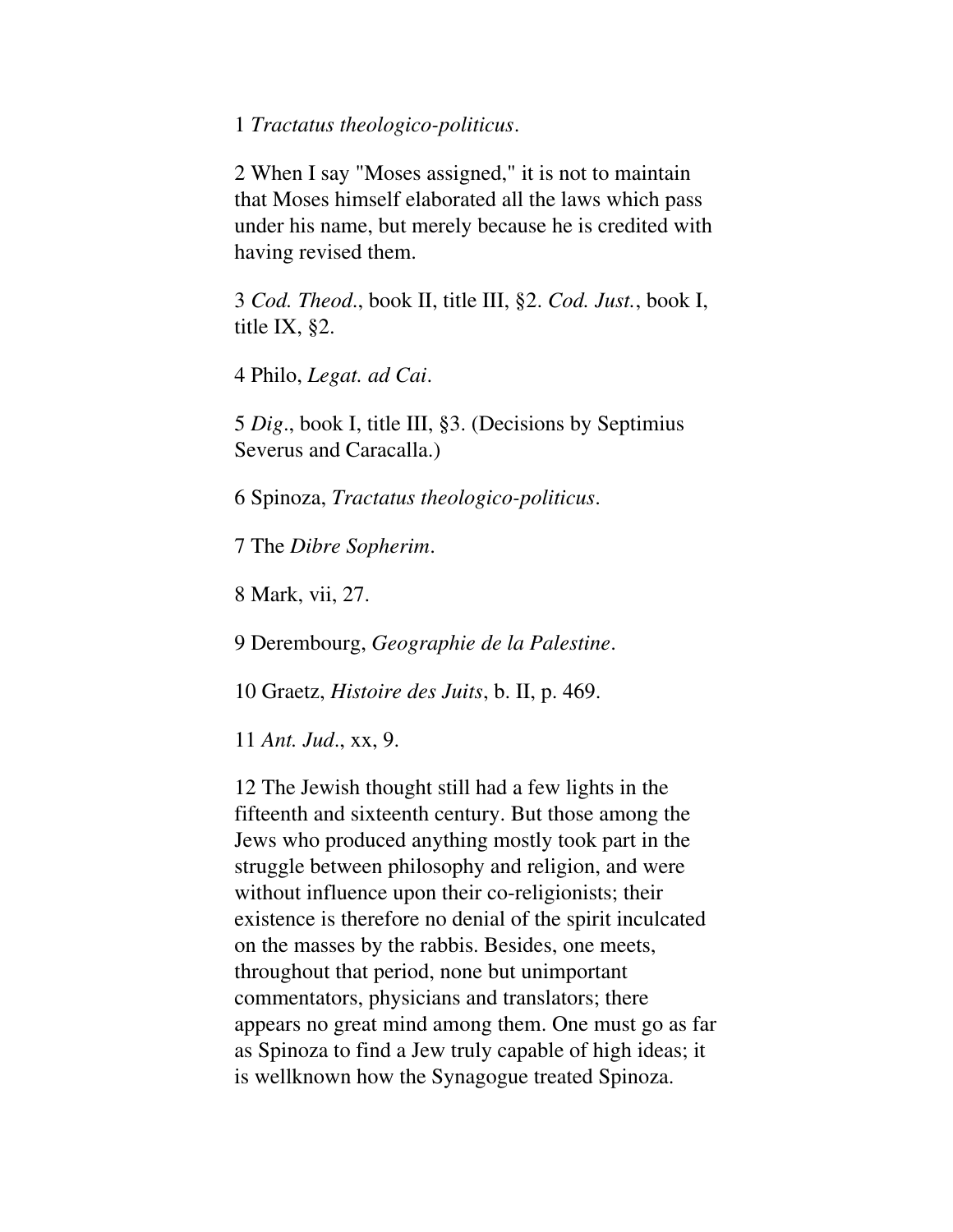13 "*Insolentia Judaeorum*," spoken of by Agobard, Amolon and the polemists of the Middle Ages means nothing but the pride of the Jews, who consider themselves the chosen people. This expression has not the sense forced into it by modern antisemites, who, it may be noted, are poor historians.

14 The Roman laws, the Visigothic ordinances and those of the Councils will probably be cited; yet nearly all these measures proceeded principally from Jewish proselytism. It was not until the thirteenth century that the Jews were radically and officially separated from the Christians, by ghettos, by symbols of infamy (the hat, the cape, etc.). See Ulysse Robert, *Les Signes d'infamie au Moyen Age*. (Paris, 1891.)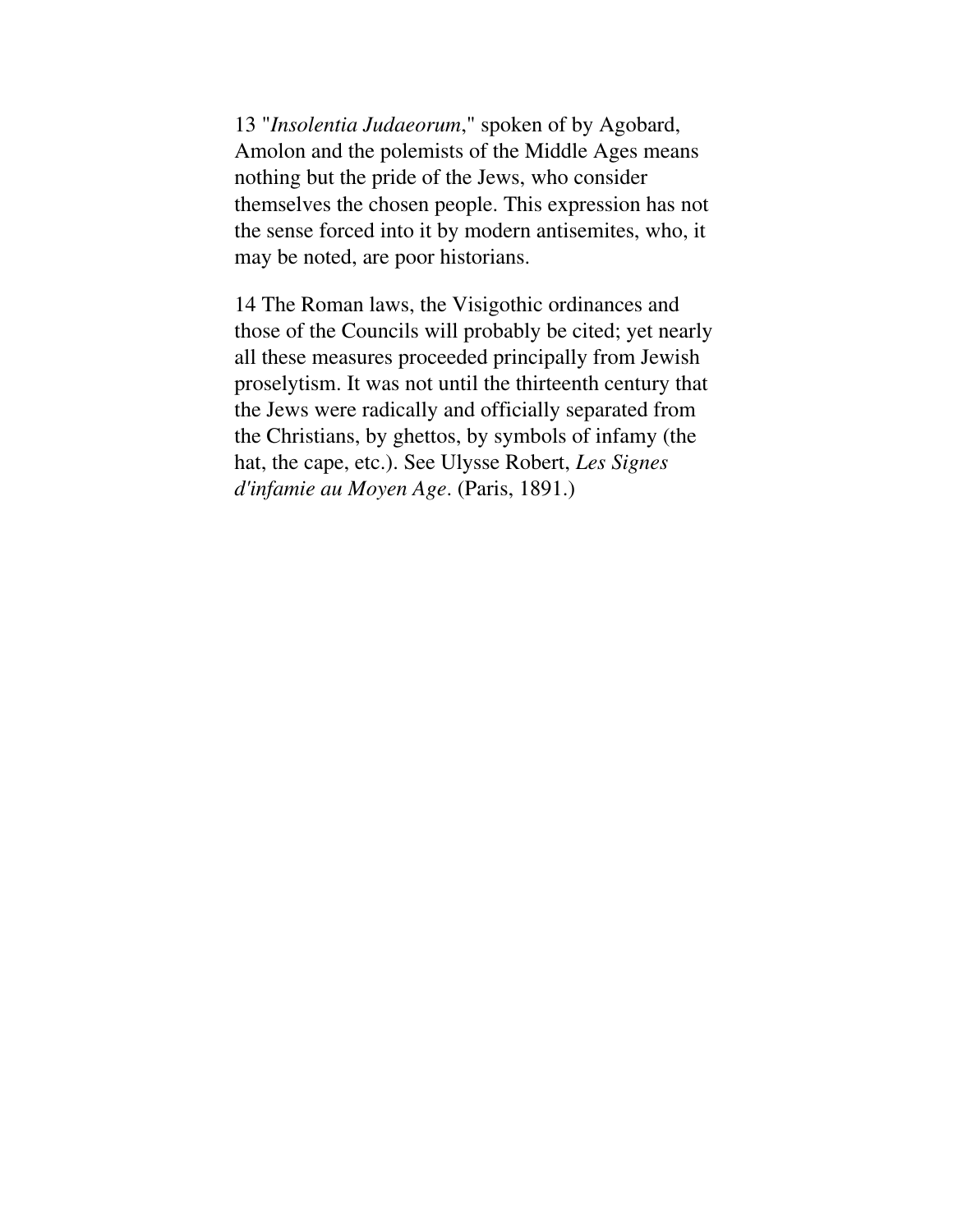# <span id="page-19-0"></span>**[Chapter Two:](#page-19-0) [Anti-Judaism in Antiquity](#page-19-0)**

Modern antisemites who are in quest of sires for themselves, unhesitatingly trace the first demonstrations against the Jews back to the days of ancient Egypt. For that purpose they are particularly pleased to refer to Genesis, xliii, 32, where it is said: "The Egyptians might not eat bread with the Hebrews; for that it is an abomination unto the Egyptians." They also rely upon a few verses of the Exodus, among them the following: "Behold, the people of the children of Israel are more and mightier than we; come on, let us deal wisely with them, lest they multiply." (Exodus, i, 9, 10.)

It is certain that the sons of Jacob who came to the land of Goshen under the Shepherd Pharaoh Aphobis, were treated by the Egyptians with the same contempt as their brothers, the Hyksos, referred to in hieroglyphic texts as *lepers,* called also "plague" and "pest" in some inscriptions.<sup>15</sup> They arrived at that very epoch when a very strong national sentiment manifested itself against the Asiatic invaders, hated for their cruelty; this sentiment soon led to the war of independence, which resulted in the final victory of Ahmos I., and the enslavement of the Hebrews. However, unless one is a violent anti-Jew, it is impossible to perceive in those remote disturbances anything beyond a mere incident in a struggle between conquerors and conquered.

There is no antisemitism until the Jews, having abandoned their native land, settle as immigrants in foreign countries and come into contact with natives or older settlers, whose customs, race and religion are different from those of the Hebrews.

Accordingly, the history of Haman and Mordecai may be taken as the beginning of antisemitism, and the antisemites have not failed so to do. This view is, perhaps, more correct. Though the historical reality of the book of Esther can scarcely be relied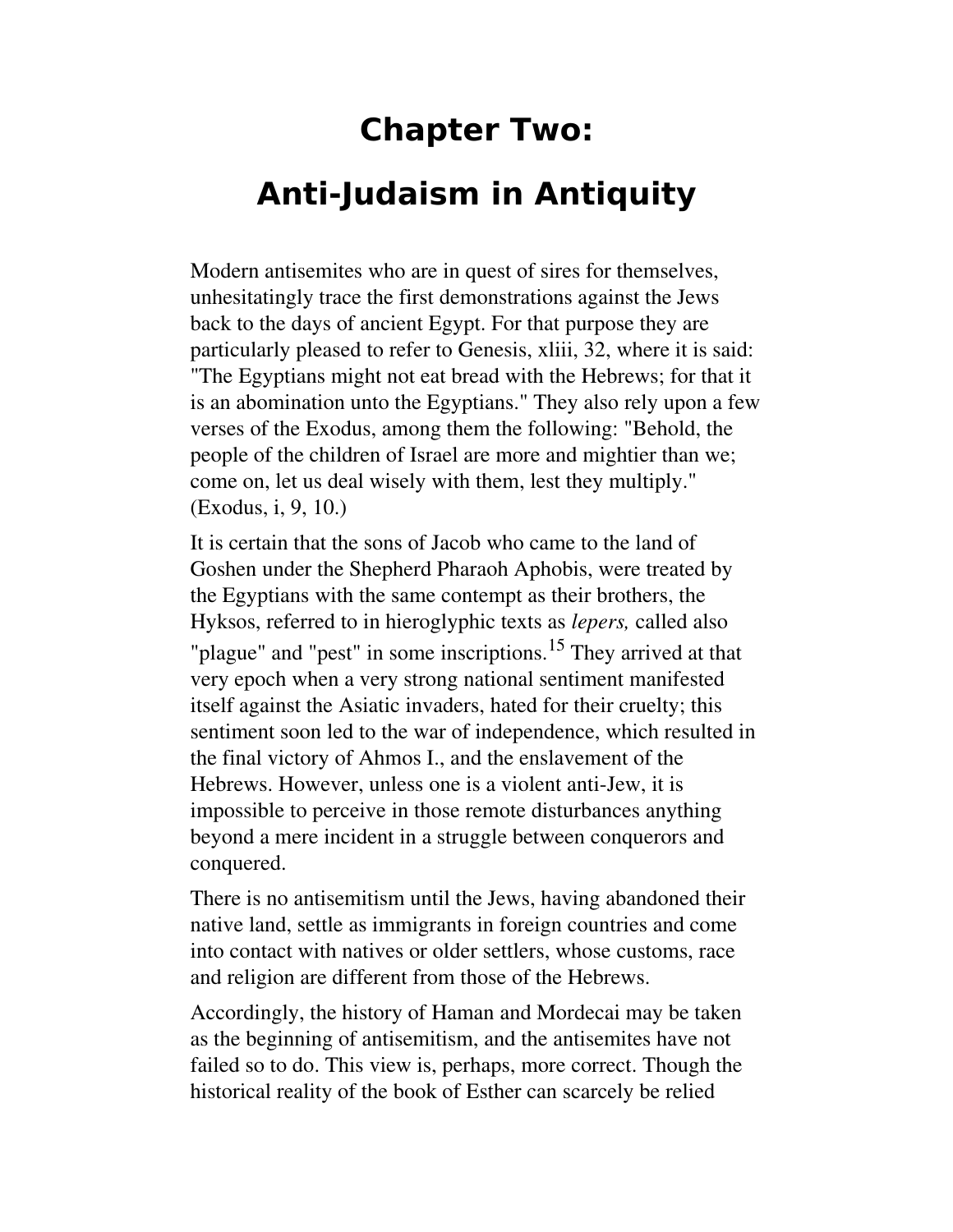upon, still it is worthy of note that its author puts into the mouth of Haman some of the complaints, which, at a later period, are uttered by Tacitus and other Latin writers. "And Haman said unto the king, Ahasuerus: there is a certain people scattered abroad and dispersed among the people in all the provinces of thy kingdom; and their laws are diverse from all people; neither keep they the king's laws." (Esther, iii, 8.)

The pamphleteers of the middle ages, of the sixteenth and seventeenth centuries, and of our own time, say nothing else; and if the history of Haman is apocryphal, which is highly probable, still it cannot be denied that the author of the Book of Esther has very ably brought out some of the causes, which for many centuries exposed the Jews to the hatred of nations.

Yet we must go to the period of Jewish expansion abroad, to be enabled to observe with certainty that hostility against them, which by a peculiar misuse of terms has in our days been called antisemitism.

Some traditions refer the entrance of the Jews into the ancient world to the epoch of the first captivity. While Nabu-Kudur-Ussur led away to Babylonia a portion of the Jewish people, many of the Israelites, to escape from the conqueror, fled to Egypt, to Tripoli, and reached the Greek colonies. Tradition brings back to the same period the arrival of the Jews in China and India.

Historically, however, the wanderings of the Jews across the globe commence in the fourth century before our era. About 331 B.C. Alexander transported some Jews to Alexandria, Ptolemy sent some of them to Cyrenaica, and about the same time Seleucus led some of them to Antioch. When Jesus was born Jewish colonies flourished everywhere, and it was among them that Christianity recruited its first adherents. There were Jews in Egypt, in Phoenicia, in Syria, in Coele-Syria, in Pamphylia, in Cilicia, and as far as Bithynia. In Europe they had settled in Thessalia, Boeotia, Macedonia, Attica and Peloponnesus. They were to be found in the Great Isles, on Euboea, on Crete, on Cyprus, and at Rome. "It is not easy to find a place on earth,"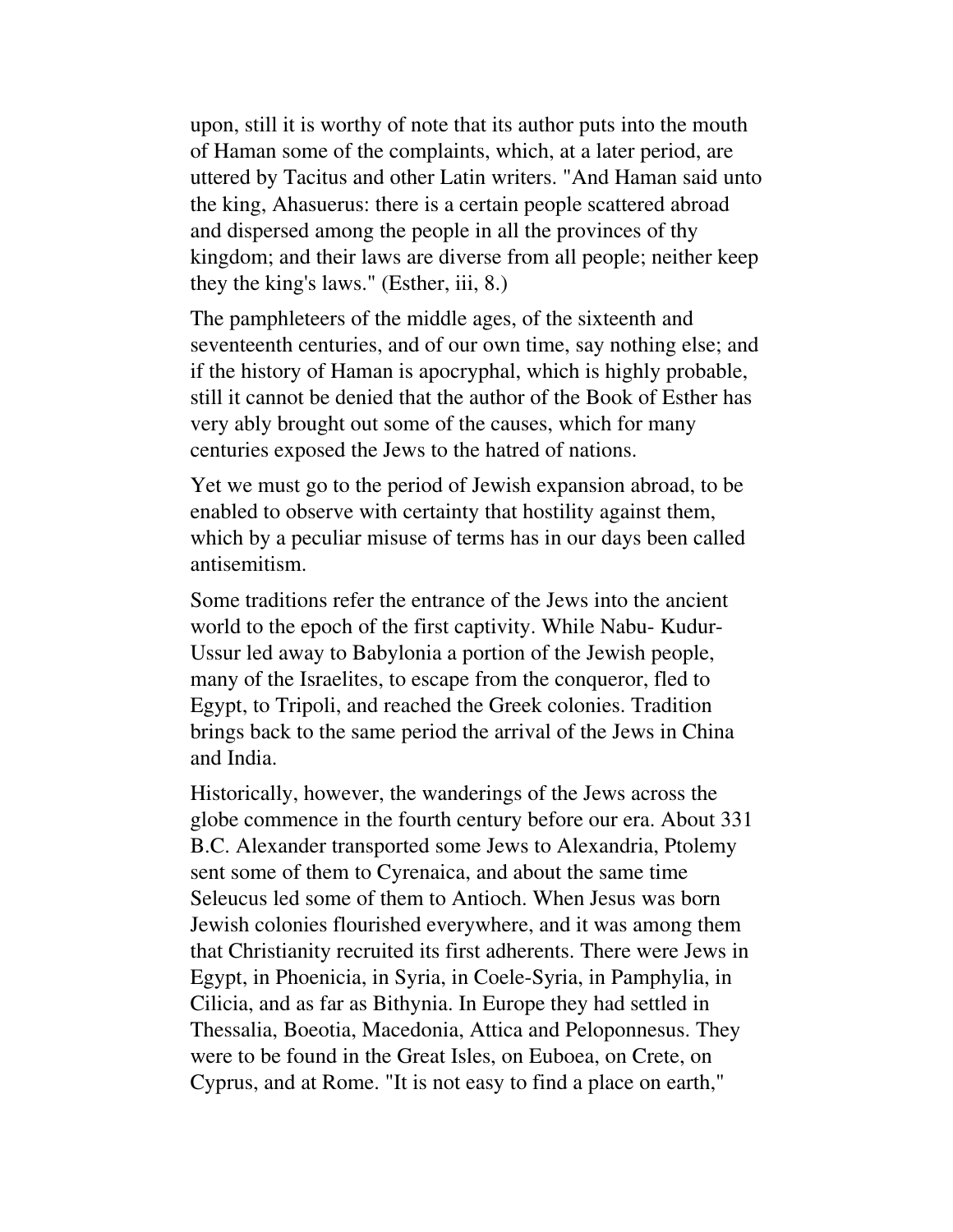says Strabo, "which has not received that race."

Why were the Jews hated in all those countries, in all those cities? Because they never entered any city as citizens, but always as a privileged class. Though having left Palestine, they wanted above all to remain Jews, and their native country was still Jerusalem, i.e., the only city where God might be worshipped and sacrifices offered in His Temple. They formed everywhere republics, as it were, united with Judea and Jerusalem, and from every place they remitted monies to the high priest in payment of a special tax for the maintenance of the Templethe didrachm.

Moreover, they separated themselves from other inhabitants by their rites and their customs; they considered the soil of foreign nations impure and sought to constitute themselves in every city into a sort of a sacred territory. They lived apart, in special quarters, secluded among themselves, isolated, governing themselves by virtue of privileges which were jealously guarded by them, and excited the envy of their neighbours. They intermarried amongst themselves and en tertained no strangers, for fear of pollution. The mystery with which they surrounded themselves excited curiosity as well as aversion. Their rites appeared strange and gave occasion for ridicule; being unknown, they were misrepresented and slandered.

At Alexandria they were quite numerous. According to Philo, <sup>16</sup> Alexandria was divided into five wards. Two were inhabited by the Jews. The privileges accorded to them by Caesar were engraved on a column and guarded by them as a precious treasure. They had their own Senate with exclusive jurisdiction in Jewish affairs, and they were judged by an ethnarch. They were ship-owners, traders, farmers, most of them wealthy; the sumptuousness of their monuments and synagogues bore witness to it. The Ptolemies made them farmers of the revenues; this was one of the causes of popular hatred against them. Besides, they had a monopoly of navigation on the Nile, of the grain trade and of provisioning Alexandria, and they extended their trade to all the provinces along the Mediterranean coast. They accumulated great fortunes; this gave rise to the *invidia auri Judaici.* The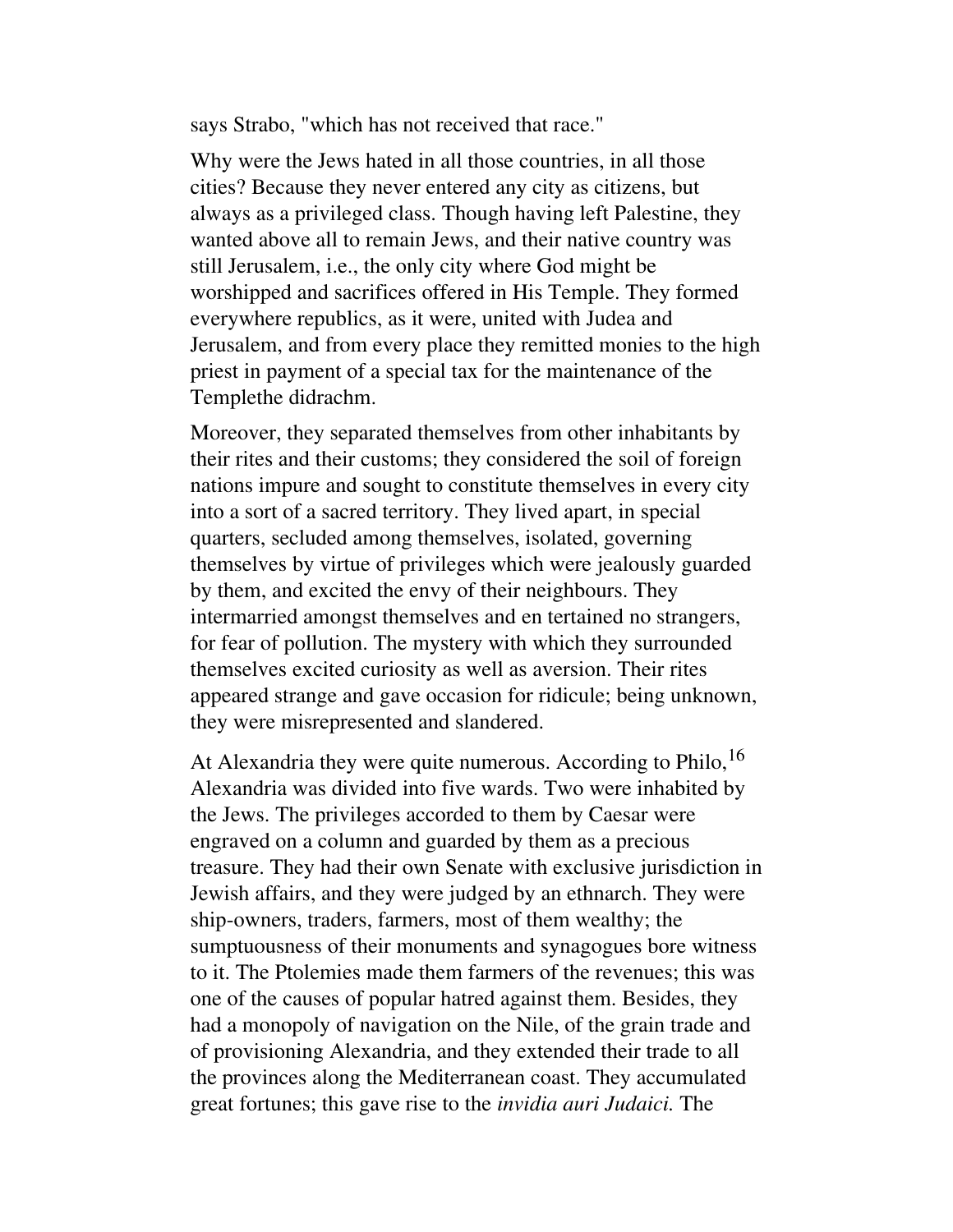growing resentment against these foreign cornerers, constituting a nation within a nation, led to popular disturbances; the Jews were frequently assaulted, and Germanicu, among others, had great trouble protecting them.

The Egyptians took revenge upon them by deriding their religious customs, their abhorrence of pork. They once paraded in the city a fool, Carabas by name, adorned with a papyrus diadem, decked in a royal gown, and they saluted him as king of the Jews. Under Philadelphus, one of the first Ptolemies, Manetho, the high-priest of the Temple at Heliopolis, lent his authority to the popular hatred; he considered the Jews descendants of the Hyksos usurpers, and said that that leprous tribe had been expelled for sacrilege and impiousness. Those fables were repeated by Chaeremon and Lysimachus. It was not only popular animosity, however, that persecuted the Jews; they had also against them the Stoics and the Sophists. The Jews, by their proselytism, interfered with the Stoics; there was a rivalry for influence between them, and, notwithstanding their common belief in divine unity, there was opposition between them. The Stoics charged the Jews with irreligiousness, judging by the sayings of Posidonius and Apollonius Molo; they had a very scant knowledge of the Jewish religion. The Jews, they said, refuse to worship the gods; they do not consent to bow even before the divinity of the emperor. They have in their sanctuary the head of an ass and render homage to it; they are cannibals; every year they fatten a man and sacrifice him in a grove, after which they divide among themselves his flesh and swear on it to hate strangers. "The Jews, says Apollonius Molo, are enemies of all mankind; they have invented nothing useful, and they are brutal." To this Posidonius adds: "They are the worst of all men."

Not less than the Stoics did the Sophists detest the Jews. But the causes of their hatred were not religious, but, I should say, rather literary. From Ptolemy Philadelphus, until the middle of the third century, the Alexandrian Jews, with the intent of sustaining and strengthening their propaganda, gave themselves to forging all texts which were capable of lending support to their cause. The verses of Aeschylus, of Sophocles, of Euripides, the pretended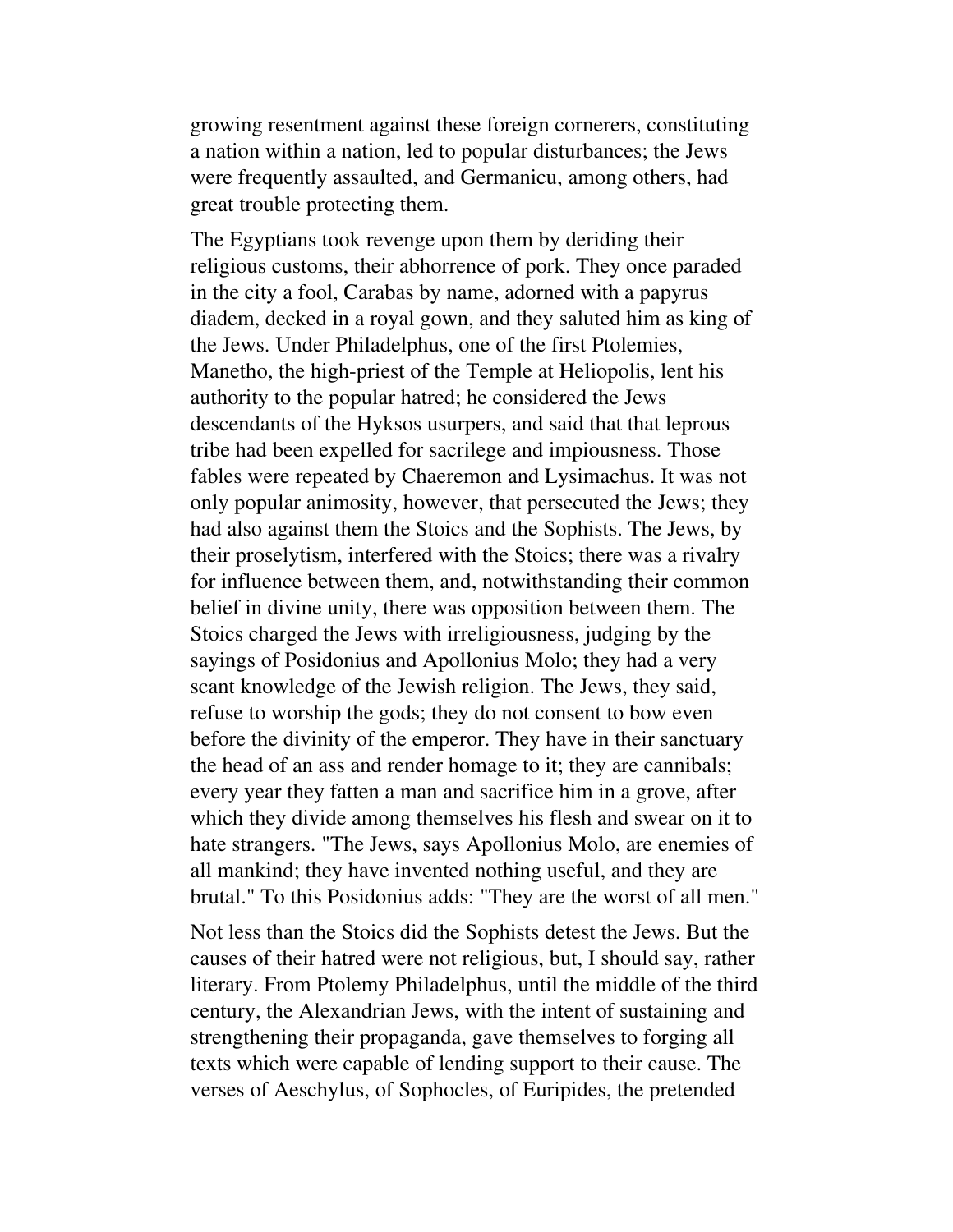oracles of Orpheus, preserved in Aristobulus and the *Stromata* of Clement of Alexandria were thus made to glorify the one God and the Sabbath. Historians were falsified or credited with the authorship of books they had never written. It is thus that a History of the Jews was published under the name of Hecataeus of Abdera. The most important of these inventions was the Sibylline oracles, a fabrication of the Alexandrian Jews, which prophesied the future advent of the reign of the one God. They found imitators, however, for since the Sibyl had begun to speak, in the second century before Christ, the first Christians also made her speak. The Jews would appropriate to themselves even the Greek literature and philosophy. In a commentary on the Pentateuch, which has been preserved for us by Eusebius,<sup>17</sup> Aristobulus attempted to show that Plato and Aristotle had found their metaphysical and ethical ideas in an old Greek translation of the Pentateuch. The Greeks were greatly incensed at such treatment of their literature and philosophy, and out of revenge they circulated the slanderous stories of Manetho, adapting them to those of the Bible, to the great fury of the Jews; thus the confusion of languages was identified with the myth of Zeus robbing the animals of their common language. The Sophists, wounded by the conduct of the Jews, would speak against them in their teaching. One among them, Apion, wrote a *Treatise against the Jews.* This Apion was a peculiar individual, a liar and babbler, to a degree uncommon even among rhetors, and full of vanity, which earned him from Tiberius the nickname *"Cymbalum mundi."* His stories were famous; he claimed to have called out, by means of magic herbs, the shade of Homer, says Pliny.

Apion repeated in his *Treatise against the Jews* the stories of Manetho, which had been previously restated by Chaeremon and Lysimachus, and supplemented them by quoting from Posidonius and Apollonius Molo. According to him, Moses was "nothing but a seducer and wizard," and his laws contained "nothing but what is bad and dangerous." $18$ 

As to the Sabbath, the name was derived, he said, from a disease, a sort of an ulcer, with which the Jews were afflicted, and which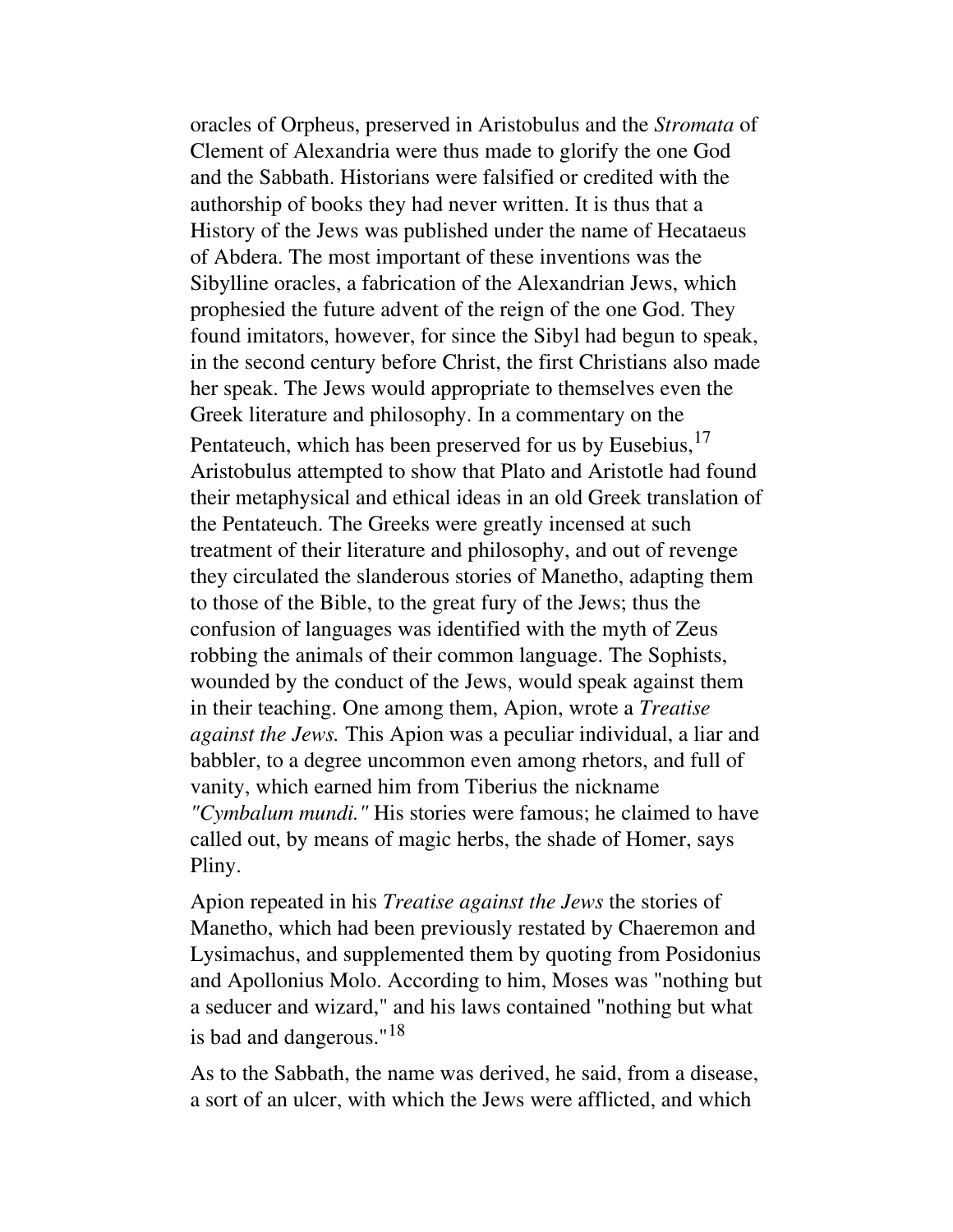the Egyptians called *sabbatosim,* i.e., disease of the groins.

Philo and Josephus undertook the defence of the Jews and fought the Sophists and Apion. In *Contra Apionem,* Josephus is very severe on his adversary. "Apion," says he, "is as stupid as an ass and as imprudent as a dog, which is one of the gods of his nation." Philo, on the other hand, prefers to attack the Sophists in general, and if he mentions Apion at all, in his *Legatio ad Caium,* it is merely because Apion was sent to Rome to prefer charges against the Jews before Caligula.

In his *Treatise on Agriculture* he draws a very black picture of the Sophists, and insinuates that Moses has compared them to hogs. Nevertheless, in his other writings, he advises his coreligionists not to irritate them, so as to avoid all provocation to disturbances, but to await patiently their chastisement, which will come on the day the Jewish Empire, the empire of salvation, will be established on earth.

Philo's injunctions were not heeded; the exasperation on both sides often led to violent riots and massacres of Jews; the latter, however, valiantly defended themselves.<sup>19</sup>

At Rome the Jews had a powerful and wealthy colony as early as the first year of the Christian era. If Valerius Maximus may be trusted they first came to the city about 139 B.C., during the consulate of Popilius Loenus and Cajas Calpwinius.<sup>20</sup>

Certain it is that, in 160 B.C., an embassy from Judas Maccabee arrived in Rome to negotiate an alliance with the Republic against the Syrians; other embassies followed, in 143 and 139.<sup>21</sup>

The settlement of the Jews at Rome probably dates from that time. Under Pompey they came in numbers, and as early as 58 B.C., they had quite a settlement. Turbulent and formidable, they were an important factor in politics. Caesar availed himself of their support during the civil wars and lavished favours upon them; he even granted them exemption from military service. Under Augustus the distribution of free bread was postponed for them whenever it fell due on Saturday. The Emperor gave them permission to collect the didrachm which was sent to Palestine,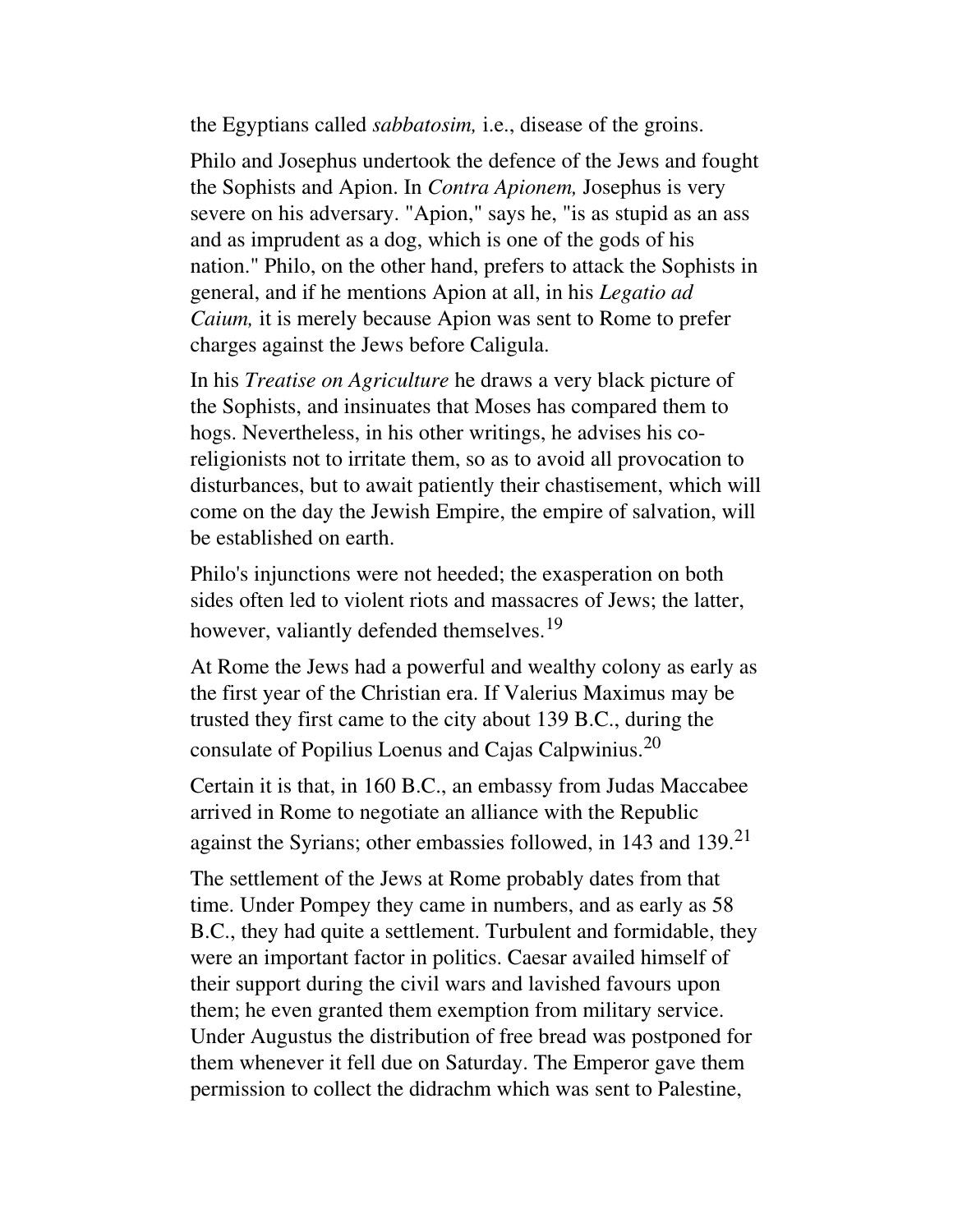and he ordered the sacrifice of one or two lambs to be offered in his behalf at the Temple of Jerusalem for all time to come. When Tiberius became emperor, there were at Rome 20,000 Jews, who were organized in colleges and *sodalitates.*

Except the Jews of prominent families, like the Herods and the Agrippas, who mixed in public life, the Jewish masses lived in retirement. The majority resided in the dirtiest and busiest quarter of the city, the Transtiberinus. They were to be seen near the Via Portuensis, the Emporium and the Great Circus, in the Campus Martius, and in Suburra, beyond the Capenian Gate, on the banks of the Egerian Creek, and near the sacred grove. They were engaged in retail trade and the sale of second-hand goods; those at the Capenian Gate were fortune tellers. The Jew of the Ghetto is already there.

At Rome the same causes were at work as at Alexandria. There, also, the excessive privileges of the Jews, the wealth of some of them, as well as their unheard-of luxury and ostentation, excited popular hatred. This resentment was aggravated by deeper and more important reasons of a religious character; it may even be maintained, strange as it may seem, that the motive of Roman anti-Judaism was religious.

The Roman religion resembled in nothing the admirable and profoundly symbolic polytheism of the Greeks. It was ritual rather than mythical; it consisted of customs closely connected with the doings of everyday life, as well as with all sorts of public acts. Rome was one body with its gods; its greatness was bound, as it were, with the rigorous observance of the practices of their national religion; its glory depended upon the piety of its citizens, and it seems that the Roman must have had, like the Jew, that notion of a covenant between the deities and himself, which was to be scrupulously lived up to by both parties. Somehow or other, the Roman was always in the presence of his gods; he left his hearth, where they abode, only to find them again in the Forum, on the public highways, in the Senate, even in the fields, where they kept watch over the power of Rome. At all times and on all occasions sacrifices were offered; the warriors and the diplomats were guided by auguries, and all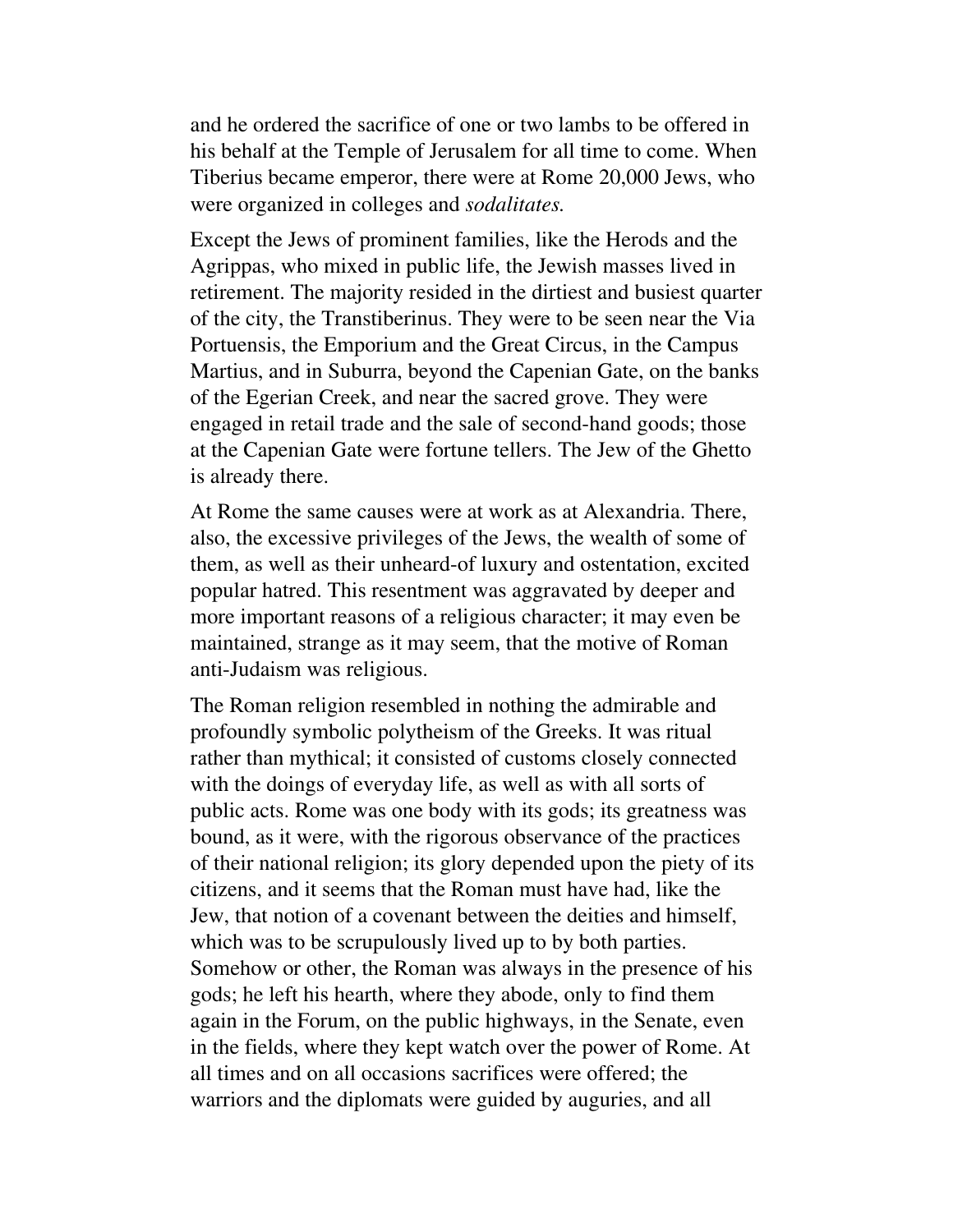authority, civil as well as military, partook of the priesthood, for the officer could not perform his duties unless he knew the rites and observances of the cult.

It was this cult that for centuries sustained the Republic, and its commandments were faithfully obeyed; when they were changed, when the traditions became adulterated, when the rules were violated, Rome saw its glory fade, and its agony commenced.

Thus the Roman religion preserved itself for a long time without change. True, Rome was familiar with foreign cults; she saw the worshipers of Isis and Osiris, those of the great Mother and those of Sabazius; still, though admitting them into her Pantheon, she gave them no place in her national religion. All these Orientals were tolerated; the citizens were allowed to practice their superstitions, provided they were harmless; but when Rome perceived that a new faith was subversive of the Roman spirit, she was pitiless, as in the case of the conspiracy of the Bacchantes, or the expulsion of Egyptian priests. Rome guarded herself against the foreign spirit; she feared affiliation with religious societies; she was afraid even of Greek philosophers, and the Senate, in 161, upon the report of the praetor Marcus Pomponius, barred them from entering the city.

From this, one may understand the feeling of the Romans toward the Jews, Greeks, Asiatics, Egyptians, Germans, or Gauls, while bringing with them their rites and beliefs, made no objection to bowing before Mars of the Palatine, or even before Jupiter Latiaris. They conformed within certain limits, to the rules of the city, to its religious customs; at all events, they showed no opposition. Not so the Jews. They brought with them a religion as rigid, as ritualistic, as intolerant, as the Roman religion. Their worship of Yahweh excluded all other worship; thus they shocked their fellow citizens by refusing to swear to the eagles, whereas the eagle was the deity of the legion. As their religious faith was blended with the observance of certain social laws, the adoption of this faith was pregnant with a change of the social order. Therefore the Romans were worried by its establishment in their midst, for the Jews were eager to make proselytes.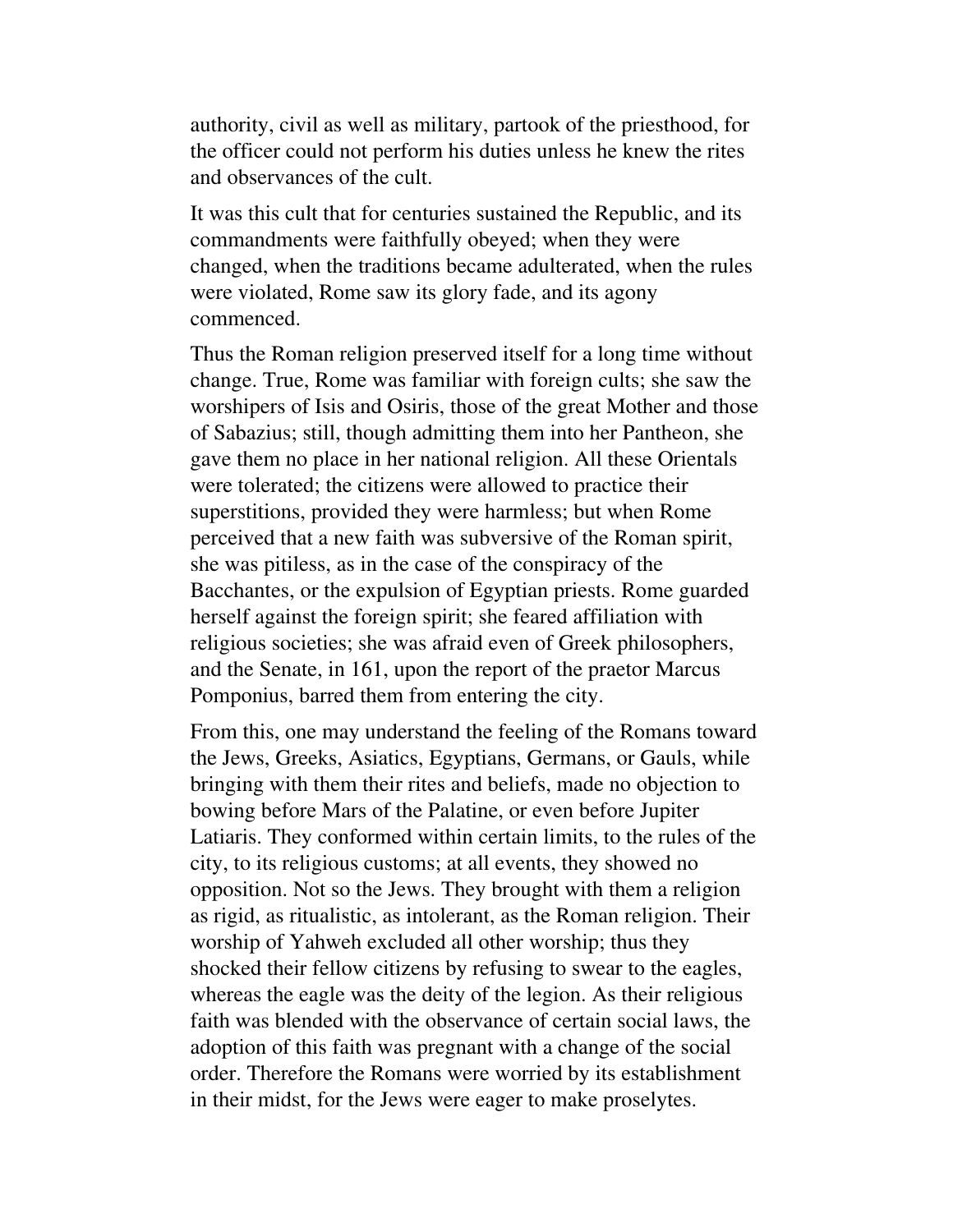The proselytic spirit of the Jews is attested by all the historians, and Philo justly says: "Our customs win over and convert the barbarians and the Hellenes, the continent and the isles, the Orient and the Occident, Europe and Asia, the whole world, from end to end."

The ancient nations, at their decline, were deeply attracted by Judaism, by its dogma of divine unity, by its morals; many of the poor people were attracted by the privileges accorded to the Jews. These proselytes were divided into two great classes: those who accepted the circumcision and thereby entered into the Jewish community, thus becoming strangers to their families, and those who, without complying with the requisites for admission to the community, nevertheless gathered around it.

These conversions, generally by suasion and at times by force, as when the rich Jews converted their slaves, were bound to create a reaction. It was this chief cause, together with the secondary causes previously referred to, viz., the wealth of the Jews, their political influence, their privileged condition, that led to anti-Judaic demonstrations at Rome. The majority of Roman and Greek writers from Cicero on bear witness to this state of mind.

Cicero, who was a disciple of Apollonius Molo, inherited his teacher's prejudices; he found the Jews in his way: they were with the popular party against the party of the Senate, to which he belonged. He feared them, and we can see from some passages of *Pro Flacco,* that he hardly dared to speak of them, so numerous were they around him and in the public place. Nevertheless, one day he burst forth. "Their barbarous superstitions must be fought," says he; he accuses them of being a nation "given to suspicion and slander," and proceeds by saying that they "show contempt for the splendour of the Roman power,"22 they were to be feared, according to himthose men who, detaching themselves from Rome, turned their eyes towards the far away city, that Jerusalem, and supported it by denaries which they drew from the Republic. Moreover, he reproached them for winning citizens over to the Sabbatarian rites.

It is this last charge that recurs most frequently in the writings of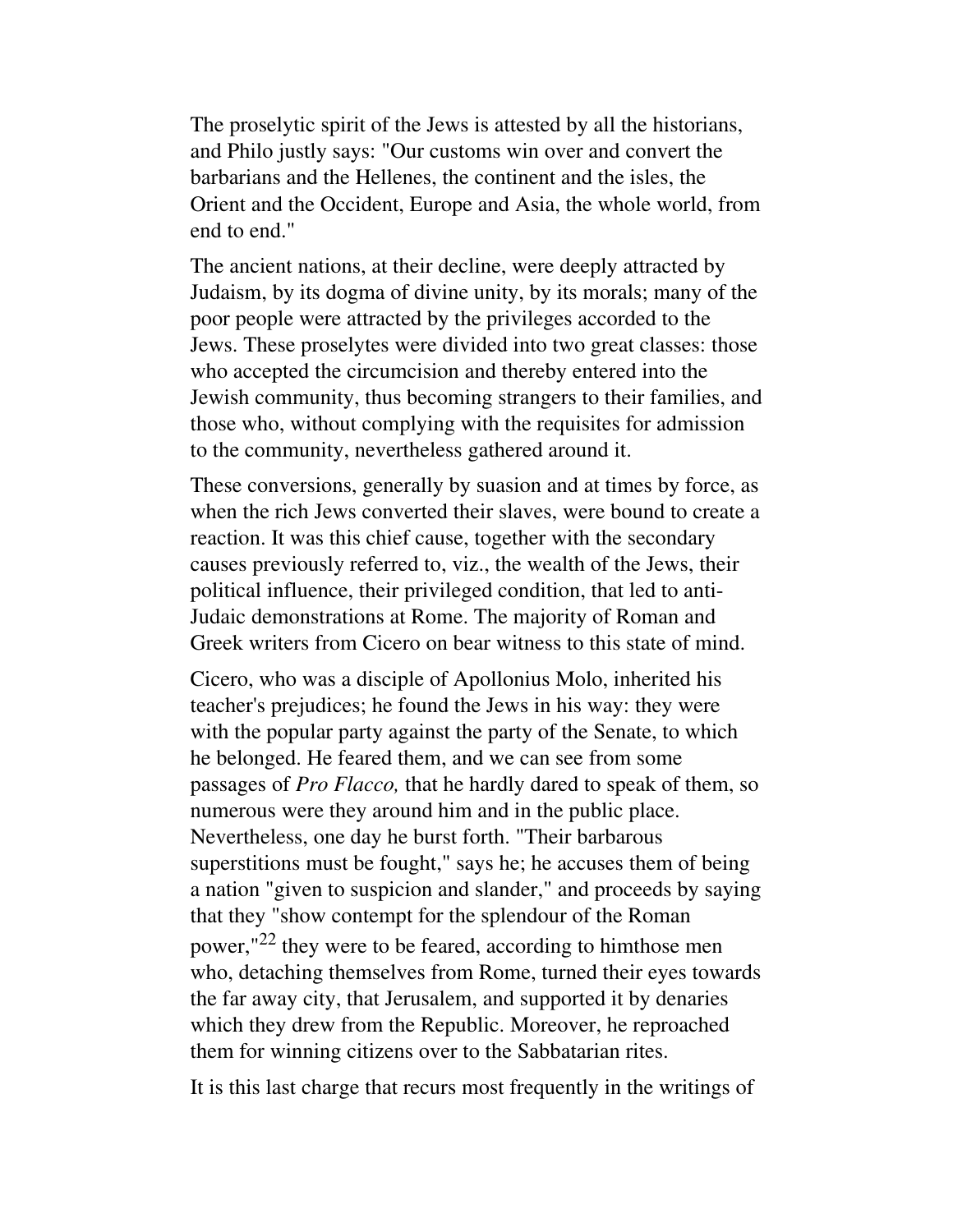the polemists, the poets and the historians. The Jewish religion, which charmed those who had penetrated its essence, was repulsive to others who had a scant knowledge of it and regarded it as a heap of absurd and dismal rites. The Jews are nothing but a superstitious nation, says Persius;  $^{23}$  their Sabbath is a lugubrious day, adds Ovid; $^{24}$  they worship the hog and the ass, affirms Petronius.<sup>25</sup>

Tacitus, well informed as he is, repeats, with regard to Judaism, the fables of Manetho and Posidonius. The Jews, says he, are descended from lepers, they honour the head of an ass, they have infamous rites. He further specifies his charges, which, one would say, are those of modern French Nationalists: "All those who embrace their faith," says he, "undergo circumcision, and the first instruction they receive is to despise the gods, to forswear their country, to forget father, mother and children." And he warms up by saying: "The Jews consider as profane all that is held sacred with us." $26$  Suetonius and Juvenal repeat the same thing; the principal charge reads: "They have a particular cult and particular laws; they despise the Roman laws."<sup>27</sup> This is likewise the complaint of Pliny: "They despise the gods."<sup>28</sup>

Seneca has the same grudge, still with the philosopher other motives supervene. There was a rivalry between Seneca, the Stoic, and the Jews, the same as there had been between the Stoics and the Jews at Alexandria. He quarreled less with their contempt of the gods than with their proselytism which thwarted the spread of the doctrine of the Stoics. He thus gives expression to his displeasure: "The Romans," says he regretfully, "have adopted the Sabbath." $^{29}$  And, further speaking of the Jews, he says in conclusion: "This abominable nation has succeeded in spreading its usages throughout the whole world; the conquered have given their laws to the conquerors."<sup>30</sup> Seneca's view was in accord with the attitude of both the Republic and the Empire, by which measures were adopted from time to time to check Jewish proselytism. Under Tiberius, in the year 22, a senatus-consult was directed against the Egyptian and Judaic superstitions and four thousand Jews, says Tacitus, were deported to Sardinia.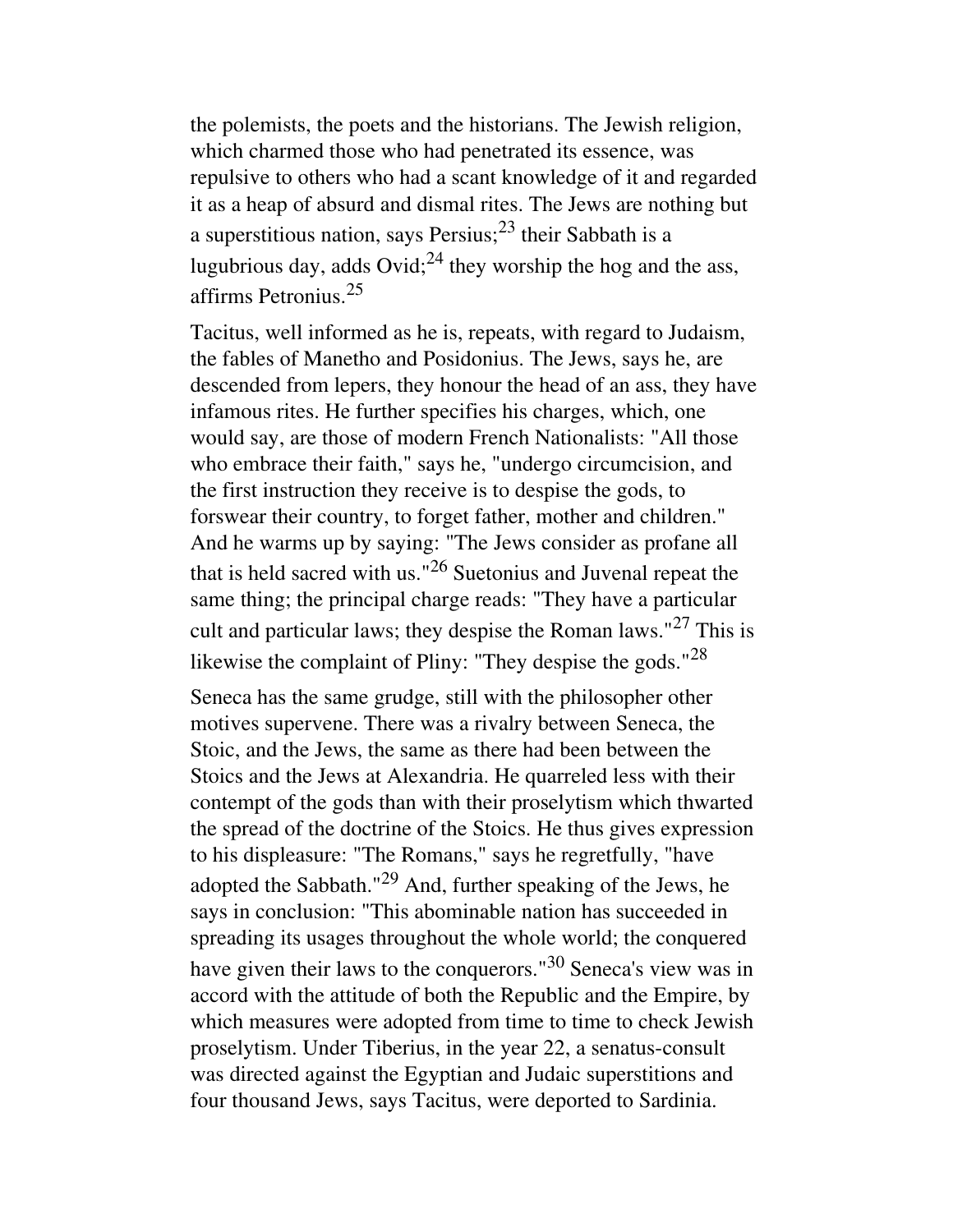Caligula subjected them to vexatious persecution; he encouraged the doings of Flaccus in Egypt, and Flaccus, sustained by the Emperor, robbed the Jews of the privileges granted to them by Caesar; he took away from them their synagogue and directed that they might be treated as in habitants of a captured city. Domitian imposed a special tax upon Jews and those who led a Judaic life, hoping by the levy of the tax to stop conversions, and Antoninus Pius prohibited the Jews from circumcising other than their sons.

Anti-Judaism manifested itself not only at Rome and Alexandria, but wherever there were Jews: at Antioch, where great massacres occurred; in Lybia, where, under Vespasian, the governor Catullus stirred up the populace against them; in Ionia, where, under Augustus, the Greek cities, by an understanding among themselves, forced the Jews either to renounce their faith or to bear the entire burden of public expenditures.

Yet it is impossible to speak of the persecution of the Jews without speaking of the persecution of the Christians. For a long time Jews and Christians, these hostile brothers, were included in the same contempt, and the same causes which made the Jews hateful made the Christians hateful as well. The disciples of the Nazarene brought into the ancient world the same deadly principles. If the Jews taught the people to leave their gods, to abandon husband, father, child and wife, and to come to Jehovah, Jesus also said: "I have not come to unite, but to separate." The Christians, like the Jews, refused to bow to the eagle; like the Jews they would not lie prostrate before idols. Like the Jews, the Christians knew another country than Rome; like the Jews, they would be oblivious of their civic, rather than their religious duties.

Thus, during the first years of the Christian era, the Synagogue and the ancient Church were despised alike. Simultaneously with the Jews a certain Chrestus<sup>31</sup> and his followers were driven from Rome. Each side endeavoured to convince the people that it ought not to be mistaken for the other, and no sooner did Christianity make itself heard than it rejected, in its turn, the descendants of Abraham.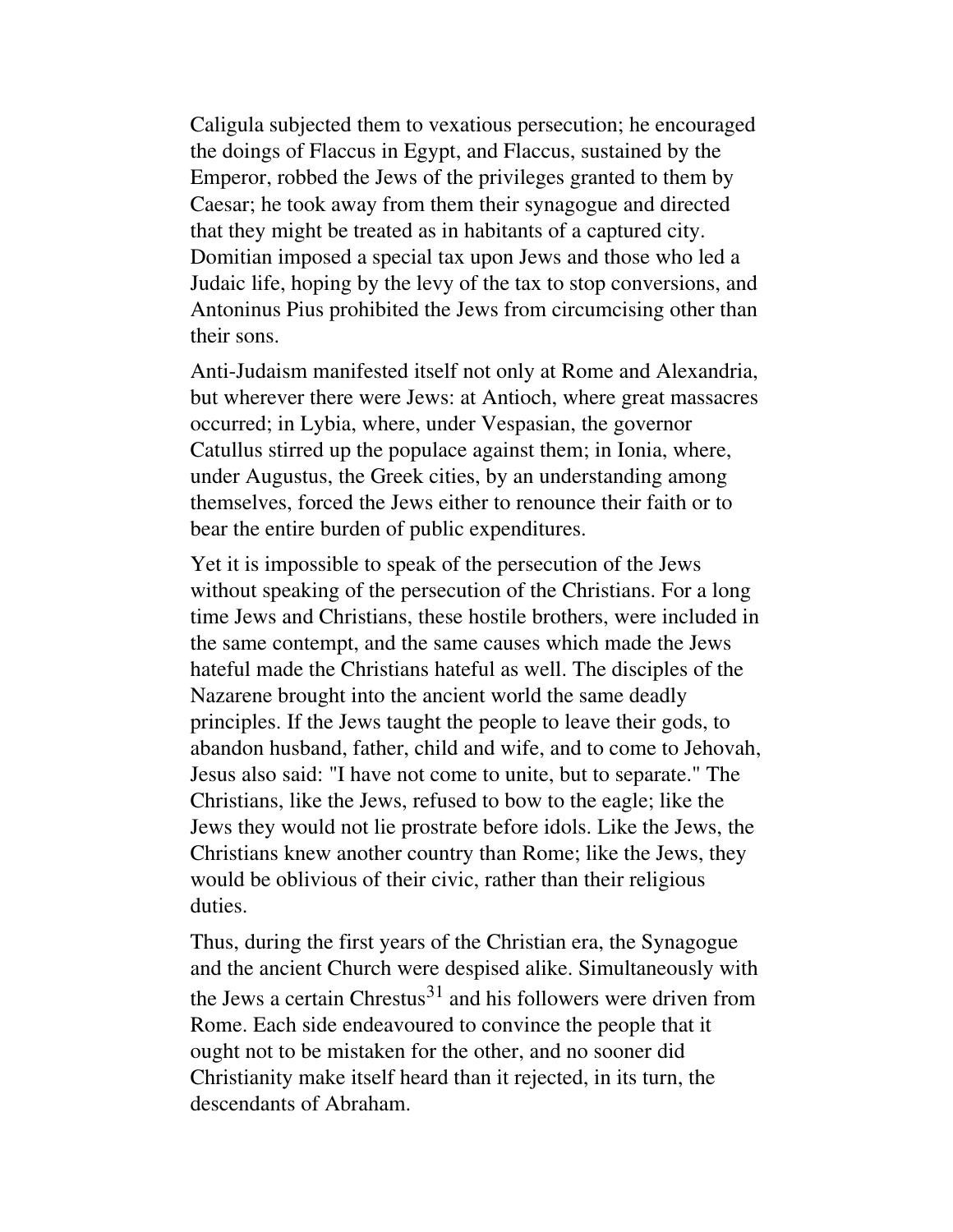#### FOOTNOTES

15 Inscription of Aahmes, chief of the mariners, cited in Ledrain's *Histoire du peuple d'Israel*, I, p. 53.

16 *In Flaccum.*

17 *Preparatio Evangelica*.

18 Josephus, *Contra Apionem*, book II, ch. 6.

19 Philo, *In Flaccum*.

20 Valerius Maximus, I, 3, 2.

21 *Maccab.* viii., 11, 17-32- xii, 1-3; xiv, 16-19, 24.-Josephus, *Antiqu. Jud*., xii, 110; xiii, 5, 7, 9 Mai; *Script. vet*., 111, part 3, p. 998.

22 *Pro Flacco*.

23 *Sat*., V.

24 *Ars amatoria*, I, 75, 76.

25 *Fragm. poet*.

26 Tac., *Hist*., v. 4, 5.

27 Juvenal, *Sat.*, xiv, 96, 104.

28 *Hist. nat*., xii, 4.

29 *Epistle* xv.

30 De superstitione, fragm. xxxvi.

31 Suetonius, *Claud*., 25.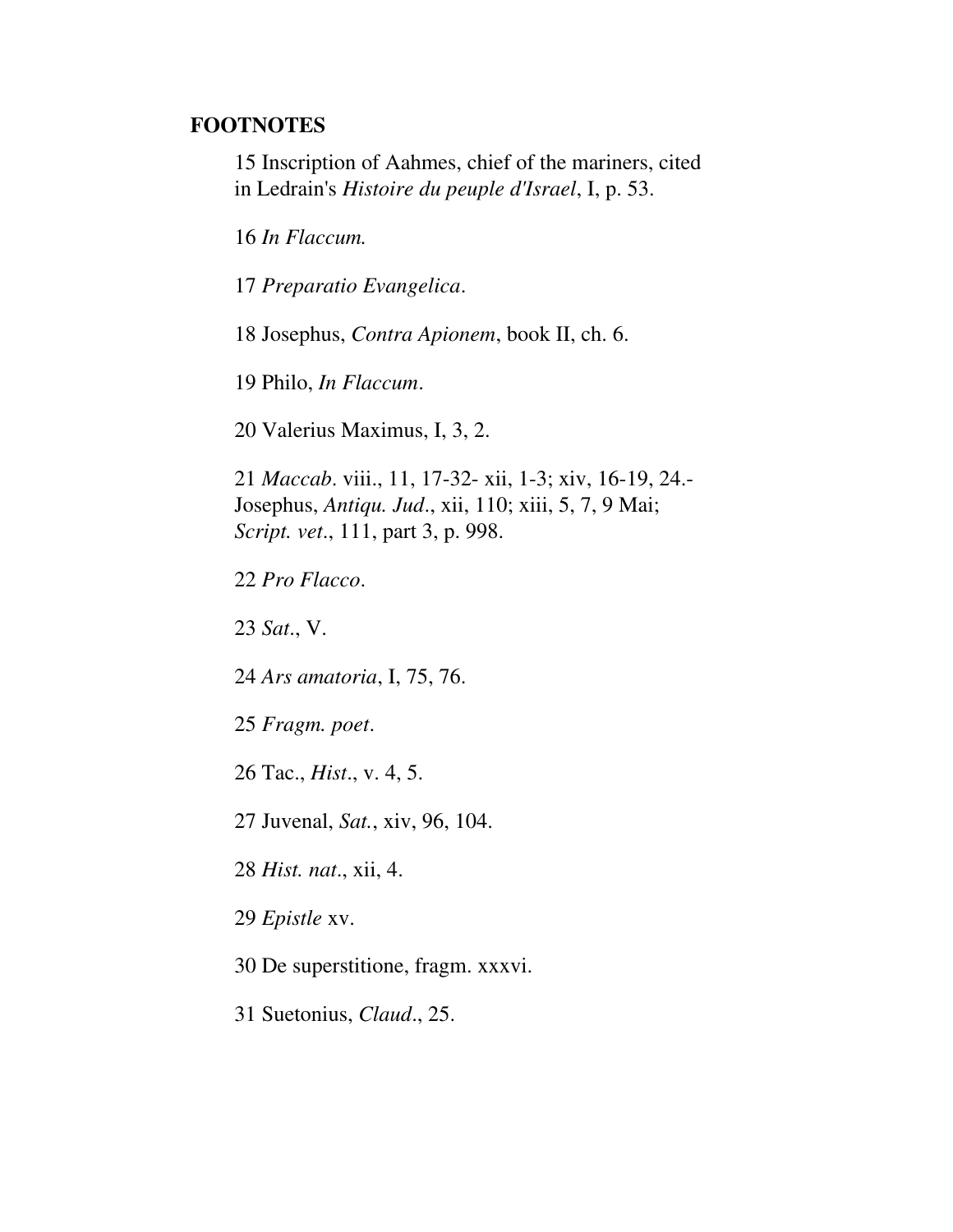### <span id="page-31-0"></span>**[Chapter Three:](#page-31-0)**

### **[Anti-Judaism in Christian](#page-31-0) [Antiquity - From the Foundation](#page-31-0) [of Church of Constantine](#page-31-0)**

The Church is the daughter of the Synagogue; she owes her early development to the Synagogue; she grew in the shade of the Temple, and from her first infant cry she opposed her mother, which was quite natural, for they were divided by a wide divergence of opinion.

In the first centuries of the Christian era, during the apostolic age, Christian communities sprang forth from Jewish communities, like a swarm of bees escaping from a beehive; they settled on the same soil.

Jesus was not yet born when the Jews had built their prayerhouses in the cities of the Orient and the Occident; their expansion to Asia Minor, Egypt, Cyrenaica, Rome, Greece and Spain has already been noted. By their unceasing proselytism, by their preaching, by the moral influence they exercised over the nations amidst whom they lived, they paved the way for Christianity.

This immense class of proselytes won over by the Jews, this God-fearing multitude, was ready to receive the broader and more humanitarian teachings of Jesus, those teachings which the universal Church, from its very inception, undertook to adulterate and to turn away from their true meaning. These converts whose numbers steadily increased during the first century before Christ, were free from the national prejudices of Israel; they Judaized, but their eyes were not turned toward Jerusalem, and, one may say, the fervid patriotism of the Jews rather checked the conversions. The Apostles, or at least some of them, completely separated the precepts of the Jewish faith from the narrow idea of nationality; they built upon the foundation of Jewish work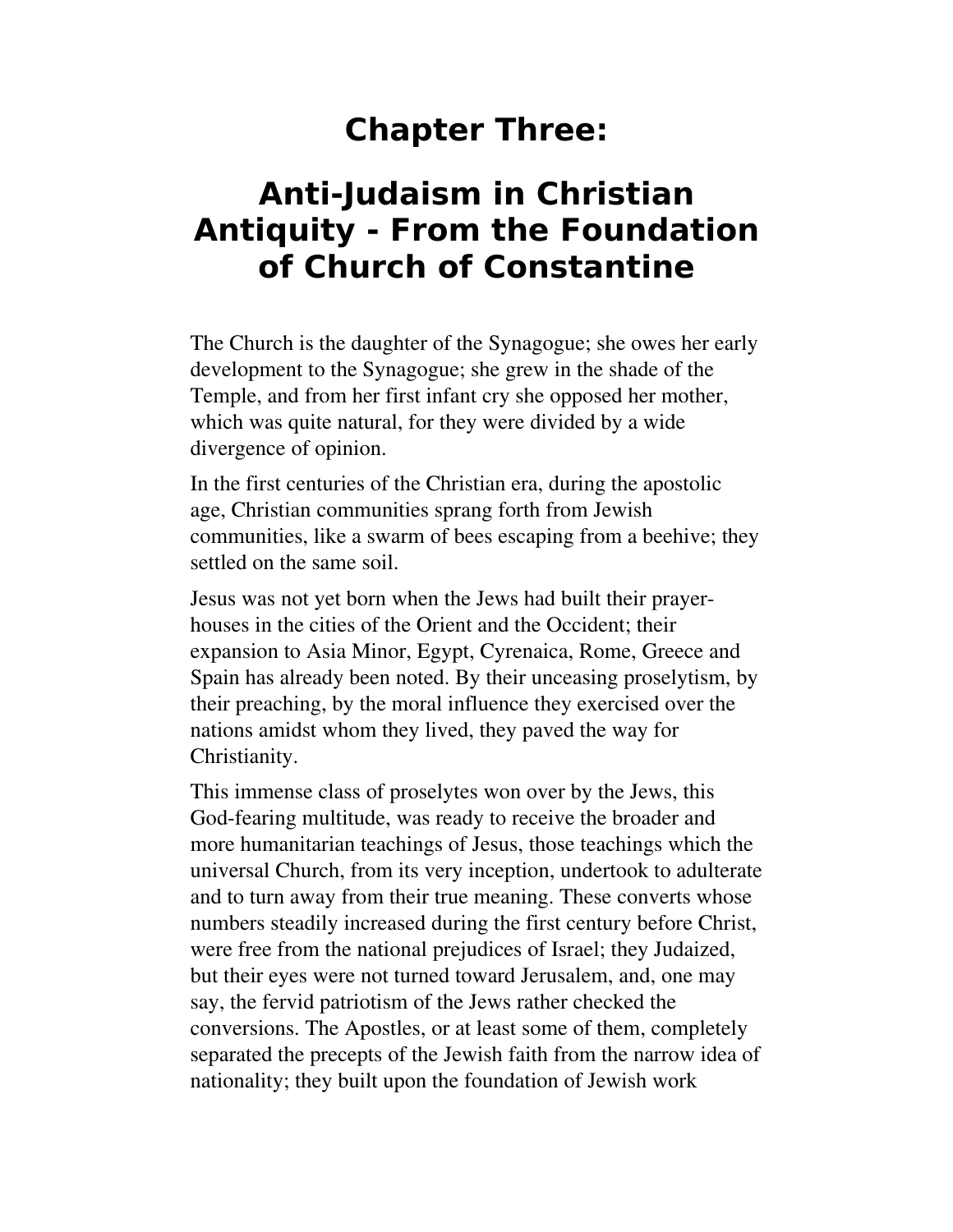accomplished before and thus won for themselves the souls of those who had received the Jewish seed. The Apostles preached in the synagogues. In the cities, where they arrived, they went straight to the prayer-houses and there made their propaganda and found their first helpers; later a Christian community was founded, side by side with the Jewish community, and the original Jewish nucleus was increased by all those whom they had convinced among the Gentiles.

Without the existence of Jewish colonies Christianity would have encountered much greater obstacles; it would have had greater difficulties in establishing itself. As has been stated, the Jews in ancient society enjoyed considerable privileges; they had protective charters assuring them an independent political and judicial organization and freedom of worship. These privileges facilitated the development of the Christian churches. For a long time the associations of the Christians were not distinguished by the authorities from Jewish associations, the Roman government taking no cogni zance of the division between the two religions. Christianity was treated as a Jewish sect, thus benefiting by the same advantages; it was not only tolerated, but, in an indirect way, protected by the imperial governors.

Thus, on the one hand, unwillingly, the Jews were unconscious auxiliaries of Christianity while, on the other hand, they were its enemies, for which there were numerous reasons. It is known that Jesus and his teachings enlisted their first following among the Galilean provincials who were despised by the Jerusalemites for having yielded more than others to foreign influences. "Can there any good thing come out of Nazareth?" they said. These humble folks of Galilee, though much attached to the Judaic rites and customs, in which respect they were perhaps stricter than the Jerusalemites, were ignorant of the Law and were therefore despised by the haughty doctors of Judea. This scorn likewise followed the first disciples of Jesus, some of whom, besides, belonged to the disreputable classes, such as e.g., the publicans.

Nevertheless, while the origin of the primitive Christians brought upon them the scorn of the Jews, it was not enough to excite their hatred; graver reasons were required for that, foremost among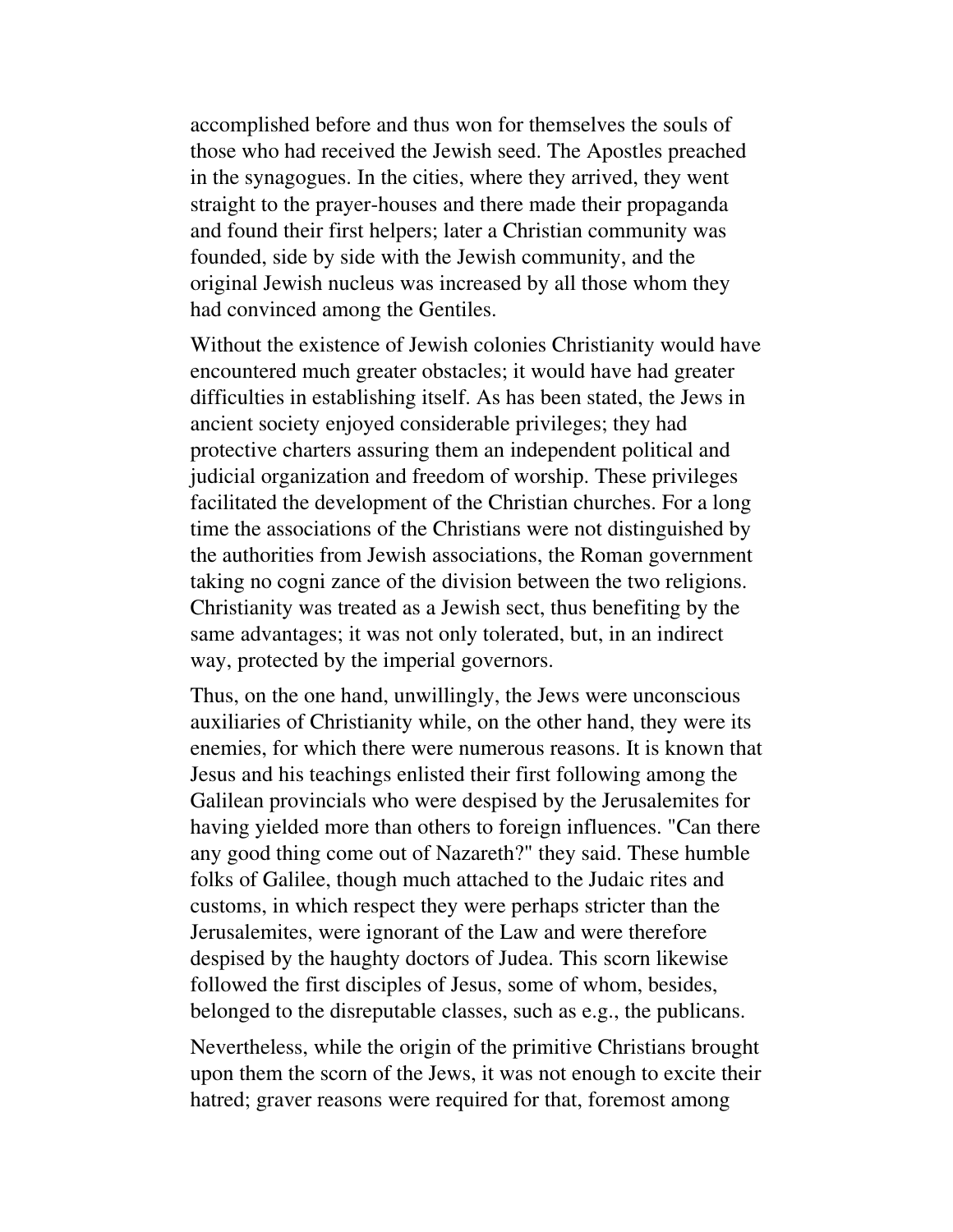them was Jewish patriotism.

The birth and early development of Christianity coincided with the time when the Jewish nation attempted to shake off the yoke of Rome. Offended in their religious feelings, ill-treated by the Roman administration, the Jews felt a yearning for liberty, which grew with their hatred of Rome. Bands of zealots and assassins traversed the mountains of Judea, entering the villages and wreaking vengeance upon Rome by striking those of their brethren who bowed to the imperial authority. Plainly, these zealots and assassins who attacked the Sadducees for mere complacency towards the Roman procura tors, could not spare the disciples of Him to whom the words were attributed, "Render unto Caesar the things which are Caesar's."

Absorbed in the expectation of the coming Messianic reign, the Jewish Christians of those days were "men without a country"; the thought of free Judea no longer made their hearts throb, though some, like the seer of the Apocalypse, had a horror of Rome, still they had no passion for captive Jerusalem, which the zealots strove to liberate; they were unpatriotic.

When all Galilee rose in response to the appeal of John of Gischala, they held aloof, and when the Jerusalemites triumphed over Cestius Gallus, the Jewish Christians, indifferent to the outcome of this supreme struggle, fled from Jerusalem, crossed the Jordan and sought refuge at Pella. In the last battles which Bar Giora, John of Gischala and their faithful gave to the Roman power, to the trained legions of Vespasian and Titus, the disciples of Jesus took no part; and when Zion was reduced to ashes, burying under its ruins the nation of Israel, no Christian met his death amidst the destruction.

One may well understand what could have been the treatment accorded, in those days of exaltation, before, during and after the insurrection, to the Jewish and Gentile Christians, who, with St. Paul, counseled submission to the power of Rome. The patriotic indignation roused by the nascent Church was seconded by the wrath of the rabbis against Christian proselytism.

Originally the relations between the Jewish Christians and the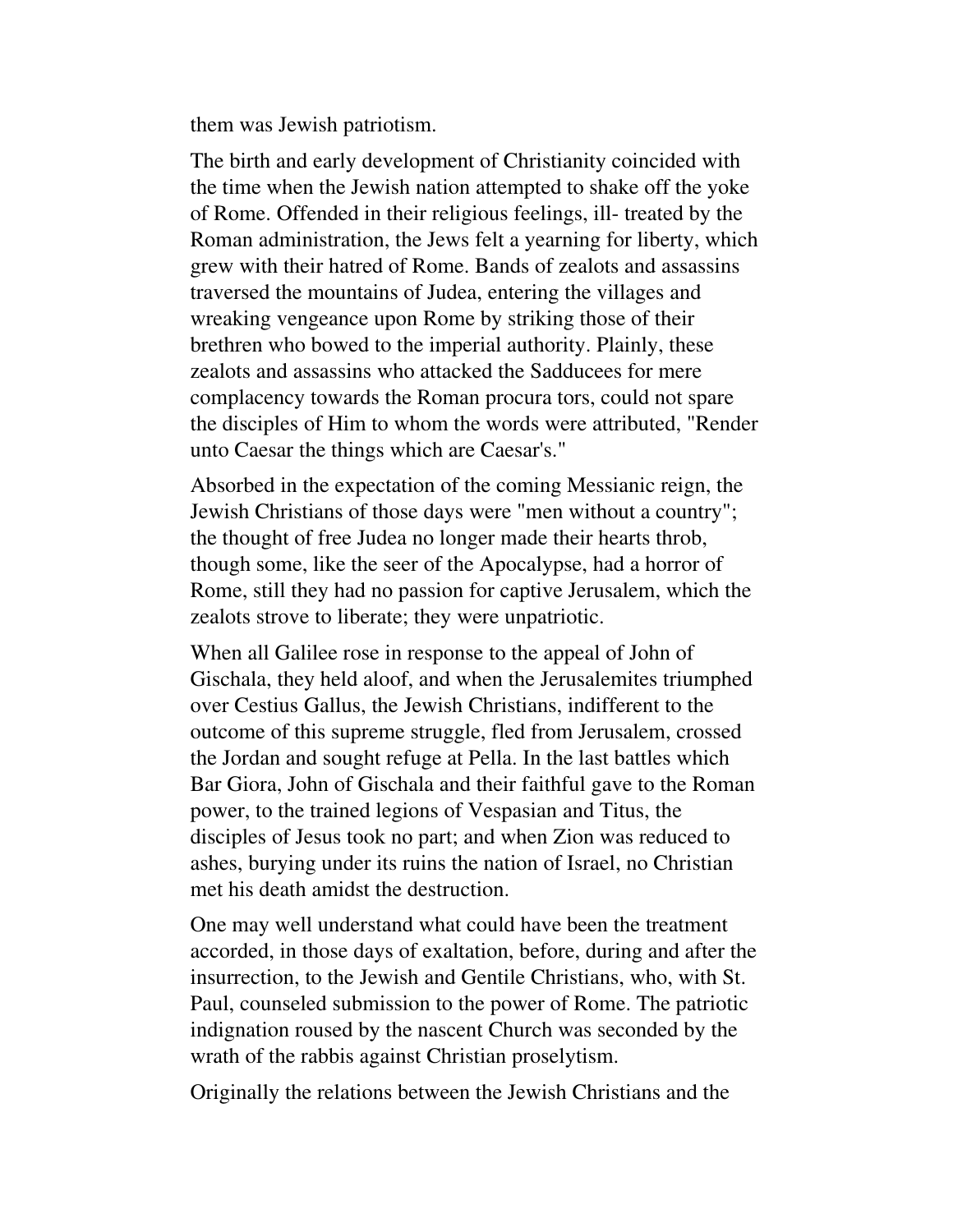Jews were fairly cordial. The followers of the Apostles, as well as the Apostles themselves, recognized the sanctity of the ancient law; they observed the rites of Judaism and as yet had not placed the worship of Jesus side by side with that of the one God. The development of the dogma of the divinity of Christ made a breach between the Church and the Synagogue. Judaism could not admit of the deification of a man; to recognize any one as the son of God was blasphemy; and as the Jewish Christians had not severed their connections with the Jewish community, they were disciplined. This accounts for the flagellation of the Apostles and the new converts, the stoning of Stephen and the beheading of the Apostle James.

After the capture of Jerusalem, after that storm which left Judea depopulated, the best of her sons having perished in battle, or in the circus where they were delivered to the beasts, or in the lead mines of Egypt, during this third captivity called by the Jews the Roman exile, the relations between the Jews and Jewish Christians became still more strained. Their country being dead, Israel gathered around their doctors. Jabne, where the Sanhedrin reconvened, replaced Zion without extinguishing its memory, and the conquered attached themselves still more closely to the Law which the sages commented upon.

Thenceforth, those who assailed that Law, which had become the most cherished heritage of the Jew, were to be treated as enemies worse than the Romans. The doctors accordingly fought the Christian doctrine which was making proselytes amidst their flock. "The Gospels must be burnedsays Rabbi Tarphonfor paganism is not as dangerous to the Jewish faith as the Jewish Christian sects. I should rather seek refuge in a pagan temple than in an assembly of Jewish Christians." He was not the only one who thought so, and all the rabbis comprehended the danger threatening Judaism from Jewish Christianity.

Some modern interpreters of the Talmud have gone to the rabbinical discussions and decisions of that epoch for weapons against the Jews, accusing them of blind hatred against anything that did not bear the mark of Israel; they do not seem, however, to have carried into their researches the requisite scientific spirit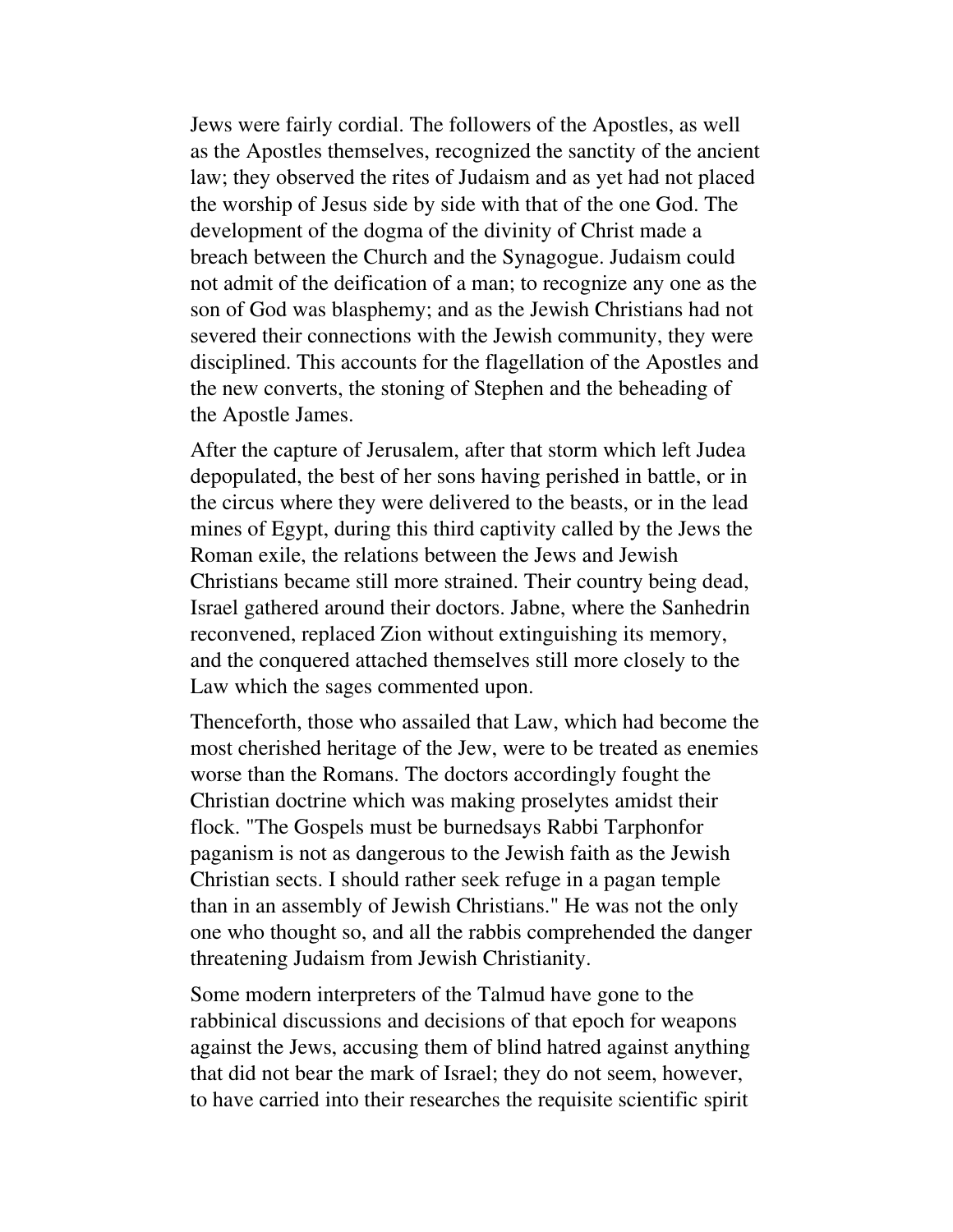and good faith.

Originally, all Talmudical inhibitions contemplated the Jewish Christians alone. The Tanaim wanted to preserve the faithful from Christian contamination; for this purpose the Gospels were likened to books on witchcraft, and Samuel Junior, by order of the patriarch Gamaliel, inserted in the daily prayers a curse against the Jewish Christians, Birkat Haminim, which has furnished the foundation for the charge that the Jews curse Jesus thrice a day.

While the Jews thus sought to separate themselves from the Christians, the Church, swayed by a great religious movement, was forced to cast away Judaism. To conquer the world, to become a universal creed, Christianity had to rid itself of Jewish particularism, to break the narrow chains of the ancient law, so as to be able to spread the new one. This was the work of St. Paul, the true founder of the Church, who opposed to the exclusiveness of the Jewish-Christian doctrine the principle of catholicity.

As is well known, the struggle between these two tendencies in the nascent Christianity, which were symbolized by Peter and Paul, was long and bitter. The whole apostolic service of Paul was a long battle against the Judaizing. On the day when the Apostle declared that in order to come to Jesus one need not pass through the Synagogue nor accept the sign of the old covenant, the circumcision, on that very day all ties which bound the Christian Church to its mother were torn and the nations of the world were won over by Jesus.

The resistance of the Judaizing who wanted to belong to Jesus and at the same time to observe the Sabbath and the Passover, was in vain; their prejudice against the conversion of the Gentiles was of no avail. After Paul's journey to Asia Minor the cause of Catholicism was won. The Apostle was braced up by an army, and that army arrayed against the Jewish spirit the Hellenic, Antioch against Jerusalem.

The great bulk of the Jewish Christians tore themselves away from the narrow doctrine of the little community of Jerusalem; the ruin of the holy city led them to doubt the efficacy of the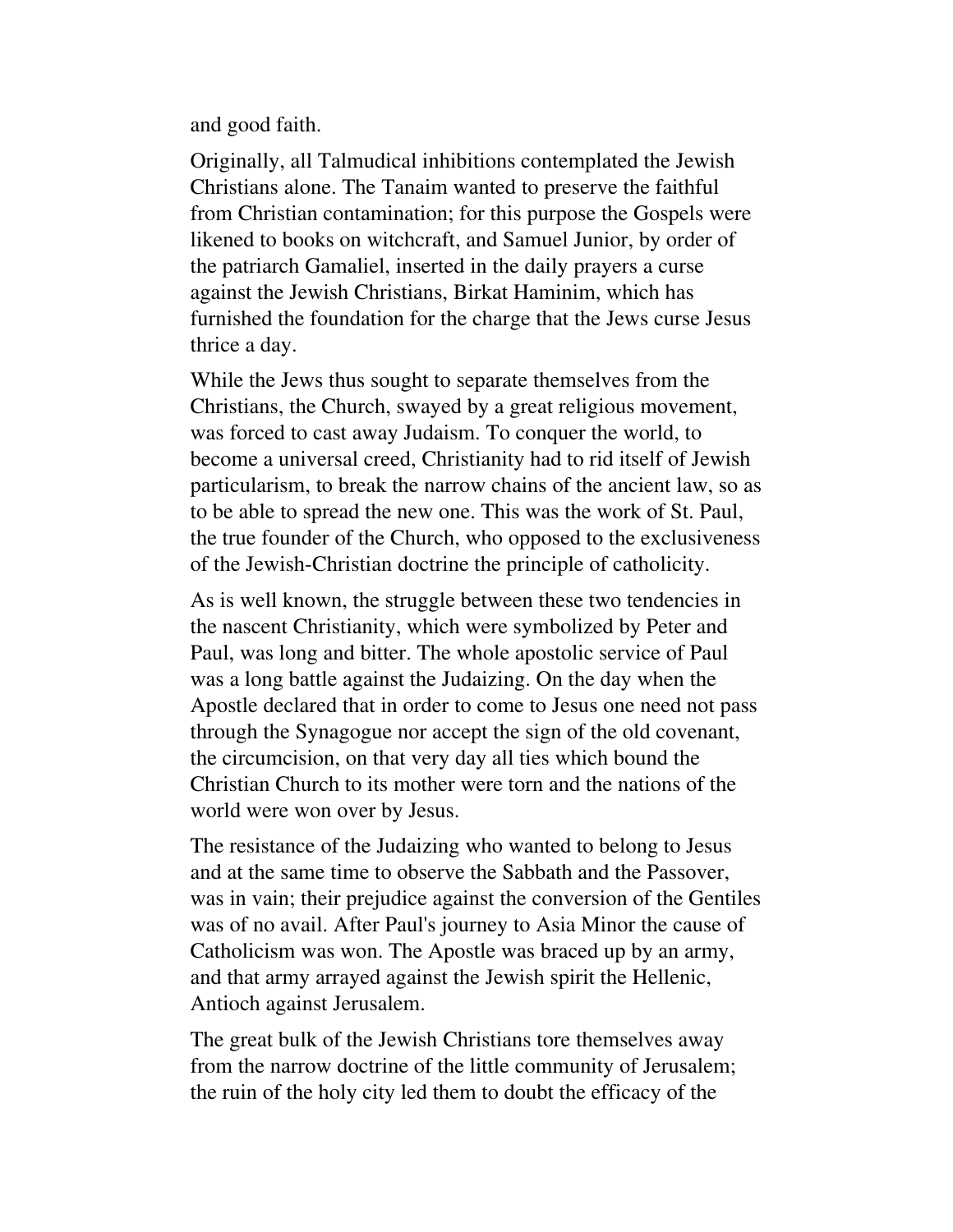ancient law. It was good for the further development of the Church. Ebionism met its death. If Christianity had followed the Jerusalemites it would have remained a small Jewish sect. Having rid itself of the Ebionites and the Jewish Christians and cut loose from its mother, Christianity allowed the nations to come to it without forfeiting their individuality.

To safeguard its supremacy, the Church had to fight the Jewish spirit in two forms. The first was that noted above, the Judaic positivism, hostile to anthropomorphism and deification of heroes. Nevertheless this positivism has maintained its existence throughout the ages so that a history of the Jewish current in the Christian Church could be written, beginning with early Ebionism down to Protestantism, including among others the Unitarians and Arians.

The second form is the mystic form represented by the Alexandria and Asiatic gnosis. The Alexandrian Jews, as known, were influenced by Platonism and Pythagorism; Philo himself was the forerunner of Plotinus and Porphyry in this renovation of the metaphysical spirit. Aided by Hellenic doctrines the Jews interpreted the Bible and scrutinized the mysteries contained therein, construing them into allegories and further developing them.

Proceeding from monotheism and the conception of a personal God as their religious point of departure, the Jews of Alexandria were bound to come metaphysically to pantheism, to the idea of a divine substance, to the doctrine of intermediaries between man and the Absolute, i.e., to emanations, to the Eons of Valentinus and the Sephiroths of Kabbala. To this Jewish fund were superadded the contributions of Chaldean, Persian and Egyptian religions, which coexisted at Alexandria; at that time were elaborated those extraordinary Gnostic theogonies, so multifarious, so varied, so madly mystical.

When Christianity was born, the gnosis was already in existence; the Gospels brought new elements into it; it speculated on the life and words of Jesus, as it had speculated on the Old Testament, and when the Apostles, in their early preaching, addressed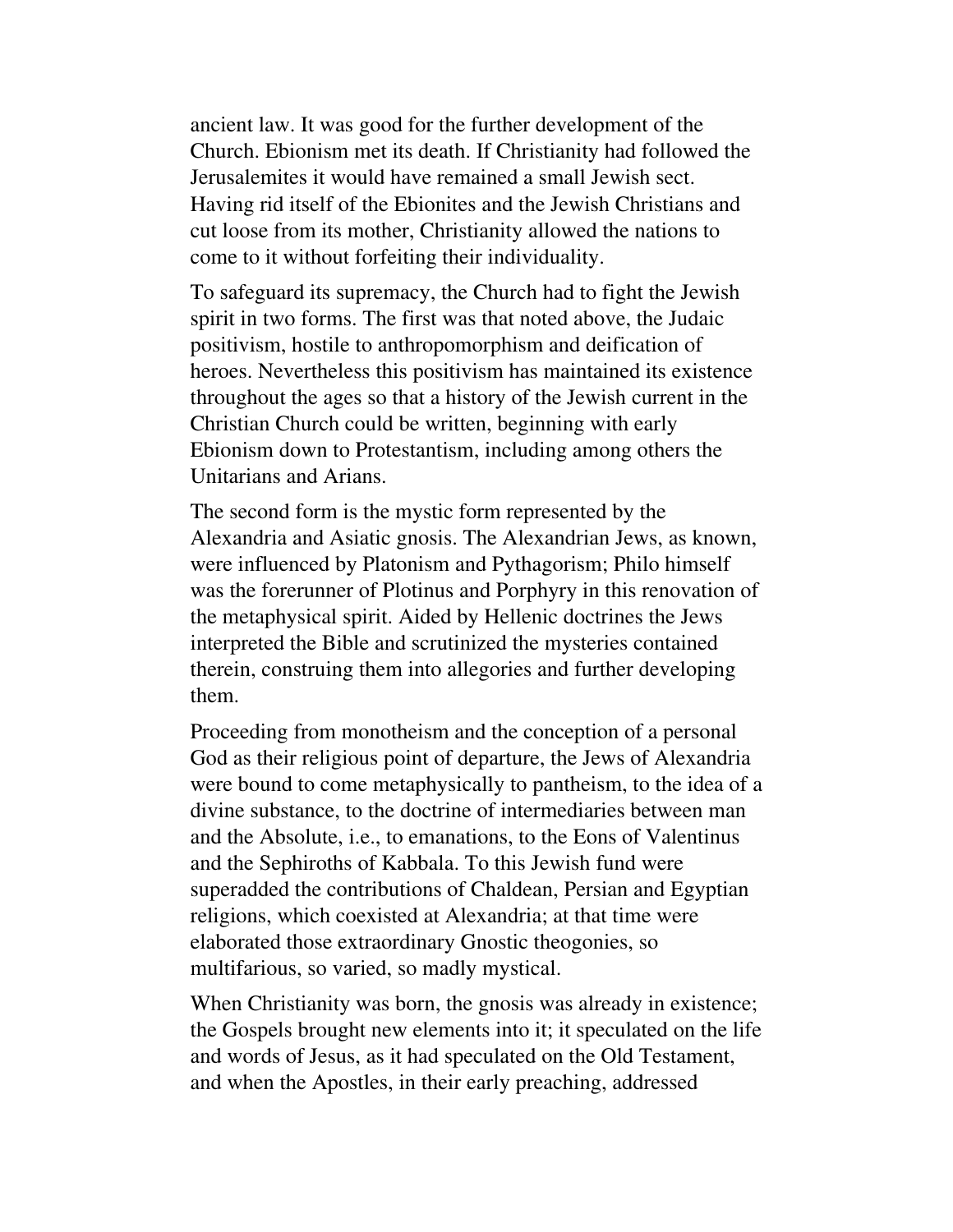themselves to the Gentiles, they were confronted with the Gnostics, and primarily the Jewish Gnostics. Peter met them at Samaria in the person of Simon the Magician; Paul faced them at Colosse, at Ephesus, at Antioch, wherever he came with his Gospel, and possibly he fought Cerinthus; John himself fought them, and, in the Epistles of the Apocalypse he opposed the Nicolaites who were "of the Synagogue of Satan."

After having escaped the danger of crystallizing into a barren Jewish community, the Church was thus exposed to the new danger of Gnosticism, which, if triumphant, would have resulted in splitting it up into small sects and breaking its unity.

All preachers of the Christian religion had to contend against this gnosis; traces of that fight are found in the Epistles of Paul to the Colossians and Ephesians, in the pastoral letters, in the second Epistle of Peter, in the Epistle of Jude and in the Apocalypse. They did not confine themselves to persecuting the Jewish spirit in the gnosis; as soon as the Pauline spirit had triumphed over Peter, they declared war to the Judaizing tendencies within the Church, as well as to the Jews themselves.

We find all these sentiments reflected in the writings of the Apostle Fathers, with a growing desire to separate Christianity from Judaism; and with the development of the dogma of the divinity of Jesus, the Jews became the abominable people of Deicides, which they had not been originally. The Pauline traditions resound in the beginning of the second century in the seven letters of Ignatius of Antioch addressed to the churches of Rome, Magnesia, Philadel phia, Ephesus, Smyrna and Tralles and to the Bishop Polycarp.

Still in face of these hostile demonstrations the Jews were not inactive and proved very dangerous adversaries. It was under the fire of their criticism that the dogma was constructed; it was they who, by their subtle exegetics, by their firm logic, forced the teachers of Christianity to give precision to their arguments. Their hostility worried the theologians; though having severed themselves from Judaism, they wanted to win over the Jews to their side; they believed that the triumph of Jesus would only be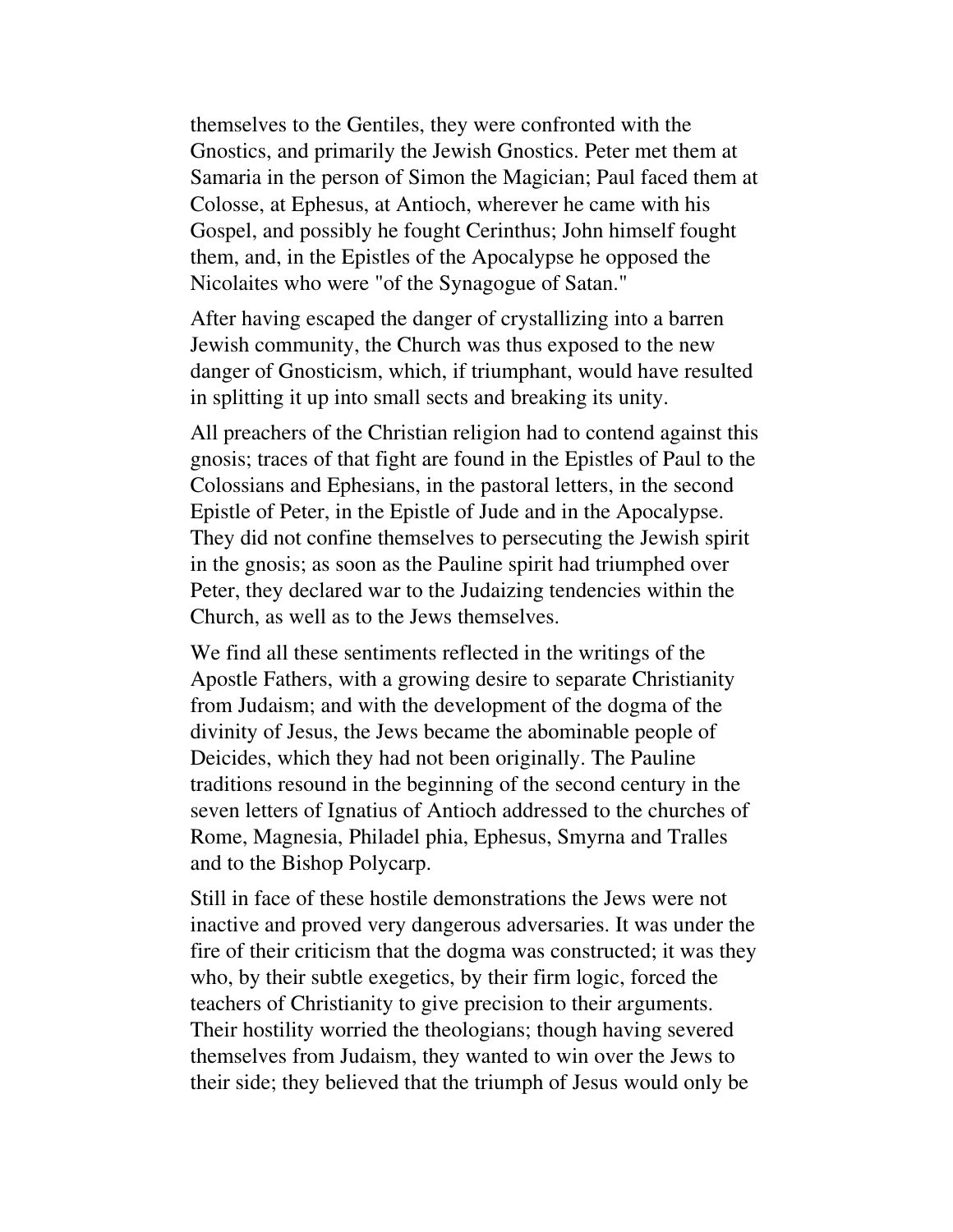assured on the day when Israel would recognize the power of the Son of God; indeed, this belief has survived under different forms throughout the ages. It would seem as though the Church were not satisfied of the legitimacy of its faith until the day when the people of whom its God had come were converted to the Galilean.

This work was taken up by the apologists of Christianity, and their apologetic prepossession was mixed with violent enmity. Thus the Letter to Diognetus, which has been preserved for us in the work of St. Justin, and was written to refute the errors of the adversaries of the Christians, may be considered as one of the first anti-Jewish writings. The unknown author of this brief epistle, in his vigorous attack upon the Millenarian ideas, speaks of the Jewish rites as superstitions. The motives are not the same as those which actuated the unknown author of the Testament of the Twelve Patriarchs, for he wanted, and so he declared, to convert the Jews and convince them of the excellence of the word of Christ.

The most thorough of the apologists of that epoch is assuredly Justin, the philosopher. His Dialogue with Tryphon will remain a model of this kind of dialogical polemics, of which we have another sample from the same epoch in the Altercation of Jason and Papiscus, from the pen of the Greek Ariston of Pella; the latter dialogue was reproduced in the fifth century by Evagrius, in his Altercation of Simon and Theophilus. Justin, a native of Samaria, and well acquainted with the Judeans, puts all the objections of the Jewish exegetes into the mouth of Tryphon, meant to represent Rabbi Tarphon, who vigorously fought against the apostolic evan gelization. The author attempts to persuade him that the New Testament is in accord with the Old, and to reconcile monotheism with the theory of Messiah as the Word incarnate. At the same time, replying to Tryphon's reproach that the Christians have abandoned the Mosaic law, he maintains that it was merely a preparatory law. Justin attacked the Judaizing tendencies in both forms, viz., Jewish Christianity on the one hand, and, on the other, Alexandrinism, which would admit the Word only as a temporary irradiation of the One Being.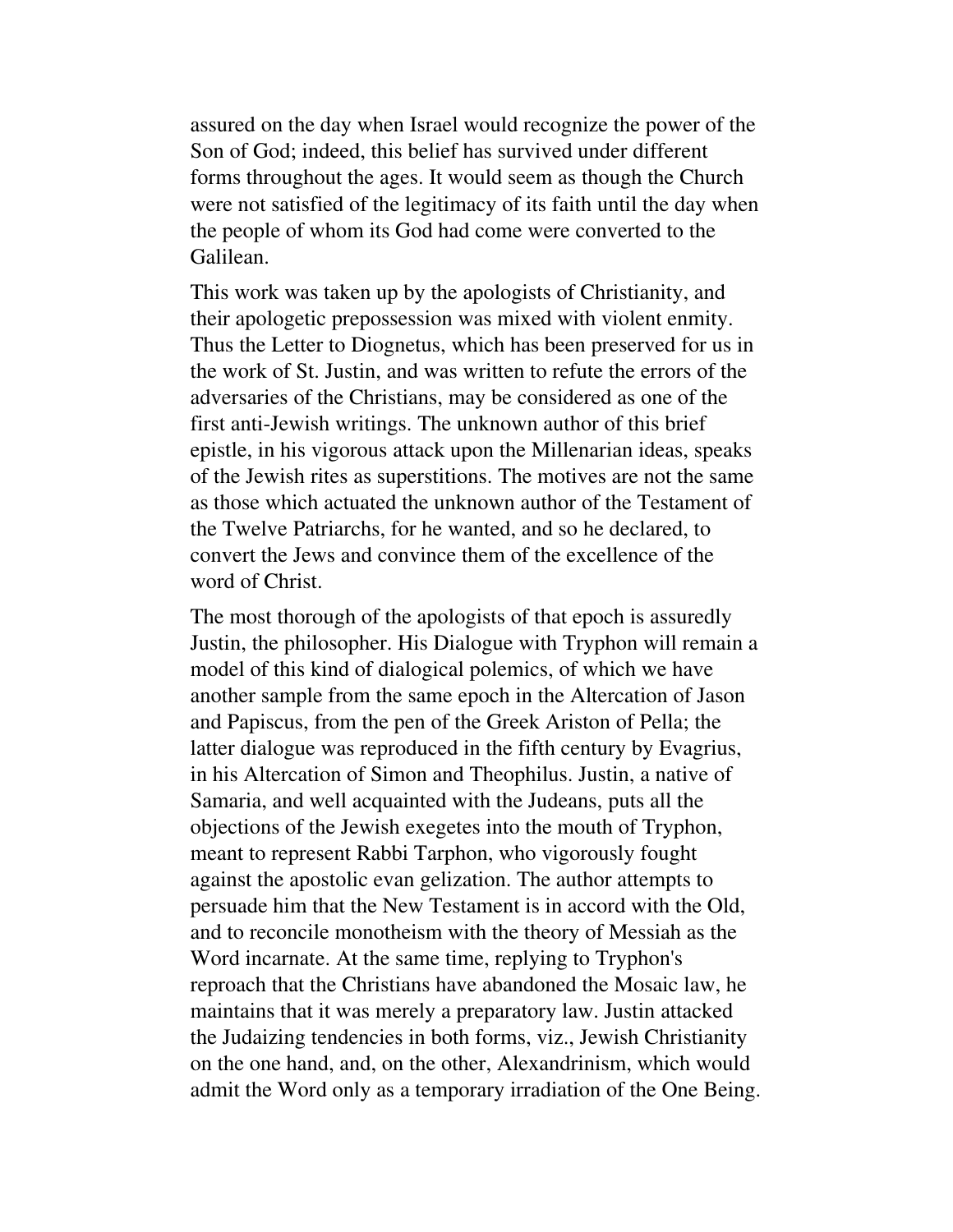He closes with the warning: "Blaspheme not the Son of God; listen not to the Pharisees; ridicule not the King of Israel, as you are doing daily." The irony of the Jews he met with sarcasm directed against the rabbis: "Instead of expounding the meaning of the prophecies your teachers indulge in tomfoolery; they are anxious to ascertain why male camels are referred to in this or that passage, or why a certain quantity of flour is required for your oblations. They are worried to know why an alpha is added to the original name of Abraham. This is the subject of their studies. As to things essential, worthy of meditation, they dare not speak of them to you, they do not attempt to explain them, and they prohibit you from listening to our interpretation."

The last complaint is important, it indicates the character of the struggle for the conquest of souls in which Judaism was defeated. The second century is one of the most momentous epochs in the history of the Church. The dogma, still uncertain in the first century, is then formulated and defined; Jesus advances toward divinity and attains it, and his metaphysics, his worship, his conception, are blended with Judeo-Alexandrian doctrines, with Philo's theories of the Word of God, the Chaldean memra and the Greek logos. The Word is born, it becomes identified with the Galilean; in Justin's apologetics and the fourth Gospel, we see the work completed. Christianity has become Alexandrian, and its most ardent upholders, its defenders, even its orators, are at that hour the Christian philosophers of the Alexandrian school: Justin, the author of the fourth Gospel, and Clement.

While this dogmatic transformation was going on, the idea of a universal church gained strength. Bonds of union were formed between the small Christian communities, detached from Jewish congregations; the more their numbers increased the stronger became the ties, and this conception of unity and catholicity kept pace with the growing expansion of Christianity.

This expansion could not proceed undisturbed. Christian preaching addressed itself to all the Jewries of Asia Minor, Egypt, Cyrenaica and Italy, wherever there was an unorthodox element among them, the Hellenized Jews whom the Christian teachers sought to win over to their side. The propagandists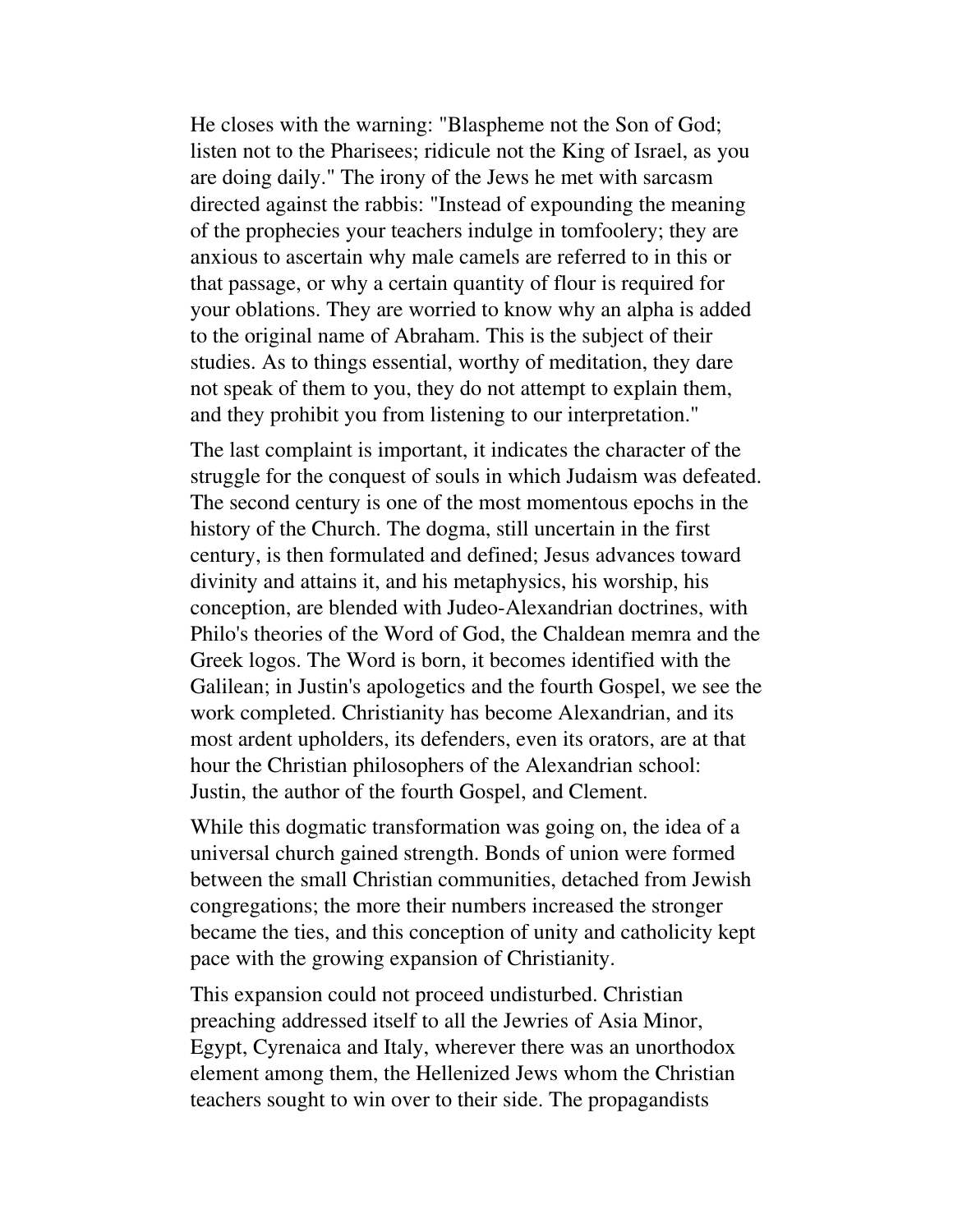likewise spoke to the anxious masses who had already lent their ears to the Jewish word. The Jews witnessed the failure of their influence and, perhaps, of their hopes; at all events, they saw their beliefs, their faith, attacked by the neophytes; the feeling of the Jews against the Christians was as bitter as that of the Christians when they saw the obstacles which the Jewish preachers put in their way. Furious hatred was mutual, and the parties were not content with Platonic hatred. The Christian congregations, unlike the Jewish communities, were not recognized by the law; they were considered enemies of law and a danger to the Empire. From this there was but one step to violence; this accounts for the periods of suffering the Church had to go through. The Church, in those evil days, could not count upon its rival, the Synagogue, for assistance; in some places where the struggle between the Jews and the Christians had reached an acute stage the Jews, recognized by Roman legislation and possessed of vested rights, would join the citizens of the towns in dragging the Christians before the court. In Antioch, for example, where the enmity between those two sects was most bitter, in all probability, the Jews, like the pagans, demanded the trial and execution of Polycarp. They are said to have fed with great eagerness the stake upon which the bishop was burned.

Still, not everywhere was the strife marked with such bloody manifestations. The controversy was always very lively, yet it must be said it was not conducted with equal weapons. The Bible was their common arsenal, but the Christian teachers had but a scant knowledge of it. They did not know Hebrew and used the Septuagint version, which they interpreted very freely, often relying, in support of their dogma, upon passages interpolated into the Septuagint by falsifiers for the good of the cause. The Greek speaking Jews did not hesitate to do the same, so that the Septuagint, a bad translation as it was, full of absurdities, became available for any purpose.

These controversies, which continued through long centuries, were not always courteous. Simultaneously with touching legends concerning Jesus, scandalous stories were invented. To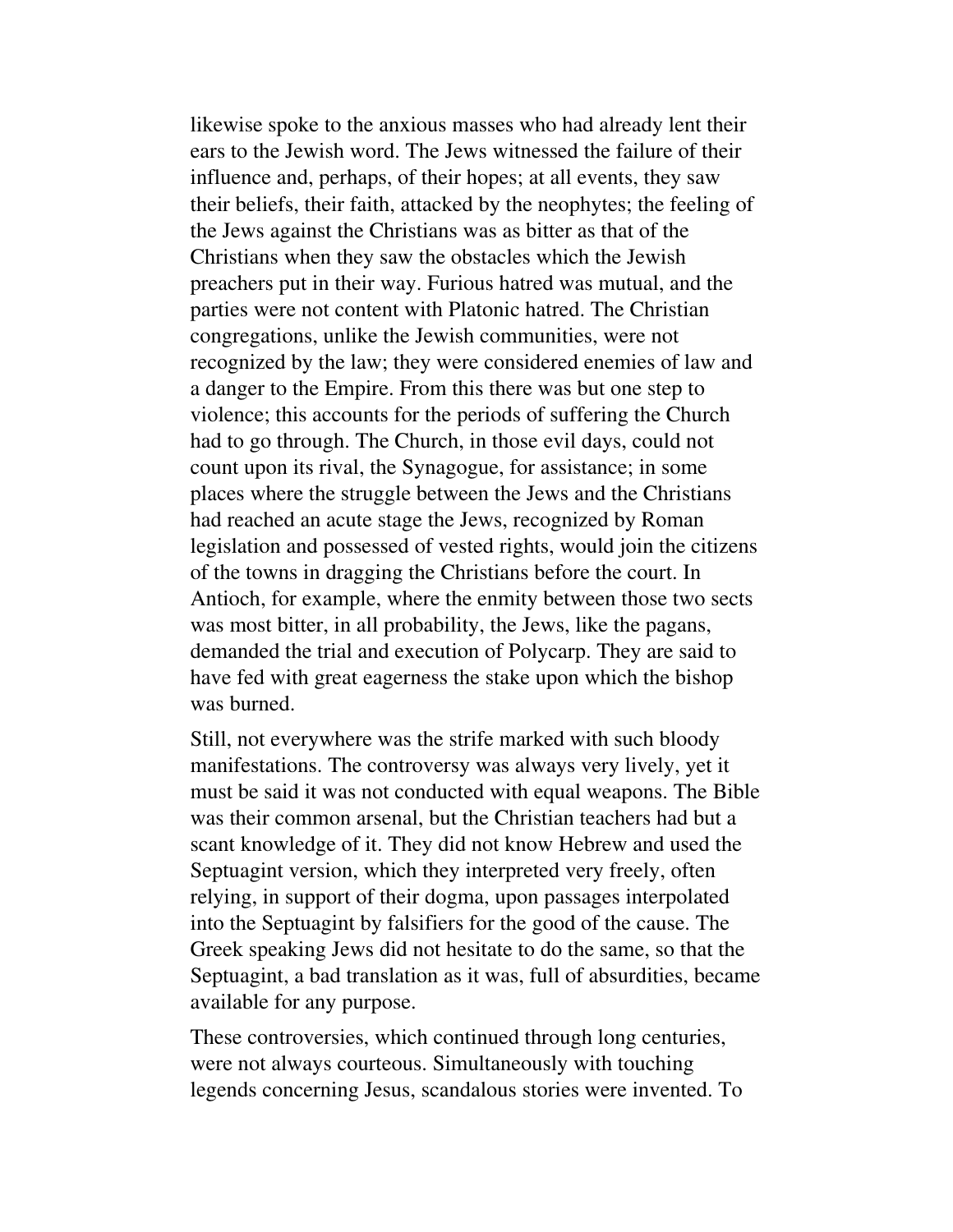humiliate their enemies, the Jews attacked him of whom the former made their God, and to the deification of Jesus they opposed the stories of the soldier Pantherus, of abandoned Mary; these were taken up by philosophers hostile to Christianity, and Origen refuted them in his Contra Celsum, meeting abuse with abuse.

Amidst these battles was born a theological anti-Judaism, purely ideological, which consisted in rejecting as bad or worthless anything coming from Israel. This sentiment is evidenced by Tertullian's De Adversus ludaeos. In that work the fiery African attacked circumcision, which, he said, brought no salvation, but was a simple sign for distinguishing Israel; when Messiah would come he would substitute spiritual for bodily circumcision; he attacked the Sabbath, the temporal Sabbath, to which he opposed the eternal Sabbath.

But this special anti-Judaism, which we find again in Octavius, by Minucius Felix; in De Catholicae Ecclesiae Unitate, by Cyprian of Carthage; in Instructiones Adrersus Gentium Deos, by the poet Commodian, and in Divinae Institutiones, by Lactantius, was mixed with the desire to convince the Jews of the truth of the Christian religion, of the soundness of its beliefs, its dogmas and principles; hence the ambition to make proselytes among them. This anti-Judaism crossed with the efforts which the Church was making to arrive at universality, and during the first three centuries remained purely theoretical. We shall further see how, since Constantine and the triumph of the Church, this anti-Judaism was transformed and more precisely defined.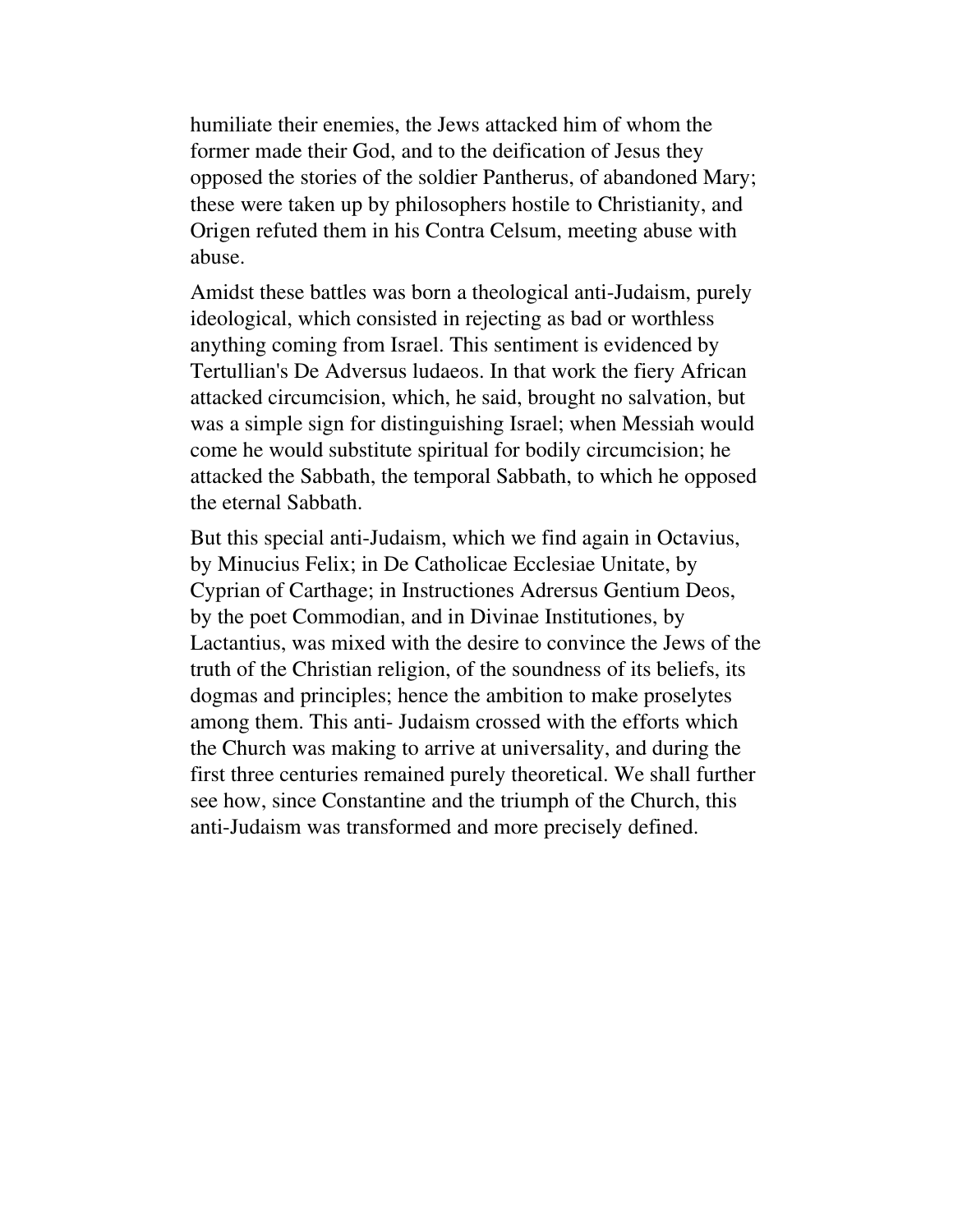# <span id="page-42-0"></span>**[Chapter Four:](#page-42-0)**

# **[Antisemitism from Constantine](#page-42-0) [to the Eighth Century](#page-42-0)**

For three centuries the Church had to contend against those with whom the greatness of Rome was inseparable from the secular worship of the Gods. Still, the resistance of the civil authorities, of the priests and philosophers, could not arrest the march of the Church; persecutions, hatred, hostility enhanced its power of propaganda; it addressed itself to those whose spirit was troubled, whose conscience was vacillating, and to them it brought an ideal and that moral satisfaction which they lacked. Moreover, at that hour when the Roman Empire was rending all over, when Rome, having abdicated all power and authority, received its Caesars from the hands of the legions, and competitors for the purple bobbed up in every nook of the provinces, the Catholic Church offered to that expiring world the unity it was seeking.

Yet, while offering intellectual unity to the world, the Church at the same time was ruining its institutions, customs and manners. In fact, at Rome, as well as in the Empire, all public functions were at once civil and religious, the magistrate, the procurator, the dux being invested with priestly functions; no public act was performed without rites; the government was, in a manner, theocratic; this ultimately came to be symbolized in the worship of the Emperor. All those who wanted to withdraw from that worship were held to be enemies of Caesar and the Empire; they were considered bad citizens. This sentiment explains the Roman dislike of Oriental religions and of the Jews; it explains the measures adopted against the worshipers of Yahweh, and still more the severity shown towards the worshipers of Mithra, of Sabazius and particularly towards the Christians, for the latter were not foreigners like the Jews, but rebel citizens.

The triumph of Christianity was brought about by political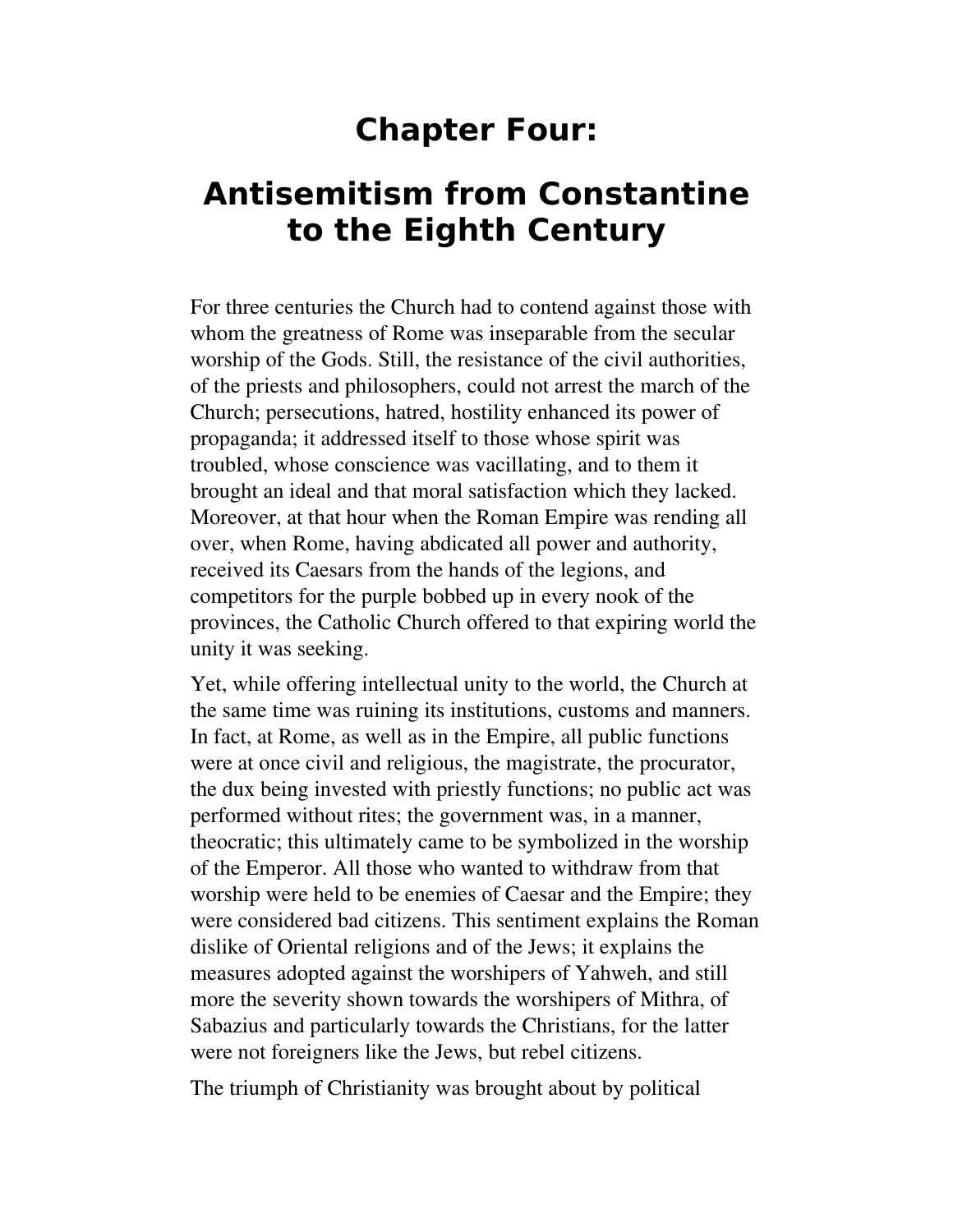considerations, and so, to make its victory and domination lasting, it was obliged to adopt many of the ceremonial observances of ancient Rome. When the Christians had increased in numbers, and formed a considerable party, they were saved and could see the dawn of victory glimmer, for now a pretender to the throne could find support among them and use their services to solidify his authority. So it happened with Constantine, and Constantius, perhaps, foresaw it when he commanded the Gallic legions. The victorious church succeeded to Rome. She inherited its haughtiness, its exclusiveness, its pride, and almost without any transition period the persecuted turned persecutrix, wielding the power by which she had been fought, holding the consular fasces and hatchet and commanding the legionaries.

While Jesus was taking possession of the superb city and his universal reign was commencing, Judaism was in agony in Pales tine; the teachers of Tiberias were powerless to hold the young Judeans and the "illustrious, most glorious, right reverend" patriarch had but the shadow of authority. The flourishing Jewish schools were in Babylonia; the centre of Israel's intellectual life was transferred thither; still wherever Christianity endeavoured to extend its influence it had to reckon and to contend with the influence of Judaism; though since the close of the third century the latter was of little importance, at least directly. Indeed, at that time the Judaizing heresies were nearly extinct. The Nazarenes, those circumcised Christians attached to the old law, who are mentioned by St. Jerome and St. Epiphanius, were reduced to a handful of meek believers, who had found refuge at Berea (Alep), at Kokabe in Batanea, and at Pella, in the Decapolis. They spoke the Syro-Chaldaic language; a remnant of the primitive Church of Jerusalem, they no longer exerted any influence, swamped as they were amidst Greek-speaking churches.

Still, though Ebionism was dying out, Judaizing continued; the Christians attended the synagogues, celebrated the Jewish holidays, and the contentions over the Passover were still on. A large faction in the churches of the Orient insisted upon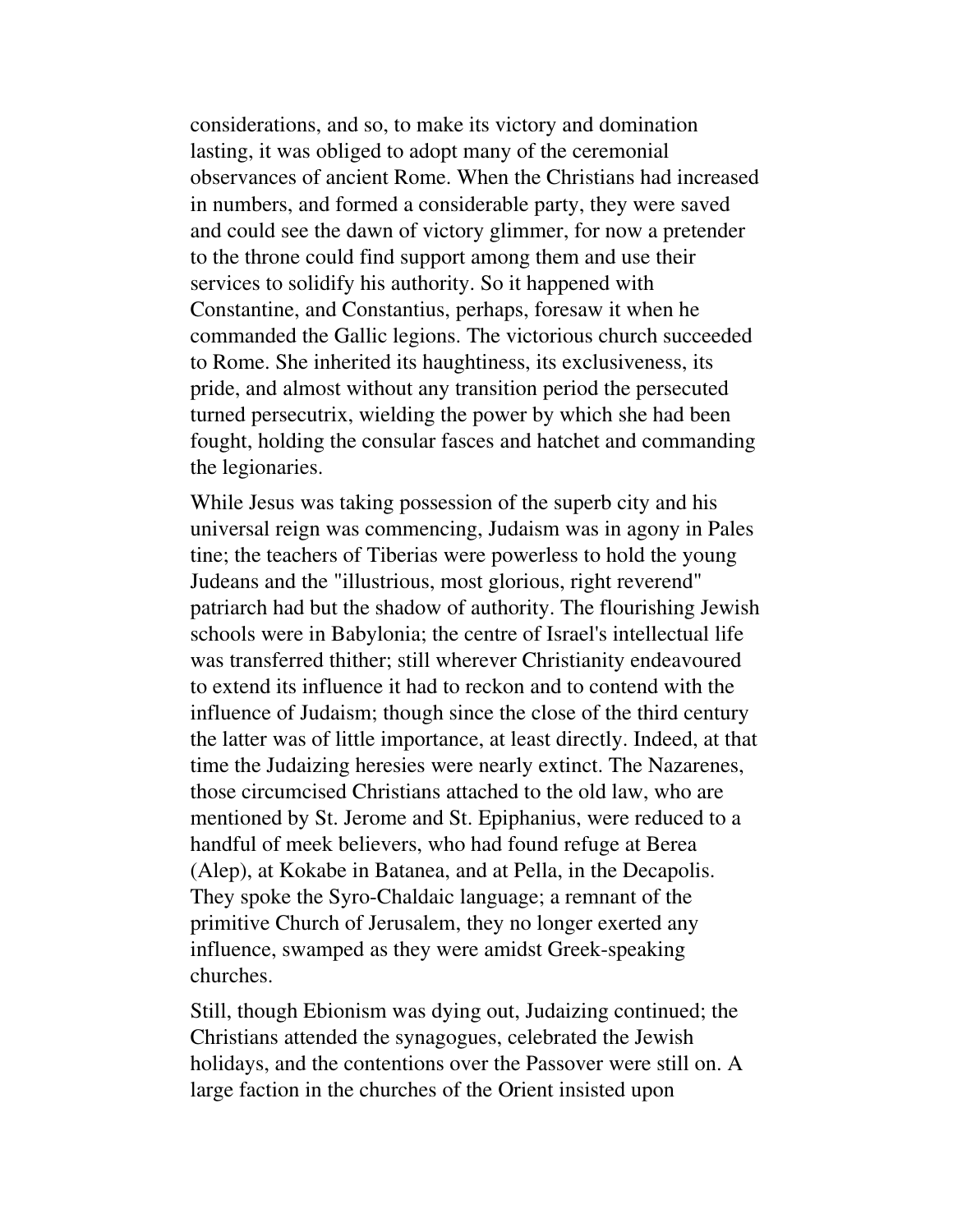celebrating the Passover at the same time as the Jews. It required the action of the Nicaean Council to free Christianity of this last and weak bond by which it had still been tied to its cradle. After the Synod all was over between the Church and the Temple, officially, and from the orthodox standpoint, at least; it required, however, the action of further councils to prevent the faithful from conforming to the old usage, and it was not until 341 A.D., when the Council of Antioch had excommunicated the Quartodecimans that unity of the celebration of the Easter was effected.

Since the Church had become armed, anti-Judaism underwent a transformation. Purely theological in the beginning, confined to arguments and controversies, it defined itself and became harsher, more severe and aggressive. Beside writings, laws appeared; the enactment of laws resulted in popular manifestations. The writings themselves underwent a change. Throughout the centuries of persecution, apologetics had flourished, and a vast literature had come into being, born of the need felt by the Christians to convince their adversaries. They addressed themselves now to the Jews, now to the pagans, now to the emperors, and all of them, Justin, Athenagoras, Tatian, Aristo of Pella, Melito, endeavoured to prove to Caesar that their doctrines were not dangerous to the public weal; that even without sacrificing to the gods, they could be loyal subjects, as obedient as the pagans and morally superior. They argued with the Jews that it was they, the Christians, that were the only faithful to tradition, for they fulfilled the prophecies and the least details of their dogmas were foreseen and announced by the Scriptures. Triumphant Christianity was no longer in need of apologists; Caesar had been converted and Cyril of Alexandria, the author of a book against Julian the Apostate, was the last of the apologists. As regards Israel, the Christians persisted, even to our own day, in demonstrating to them their stubbornness; it was done in a less insidious and less convincing manner; they spoke as masters, and from the middle of the fifth century, apologetics proper ceased, reappearing only much later considerably modified and transformed.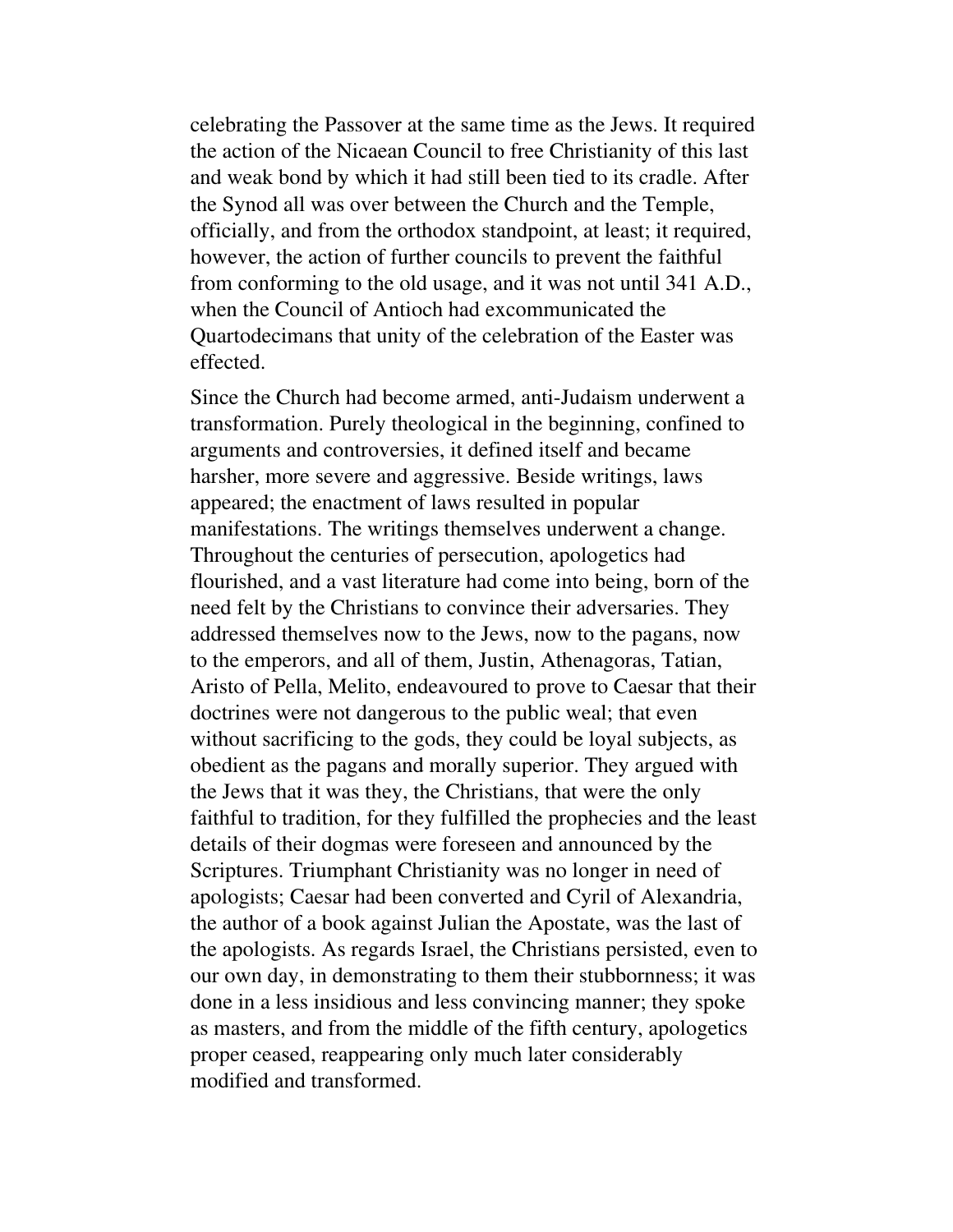They no longer tried to win over the Jews to Christ; indeed, a few years sufficed to show to the theologians the futility of their efforts, and the effect of their reasoning, based most frequently upon a fantastic exegesis or a few absurdities of the Alexandrian translation of the Bible, was lost on these stubborn men, who listened only to their own teachers and clung the stronger to their faith the more it was despised. To arguments was added insult; the Jew was regarded less as a possible Christian than as an unrepenting deicide. They denounced those men, whose persistence was so shocking and whose very presence marred the complete triumph of the Church. Pains were taken to forget the Jewish origin of Jesus and the Apostles; to forget that Christianity had grown in the shade of the Synagogue. This oblivion perpetuated itself, and today who in all Christendom would acknowledge that he bows to a poor Jew and a humble Jewess of Galilee?

The Fathers, the bishops, the priests, who had to contend against the Jews treated them very badly. Hosius in Spain; Pope Sylvester; Paul, bishop of Constantine; Eusebius of Caesarea,  $32$ call them "a perverse, dangerous and criminal sect."

Some, like Gregory of Nyssa,<sup>33</sup> remain on dogmatic ground, and merely reproach the Jews for being infidels, who refuse to accept the testimony of Moses and the prophets on the Trinity and Incarnation. St. Augustine<sup>34</sup> is more vehement. Irritated by the objections of the Talmudists he brands them as falsifiers, and declares that one need seek no religion in the blindness of the Jews, and that Judaism may serve only as a term of comparison to demonstrate the beauty of Christianity. St. Ambrose<sup>35</sup> attacked them from another side; he took up anew the charges of the ancient world, those which had been used against the first Christians, and accused the Jews of despising the laws of Rome. St. Jerome<sup>36</sup> claimed that an impure spirit had seized the Jews. Having learned Hebrew in the schools of the rabbis, he said, referring doubtless to the curses pronounced against the Mineans and distorting their meaning: "The Jews must be hated, for they daily insult Jesus Christ in their synagogues"; and St. Cyril of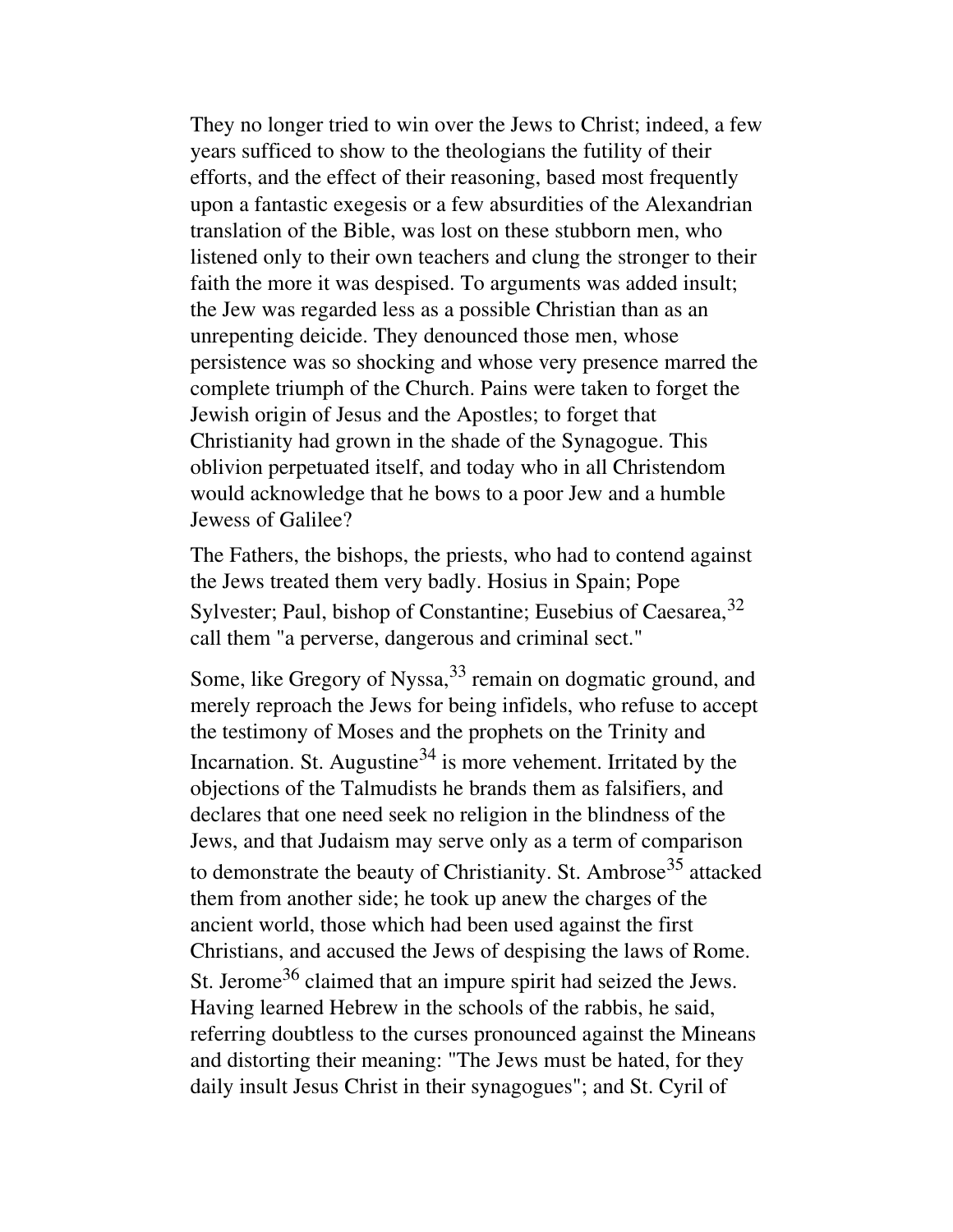Jerusalem<sup>37</sup> abused the Jewish patriarchs, claiming that they were a low race.

We find all these theological and polemical attacks combined in the six sermons delivered at Antioch, by St. John Chrysostom<sup>38</sup> against the Jews; an examination of those homilies will give us an understanding of the methods of discussion, as well as the reciprocal attitude of Christians and Jews and their mutual relations.

The Jews, says Chrysostom in the first of his sermons, are ignoramuses, who lack all understanding of their own law, and are consequently impious. They are wretches, dogs, bull-headed; their people are like a herd of brutes, like wild beasts. They have driven Christ away, therefore they are capable of evil only. Their synagogues may be likened to playhouses, they are dens of brigands, the abode of Satan. Being obliged to admit that the Jews are not ignorant of the Father, he adds that this is not enough, since they have crucified the Son and reject the Holy Ghost, and that their souls are the abode of the devil. Therefore they must be mistrusted; the Jewish disease must be guarded against.

In the second sermon these diatribes are resumed; Chrysostom appears in it much worried over the influence exerted by the Jews. "Our sheep," he exclaims, "are surrounded by Jewish wolves," and he reiterates the warning: Avoid them; avoid their impiety; it is not significant controversies that separate us from them, but the death of Christ. If you think that Judaism is true, leave the Church; if not, quit Judaism.

The other four sermons are chiefly theological. Availing himself of the invectives of the prophets, Chrysostom calls the Jews thieves, impure, debauchees, rapacious, misers, crafty, oppressors of the poor; they have filled the measure of their crimes by immolating Jesus. He does not content himself with all that. He advances arguments upon controversies which must have been very lively at Antioch. He defends the Church; he shows that Israel is dispersed in consequence of the death of Christ; he draws from the prophets and the stories of the Bible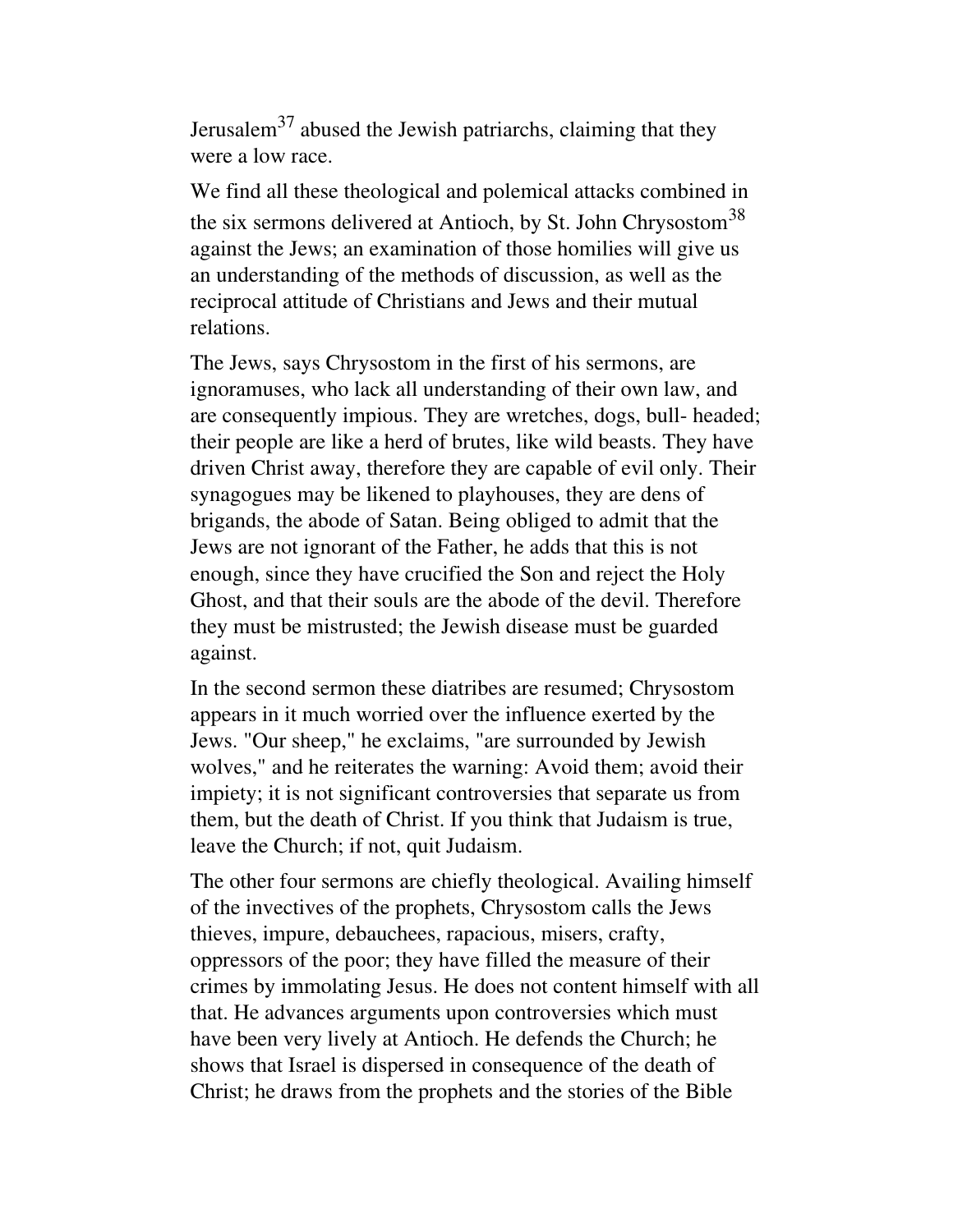proofs of the divinity of Jesus, and he recommends to his flock to stay away from the sermons of those Jews who call the cross an abomination and whose religion is null and useless to those who know the true faith. In short, says he in conclusion, it is absurd to consort with men who have treated God with such indignity and at the same time to worship the Crucified.

These homilies of Chrysostom are characteristic and valuable. One finds there already the policy which the Christian preachers were to pursue throughout the ages to follow; that mixture of argument and apostrophizing, of suasion and abuse, which has remained peculiar to anti-Jewish preaching. Especially worthy of notice is the part of the clergy in the development of anti-Judaism originally religious anti- Judaism, for social anti-Judaism arose much later in Christian society. These sermons portray, in a live picture, the relations between Judaism and Christianity in the fourth century; these relations continued for a long time, until about the ninth century. The Jews had not arrived yet at that exclusive conception of their individuality and their nationality which was the work of the Talmudists. Their proselytic ardour was not dead; they were not conscious of the fact that they had forever lost their moral power over the world, and they struggled on. They persuaded pagans and Christians to Judaize, and they found followers; if need be they would make converts by force; they did not hesitate to circumcise their slaves. They were the only foes the Church had to face, for paganism was quietly passing away, leaving in the souls but legendary survivals, which have not entirely died out even to this day. If paganism, through its last philosophers and poets, still opposed the diffusion of Christianity, it no longer sought, since the fourth century, to regain those whom Jesus held by his bonds. The Jews, however, had not given up; they deemed themselves in possession of the true religion, upon as good a title as the Christians, and in the eyes of the people their assertion had the attraction flowing from unflinching convictions.

In the morning of its triumph the Church as yet did not hold that universal ascendancy which it gained later; it was still weak, though powerful; but those who directed it aspired to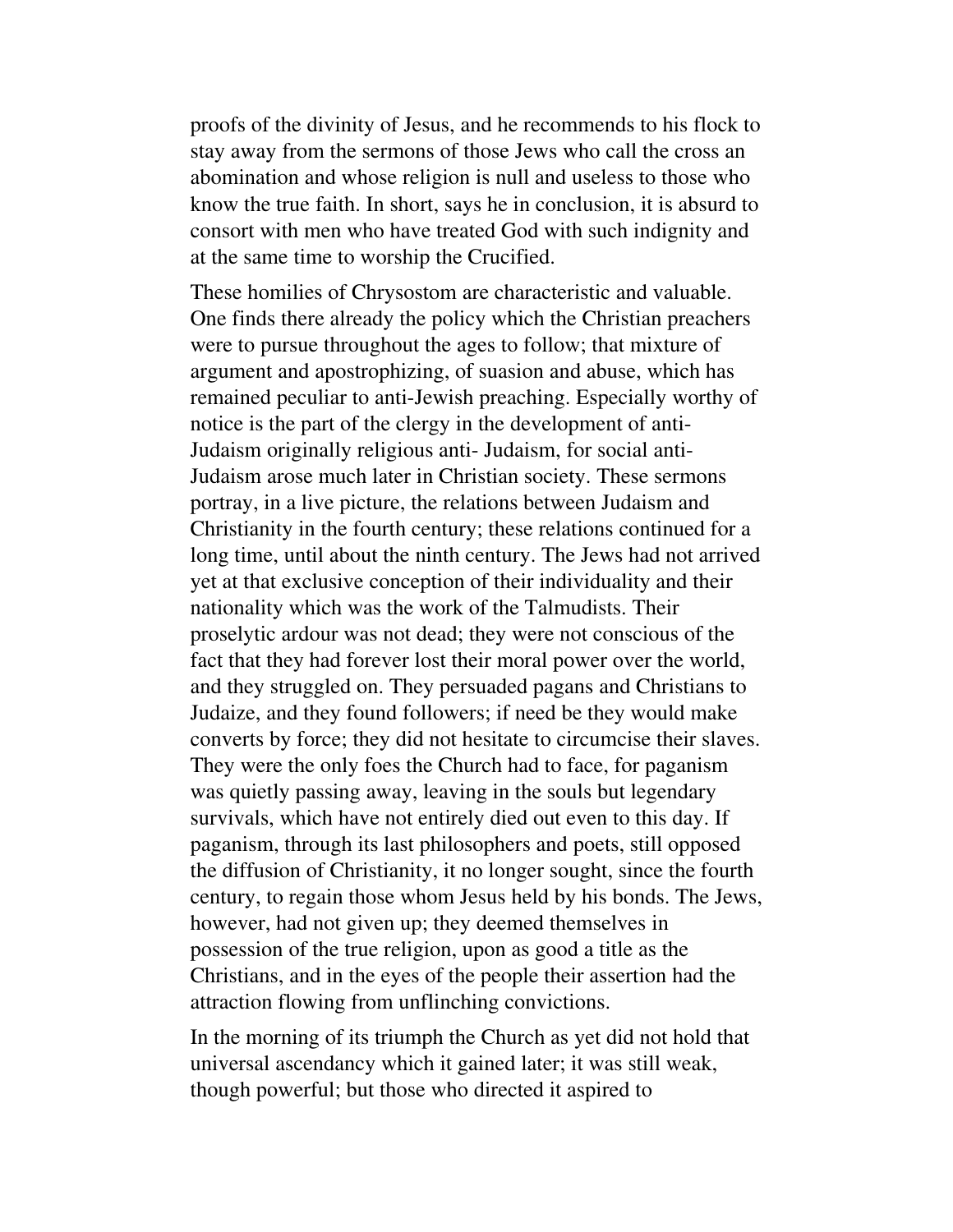universality, and they could not help considering the Jews as their worst adversaries; they had to strain themselves to the utmost to weaken Jewish propaganda and proselytism. In this the Fathers followed a secular tradition; upon this battle ground they are unanimous, and there are legions of theologians, historians and writers who think and write of the Jews the same as Chrysostom: Epiphanius, Diodorus of Tarsus, Theodore of Mopsuestia, Theodoret of Cyprus, Cosmas Indicopleustes, Athanasius the Sinaite, Synesius, among the Greeks; Hilarius of Poitiers, Prudentius, Paulas Orosius, Sulpicius Severus, Gennadius, Venantius Fortunatus, Isidore of Seville, among the Latins.

However, after the edict of Milan, anti-Judaism could no longer confine itself to oral or written controversies; it was no longer a quarrel between two sects equally detested or despised. Before his conversion, Constantine, who originally declined to grant any exclusive privileges to Christians, accorded, by the edict of tolerance, to everyone the right to observe the religion of his choice. The Jews were thus put on an equal footing with the Christians; the pagan pontiffs, the priests of Jesus, the patriarchs and teachers of Israel enjoyed the same favour and were exempt from municipal taxes. But in 323, after the defeat and death of Licinius, who had reigned in the Orient, Constantine, the victor and lord over the Empire, supported by all the Christians of his states, showed them marked preference. He made them his great dignitaries, his counselors, his generals, and thenceforth the Church had the imperial power at its disposal to build up its dominion. The first use it made of this authority was to persecute those who were hostile to the Church; it found Constantine quite obedient to its wishes. On the one hand, the emperor prohibited divination and sacrifices, closed the temples, ordered the gold and silver statues of the gods to be melted for the embellishment of the churches; on the other hand, he consented to repress Jewish proselytism and revived an ancient Roman law which prohibited the Jews from circumcising their slaves; at the same time he deprived them of many of their former privileges and barred them from Jerusalem, except on the anniversary of the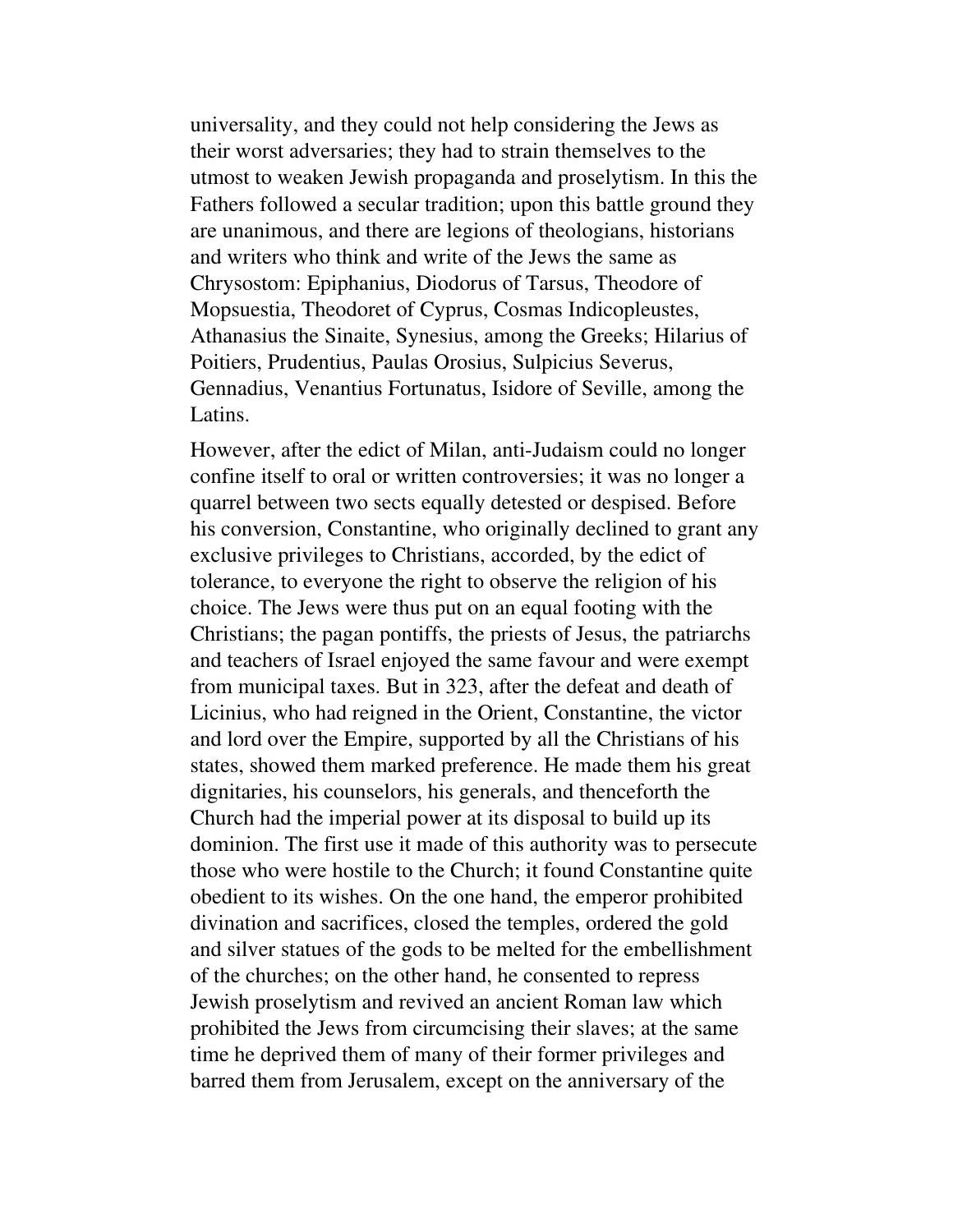destruction of the Temple, and that upon payment of a special tax in silver. Thus, by aggravating the burdens which were oppressing the Jews, Constantine favoured Christian proselytism, and the preachers were not slow to represent to the Jews the advantages baptism would bring.

Still, in spite of his hostility to the Jews, perhaps factitious, since the authenticity of the letter written in a violent language and attributed to him by Eusebius<sup>39</sup> cannot be vouched for, he took pains to protect them against the attacks of their own renegades. Under his successors, no such reservation was made. The Church was now all-powerful with the emperors. Catholicism became the established religion, the Christian worship was the official worship, the importance of the bishops increased from day to day, as well as their influence. They inculcated upon the minds of the emperors those sentiments with which they were inspired themselves, and while their anti-Judaism manifested itself in writings, imperial anti Judaism found expression in statutes. These laws, inspired by the clergy, were directed not only against the Jews, but against Christian heretics as well. Indeed, during the fourth century, so fertile in heresies, the orthodox themselves were at times disturbed when heretical theologians led the emperors.

Of these laws, all of which were enacted from the fourth to the seventh century, the majority are directed against Jewish proselytism. The penal statutes directed against those who circumcise Christians are reaffirmed; $^{40}$  the offense is made punishable by exile for life and confiscation of property. The Jews are prohibited from owning Christian slaves;  $41$  they are not allowed to marry Christians; such unions are treated like criminal fornication.42 Other laws encourage Christian propaganda and proselytism among the Jews, either directlyby protecting the apostates<sup>43</sup> and enjoining Jews from disinheriting their converted sons and grandsons<sup>44</sup> or indirectly, by vexatious legislation against Jews. Their privileges were curtailed. It was decreed that the moneys which were sent by the Israelites to Palestine should be paid into the imperial treasury;<sup>45</sup> they were debarred from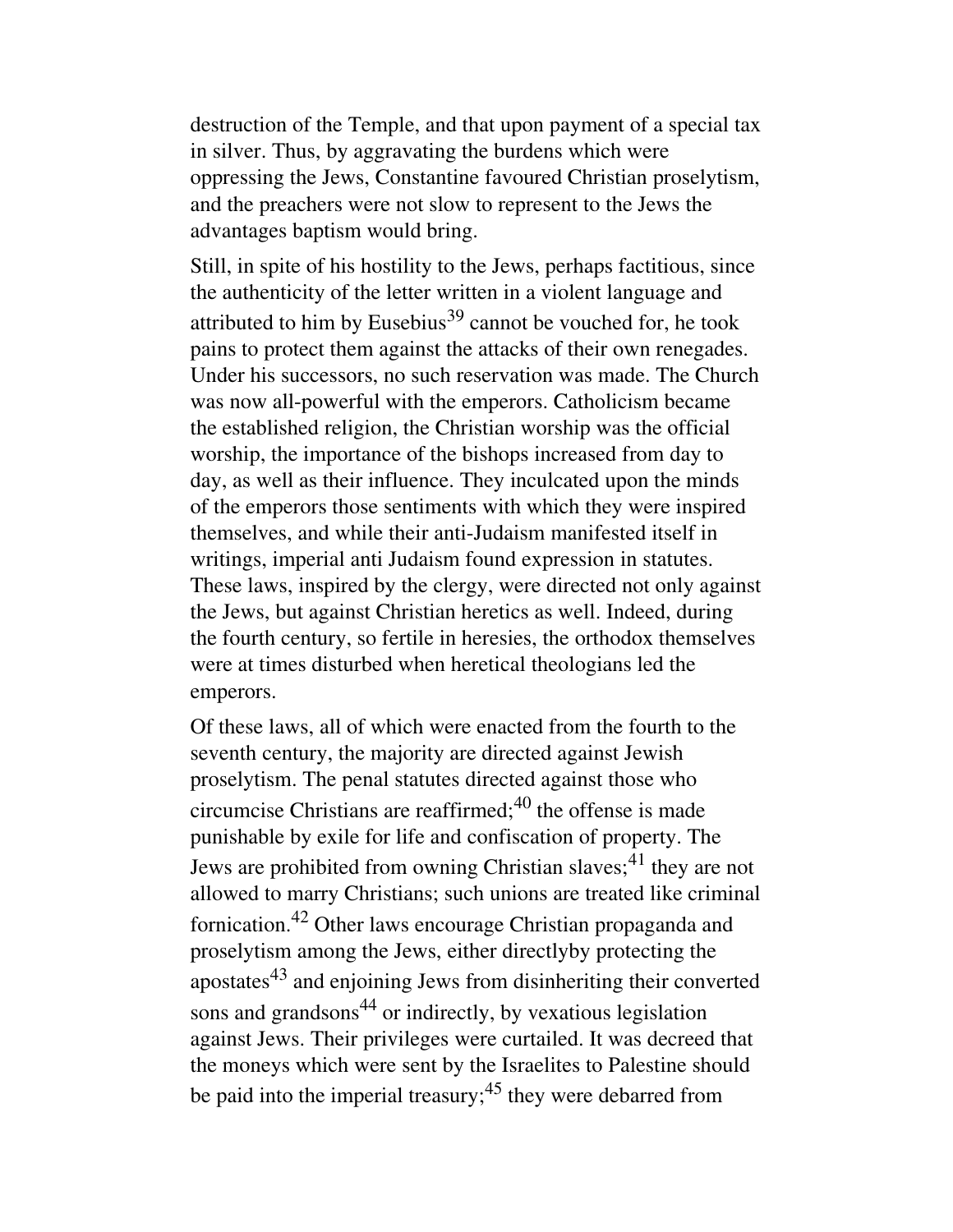holding public office;  $46$  they were assessed with hard and oppressive curial taxes;  $47$  they were practically deprived of their special tribunals.<sup>48</sup> The vexations were not confined to that; the Jews were harassed even in the observance of their religion; the law undertook to regulate the manner of observing the Sabbath;  $49$ they were ordered not to celebrate their Passover before Easter, and Justinian went as far as to prohibit them from reciting the daily prayer, the Schema, which proclaimed one God, as against the Trinity.

Still, notwithstanding the favourable disposition of Emperor Constantine, the Church was not given a free hand in everything. While restricting the religious liberties of the pagans and the Jews, he was obliged to act with caution; the worshipers of the gods were still numerous under his reign, and he dared not provoke dangerous disturbances. The Jews benefited to some extent by this hesitation. With Constantius everything changed. Constantine, who was baptized only on his deathbed by Eusebius of Nicomedia, was a skeptic and a politician, who used Christianity as a tool; Constantius was an orthodox, as fanatical and intolerant as the clergy and the monks of his day. With him, the Church became dominant, and wielded its power for revenge; it seems the Church was eager to make its erstwhile persecutors pay dearly for all it had suffered at their hands. No sooner was it armed than it forgot its most elementary principles, and directed the secular arm against its adversaries. The pagans and the Jews were persecuted with utmost severity; those who offered sacrifices to Zeus, as well as those who worshipped Jehovah, were maltreated: anti-Judaism went together with anti- paganism.

The Jewish teachers of Judea were exiled, they were threatened with death if they persisted in giving instruction, they were compelled to flee from Palestine, while in other provinces of the empire they were denied the rights of Roman citizenship. While the Roman legions, on expedition against King Shabur II, of Persia, were camping in Judea, the Jews were treated like inhabitants of a conquered country. They were heavily taxed; they were forced to bake bread for the soldiers on Sabbath and on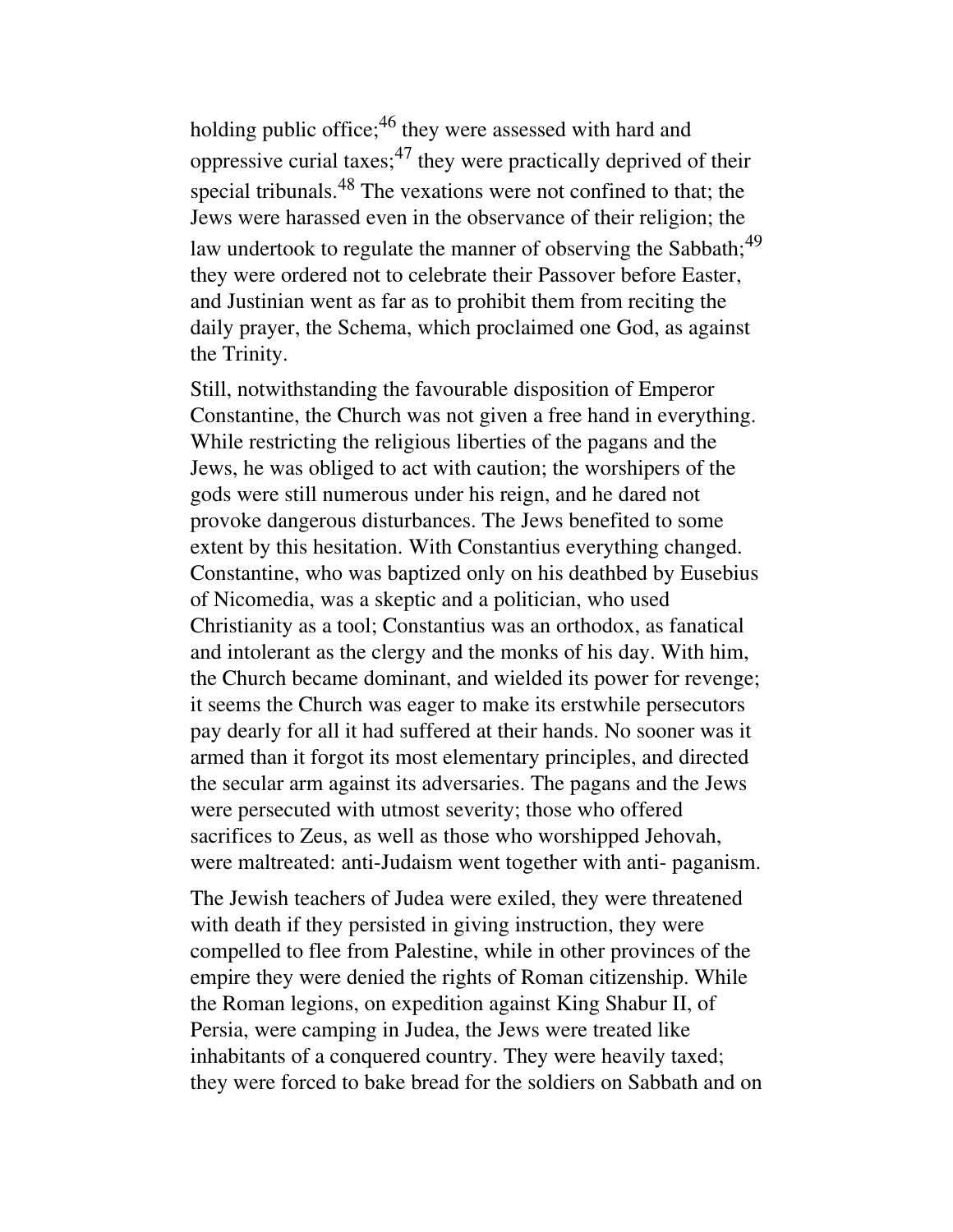holidays.

In the cities, monks and bishops denounced pagans and Jews, inciting against them the Christian populace and leading fanatical mobs in assaults upon temples and synagogues. Under Theodosius I, and under Arcadius, synagogues were burned at Rome and at Callinicus, in Mesopotamia. Under Theodosius II, at Alexandria, St. Cyril stirred up the mob, hermits invaded the city, massacred all the Jews and pagans they met, assassinated Hypathia, plundered synagogues, set the libraries on fire, defying the efforts of the prefect Orestes whom the emperor later disavowed. At Imnestar, near Antioch, Simon, the ascetic, acts likewise, and under Zeno similar scenes are enacted at Antioch. A fury of destruction takes possession of the Christians; one might say, they wish to destroy all traces of the old world to prepare the sweet reign of Christ.

Still the Jews did not behave passively in the face of their enemies, they had not, as yet, acquired that stubborn and touching resignation which became their characteristic later.

To the vehement discourses of the priests they replied by dis courses, to acts they responded by acts; to Christian proselytism they opposed their own proselytism and vowed execration on their apostates. Violent sermons were preached in the synagogues. Jewish preachers thundered against Edom, i.e., against Rome, the Rome of the Caesars which had become the Rome of Jesus, and which was now ravishing the faith of the Jews after having ravished their nationality. They did not content themselves with rhetorical common-places, they excited their brethren to revolt. While Gallus, Constantius's nephew, governed the Oriental provinces, Isaac of Sepphoris raised the Judeans, being aided in his undertaking by a fearless man, Natrona, whom the Romans called Patricius. The Jews took up arms, but they were severely repressed by Gallus and his general, Ursicinus. Women, children, and old men were butchered, Tiberias and Lydda were half destroyed, Sepphoris was razed to the ground and the catacombs of Tiberias were filled with fugitives who were hiding for months to escape detection and death.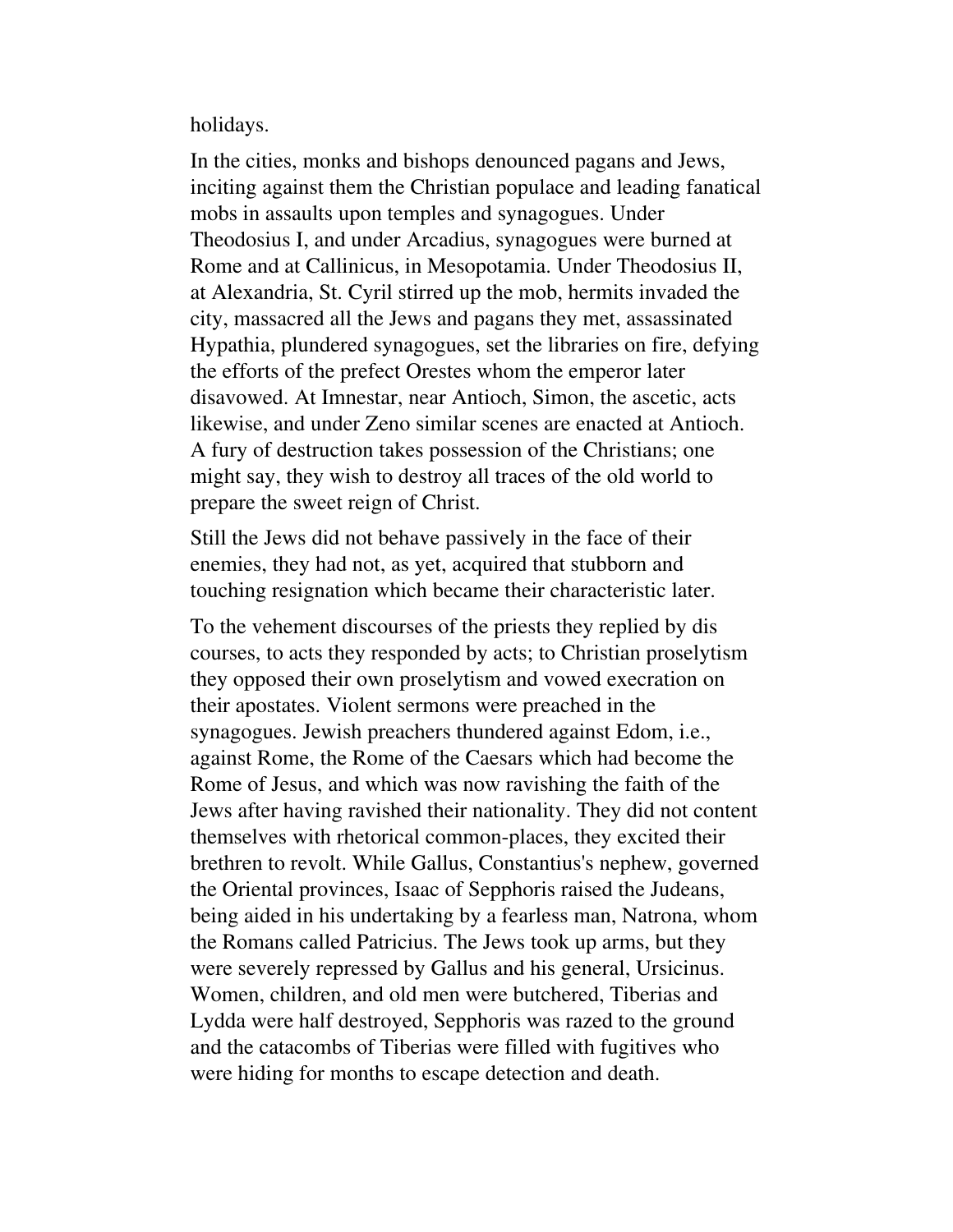Under the reign of Phocas the Jews of Antioch, tired of persecutions, outrages and massacres, one day rushed upon the Christians, assassinated the patriarch Anastasius the Sinaite, and took possession of the city. Phocas sent against them an army with Kotys in Command, the Jews at first repelled the imperial legions, but unable to hold out against large enforcements brought to Antioch, they were subdued and massacred, maimed, or banished. Their submission, however, was merely apparent; they were awaiting an opportunity to renew the struggle; the opportunity soon presented itself. When Chosru II, king of Persia, marched against the Byzantine empire, to avenge his sonin-law, Mauritius, whose throne had been usurped by Phocas, the Jews joined the king. Sharbarza invaded Asia Minor, disregarding the peace proposals of Heraclius, who had just dethroned Phocas, and he saw the Jewish warriors of Galilee flock under his banners. Benjamin of Tiberias was the soul of the revolt; he armed and led the rebels. The Jews wanted to reconquer Palestine and restore it to that purity which to them had been polluted by the Christian cult. They burned the churches, sacked Jerusalem, destroyed the convents, raising on their way all their co-religionists, and joined by the Israelites of Damascus, Southern Palestine, and the Isle of Cyprus, they besieged Tyre, but were forced to raise the siege. For fourteen years they were masters of Palestine, and the Christians of Palestine were in great numbers converted to Judaism. Heraclius drew them away from the Persians, who had not lived up to their promise to surrender to their allies the holy city of Jerusalem; he reached an understanding with Benjamin of Tiberias, promising to the Jews impunity and other advantages; but when the emperor reconquered his provinces from Chosru, he ordered, at the instigation of monks and the Patriarch Modestus, to massacre those with whom he had treated. When Julian the Apostate, after repealing the restrictive laws of Constantine and Constantius against the Jews, wanted to reconstruct the Temple of Jerusalem, the foreign Jewish communities remained deaf to the imperial appeal; they had become estranged from their national cause, at least directly. With all the Jews of that time, the restoration of the Kingdom of Judah was intimately bound with the advent of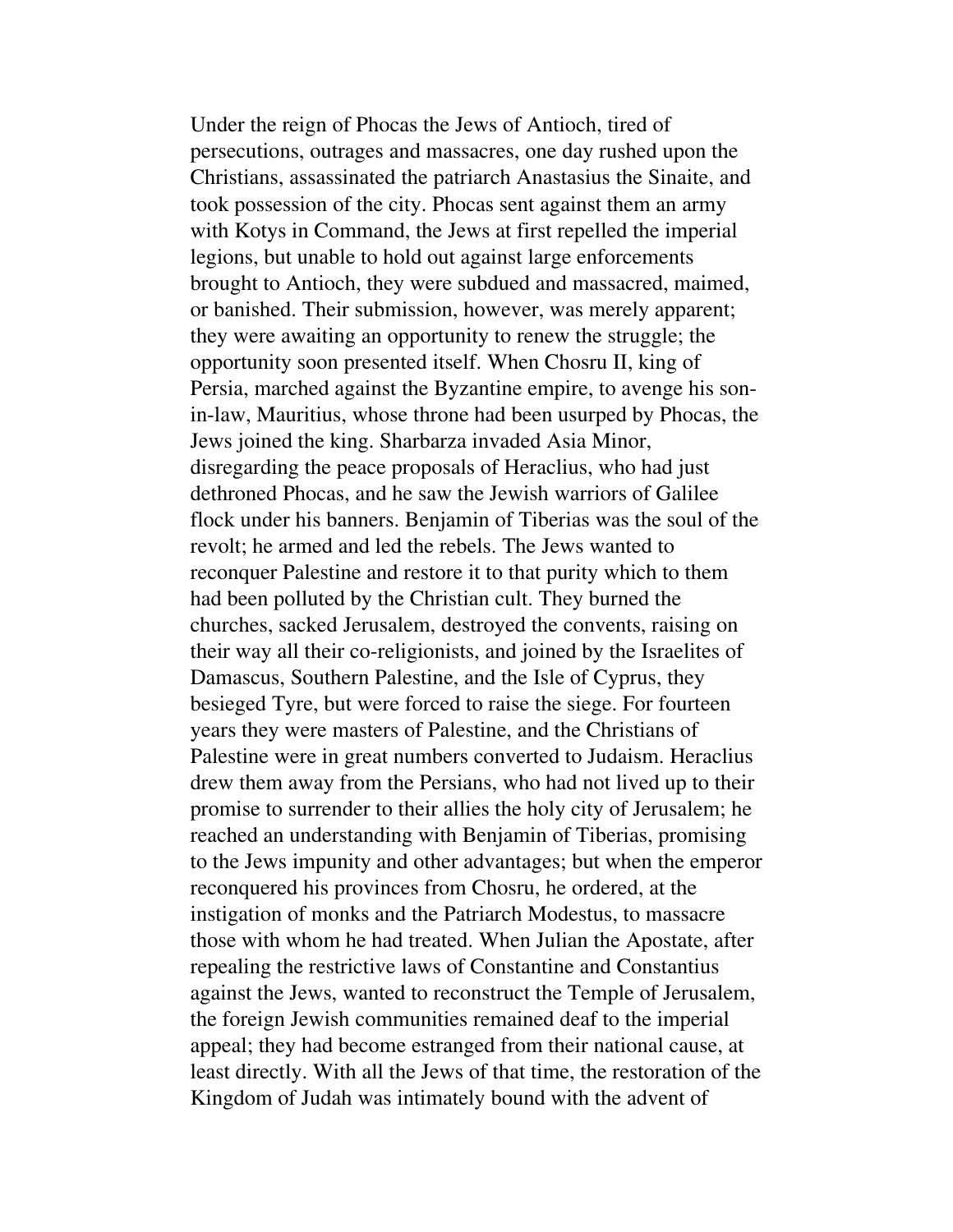Messiah and they could not expect it from a crowned philosopher; they had but to await the heavenly king who had been promised them; this sentiment persisted throughout the ages. With the death of the last patriarch Gamaliel VI, the phantom of royalty and of a Jewish nationality passed away and there was left to Israel but the chief of exile, the exilarch of Babylonia, who disappeared in the eleventh century.

In Persia and Babylonia, the Jews lived since their captivity, after the ruin of Jerusalem many more sought refuge in that admirable and fertile country, where they were given land to farm on and lived happily under the benevolent rule of the Arsacidae. They founded schools at Sora, Nachardea and Pumbaditha, and made numerous proselytes. But in the middle of the third century the dynasty of the Arsacidae, who were very unpopular, fell with Artaban, and Ardashir founded the dynasty of the Sassanides. It was a national and religious movement. The Neo-Persians or Guebres execrated the Hellenizing Arsacidae who had abandoned the fire worship. The triumph of Ardashir was the triumph of the Magi, who raged against the Hellenizing, the Christians of Edessa and the Jews, for the anti-Judaism of the Magi was combined with anti-Christianity; so the hostile brothers were persecuted simultaneously, still the Jews, more feared for their numbers and their strength, suffered more in consequence, in those troublous days. However, those persecutions were never of long duration. After suffering oppression at the end of the third century from Shabur II, who led away 70,000 Jewish prisoners from Armenia to Ispahan, the Israelites were for many years left undisturbed; but in the sixth and the seventh century under Yezdigerd II, under Pheroces, and under Kobad, restrictive measures were adopted at the instigation of the Magi. The Jews were prohibited from celebrating the Sabbath; their schools were closed, the Jewish tribunals were abolished. During the reign of Kobad, Mazdak, the Magus, was the originator of these persecutions. Mazdak, the founder of the sect of Zendiks, preached communism and deprived the Jews and Christians of their wives and property. Under the leadership of the Exilarch Mar Zutra II, the Jews rebelled, and, according to Persian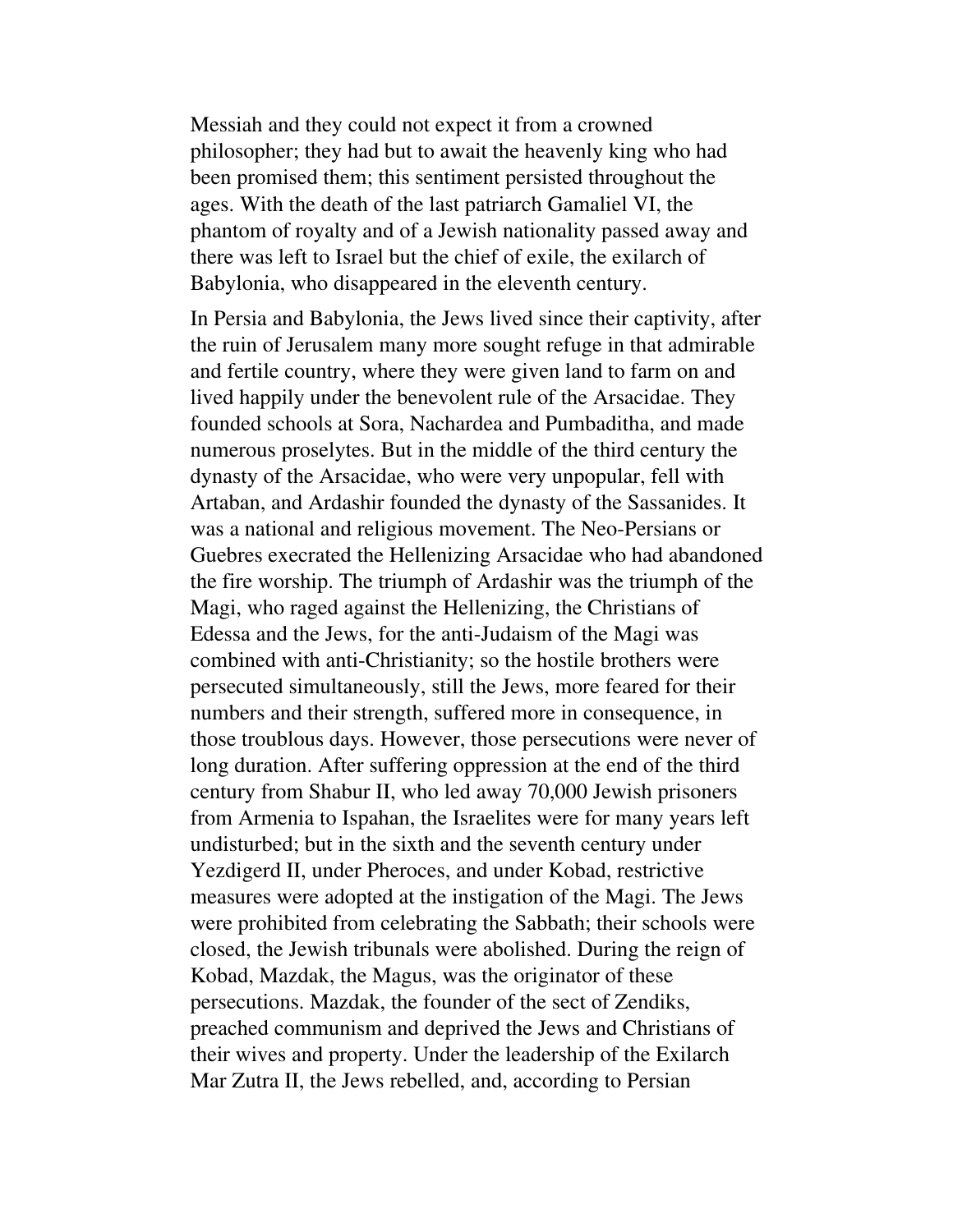chronicles, they defeated the partisans of the Magus and founded a state, whose capital was Mahuza, a city inhabited by Persian converts to Judaism. This state existed for seven years until Mar Zutra was defeated and killed.

Since then the Jews, in Persia, witnessed alternately peace and trouble; happy under Chosroes Nushirvan and Chosru II, oppressed under Hormisdas IV, they ultimately tired of their precarious situation, and, in concert with the Christians of the Sassanide kingdom aided Omar to capture the throne of Persia, thus contributing to the triumph of Mohammed and the Arabs.

Still the Jews had little to rejoice at under the Mussulman yoke. Their first settlement in Arabia, disregarding the legends which trace it as far back as Joshua or Saul, must date from the time of the captivity, or of the destruction of the first Temple. The original nucleus was swelled by fugitives from Judea, who reached Arabia at the time Palestine was conquered by the Romans. In the beginning of the Christian era there were in Arabia four Jewish tribes, whose centre was Medina.

The Jews accomplished a moral and intellectual conquest of the Arabs, whom they converted to Judaism; at least they made them adopt its rites. The kinship between the two peoples made it easy, the more so that, in Yemen, the Jews had in their turn adopted Arabian customs, which differed but little from the early Jewish customs. They were farmers, shepherds and warriors, at times freebooters and poets. Divided into small groups, fighting among themselves and taking part in the quarrels which divided the Arab tribes, they at the same time founded schools at Yathrib, built temples and propagated their religion as far as the Himyarites with whom their traders were in regular intercourse. In the sixth century, under the reign of Zorah-Dhu-Nowas, all Yemen was Jewish. With the conversion of one Arab tribe of Nedjran to Christianity, difficulties began; they were, however, of short duration, for Christian propaganda was cut short in Arabia by Mohammed. Mohammed was nursed by the Jewish spirit; fleeing from Mecca, where his preaching had aroused against him the Arabs who were true to old traditions, he sought refuge at Medina, the Jewish city, and as the apostles found their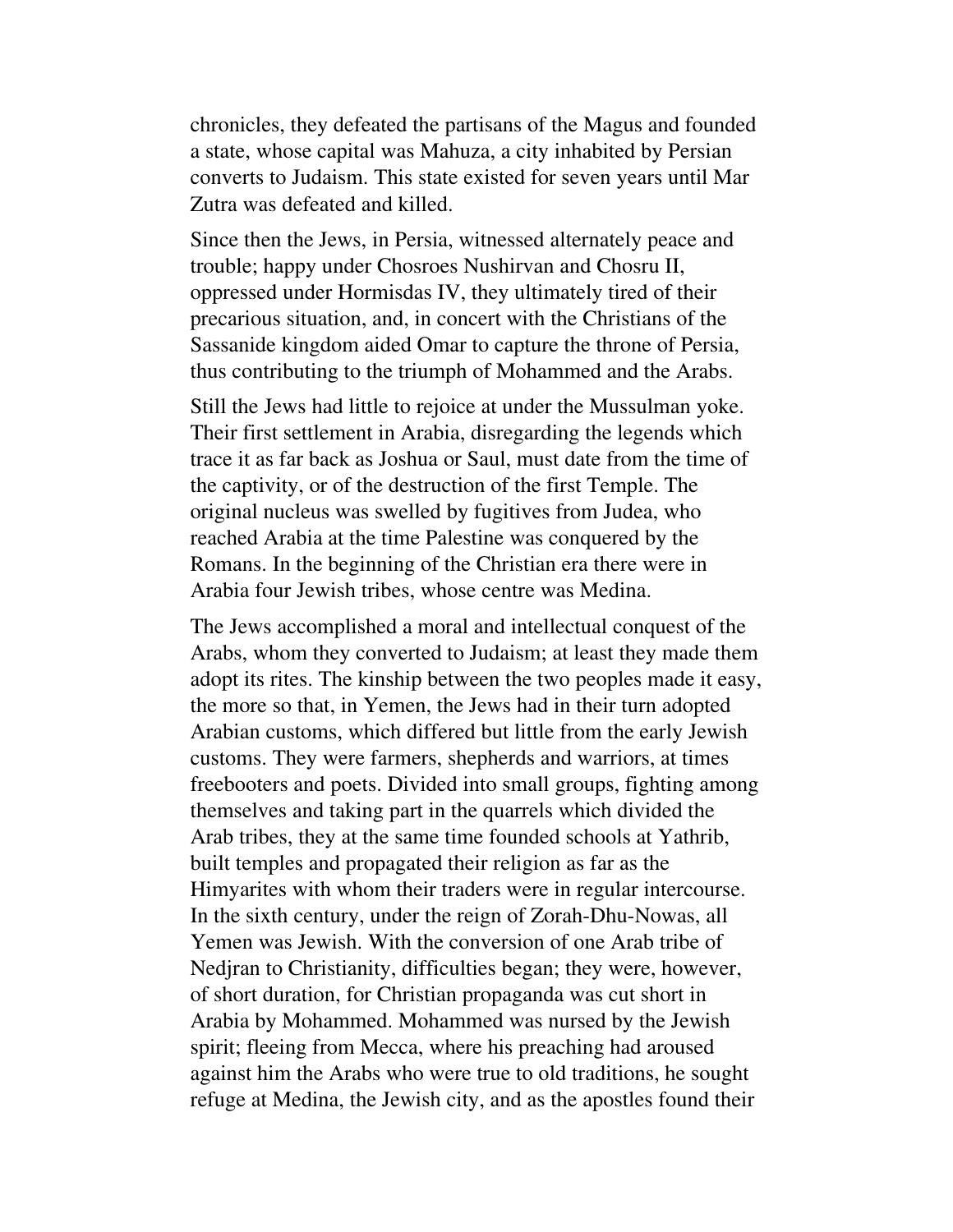first adherents among the Hellenic proselytes, so he found his first disciples among the Judaizing Arabs. Likewise, the same religious causes embittered Mohammed and Paul to hatred. The Jews rebelled against the preaching of the prophet, they heaped ridicule upon him, and Mohammed who had until then been inclined to compromise with them, violently repudiated them and wrote the celebrated Sura of the Cow, in which he unmercifully inveighed against them. When the prophet had assembled an army of followers he no longer confined himself to abuse, he marched against the Jewish tribes, vanquished them, and decreed that "neither Jews nor Christians" should be accepted as friends. The Jews rose and allied themselves to those Arabs who rejected the new doctrines, but the extension of Mohammedanism triumphed over them. By the time of Mohammed's death they had been reduced to extreme weakness; Omar completed the work. He drove out of Chaibar and Wadil Kora the last Jewish tribes, as well as the Christians of Dedjran, for Christians and Jews alike polluted the sacred soil of Islam.

Wherever Omar carried his arms, the Jews, oppressed by reason of that very affinity which united them with the Arabs, favoured the second caliph, who took possession of Persia and Palestine. Omar enacted severe laws against the Jews, who had assisted his antagonist; he subjected them to restrictive legislation, prohibited the erection of new synagogues, forced them to wear dress of a particular colour, enjoined them from riding on horseback, and imposed upon them a personal and a land tax. Christians were treated likewise. Nevertheless the Jews enjoyed greater liberty under Arab rule than under Christian domination. On the one hand, the legislation of Omar was not rigorously enforced; on the other hand, aside from a few manifestations of fanaticism, the Mussulmanic mass, in spite of religious differences, showed a friendly disposition towards them. And later, with the expansion of Islam, the Arabs were hailed as liberators by all the Western Jews.

The condition of the Western Jews since the destruction of the fragile Roman empire and the rush of barbarians upon the old world, was subject to all the vicissitudes of the times. The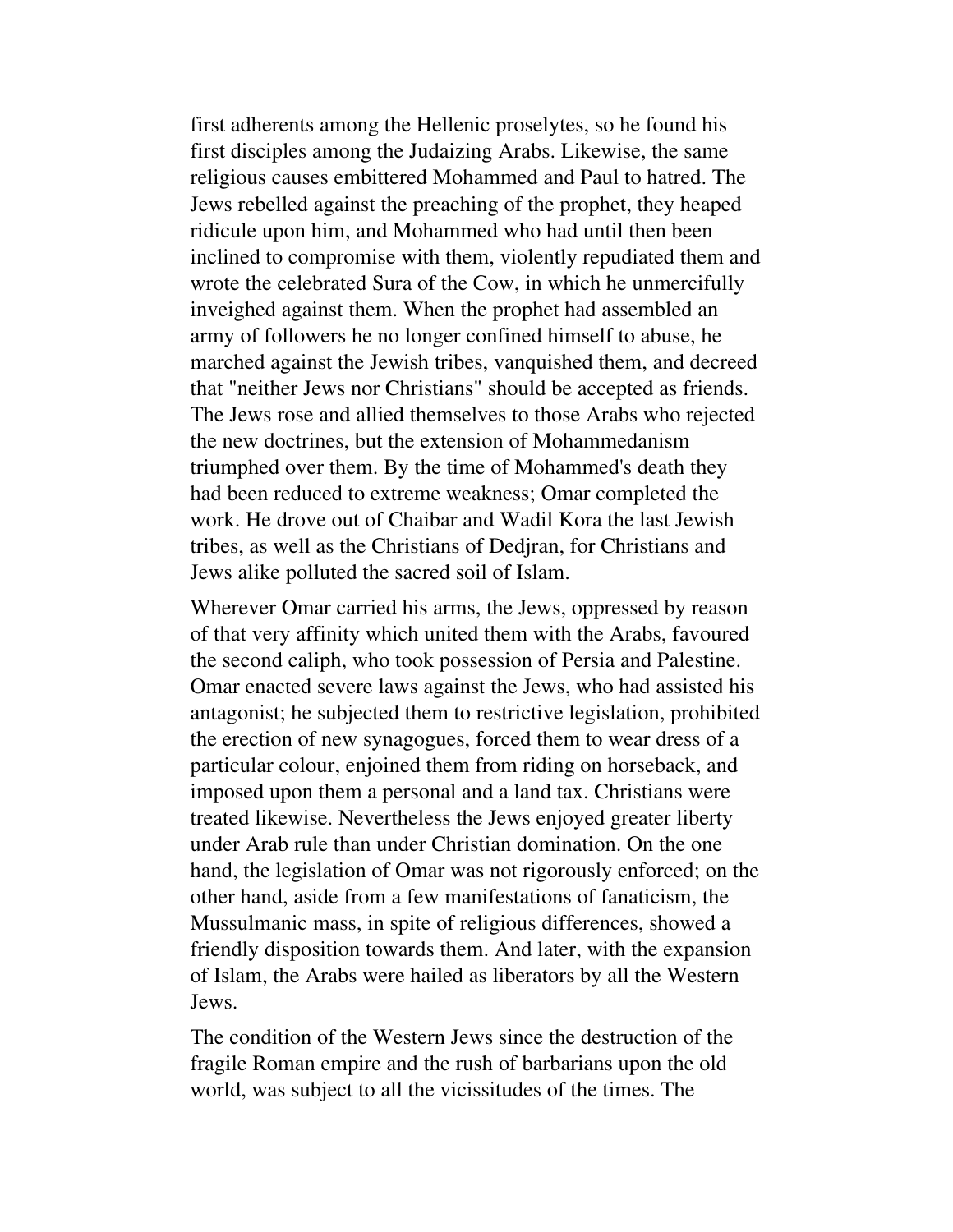Csesars, those poor Caesars who bore the names of Olybrius, Glycerius, Julius Nepos, and Romulus Augustulus, fell, but the Roman laws remained; and if for short periods they were not enforced against the Jews, they still remained in effect, and the German sovereigns could make use of them at pleasure.

From the fifth to the eighth century the fortunes of the Jews wholly depended upon religious causes which were external to them, and their history among those who were called barbarians is bound with the history of Arianism, its triumph and defeats. So long as the Arian doctrine predominated, the Jews lived in a state of relative welfare, for the clergy and even the heretical government were busy fighting against orthodoxy and little worried about the Israelites, who, to them, were not the enemies to be crushed. Theodoric, however, was an exception. No sooner was the Ostrogoth empire established than the king prohibited the erection of synagogues and endeavoured to convert the Jews.<sup>50</sup> He protected them, however, against popular outbreaks, and compelled the Roman Senate to rebuild the synagogues which had been set on fire by the Catholic mobs which rose against the Arian Theodoric.

Still in Italy, under the Byzantine dominion so harassing to them, or under the more indifferent Lombard rule, for the Arian and the pagan Lombards scarcely took notice of the existence of Israelthe Jews were guarded against the zeal of the lower clergy and their flocks by the benevolence of the pontifical authority, which, from the earliest days of its power, seems to have desired, with rare exceptions, to preserve the synagogue as a living testimony of its victory.

In Spain the condition of the Jews was quite different. From time immemorial they freely settled in the peninsula; their numbers increased under Vespasian, Titus and Hadrian, during the Judean wars and after the dispersion; they owned large fortunes, they were wealthy, powerful and respectable and exerted a great influence upon the population among whom they lived. The imprint received by the peoples of Spain from Judaism, endured for centuries, and that land was the last to witness once more the contest, with almost equal weapons, between the Jewish and the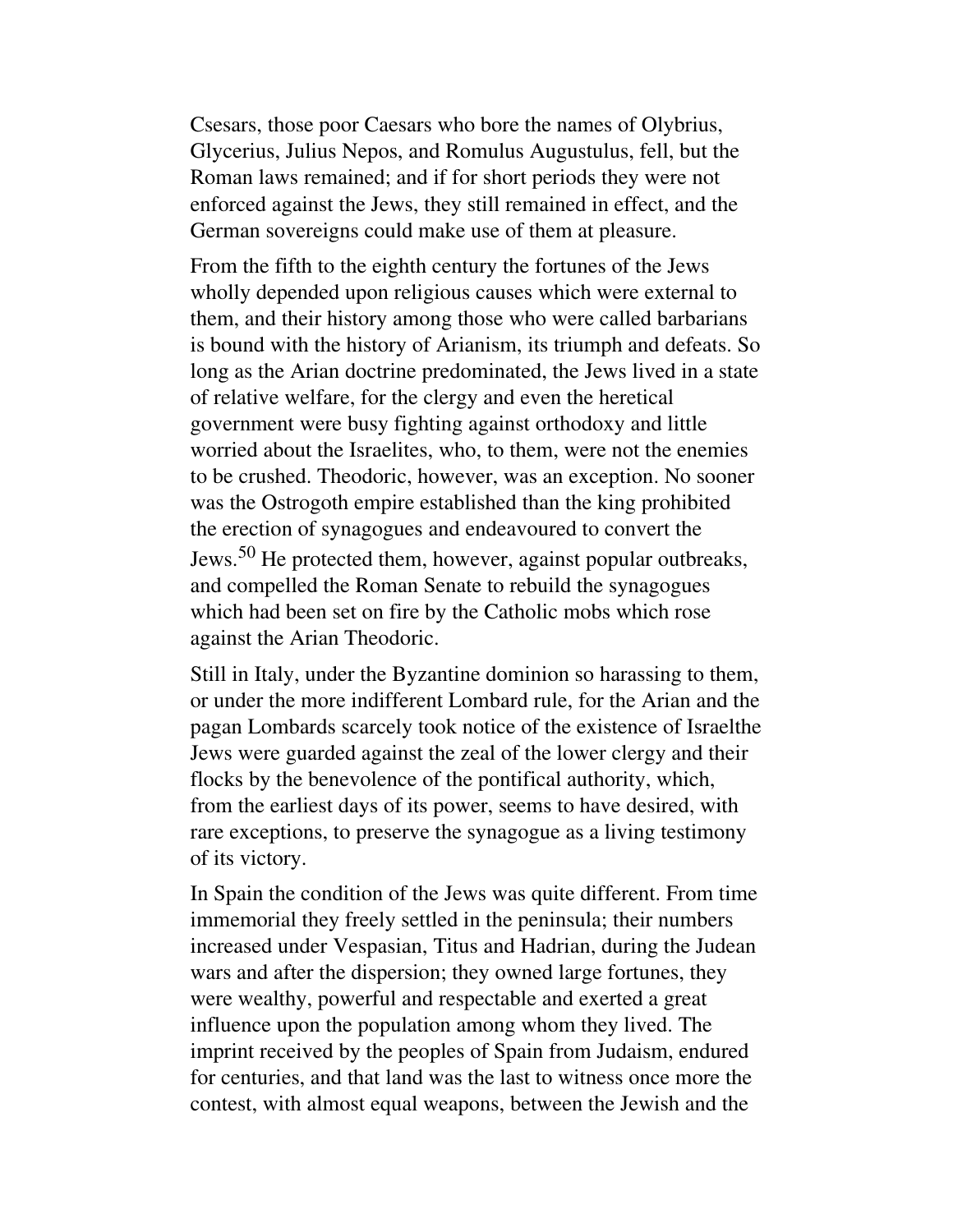Christian spirit. More than once Spain came very near becoming Jewish, and to write the history of that country until the fifteenth century means to write the history of the Jews, for they were intimately connected in a most remarkable way, with its literature and intellectual, national, moral and economic development. The church, from its very establishment in Spain, contended against Jewish tendencies and proselytism, and it was only after a struggle of twelve centuries that it succeeded in completely extirpating them.

Until the sixth century the Spanish Jews lived in perfect happiness. They were as happy as in Babylonia, and they found a new mother country in Spain. The Roman laws did not reach them there and the ecclesiastical ordinances of the Council of Elvira, in the fourth century which enjoined Christians from intercourse with them, remained a dead letter.

The Visigothic conquest did not change their condition and the Arian Visigoths confined themselves to persecuting the Catholics. The Jews enjoyed the same civil and political rights as the conquerors; moreover, the Jews joined their armies and the Pyrenean frontier was guarded by Jewish troops. With the conversion of King Reccared everything changed; the triumphant clergy heaped persecution and vexation upon the Jews, and from that hour (589 A.D.) their existence became precarious. They were gradually brought under severe and meddlesome laws which were drafted by the numerous councils, held during that period in Spain, and were enacted by the Visigoth kings. These successive laws are all combined in the edict promulgated, in 652, by Receswinth; they were re-enacted and aggravated by Erwig, who had them approved by the twelfth council of Toledo  $(680)$ <sup>51</sup>. The Jews were prohibited from performing the right of circumcision and observing the dietary laws, from marrying relatives until the sixth generation, from reading books condemned by the Christian religion. They were not allowed to testify against Christians or to maintain an action in court against them, or to hold public office. These laws which had been enacted one by one, were not always enforced by the Visigoth lords, who were independent, in a way, but the clergy doubled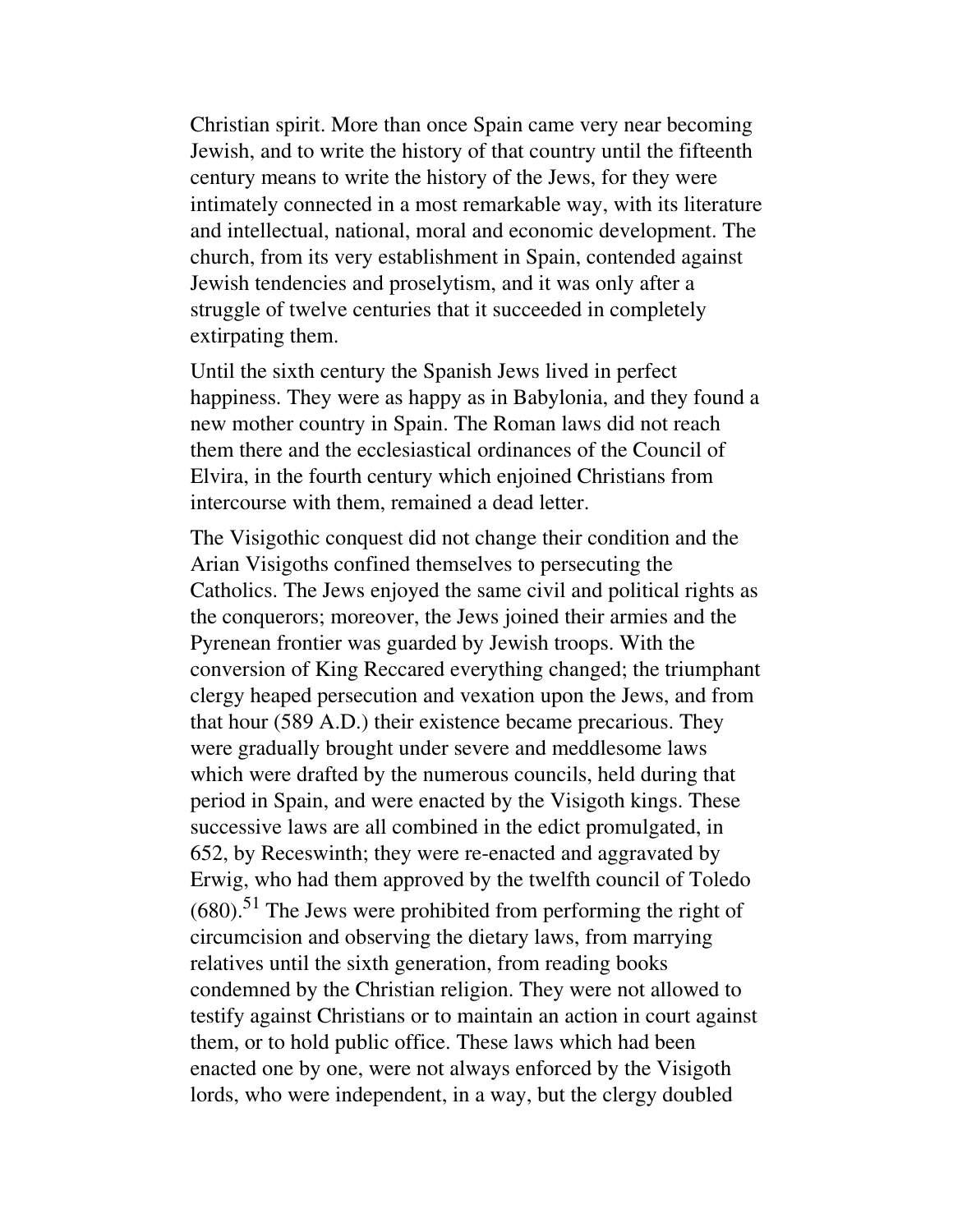their efforts to procure their strict enforcement. The object of the bishops and the dignitaries of the church was to bring about the conversion of the Jews and to kill the spirit of Judaism in Spain and the secular authority lent them its support. From time to time the Jews were put to the choice between banishment and baptism; from that epoch dates the origin of the class of Marranos, those Judaizing Christians who were later dispersed by the Inquisition. Until the eighth century the Spanish Jews lived in that state of uncertainty and distress, relying only upon the transitory good will of some kings like Swintila and Wamba. They were liberated only by Tariq, the Mohammedan conqueror, who destroyed the Visigothic empire with the aid of the exiled Jews joining his army and with the support of the Jews remaining in Spain. After the battle of Xeres and the defeat of Roderick (711), the Jews breathed again.

About the same epoch a better era dawned for them in France. They had established colonies in Gaul in the days of the Roman republic, or of Caesar, and they prospered, benefiting by their privileges of Roman citizenship. The arrival of the Burgundians and Franks did not change their condition, and the invaders accorded them the same treatment as the Gauls. Their history was subject to the same fluctuations and rhythms as in Italy and Spain. Free under pagan or Arian dominion, they were persecuted as soon as orthodoxy became dominant. Sigismund, king of the Burgundians, after his conversion to Catholicism enacted laws against them which were confirmed by his successors.<sup>52</sup> The Franks, being ignorant of the very existence of the Jews, were wholly guided by the bishops, and after Clovis they naturally began to apply to the Jews the provisions of the Theodosian Code. These provisions were aggravated and complicated by ecclesiastical authority which left to the secular power the duty of enforcing and compelling the observance of its decrees. From the fifth to the eighth century that part of the canon law relating to the Jews was worked out in Gaul. The laws were formulated by the councils and approved by the edicts of the Merovingian kings.

The chief concern of the church, during those three centuries,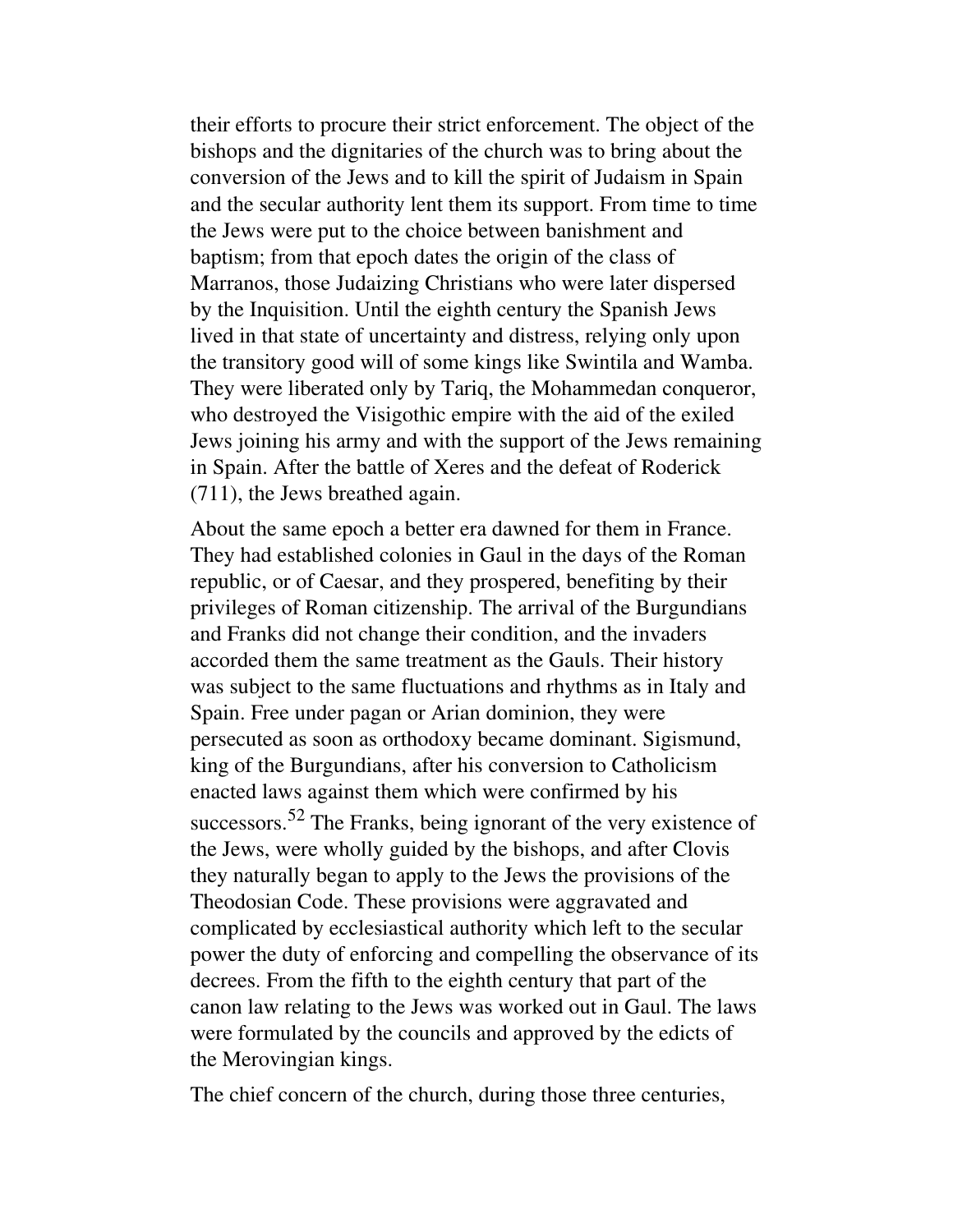seems to have been to separate the Jews from the Christians, to prevent Judaizing among the faithful and to check Israelite proselytism. This legislation which had, towards the eighth century, become extremely severe in dealing with the Jews and the Judaizing, was not enacted at one stroke; beginning with the council of Vannes, of the year 465, the synods first confined themselves to platonic injunctions. The clergy at that epoch had but very scant authority and could inflict no penalties; it was not before the sixth century that the support of the Frank chiefs enabled it to enact penal legislation, which originally applied only to clerical offenders against the decisions of the councils, but later was extended to laymen.

Nevertheless, one must not imagine the condition of the Jews at that epoch as very miserable. On the Jewish, as well as on the Christian side, one notices a mixture of tolerance and intolerance which is accounted for either by a mutual desire to make converts, or even to some extent by reciprocal religious goodwill. The Jews took an interest in public life, the Christians ate at their tables; they shared in their joys and sorrows, as well as in factional fights. Thus they are seen, at Arles, to unite with the Visigothic party against the bishop Caesarius,  $53$  and later to follow the funeral of the same bishop, crying: Vae! vae! They were the clients of great seignors (as witnessed by two letters of Sidonius Apollinaris),  $54$  and the latter helped them to evade the vexatious ordinances. In many regions the clergy visited them, a great many Christians went to the synagogues, and the Jews likewise attended Catholic services during the mass of the catechumens. They resisted, as far as possible, the numerous efforts to convert them, at times attended with violence, notwithstanding the recommendations of certain Popes,<sup>55</sup> and they boldly engaged in controversies with theologians who endeavoured to persuade them by the same means as the Fathers of former ages. We shall return to these controversies and writings when we shall come to study the anti-Jewish literature.

Thus, as shown above, during the first seven centuries of the Christian era, anti-Judaism proceeded exclusively from religious causes and was led only by the clergy. One must not be misled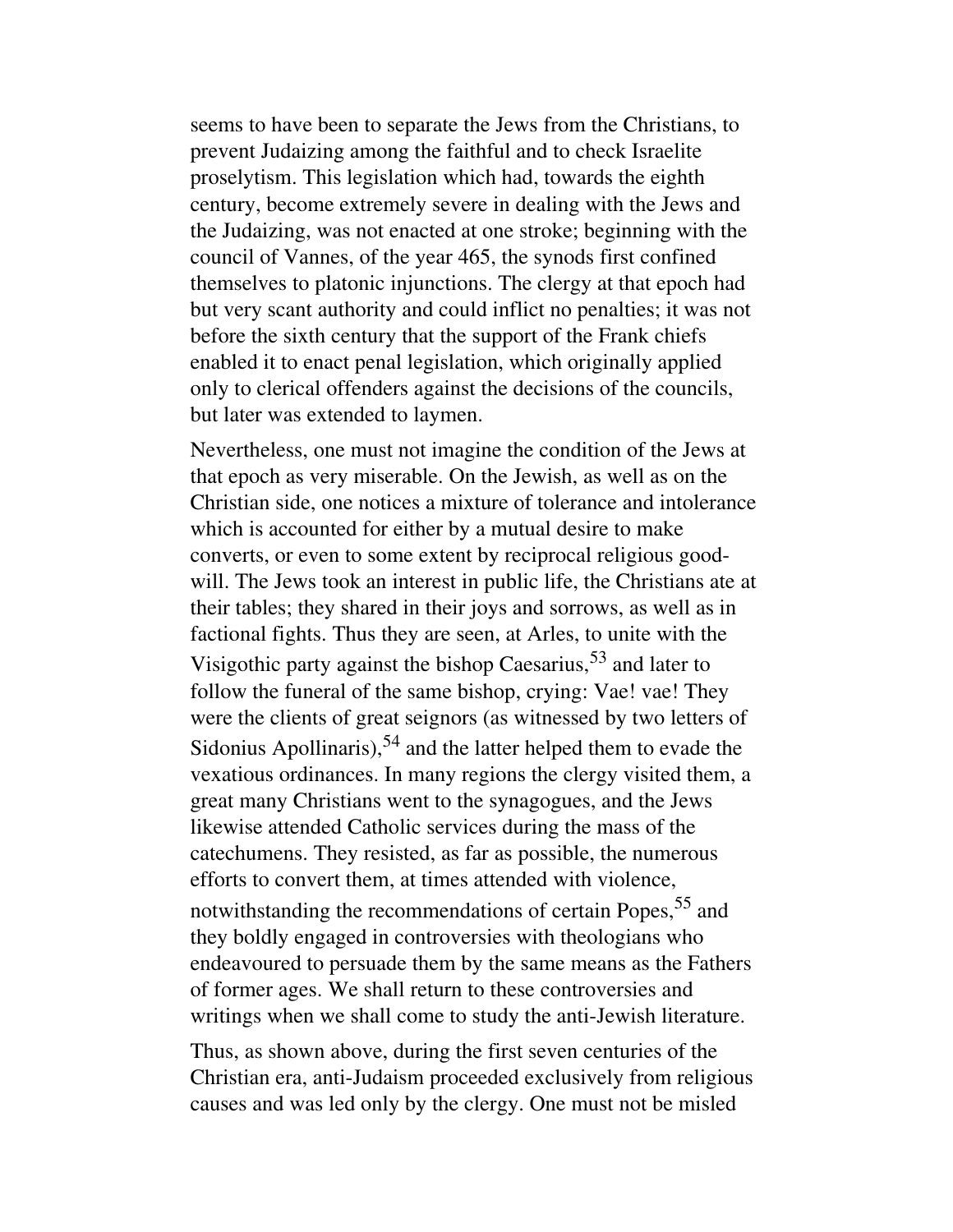by popular excesses and legislative repression, for they were never spontaneous, but always inspired by bishops, priests, or monks. It was only since the eighth century that social causes supervened to religious causes, and it was only after the eighth century that real persecution commenced. It coincided with the universal spread of Catholicism, with the development of feudalism and also with the intellectual and moral change of the Jews, which was mostly due to the influence of the Talmudists and the exaggerated growth of exclusiveness among the Jews. We shall now proceed to examine this new transformation of anti- Judaism.

#### FOOTNOTES

32 *Demonstratio Evangelica*.

33 *Testimonium adversus Judaeos ex Tetere Testamento*, Migne, P. G.,. XLVI.

34 *Oratio adversus Judaeos*, Migne, P. L. XLII.

35 *De Tobia*, Migne, P. L. XIV.

36 *Ep. CLI, Quaest*. 10, Migne, P. L. XXII.

37 *Ep. CLI, Quaest*, 10, Migne, P. G., XXXIII.

38 *Adversus Judaeos*, 10, Migne, P. C., XLVIII.

39 Eusebius, *Vita Constantini*, III, 18, 20.

40 *Codex Justinianeus*, 1. I, tit. IX, 16.

41 *Codex Theodosianus*, 1. XVI, tit. IX, 3, 4, 5.

42 *Codex Justinianeus* 1. I, tit. IX, 6.

43 *Cod. Theod*., b. XVI, tit. viii, 5.

44 *Code Theodosien*, 1. XVI, tit. VIII, 28.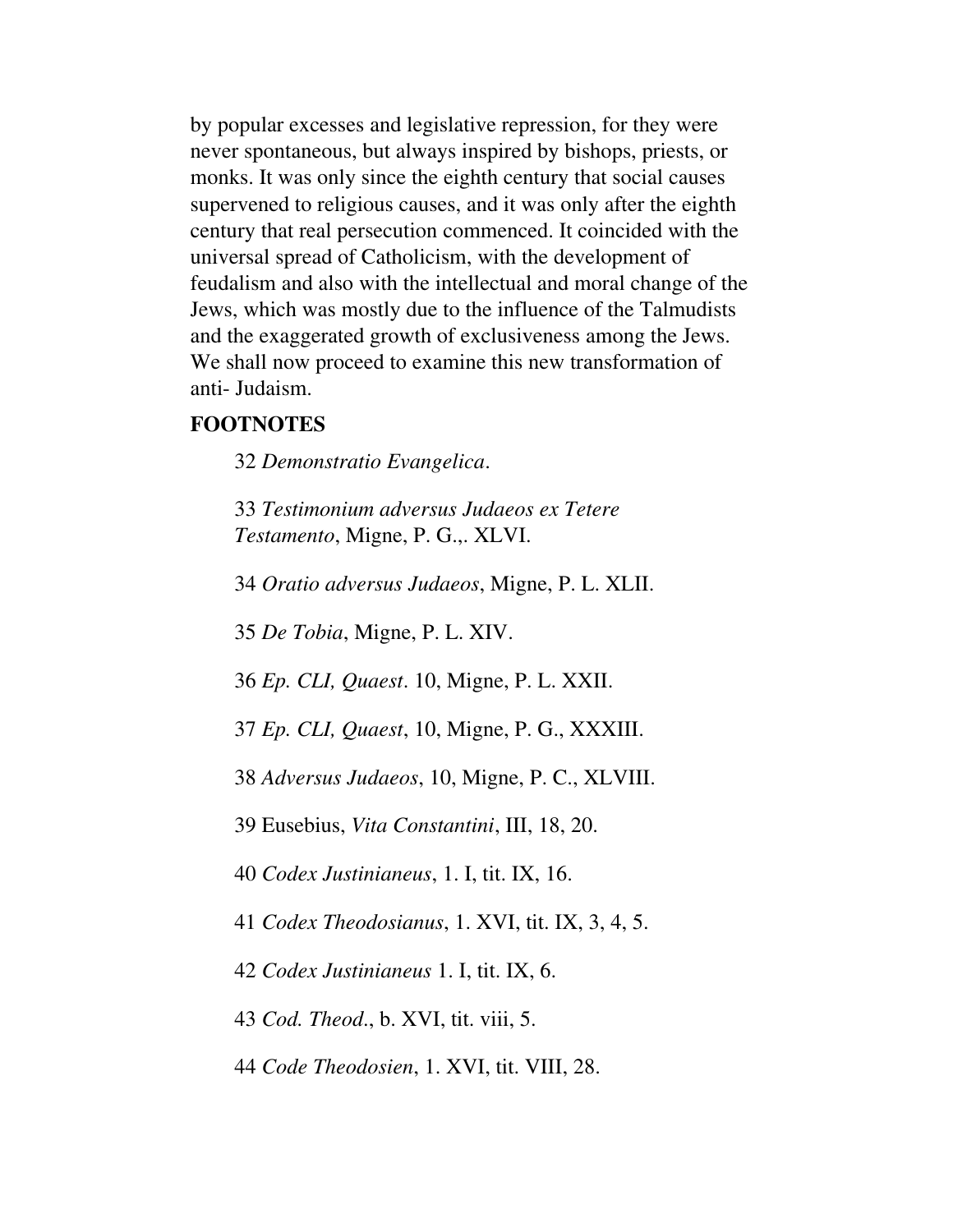45 *Codex Justinianeus*, 1. I, tit. IX, 17 and *Cod. Theodos*., 1. XVI, tit. VIII, . 14.

46 *Codex Justinianeus*, 1. I, tit. IX, 18.

47 Justinianus, *Novellae*, 45.

48 *Codex Justinianeus*, 1. I, tit. IX, 15.

49 *Codex Justinianeus* 1. I, tit. IX, 13, and *Cod. Theod*., 1. VIII, tit. IX, 8.

50 His course was probably influenced by his Minister Cassiodorus, who . seems to have had scant sympathy for the Jews-he characterized them as scorpions, wild asses, dogs and unicorns.

51 *Leges Visigoth*, 1. XII, tit. II, 5.

52 *Lex Burgundionum*, tit. XV, 1, 2, 3.

53 *Vie de Saint Cesaire*, Migne. Patrologie latine, t. LXVII.

54 Sidonius Apollinaris, 1. III, ep. IV, and 1. IV, ep. V.

55 Fredegaire (*Chronique*, XV), and Aumoin (*Chroniqua Moissiacensis*, XLV) relate that, at the instigation of Emperor Heraclius, Dagobert gave to the Jews the choice between death, exile and baptism. (*Gesta Dagoberti*, XXIV). The same is reported of the Visigothic King Sisebut (see appendix to the Chronicle of Bishop Marius, A.D. 588; Dom Bouquet, t. II, p. 19). Chilperich forced many Jews to be baptized. (Gregoire de Tours, H. F., 1. VI, ch. XVII). Bishop Avitus compelled the Jews of Clermont to renounce their faith, or leave the city. Gregoire de Tours, H. F., 1. V, ch. XI). Other bishops resorted to force, and it required the interference of Pope St. Gregory to stop or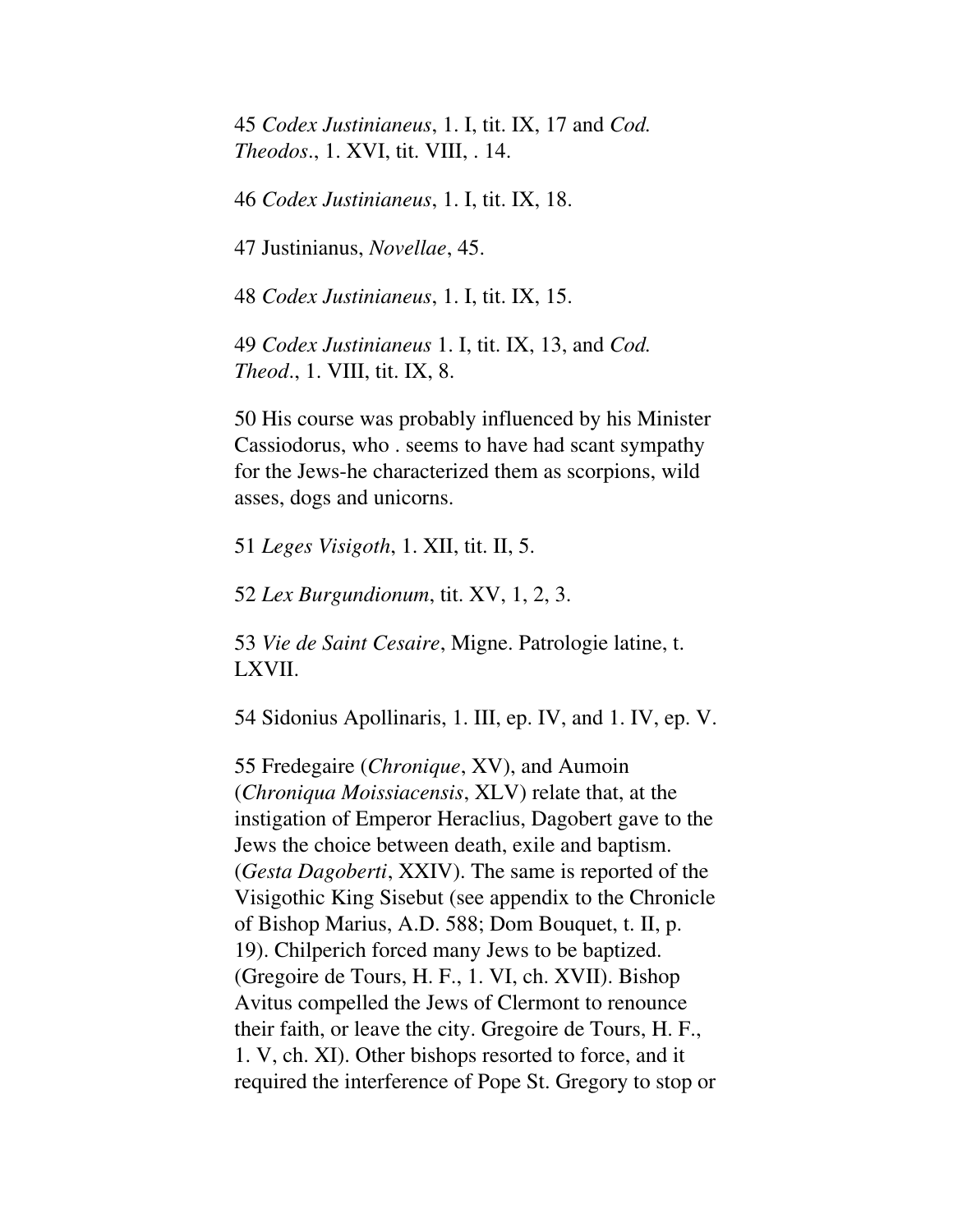at least moderate their zeal. "The Jews must not be baptized by force, but brought over by sweetness," says he in his letters addressed to Virgil bishop of Arles, to Theodore, bishop of Marseilles, and to Paschasius, bishop of Naples. (*Regesta Pontificum Romanorum*, ed. Jafle, nos. 1115 and 1879.) But the authority of the Pope was not always effective.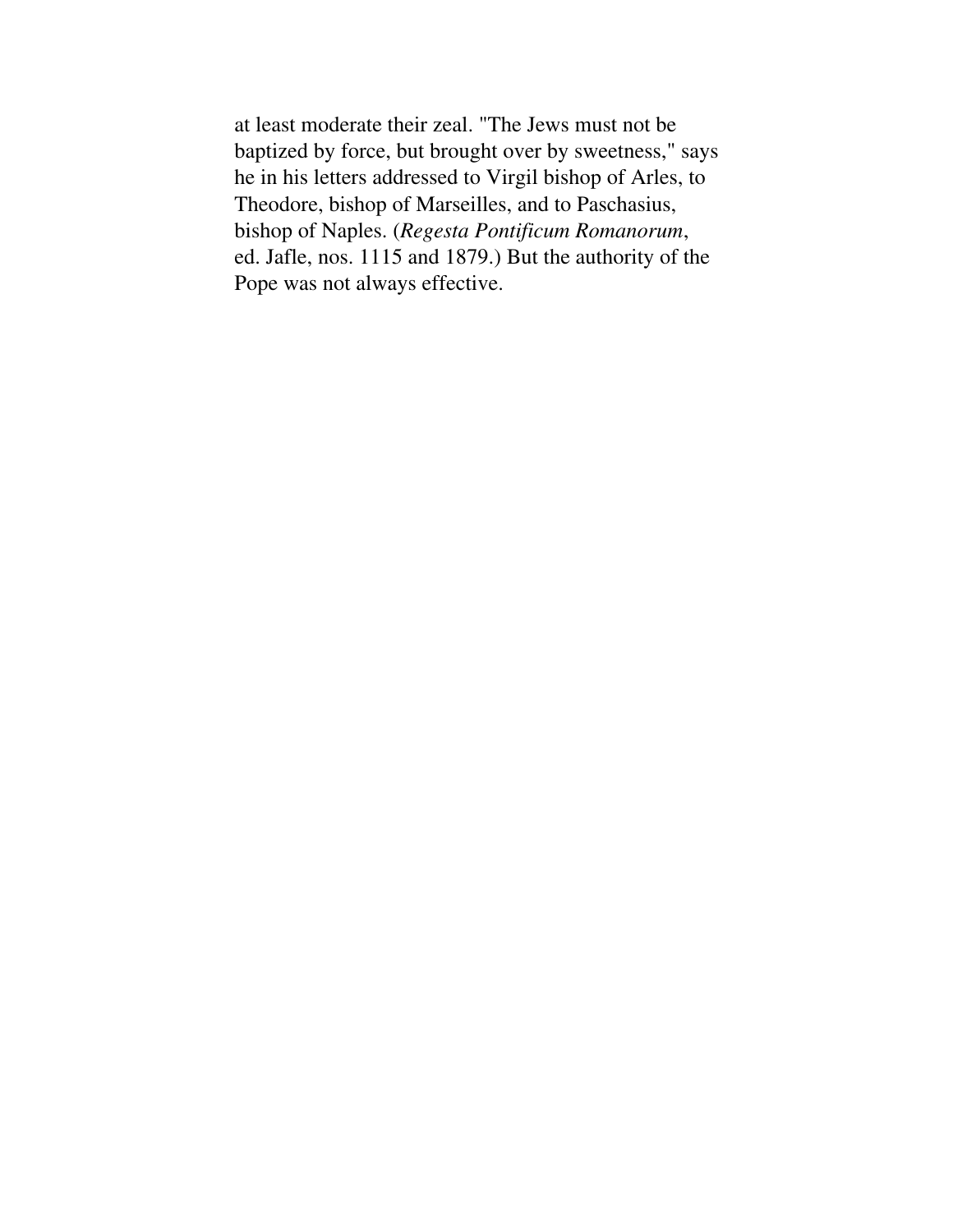### <span id="page-63-0"></span>**[Chapter Five:](#page-63-0)**

### **[Anti-Judaism from the Eighth](#page-63-0) [Century to the Reformation](#page-63-0)**

The church reaches its final constitution in the eighth century. The period of great doctrinal crises is at an end, dogma is settled and heresies will not cause it any trouble until the Reformation. Pontifical primacy strikes deep root, the organization of the clergy is henceforth solid, religion and liturgy are unified, discipline and canonic law are settled, ecclesiastic property increases, the tithe is established, the federal constitution of the Churchsub- divided into sufficiently autonomous circuitsdisappears, the movement of centralization for the benefit of Rome is clearly outlined. This movement came to an end, when the Carolingians had established the temporal power of the popes, and the Latin church, strongly hierarchical before, became as centralized, in a comparatively short time, as the Roman empire of yore, which the church's universal authority had thus supplanted. Simultaneously Christianity spread further still and conquered the barbarians. The Anglo-Saxon missionaries had set the examples in Saint Boniface and Saint Willibrod; they had followers. The gospel was preached to the Alamans, the Frisians, the Saxons, the Scandinavians, the Bohemians and the Hungarians, the Russians and the Wends, the Pomeranians and the Prussians, the Lithuanians and the Finns. The work was accomplished at the end of the thirteenth century: Europe was Christianized.

The Jews settled in the wake of Christianity as it kept spreading by degrees. In the ninth century, they came from France to Germany, got thence into Bohemia, into Hungary and into Poland, where they met another wave of Jewsthose coming by way of the Caucasus and converting on their march several Tartar tribes. In the twelfth century they settled in England and Belgium, and everywhere they built their synagogues, they organized their communities at that decisive hour, when the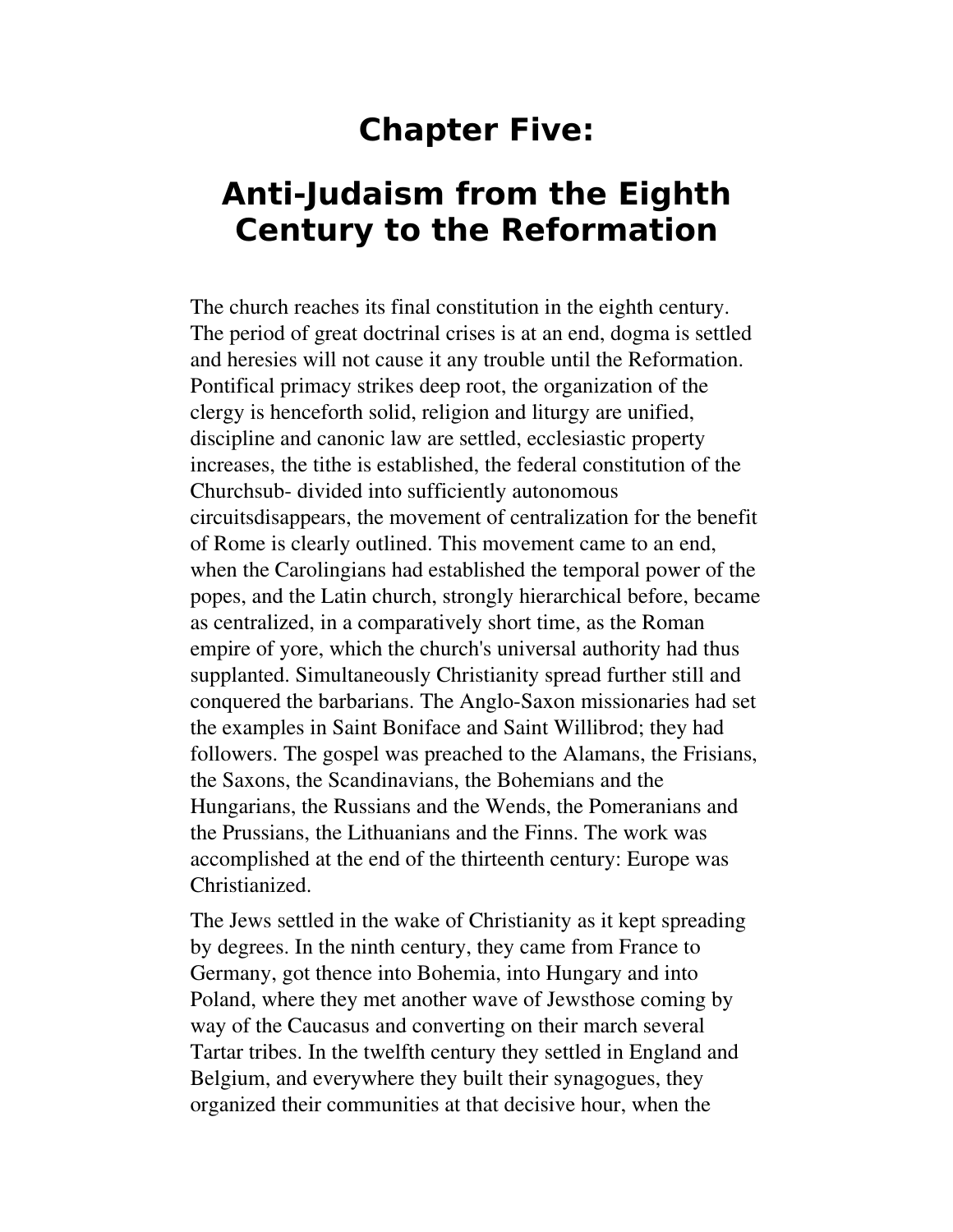nations were coming out from chaos, when states were being formed and consolidated. They remained outside of these great agitations, amid which conquering and conquered races were amalgamating and uniting one with the other; and in the midst of these tumultuous combinations they remained spectators, strangers and hostile to these fusions: an eternal people witnessing the rise of new nations. However, their role was surely of account at all times; they were one of the active elements of ferment of these societies in the process of formation.

In some countries, as e.g., in Spain, their history is in so high a degree interlinked with that of the peninsula, that, without them it is impossible to grasp and appreciate the development of the Spanish people. But if they had influenced its constitution by the numbers of their converts in that country, by the support they had given in succession to the various masters in possession of its soil they did so by seeking to bring to themselves those among whom they lived and not by letting themselves be absorbed. Still, the history of the Spanish Marranos is exceptional. Everywhere, though, as we shall see, the Jews played a part of economic agents; they did not create a social state, but they assisted after a fashion in establishing it, and yet they could not be treated with favour among the organizations to whose formation they had lent aid. For this there was a serious obstacle. All the states of the Middle Ages were molded by the church; in their essence, in their very being, they were permeated with the ideas and doctrines of Catholicism; the Christian religion gave the unity they lacked to the numerous tribes which had gathered together into nations. As representatives of contrary dogmas, the Jews could not but oppose the general movement, both by their proselytism, and by their very presence as well. As the church led this movement it was from the church that anti-Judaism, theoretical and legislative, proceeded, anti Judaism which the governments and the peoples shared and which other causes came to aggravate. The social and religious state of affairs and the Jews themselves gave origin to these causes. But they had remained ever subordinated to those essential reasons which may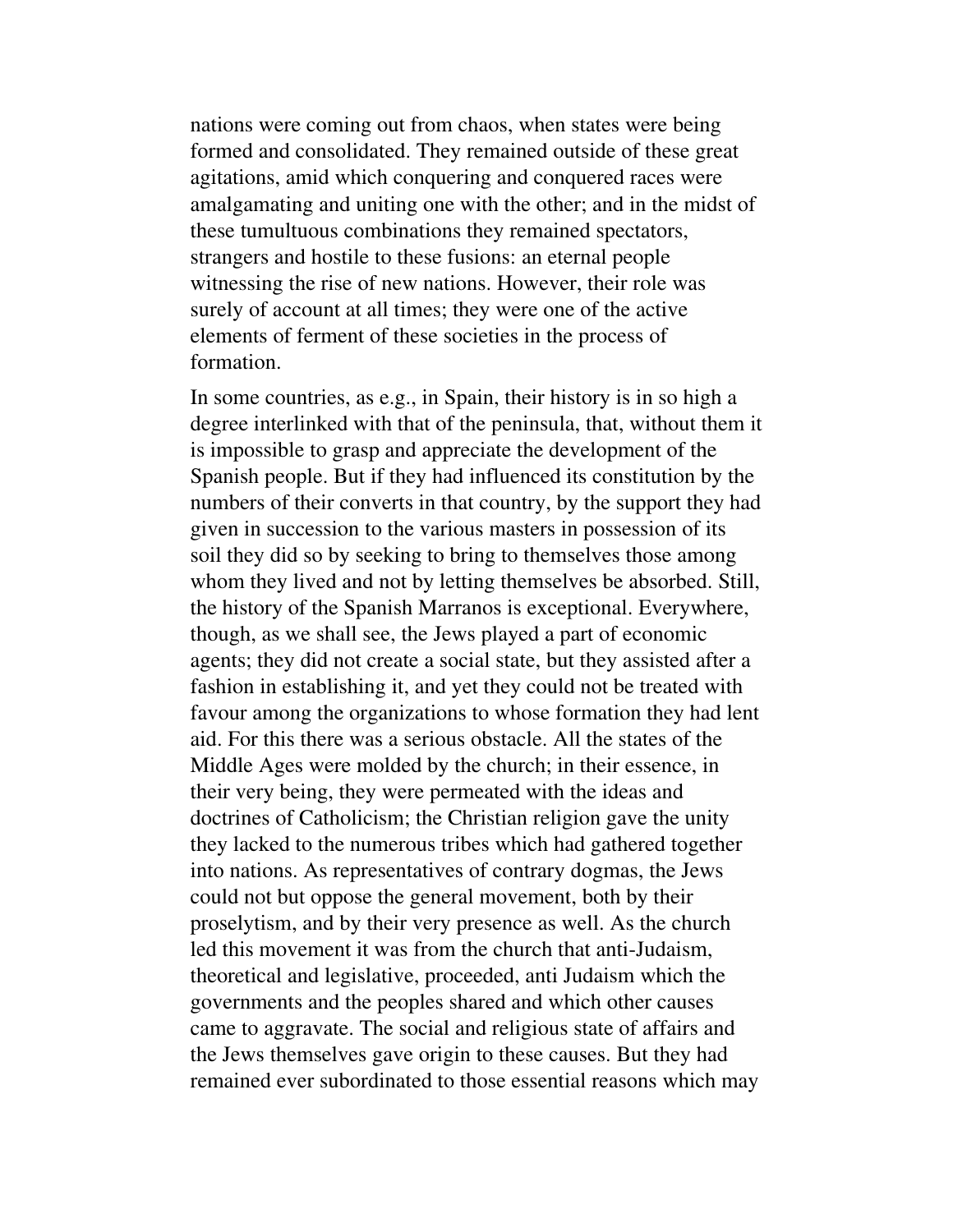be traced to the opposition, then secular already between the Christian spirit and the Jewish spirit, between the universal, and so to say, international Catholic religion, and the particularist and narrow Jewish faith.

Only towards the end of the eighth century the activity of the Western Jews developed. Protected in Spain by the Caliphs, given support by Charlemagne who let the Merovingian laws fall into disuse, they extended their commerce which until then centered chiefly in the sale of slaves. For this they were, indeed, particularly favoured by circumstances. Their communities were in constant communication, they were united by the religious bond which tied them all to the theological centre of Babylonia whose dependencies they considered themselves up to the decline of the exilarchate. Thus they acquired very great facilities for exporting commerce, in which they amassed considerable fortunes, if we are to believe the diatribes of Dagobard,<sup>56</sup> and later those of Rigord,<sup>57</sup> which, with all their exaggeration of the property of the Jews must not, yet, be entirely rejected as unworthy of credence.<sup>58</sup> Indeed, with regard to this wealth of the Jews, especially in France and Spain, we possess the testimonies of chroniclers and the Jews themselves, several of whom reproached their coreligionists for devoting to worldly welfare much more time than to the worship of Jehovah. "Instead of calculating the numerical value of the name of God," says the Kabbalist Abulafia, "the Jews prefer to count their riches."

Parallel with the general advance we really see this preoccupation with wealth grow among the Jews and their practical activity concentrating on a special business: I mean the gold business. Here we must emphasize a point. It has often been said, and it is repeated still, that the Christian societies had forced the Jews into this position of creditor and usurer, which they have for a long time kept: this is the thesis of the philosemites. On the other hand the antisemites assert that the Jews, from time immemorial, had natural inclinations for commerce and finance, and that they but followed their normal disposition, and that nothing had ever been forced upon them. In these two assertions there is a portion of verity and a portion of error, or rather that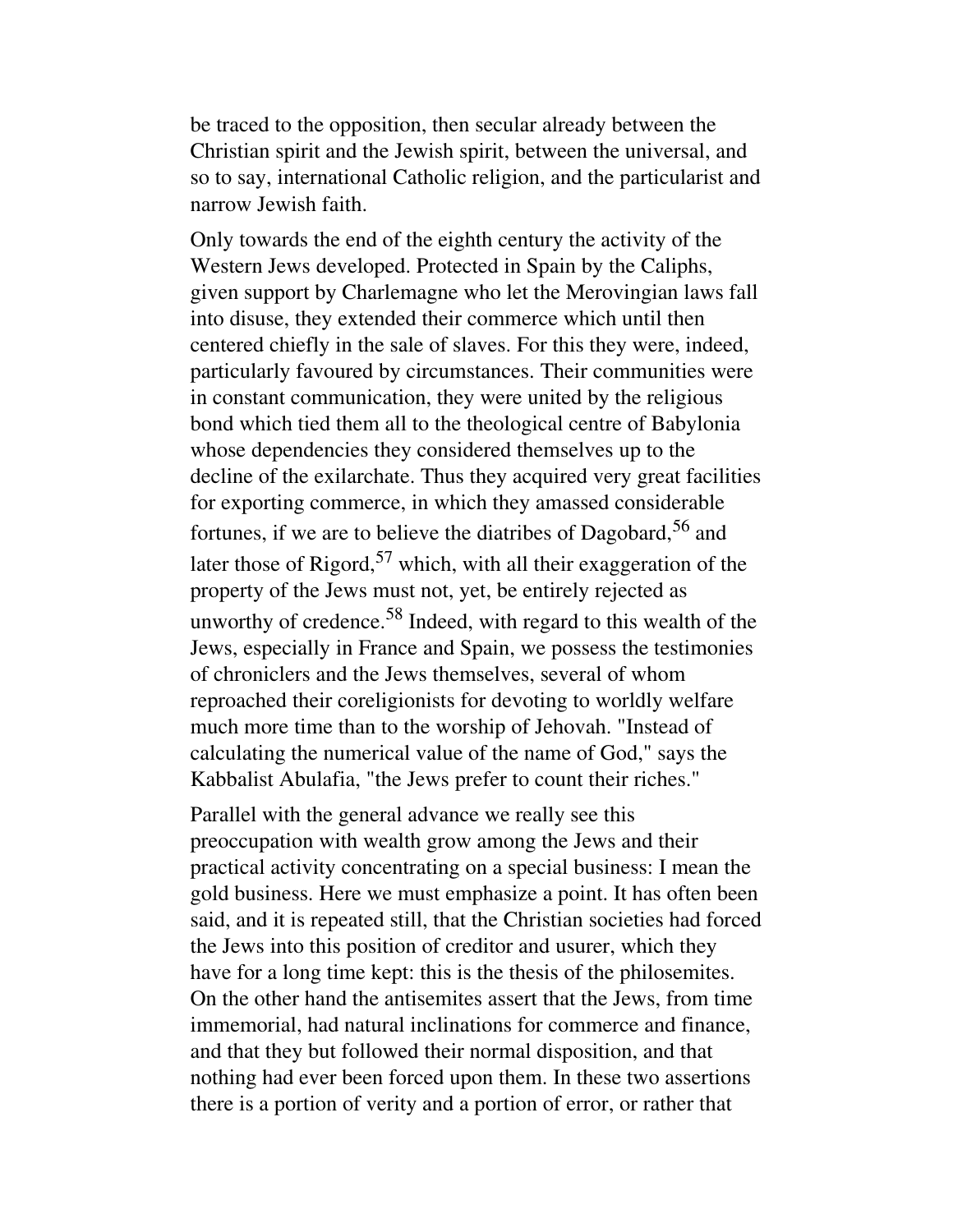there is room to comment on them, and especially to give them a hearing.

At the time of their national prosperity the Jews, like all other nations, for that matter, had a class of the rich, which proved itself as eager for gain and as hard to the lowly as the capitalists of all ages and all nations have proven. The antisemites, as well, who make use of the texts of Isaiah and Jeremiah, e.g., to prove the constant eternal rapacity of the Jews, act very naively, and, thanks to the words of the prophets, can but establishand puerile it is the existence, in Israel, of possessors and poor. If they examined impartially the Judaic codes and precepts only, they would acknowledge that legislation and morals prescribed never to charge interest on debts.<sup>59</sup> Taking all in all, the Jews were, in Palestine, the least mercantile of the Semites, in this regard much inferior to the Phoenicians and Carthaginians. It was only under Solomon that they entered into intercourse with the other nations. Even at that time, it was a powerful corporation of Phoenicians that was engaged in the banking business at Jerusalem. However, the geographical position of Palestine prevented its inhabitants from devoting themselves to a very extensive and considerable traffic. Nevertheless, during the first captivity and through the contact with the Babylonians, a class of merchants had formed, and from it came the first Jewish emigrants, who established their colonies in Egypt, Cyrenaica and Asia Minor. In all cities that admitted them, they formed active communities, powerful and opulent, and, with the final dispersion, important groups of emigrants joined the original groups which facilitated their installation. To explain the attitude of the Jews it is, accordingly, not necessary to fall back upon a theory of the Arian genius and the Semitic genius. Indeed, we well know the traditional Roman cupidity and the commercial sense of the Greeks. The usury of the Roman feneratores had no limit any more than had their bad faith; they were encouraged by the very harsh laws against the debtorsa worthy daughter of that law of the Twelve Tables which granted to the creditor the right of cutting pieces of flesh from the live body of an insolvent borrower. In Rome gold was absolute master, and Juvenal could speak of the "sanctissima divitiarum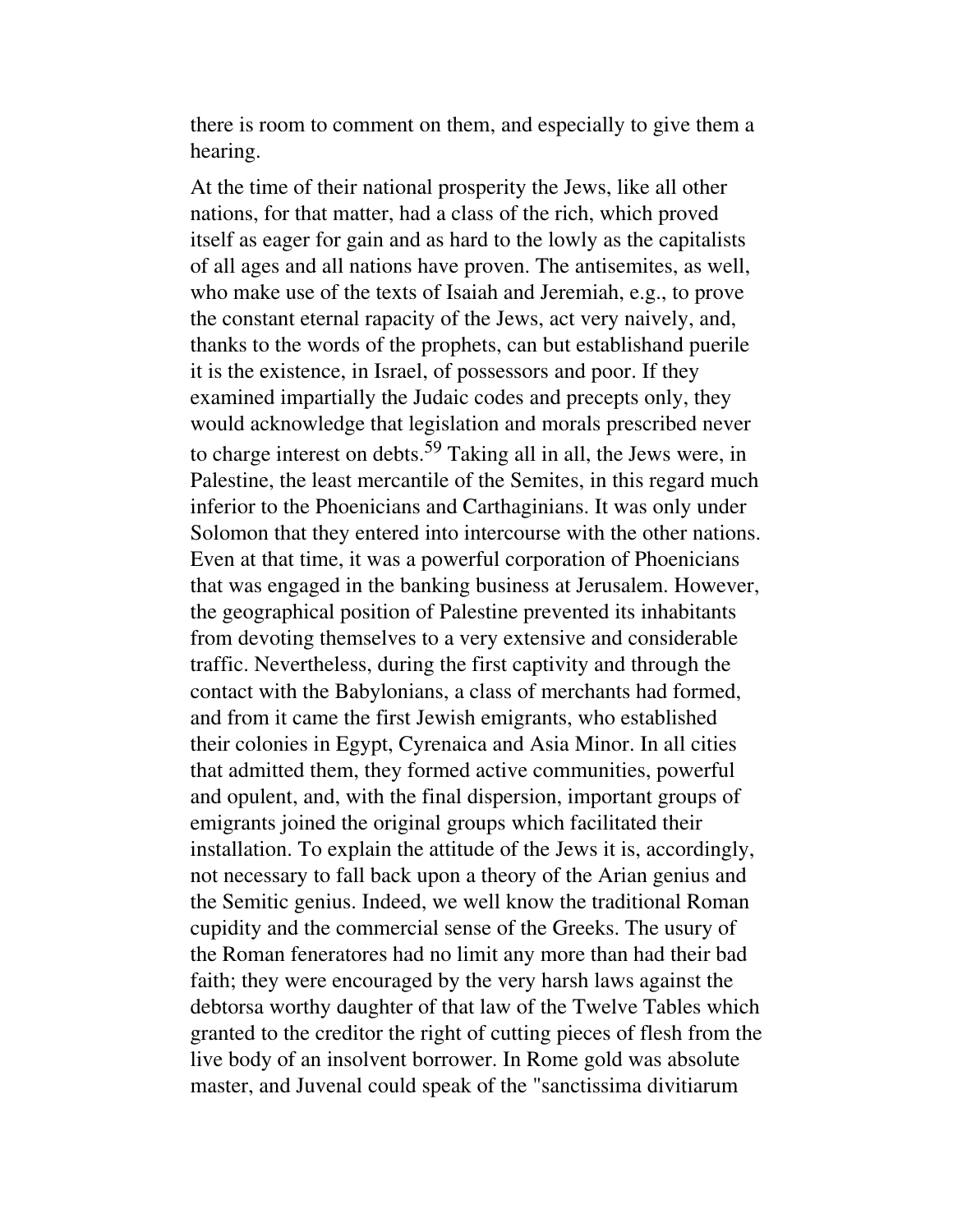maiestas."<sup>60</sup> As to the Greeks, they were the cleverest and boldest of spectators; rivaling the Phoenicians in the slave-trade, in piracy, they knew the use of letters of exchange and maritime insurance, and, Solon having authorized usury, they never did away with it.

As a nation the Jews differed in nothing from other nations, and if at first they were a nation of shepherds and agriculturists, they came, by a natural course of evolution, to constitute other classes among them. And devoting themselves to commerce, after their dispersion, they followed a general law which is applicable to all colonists. Indeed, with the exception of cases when he goes to break virgin soil, the emigrant can be only an artisan or merchant, as nothing but necessity or allurement of gain can force him to leave his native soil. Therefore, the Jews coming into Western cities acted in no way differently from the Dutch or English when they established business offices. Nevertheless, they came soon enough to specialize in the money business, for which they have been so bitterly reproached ever since, and in the fourteenth century they constituted quite a coterie of changers and lenders: they had become the bankers of the world.

The Middle Ages considered gold and silver as tokens possessing imaginary value, varying at the will of the king, who could order its rate according to the dictations of his fancy. This notion was derived from Roman law, which refused to treat money as a merchandise. The church inherited these financial dogmas, combined them with the biblical prescriptions which forbade loan on interest, and was severe, from its very start, against the Christians and ecclesiastics even that followed the example of the teneratores, who advanced money at 24, 48 and even 60 per cent., when the legal rate of interest was 12 per cent. The canons of councils are quite explicit on this point; they follow the teaching of the Fathers, Saint Augustin, Saint Chrysostom, Saint Jerome; they forbid loans and are harsh against those clerics and laymen who engage in the usurer's business.

At the same time, in the twelfth and thirteenth centuries, the wage system was established, the bourgeoisie developed, grew rich and acquired privileges and franchises: capitalistic power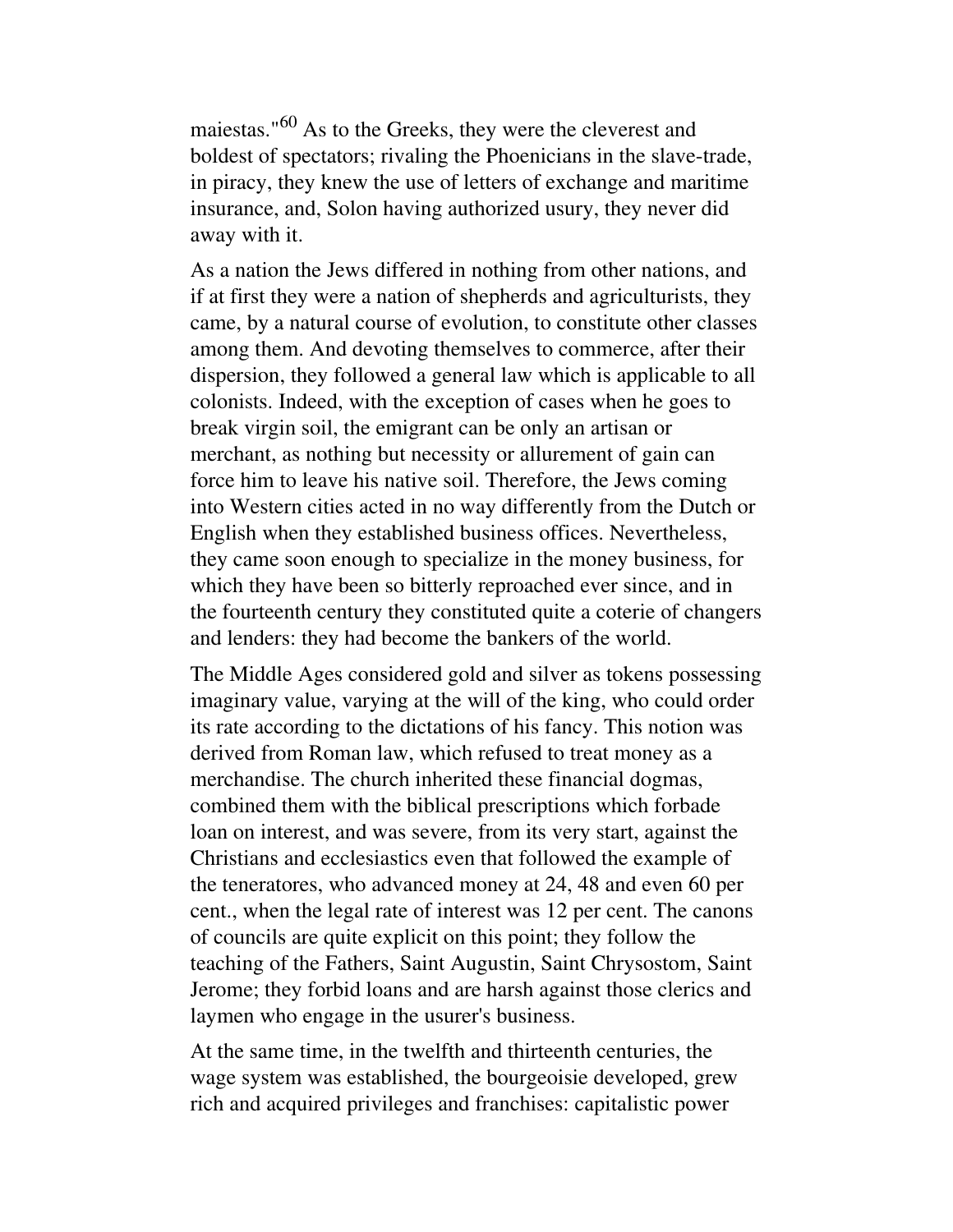was now born. Commerce having taken on a new form, the value of gold increased and the passion for money grew with the importance which the currency had acquired.

Indeed, on one hand were the rich, on the otherthe peasants, landless, subject to the tithe and prestations; workingmen dominated over by the capitalist laws. To cap it all, perpetual wars, revolts, diseases and famines. Whenever the year was bad, the money gave out, the crop failed, an epidemic came, the peasant, the proletarian, and the small bourgeois were forced to resort to borrowing. Hence, by necessity there had to be borrowers. But the church had forbidden loan at interest, and capital does not choose to remain unproductive, but during the Middle Ages capital could only be either merchant or lender, as money could be made productive in no other way. As far as the ecclesiastical decisions had any influence, a great part of the Christian capitalists did not want to begin an open revolt against their authority; there was also formed a class of reprobates for whom the bourgeoisie and nobility often acted as silent partners. It consisted of Lombards, Caeorsins, to whom the princes, the lords granted the privileges of loaning on interest, gathering a part of the profits which were considerable, as the Lombards lent money at 10 per cent. a month; or of unscrupulous foreigners, like Tuscan emigrants settled in Istria who went in usury to such extremes that the community of Triest suspended, in 1350, all execution for debts for three years. This did not take away the ground from under the usurers, but as I have said they found obstacles which the church placed in the way of their operations (the council of Lyons of 1215 wanted to declare the wills of usurers void).

As for Jews, these obstacles did not exist. The church had no moral power over them, it could not forbid them, in the name of the doctrine and dogma, to engage in money exchanging and banking. Thus a religious conception of the functions of capital and interest, and a social system which ran counter to this conception, led the Jews of the Middle Ages to adopt a profession cried down but made necessary; and in reality they were not the cause of the abuses of usury, for which the social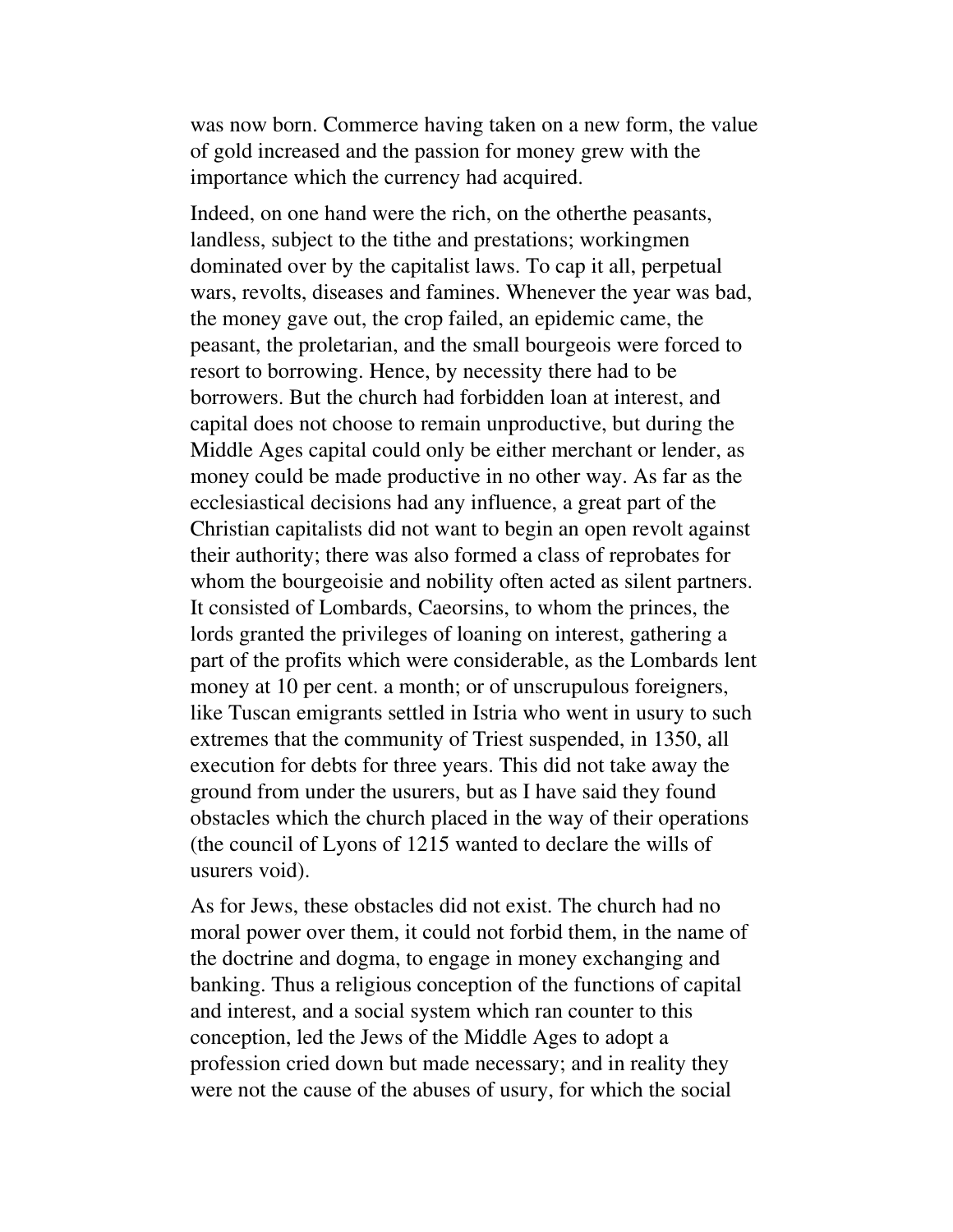order itself was responsible. If they did not cultivate land, if they were not agriculturists, it is not because they possessed none, as has often been said; the restrictive laws relative to the property rights of the Jews came at a date posterior to their settlement. They own property, but had their domains cultivated by slaves, for their stubborn patriotism forbade them to break foreign soil. This patriotism, the notion which they attached to the sanctity of their Palestinian fatherland, the allusion which they kept alive in them of the restoration of that fatherland and this particular faith which made them consider themselves exiles who would one day again see the holy cityall this drove them above all other foreigners and colonists to take up commerce.

As merchants they were destined to become usurers, given the conditions which the codes had imposed upon them and the conditions they had imposed upon themselves. To escape persecution and annoyance they had to make themselves useful, even necessary, to their rulers, the noblemen upon whom they depended, to the church whose vassals they were. Now the nobleman, the Church despite its anathemasneeded gold, and this gold they demanded from the Jews. During the Middle Ages gold became the great motive power, the supreme deity alchemists spent their lives in search of the magistery which was to produce it, the idea of possessing it inflamed the minds, in its name all kinds of cruelties were committed, the thirst of riches laid hold of all souls; later on, for Cortez and Pizarro, the successors of Columbus, the conquest of America meant the conquest of gold. The Jews fell under the universal charmthe same under which the Templars had fallen and for them it was particularly fatal, because of their state of mind and the civil status imposed upon them. In order to exist, they turned brokers in gold, but this the Christians sought as eagerly as they. More than that, under the constant menace of banishment, always acamp, forced to be nomads, the Jews had to guard against the terrible eventualities of exile. They had to transform their property so as to make it more convertible into money, that is, to give it a more movable form, and they were the most active in developing the money value, in considering it as a merchandise, hence the lending andto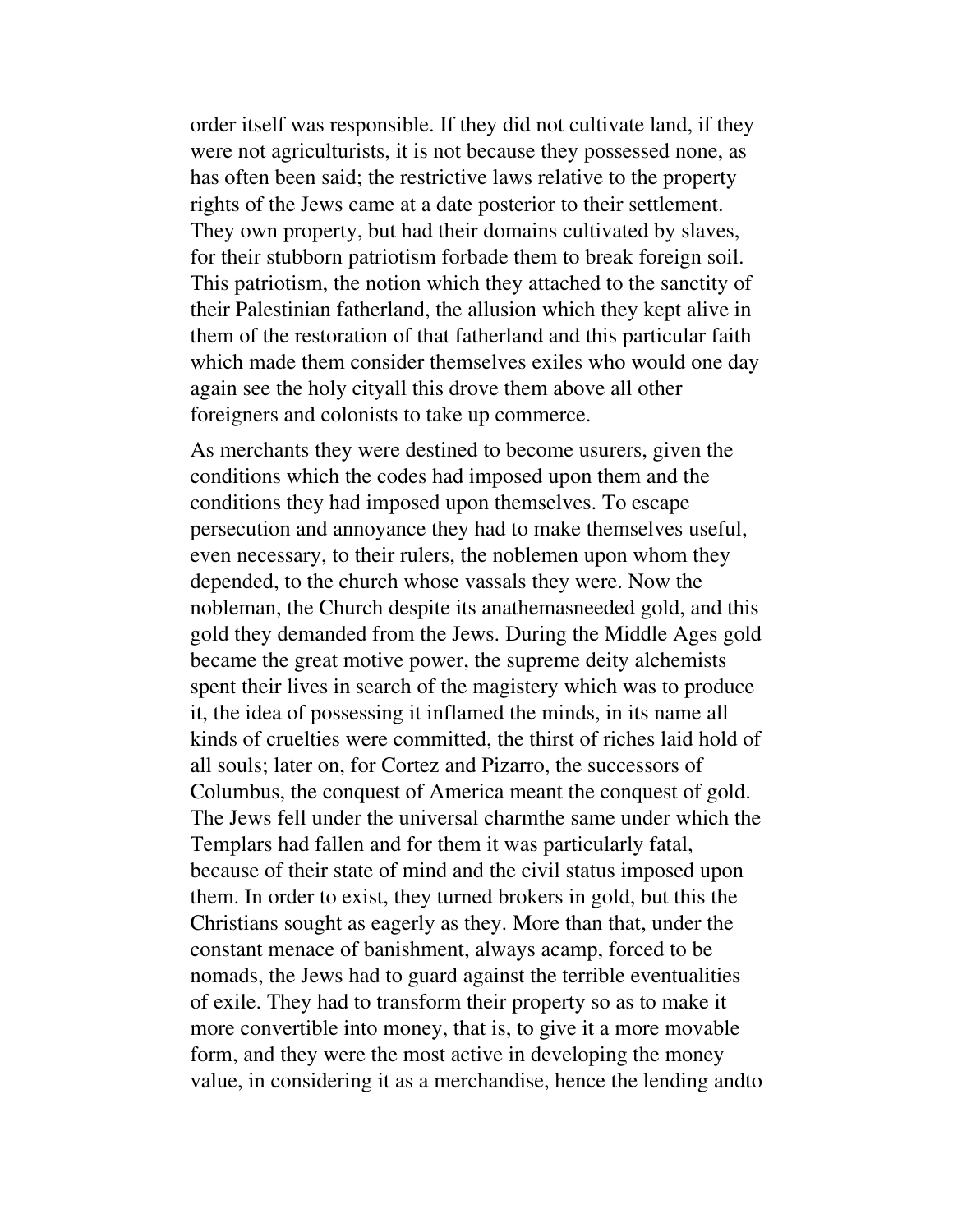recoup for periodic and unavoidable confiscationsthe usury.

The creation of guildsmerchant and craftguilds and their organization, in the thirteenth century, finally forced the Jews into the condition to which they had been led by the social conditions general and specialunder which they lived. All these organizations were, so to speak, religious organizations, brotherhoods which none joined but those who prostrated themselves before the standard of the patron saint. The ceremonies attendant upon the initiation into these bodies being Christian ceremonies, the Jews could not but be shut out from them: and so they were. A series of prohibitions successively shut them out of all industry and all commerce, except that in odds and ends and in old clothes. Those who escaped this disqualification did so by virtue of special privileges for which they often paid too dearly.

However, this is not all; other more intimate causes were added to those I have just enumerated, and all joined in throwing the Jew more and more out of society, in shutting him up in the ghetto, in immobilizing him behind the counter where he was weighing gold.

An energetic, vivacious nation, of infinite pride, thinking themselves superior to the other nations, the Jews wished to become a power. They instinctively had a taste for domination, as they believed themselves superior to all others by their origin, their religion, their title of a "chosen race," which they had always ascribed to themselves. To exercise this kind of power the Jews had no choice of means. Gold gave them a power which all political and religious laws denied them, and it was the only one they could hope for. As possessors of gold they became the masters of their masters, they dominated over them, and this was the only way to deploy their energy and their activity.

Would they not have been able to display it in some other fashion? Yes, and they tried it, but there they had to fight their own spirit. For many long years they had worked in the intellectual line, devoted themselves to sciences, letters, philosophy. They were mathematicians and astronomers; they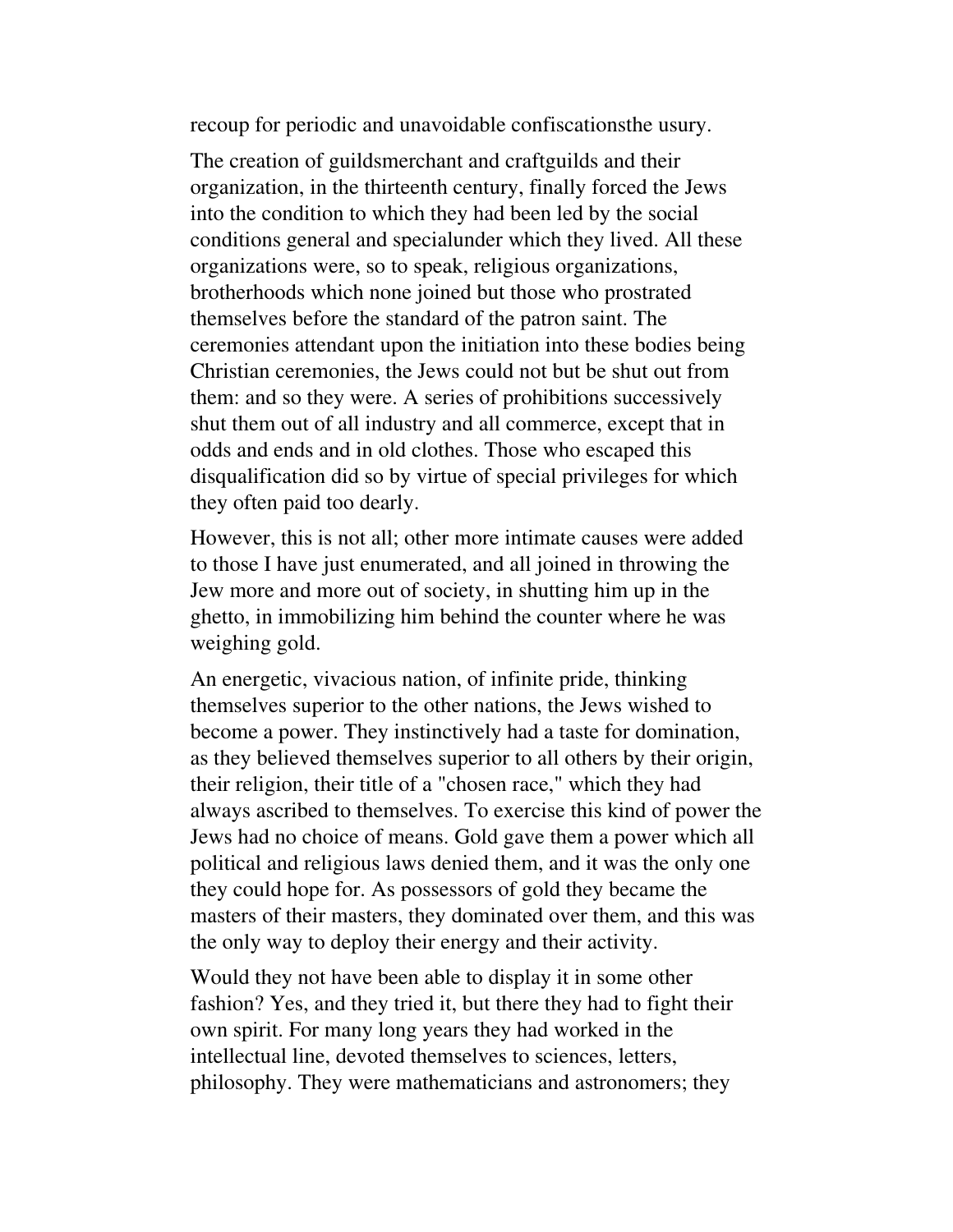practiced medicine, and, if the school of Montpellier was not founded by them, they surely helped in developing it; they had translated the works of Averroes and of the Arabic commentators of Aristotle; they had revealed the Greek philosophy to the Christian world, and their metaphysicians Ibn Gabirol and Maimonides had been among the teachers of the schoolmen.<sup>61</sup> Who stopped them in this advance? They themselves.

Their doctors endeavoured to confine Israel to the exclusive study of the law in order to preserve Israel from outside influences, pernicious, it was said, to the integrity of the law. Efforts to this effect had been made since the time of the Maccabees, when the Hellenizers constituted a great party in Palestine. Beaten at first, or, at least, hardly listened to, those who later acquired the name of obscurantists, kept at their task. When Jewish intolerance and bigotry grew in the twelfth century, when exclusiveness increased, the struggle between the partisans of profane science and their opponents became fiercer, it blazed up after the death of Maimonides and ended in the victory of the obscurantists.

In his works, particularly in the *Moreh Nebukhim (Guide of the Perplexed)*62 Moses Maimonides attempted to reconcile faith and science. As a convinced Aristotelian, he wished to unite peripatetic philosophy with the Mosaic faith, and his speculations on the nature of the soul and its immortality found followers and ardent admirers as well as fierce detractors. As a matter of fact, especially in France and Spain, the Maimunists were led to neglect the ritual practices and petty ceremonies of worship: bold rationalists, they had allegoric interpretations for the biblical miracles, as the disciples of Philo before them, and thus they escaped the tyranny of religious precepts. They claimed the right of taking part in the intellectual movement of the time and mingling in the society in which they lived without giving up their beliefs. Their opponents clung to the purity of Israel, to the absolute integrity of its worship, its rites, and its beliefs; in philosophy and science they saw the most deadly enemies of Judaism and maintained that the Jews were destined to perish and scatter among the nations, if they did not recover their wits and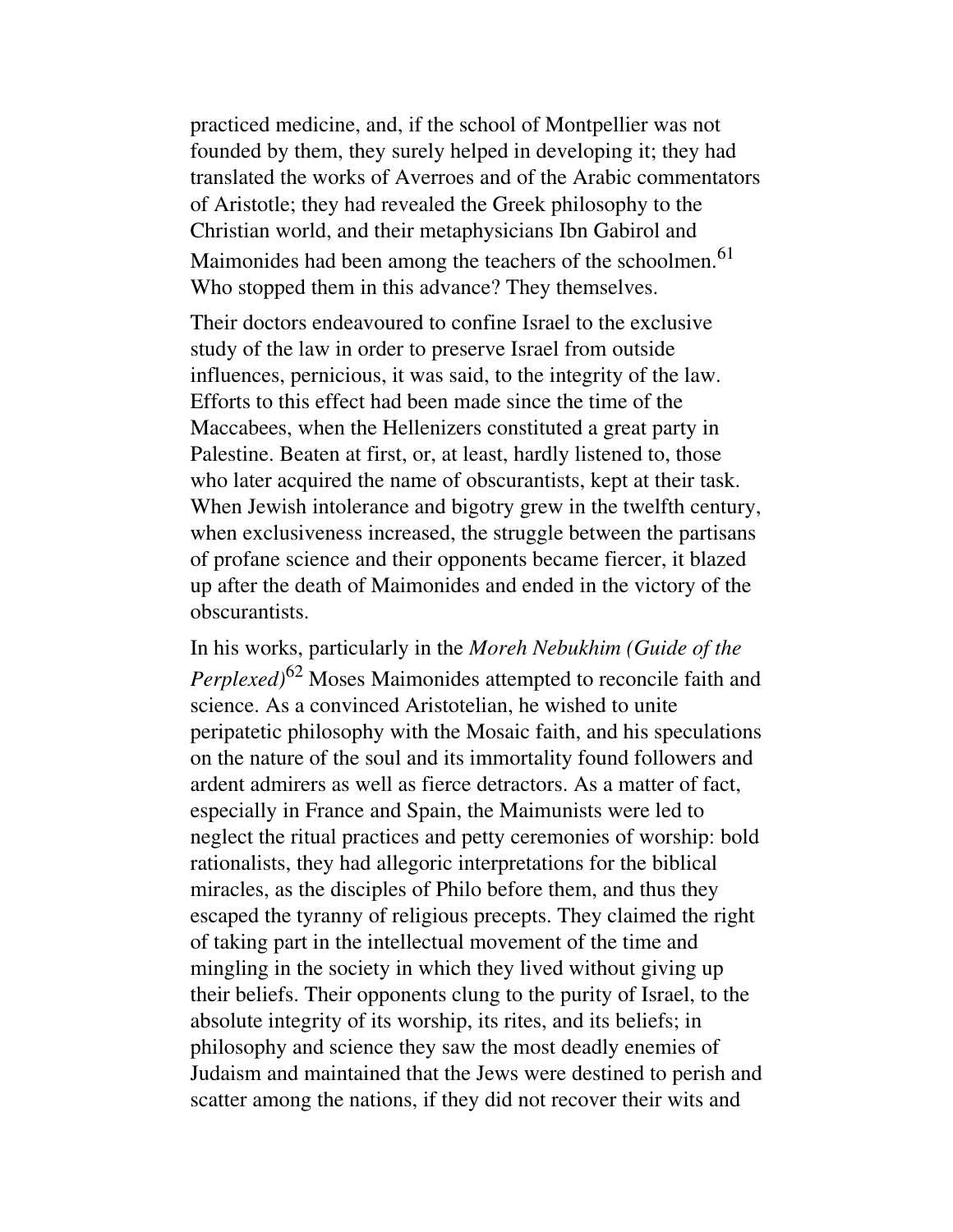did not reject everything that was not of the Holy Law.

In 1232, Rabbi Solomon of Montpellier issued an anathema against all those who would read the *Moreh Nebukhim* or would take up scientific and philosophic studies. This was the signal for the struggle. It was violent on both sides, and all weapons were resorted to. The fanatical rabbis appealed to the fanaticism of the Dominicans, they denounced the *Guide of the Perplexed* and had it burned by the inquisition. At the instigation of a German doctor, Asher Ben Yechiel, a synod of thirty rabbis met at Barcelona, with Ben Adret in the chair, and excommunicated all those who read books other than the Bible and the Talmud, when under twenty-five years.

A counter-excommunication was proclaimed by Jacob Tibbon, who, at the head of all Provencial rabbis, boldly defended condemned science. All was in vain: those wretched Jews, whom everybody tormented for their faith, persecuted their coreligionists more cruelly and severely than they had ever been persecuted. Those whom they accused of indifference had to undergo the worst punishments; the blasphemers had their tongues cut; Jewish women who had any relations with Christians were condemned to disfigurement: their noses were subjected to ablation. Despite this, Tibbon's followers persisted. It was due to them, that Jewish thought did not completely die out in Spain, France and Italy during the fourteenth and fifteenth centuries. Even such men as Moses of Narbonne and Levy de Bagnols, as Elias of Crete and Alemani, the teacher of Pico di Mirandola, as well as later Spinoza, were all isolated men. As for the mass of Jews, it had completely fallen under the power of the obscurantists. Hereafter it was separated from the world, its whole horizon was shut out; to nourish its spirit it had nothing but futile talmudic commentaries, idle and mediocre discussions on the Law.

Henceforth the Jew thought no longer. And what need had he of thinking since he possessed a minute, precise code, the work of casuist legists, which could give answer to any question that it was legitimate to ask ? For believers were forbidden to inquire into problems which were not mentioned in this codethe Talmud.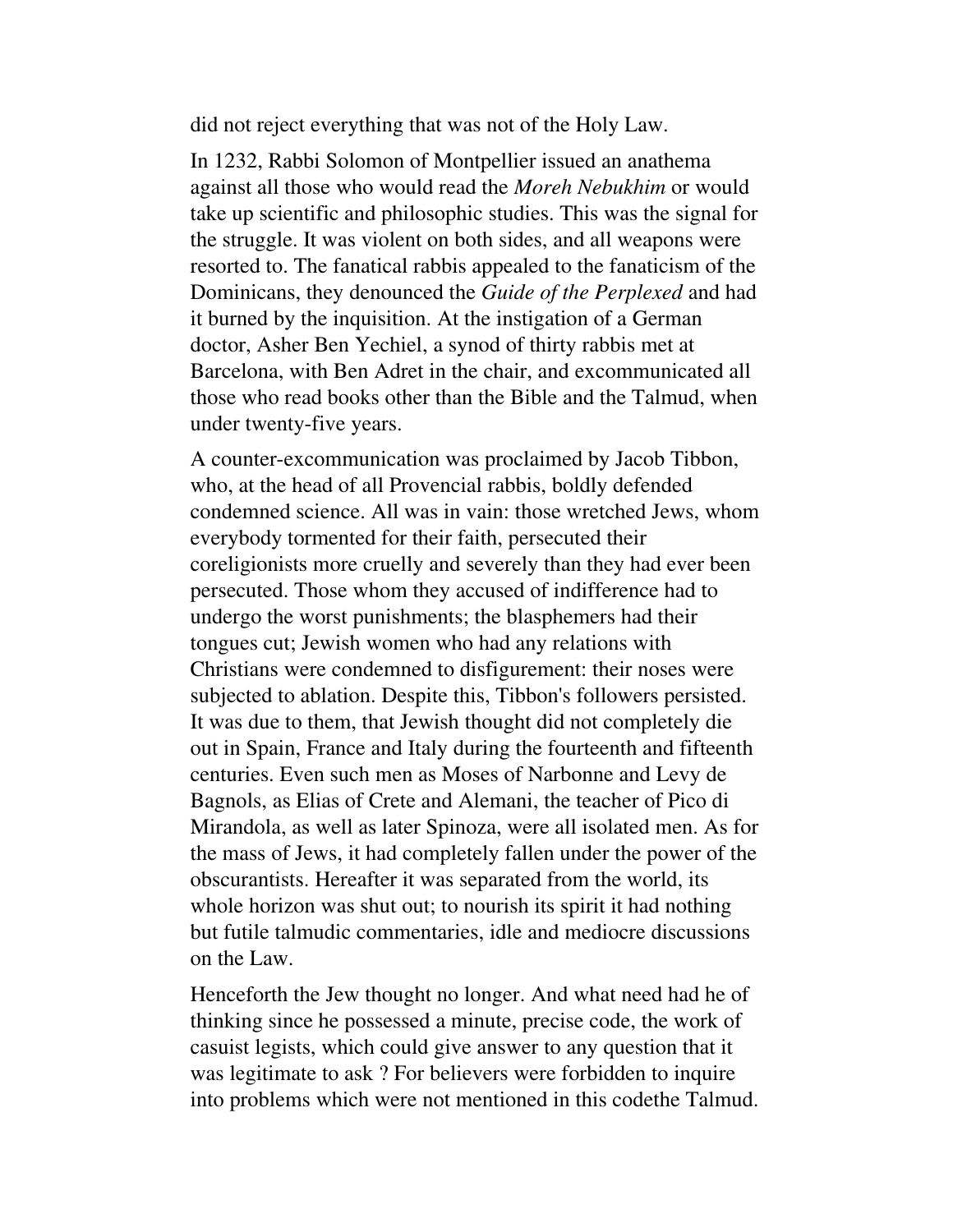The Jew found everything foreseen in the Talmud: the sentiments, the emotions, whatever they might be, were designated; prayers, formulas, all ready-made, supplied the means for expressing them. The book left room neither to reason nor to freedom, inasmuch as in instruction the legendary and gnomical portions were almost proscribedto lay stress upon the law and ritual. True, by the tyranny they had exercised over their flock they developed in each the ingenuity and spirit of craftiness necessary to escape from the net which closed without pity; but they also increased the natural positivism of the Jews by presenting to them as their only idea the material and personal happiness, a happiness which one could attain on earth if one knew how to bind oneself to the thousand religious laws. To attain this selfish happiness, the Jew, whom the prescribed ceremonies rid of all care and trouble, was fatally led on to strive after gold, for under the existing social conditions which ruled him, as they ruled all the people of that epoch, gold alone could give him the gratification which his limited and narrow brain could conceive. He was prepared to be changer, lender, usurer, one who strives after the metal, at first for the pleasures it could afford and then afterwards for the sole happiness of possessing it; one who greedily seizes gold and avariciously immobilizes it. The Jew having become such, anti-Judaism became more complicated, social causes intermingled with religious causes; the combination of these causes explains the intensity and gravity of the persecutions which Israel had to undergo.

Indeed, the Lombards and Caeorsins, for instance, were the object of popular animosity; they were hated and despised but they were not victims of systematic persecutions. It was deemed abominable that Jews should have acquired wealth, especially because they were *Jews*. Against the Christian who cheated him, and was neither better nor worse than the Jew, the poor wretch when plundered felt less anger than against the Israelite reprobate, the enemy of God and man. When the deicide, even so the object of terror, had become the usurer, the collector of taxes, the merciless agent of the fiscthe terror increased; it became intermingled with hatred on the part of the oppressed and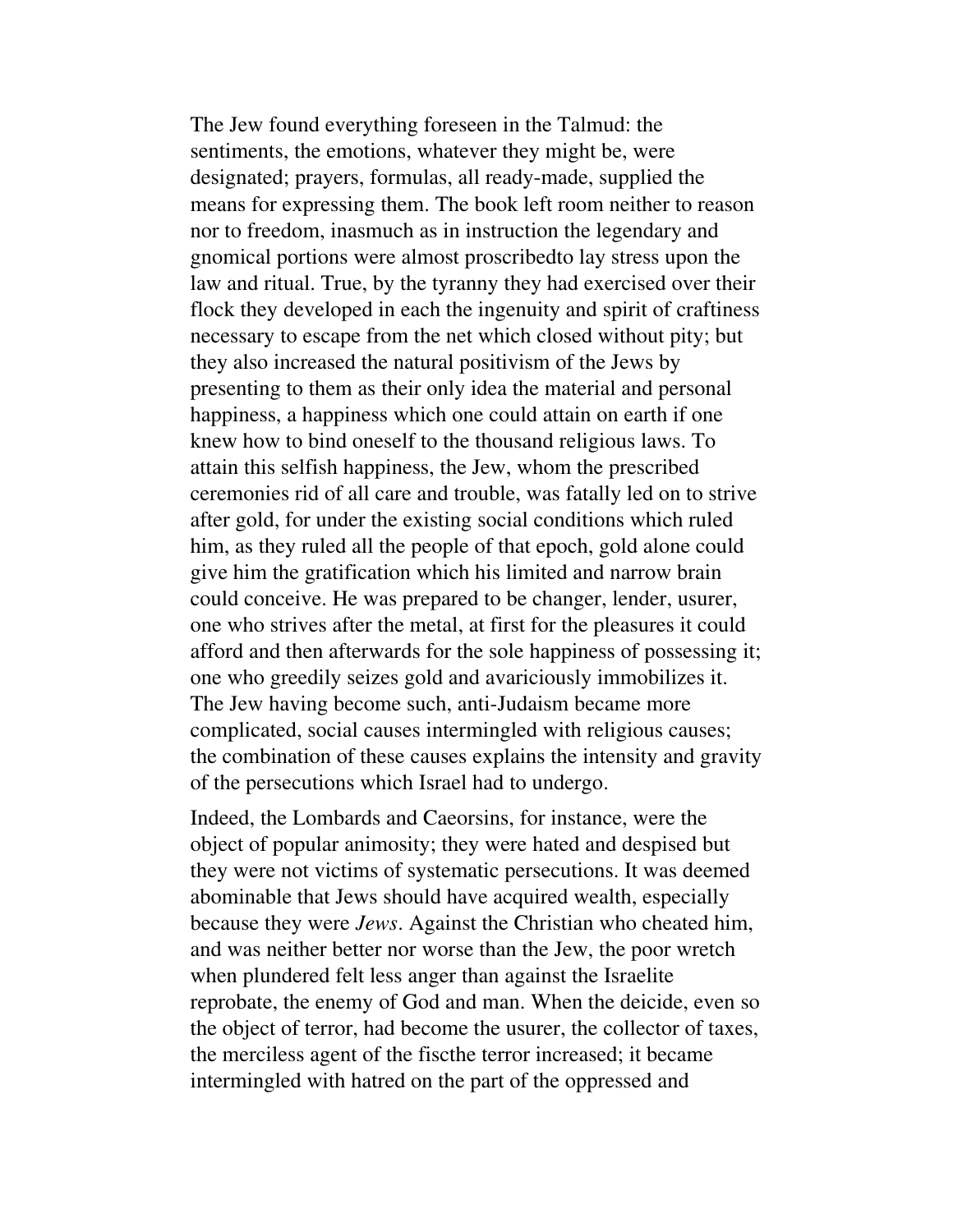downtrodden. The simple minds did not seek the real causes of their distress; they only saw the proximate causes. For the Jew was the proximate cause of usury; by the heavy interest he charged he caused destitution, severe and hard misery; accordingly, it was upon the Jews that enmities fell. The suffering populace did not trouble themselves about responsibilities; they were neither economists nor reasoners; they only ascertained that a heavy hand weighed upon them: that was the hand of the Jew, and the people rushed upon him. They did not rush upon him alone; when at the limit of their endurance, they often attacked all the rich, indiscriminately killing Jews and Christians alike. In Gascony and southern France the *Pastoureaux* destroyed 120 Jewish communities, but the Jews were not their only victims; they invaded castles, they exterminated the nobles and the propertied. Only that among the Christians the propertied alone suffered violence at the hands of the rebels, the poor were spared; among the Jews the rich and the poor were exterminated indiscriminately, for, before any crime, they were guilty of being Jews.

At all events, the masses, restrained by authority and law rarely attacked the capitalists in general; to goad them on to revolt a terrible accumulation of miseries was necessary. But with reference to the Jews their ill-feeling was not restrained at all; on the contrary, it was encouraged. This was a means to divert attention, and every now and then kings, nobles or burghers offered their slaves a holocaust of Jews. This unfortunate Jew was utilized for two purposes during the Middle Ages. They employed him as a leech, let him swell up, fill himself with gold, then they made him clear; or, whenever popular hatred was too bitter, he was subjected to corporal punishment which was profitable to the Christian capitalists, who thus paid a tribute of propitiary blood to those whom they oppressed.

To give satisfaction to their wretched subjects, the kings would from time to time proscribe Jewish usury, would cancel debts; but oftenest they tolerated the Jews, encouraged them, being sure to derive benefit from them through confiscation or by taking their place as creditors. Nevertheless these measures were always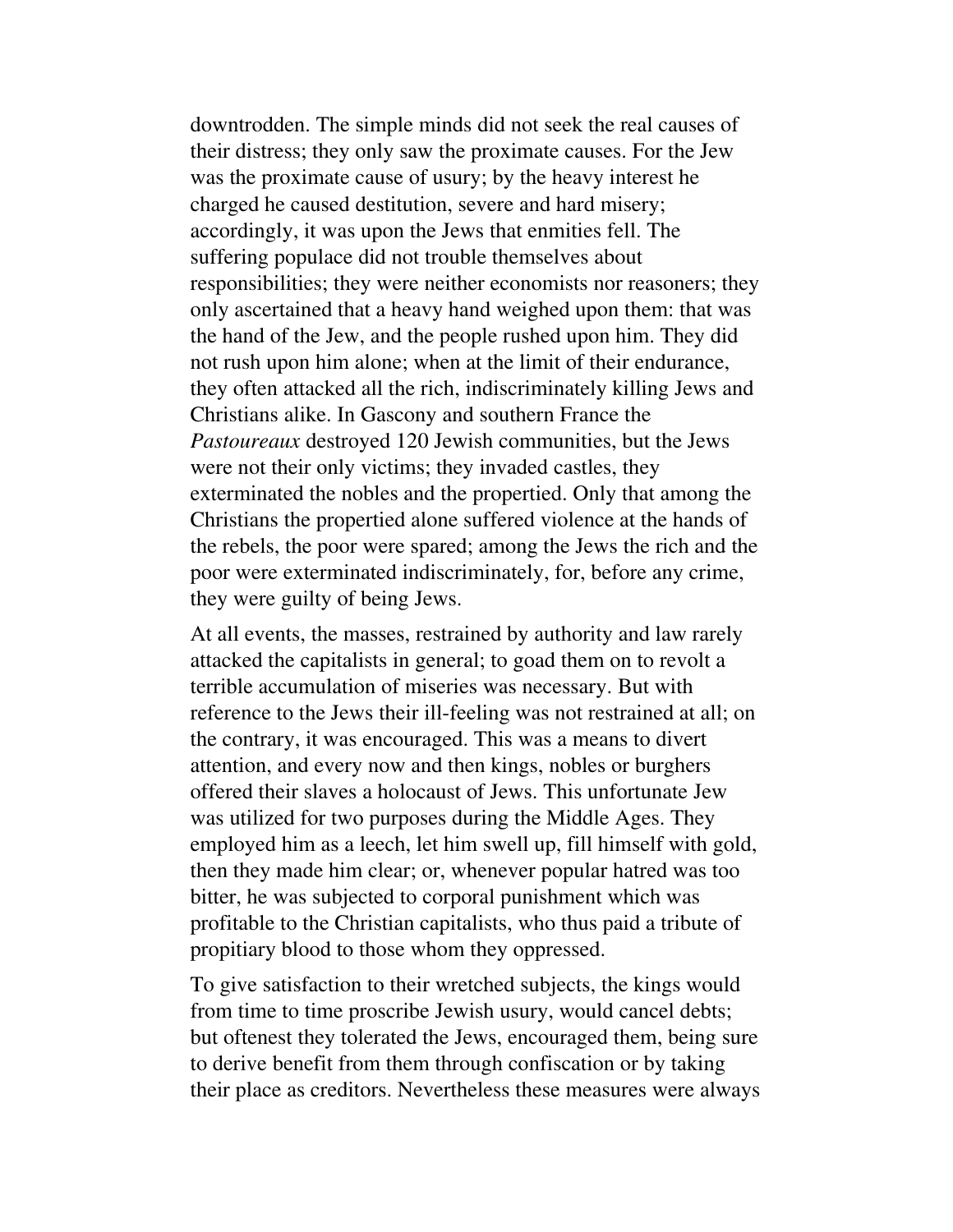but temporary, and governmental anti-Judaism was purely political. They banished the Jews either to mend their finances, or to elicit the gratitude of the small fry by partly relieving them of the heavy burden of debt; but they would soon recall the Jews, as they could find no better tax collectors. However, anti-Jewish legislation was, as we have said, most frequently forced upon the royal power by the church, either by the monks or the popes and synods. Even the regular clergy and the secular clergy acted upon different principles.

The monks addressed themselves to the people, with whom they were in constant touch. In the first place they preached against the Deicides, but they represented these deicides as domineering, while they should have been bent forever under the yoke of Christendom. All these preachers gave expression to popular grievances. "If the Jews fill their granaries with fruit, their cellar with victuals, their bags with money and their chests with gold," said Pierre de Cluny:  $63$  "it is neither by tilling the earth, nor by serving in war, nor by practicing any other useful and honourable trade, but by cheating the Christians and buying, at low price, from thieves the things which they have stolen." They thundered against the "infamous" nation "which lives by pillage," and while their invectives were prompted by zeal in proselytism, they posed especially as avengers, who had come to punish "the isolence, avarice and hardheartedness" of the Jews. And they found a hearing. In Italy, John of Capistrano, "the scourge of the Hebrews," was stirring up the poor against the usury and obduracy of the Jews. He continued his work in Germany and Poland, leading gangs of poor wretches and desperadoes who exacted expiation for their sufferings from the Jewish communities. Bernardinus of Feltre followed his example, but he was haunted by more practical notions, among others by that of establishing mont-de-pietes to counteract the rapacity of the lenders. He traveled all over Italy and Tyrol, demanding the expulsion of the Hebrews, inciting insurrections and riots, causing the massacre of the Jews in Trent.

The kings, nobles and bishops did not encourage this campaign of the regulars. They protected the Jews from the monk Radulphe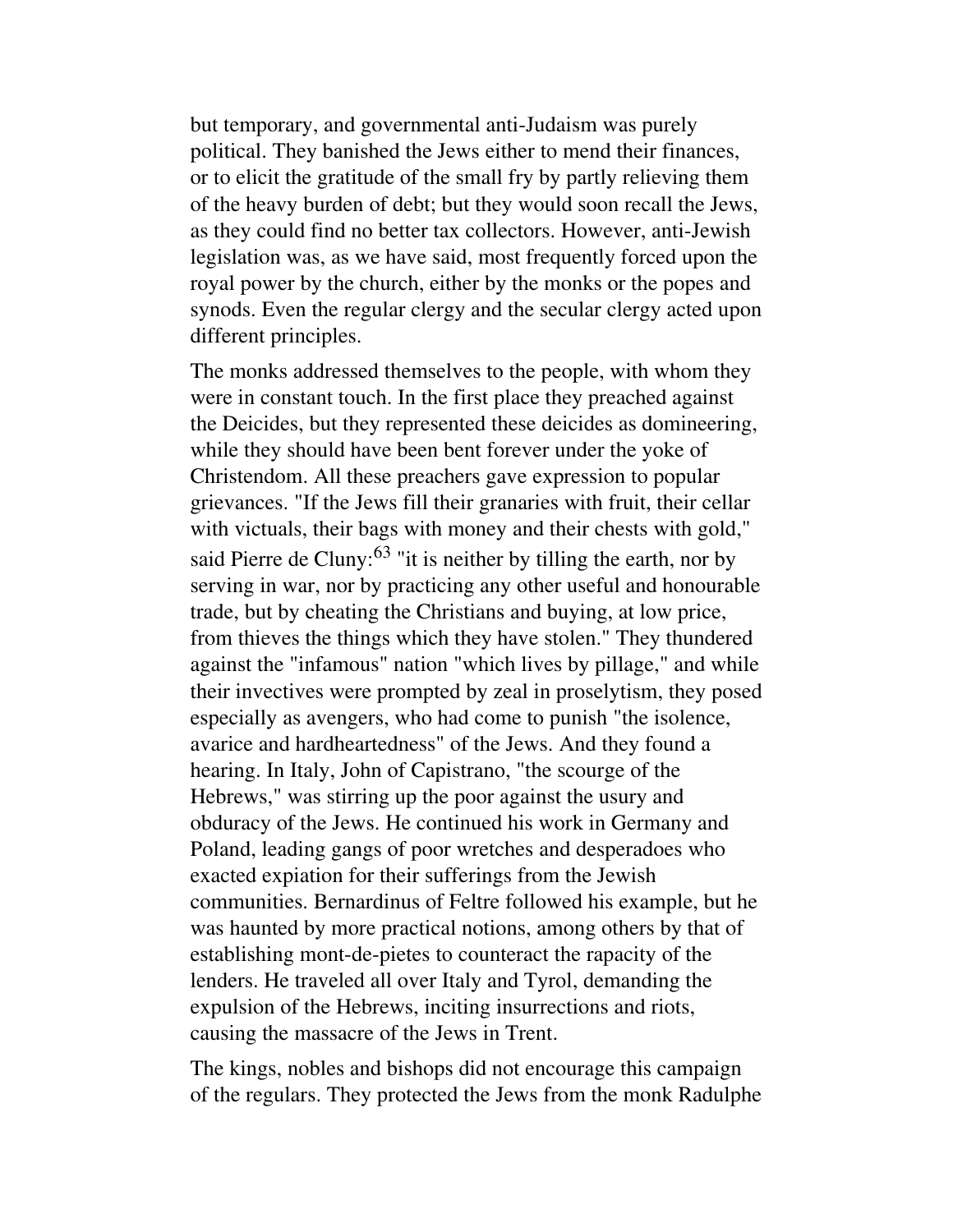in Germany; in Italy, they set themselves against the preachings of Bernardinus of Feltre, who accused the princes of having sold themselves to Yechiel of Pisa, the wealthiest Jew of the peninsula; in Poland, Pope Gregory XI stopped the crusade of Jan of Ryczywol. The rulers had every interest to suppress these partial uprisings; from experience they knew that when the bands of starvelings were through slaughtering the Jews, they would kill those who possessed too great wealth, those who enjoyed excessive privileges, or those lords, counts or barons, whose power weighed too heavily on the shoulders of tax-payers.

As for the Church, it kept to theological anti-Judaism, and, being essentially conservative, favouring the mighty and rich, it took care not to encourage the passions of the people. I speak of the official Church, abounding in prebendaries; striving for unity and centralization, cherishing dreams of universal domination; the Church of the Synods, the law-making Church, and not the church of petty priests and monks which was stirred by the same passions as agitated the lowly. But if the church sometimes interfered in behalf of the Jews when they were the object of the mob's fury, it nursed this fury and supplied it with fuel by combating Judaism, even though combating it from different motives.

Faithful to its principles, it vainly persecuted the spirit of Judaism in all its forms. It could not get rid of it, as this Jewish spirit had inspired it in its earliest stages. It was impregnated with it as the beach-sands are impregnated with the sea-salt which rises to their surface, and despite its efforts from the second century on to rebuff its origin, to thrust far away all memory of its original foundation, it still preserved the marks of it. In seeking to realize its conception of Christian states directed and ruled over by the Papacy, the church strove to reduce all anti-Christian elements. Thus it inspired Europe's violent reaction against the Arabs, and the struggle of the European nationalities against Mahommedanism was a struggle at once political and religious.

Still the Moslem danger was external, but the internal dangers threatening the dogma proved quite as grave for the church.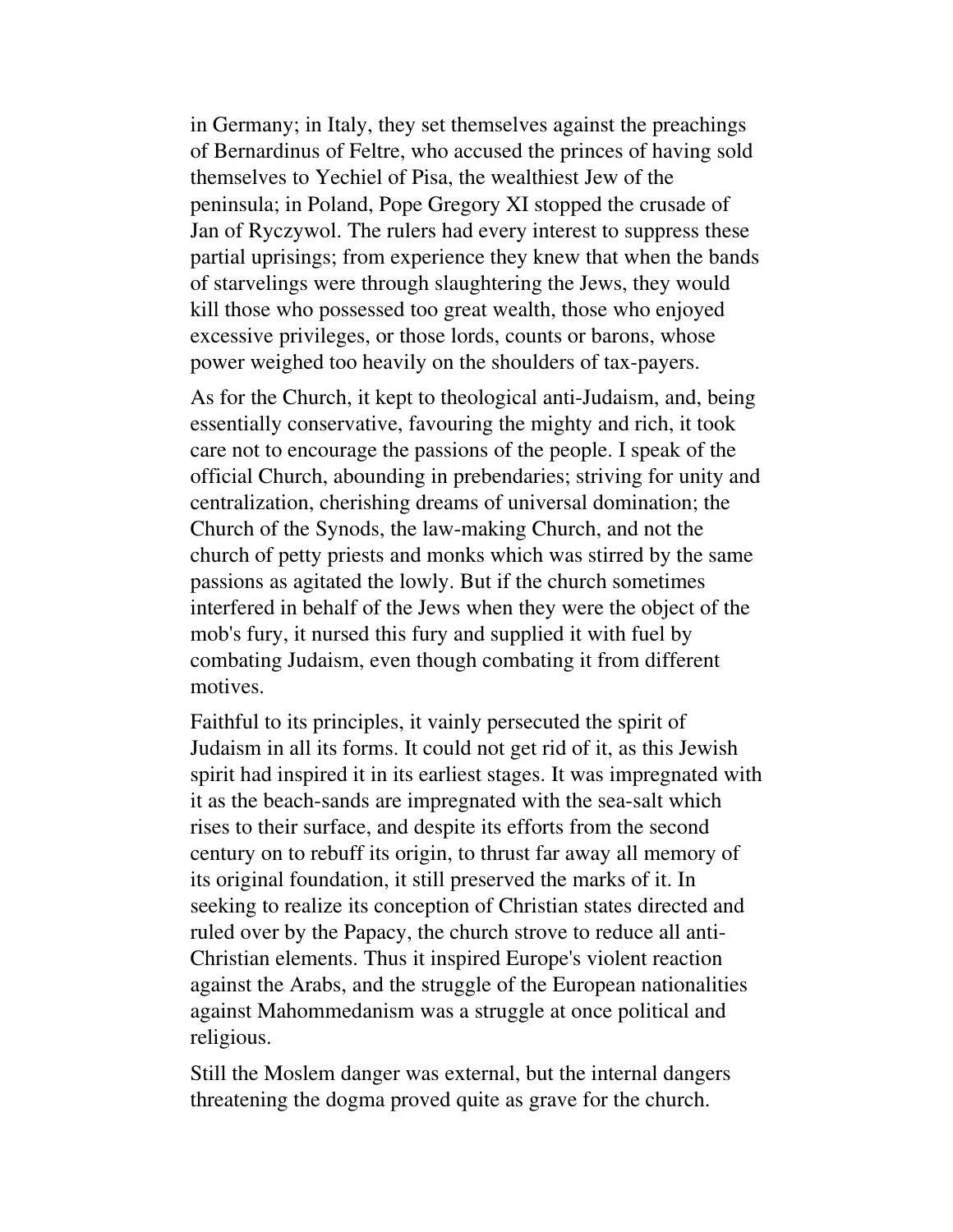Formerly benign and confining itself to canonic penalties, hereafter it appealed to the secular powers, and the Vaudois, Albigenses, Beghards, Apostolic Brothers, Luciferians were treated with cruelty. The limit of this movement was reached in the inquisition which the Pope Innocent III. instituted in the thirteenth century. Henceforth, a special tribunal, backed by civil authority, obedient to its orders was to be the sole judge, and pitiless at that, of heresy.

The Jews could not be overlooked in this legislation. They were persecuted not as Jewsthe church wished to preserve the Jews as a living testimony of its triumphbut because they instigated people to judaization, either directly or unconsciously, by the very fact of their existence. Had not their philosophers sent forth metaphysicians like Amaury de Bene and David de Dinan? What is more, were not certain heretics judaizing? The Pasagians of Upper Italy observed the Mosaic law; the Orleans heresy was a Jewish heresy; an Albigens sect maintained that the doctrine of the Jews was preferable to that of the Christians; the Hussites were supported by the Jews; accordingly, the Dominicans preached against the Hussites and the Jews, and the imperial army that advanced against Jan Ziska massacred the Jews on its way.

In Spain, where the mingling of Jews and Christians was considerable, the Inquisition was instituted by Gregory XI, who gave it its constitution, to survey the judaizing heretics and the Jews and Moors, who, though not subjects of the Church, were subject to the will of the Holy Office whenever "by their words or their writings they urged the Catholics to embrace their faith." More than that, the popes recalled the canonic decisions to the minds of the Kings of Spain, because the *fueros, i.e.,* Castillian customs which superseded the Visigothic laws, had granted equal rights to Jews, Christians and Moslems.

All these ecclesiastic measures reinforced the anti-Jewish sentiments of kings and nations; they were the prime causes; they upheld a special state of mind, which political motives emphasized with the kings; social motiveswith the nations. Owing to it, anti-Judaism became general, and no class of society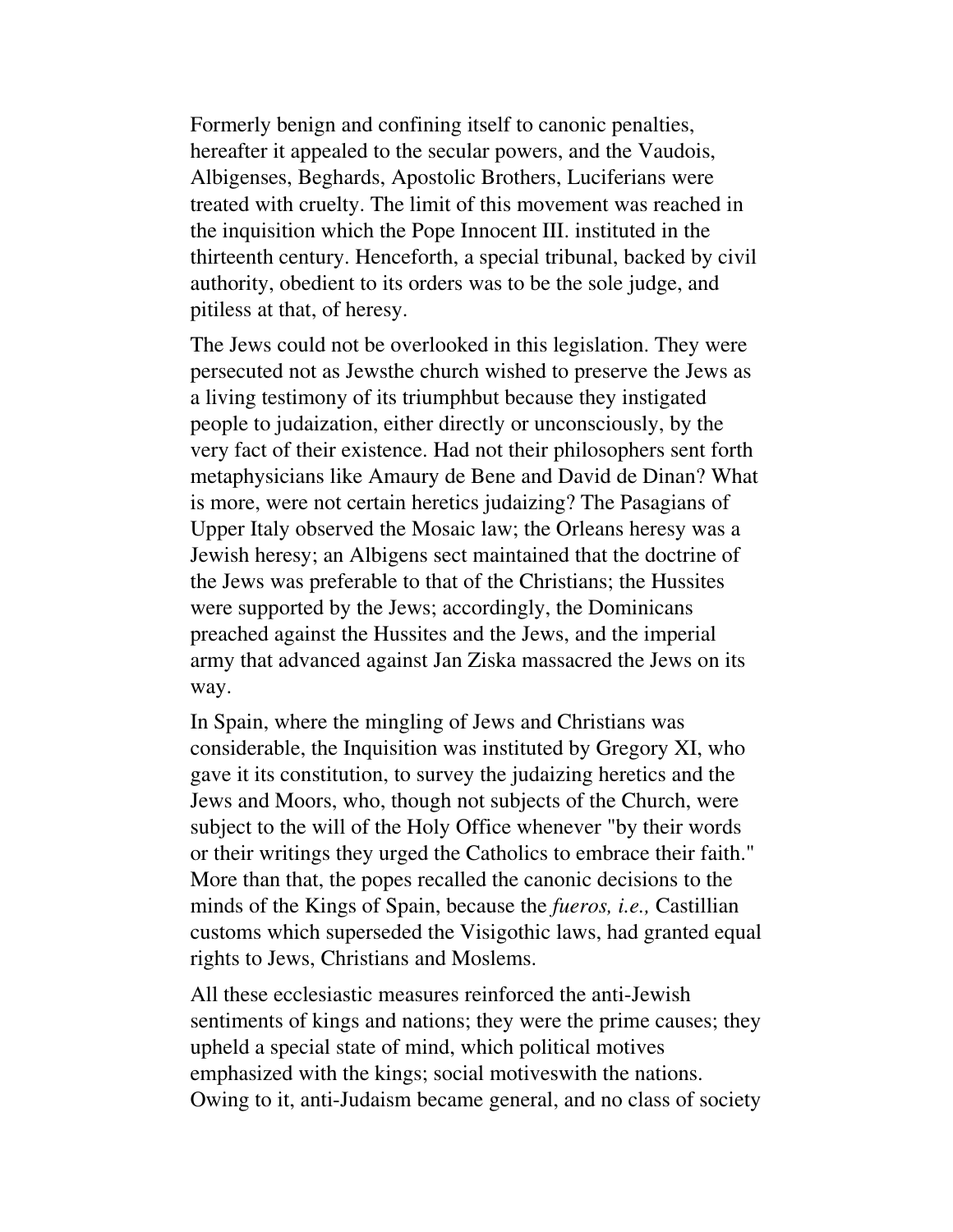was free from it, for all classes were more or less guided by the Church or inspired by its teachings, all of them were or thought themselves harmed by the Jews. The nobility took offense at their riches; the proletarians, the artisans and peasants, in a word the small people, were provoked by their usury; as for the bourgeoisie, the merchant class, the dealers in money, it was in permanent rivalry with the Jews, and their constant competition engendered hatred. The modern contest between Christian and Jewish capital assumes shape in the fourteenth and fifteenth centuries, the Catholic bourgeois looks with calm eyes on the murder of Jews, which rids him of an often successful rival.

Thus everything concurred to make of the Jew a universal foe, and the only support that he found during this terrible period of several centuries was with the popes, who, while abetting the passions of which they made capital, still wanted to guard carefully this witness of the excellence of the Christian faith. If the Church preserved the Jews, it often was not without schooling and punishing them. The Church forbade giving them public positions that might confer upon them authority over Christians, it instigated the kings to adopt restrictive measures against them; it imposed upon them distinctive badges, the *rouelle* and hat; it shut them in those ghettoes, which the Jews had often accepted and even sought in their eagerness to separate themselves from the world, to live apart, without mixing with the nations, to preserve intact their beliefs and their race; so that in many points the edicts bidding the Jews to remain confined in special quarters really but sanctioned an already existing state of affairs. But the chief task of the Church was to combat the Jewish religion dogmatically. However, controversies, numerous as they were, did not suffice for this; laws were issued against the Jewish books. The reading of the *Mishna* in synagogues had already been prohibited by Justinian; after him no laws were passed against the Talmud, until the time of Saint Louis. After the controversy between Nicholas Donin and Yechiel of Paris (1240) Gregory IX ordered to burn the Talmud; this order was repeated by Innocent IV (1244), Honorius IV (1286), John XXII  $(1320)$  and the anti-pope Benedict XIII  $(1415)$ . Moreover, the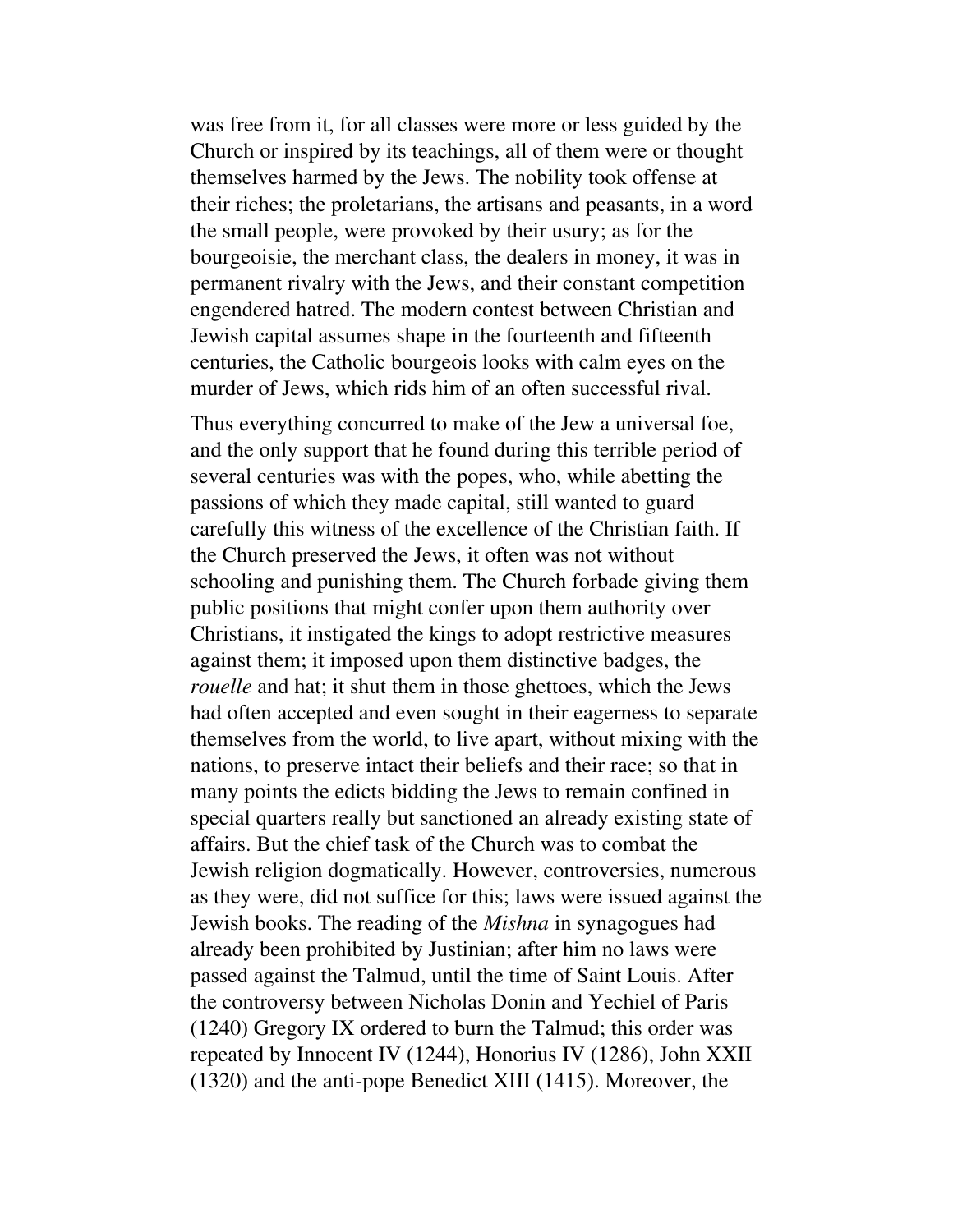Jewish prayers were expurgated and the erection of new synagogues was forbidden.

The civil laws expounded the ecclesiastical decrees and were inspired by them, as e.g., the laws of Alfonso X of Castile, in the code of *Siete Partidas,*64 the dispositions of Saint Louis, those of Phillip IV, those of the German emperors and the Polish kings.<sup>65</sup> The Jews were forbidden to appear in public on certain days; a personal toll was imposed upon them as if on cattle; they were sometimes forbidden to marry without authorization.

To the laws one must add the customsvexatious customslike that of Toulouse, which made the syndic of the Jews subject to boxing on the ear. The mob insulted them during their holidays and sabbaths; it profaned their cemeteries; on leaving the Mysteries and Passion plays it would lay their houses waste.

Not content with vexing them, with expelling them, as did Edward I in England (1287), Phillip IV and Charles VI in France (1306 and 1394), Ferdinand the Catholic in Spain (1492), they killed the Jews everywhere.

When on their way to liberate the Holy Tomb, the Crusaders prepared themselves for the Holy War by the immolation of Jews; whenever the black plague or a famine raged, the Jews were sacrificed in holocaust to the angered divinity; whenever extortions, misery, hunger, destitution maddened the people, they would avenge themselves on the Jews, who were made victims of expiation. "What's the use of going to fight the Mohammedans," cried Pierre de Cluny, <sup>66</sup> "when we have among us the Jews, who are worse than the Saracens?"

What was to be done against an epidemic unless to kill the Jews who conspired with the lepers to poison the wells? And so they were exterminated in York and London, in Spain at the instigation of St. Vincent Ferrer; in Italy, where John of Capistrano preached; in Poland, Bohemia, France, Moravia, Austria. They were burned in Strassburg, Mayence, Troyes. In Spain the Marranos mounted the scaffold by the thousands, elsewhere they were ripped open with pitchforks and scythes; they were beaten to death like dogs.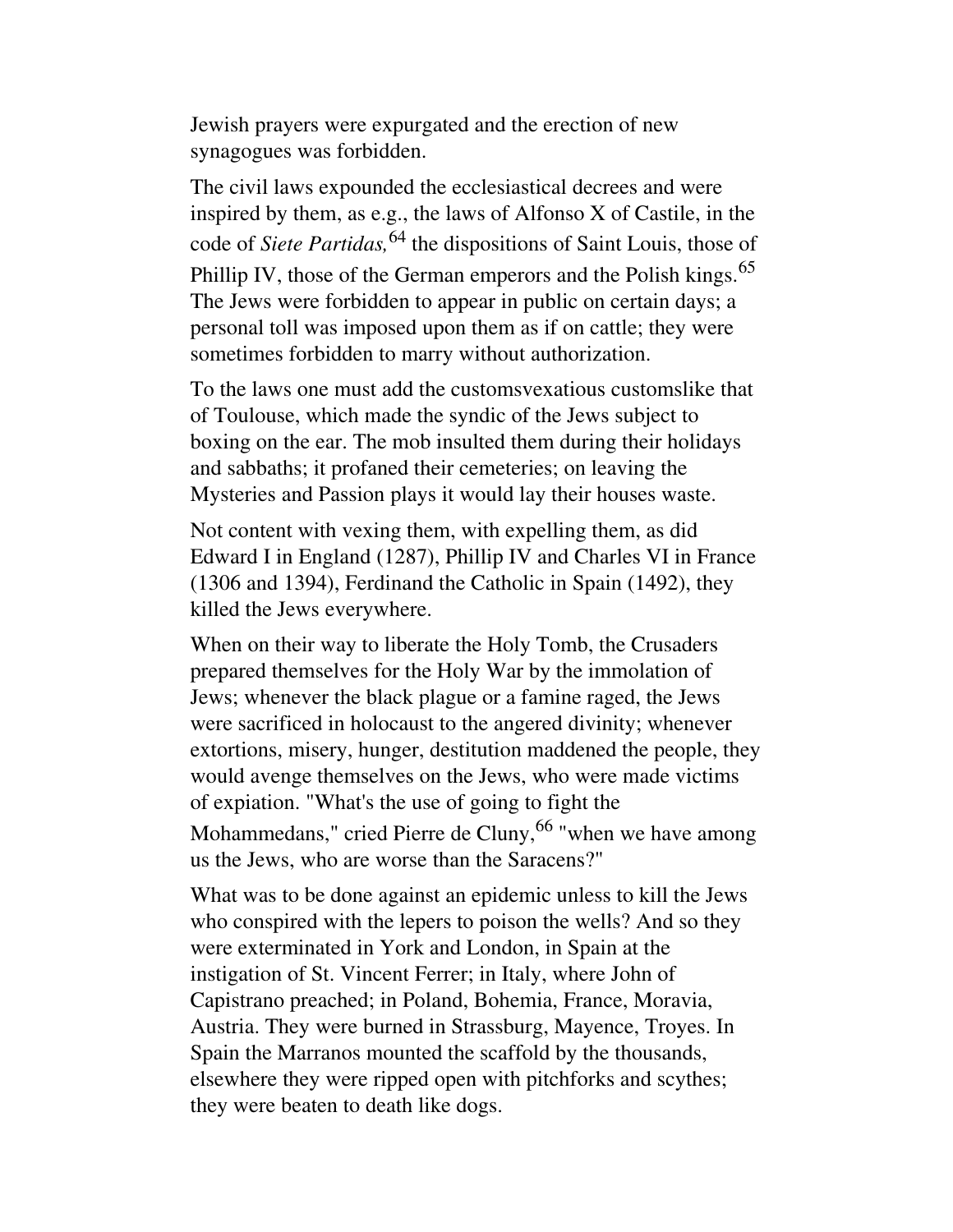What crimes could have deserved such frightful punishments? How poignant must have been the afflictions of those beings! In those evil hours they cuddled one to the other and felt themselves brethren; the bond that joined them was fastened more tightly. To whom could they tell their plaints and their feeble joys, if not to themselves? From these general desolations, from these sobs was born an intense and suffering brotherhood. The ancient Jewish patriotism became still more exalted. These outcasts, maltreated all over Europe, and marching with bespattered faces, got it into their heads to feel Zion and its hills brought back to life, to conjure up what a supreme and sweet consolation! The beloved banks of the Jordan and the lake of Galilee; they arrived there through an intense solidarity.

Still, to understand exactly the position of the Jews during these Dark Ages, one must compare it with that of the people surrounding them. The persecutions of the Jews would go on now that their exclusive character would render them more sorrowful. In the Middle Ages the proletarians and the peasants were not much better off; after being shaken up by terrible upheavals, the Jews would enjoy periods of comparative tranquility, of which the serfs knew nothing. Steps were taken against them, but what steps were not taken against the Moriscoes, the Hussites, the Albigenses, the Pastoureaux, the Jacques, against the heretics and the outcasts? From the eleventh to the end of the sixteenth century, abominable years fell out, and the Jews suffered from it not a whit more than did those among whom they lived. They suffered for other reasons, and traces of it were left impressed in a different way. But as the manners had grown softer, hours of greater happiness for them were born. We shall see what changes the Reformation and the Renaissance were to bring about in their position.

#### FOOTNOTES

56 *De Insolentia Iudaeorum* (Patrologie Latine, t. CIV).

57 *Gesta Philippi Augusti*.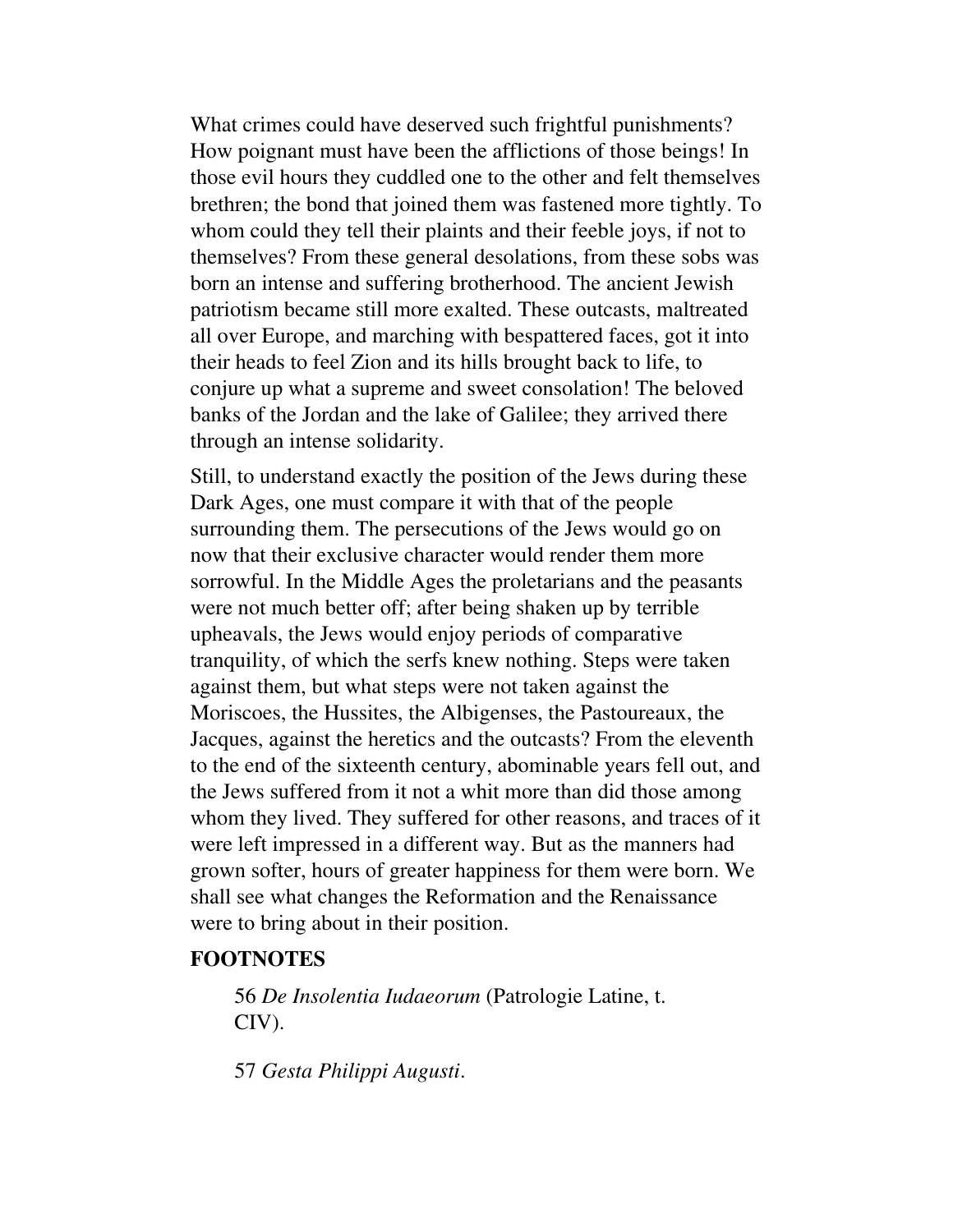58 For the position of Southern Jews at the time of Philip the Fair, cf. Simeon Luce (Catalogue des documents du Tresor des Chartes (*Revue des Etudes Juives*, t. I, 3).

59 "Thou shalt not lend upon usury to thy brother; usury of money, usury of victuals, usury of anything that is lent upon usury: unto a stranger (*nokhri* ) thou mayest lend upon usury." Deuter. XXIII, 19-20.

*Nokhri* means a transient stranger; a resident stranger is *ger*.

"And if thy brother be waxen poor, and fallen in decay with thee; then thou shalt relieve him: yea, though he be a stranger, or a sojourner; that he may live with thee. Take thou no usury of him or increase." Levit. XXV, 35-36.

"Lord, who shall abide in Thy tabernacle?... *He that* putteth not out his money to usury." (Psalm,  $XV$ , 1-5). "Even to a non-Jew," adds the Talmudic cominentary (Makkoth, XXIV). Consult also: Exod. XXII 25; Philo, *De Charitate*; Josephus, *Antiquitates Judaeorum*, IV, ch. VIII; Selden, VI, ch. IX.

60 The Hebrew Sibyl speaks of "the execrable thirst for gold, of the passion for sordid gain which goads the Latins on to the conquest of the world."

61 Cf. S. Munk, *Melanges de philosophie juive et arabe*.

62 *Guide des Egares* (Translated by S. Munk).

63 Peter the Venerable, abbot of Cluny: *Tractatus adversus Judaeorum inveteratam duritiam* (Bibl. des Peres Latins, Lyons).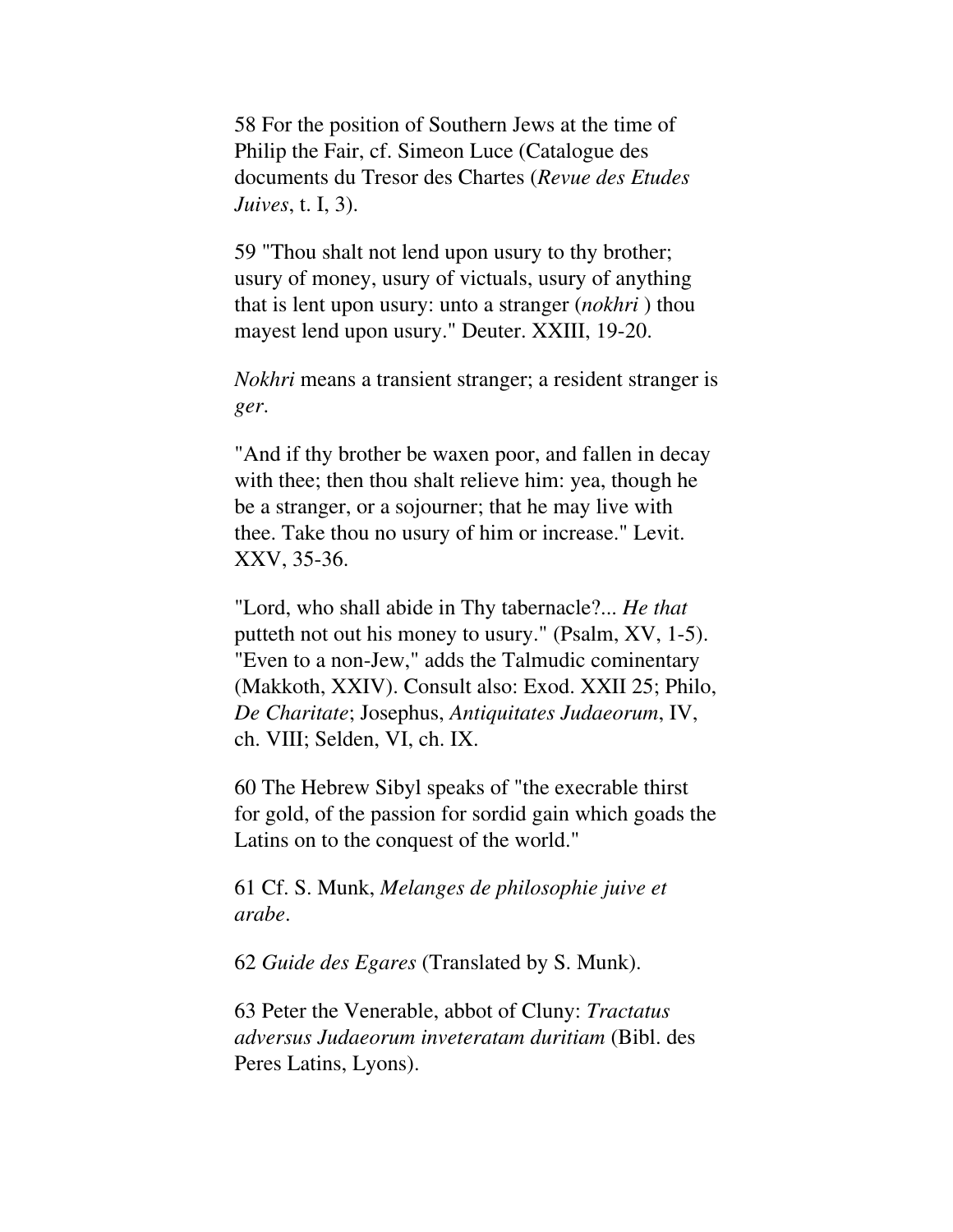64 Title XXIV.

*General Statute of Ladislas Jagellon*. Art. XIX.

*Loc. Cit.*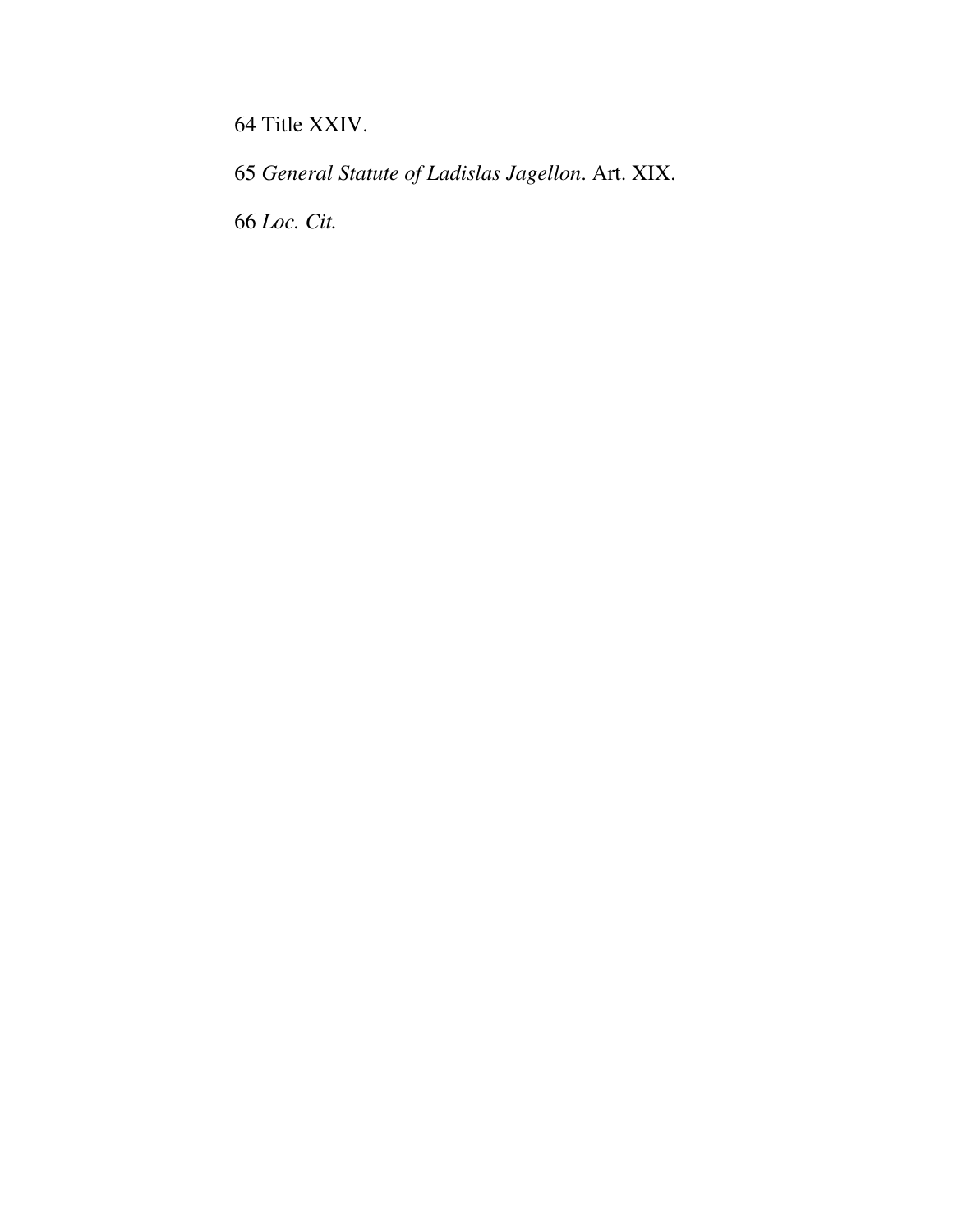# <span id="page-83-0"></span>**[Chapter Six:](#page-83-0)**

## **[Anti-Judaism from the Time of](#page-83-0) [the Reformation to the French](#page-83-0) [Revolution](#page-83-0)**

When the first breath of freedom swept over the world at the dawn of the sixteenth century, the Jews were but a nation of captives and slaves. Cooped up in the ghettoes, whose walls their own foolish hands helped only to make thicker, they were retired from human society, and, for the most part, lived in a state of lamentable and heartrending abjection. Their intellect had become atrophied, as they had themselves barred all the doors and shut all the windows through which air and light might have come to them.

The number of those who had escaped this abasement was very limited, and the Jews who succeeded in keeping a free brain and proud spirit were in the lowest minority. These were mostly physicians, as medicine is the only science permitted by the Talmud; at the same time there were philosophers occasionally, and we shall see the role they played in Italy during the Renaissance.

Toward the end of the fifteenth century, the Jew had become the serf of the Imperial Chamber in Germany; in France he was the king's serf, the serf of the lord, less even than a serf, for a serf could still own something, while a Jew in reality had no property; he was

a thing rather than a person. The king and the lord, the bishop or the abbot, could dispose of all his belongings, *i.e.,* of all that seemed to belong to him, since for him the possibility of owning was purely fictitious. He was taxable at will; he was subjected to fixed imposts, without prejudice to confiscations, and while, on the one hand, the Church was making every effort to attract to it the Jew, on the other hand, the baron and church dignitaries kept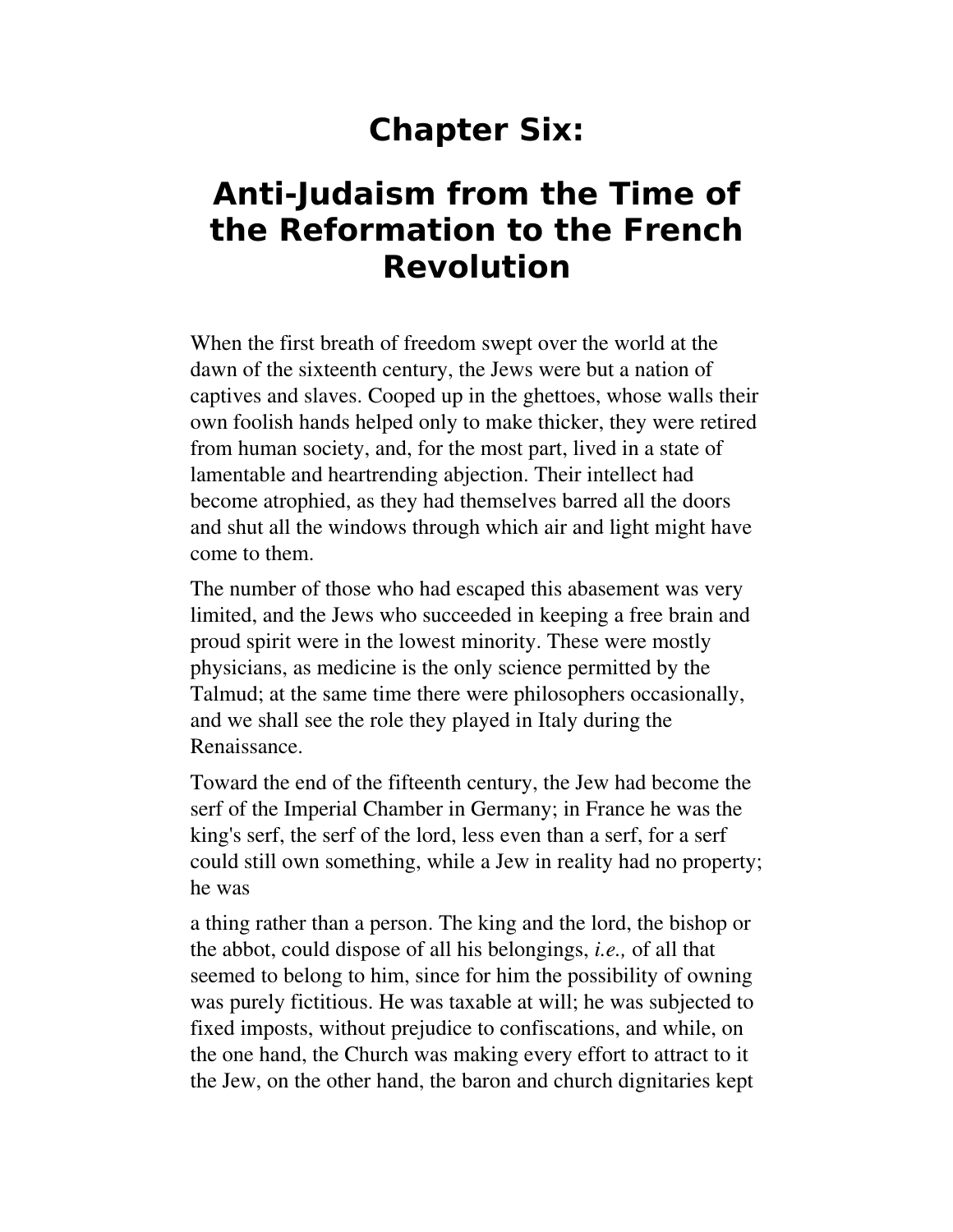him in his condition. If he turned to Christianity he lost his possessions in favour of the lord, who was anxious to make good the loss of the taxes which he could no longer levy on the convert, and thus it was to his interest to remain in the slaves' prison. He was looked upon as a beast, impure and useful at that, as lower than a dog or hog, to which the personal toll likened him, however; he was the one forever accursed, he upon whom it was lawful, even meritorious, to shower the blows which the Crucified had received in Pilate's pretorium.

The only country where the Jews could claim the dignity of human beings was closed to them at the opening of the sixteenth century. The capture of Granada and the conquest of the Moorish Kingdom had deprived the Jews of their last refuge. The whole of Spain became Christian on the day (January 2, 1492) when Ferdinand and Isabella entered the Mohammedan city. The holy war of the Spaniards against the infidels ended victoriously, and the Moors in existence were cruelly persecuted in spite of the security which had been granted them. The victory having aroused on the one hand fanaticism, and the national sentiment on the other, Spain, now free from the Moors, wished to get rid of the Jews, whom the Catholic king and queen expelled the very year of Boabdil's fall, while the Inquisition doubled the severities against the Marranos and the descendants of the Moriscoes.

Still, the time of great sorrows had passed for the Jews, notwithstanding that the circumstances to which they had been reduced were lamentable. They began to descend the hill which they had so laboriously climbed, and if they found as yet no complete security in their paths, they met with more humaneness, more pity. The manners soften at this epoch, the souls become less rude, people actually acquire the idea of a human being; this age when individualism increases, better understands the individuals; while personality develops, more tenderness is displayed towards the personality of the other.

The Jews felt the effects of this state of mind. They were despised all the same, but they were hated in a less violent way. It was still sought to attract them to Christianity, but that was by persuasion. They were banished from a good many cities and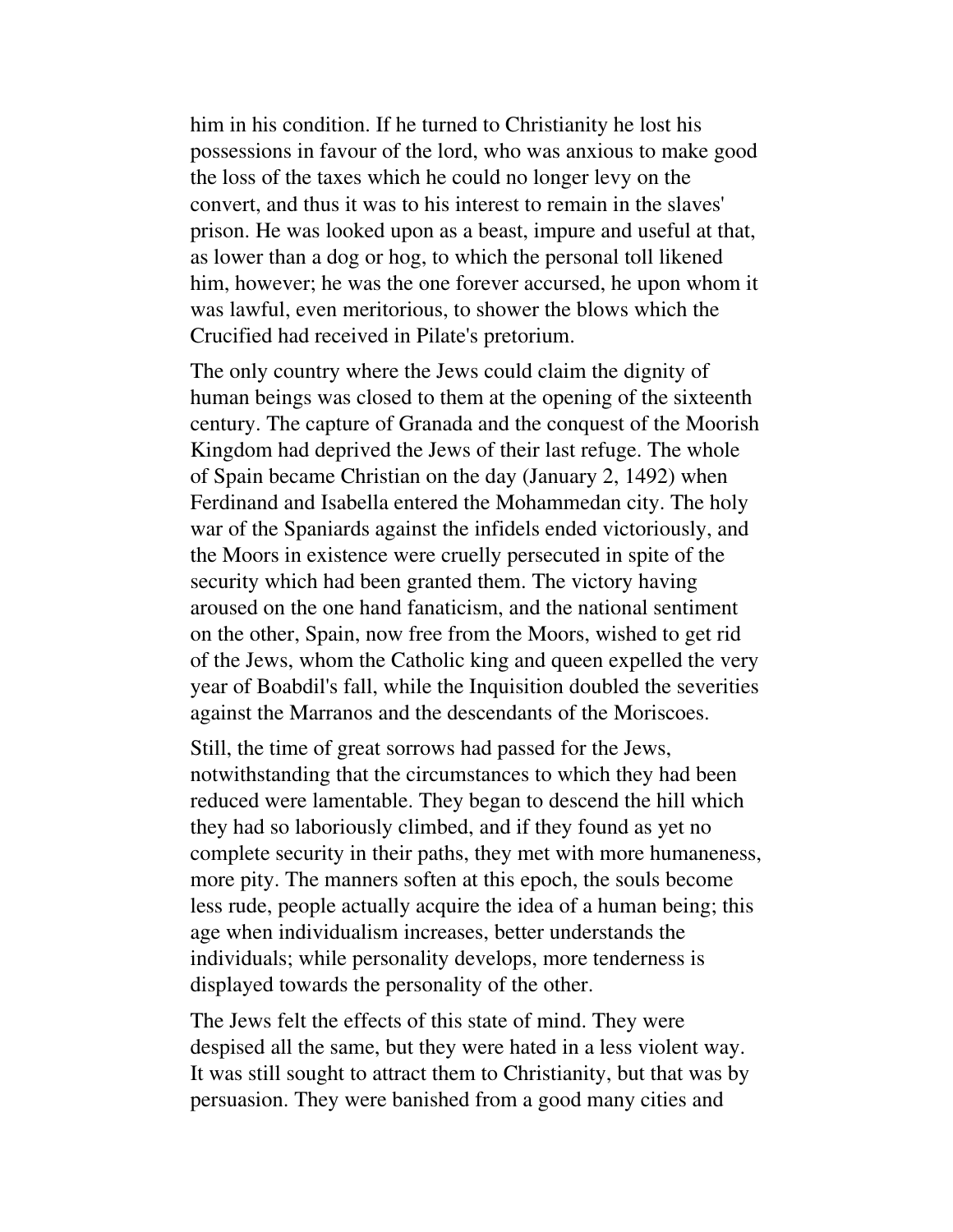countries; they were driven from Cologne and Bohemia in the sixteenth century; the trade-bodies of Frankfort and Worms, led by Vincent Fettmilch, forced them to leave those cities; but as serfs of the Imperial Chamber, they were efficiently protected by their suzerain. If Leopold I sent them out of Vienna, if later on Maria Theresa expelled them from Moravia, these decrees of exile had but a temporary effect, their consequences were felt but for a short time; and when the Jews re-entered the cities by virtue of un-doubted tolerance, they were not molested. The massacres of Franconia and Moravia, the funeral piles of Prague, were exceptions in the sixteenth century, and as for the extermination ordered in Poland by Chmielnicki, in the seventeenth century, they reached the Jews by ricochet only.

Hereafter there have been no systematic persecutions, except those kept up in Spain against the Jewish converts, and in Portugal when introduced by the Pope Clement VII, at the request of John III, and after the massacres of 1506. Even there the inquisition was entrusted to the Franciscans, who had shown themselves less cruel than the Spanish Dominicans.

Still the Jews did not change. Such as we have seen them right in the Middle Ages, we find them also at the moment of the the Reformation; morally and intellectually the mass of the Jews was perhaps even worse. But if they had not changed, those by their side had changed. People were less believing, and therefore less inclined to detest heretics. Averroism had prepared this decadence of faith, and the part played by the Jews in the spread of Averroism is well known; so that they thus had worked for their own benefit. The majority of Averroists were unbelievers, or more or less assailed the Christian religion. They were the direct ancestors of the men of the Renaissance. It is owing to them that the spirit of doubt, as well as the spirit of investigation, had worked itself out. The Florentine platonists, the Italian Aristotelians, the German humanists came from them; thanks to them Pomponazzo composed the treatises against the immortality of the soul; thanks to them, too, among the thinkers of the sixteenth century sprang up the theism which corresponded with the decadence of Catholicism.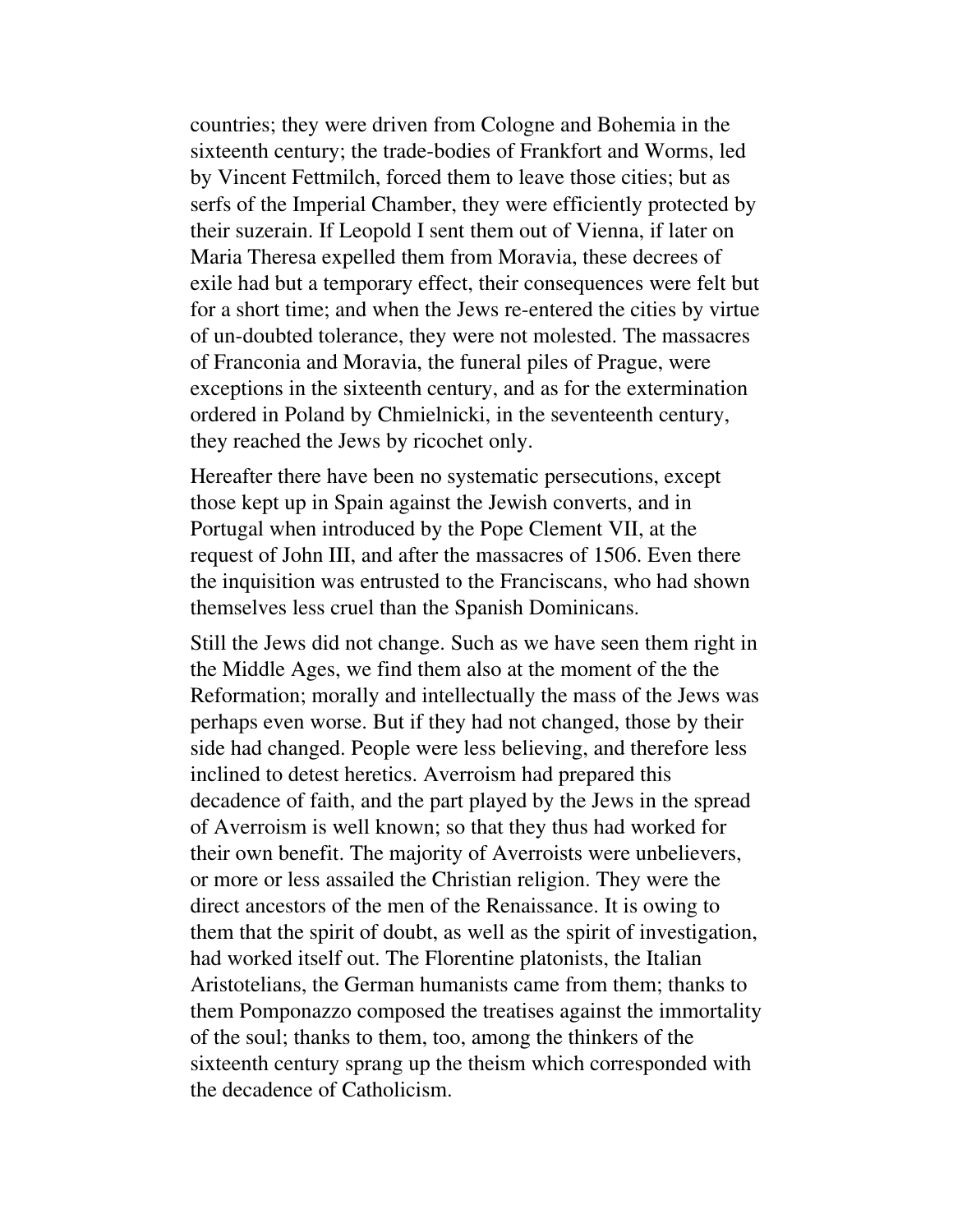Animated by such sentiments, the men of this period could not glow with religious indignation against the Jews. Other preoccupations engaged them, though, and they had to abate two powerful authoritiesscholasticism and the supremacy of Rome. The struggles of the preceding century, the schisms of the West, the license in the manners of the clergy, simony, the sale of benefices and indulgences, all these had weakened the Church and impaired the Papacy. There were protests rising against them on all sides. "The clergy must be made moral," said the Father of the Vienna Synod (1311). The movement of the Hussites, that of the Frerots, the Fraticellians, the Beghards, had already been a protest against the wealth and corruption of the Church; but the Papacy was incapable of reform, and the Reformation had to take place outside of and against it.

The Humanists were its promoters. Everything turned them away from Catholicism. The Greeks of Constantinople, fleeing from the Turks, had brought to them the treasures of the ancient literatures. By discovering a new world Columbus was to open for them unknown horizons. They were finding new reasons for combating scholasticism, that old servant-maid of the Church. The humanists were becoming sceptics and pagans in Italy, but in Germany the emancipating movement which they helped to bring about was becoming more religious. To beat the scholastics the humanists of the empire became theologians, and went to the very sources in order to arm themselves better; they learned Hebrew, not as Pico di Mirandola and the Italians had done, in the way of a dilettante or out of love for knowledge, but in order to find therein arguments against their opponents.

During these years which ushered in the Reformation, the Jew turned educator, and taught the scholars Hebrew; he initiated them into the mysteries of the kabbala after having opened to them the doors of Arabic philosophy. Against Catholicism he equipped them with the formidable exegesis which the rabbis had cultivated and built up during centuries: the exegesis which protestantism, and later on rationalism, would make good use of. By a singular chance the Jews, who had consciously or unconsciously supplied humanism with weapons, had also given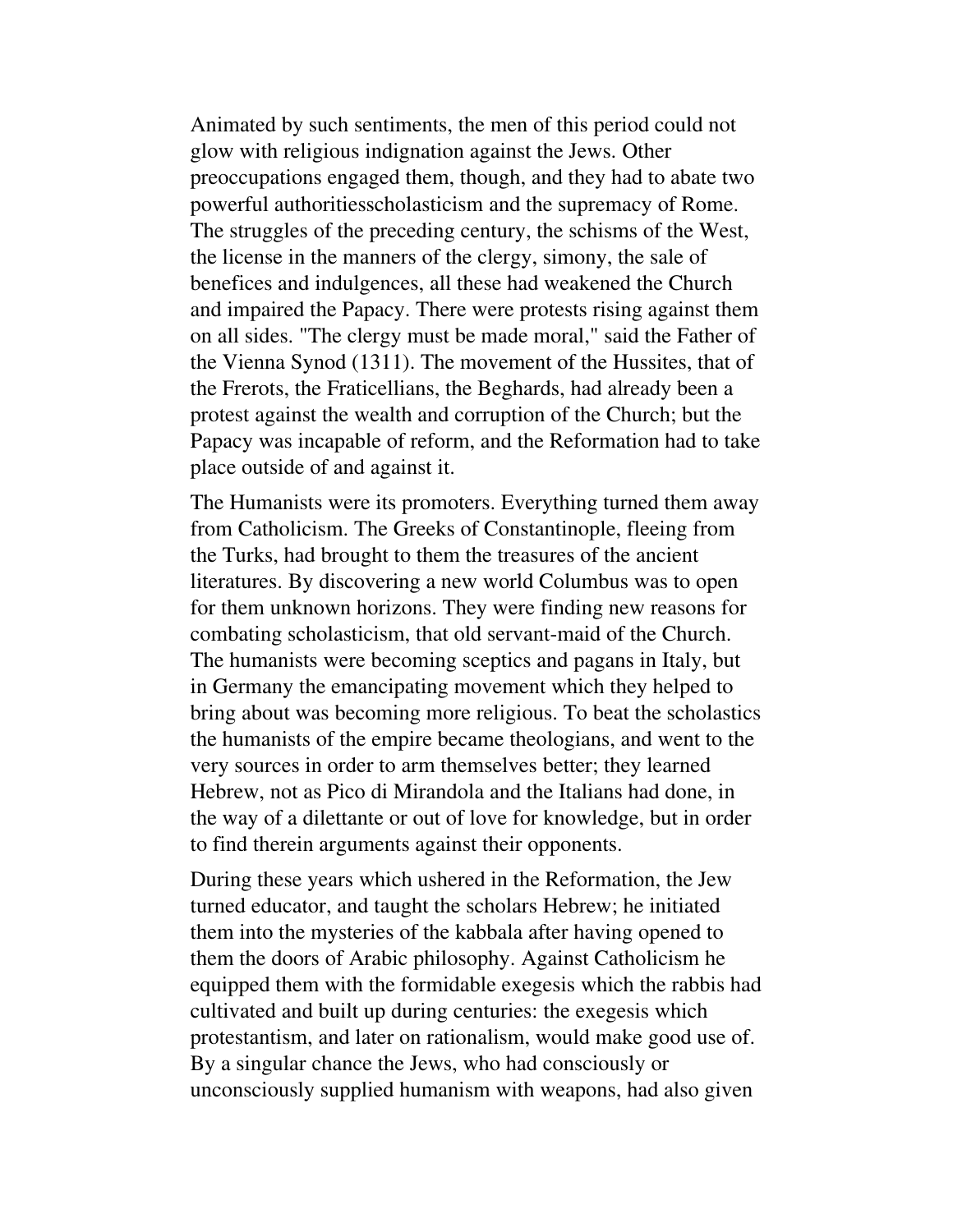it the pretext for its first serious battle. The contest for or against the Talmud was the forerunner of the disputes over the Eucharist.

The struggle started at Cologne, the city of the inquisition and capital of the Dominicans. A converted Jew, Joseph Pfefferkorn, once more denounced the Talmud before the Christian world, and, with the aid of the great inquisitor, Hochstraten, obtained from the Emperor Maximilian an edict authorizing him to examine the contents of the Jewish books and destroy those which blasphemed the Bible and the Catholic faith. From this decision the Jews appealed to Maximilian, and succeeded in having the power originally conferred upon Pfefferkorn transferred to the archbishop elector of Mayence. As his advisors the archbishop took the doctors, the humanists, and among them Reuchlin, who felt no unbounded sympathy for the Jews, having even attacked them once upon a time. But though he scorned the Jews in general, he was a hebraizer for all that, and as such was doubtless more interested in the Talmud than in the inquisitorial tribunal with its arrests. He, therefore, violently fought the projects of Pfefferkorn and the Dominicans, and not only declared that the books of the Israelites ought to be preserved, but even maintained that chairs of Hebrew ought to be created in the universities. Reuchlin was accused of having sold himself for the gold of the Jews. He replied with a terrible pamphlet, *The Mirror of the Eyes,* which was condemned to be burned.

But new times were approaching; the storm foreseen by everybody broke over the Church. Luther issued at Wittenberg his ninety-five theses, and Catholicism not only had to defend the position of its priests, but was also forced to fight for its essential tenets. For a moment the theologians forgot the Jews, they even forgot that the spreading movement took its roots in Hebrew sources.

Nevertheless, the Reformation in Germany and England as well was one of those movements when Christianity acquired new force in Jewish sources. The Jewish spirit triumphed with Protestantism. In certain respects the Reformation was a return to the ancient Ebionism of the evangelic ages. A great portion of the protestant sects was semi-Jewish, the anti-trinitarian doctrines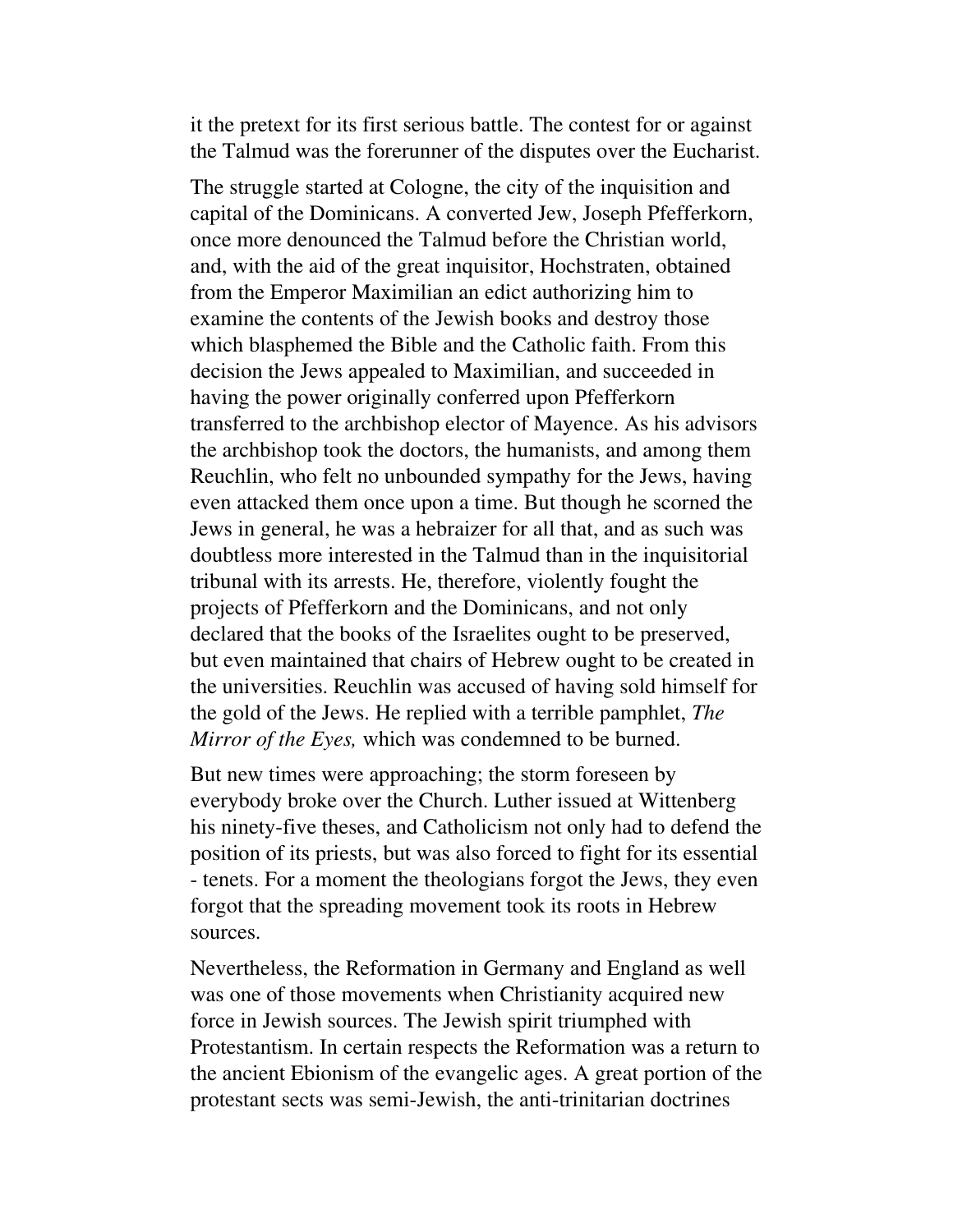were later preached by the protestants, by Michel Servet and the two Socins of Sienna among others. Even in Transylvania antitrinitarianism had flourish since the sixteenth century, and Seidelius had asserted the excellence of Judaism and of the Decalogue. The Gospels had been abandoned for the Old Testament and the Apocalypse. The influence exercised by these two books over the Lutherans, the Calvinists and especially the Reformers and the English revolutionists, is well known. This influence continued to the nineteenth century; it produced the Methodists, Pietists, and particularly the Millenaries, the men of the Fifth Monarchy, who in London dreamed with Venner of a republic and allied themselves with the Levellers of John Lilburne.

Moreover, Protestantism, at its inception in Germany, endeavoured to win over the Jews, and in this respect, the analogy between Luther and Mohammed is striking. Both had drawn their teachings from Hebrew sources, both wished to have the remains of Israel stamp with approval the new dogmas which they were formulating. But the Jews had always been the stubborn people of the Scriptures, the people with the hard nape, rebellious against injunctions, tenacious, fearlessly faithful to its God and its Law.

Luther's preaching proved vain, and the irascible monk issued a terrible pamphlet against the Jews.<sup>67</sup> "The Jews are brutes," he said; "their synagogues are pig-sties, they ought to be burned, for Moses would do it, if he came back to this world. They drag in mire the divine words, they live by evil and plunders, they are wicked beasts that ought to be driven out like mad dogs."

In spite of these violent outbursts and excitement, in spite of the numerous controversies, which had taken place between the protestants and Jews, the latter were not ill-treated in Germany; people had no spare time to busy themselves with them.

Overwhelmed with miseries, decimated by war, ruined, reduced to slavery, a prey to destitution and famine, the peasants of the sixteenth century no longer went for the Jewish money-lender or the Christian usurer, but they aimed higher; they attacked in the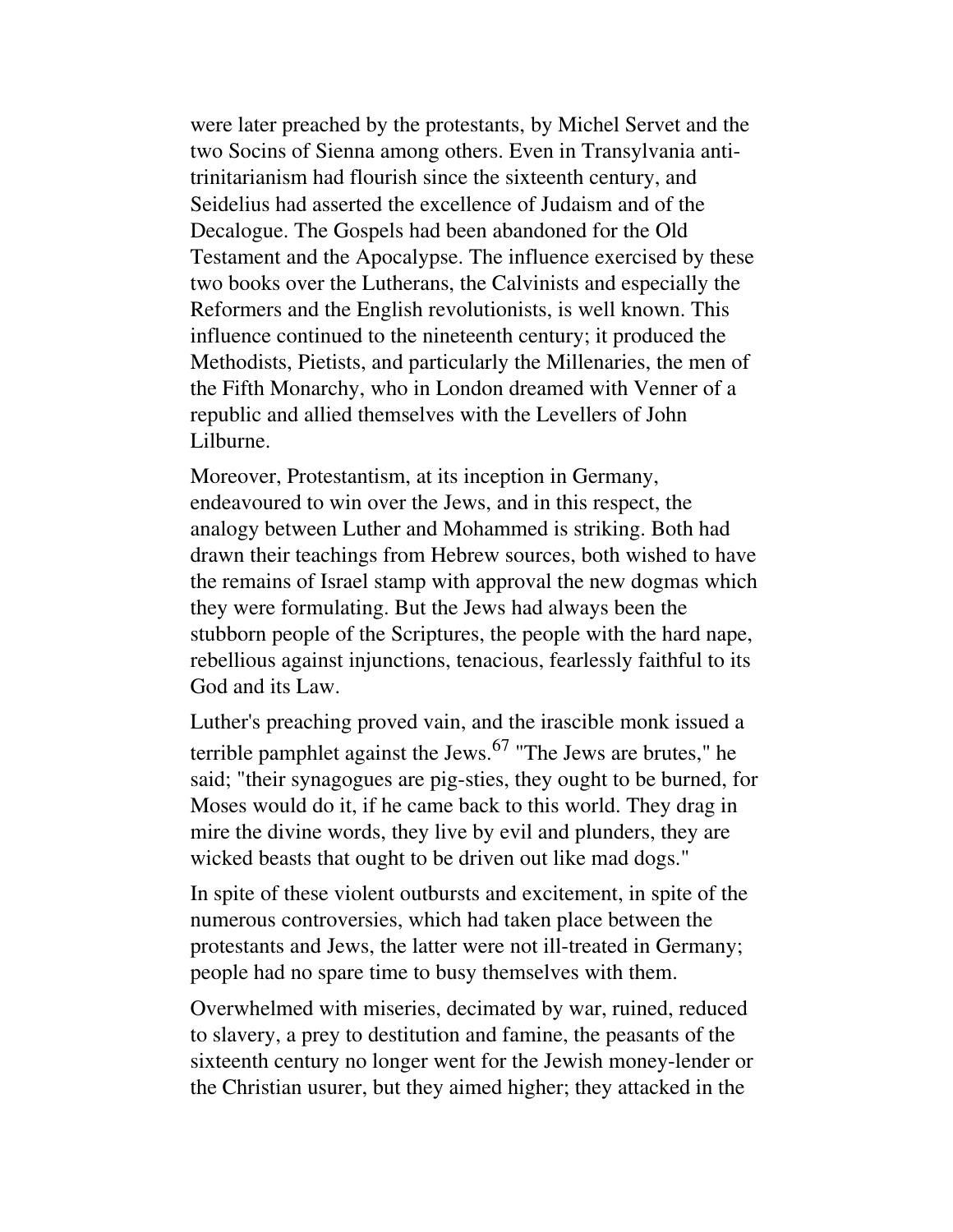first place a whole classof the richand then the social order as a whole. The revolt was general; at first it was the peasants of the Netherlands, then, and chiefly, those of Germany. All over the Empire they founded secret societies, the *Bundschuh,*68 the Poor Conrad, the Evangelic Confederation. The peasants of Speyer and of the banks of the Rhine rose in 1503; the bands of Joss Fritz, in 1512; the peasants of Austria and Hungary, in 1515; those of Suabia, in 1524; those of Suabia, Alsace and the Palatinate, in 1525. All marched with the battle cry: "In Christ there is no longer master or slave." The tradesmen joined them; knights, like Goetz von Berlichingen, placed themselves at their head, and they massacred the nobles and set the castles and convents on fire. In this formidable movement which convulsed a part of Europe until 1535, everywhere leaving deep traces, the Jews had been neglected, they had ceased to be the scapegoat, and the poor wretches, famished and miserable, no longer fell upon them.

Were they as happy in the Catholic countries? Yes, for there, too, they ceased to be the chief and sole enemies of the Church, and it was no longer they that were feared. The relaxation of religious ideas brought in Italy a rapprochement between a certain class of Jews and the various classes of society. First, the humanists, the poets, visited the Jewish scholars, philosophers and physicians. This familiarity had begun in the fourteenth century, when Dante was seen to have for his friend the Jew Manoello, the cousin of the philosopher Giuda Romano; it continued in the fifteenth and the sixteenth centuries. Alemani was the teacher of Picodi Mirandola, Elias del Medigo publicly taught metaphysics in Padua and Florence, Leo the Hebrew published his platonic dialogues on love. The Jewish printers, like the scholar Soncino, were in constant touch with the literature of the period; his library was the centre of Hebrew publications, and he even rivaled Aldo by publishing Greek authors. Hercules Gonzago, bishop of Mantua and disciple of the Jew Pomponazzo of Bologna, accepted the dedication of Jacob Mantino, who had translated the *Compendium* of Averroes, while other princes encouraged Abraham de Balmes in his work of translation.<sup>69</sup>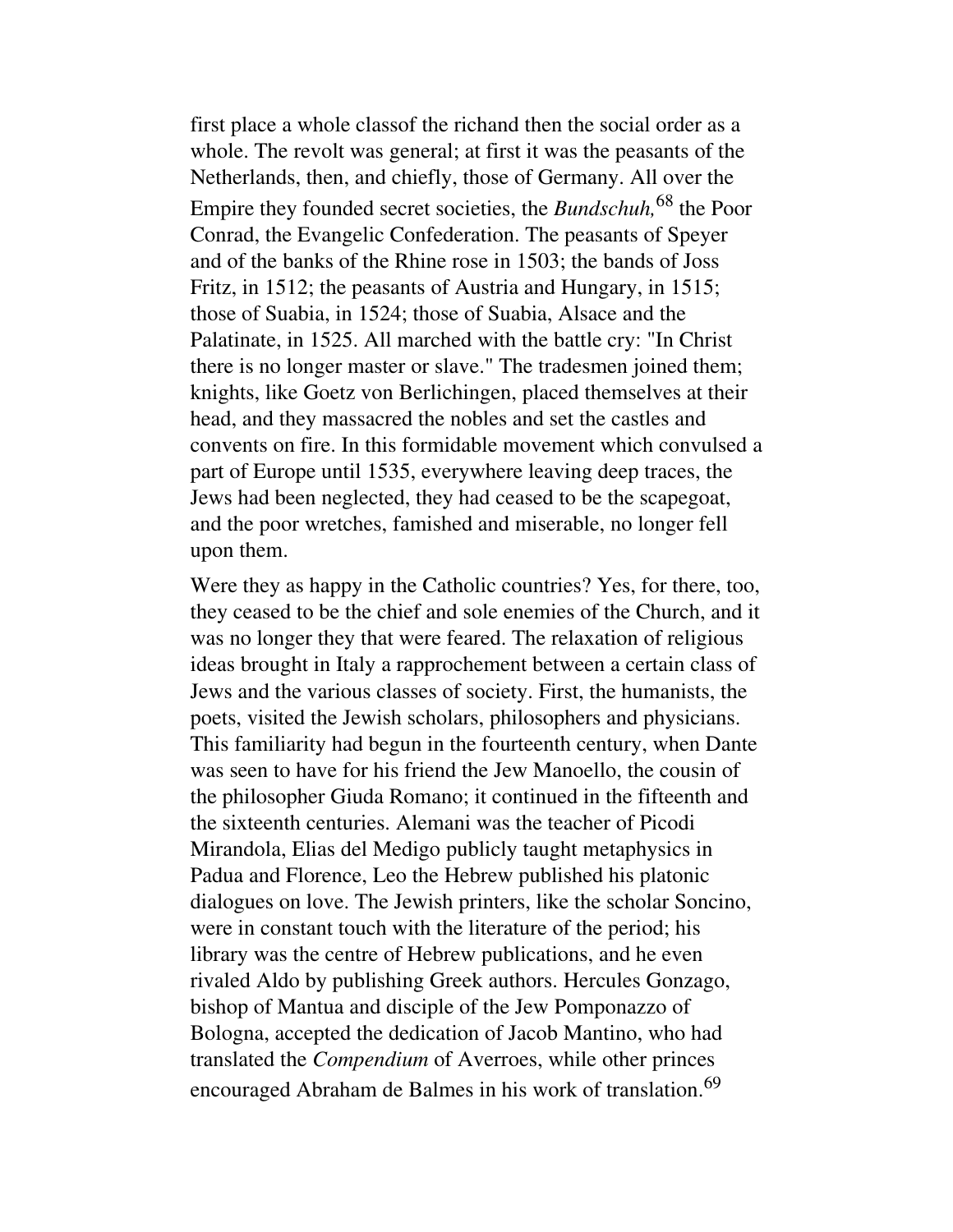And not only the sceptical, even unbelieving faction, of the Hellenists and Latinists, worshipers of Zeus and Aphrodite more than of Jesus, were on good terms with the Jews, but the lord and the bourgeois were likewise. "There are," says the bishop Maiol, "persons, and often persons of quality, both men and women, who are so foolish and senseless as to take counsel with Jews over their most intimate affairs, to their own detriment. They (the Jews) are seen visiting the houses and palaces of the great ones, the dwellings of officers, councillors, secretaries, gentlemen, both in the city and country." People did not content themselves with receiving Jews, they went to their houses, and, what is more, attended their religious ceremonies. "There are among us," says again Maiol, "some who visit and superstitiously revere the synagogues"; and, addressing them, he exclaims: "You hear the Jews blow their trumpets on the days of their festivities, and you run with your families to look at them." Thus it went on during the seventeenth century. In Ferrara they went to hear the sermons of Judah Azael, and, in 1676, Innocent XI threatened with excommunication and a fine of fifteen ducats those who frequented the synagogues. After the terrible shock which had just disturbed the Church, they more than ever wished to guarantee security to the Catholic dogma. Julius III had the Talmud burned in Rome and Venice upon denunciation by Solomon Romano, a converted Jew; Paul IV condemned it again at the request of another convert, Vittorio Eliano; Pius V and Clement VIII did likewise.

During the dogmatic and theological reaction which followed the Reformation, the Roman Church, friendly to the Jews heretofore, came to be the only government, almost the only power, systematically to persecute Judaism. Paul IV revived the ancient canonic laws and had the Marranos burned; Pius V banished the Jews from his domains, except from Rome and Ancona, after having issued his Constitution against the Jews, while the Spaniards, as they penetrated further into Italy, were driving them from Naples, Genoa and Milan.

The other sovereigns had not the same motives as the popes to attend to the Jews. And so, from the sixteenth century on,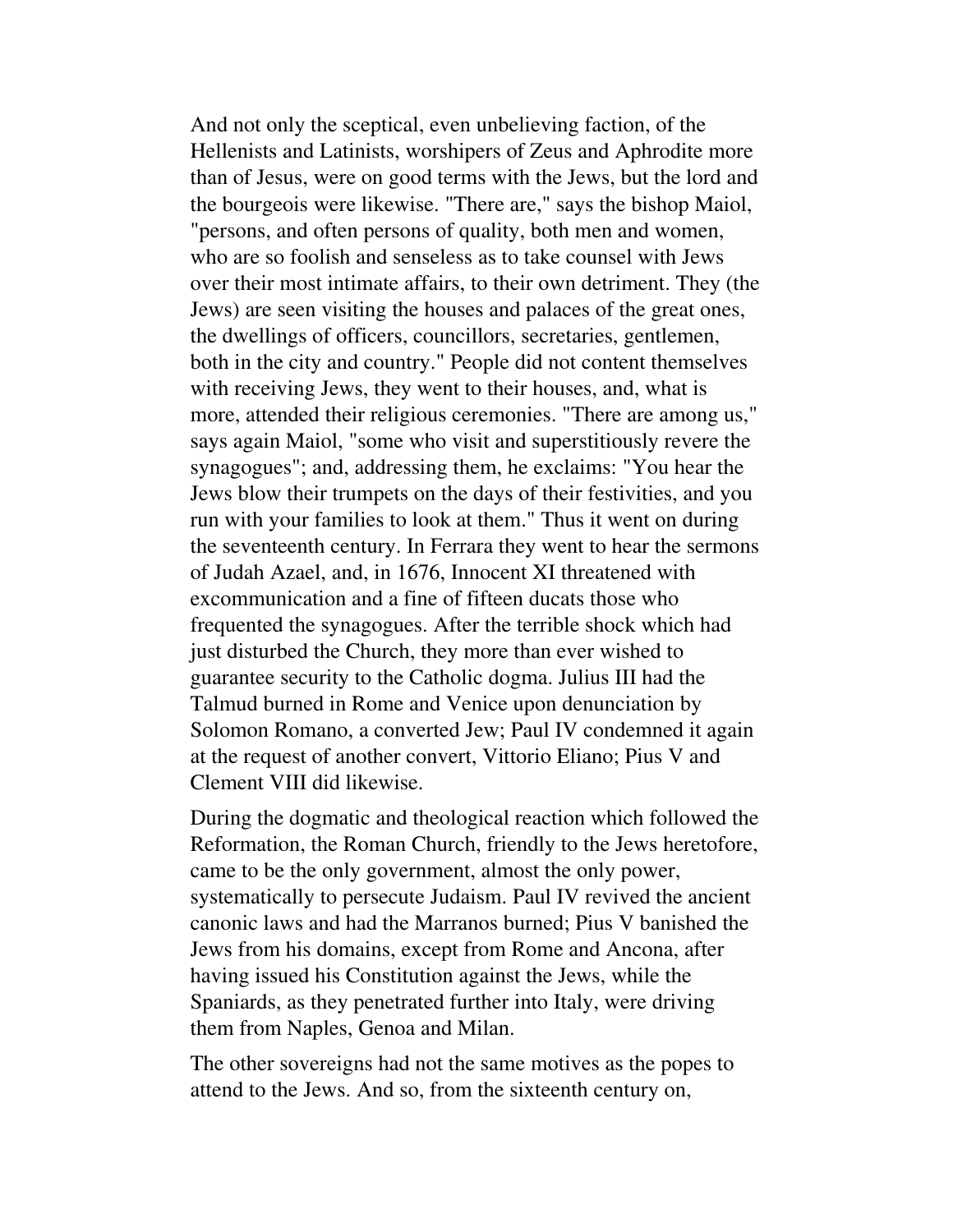legislation against the Jews ceased. We find only the edict of Ferdinand I against Jewish usuryin Germany; a few decrees in Poland, and much later, the prohibitions of Louis XV and Louis XVI. Again to find anti-Jewish legislation, it will be necessary to study modern Russia, Rumania and Serbia, which we shall shortly do.

Anti-Judaism consisted chiefly in molestations and outrages. The populace delighted in jeering the Jews, and the grandees often gave them a chance to do it. Leo X, that ostentatious pontiff, who was fond of buffooneryhe had at his side two monks to divert him with their pleasantrieswould order races between Jews, and, being very shortsighted, would watch them, glass in hand, from the heights of his balconies. During the carnival in Rome the people would parody the burial of rabbis, and a Jew would be marched through the city streets, mounted backward on a donkey and holding the animal's tail in his hand. On the ghetto-gates a sow was carved, and they were often covered with obscene groups, in which rabbis were represented. The sow symbolized the synagogueexactly as with the Israelites the Roman Church was designated by the Hebrew name for hogand the Jews were constantly reminded of it; a painter once even related at Wagenseil how he had painted a sow on the door-leaf of the arch of a synagogue which he was engaged to adorn.

With the scholars, the learned and the theologians, anti-Judaism was becoming dogmatic and theoretical. True they wanted to bring the Jews back, but by soft measures. It was no longer a question of burning their books, but of translating them. It was said that now that the Christian faith had struck deep enough roots, there was no danger to believers from publishing Hebrew books, as had been done in the case of those of the Arians and other heretics. Thus it would be possible to know the polemic practices of the Israelites, and it would thus be possible successfully to combat them.

This study brought about a result quite different from that expected. By scrutinizing the Jewish spirit one came nearer to the Jews, and thereby became more sympathizing with them. Men, like Richard Simon, e.g., who had prepared themselves for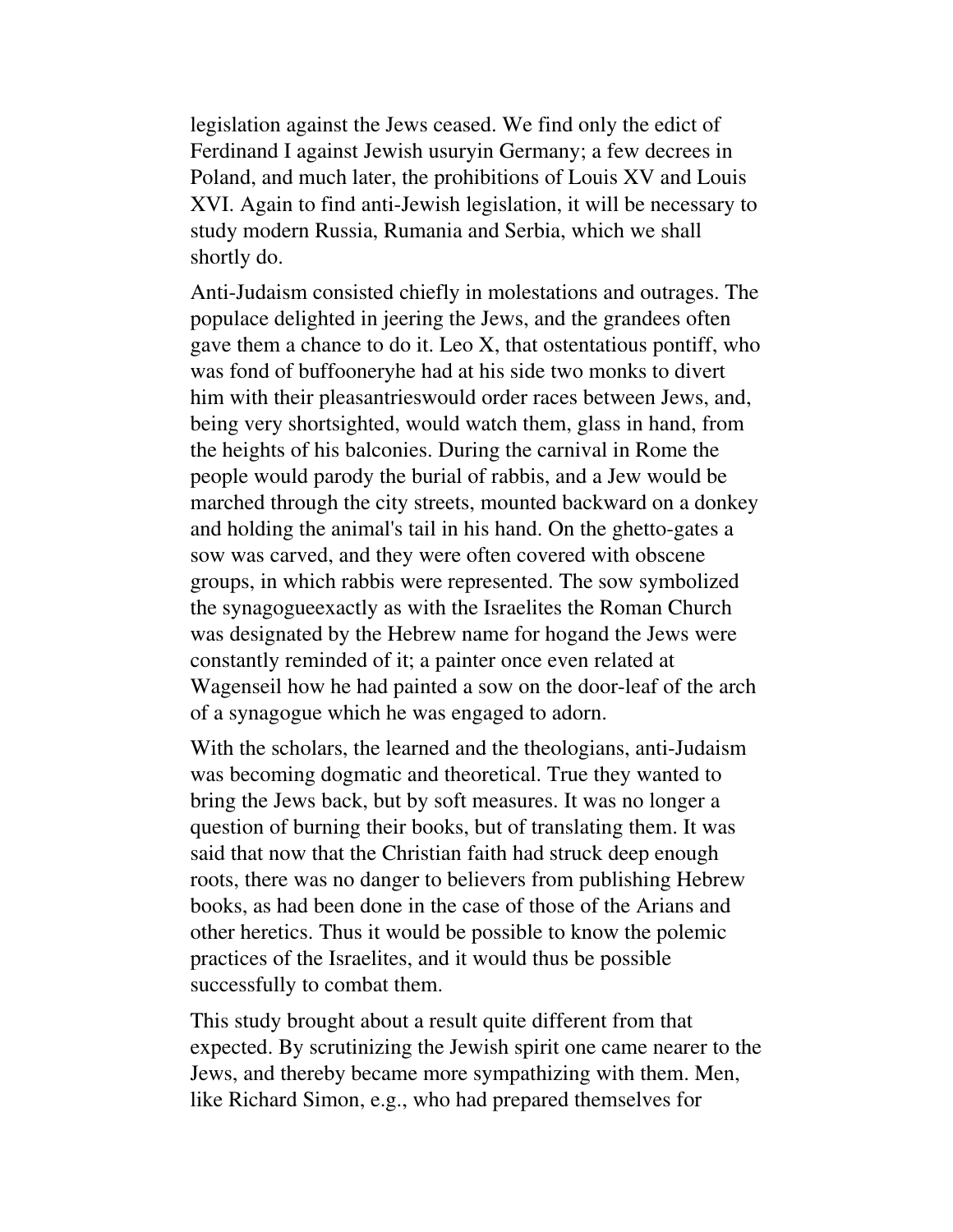scientific exegesis, through talmudists and hebraizing researches, could not look with hatred upon those from whom they held their knowledge. Others were anxious to know when the Jews would be called to Christian communion. The seventeenth century was the most propitious time for the disputes over the recalling of the Jews. In France this question as to whether the Jews would be recalled at the end of the world or before itdivided Bossuet and the Figurists led by Duguet.<sup>70</sup> In England the Millenaries proclaimed the return of the Jews.<sup>71</sup> In Germany also this opinion had its advocates, such as Bengal, e.g. In France, not only did the convulsionaries of Saint-Menard proclaim the approaching entry of the Jews into the Church, but some were seen entertaining these dreams until our days, and in 1809 President Agier fixed upon 1849 as the year of the conversion of the Jews.

All over Europe the Jews enjoyed the greatest tranquility during the eighteenth century. In Poland alone they fared badly for having once lived too well. They had been prosperous there up to the middle of the seventeenth century. Rich, powerful, they had lived on an equal footing with the Christians, treated as though of the people amid whom they lived; but they could not help giving themselves up to their usual commerce, their vices, their passion for gold. Dominated by the Talmudists they succeeded in producing nothing beyond commentators of the Talmud. They were tax collectors, spirit-distillers, usurers, seigneurial stewards. They were the noblemen's allies in their abominable work of oppression, and when the Cossacks of Ukraine and Little Russia had risen, under Chmielnicki, against Polish tyranny, the Jews, as accomplices of the lords, were the first to be massacred. It is said that over 100,000 of them were killed in ten years, but just as many Catholics and especially Jesuits, were killed as well.

Elsewhere they were very prosperous. Thus, in the Ottoman Empire, they were simply liable to the tax on foreigners and subject to no other restrictive regulations, but nowhere was their prosperity so great as in the Netherlands and England. Marranos fleeing the Spanish Inquisition had settled in the Netherlands in 1593, and thence settled a colony in Hamburg, then, later on,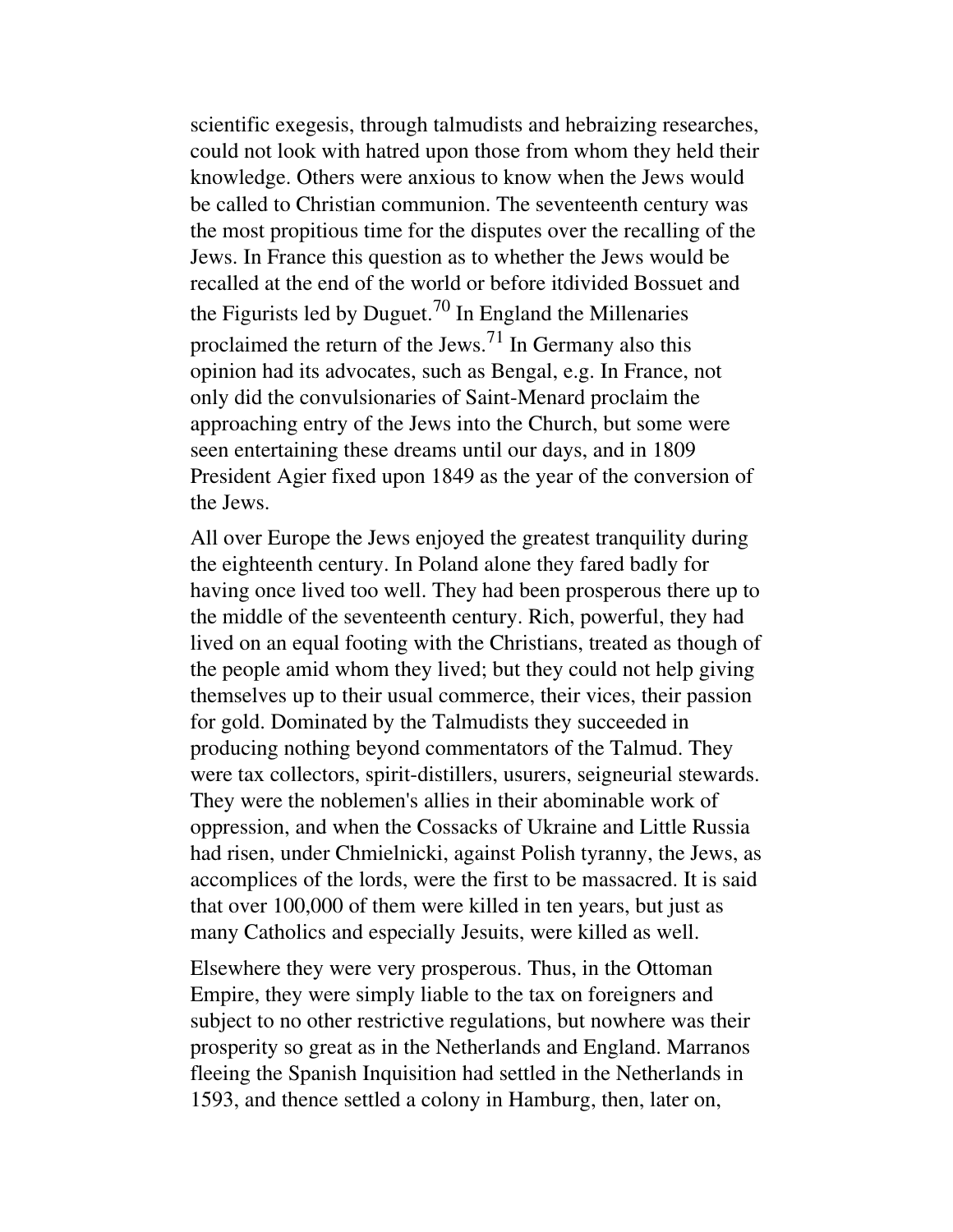under Cromwell, one in England, whence they had been banished for centuries and whither Menasse-ben-Israel brought them back. The Dutch, as practical and circumspect a people as the English, utilized the commercial genius of the Jews and turned it to their own enrichment. In France Henry II had authorized the Portuguese Jews to settle in Bordeaux, where, on the strength of the granted privileges, confirmed also by Henry III, Louis XIV, Louis XV, and Louis XVI, they acquired great wealth in maritime commerce.

In the other cities of France there were few of them, and, besides, those residing in Paris or elsewhere had settled there only because of the administrative tolerance. In Alsace alone there was a great agglomeration.

Their splendid condition provoked no violent demonstrations; now and then protests would be heard, they would say with Expilly: "With infinite grief one sees how such base people, who had been received in the capacity of slaves, possess costly furniture, lead a refined life, wear gold and silver on their garments, dress showily, perfume themselves, study instrumental and vocal music and ride horseback for mere diversion." At the same time, greater and greater toleration was shown them from day to day; the world was drawing nearer to them. Were they, in turn, drawing nearer to the world? No. They seemed more and more to attach themselves to their mystic patriotism; the further they went, the more the dreams of Kabbala haunted them, with ever renewed confidence they awaited the Messiah, and never had the pseudo-Messiahs been received with so much enthusiasm as they were in the seventeenth and eighteenth centuries. The Kabbalists exhausted arithmetical combinations to calculate the exact date of the coming of him, who was so longed for. Toward 1666, the date most commonly designated as the sacred date, all Jews of the Orient were raised by the preachings of Sabbatai Zevi. From Smyrna, where Sabbatai had proclaimed himself Messiah, the movement spread to the Netherlands, and England even, and everybody expected the restoration of Jerusalem and of the holy kingdom from the King of Kings, as Sabattai was called. The same enthusiasm was displayed in 1755 when Frank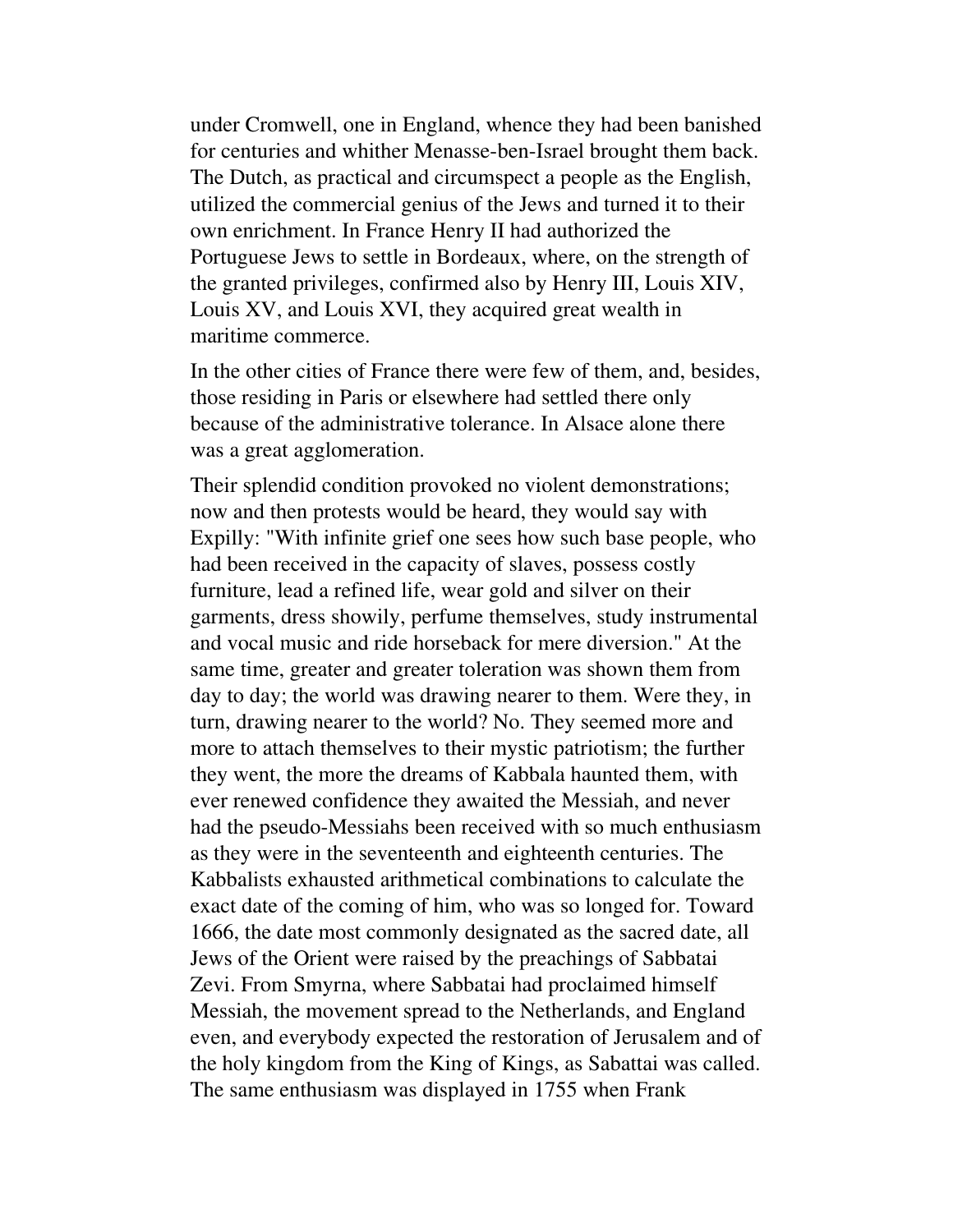appeared in Podolia as the new Messiah.

These hopes which the illuminism of the Kabbalists entertained helped to keep the Jews apart, but those who were not seduced by the speculations of dreamers, were weighed down by the yoke of the Talmud, a yoke at all events even ruder and more humiliating.

So far from decreasing, the Talmudic tyranny had even increased since the sixteenth century. At this time Joseph Caro had edited the *Shulchan Aruch,* a Talmudic code, whichaccording to the traditions inculcated by the rabbinistsset up as laws the opinions of the doctors. Up to our time the European Jews had lived under the execrable oppression of these practices.<sup>72</sup> The Polish Jews improved even upon Joseph Caro and refined the already enormous subtleties of the *Shulchan Aruch* by making additions thereto, and they introduced the method of *Pilpul* (pepper-grains) into their instruction.

Accordingly, as the world grew kinder to them, the Jewsat least the massesretired into themselves, straightened their prison, bound themselves with tighter bonds. Their decrepitude was unheard of, their intellectual sinking was equaled only by their moral debasement; this nation seemed dead.

However, the reaction against the Talmud had proceeded from the Jews themselves. Mordecai Kolkos,  $^{73}$  of Venice, had already published a book against the Mishna; in the seventeenth century, Uriel Acosta<sup>74</sup> violently fought the rabbis, and Spinoza<sup>75</sup> exhibited little affection for them. But anti-talmudism displayed itself particularly in the eighteenth century, at first among the mystics, such as, *e.g.,* the Zoharites, disciples of Franck, who declared themselves enemies of the doctors of the law. At any rate these opponents of the rabbinites were unable to extricate the Jews from their abjection. To begin this task, it was necessary for Moses Mendelssohn, a Jew and philosopher at the same time, to array the Bible against the Talmud. His German version (1779)was a great revolution. It was the first blow dealt to the rabbinical authority. The Talmudists, too, who had once wished to kill Kolkos and Spinoza, violently attacked Mendelssohn, and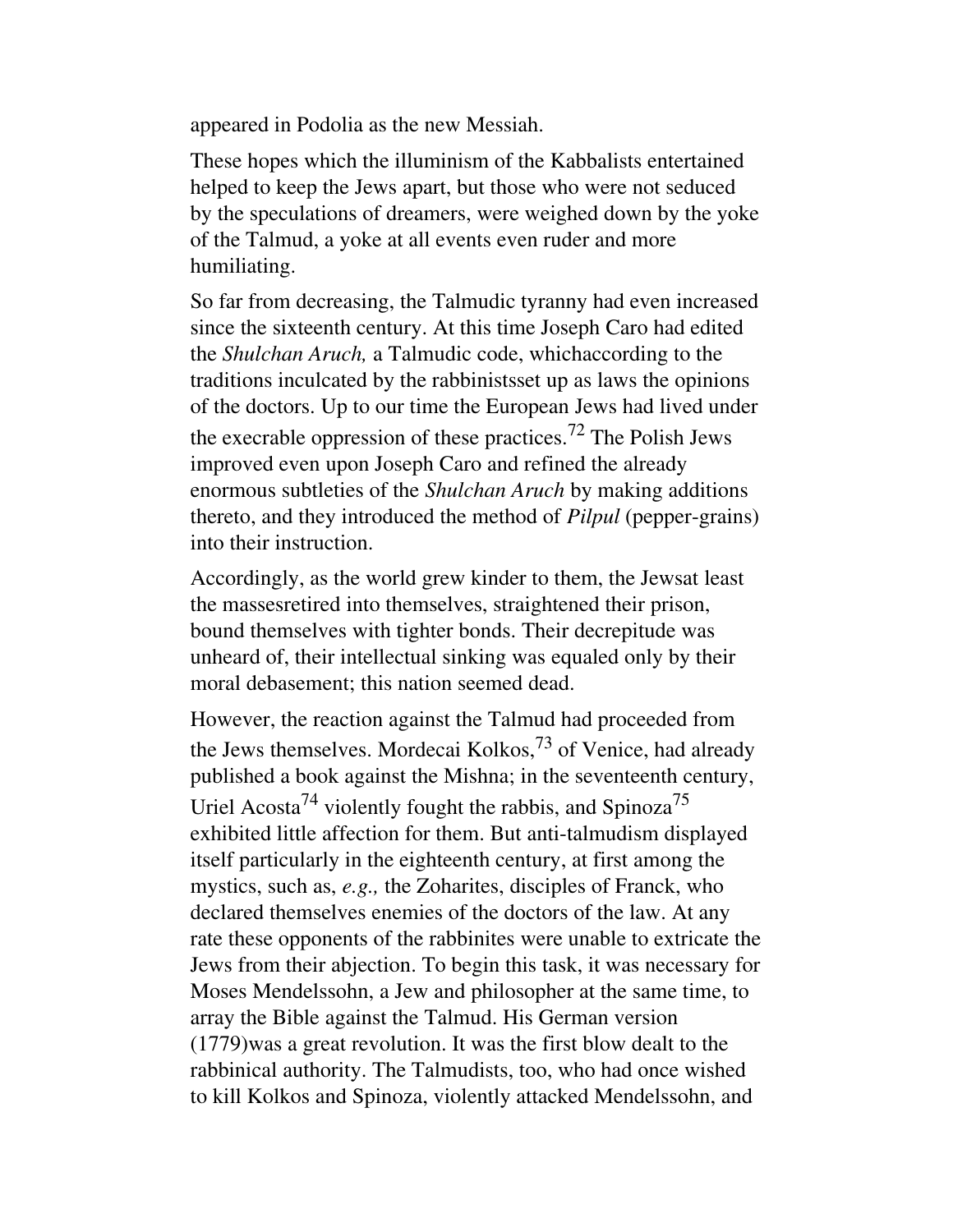prohibited, under penalty of excommunication, to read the Bible which he had translated.

These outbursts of rage were of no avail. Mendelssohn had followers: young men, his disciples, founded the periodical *Meassef,* which advocated the new Judaism, endeavoured to snatch the Jews from their ignorance and humiliation, and prepared their moral emancipation. As for political emancipation, the humanitarian philosophy of the eighteenth century was working hard to bring it about. Though Voltaire was an ardent Judoephobe, the ideas which he and the Encyclopaedists represented were not hostile to the Jews, as being ideas of liberty and universal equality. On the other hand, if the Jews really were isolated in the various states, they still had some points of contact with those surrounding them.

Capitalism had by this time developed among the nations; stockjobbing and speculation were born; the Christian financiers applied themselves to them with a zeal, just as they had applied themselves to usury, just as they had, in the capacity of farmersgeneral, collected imposts and taxes. The Jews could, therefore, take their place among those whom "discounts were enriching at the public's expense, and who were masters of all possessions of the French of all classes," as already Saint Simon was saying.

The economic objections which were raised against their possible emancipation had no longer the same import as in the Middle Ages, when the church wanted to make the Jews the only representatives of the class of money-brokers. As for the political objections, that they formed a State within the State, that their presence as citizens could not be tolerated in a Christian society and was even injurious to it, they remained valid until the day when the French Revolution dealt its direct blow to the conception of a Christian State. And so Dohm, Mirabeau, Clermont-Tonnerre, the Abbot Gregoire were right with regard to Rewbel, Maury and the Prince de Broglie, and the Constituent Assembly obeyed the spirit which had guided it since its inception when it declared on September 27, 1791, that the Jews would enjoy in France the rights of actual citizens The Jews were on the threshold to society.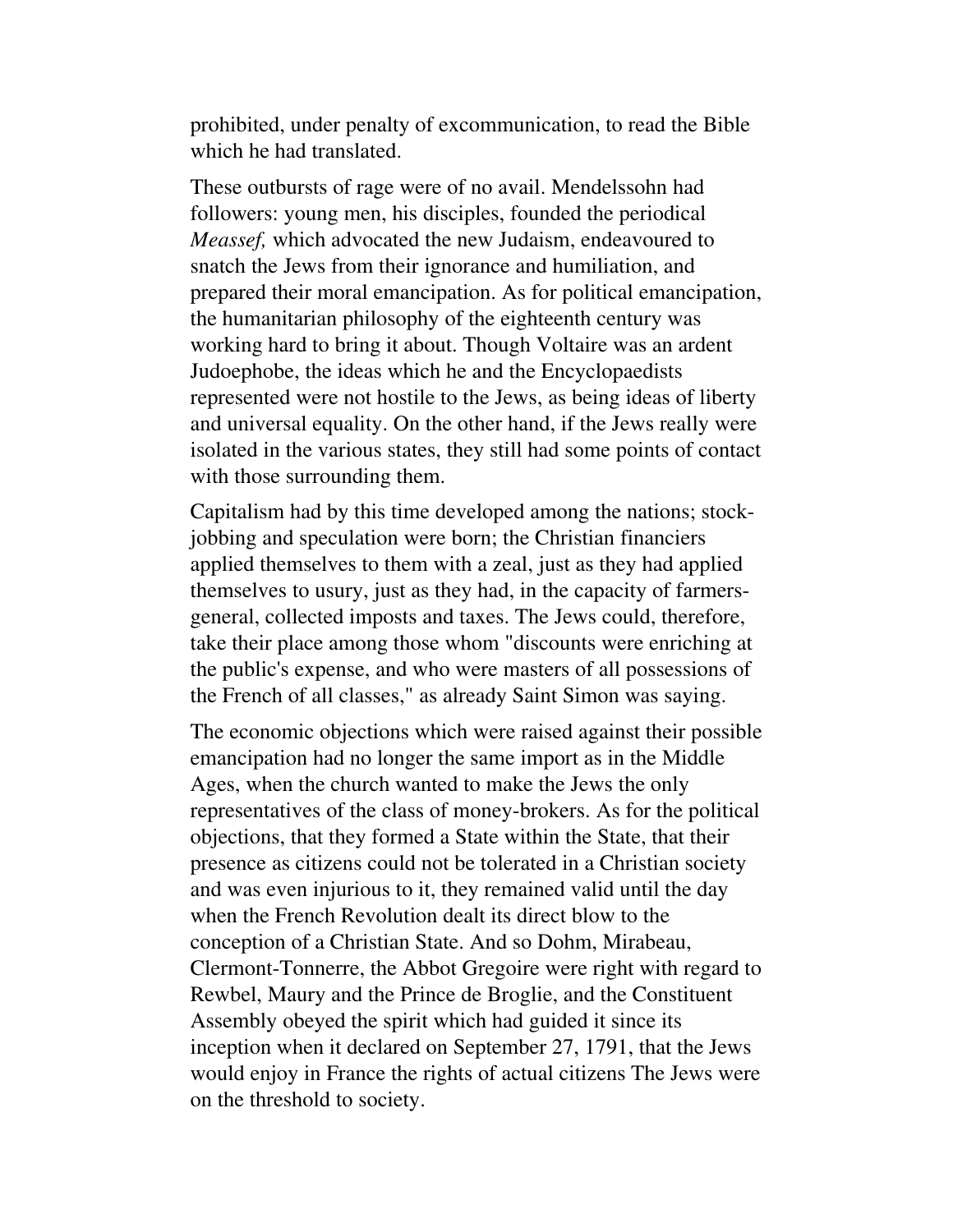#### FOOTNOTES

67 *The Jews and their Lies*, Wittenberg, 1558.

68 The confederate shoe.

69 Abraham de Balmes translated into Latin the greatest part of Averroes's writings, and his translations were in use in the Italian universities until the end of the seventeeth century.

70 On this point consult Duguet, *Regles pour l'intelligence des Saintes Ecritures*, 1723. Bossuet, *Discours sur l'Histoire universelle*, part II. Rondet, *Dissertation sur le rappel des Juifs*, Paris, 1778. Anonymous, *Lettre sur le proche retour des Juifs*, Paris, 1789, etc.

71 Gregoire, *Histoire des sectes religieuses*, t. II (Paris, 1825).

72 In Russia, Poland and Galicia they are extant even to-day.

73 Consult Wolf, *Bibliotheca Hebraea*, v. II, p. 798. Hamburg.

74 *Exemplar vitae humanae* (Published by Limbroch, 1687).

75 *Tractatus Theologico-Politicus.*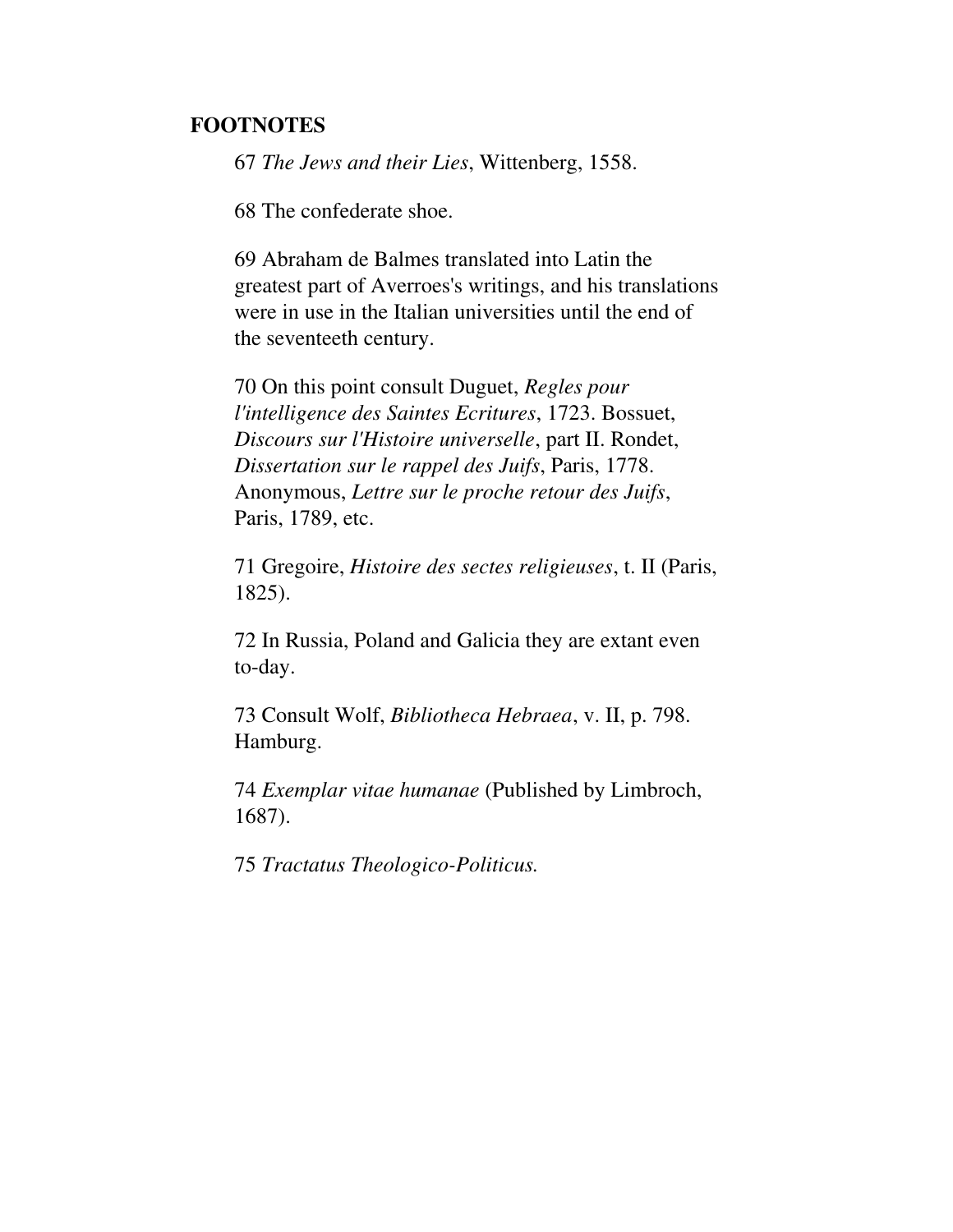# <span id="page-97-0"></span>**[Chapter Seven:](#page-97-0)**

## **[Anti-Judaic Literature and the](#page-97-0) [Prejudices](#page-97-0)**

We have studied only the legal and the popular anti-Judaism from the eighth century to the French Revolution. We have seen how anti-Jewish legislation, at first canonic and later civil, was little by little instituted. We have shown how the populace had been partly prepared by the decrees of the popes, kings and republics, to hate and abuse the Jews, and how far this exasperation of the people, the massacres it committed, the insults and outrages it showered, had given the counter-blow to this legislation. We have shown that up to the fifteenth century, the accusations weighing over the Jews, had grown each year, so that they had reached their maximum at this period, and from then on went decreasing, that the codes had ceased to be applied rigorously, that customs had gradually fallen into disuse, that few, if at all, new laws were made, and that the Jew thus marched towards liberation.

However, there is a kind of anti-Judaism to which we have paid no special attention, and which we must hereafter examine. While the Church and the monarchies issued laws against the Jews, the theologians, philosophers, poets, and historians were writing about them. It is the role, the working and the importance of this anti-Judaism of the pen that we still have to examine.

Theological anti-Judaism, chronologically the first, naturally had apologetic ways at its inception; it could not be otherwise as Judaism was fought only to glorify the Christian faith and prove its excellence. As we have said, they ceased producing apologetic writings towards the end of the fourth century; the young church, in the intoxication of its triumph, did no longer think it necessary to prove its superiority, and as representatives of the apologetic manner, we find in the fifth century only the *Altercation of Simon and Theopilus* of Evagrivs,76 in which the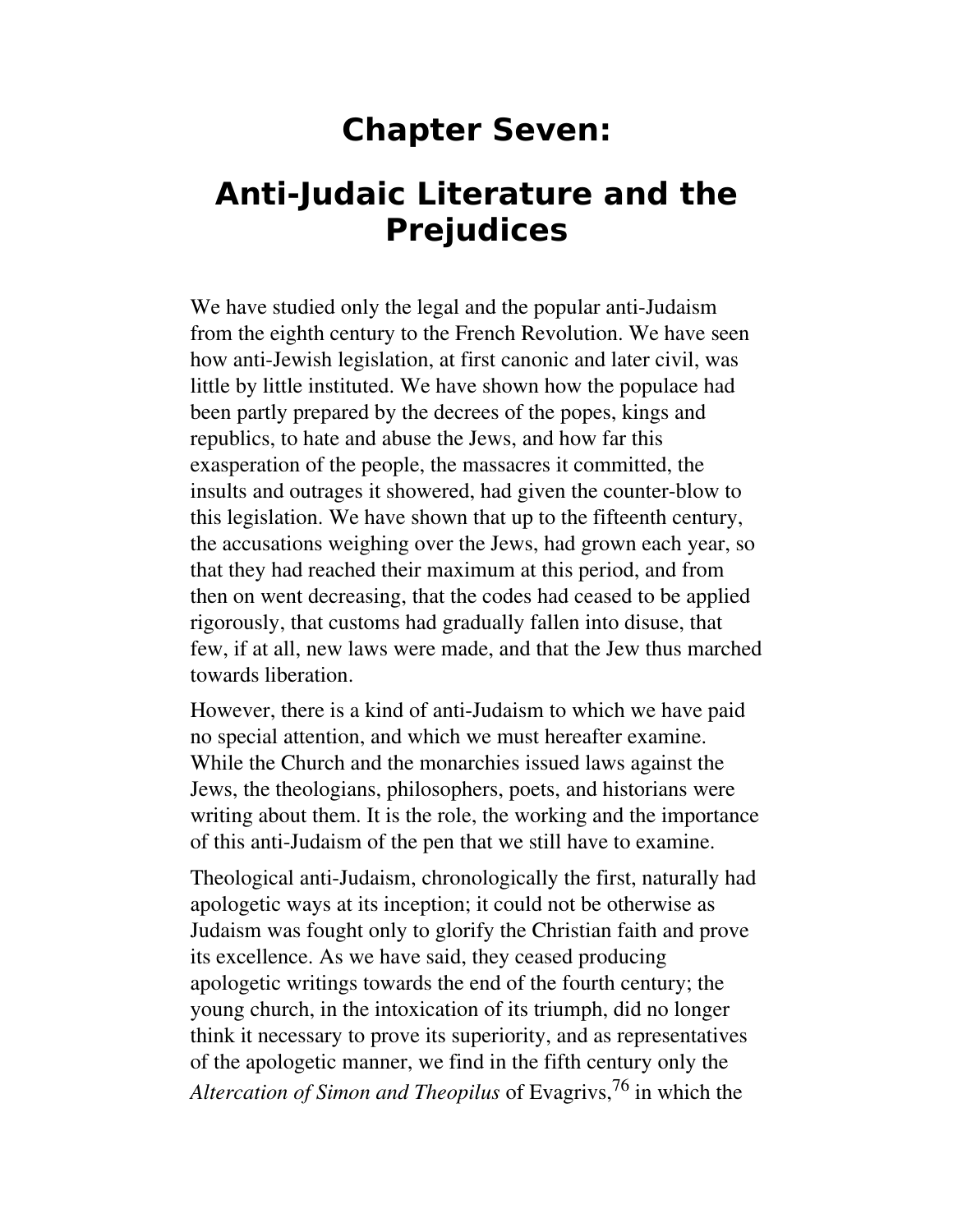*Altercation of Jason and Papiscus* of Aristo of Pella was imitated and even plagiarized; after that one has to come to the seventh century to find the three books of Isidore of Seville directed against the Jews.<sup>77</sup>

When scholasticism was born, apologetics reappeared. They had two ends in view: they defended the Catholic dogmas and symbols, and they combated Judaism. They set themselves against that judaizing which the church, its doctors, philosophers and apologists had always feared, imagining the Jew as a sort of wolf that prowled around the sheep-fold in order to carry the sheep away from a happy life. These were the sentiments that guided,  $e.g., Cedrenus<sup>78</sup>$  and Theophanes<sup>79</sup> when they wrote their *Contra Judaeos,* and Gilbert Crepin, abbot of Westminster, in his *Disputatio Judei cum Christiano de fide Christiana.*<sup>80</sup>

The form of these writings was little varied; they reproduced almost servilely the classic arguments of the Fathers of the Church, and their wording followed similar patterns. To analyze one of them means analyzing all. Thus, *e.g.,* Pierre de Blois's *Against the Perfidy of the Jews*, <sup>81</sup> enumerated through thirty chapters the testimonies which the Old Testament, and especially the prophets, contain in favour of the divine Trinity and Unity, of the Father and the Son, of the Holy Spirit, of the Messianism of Jesus Christ, of the Davidic descent of the Son of Man, and of his incarnation. He ended by proving, on the basis of the same authorities, that the Law had been transmitted to the Gentiles, that the Jews had been doomed to reprobation, but that the remnants of Israel would nevertheless one day be converted and saved.

Yet these writings, discussions, fictitious dialogues hardly, if at all, attained their object. They were consulted by clergymen only, and were thus directed at converts; rabbis read them in very rare cases; their own biblical exegesis and science being much superior to those of the good monks, these latter rarely were at an advantage. At all events they never convinced those whom they were to convince, and they could not effectively fight the Jews, as they did not know the talmudic and exegetic commentaries,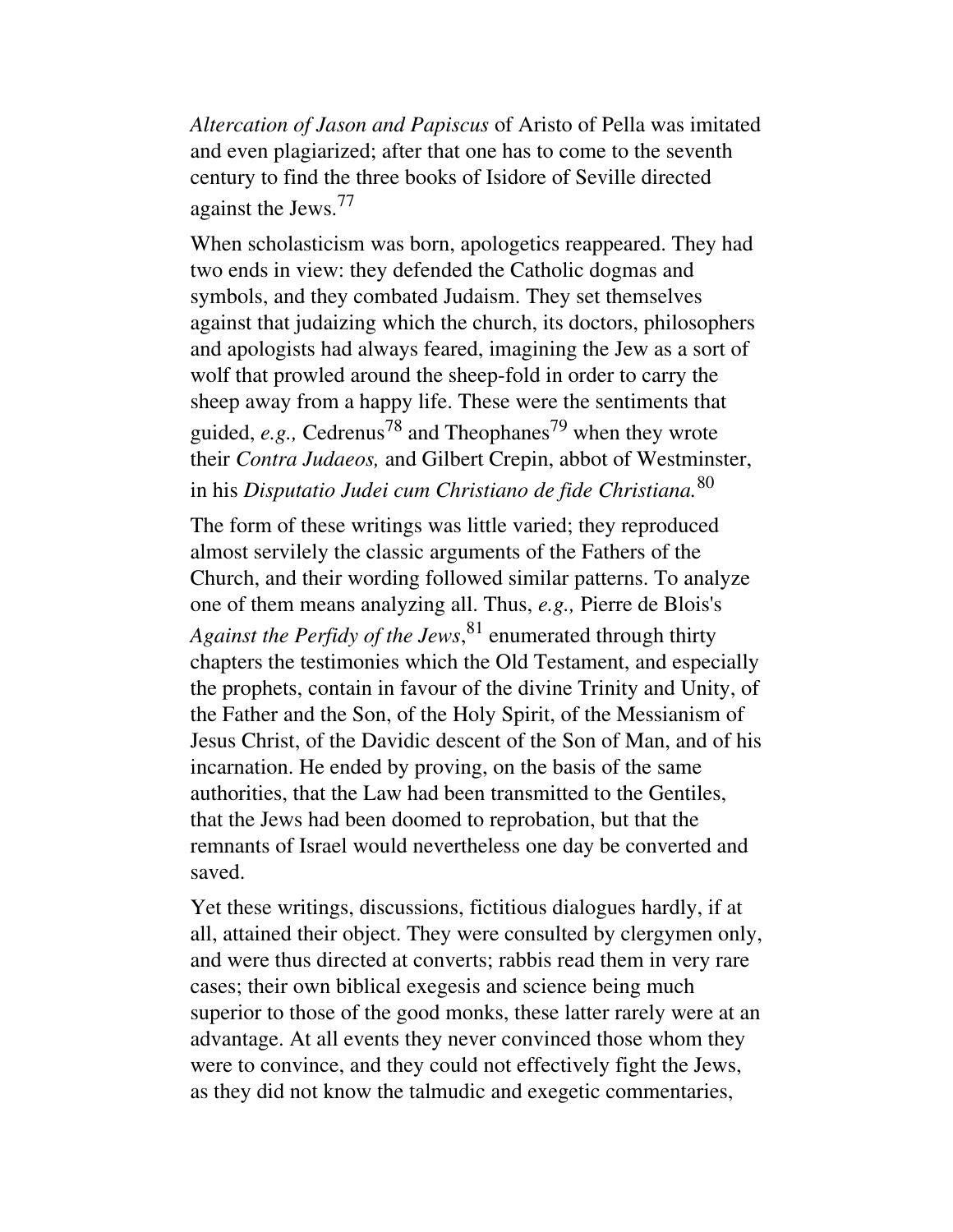from which the Jews drew their weapons and forces. Things changed in the thirteenth century. The works of Jewish philosophers had spread and exercised considerable influence on the scholasticism of the time; men like Alexandre de Hales had read Maimonides (Rabbi Moses) and Ibn Gebirol (Avicebron), and they bore the impress of the teachings exposed by the *Guide of the Perplexed* and the *Fountain of Life.* Curiosity was awakened, people wanted to know Jewish thought and dialectics, at first for philosophical motives, then to fight against the Jews with better success.

The Dominican Raymond de Penaforte, confessor of James I, of Aragon, and a great converter of the Jews, bade the Dominicans to learn Hebrew and Arabic to be able better to persuade and battle with the Jews. He established schools for the instruction of monks in these two languages and was the pioneer of Hebrew and Arabic studies in Spain. He thus started a line of apologists who were no longer contented with collecting the passages of the Old Testament that foreshadowed the Trinity or prophesied the Messiah, but who endeavoured to refute the rabbinical books and Talmudic assertions.

The best known among all these theological lampoons are those published by the Dominican Raymund Martin, "a man as remarkable for his knowledge of Hebrew and Arabic writings as for that of Latin works."82 These squibs bear characteristic enough titles: *Capistrum Judaeorum (Muzzle of the Jews)* and *Pugio Fidei (Dagger of the Faith).*83 The second had the greatest circulation. "It is well," Raymund Martin said therein, "that the Christians take in hand the sword of their enemies, the Jews, to strike them with it?"

During the thirteenth and fourteenth centuries the *Pugio Fidei* was quite in vogue among the monks, especially the Dominicans, ardent defenders of the faith. It was studied, consulted, plagiarized. The number of writings which were inspired by Raymund Martin and for which the *Pugio Fidei* served as the prototype and even mould, was considerable. Among others those of Porchet Salvaticus,<sup>84</sup> Pierre de Barcelona,<sup>85</sup> and Pietro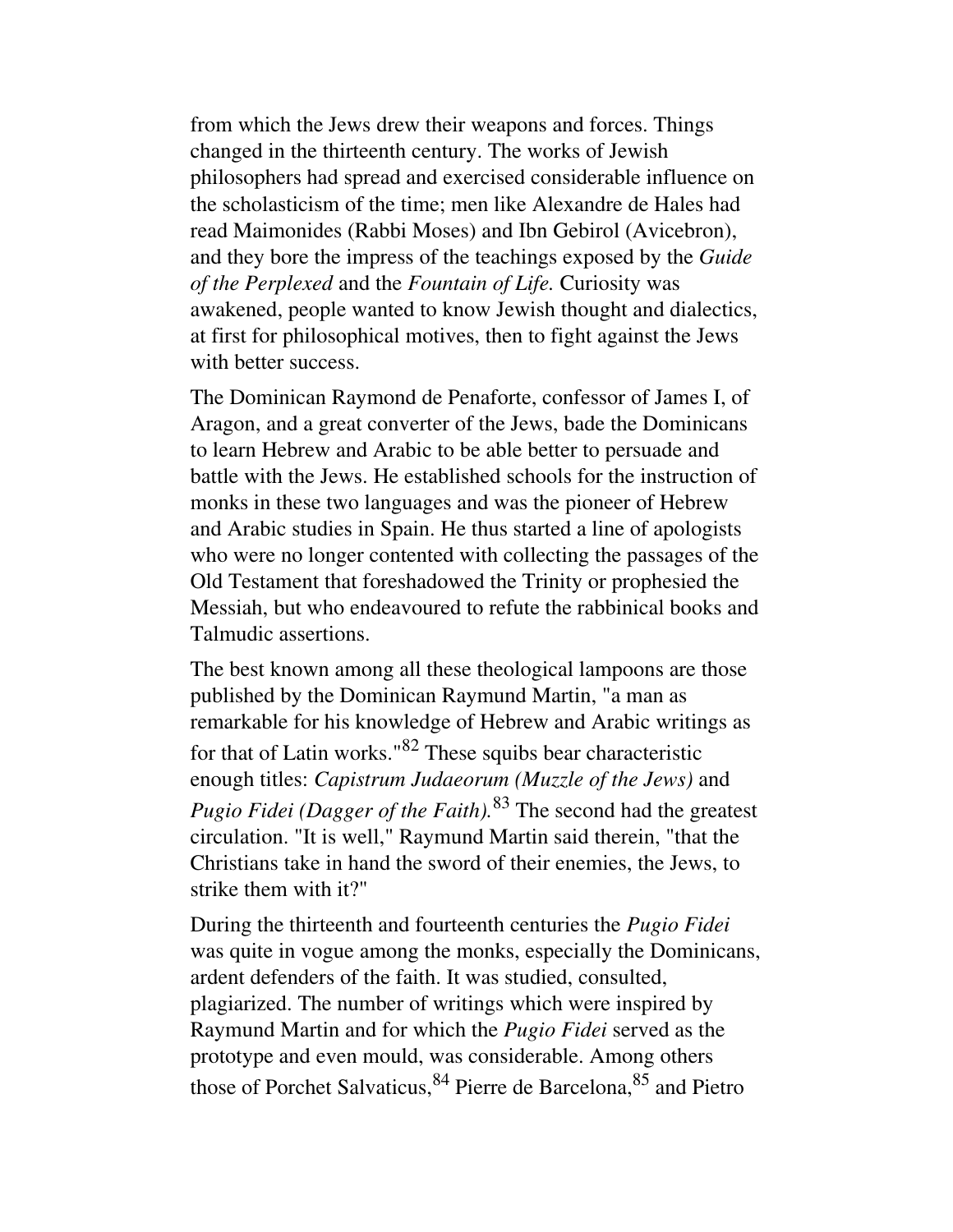Galatini<sup>86</sup> may be named.

Still even Martin's knowledge was not perfect, and as we shall presently see, the rabbis very often worsted their opponents in their controversies. The anti-Jews needed better weapons: the Franciscan, Nicholas de Lyra, supplied them. He had made a careful study of rabbinical literature, and his Hebraic attainments, their extent, variety and solidity led to the belief that he was of Jewish origin, which is of little probability. At all events, he was the precursor of modern exegesis, which is the daughter of Jewish thought and whose rationalism is purely Jewish; he was the ancestor of Richard Simon. Nicholas de Lyra declared that the literal explanation of the text of the Scriptures should form the foundation of ecclesiastic science, and that the text and its meaning once established four meanings should be derived therefrom: the literal, allegoric, moral and anagogic. $87$  Nicholas de Lyra expounded his researches in the *Postilla* and the *Moralitates,* collected and recast later into a larger work. Hereafter this was the arsenal to draw upon in the polemics against the Jews, as well as for the defense of the Gospels against the Jewish attacks, for Nicholas de Lyra had refuted, in his *De Messia,* the criticisms passed on the Old Testament by the Jews. Numerous editions of Nicholas de Lyra's works appeared, commentaries, notes and additions thereto were made, and in the matter of exegesis even Luther was his pupil.

But praiseworthy as it was to combat the Jews, it was still more meritorious to convince them, and most of the polemist monks did not forget that the conversion of Judah was one of the aims of the church. While the councils took steps to convert the Jews, the writers, on their part, endeavoured to be convincing, several of them, the more practical, went so far as to seek ground for reconciliation. So, e.g., by making certain concessionshe was even ready to accept circumcisionNicholas de Lyra wanted to unite all religions into one, with the Trinity as its principal dogma. The ancient *"obstinatio Judaeorum"* which maintained divine unity resisted these attempts, and the overtures of the Christians were generally received with disfavour. However, conversions were not infrequent, and I mean not only those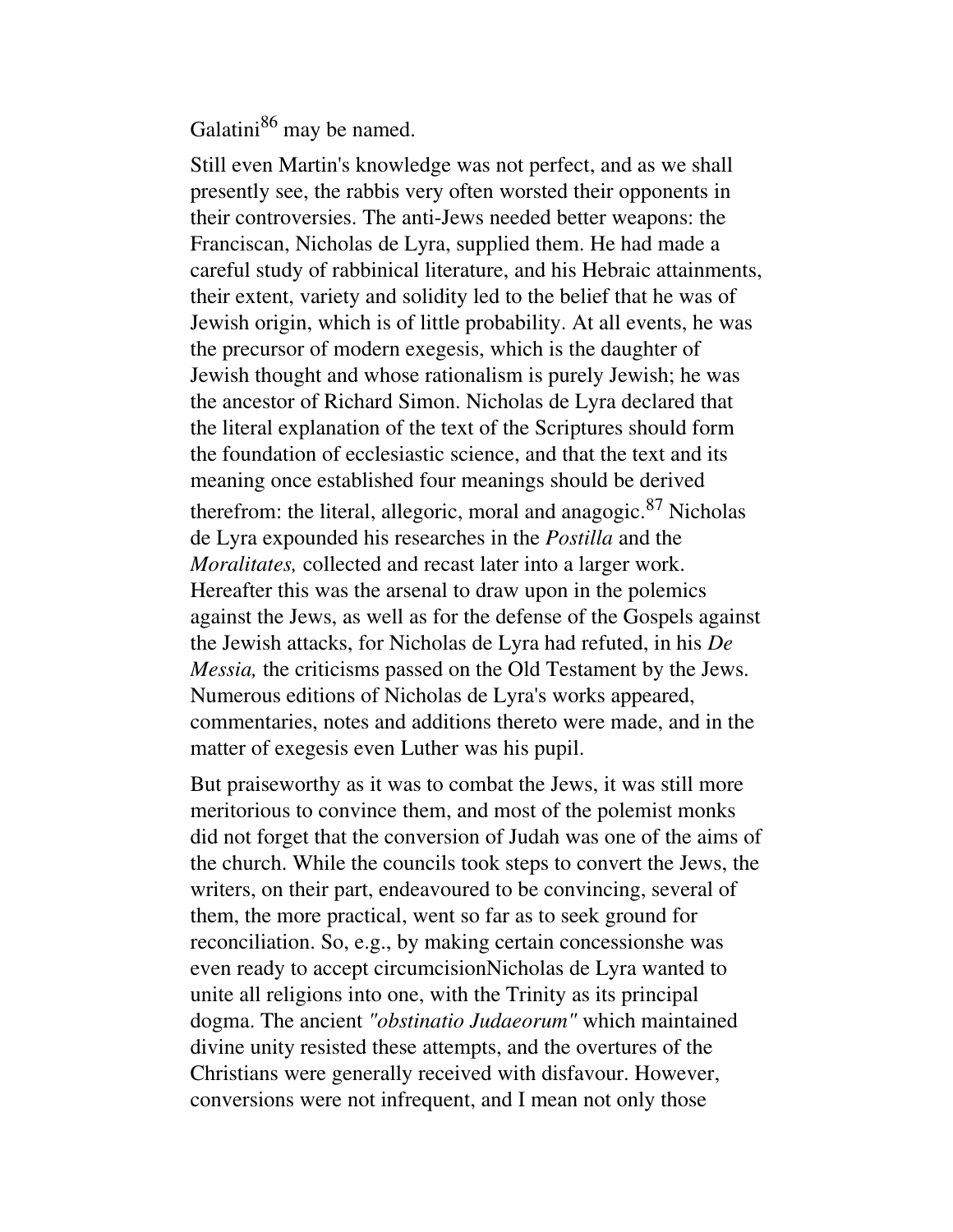brought about by violence, but also those obtained by persuasion. These converted Jews played a very great role in the anti-Jewish literature as well as in the history of the persecutions. Toward their coreligionists they proved themselves the most cruel, unjust and treacherous of adversaries. This is generally characteristic of converts, and the Arabs converted to Christianity or Christians turned to Islam witness that this rule allows of very few exceptions.

A host of sentiments united in maintaining this bilious disposition among the apostates. Above all they wished to give proof of their sincerity: they felt that a sort of suspicion surrounded them at entering into the Christian world, and the affectation of piety which they proclaimed did not seem sufficient to them to dispel the suspicions.

Nothing did they fear so much as the accusation of lukewarmness or sympathy with their former brethren, and the way in which the Inquisition treated those it deemed relapsers, was not calculated to diminish the fears entertained by the proselytes. Accordingly, they simulated an excess of zeal which in many, if not all, upheld a genuine faith. Some of them, convinced of having found salvation in their conversion, made even efforts to win over their coreligionists to the Christian faith; among these the church found several of its most fearless and eagerly listened to converters.88 Some even informed against the Jews that they had abandoned the rigours of the ecclesiastical and civil laws. About 1475, for instance, Peter Schwartz and Hans Bayol, both converted Jews, instigated the inhabitants of Ratisbon to sack the Ghetto; in Spain, Paul de Santa-Maria instigated Henry III of Castile to take measures against the Jews. This Paul de Santa-Maria, previously known under the name of Solomon Levi of Burgos, was not an ordinary personality. A very pious, very learned rabbi, he abjured at the age of forty, after the massacres of 1391, and was baptized along with his brother and four of his sons. He studied theology at Paris, was ordained priest, became bishop of Cartagena and afterwards chancellor of Castile. He published an *Examination of the Holy Writ*a dialogue between the infidel Saul and the convert Paul and issued an edition of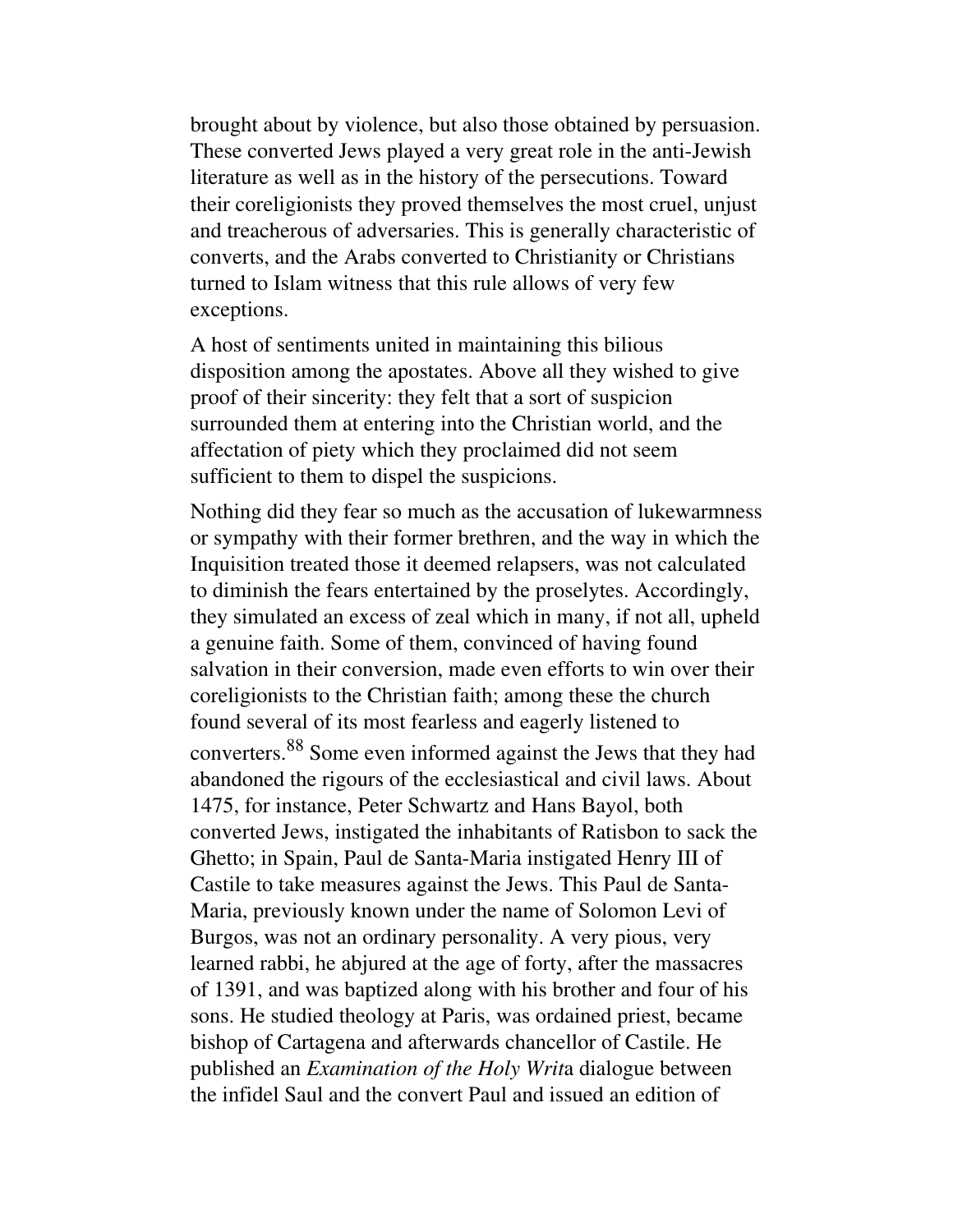Nicholas de Lyra's *Postilla*, supplemented by his *Additiones* and glosses. He did not stop at that in his activity. He is generally found the instigator in all the persecutions which befell the Jews of his time, and he hunted the synagogue with a ferocious hatred; and yet in his works he confined himself to theological polemics.<sup>89</sup>

But the Talmud was the great antagonist of the converts, and one that had to withstand most of their wrath. They constantly denounced it before the inquisitors, the king, the emperor, the pope. The Talmud was the execrable book, the receptacle of the most hideous abuses of Jesus, the Trinity and the Christians; against it Pedro de la Caballeria wrote his *Wrath of Christ Against the Jews*, <sup>90</sup> Pfefferkorn, his *Enemy of the Jews*, <sup>91</sup> in which he congratulated himself upon "having withdrawn from the dirty and pestilential mire of the Jews," and Jerome of Santa Fe, his *Hebreomastyx.*92 The Catholic theologians followed the example of the converts, most frequently they had about the Talmud no other notions beyond those given them by the converts.

Usually auto-da-fes followed these denunciations of the Talmud, but they were, as a rule, preceded by a disputation. This custom of disputations goes back to deep antiquity. We know that already the Hebrew doctors held disputations with the apostles. On several occasions rabbis and monks were seen contending in eloquence in the presence of the Emperors of Rome and Byzantium in order to convince their audience of the excellence of their cause, and the Chazar King made up his mind to embrace Judaism only after a discussion, in which a Jew, a Christian and a Mohammedan took part, so, at least, the legend relates.<sup>93</sup> These discussions were, however, rarely public, the church feared their consequences; it feared Jewish subtlety, clever at finding objections which embarrassed the defenders of the Catholic faith and troubled the believer. There remained in use only private discussions between ecclesiastical dignitaries and Talmudists, and few auditors were admitted to these meetings, except under rare and important circumstances, in which cases a legal sanction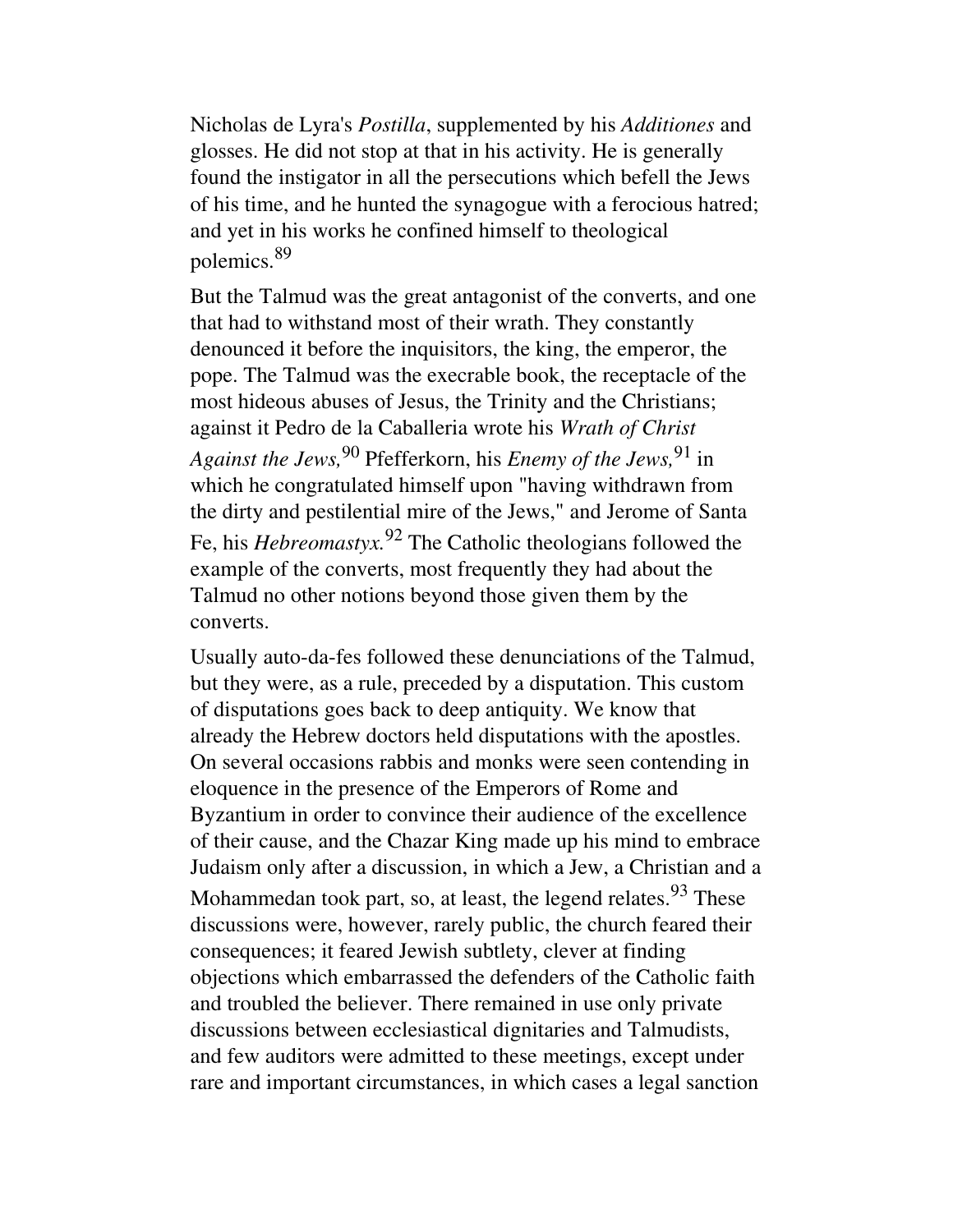followed the dispute. In these queer disputes, in which one side acted as judge at the same time, the Jews were, in general, the stronger. Their more concise dialectics, their more genuine knowledge, their more serious and subtle exegesis, gave them an easy advantage. In spite of this, or rather, because of this, the Jews were very prudent in their assertions, they appeared in the most courteous light, and heeded those melancholy words of Moses Cohen of Tordesillas, addressed to his brethren: "Never let your zeal carry you away to the point of uttering stinging words, for the Christians hold the power and may silence the truth with fist-blows." These counsels were followed, but in spite of the precautions taken, at the end of the argument the Jew, who was always wrong in the end, was beaten to death.

However, the informers were usually commanded to sustain their charges. In 1239, a converted Jew, Nicholas Donin, of La Rochelle, brought before the pope, Gregory IX, a charge against the Talmud. Gregory ordered the copies of the book to be seized and an inquest made. Bulls were sent out to the bishops of France, England, Castile and Aragon. Eudes de Chateauroux, chancellor of the University of Paris, directed the investigation in France, the only country where the bulls had produced an effect. The disputation was ordered, and took place in 1240, between the informer, Nicholas Donin, and four rabbis: Yechiel of Paris, Jehuda ben David Melun, Samuel ben Solomon, and Moses of Coucy. The discussion was long, but Donin's skill finally divided the rabbis; the Talmud was condemned and burned a few years later.

In 1263, Raymond de Penaforte arranged at the Aragonian court a dispute between the rabbis, Nachmani of Girone (Bonastruc de Porta), and the Dominican, Pablo Christiani, a converted Jew and a zealous converter. This time Nachmani was victorious after a four-day disputation on the coming of Messiah, on the divinity of Jesus, and the Talmud. The king himself accorded him an audience, received him very cordially and loaded him with presents. But such victories were exceptional, as the Jewish books were most frequently condemned by the judges beforehand, whatever the skill of their defenders.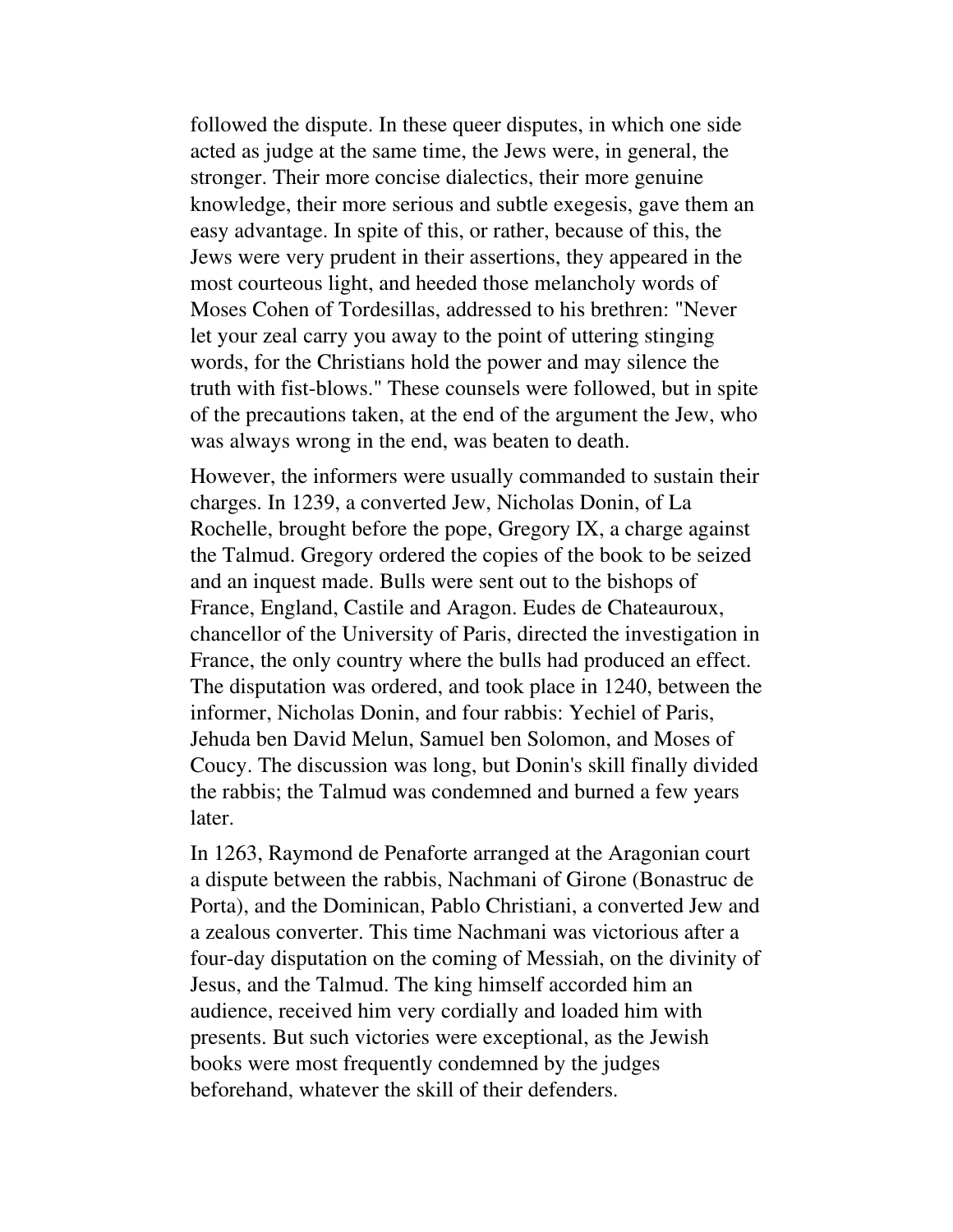These controversies increased in number in Spain during the fourteenth and fifteenth centuries. Thus the convert Alfonso of Valladolid had a dispute with his former coreligionists at Valladolid; John of Valladolid, another convert, had a dispute with Moses Cohen de Tordesillas on the proofs of the Christian faith contained in the Old Testament, but was defeated in the contest; Shem-Tob ben Isaac Shaprut had at Pampeluna a controversy on the original sin and redemption, with the cardinal Pedro de Luna, later anti-pope Benedict XIII. Many more might be mentioned, all of them proving what amount of trouble the Jews were giving the church and how eagerly conversion was desired and solicited. Still all these disputes were courteous up to the moment the Inquisition was introduced.

But alongside of the Jew, considered the enemy of Jesus and the foe of Christianity, there was the Jew, the usurer, the moneydealer, he upon whom fell a part of the hatred of the oppressed and the poor, he whom the rising bourgeoisie was beginning to envy and hate. I have pictured that Jew at work, how he had come to the exclusive pursuit of gold, and how he became the object of popular passions as a sort of victim of expiation, the scapegoat for all the sins of a society that was no better than he. If the populace oftenest killed the deicide, it also fell upon the clipper of ducats; its anti-Judaism was not religious only, but social as well. The case was similar with anti-Judaism of the pen. If certain bishops and ecclesiastical writers confined themselves to defending the symbols of their faith against Jewish exegesis, if they fought against this Jewish spiritthe terror of the church that was, nevertheless, deeply impregnated with this spiritothers followed the example of the Fathers who had thundered against Jewish rapacity and the rapacity of the rich in general. To the theological treatises issued by them they added addresses to the court intended to combat the leaders on pawned articles, those who lived by usury. Dagobard,  $94$  Amolon,  $95$ Rigord,  $96$  Pierre de Cluny,  $97$  Simon Maiol<sup>98</sup> were these anti-Jews. They were among those whom the wealth of the Jews revolted more than their ungodliness, who were more scandalized by their luxury than by their blasphemies. No doubt,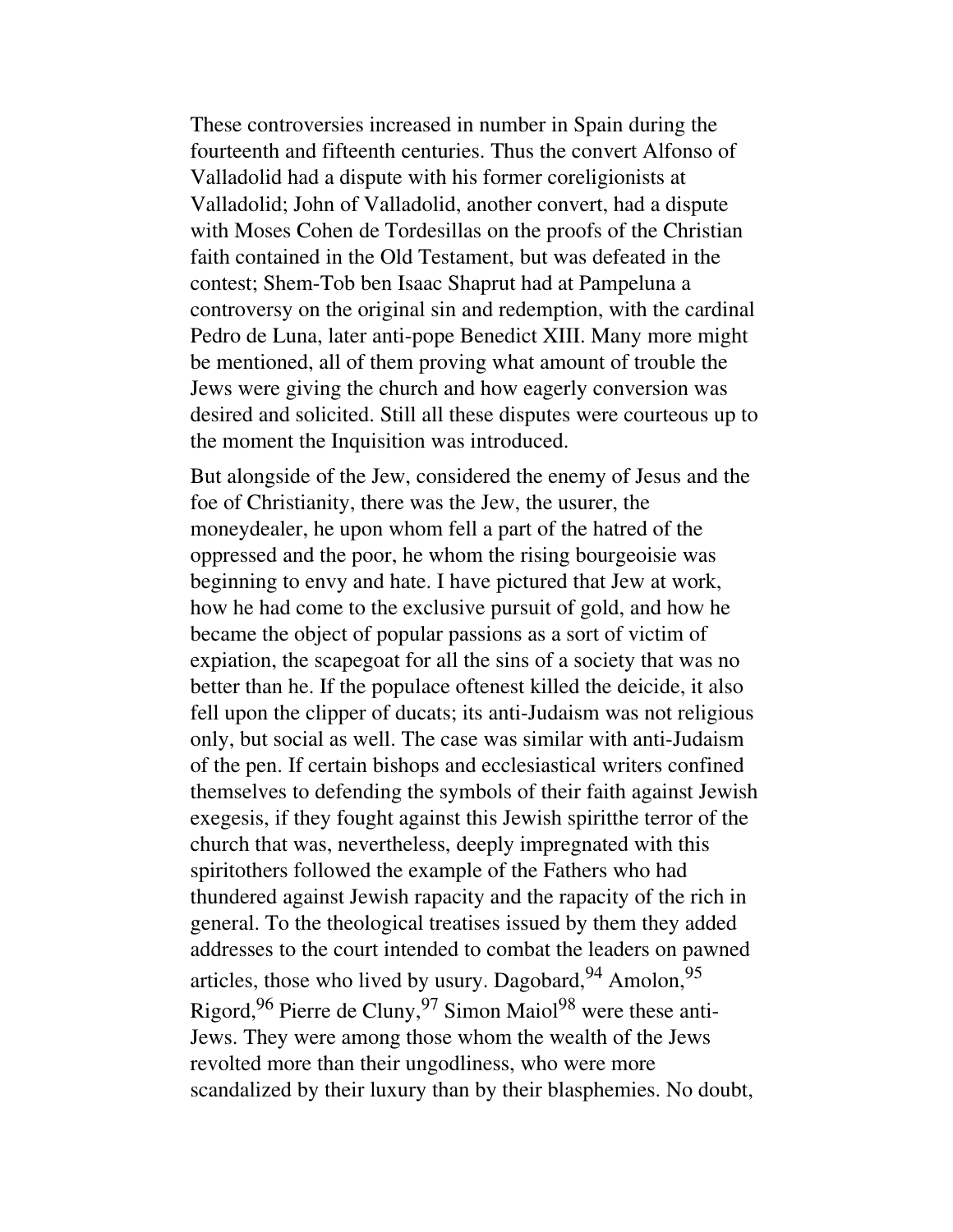for them the Jews were the most hateful adversaries of the truth, the worst of the unbelievers;  $99$  they are the enemies of God and Jesus Christ; they call the apostles apostates; they scoff at the Bible of the Septuagint; $100$  in their daily prayers they curse the Saviour under the name of the Nazarene; they build new synagogues as if to insult the Christian religion; they Judaize the believers, they preach the Sabbath to them and they persuade them to take a rest on Sabbath. But, besides, the Jews oppress the people; they hoard up wealth that is the fruit of usury and plunder;  $^{101}$  they hold the Christians in servitude; they possess enormous treasures in the cities which had received them, e.g., in Paris and Lyons; they commit larceny, they acquire money by evil methods; "everything passes through their hands, they insinuate themselves into houses and gain confidence; by their usury they draw the sap, the blood and the natural vigour of the Christians."102 They sell counterfeit jewels, they receive stolen goods, they coin base money, cannot be trusted, collect their debts twice over. In brief, "there is no wickedness in the world which the Jews are not guilty of, so that they seem to aim at nothing but the Christians' ruin."<sup>103</sup>

To this picture of the *perfidia Judaeorum*, the anti-Jews, like Maiol or Luther,  $104$  added abundant abuse, and soon anti-Judaism became purely polemic. The theological and social considerations now occupy but a limited place in the books of Alonzo da Spina,<sup>105</sup> especially Pierre de Lancre<sup>106</sup> and Francisco de Torrejoncillo.107 The *Sentinel Against the Jews,* a pamphlet by the last named, is particularly curious. Written in Spain at the beginning of the seventeenth century, it was aimed at the Marranos, who, it was said, invaded all the civil and religious offices. It consisted of fourteen books and showed that the Jews were presumptuous and liars, that they were traitors, that they were despised and dejected, that those favouring them came to an evil end, that neither they nor their work could be trusted, that they were turbulent, selfconceited, seditious, that the church preserved them only that in their midst might be born their Messiah the anti-Christ, who will be vanquished to allow Israel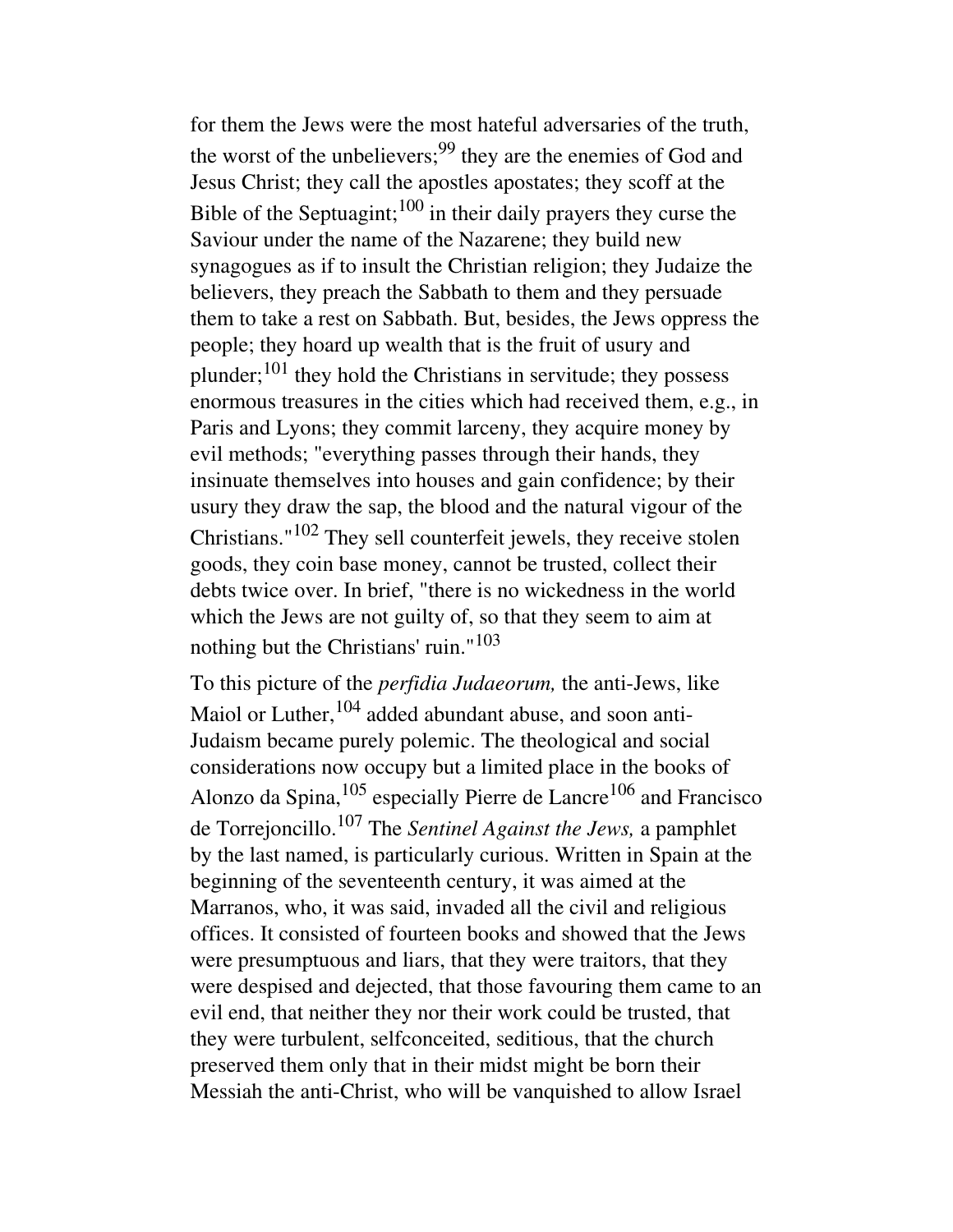to recognize his error. At any rate Francisco de Torrejoncillo may be considered amiable if one compares his pamphlet with a singular little work of the same epoch bearing the title, *Book of the Alboraique.*108 The Alboraique was Mohamed's mount, a queer animal, neither horse, nor mule, nor ox, nor donkey; to this singular animal the author of the squib likens the new Christians, the Marranos, who are Alboraiques as being neither Jews nor Christians.

Had all the polemists limited themselves to allegorical comparisons, not much harm would have come to the Jews. But some did not hesitate to relate the most extraordinary things about these accursed ones, and the anti-Jewish polemic literature enregistered all the popular prejudices, even made them worse; it originated new ones and perpetuated them in all instances. The wildest stories about the Jews were circulated; they were represented with monstrous features; the most abominable deformities, the blackest vices, the most heinous crimes, the most despicable habits were attributed to them. They have, so it was declared, the figure of a he-goat, they have horns and a caudal appendage,  $109$  they are subject to quinsy, to scrofula, to bloodflux, stinking infirmities which make them lower their heads,  $110$ they have haemorrhoids, bloody sores on their hands, they cannot spit; at night their tongue is overrun with worms. The belief in these diseases peculiar to the Jews had come from Spain, in the fourteenth century; later on they were arranged in lists, the oldest of which belongs to 1634. In these lists, to each of the twelve tribes its special disease is assigned.

Thus can be explained some other anti-Jewish prejudices; but though it is evident that the likening of the Israelites to the evil spirit caused the he-goat figure and horns on their foreheads to be attributed them, still many of these beliefs remain inexplicable. They all arise, in part, from the fact that the retired life of the Jews, their venerable habit of keeping aloof, not to mingle with those surrounding themever served to excite excessively the popular imagination.

As to the Templars, concerning whom so many similar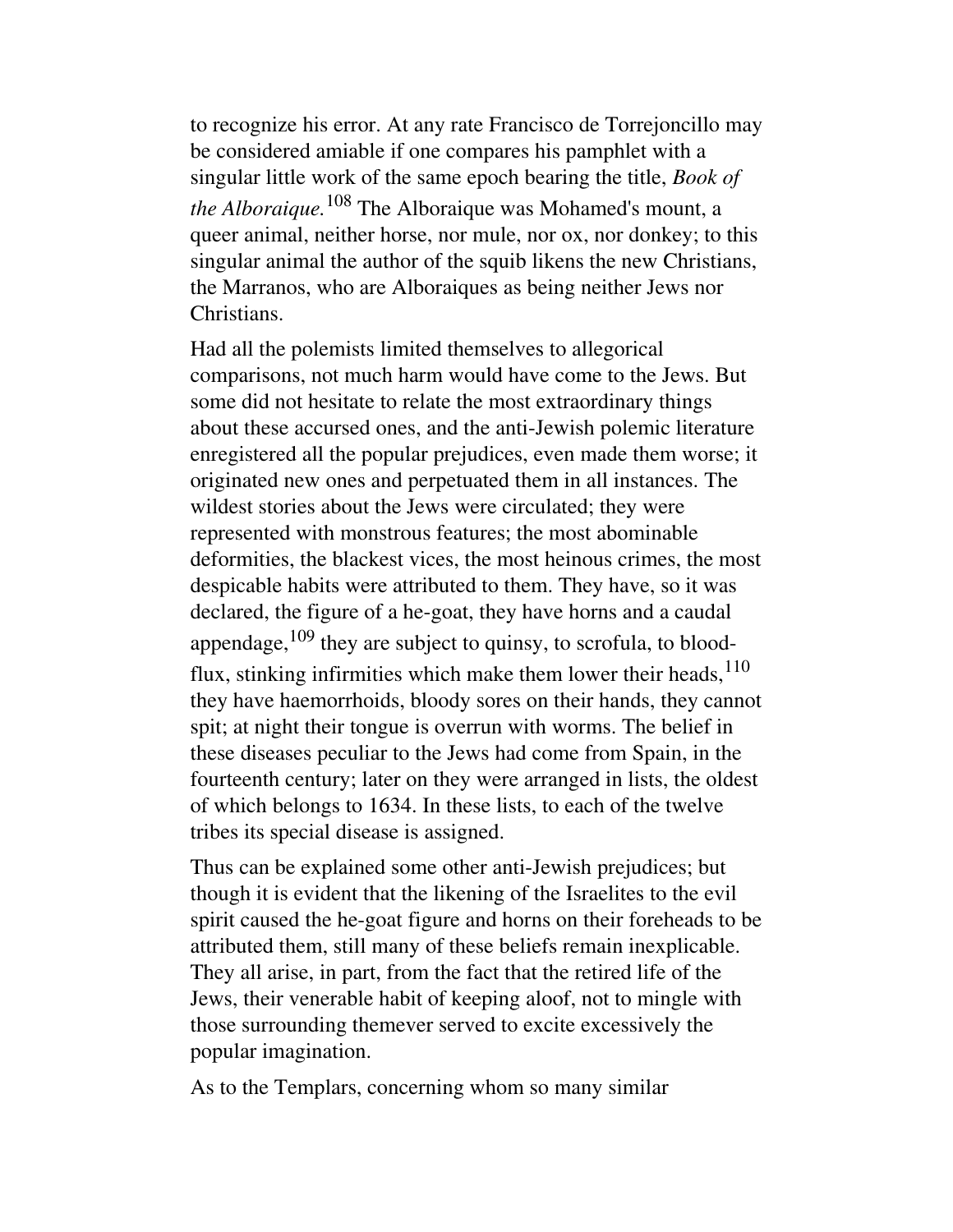abominations had been spread, they, above all others, can be likened unto the Jews. Like the latter, they were hated for their pride, their ostentation, their wealth in the midst of general misery, their eagerness for gain, their shameless use of means of acquisition, their making usurious contracts. They were hated because they advanced money on chattels and fiefs on condition that these fiefs and chattels remained theirs in case of the borrower's death; because the Templars' Order possessed a greater part of the French territory in the thirteenth century and formed a commonwealth within the state, the Templars having and recognizing no master but  $God.<sup>111</sup>$  We see then that the same causes produce the same results, create the same animosities, give rise to the same beliefs.

Were not the Templars said to "burn and roast the children they begat by young girls, and to sacrifice to and anoint their idols with the fat taken of  $f''$ ;  $^{112}$  were not the Cagots said to make use of Christian blood? Does not the charge of ritual murder weigh over the Jews as it had weighed over those wretches, the lepers, whom the Middle Ages treated as the Jew's brethren, thus taking up again the assertions of Manetho, repeated by Chaeremon, Lysimachus, Posidonius, Apollonius Molo and Apion, just as it had weighed over the sorcerers, who were also likened to the Jews? But we shall come back to this question when we speak of the modern antisemites.

What was the attitude of the Jews in the face of all these attacks and abuses which the theologians and polemists directed at them? They vigorously defended themselves. They opposed exegesis to exegesis; they opposed their logic to their opponents' arguments; they answered insults and calumnies with calumnies and insults; which is but normal, natural, inevitable, but all the same these insults fatally rebounded against them. If the anti-Jewish literature is enormous, the defensive literature of the Jews, as well as their anti-Christian literaturefor the Jews oftentimes took up the offensiveis quite considerable.

The first controversial work belonging to the Israelite literature of the Middle Ages, was the *Book of the Lord's Wars,* written in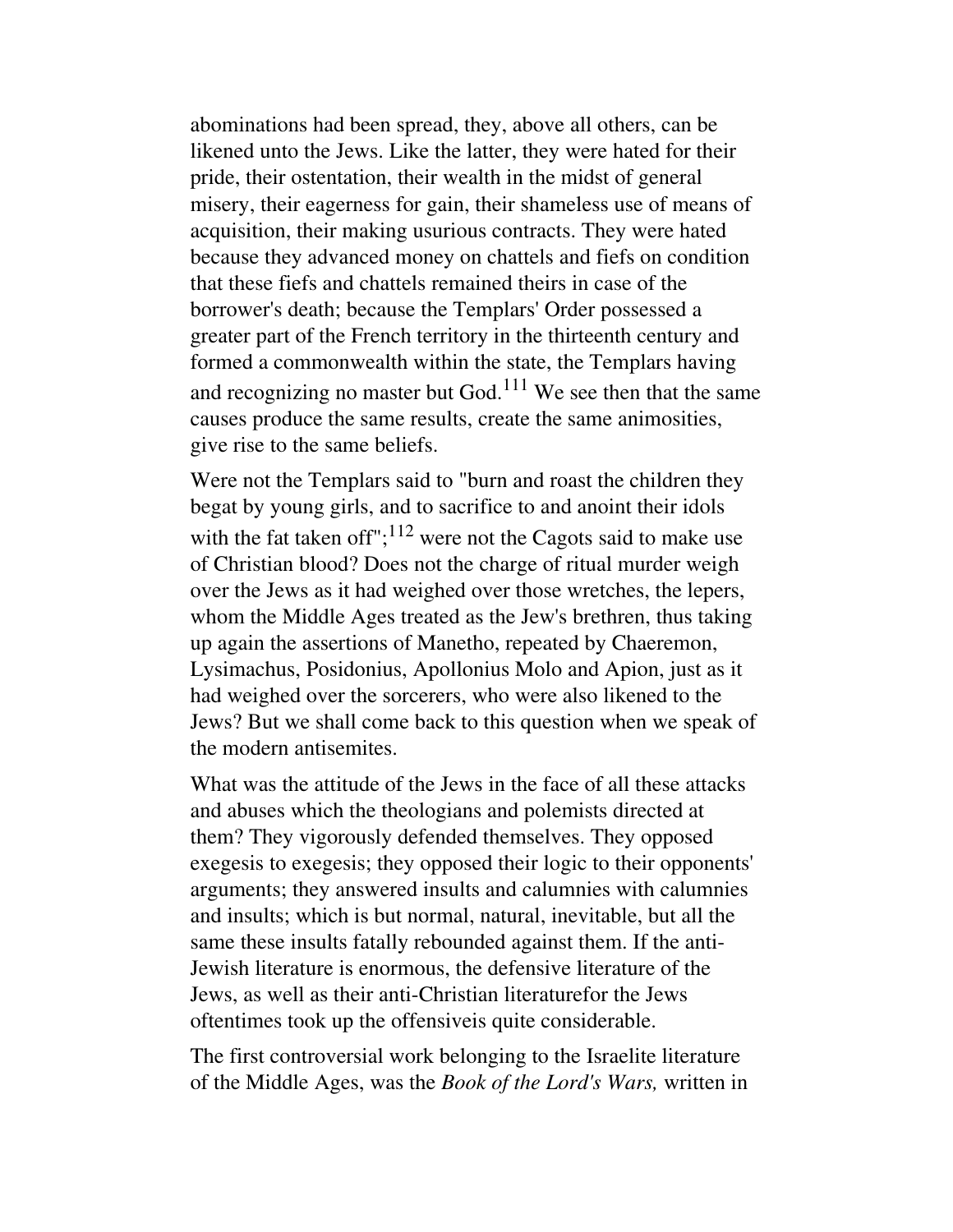1170, by Jacob ben Ruben.<sup>113</sup> It was made up of twelve chapters, or gateways, proving that Messiah had not yet come, which, however, for the exegetic rhetoricians, was just as easy as, if not easier than to prove the opposite. But it was not enough to prove that Jesus was not the awaited Messiah; it was equally necessary to prove the superiority of the Jewish religion to those who were establishing, irrefutably, the superiority of the Christian religion, and this was easy for both sides, as each drew from the Bible what suited it. The Talmudists made use of the New Testament even to confirm their Judaic dogmas. This was done by Moses Cohen de Tordesillas, in his *Support of the Faith,* while Shem-Tob ben Isaac Shaprut resumed, in the form of a dialogue between a Unitarian and a Trinitarian, the ideas propounded by Jacob ben Ruben. $114$ 

In imitation of the ecclesiastical writers and inquisitors, the rabbis wrote books for the use of those who were challenged in disputes. A kind of *vade mecum,* these books pointed out the vulnerable sides of the Christian dogmas; and if, on the one hand, there were publications like "Judaism Defeated with Its Own Weapons," on the other hand were composed works like "Christianity Defeated with Its Own Arms," *i.e.,* with those found in the New Testament. In anti-Christian literature the Gospels played the part of the Talmud in anti-Jewish literature. Beginning with the eleventh or twelfth century they were often assailed, and numerous discussions took place between rabbinites and theologians. These discussions were sometimes gathered in collections, where they were presented in a light favourable to Jewish dialectics. Presently these collections came to be used as manuals; among them were the ancient *Nizzachon (Victory)* of Rabbi Mattathiah; *Nizzachon of* Lipman de Mulhausen; the one by Joseph Kimhi; the *Strengthening of the Faith,* by Isaac Troki,115 and the *Book of Joseph the Zcalot.*116 Still this was not sufficient for the fervour of the Jews. Having prepared the minds for future debates, having assailed the Catholic doctrines, not in oratorical tournaments only, but in apologies as well, they wrote abusive pamphlets, like that famous *Toldot Jesho,* the life of the Galilean which goes back to the second or third century, and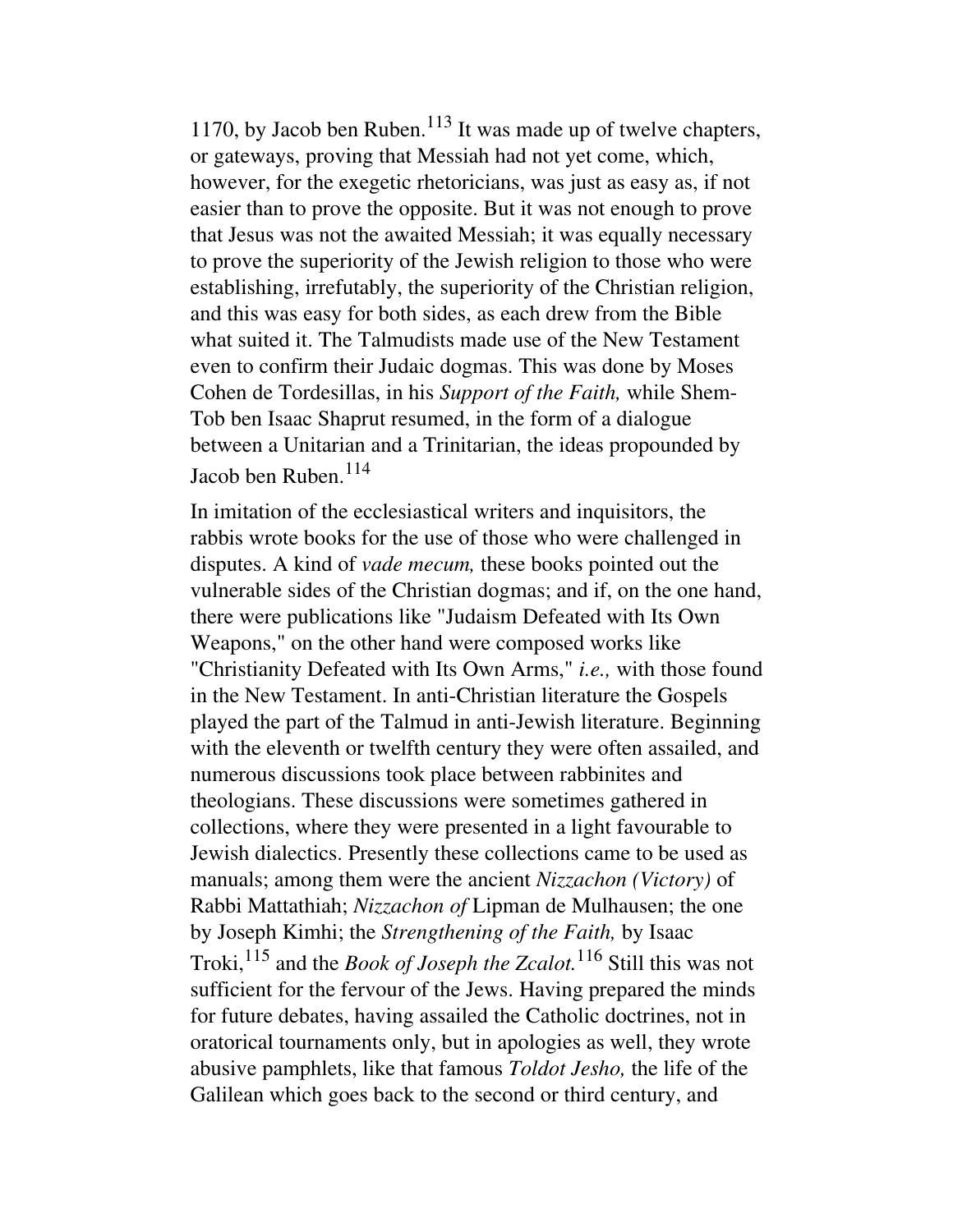which Celsius possibly was acquainted with.<sup>117</sup> This *Toldot Jesho* was published by Raymund Martin, Luther translated it into German; Wagenseil and the Dutchman Huldrich also published it. It contained the story of Pantherus the soldier and the legends representing Jesus as a magician. After defending the Bible and Monotheism the Jews turned upon those who were their most dangerous enemiesthe converted. If they had refuted Raymund Martin and Nicholas de Lyra,  $118$  they refuted with still greater energy Jerome de Santa Fe, the Santa Fe whom his former coreligionists called Megaddef, i.e., blasphemer. At Jerome they were incensed. Don Vidal ibn Labi, Isaac ben Nathan Kalonymos,  $119$  Solomon Duran,  $120$  several others, wrote to give the lie to the "calumniator." The same was done by Isaac Pulgar against Alfonso of Valladolid, $121$  by Joshua ben Joseph Lorqui and Profiat Duran.<sup>122</sup> In the seventeenth century anti-Judaism took on another form. The theologians were succeeded by erudites, scholars, exegetes. Anti-Judaism became milder and more scientific; it was represented by hebraizers, often of great attainments, like Wagenseil,<sup>123</sup> Bartolocci,<sup>124</sup> Voetius,<sup>125</sup> Joseph de Voisin,126 etc. These men studied Jewish literature and manners in a more serious way. Thus Wagenseil denied ritual murder;  $127$  though saying that the Talmud contained "blasphemies, impostures and absurdities," Buxtorf declared that it also contained things of value for the historian and philosopher.<sup>128</sup> Yet the same ideas persisted which had inspired the authors of the preceding centuries. The object was always to prove the truth of the Christian faith and dogmas on the basis of the Old Testament; the anxiety to convert the Jews ever haunted the souls, the recall of Israel was spoken of, means of bringing them back were proposed; $129$  the apostates invoked the Zohar and Mishna in favour of Jesus,  $130$  and the polemic literature was still in bloom under Eisenmenger, whose *Judaism Unveiled*<sup>131</sup> has inspired many contemporary antisemites; under Schudt,  $132$ later under Voltaire. It is true that literary anti-Judaism, particularly that of combative tendencies and pamphleteers, is varied but little. Most of the anti-Jewish writers imitate one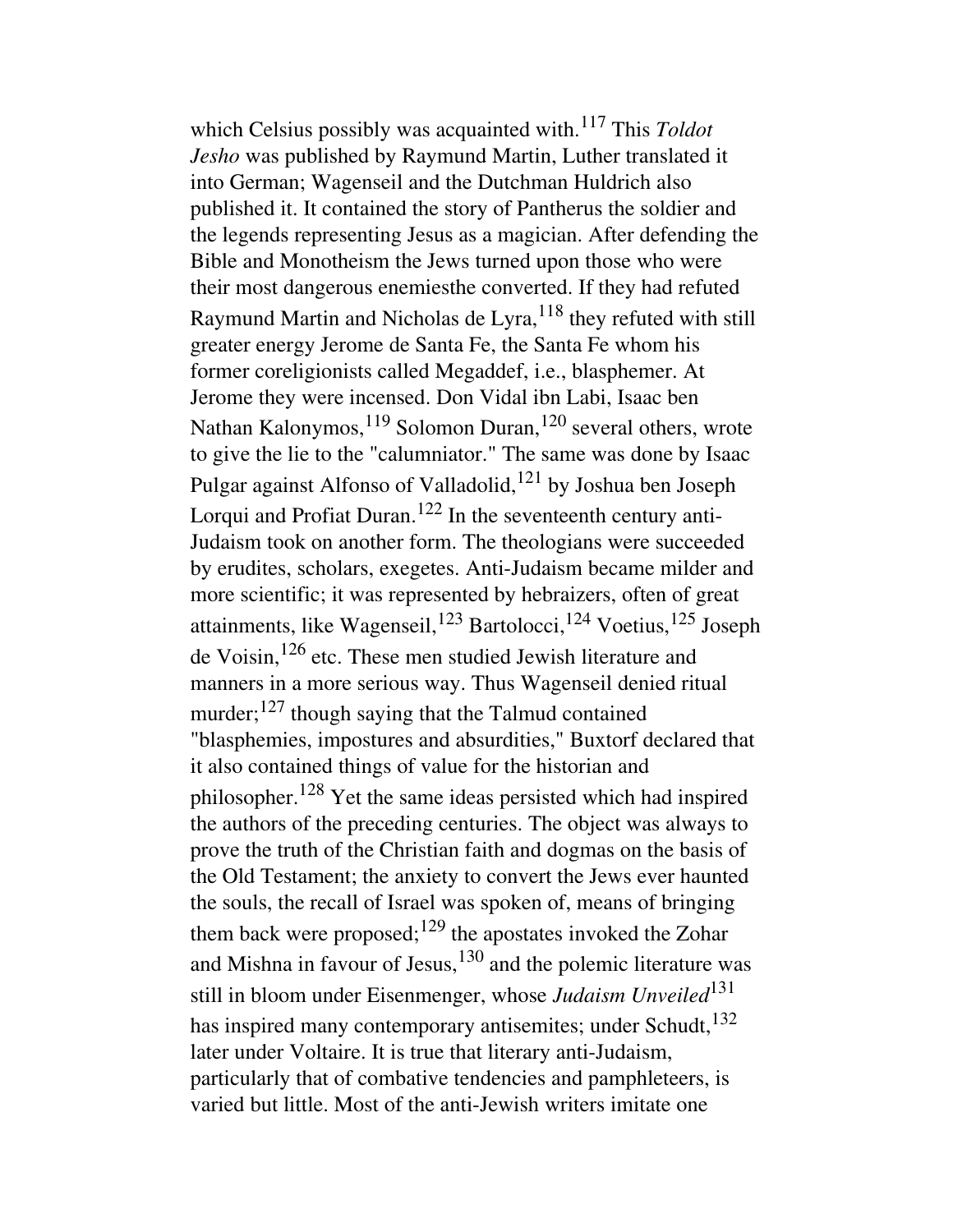another, without scruple; they plagiarize without even taking the trouble to verify the assertions of their predecessors. One book of the kind is responsible for similar others: Alonzo da Spina draws his inspiration from *Batallas de Dios,* by Alfonso of Valladolid; Porchet Salvaticus, Pietro Galatini, Pierre de Barcelona republish, under different names, Raymund Martin's *Sword of the Faith;* Paul Fagius and Sebastian Munster<sup>133</sup> help themselves to the *Book of the Faith.*

In spite of this, and independently of the dissimilarities I have noted, anti-Judaism, from the seventeenth century on, is in all respects quite different from the anti-Judaism of the preceding centuries. The social side gets gradually the upperhand of the religious side, though this latter continues to exist. The question is asked, not whether the Jews are wrong in being usurers, or merchants, or deicides, but whether, as Schudt<sup>134</sup> says, the Jews ought to be tolerated in a State or not, whether it is lawful to admit Jews into a Christian commonwealth, as John Dury<sup>135</sup> inquires, about 1655, in a pamphlet directed against Cromwell's protege, Menasseh ben Israel. This is the social standpoint which we shall see developing henceforth in literary anti-Judaism; a part of modern antisemitism will rest on the theory of a Christian State and its integrity, and in this wise it will be connected with the ancient anti-Judaism.

#### **FOOTNOTES**

76 Consult the *Spicilegium* by Achery, vols. X and XV.

77 Isidore of Seville, *De Fide Catholica ex vetere et novo Testamento contra Judaeos* (Opera, vol. VII). Migne, P. L., lxxxiii.

78 *Disputatio contra Judaeos*, Opera, Editio Basileensis, p. 180.

79 *Contra Judaeos*,. Lib. VI.

80 Migne, P. L., Ch. CLIX.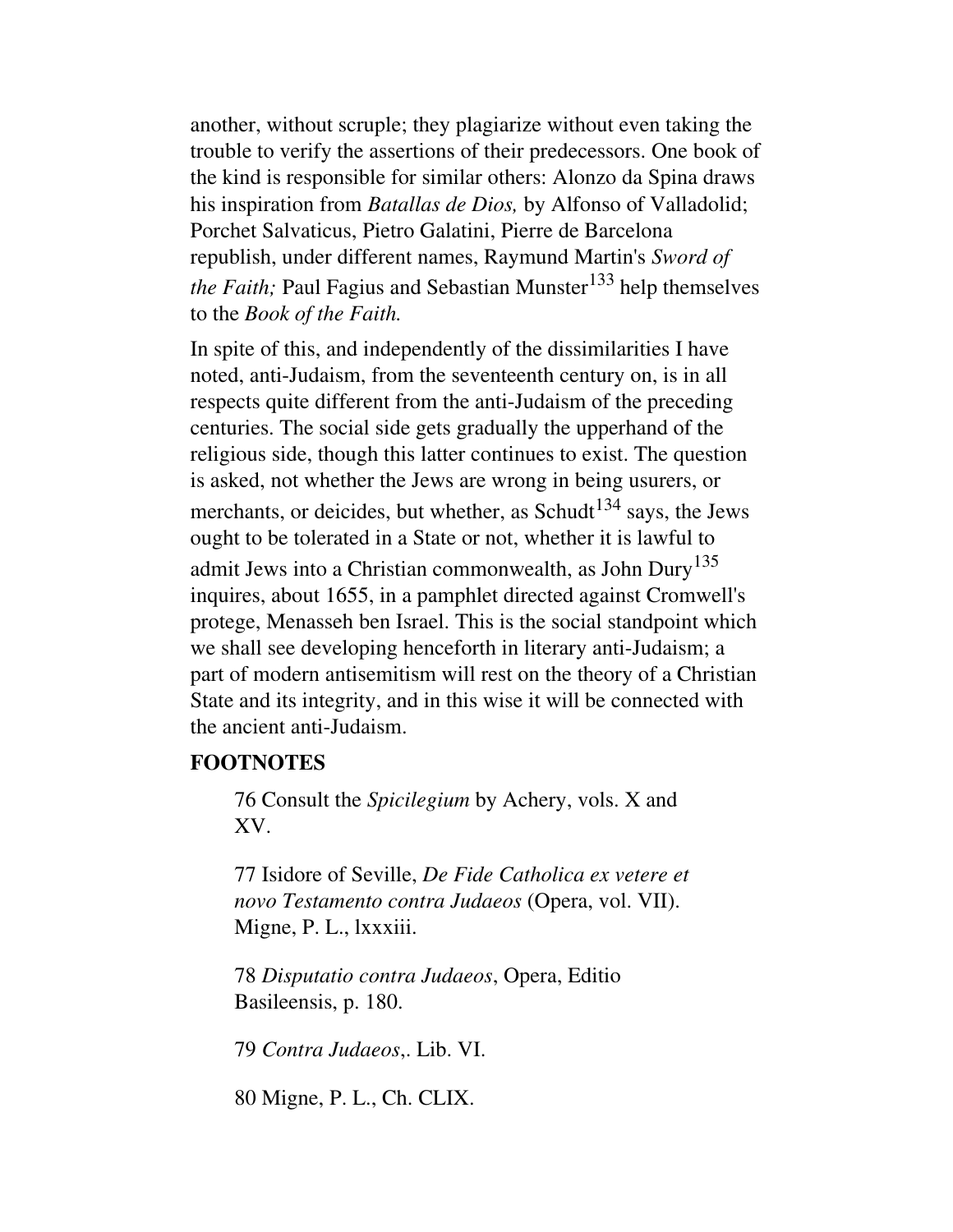81 *Liber contra perfidia Judaeorum*, Opera, Paris, 1519.

82 Augustin Giustiniani, *Linguae Hebreae* (1566).

83 *Pugio Fidei* (Paris, 1651). (Cf. Quetif, *Bibl. Scriptorum dominicanorum*, v. I, p. 396, and the edition of Carpzon, Leipzig, 1687).

84 *Victoria adversus impios Hebreos et sacris litteris* (Paris, 1629). Wolf, *Bibl. Hebr*. v. I, p. 1124.

85 Consult Fabricius, *Bibliotheca Latina*, on Peter of Barcelona (Petrus

Barcinonensis) .

86 *De Arcanis catholicae veritatis libris* (Soncino, 1518).

87 Throughout the Middle Ages they believed in this fourfold meaning of the Scriptures, and the following distich expressed its import:

> *Littera gesta docet, quid credas, allegoria;*

*Moralis, quid agas quo tendas anagogia.* 

88 For the antisemitic literature of the Jewish apostates consult Wolf, *Bibl. Hebr*., v. I.

89 Cf. Wolf, *Bibl. Hebr.,* I, p. 1004; and Joseph Rodriguez de Castro, *Bibliotheca espanola* (Madrid, 1781), vol. I, p. 235.

90 *Tractatus Zelus christi contra Judaeos*, Saracenos et infideles (Venice, 1542) .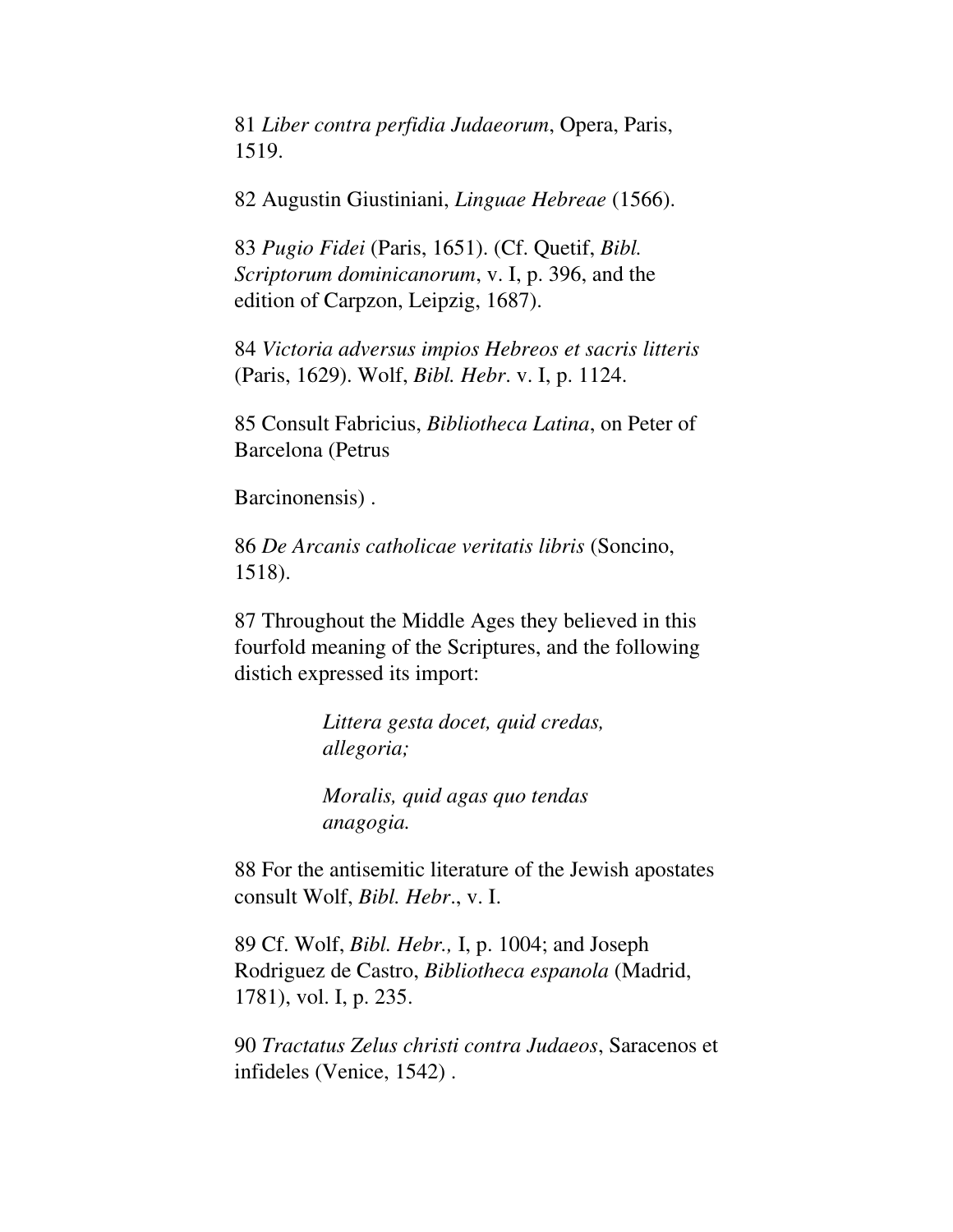91 *Hostis Judaeorum* (Cologne, 1509).

92 *Hebreomastyx* (Frankfort, 1601).

93 Juda Hallevy, *Liber Cosri*. Translated by John Buxtorf, Jr., 1660 -- a German translation with an introduction was published by H. Jolowicz and D. Cassel, *Das Buch Kuzari*, 1841, 1853.

94 *De Insolentia Judaeorum* (Patrologie latine v. CIV).

95 Epistola seu liber contra Judaeos (Patrologie latine, v. CXVI).

96 *Gesta Philippi Augusti*, 12-16.

97 *Tractatus adversus Judaeorum inveteratam duritiam* (Bibliotheque des Peres latins. Lyons).

98 *Les Jours caniculaires (Dierum canicularium)* translated by F. de Rosset (Paris, 1612).

99 Agobard, *loc. cit.*

100 Amolon, l*oc. cit.*

101 Pierre de Cluny, *loc. cit.*

102 Agobard, *loc. cit.* Rigord, *loc. cit.*

103 S. Maiol, *loc. cit.*

104 *The Jews and their lies* (Wittemberg, 1558).

105 F*ortalitium Fidei* (Nuremberg, 1494). Wolf, *Bibl. Hebr.*, v. I, p. 1116.

106 *L'lncredulite et mecreance du sortilege pleinement convaincue* (1622).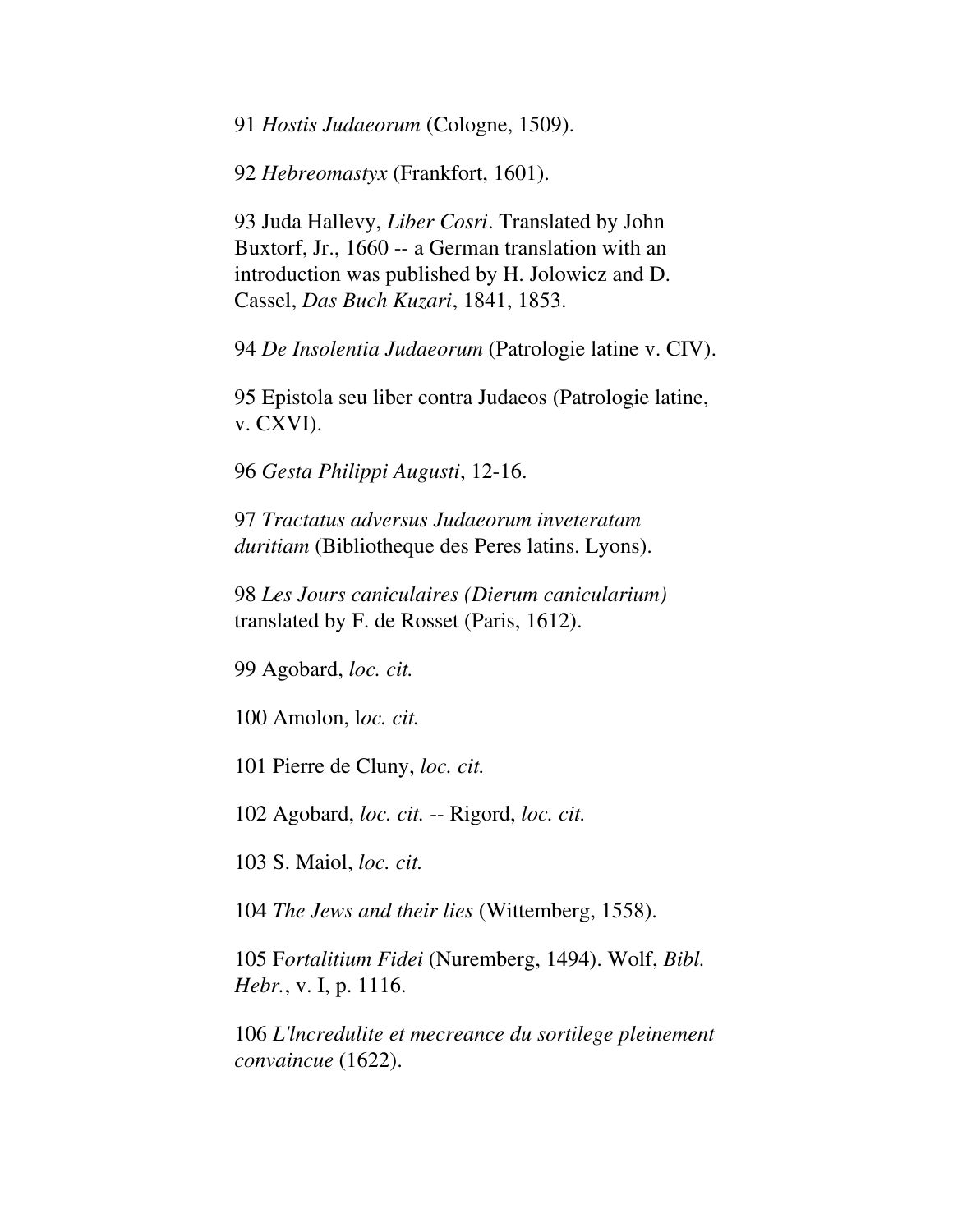107 *Centinela contra Judios* (Cf. Loeb, *Revue des Etudes Juives,* v. V).

108 Bibliotheque Nationale, Spanish section, Ms. No. 356 (Loeb, *Revue des Etudes Juives*, v. XVIII).

109 *Centinela contra Judios*.

110 Pierre de Lancre, *loc. cit.*

111 Lavocat, *Proces des Freres de l'ordre du Temple*, Paris, 1888.

112 Lavocat, l*oc. cit.*

113 Loeb, *Revue des Etudes Juives*, v. XVIII.

114 Shem-Tob ben Isaac Shaprut, *The Touchstone* (Loeb, *loc. cit*.).

115 Wagenseil in his *Tela ignea Satanae* (Altdorf, 1681), reproduces all these treatises in print.

116 Zadoc Kahn, *The Book of Joseph the Zealot* (Revue des Etudes Juives, vols. I and III).

117 For the Toldot Jesho, cf. *Tela ignea Satanae*, Wagenseil, v. II, p. 189, and B. de Rossi, *Biblotheca Judaica antichristiana* (Parma, 1800), p. 117.

118 Wagenseil, *loc. cit*.

119 *Magna Biblothica Rabbinica* (Rome, 1693-95).

120 Solomon ben Adret, of Barcelona, refuted the *Pugio Fidei*.

121 Chayim ibn Musa refuted Nicholas de Lyra in his *Shield and Sword* (Graetz, *loc. cit.*)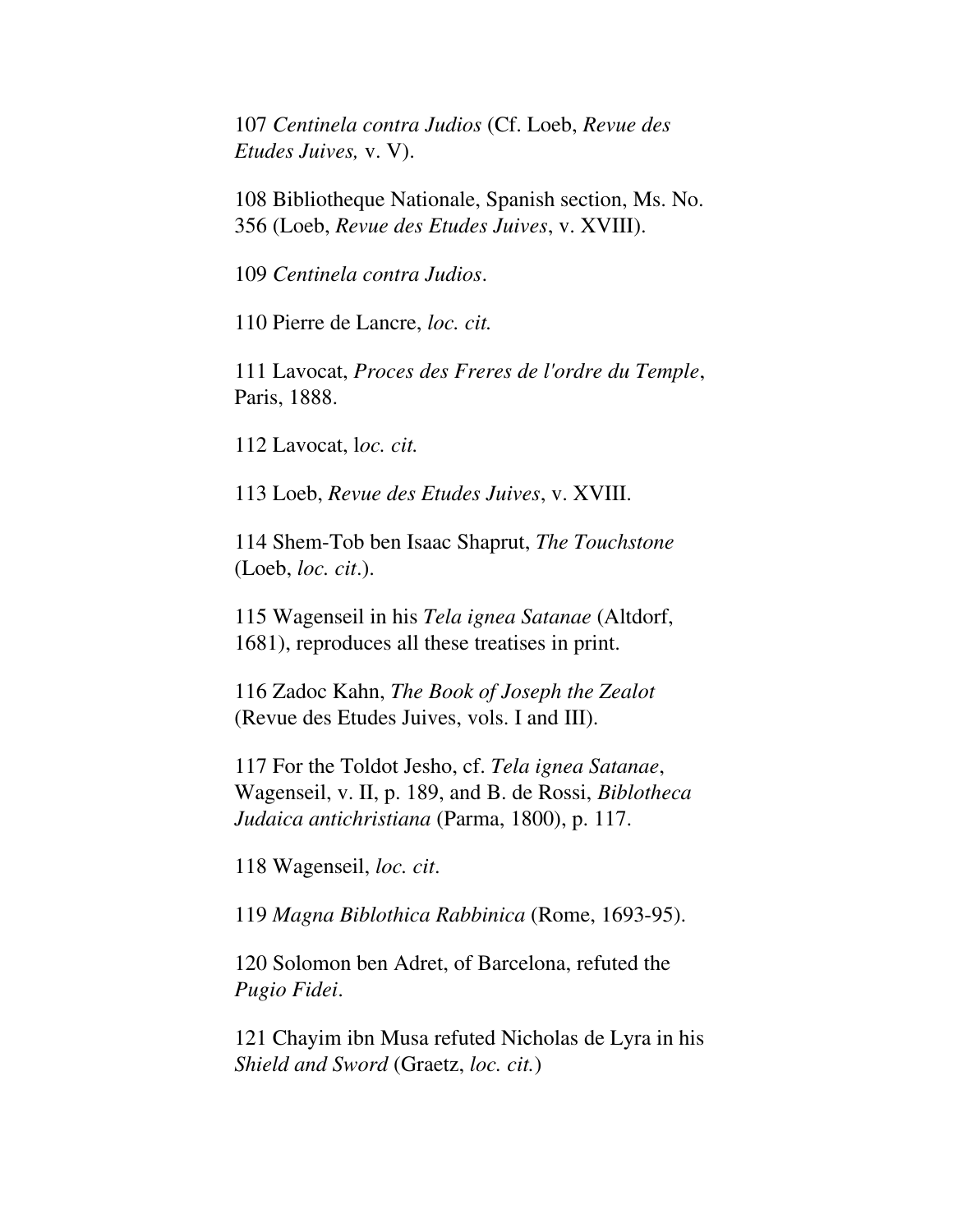122 *Letter of Combat* (Graetz, l*oc. cit*., and Rossi, *Bibloth. antichrist*, p. 100).

123 *Dialogue against the Apostates* (Loeb, *loc. cit*.)

124 *Alteca Boteca* (Loeb, *loc. cit*.) De Rossi, *Dizionario Storico degli autori Ebrei* (Parma, 1802), p. 89.

125 *Disputationes Selectae* (Utrecht, 1663).

126 *Theologia Judaeorum* (1647).

127 *Benachrichtung wegen einiger die Judenschaft engehenden Sachen* (Altdorf, 1709).

128 *Dictionn, chaldeo-talmadico-rabbinique* (Basiliae, 1639) and Synagogua Judaica (Hanau, 1604).

129 Pean de la Croullardiere, *Methode facile pour convaincre les heretiques* (Paris, 1667), which contains a "method of assailing and converting the Jews"; Thomas Bell, Hader, *Dottrina facile e breve per reduire l'Hebreo al conoscimento del vero Messia e Salvator del Mondo* (Venetia 1608).

130 Conrad Otton, *Gali Razia* (Secrets unveiled), (Nurenberg, 1605).

131 *Judaism Unveiled* (Frankfort, 1700).

132 *Compendium Historiae Judaicae* (Frankfort, 1700) and *Judaeas Christicida gravissime peccans et vapulans* (1700).

133 *Revue des Etudes juives,* v. V, p. 57.

134 *Loc. cit*.

135 *A Case of Conscience* (London 1655).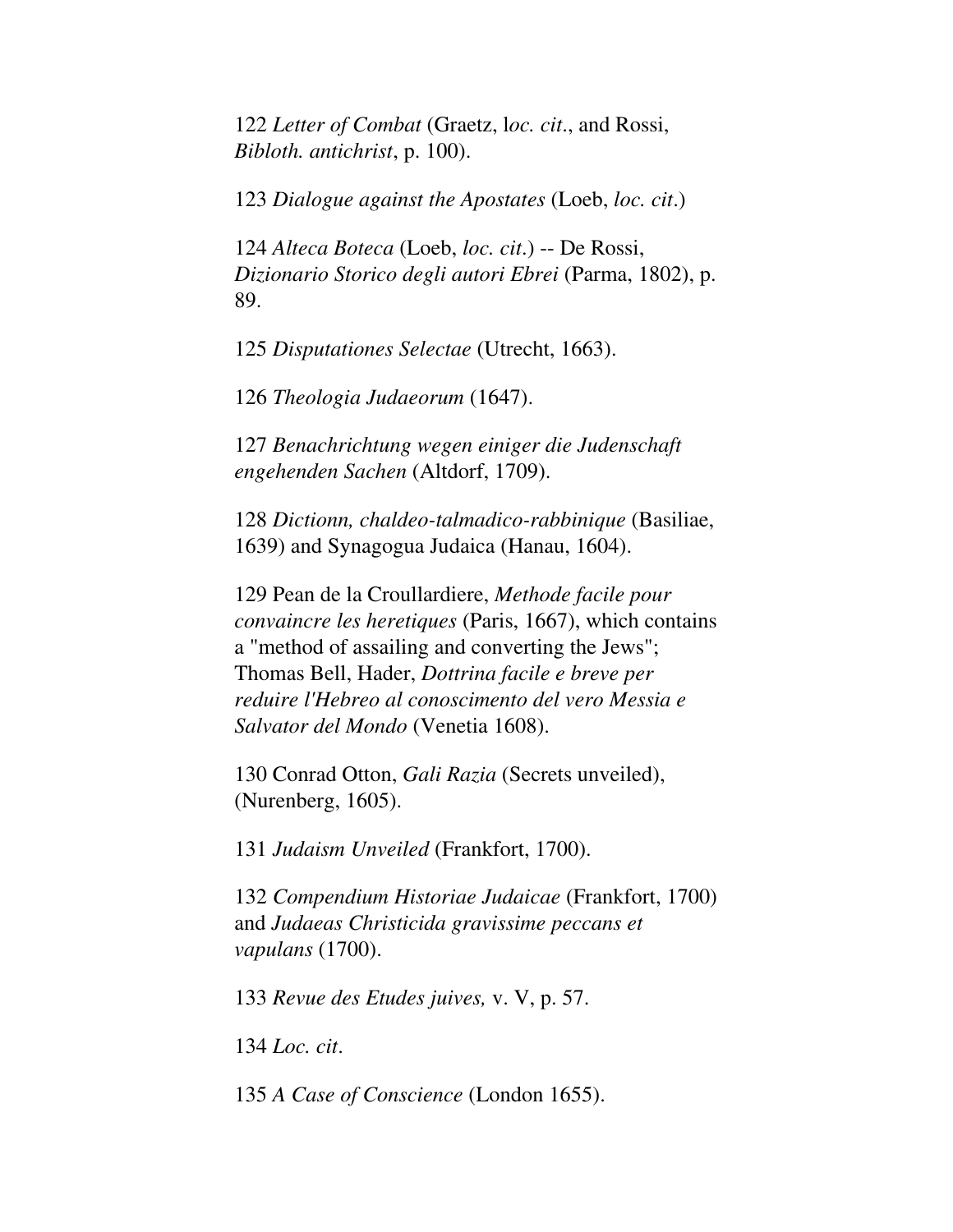# <span id="page-115-0"></span>**[Chapter Eight:](#page-115-0) [Modern Legal Anti-Judaism](#page-115-0)**

After preliminary discussions, as a result of which any decision on the emancipation of the Jews was adjourned, the Constituent Assembly voted, on September 27, 1791, on a motion by Duport, and thanks to Regnault de Saint-Jean-d'Angely's intervention, the admission of the Jews to the rank of citizens. This decree had been ready for a long time, prepared as it was through the work of the commission assembled by Louis XVI, with Malesherbes in the chair; prepared by the writings of Lessing and Dohm, of Mirabeau and Gregoire. It was the logical outcome of the efforts made for some time by the Jews and the philosophers; in Germany Mendelssohn had been its promoter and most active advocate, and in Berlin Mirabeau drew his inspiration at the side of Dohm in the salons of Henriette de Lemos.

A certain class of Jews had, however, already been emancipated. In Germany the court Jews *(Hofjuden)* had obtained commercial privileges; even titles of nobility were being conferred upon them for money. In France the Portuguese Marranos returned to Judaism, enjoyed great liberties and prospered under the supervision of their syndics at Bordeaux, very indifferent nevertheless to the fate of their unfortunate brethren, though very influential: one of them, Gradis, failed to secure a nomination as deputy to the States-General. In Alsace even, several Jews obtained important favours, as, *e.g.,* Cerf Berr, purveyor to the armies of Louis XV, who granted him naturalization and the title of Marquis de Tombelaine.

Thanks to all these privileges, there sprang into existence a class of rich Jews which came into contact with the christian society; open-minded, subtle, intelligent, refined, of extreme intellectualism, it had given up, like so many Christians, the letter of religion or of the faith even, and retained nothing but a mystic idealism which, for good or ill, went hand in hand with a liberal rationalism. The fusion between this group of Jews and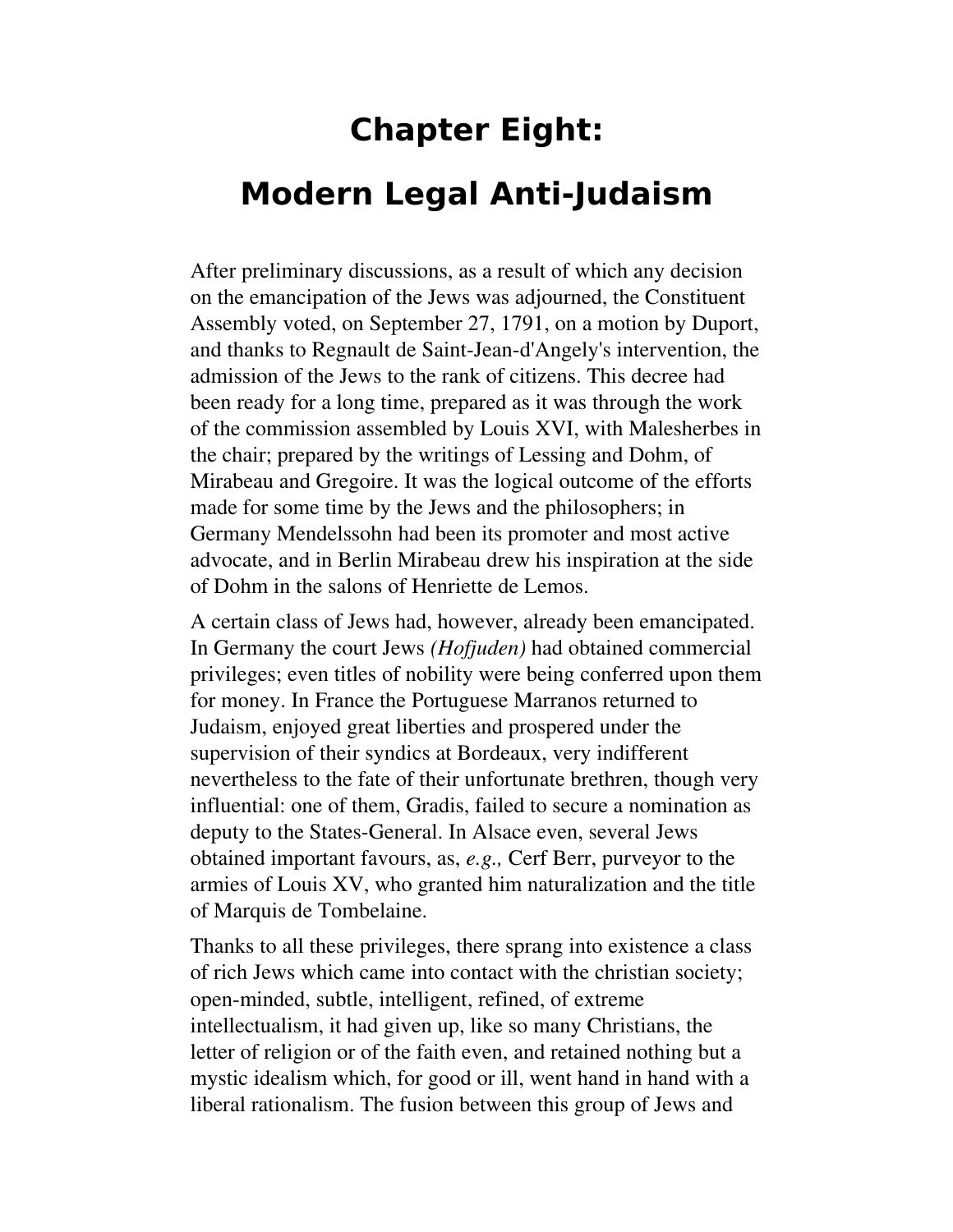the elite led by Lessing, was brought about above all in Berlin, a young city and centre of a kingdom which was rising to fame, an easy-going city, with little tradition. Young Germany gathered at the houses of Henrietta de Lemos and Rachel von Varnhagen; with the Jews, German Romanticism ended in impregnating itself with Spinozaism; Schleiermacher and Humboldt were seen visiting there, and it may be said that if the Constituent Assembly decreed the emancipation of the Jews, it was in Germany that it had been prepared.

At any rate, the number of these Jews qualified to mingle with the nations, was extremely limited, the more so because the majority of themlike Mendelsson's daughters, like Boerne and Heine later onended by converting, and thus no longer existed as Israelites. As for the mass of Jews, it was in quite different circumstances.

The decree of 1791 freed these pariahs from a secular servitude; it broke the fetters with which the laws had bound them; it wrested them from all kinds of ghettos where they had been imprisoned; from, as it were, cattle it made them human beings. But if it was within its power to restore them to liberty, if it was possible for it to undo within one day the legislative work of centuries, it could not annul their moral effect, and it was especially impotent to break the chains which the Jews had forged themselves. The Jews were emancipated legally, but not so morally; they kept their manners, customs and prejudicesprejudices which their fellow citizens of other confessions kept, too. They were happy at having escaped their humiliation, but they looked around with diffidence and suspected even their liberators.

For centuries they had looked with disgust and terror at this world which was rejecting them; they had suffered from it, but they still more feared to lose their personality and faith from contact with it. More than one old Jew must have looked with anxiety at the new existence which opened before him; I should not even be surprised if there were some in whose eyes the liberation appeared a misfortune or abomination.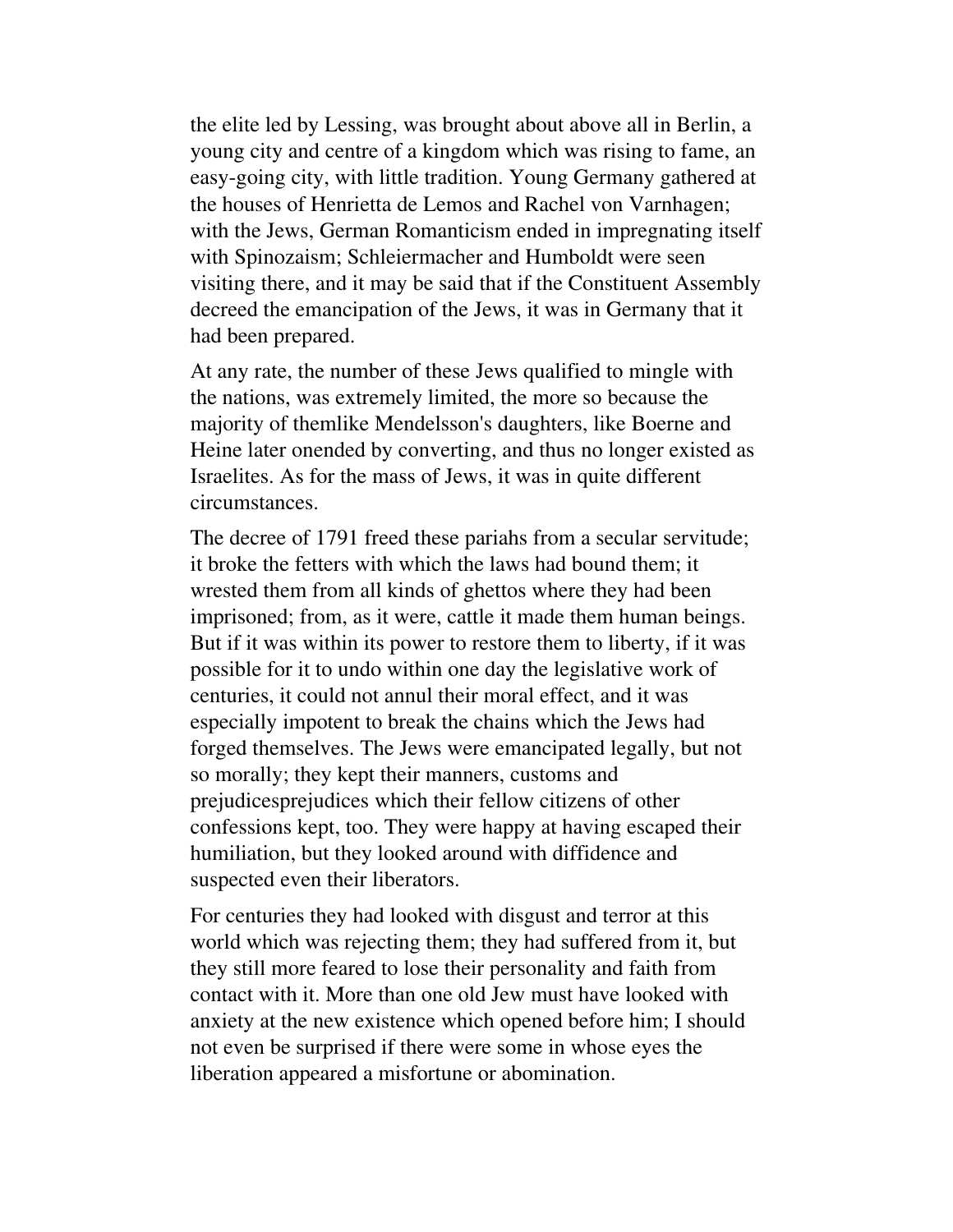As the decree of emancipation did not change the Judaic self, the way in which this self manifested itself was not changed either. Economically the Jews remained what they werebe it understood that I speak of the majorityunproductive, i.e., brokers, moneylenders, usurers, and they could not be otherwise, given their habits and conditions under which they had lived. With the exception of an insignificant minority among them, they had no other aptitudes, and even nowadays a great many Jews are in the same plight. They did not fail to apply these aptitudes, and during this period of unrest and disorder they found occasion to apply them more than ever. In France they availed themselves of events, and the events were favourable for them. In Alsace, for instance, they acted as auxiliaries to the peasants, whom they lent the funds necessary for the purchase of national property. Already before the revolution they were the home-bred usurers in this province, and the objects of hatred and contempt,  $136$  after the Revolution, the very peasants who had erstwhile forged quittances<sup>137</sup> to escape from the clutches of their creditors, now appealed to them. Thanks to the Alsatian Jews, the new ownership continued, but they meant to draw profit from it with a plentiful, usurious hand. The debtors raised a protest; they pretended they would be ruined if no aid were forthcoming, and in this they exaggerated, as they, who previous to 1795 had nothing, had eighteen years later acquired 60,000,000 francs' worth of estates on which they owed the Jews 9,500,000 francs. Nevertheless, Napoleon lent ear to them, and suspended, during one year, judicial decisions in behalf of the Jewish usurers of the Upper Rhine, the Lower Rhine, and the Rhine provinces. His work did not stop at that. In the preambles of the decree of suspension of May 30, 1806, he showed that he did not consider the repressive measures sufficient, but wanted the source of the evil done away with.

"These circumstances," said he, "caused us at the same time to consider how urgent it was to revive among those subjects of our country who profess the Jewish religion, the sentiments of civic morals, which have unfortunately been deadened with a great number of them through the state of humiliation in which they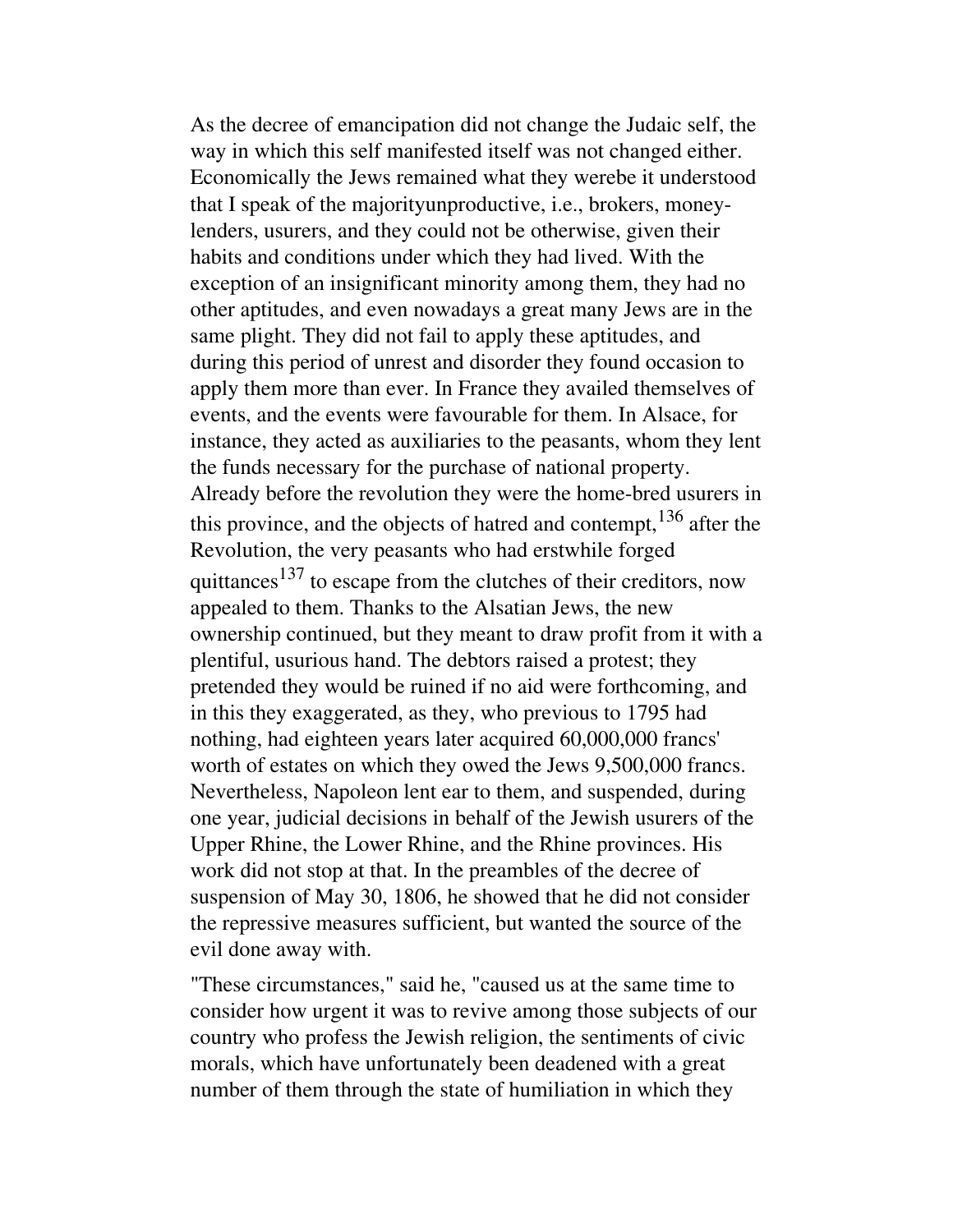have languished too long, and which is not our intention to maintain and renew."

To revive or rather to give birth to these sentiments, he wanted to bend the Jewish religion to suit his discipline, to hierarchize it as he had hierarchized the rest of the nation, to make it conform to the general plan. When first consul he had neglected to take up the question of the Jewish religion, and so he wanted to make amends for this failure by convoking an Assembly of Notable Jews for the purpose of "considering the means of improving the condition of the Jewish nation and spreading the taste for the useful arts and professions among its members," and of organizing Judaism administratively. A list of questions was sent out among prominent Jews and when the answers had come in, the Emperor called together a Great Sanhedrin vested with the power of bestowing a religious authority upon the responses of the first assembly. The Sanhedrin declared that the Mosaic law contained obligatory religious provisions, and political provisions; the latter concerned the people of Israel when an autonomous nation, and had, therefore, lost their meaning since the Jews had scattered among the nations; it also forbade to make, in the future, any distinctions between Jews and Christians in the matter of loans, and entirely prohibited usury.

These declarations showed that the prominent Jews belonging for the most part to the minority I have mentioned, knew to adapt themselves to the new state of affairs, but could in no way make any presumption upon the dispositions of the mass. It required the candour of Napoleon the legist to believe that a synod could enjoin love for the neighbour, or forbid usury which the social conditions facilitated. The imperial prohibition for Jews against providing substitutes for military servicethis for the purpose of making them better realize the grandeur of their civic dutieswas bound to have the same effect as the prescriptions of the synod.<sup>138</sup> The case was the same with the decree of March 17, 1808, forbidding the Jews to engage in commerce without a personal license issued by the prefect, or to take mortgages without authorization; besides, Jews were forbidden to settle in Alsace and the Rhine provinces, and the Alsatian Jews were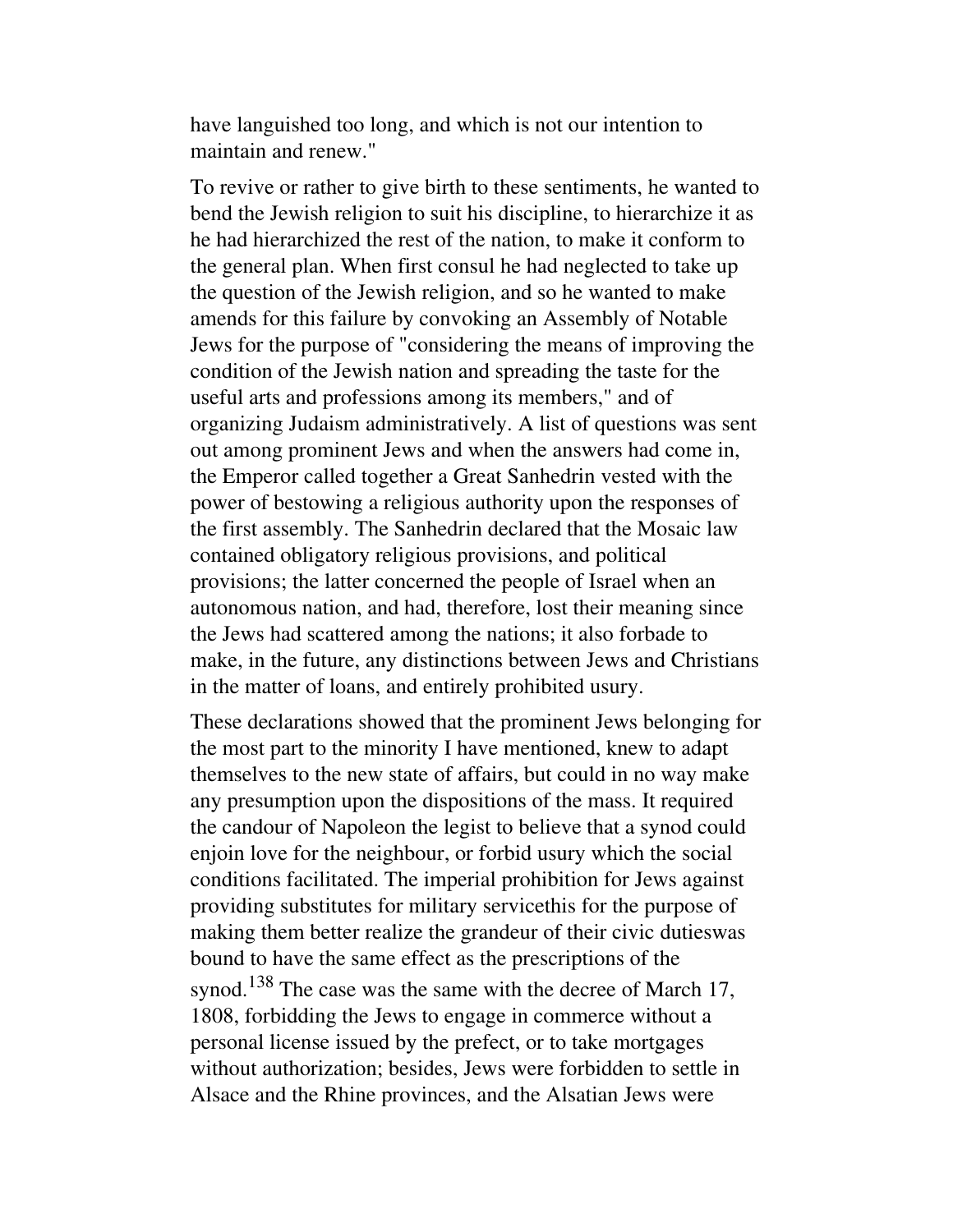forbidden to enter other *departments* unless to engage in agriculture.<sup>139</sup> These decrees issued for ten years, did not turn a single Jew into a farmer, and if any of them became chauvinists, the obligation of serving in the army had something to do with it. These were the last restrictive laws in France; the legal assimilation was consummated in 1830, when Lafitte had the Jewish creed incorporated in the budget. This meant the final downfall of the "Christian State," though the lay state was not, as yet, completely established. The last trace of the ancient distinctions between Jews and Christians disappeared with the abolition of the oath *More Judaico,* in 1839. Nor was the moral assimilation complete.

So far we have been speaking of the emancipation of the French Jews, it remains to examine the influence it had on the Jews of Europe. From the moment of the foundation of the Batavian Republic, in 1796, the National Assembly gave the Jews in the Netherlands the rights of citizenship, and their position regulated later by Louis Bonaparte was settled in a decisive way by William I, in 1815. As a matter of fact, the Dutch Jews enjoyed important privileges and quite a deal of liberty since the sixteenth century: the Revolution was but the decisive cause of their total liberation. In Italy and Germany emancipation was brought to the Jews by the armies of the Republic and the Empire. Napoleon became the hero and god of Israel, the awaited liberator, he whose mighty hand was breaking the barriers of the Ghetto. He entered all cities greeted by the acclamations of the Jewswitness the way in which Heinrich Heine extolled himwho felt that their cause was linked with the triumph of the eagles. And for this reason the Jews were the first to feel the effects of the Napoleonic reaction. A return to anti-Judaism went hand in hand with the exaltation of patriotism. The emancipation was a French act; it was, therefore, necessary to prove it bad, besides, it was a revolutionary act, and there was a reaction against the Revolution and the ideas of equality. While the Christian State was being reestablished, the Jews were being banished. In Germany in particular this antique religious conception of the State again came to life with a new splendour, and in Germany, especially,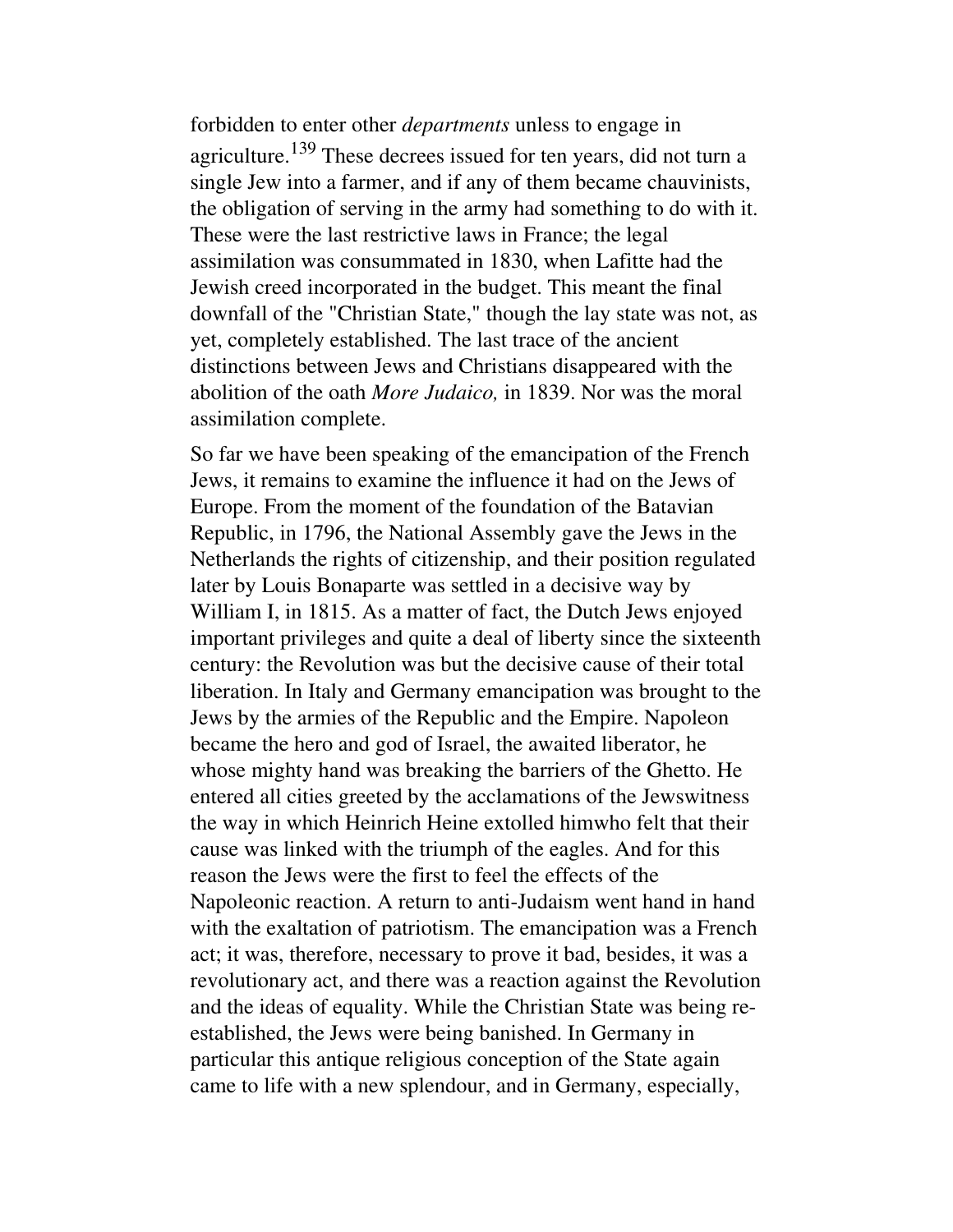anti-Judaism manifested itself more acutely, but the revival of anti-Jewish legislation was general. In Italy legislation had been resumed in 1770; in Germany the Vienna Congress abolished all imperial provisions for Jews, leaving them only the rights granted by the lawful German governments. As a result of the decisions of the Congress, the cities and communities showed themselves harsh toward the Jews. Lubeck and Bremen expelled them; like Rome, Frankfort shut them up anew in their ancient quarters<sup>140</sup>. Naturally, popular movements followed suit of the legal measures. At this moment of overheated patriotism, any restriction of the rights of strangers met with approval; for the Jews were as ever *the* strangers *par excellence,* who best represented noxious strangers, and so, about 1820, *i.e.,* the moment when this state of minds reached its paroxysm, the mob fell, in many places, upon the Jews and badly maltreated them, even if it did not massacre them.

The thirty years following the disappearance of Napoleon did not witness any great progress for the Jews. In England where they were, as a matter of fact, treated liberally enough, they were, nevertheless, always considered dissidents, and, like the Catholics, were subject to certain obligations. Little by little only did they see their condition modified, and the history of their emancipation is an episode in the struggle between the House of Commons and the House of the Lords. Not before 1860 were they completely assimilated with the other English citizens.

In Austria they had been partly emancipated by the Toleration edict of Joseph II (1785), but had to undergo the same reaction; the Revolution was too fatal for the Austrian House, that the latter should even put up with this well-nigh equality of the Jews which a democratic and philosophic sovereign had granted. Only in 1848 the Austrian Jews became citizens.<sup>141</sup> At the same time their emancipation was achieved in Germany,  $142$  Greece, Sweden, and Denmark. Once more they owed their independence to the revolutionary spirit which once again came from France. However, we shall see that they were not strangers to the great movement which agitated all Europe; in some countries, notably in Germany, they aided in preparing it, and they were the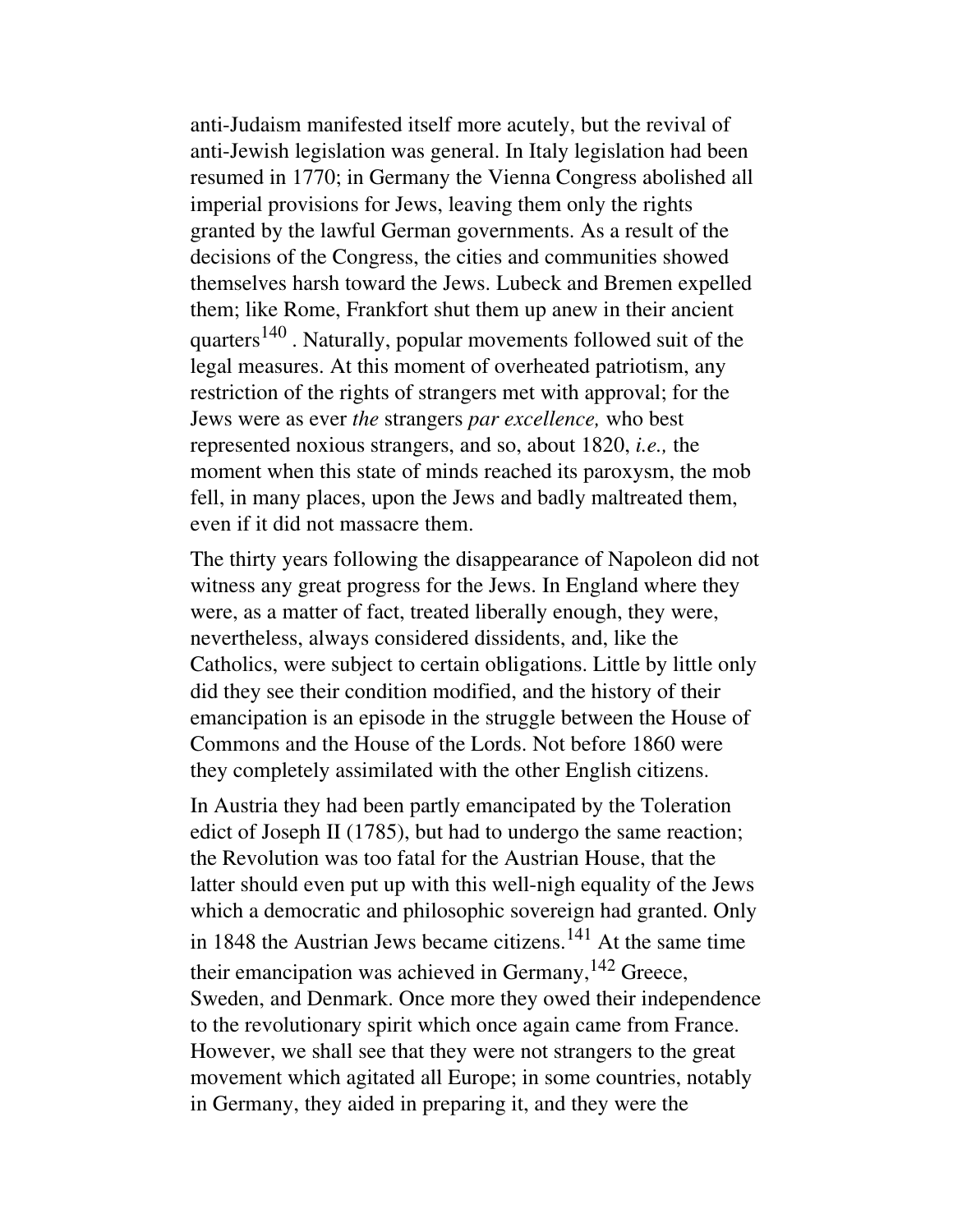advocates of liberty. They also were among the first to benefit thereby, as legal anti-Judaism may be said to have come to an end in the Occident after 1848. Little by little the last obstacles fell, and the last restrictions were abolished. The fall of the temporal power of the Popes, in 1870, did away with the last occidental Ghetto, and the Jews now could become citizens even in St. Peter's city.

Since then anti-Judaism has transformed, it has become purely literary, it has come to be but an opinion, and this opinion has no longer had its effect on laws. But before examining this antisemitism of the pen which in certain countries existed until 1870, side by side with restrictive regulations, we must speak of the Christian States of Eastern Europe, where the anti-Judaism is even now legal and persecutionary, *i.e.,* of Roumania and Russia.

The Jews have lived in Roumania,<sup>143</sup> *i.e.*, the Moldau-Valachian lands, since the fourteenth century, but they came there in numbers at the beginning of this century only, and are about 300,000 in all, as a result of Hungarian and Russian emigration. For many long years they lived undisturbed. They naturally depended upon the boyars who hold the power in this country, and they leased the sale of spirits from these noblemen, who held the monopoly therefore. As they were indispensable to the noblemen as tax-collectors, fiscal agents and all sorts of middlemen, the nobles were rather inclined to grant them privileges, and they only had the excess of popular superstitions or passions. The official persecutions of the Jews began only in 1856, when Roumania adopted the representative system and the power thus fell into the hands of the bourgeois class. Thenceforth restrictive measures grew more serious. The Jews could not obtain any rank, they were deprived of the right of permanent domicile in country places, they were forbidden to hold real estateexcept in citiesor lands, or vineyards. They were prohibited to take estates on lease, to keep hotels and taverns outside of cities, to retail spirits, to have Christian domestics, to build new synagogues. Some of these decisions were passed arbitrarily by certain municipalities; in other villages, on the contrary, the Jews were tolerated. This state of affairs lasted till 1867. At this time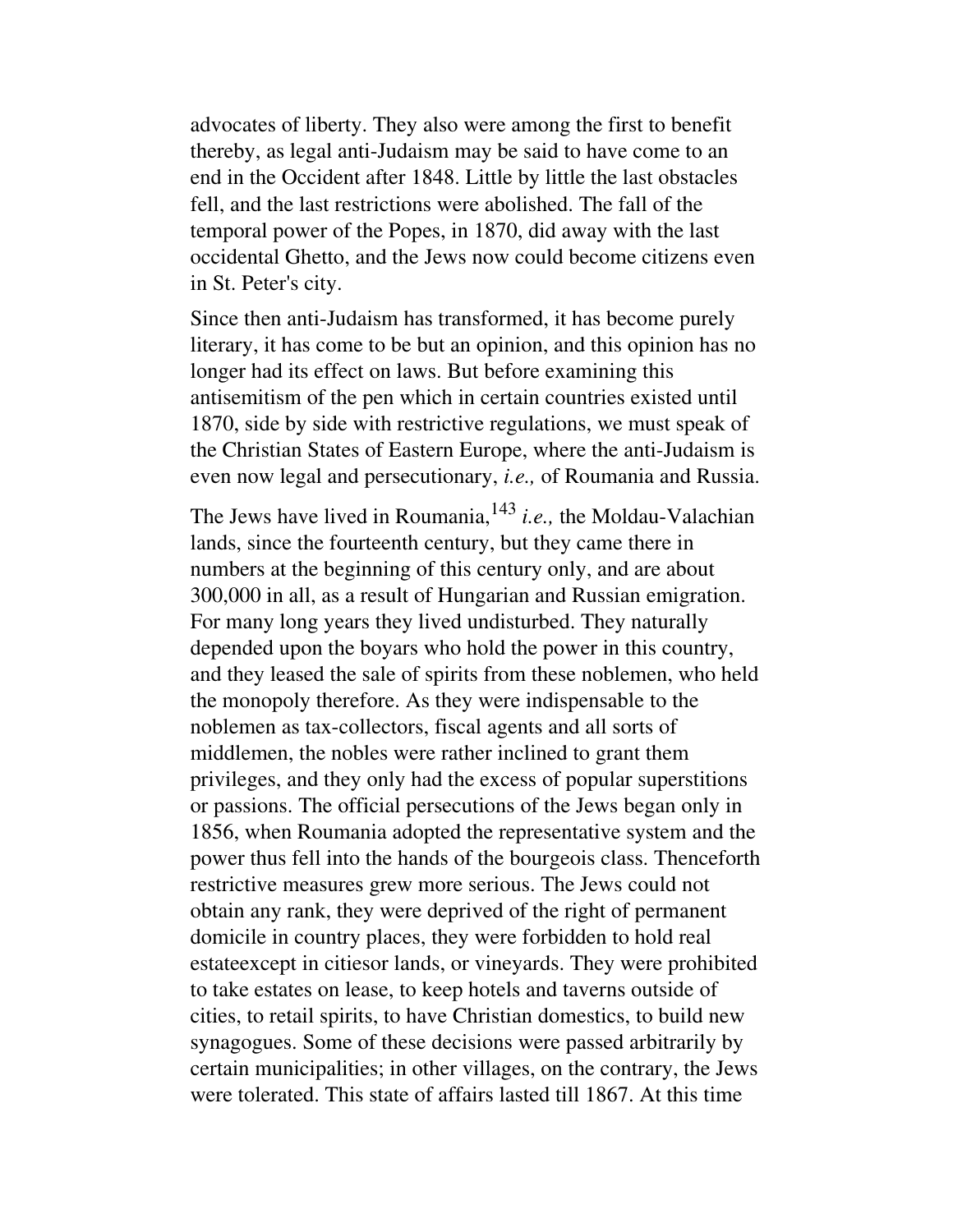the minister Jean Bratiano published a circular in which he recalled to mind the fact that the Jews had no right to live in rural communities, or to take there property on lease. As a result of this circular the Jews were expelled from the villages they inhabited, they were condemned like vagabonds, and the expulsions continued till 1877; they were generally called forth by the uprisings in Bucharest, Yassy, Galatz, Tecucin, as well as in other places, and during these uprisings cemeteries were profaned and synagogues burned.

What were, what are still the causes of this special legislation, and of this animosity of the Roumanians towards the Jews? They are not exclusively religious, and despite the persistence of ancestral prejudices, it is not a case of a confessional war. The Roumanian Jews constituted, especially at the moment of the formation of Roumania, agglomerations completely isolated from the bulk of the population in the Moldau-Valachian lands. They wore a special garb, lived in quarters set apart in order to escape contaminations, and spoke a Judaeo-German jargon, which rounded off their marks of distinction. They lived under the domination of their rabbis, narrow-minded, limited, ignorant Talmudists, from whom they received in Jewish schools*heder*an education which was conducive to their intellectual abasement and their degradation.

They were the victims of this isolation which was due to their guides, the rabbinists. The patriotic passions were particularly aroused in this land, which was being born, was acquiring a nationality and striving for unity. There has been a pan-Roumanism, just like pan-Germanism or pan-Slavism. There were discussions on the Roumanian race, on its integrity, its purity, the danger threatening it from adulteration. Associations were formed to counteract foreign encroachment, and Jewish encroachment in particular. Schoolmasters, university professors were the soul of these societies; just as in Germany, they were the most active antisemites. They asserted that the Jewish education crippled the brains of those receiving it, that it rendered them unfit for social life, which was but too correct, and yet they were going to shut the Jews out completely from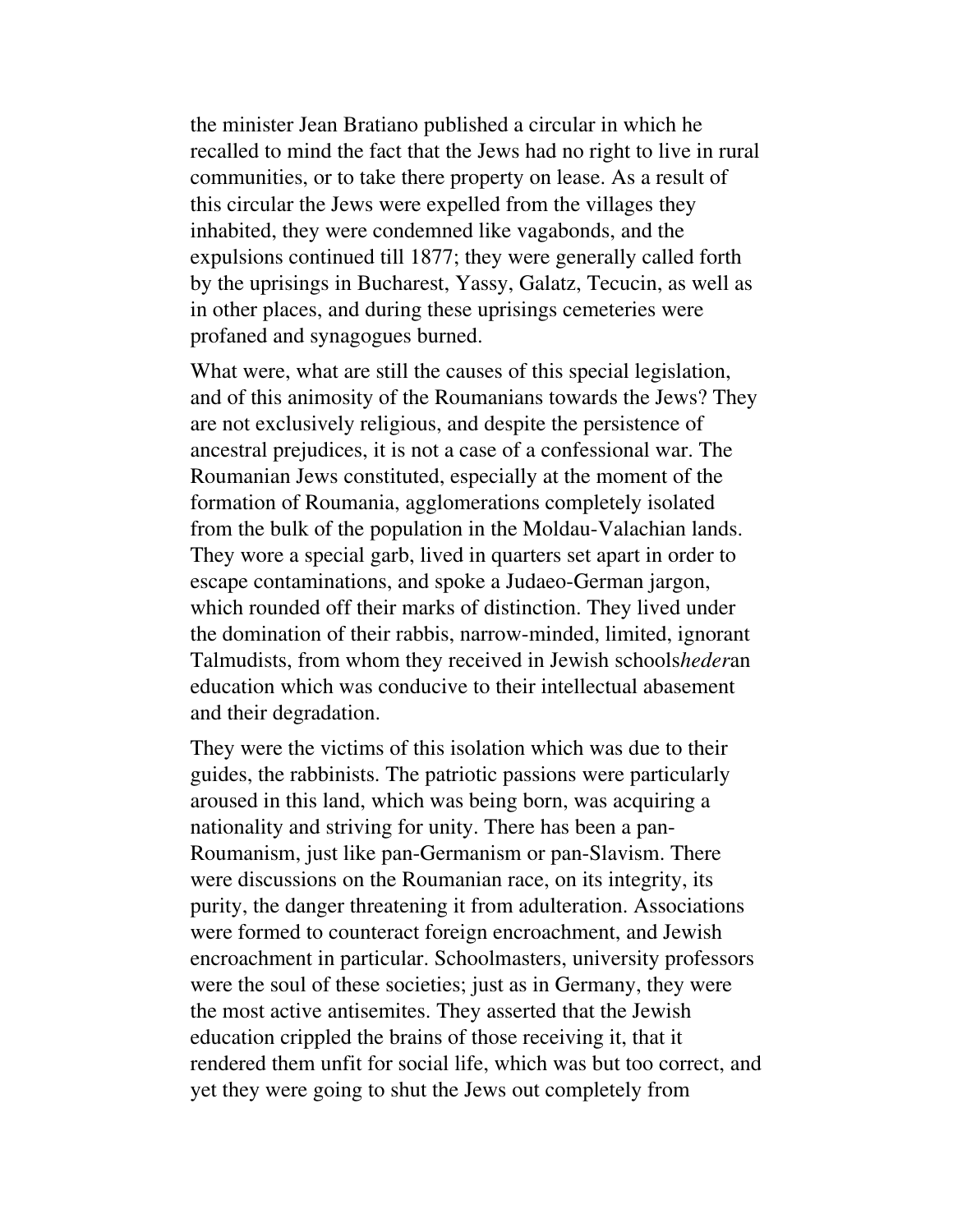obtaining the education given to Christians, exactly the one that would lift them from their degradation.

But the college-bred were not the sole antisemites in Roumania, and there were economic causes beside patriotic causes. As I have said, antisemitism was born with the advent of the bourgeoisie, because this bourgeois class, composed of merchants and manufacturers, came into competition with the Jews who displayed their activity exclusively in commerce and industry, when not in usury. The bourgeoisie had every interest in the passage of protective laws, which, though nominally directed at strangers and not at the Jews, principally aimed at placing obstacles to the expansion of their formidable rivals. It achieved its point by skillfully fomenting disturbances which gave their representatives in Parliament a chance to propose new regulations. Thus these diverse causes of antisemitism may be reduced to a single onenational protectionismand very clever it is, as simultaneously with denying the Jews all civic rights on the ground that they are strangers, it forces them into military service, which again is a contradiction, as none but a citizen can form a part of a *national army.*

Harder still, more miserable than in Roumania, is the condition of the Jews in Russia. Their history in that country, where they arrived in the third century B.C. and founded colonies in Crimea, has been that of the Jews of all Europe. They were banished in the twelfth century never to be recalled. Nevertheless, at present Russia counts 4,500,000 Jews, and to say, as the antisemites maintain, that the Jews have invaded it is nonsense, for Russia has acquired them by seizing White Russia in 1769 and later on the Polish provinces and Crimea, which contained a great number of Jews. At the moment of this conquest it was out of the question to apply the ukase of 1742 which banished the Jews once more. On the one hand, it was not an easy thing to drive out several million individuals into the neighbouring states; on the other, commerce, industry, and particularly the treasury, would have fared ill from such wholesale expulsion. Catherine II then granted the Jews equal rights with her Russian subjects, but the Senate ukases of 1786, 1791 and 1794 curtailed these privileges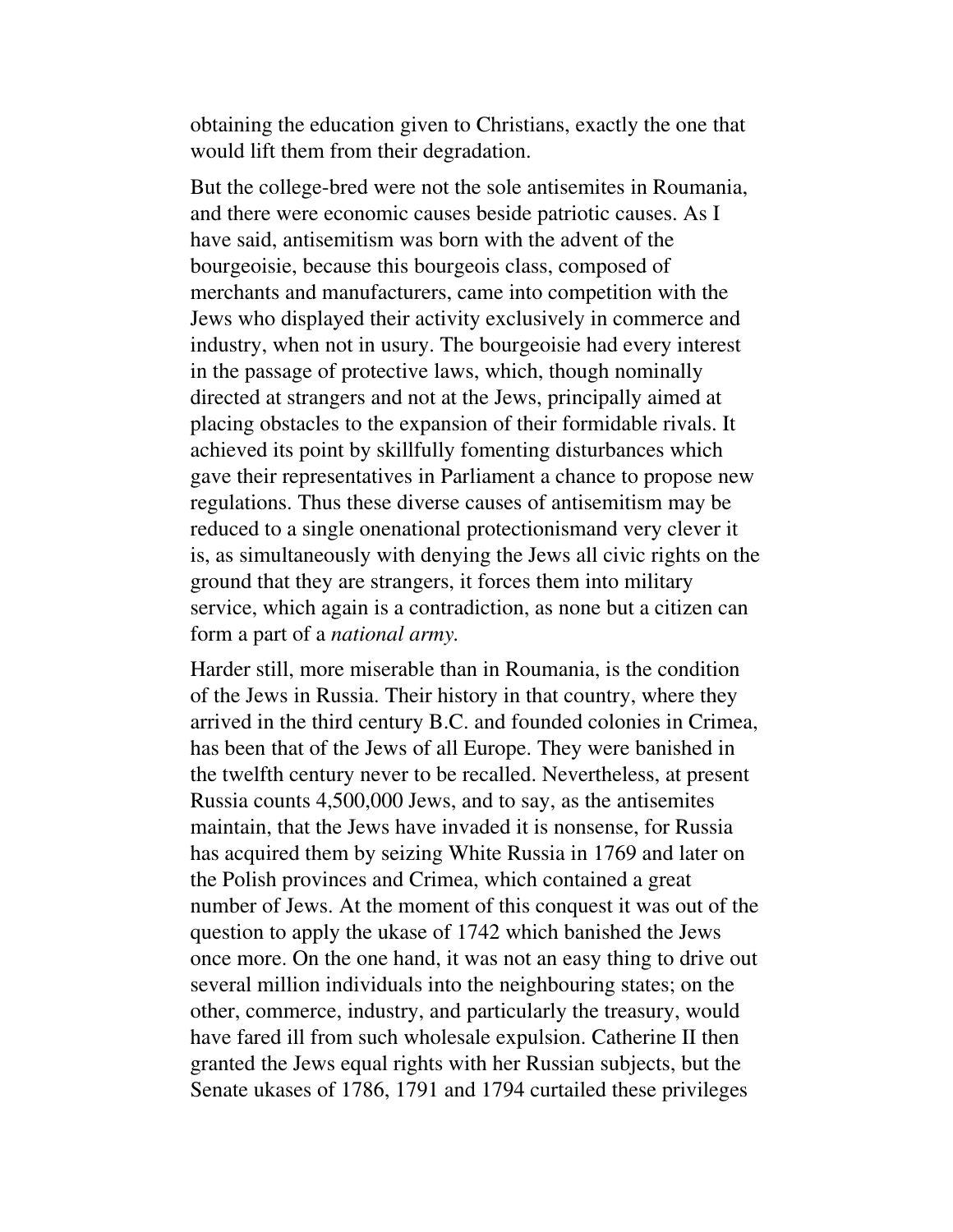and confined the Israelites within White Russia and Crimeathenceforth constituting the *Jewish territoryand Poland.* Only in certain cases and under special conditions were they allowed to leave the limits of this territorial Ghetto.

In Russia all modern antisemitism, which is official antisemitism *par excellence,* consists in keeping the Jews from escaping the Senate ukases just spoken of. Russia has resigned herself to her Jews, but she wants to leave them where she found them. Still there were favourable or rather less unfavourable times for the Jews. Alexander I permitted them in 1808 to settle in the crown lands on condition of engaging there in agriculture; Nicholas I gave them permission to travel when their business required it, they were allowed to attend the universities; and under Alexander II their position improved still further.<sup>144</sup>

After the death of Alexander II the autocratic reaction became monstrous in Russia: an abominable reawakening of absolutism was the answer to the bomb of the nihilists. The national orthodox spirit was overexcited, the liberal and revolutionary movement was charged to foreign influences, and the Jews were made the scapegoats, in order to divert the people from the nihilistic propaganda; hence the massacres of 1881 and 1882, during which the mob burned Jewish houses, robbed and killed the Jews, saying: "Our daddy, the Tsar, wants it."

After these disturbances General Ignatyeff promulgated the "May Laws" of 1882. They read as follows:

1. As a temporary measure and until the general revision of the laws regulating their status, Jews are forbidden to settle hereafter outside of cities and towns. Exception is made with regard to Jewish villages already in existence where the Jews are engaged in agriculture.

2. Until further order all contracts for the mortgaging or renting of real estate situated outside of cities and towns to a Jew, shall be of no effect. Equally void is any power of attorney granted to a Jew for the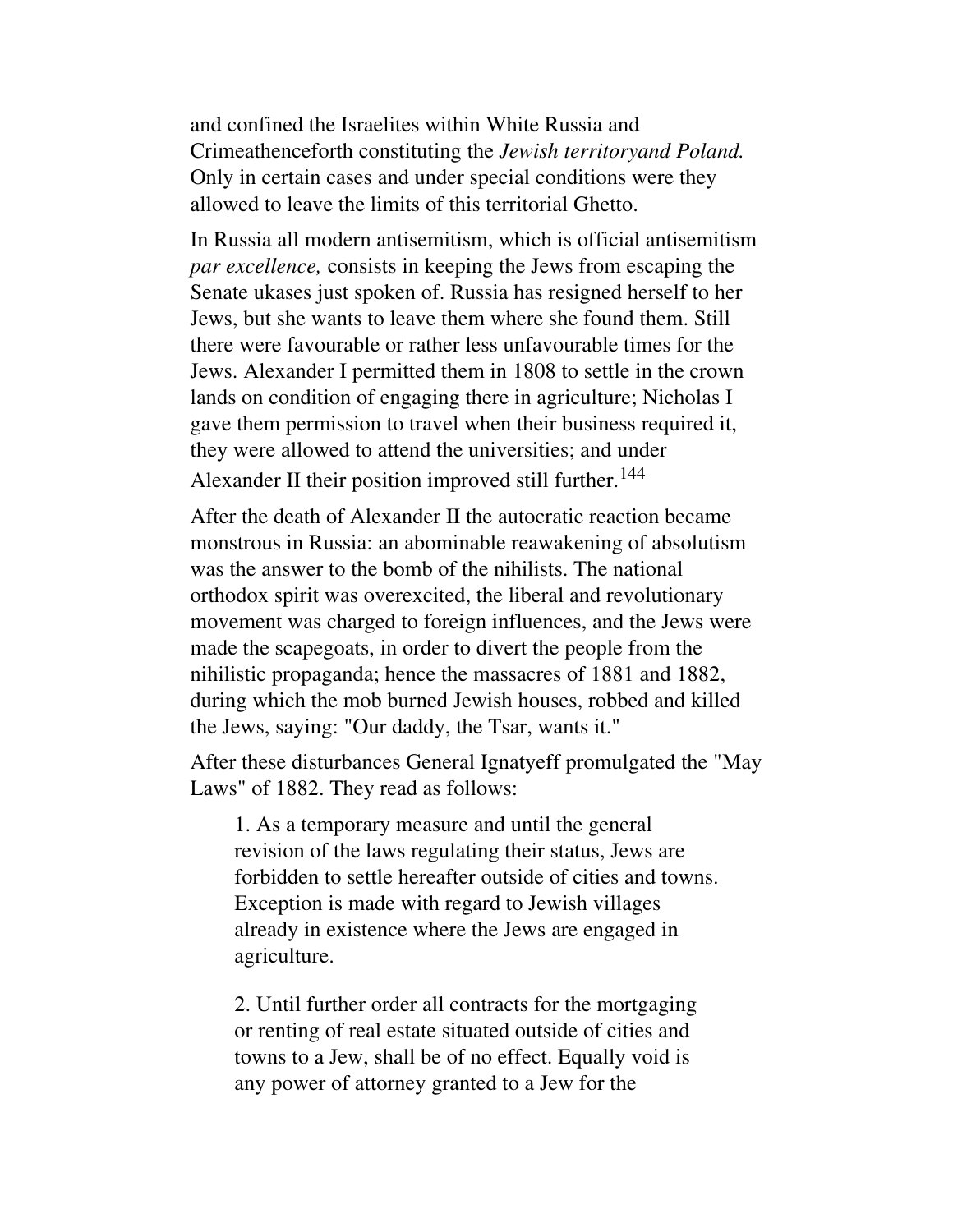administration or disposition of property of the aboveindicated nature.

3. Jews are forbidden to do business on Sundays and Christian holidays; the laws compelling Christians to close their places of business on those days will be applied to Jewish places of business.

4. The above measures are applicable only in the governments situated within the Jewish pale of settlement.

These laws were enacted *as a temporary measure.* Accordingly, a commission presided over by Count Pahlen met in 1883 to settle finally the Jewish question. The conclusions of this commission were quite liberal in spirit; it recommended that certain civil rights be given to the Jews. Owing to the influence of Pobyedonostseff, the Procurator of the Holy Synod, the report of the Pahlen Commission was buried, and the *May Laws* have remained in force. Since that time, and especially from 1890 on, the persecutions redoubled. The "pale" was narrowed by forbidding the Jews to enter certain fortified places, and by creating a frontier belt where the Jews could not reside. The ukase of 1865 of Alexander II, allowing "skilled" artisans to choose a domicile throughout the empire was abrogated. Thus nearly 3,000,000 Jews were crowded into the cities of the pale of settlement, while a million was spread over Poland, and 500,000 privilegedmerchants of the first rank, financiers and studentsall over Russia.

Other measures, besides this systematic crowding, were taken against the Jews. They were shut out of certain occupations and certain professions; those sheltered in hospitals as invalids were sent away; employees of railroads and steamship companies were dismissed; the number of those who could enter universities, colleges and high schools was limited; they were barred from becoming attorneys, physicians, engineers, or at least their opportunities for entering these professions were restricted; even their own schools were closed to them, they are not admitted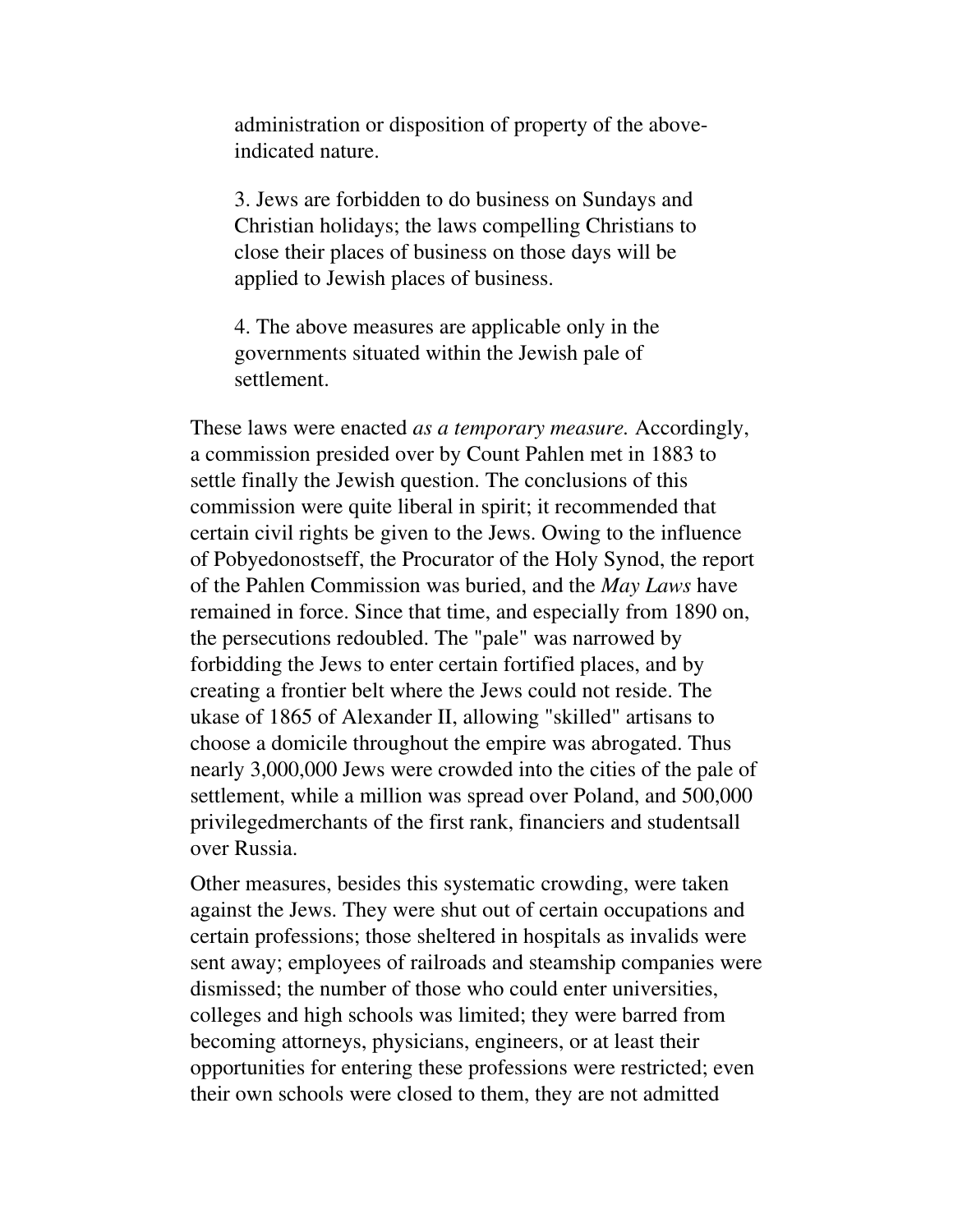even to hospitals, they are burdened with special taxes on their rents, inheritances, the animals they kill for meat, the candles they light on Friday evenings, the skull-caps they wear during religious ceremonies, even when these are of a private nature.

Besides these official taxes imposed by the government, the Jews are under the exploitation of the Russian administration and police, the basest, the most corrupt and venal in all Europe. Half the income of the middle class Jews, says Weber and Kempster, and Harold Frederic, goes to the police. Every Jew in easy circumstances is the victim of constant extortion. As for those (and they are the majority), who are too poor to be able to pay, they are subjected to the most loathsome, most inhuman treatment, forced to bow to all the whims of brutal policemen who domineer and martyrize them, as they martyrize also the nihilists and the suspects of liberalism whom the horrible autocracy of the Tsar places in their power.  $145$ 

We shall not deal with the frauds with which Jewish business men are charged, as exactly these business men occupy a privileged position; as for the lawlessness of a part of the miserable mass, those of whom it is made up "would not have food if they did not rob," and so they are in the same position with a great number of orthodox Russians whom the social and economic condition of Russia forces to resort to unscrupulous methods, in order to make a living.

What are then the real causes of antisemitism? They are political and religious. Antisemitism is by no means a popular movement in Russia; it is purely official. The Russian people, laden with misery, crushed under taxes, groaning under the most atrocious of tyrannies, embittered by administrative violence and governmental abuse of power, burdened with suffering and humiliation is in an unbearable condition. Generally resigned, they are liable to yield to passions; their uprisings and revolts are formidable; antisemitic riots are the proper thing to divert popular anger, and that is why the government encouraged them and often provoked them. As to the peasants and workingmen, they fell upon the Jews because, they said, "the Jew and the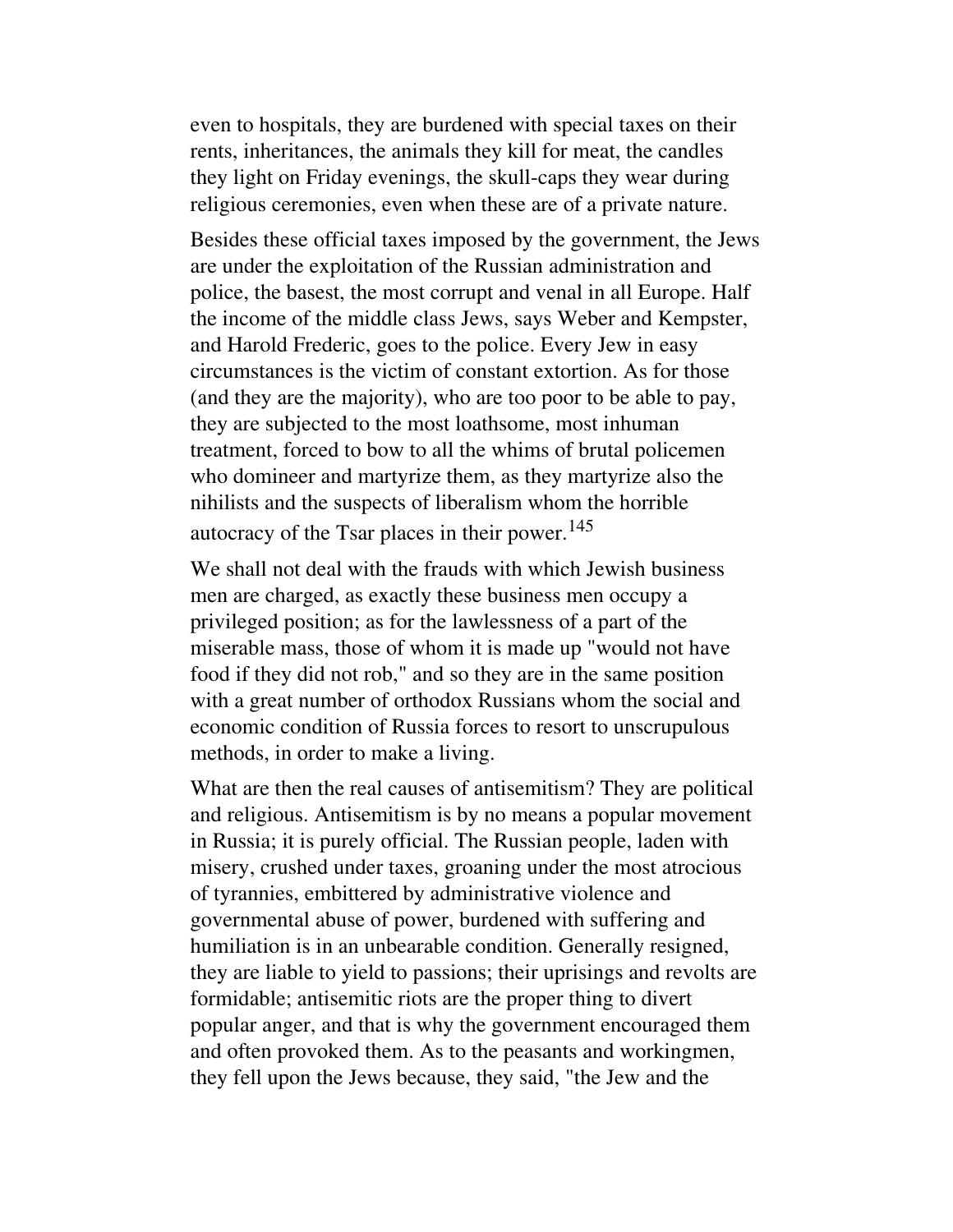nobleman are of a pair, only it is easy to thrash the Jew."<sup>146</sup> Thus is explained the plundering of rich Jewish merchants, of wealthy money-lenders, often of poor Jewish workmen, and it is heartrending to see these disinherited fall upon one another instead of uniting against the oppressive tsarism.

The possibility of a union between these two camps of misery is, perhaps, foreseen by those whose interest it is to engender and keep their antagonism and who actually saw the rioters burn many Christian houses during the riots of 1881 and 1882. After Alexander II's death it became urgent to blot out of the moujik's and proletarians' memories the nihilists' attempts at liberation. The revolution was more than ever the frightful hydra and dragon, against which Holy Russia was to be protected. To accomplish it a return to orthodox ideas was thought necessary. All evil, it was said, comes from the foreign, the heretical, that which pollutes the sacred soil.

The religious origin of the official antisemitism has often been denied; yet it cannot be denied, and the Russians will yet probably give up even Panslavism in order to arrive at religious unity, a unity which to some of them, at least, seems indispensable for the unity of the State. The national and the religious question are but one in Russia, the Tsar being simultaneously the temporal and spiritual head, Caesar and Pope; but to faith more importance is attached than to race, and the proof is that a Jew who is willing to be converted is not persecuted. On the contrary, the Jew is encouraged to embrace orthodoxy.

Thus we may say that in eastern *Europe* where the actual condition of the Jews fairly well represents what had been their condition in the Middle Ages, the causes of antisemitism are twofold: social causes, and religious causes combined with patriotic ones. It now remains for us to see what are the causes that maintain antisemitism in the countries where it has become antisemitism of the pen instead of legal antisemitism, and, first of all, to examine this transformation and the phenomena to which it has given rise.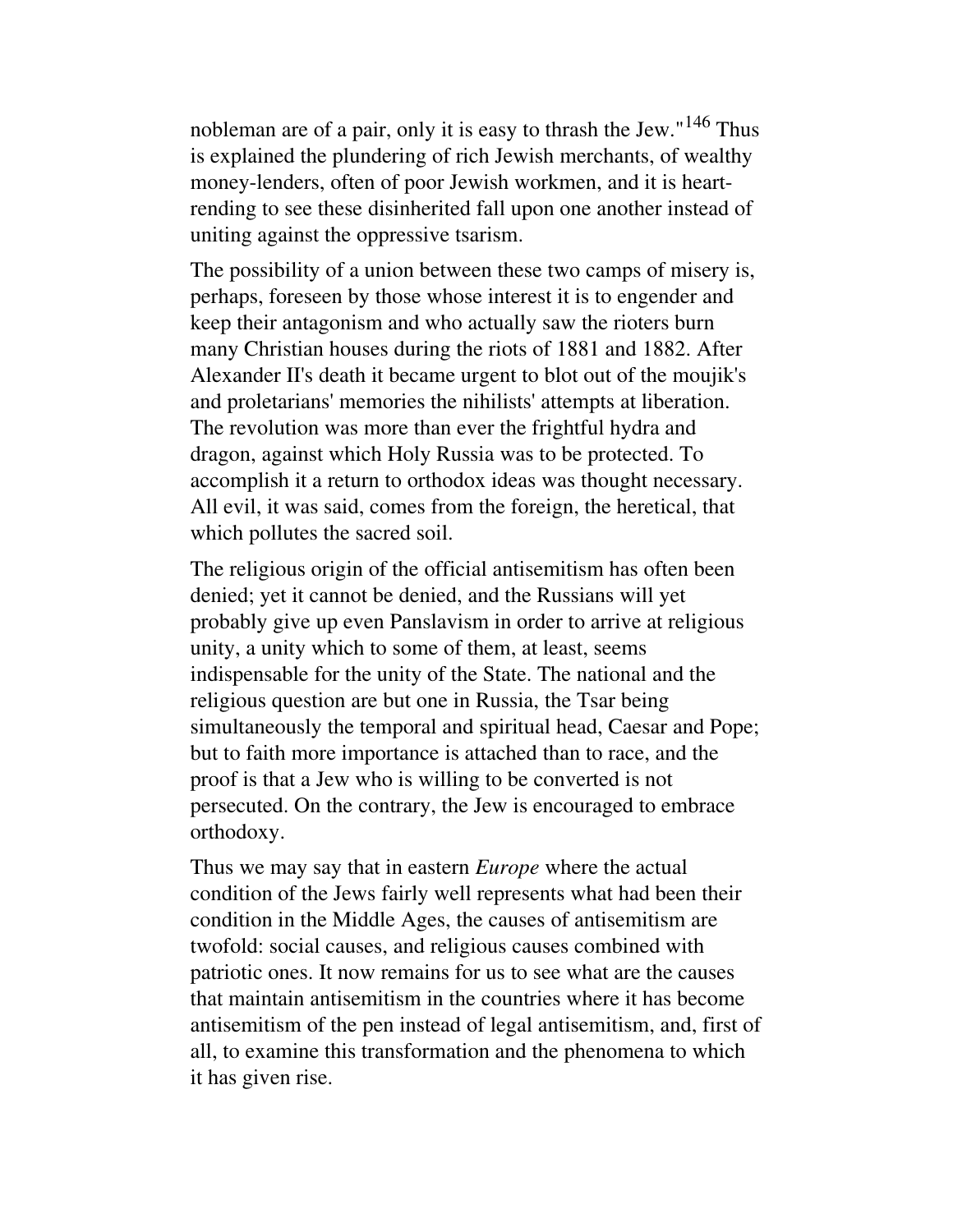### FOOTNOTES

136 Mention must be made that, as in the Middle ages, the Alsatian Jews were the "dummies" and intermediaries of the Christian usurers (Cf. Halphen, *Recueil des lois et decrets concernant les Israelites* (Paris, 1851), and the *Petition des Juifs etablis en France addressee a l'Assemblee nationale le 28 janvier 1790*).

137 On the Alsatian Jews before and after the Revolution, consult: Gregoire, *Essai sur la Regeneration des Juifs*; Dohm, *De la Reforme politique des Juifs*; Paul Fauchille, *La Question Juive en France Sous le premier Empire* (Paris, 1884).

138 Halphen, *Recueil des lois et decrets*.

139 Halphen, *loc. cit*.

140 At this moment the Jews entered suit against the city of Frankfort to contest the legality of the city's decisions. This suit was the occasion of violent anti-Jewish polemics.

141 The constitution of March 4, 1849, proclaimed the equality before the law. But as this constitution was abolished in 1851, an ordinance of July 29, 1853, restored the old legislation against the Jews. Successive Amendments were added to it, and the Constitution of 1867 finally restored equality before the law and liberated the Jews.

In Hungary the law emancipating the Jews was also voted in 1867 by the Chamber of Deputies, on motion by the Government. (Cf. Wolf, *Geschichte der Juden in Wien*, Vienna, 1876; Kaim, *Ein Jahrhundert der Judenemancipation*. Leipzig, 1869.)

142 The German Constituent Assembly voted the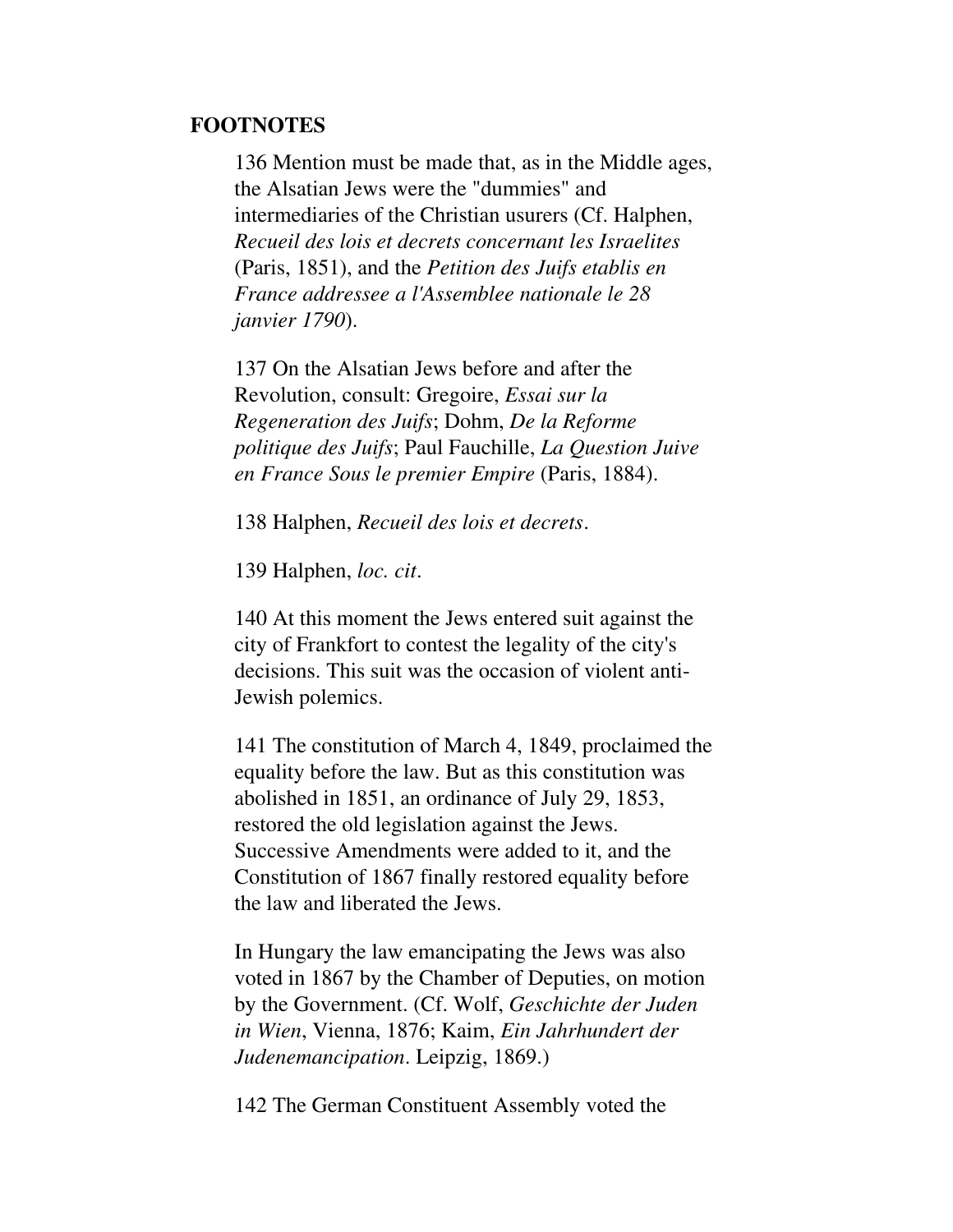equality of all citizens before the law, on May 20, 1848. The Parliament of Frankfort did likewise, and the principle of this equality was incorporated in the German constitution of 1849. At any rate many States retained the restrictions against the Jews till the time of the Law of the Northern Federation of July 3, 1869, which abolished all the "restrictions of civil and political rights that still existed and were based on difference in religion." (Cf. Kaim, *loc. cit.* and *Allegemeine Zeitung des Judenthums* for the years 1837, 1849, 1856, 1867, 1869). After the Franco-German war, this way was forced upon those States like Bavaria, e.g., which had not adopted it before the organization of the Empire.

143 Desjardins, *Les Juifs de Moldavie* (Paris, 1867). Isidore Loeb, *La Situation des Israelites en Turquie, en Serbie et en Roumanie* (Paris 1877).

144 N. de Gradovski, *La Situation legale des Israelites en Russie* (Paris, 1891). Tikhomirov, *La Russie politique et sociale* (Paris, 1888). *Les Juifs de Russie* (Paris, 1891). -- Prince Demidoff-San-Donato, *La question juive en Russie* (Bruxelles, 1884). -- Anatole Leroy-Beaulieu, *L'Empire des Tzars et les Russes*  $(Paris, 1881-82-89)$ . [English translation, London and New York, 1894]. Weber et Kempster, *La Situation des Juifs en Russie* (Resume of a report to the United States Government by its delegates). Leo Errera, *Les Juifs russes* (Bruxelles, 1893). -- Harold Frederic, *The New Exodus* (1892).

145 The condition of the Jews in Russia, compared with that of the native people, is absolutely the same as in the Middle Ages. The Russian peasant and the workingman are pretty nearly as wretched as the Jew. They, too, are subjected to annoyances and arbitrary rule, but they are not persecuted, and have, to a certain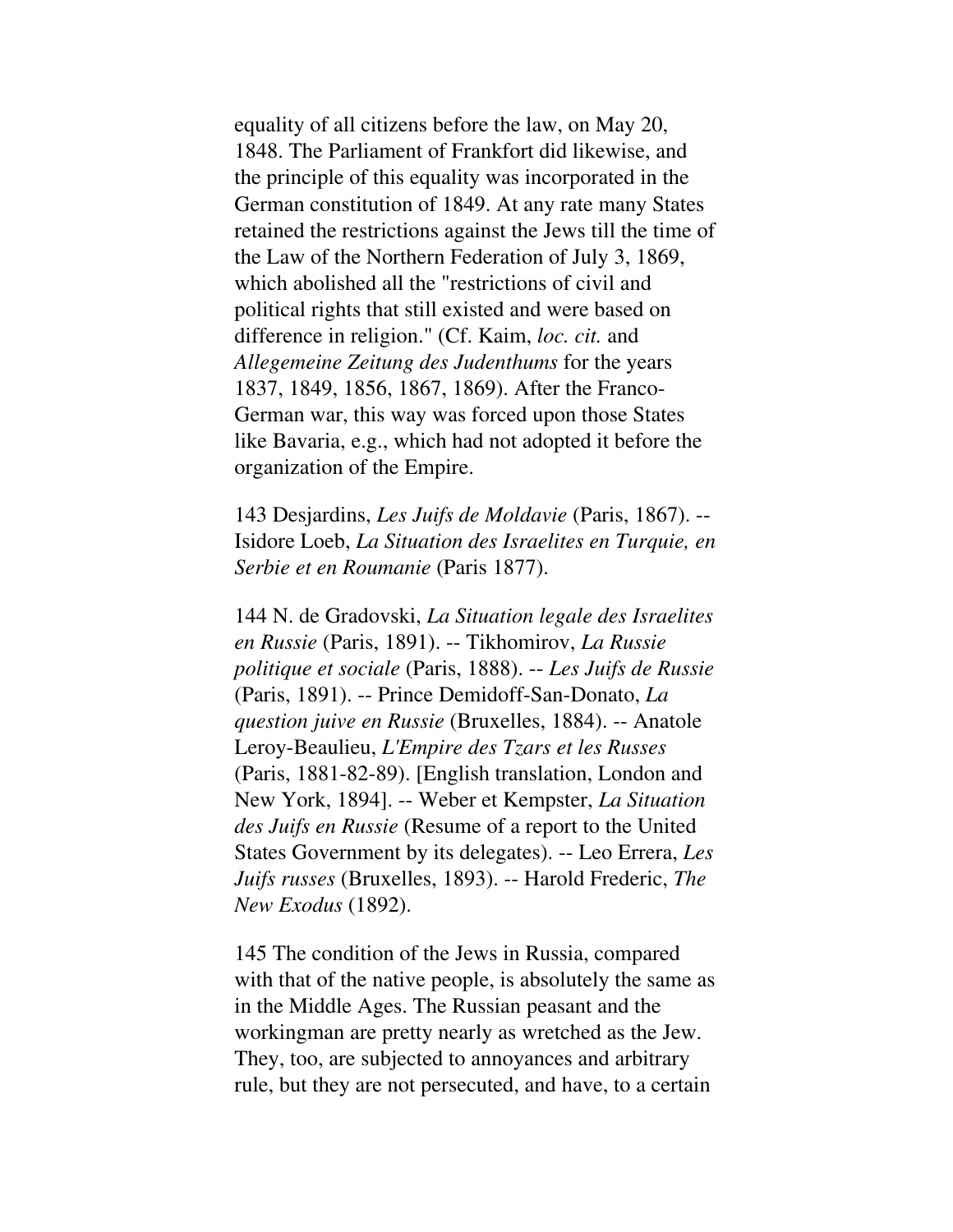degree the right of migrating.

146 Tikhomirov, *loc. Cit*.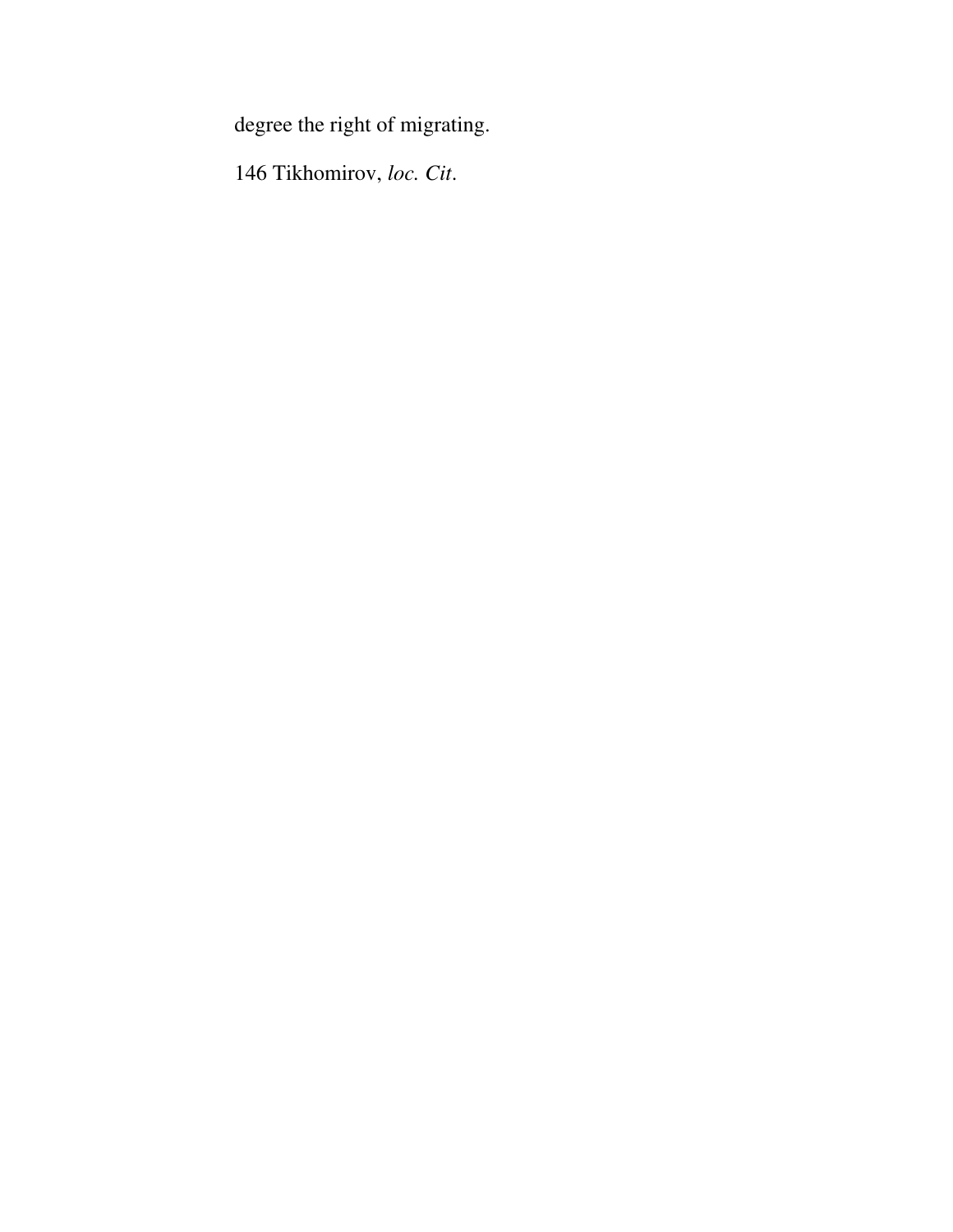## <span id="page-131-0"></span>**[Chapter Nine:](#page-131-0)**

### **[Modern Antisemitism and its](#page-131-0) [Literature](#page-131-0)**

The emancipated Jews scattered among the nations just like strangers, and, as we have seen, it could not be otherwise, since for centuries they formed a nation among the nations, a special people preserving its characteristics thanks to the strict and precise ritual, as well as owing to the legislation which kept it apart and tended to perpetuate it. As conquerors, not as guests did they come into modern societies. They were like a penned-in flock; suddenly the barriers fell and they rushed upon the field opened to them. They were not warriors, what is more, the moment was not favourable to an expedition of a small band, but they made the only conquest for which they were armed, the economic conquest for which they had been preparing for some many long years. They were a race of merchants and moneydealers, perhaps degraded by mercantile practice, but, thanks to this very practice, equipped with qualities which were becoming preponderant in the new economic system. And so it was easy for them to take to commerce and finances, and, it must be repeated, they could not act otherwise. Crowded together, oppressed for centuries, ever curbed in their soarings, they had acquired a formidable power of expansion, and this power could find application in certain channels only; their efforts were limited, but their nature was not changed, and it was not changed on the day of their liberation either, and they marched ahead on the road which was familiar to them. However, the state of affairs was particularly favourable to them. At this period of great overthrows and reconstructions, when nations were being modified, new principles established, new social, moral and metaphysical conceptions wrought out, they were the only ones to be free. They were without any attachments to those surrounding them; they had no ancient patrimony to defend, the heritage which the former society was leaving to nascent society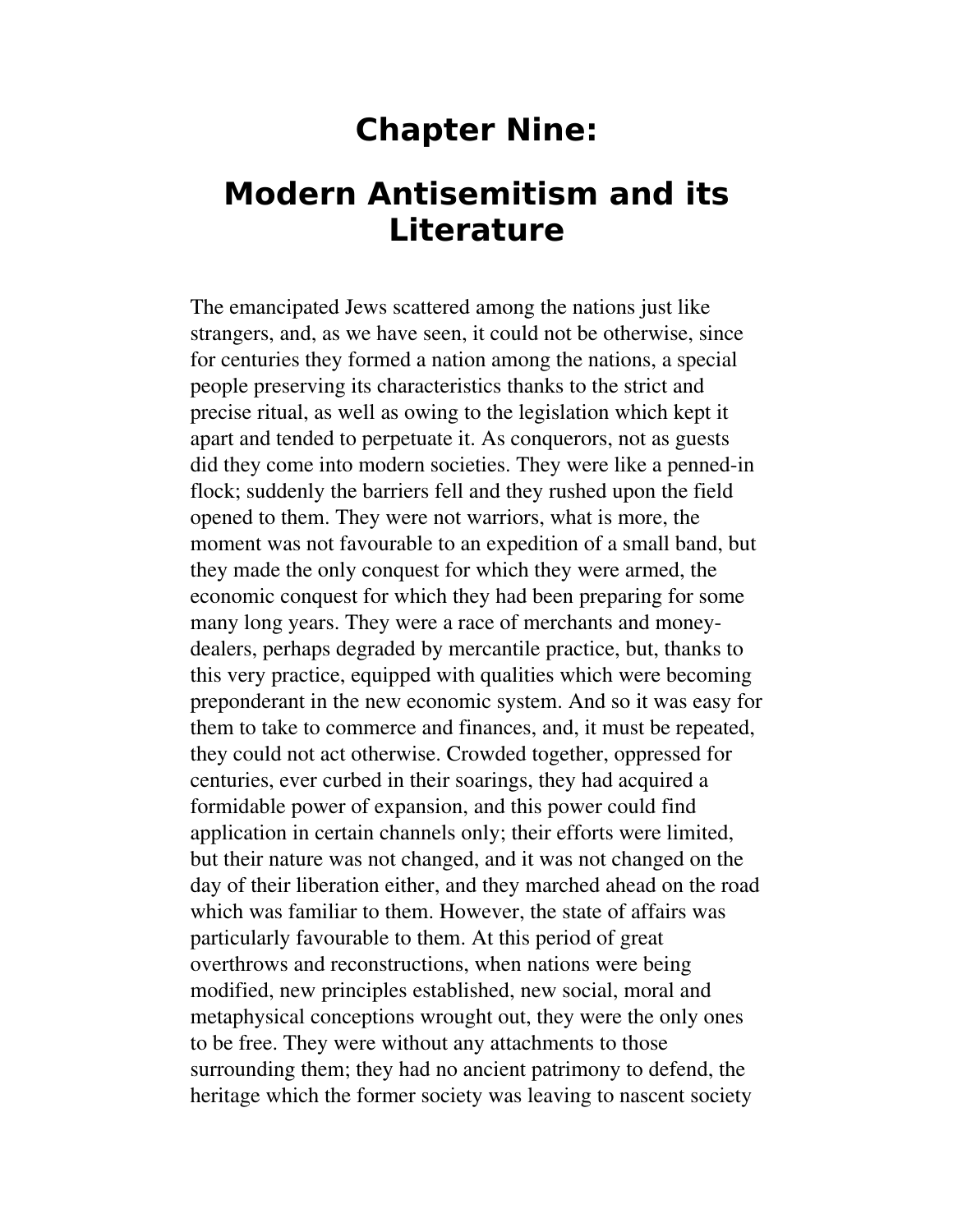was not theirs; the thousand ancestral ties which linked the citizens of the modern state with the past, could not influence their conduct, their intellectuality, their morality; their spirit had no shackles.

I have shown that their liberation could not change them, that a number of them regretted their past of isolation, and even if they did endeavour to remain themselves, if they did not assimilate, they marvelously adapted themselves, by the very force of their special tendencies, to the economic conditions which had affected the nations since the beginning of the nineteenth century.

The French Revolution was above all an economic revolution. If it is considered as the termination of a struggle between classes, it must be viewed as the consummation of a struggle between two forms of capital, viz: real property and personal property, or landed capital, and industrial and speculative capital. With the supremacy of the nobility the supremacy of landed capital disappeared, too, and the supremacy of the bourgeoisie brought on the supremacy of industrial and speculative capital. The emancipation of the Jew is linked with the growth of the prevalence of industrial capital. So long as landed capital retained the political power, the Jew was deprived of any right; the Jew was liberated on the day when political power passed to industrial capital, and that proved fatal. The bourgeoisie needed help in the struggle it undertook; the Jew was for it a valuable ally, whom it was its interest to emancipate. Since the days of the Revolution, Jew and bourgeois marched hand in hand, together they sustained Napoleon at the moment when dictatorship became necessary to defend the privileges gained by the Third Estate, and when the imperial tyranny became too heavy and oppressive for capitalism the bourgeois and the Jew, united and preluded the fall of the Empire by forestalling provisions at the time of the Russian campaign and helped to bring about the final disaster by calling forth slumps at the exchange and buying the disloyalty of marshals.

At the beginning of the great industrial development, after 1815, when canal, mine, and insurance companies were formed, the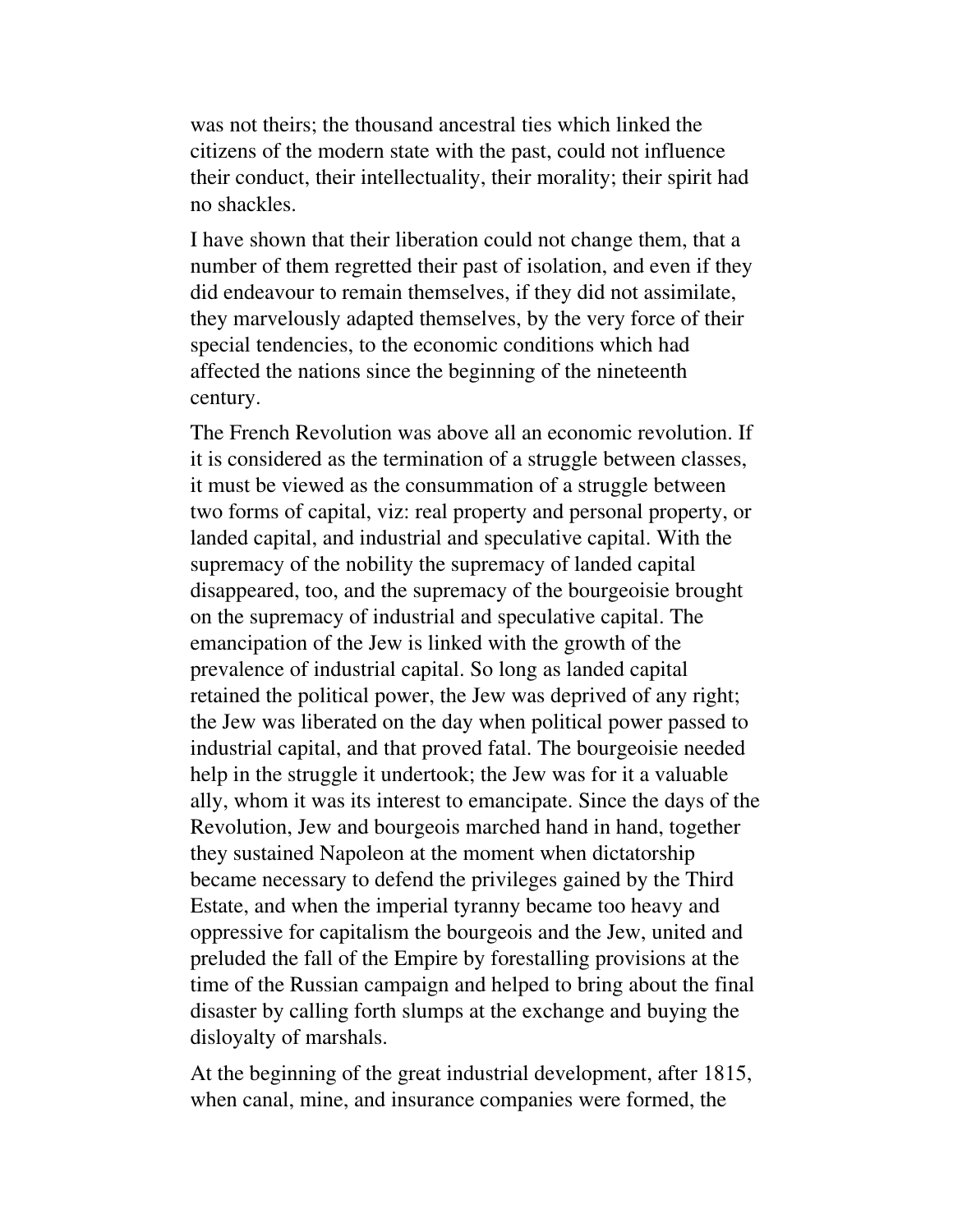Jews were among the most active in promoting combination of capital. Moreover, they were the most skillful, because the spirit of combination had for centuries been their only support. But they were not content to aid in bringing about in this practical way the triumph of industrialism, they gave their aid in a theoretical way, also. They gathered around Saint-Simon, the philosopher of the bourgeoisie; they worked at diffusing and developing his teaching.

Saint-Simon had said:  $147$  "The manufacturers must be entrusted with the administration of the temporal power," and "the last step that remains for industry to make is to obtain the direction of the State and the chief problem of our time is to secure to industry a majority in our parliaments." He had added: $148$  "The industrial class must occupy the first rank, because it is the most important of all; because it can do without all the others, while none other can do without it; because it exists by its own forces, by its personal labours. The other classes must work for it, because they are its creatures and because it sustains their existence; in a word, as everything is made by industry, everything must be made for it." The Jews helped to realize the Saint-Simonian dream; they proved themselves the most trustworthy allies of the bourgeoisie, inasmuch as in working for it they worked for themselves and, in all Europe, they were in the front rank of the liberal movement, which from 1815 till 1848 succeeded in establishing the domination of bourgeois capitalism.

This role of the Jews did not escape the class of landed capitalists, and we shall see that therein lay one of the causes of the anti-Judaism of the conservatives, but to the Jews it was not worth so much as the recognition of the bourgeoisie. When the latter had firmly established its power, when it became restful and secure, it discovered that its ally, the Jew, was its formidable competitor, and it reacted against it. Thus the conservative parties, made up, as a rule, of capitalist agriculturers, became anti-Jewish in their fight against industrial and speculative capitalism, represented chiefly by the Jew, and industrial and speculative capitalism became anti-Jewish in its turn, on account of Jewish competition. Anti-Judaism, which had been religious at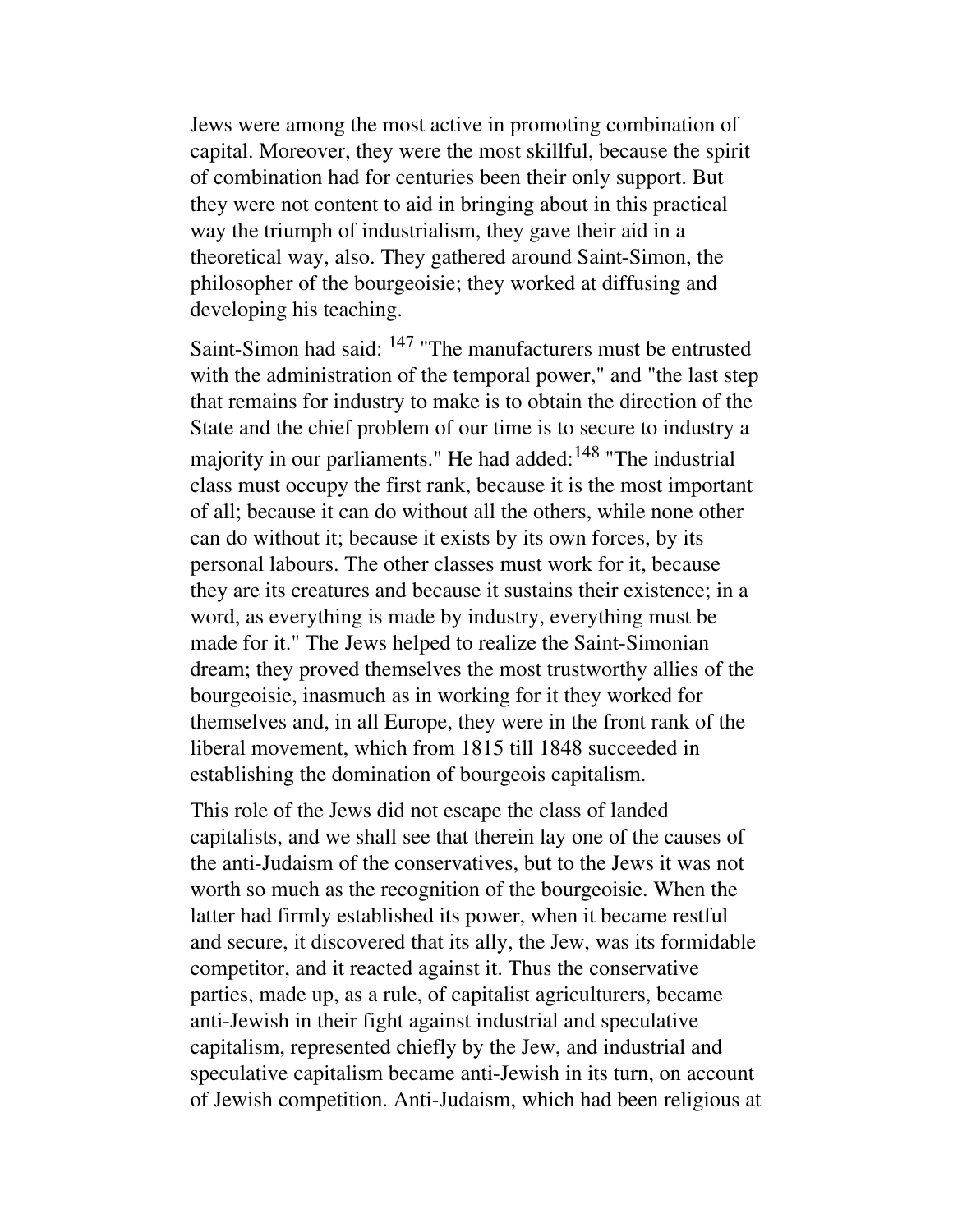first, became economic, or, rather, the religious causes, which had once been dominant in anti-Judaism, were subordinated to economic and social causes.

This transformation, which corresponded with the change in the role played by the Jews, was not the only one. Once a matter of sentiment, the hostility towards the Jews became one of reason. The Christians of yesterday hated the deicides instinctively, and they never attempted to justify their animosity: they showed it. The antisemites of to-day conceived a desire to explain their hatred, *i.e.*, they wanted to dignify it: anti-Judaism moulted into antisemitism. How was this antisemitism manifested? It had no other way of expression but through the printing press. Official antisemitism was dead in the West, or it was dying; as a result anti-Jewish legislation, too, was disappearing; there remained theoretical antisemitism, it was an opinion, a theory, but the antisemites had a very distinct object in view. Up to the time of the Revolution literary anti-Judaism sustained legal anti-Judaism, since the Revolution and the emancipation of the Jews, literary antisemitism has striven to restore legal anti-Judaism in the countries where it no longer exists. It has not, as yet, achieved that, and we have to study only the manifestations of the antisemitism of the pen, manifestations, some of which represent the opinion of the many, for, if literary antisemities have supplied reasons to the unconscious antisemites, they were produced by them; they attempted to explain what the flock felt, manifested, and if they have at times ascribed strange and improbable motives, they often but echoed the sentiments of their inspirers. What were these sentiments? We shall see if we examine the antisemitic literature, and at the same time we shall disentangle the manifold causes of contemporary antisemitism.

Except in the case of some of them, it is impossible to classify the antisemitic works under too narrow categories, as each of them often presented manifold tendencies. Still they each have a dominant idea, in accordance with which their classification may be settled, always remembering that a work approaching a definite type does not belong solely and exclusively to it. We shall, then, subdivide antisemitism into Christian, Socialist,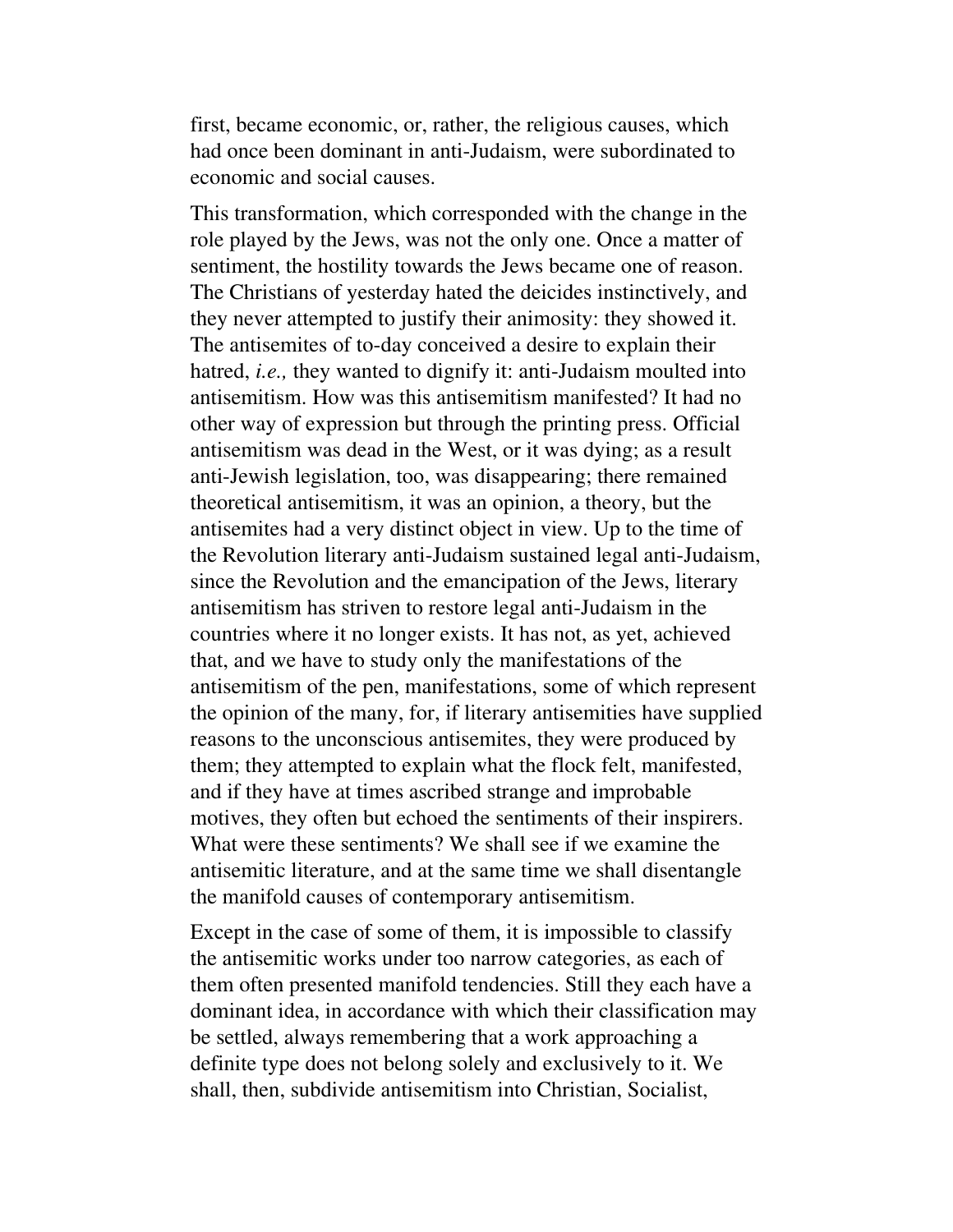economic, ethnological and national, metaphysical, revolutionary and anti-Christian antisemitism.

Christian Socialist antisemitism was generated by the permanency of religious prejudices. If the Jews had not changed on entering into society, the sentiments felt toward them for so many long years would not have disappeared either. The Jews owed their emancipation to a philosophical movement coinciding with an economic movement and not to the abolition of secular prejudices against them. Those who thought the Christian State the only State possible looked with disfavour upon the intrusion of the Jews, and anti-Talmudism was the first manifestation of this hostility. The Talmud which was justly considered the religious stronghold of the Jews was assailed and a host of polemists devoted themselves to proving how much the teachings of the Talmud were opposed to the teachings of the Gospel. Against the book they resumed all the complaints of the controversialists of yore, those enumerated by the Jewish apostates in debates, and repeated in the thirteenth century by Raymund Martin, those raised by Pfefferkorn and later on by Eisenmenger. Not even the method or the make-up was changed; the same moulds were made use of; in writing pamphlets the same traditions were followed as those of the dominican inquisitors, and not a whit more of critical acumen was put to use in the study of the Talmudic "deep." Nevertheless, concerning the Jew, his dogmas, his race, the Christian antisemites of our time have the same notions as the Jews of the Middle Ages had. The Jew preoccupies and haunts them, they see him everywhere, they trace everything back to him, they have the same conception of history as had Bossuet. For the bishop, Judea was the centre of the world; all events, disasters and joys, conquests and downfalls, as well as the foundings of empires had for its primary, mysterious and ineffable cause the whims of a God faithful to the Bene-Israel, and this people, wanderer, founder of kingdoms and captive, in turn, had continually directed mankind toward its only goal: the coming of Christ. Ben Hadad and Sennacherib, Cyrus and Alexander, seem to exist only because Judah exists, and because Judah must now be exalted and then humiliated, until the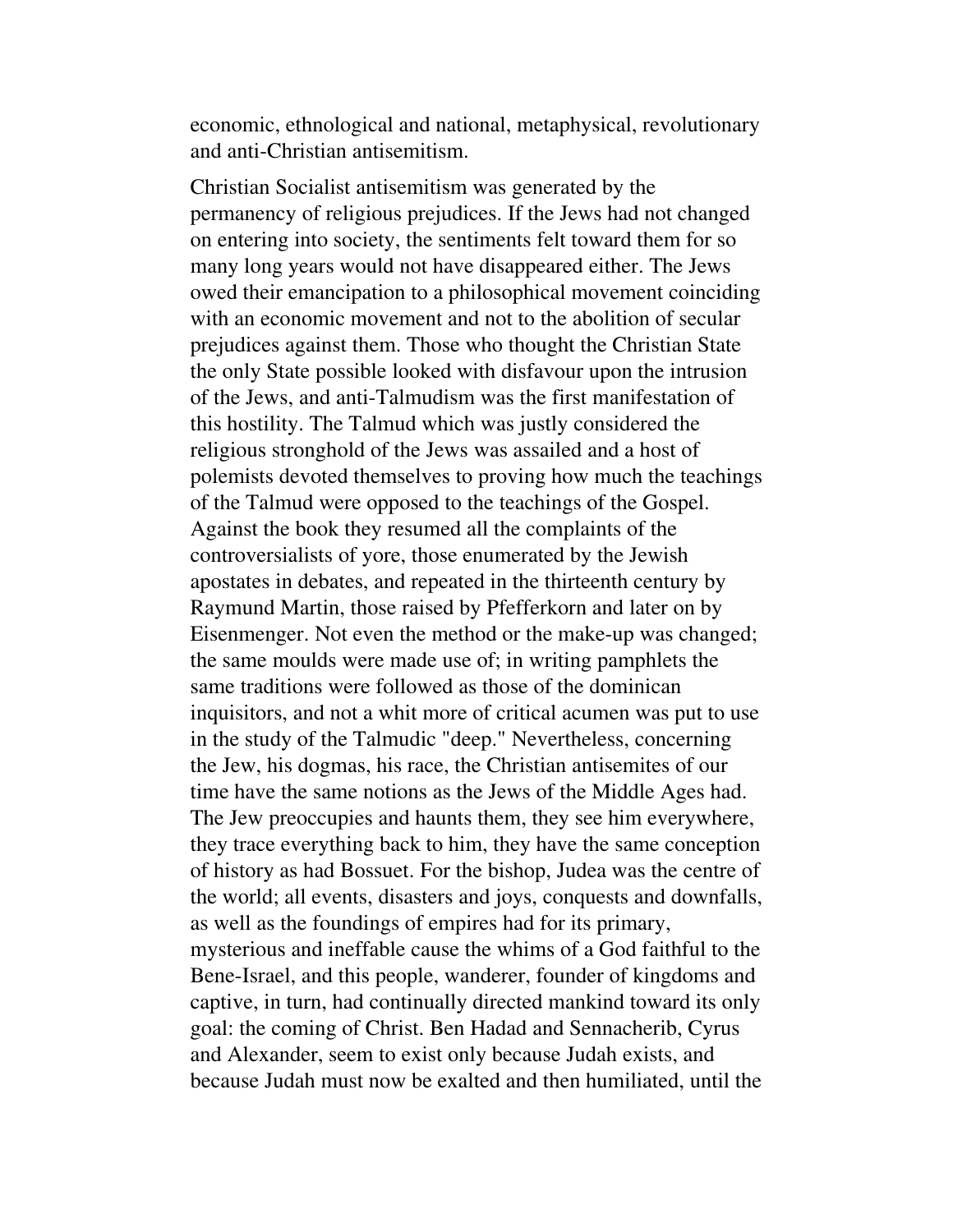hour when he will enjoin upon the world the law which must come from him. But what Bossuet had conceived for the purpose of unheard of glorification, the Christian antisemites renew that with quite opposite ends in view. For them the Jewish race, the scourge of the nations, scattered over the earth, accounts for the misfortunes and blessings of the alien nations in whose midst it had settled, and the history of the Hebrews once more becomes the history of monarchies and republics. Scourged or tolerated, banished or admitted, they, by the very fact of these political vicissitudes, account for the glory of the states or even their decadence. To tell the story of Israel, is to tell the story of France, or Germany, or Spain. This is what the Christian antisemites see, and their antisemitism is thus purely theological, it is the antisemitism of the Fathers, that of Chrysostom, Saint Augustin, Saint Jerome. Before the birth of Jesus, the Jewish people was the chosen people, the beloved son of God; since the time it had disowned the Saviour, since it had become a deicide, it had become the fallen people *par excellence,* and having before brought the world's salvation, it now causes its ruin.

Whatever their affinities and kinship with the anti-Jews of the Middle Ages, the anti-Talmudists, at all events, take a little different point of view. Formerly, the blasphemies against the Christian religion were chiefly sought in the Talmud, or arguments in support of the divinity of Jesus Christ were sought there; hereafter this book's enemies hunt it especially as an antisocial, pernicious and destructive work. The Talmud, according to them, makes the Jew an enemy of all nations, but if some of them, like des Mousseaux and Chiarini are guided, like the theologians of yore, above all by the desire to bring Israel back to the bosom of the church,<sup>149</sup> others, like Doctor Rohling,<sup>150</sup> are rather inclined to suppress him and they declare him forever incapable to be of any good. Quite the contrary; since, they say, not only are his teachings incompatible with the principles of Christian governments, but because he even seeks to ruin these governments in order to draw profit therefrom.

It is easy to understand that after the upsettings caused by the French Revolution, the conservatives felt called upon to hold the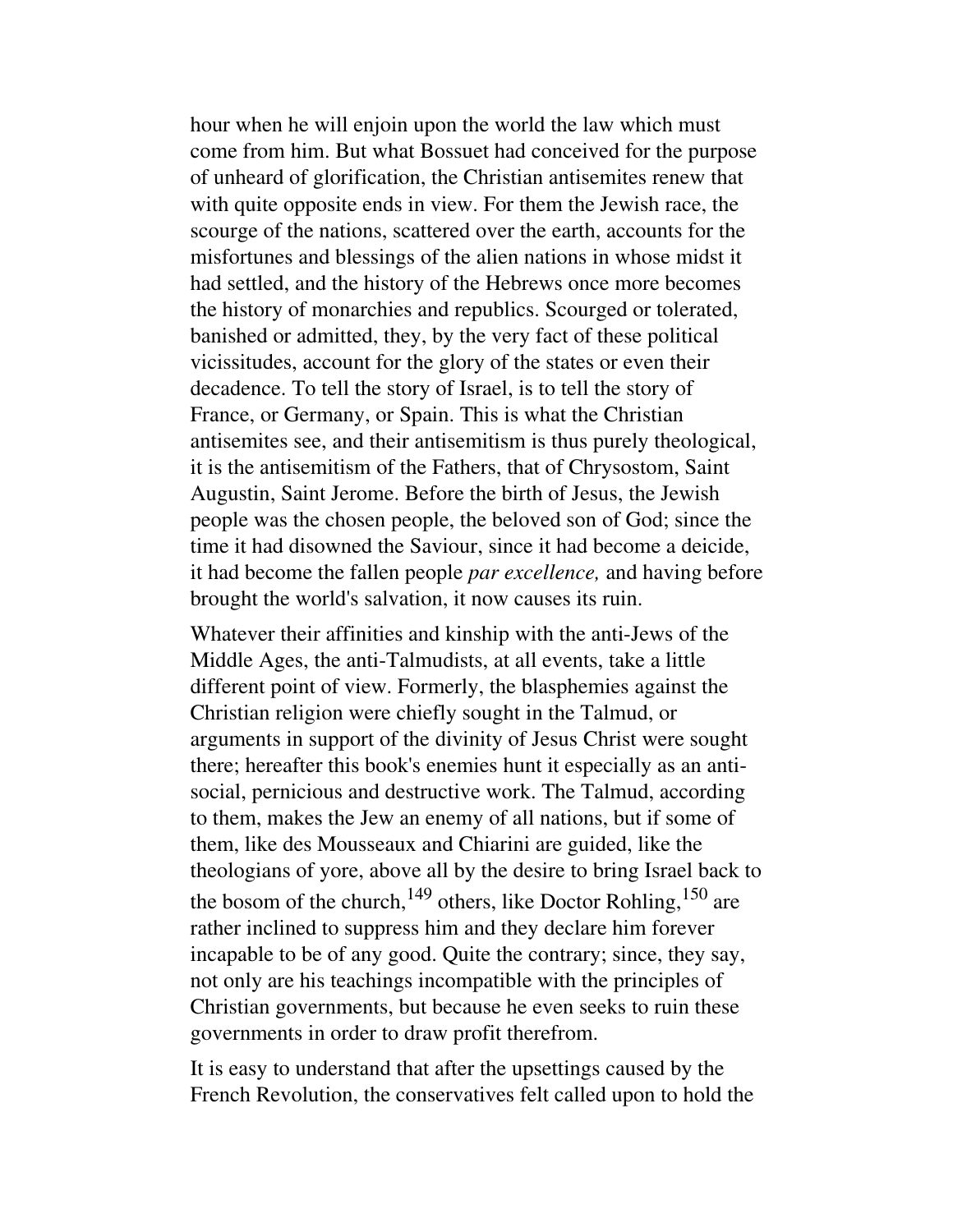Jews responsible for the destruction of the ancient regime. When they cast a glance around them after the storm had passed away, one of the things that must have given them the greatest surprise, was surely the position of the Jew. But yesterday the Jew was nothing, he had no right, no power, and now he was shining in the front rank; not only was he rich, but he could even be a doctor and govern the land, as he paid his tax. Him particularly did the social change favour. Accordingly, the Christian antisemites did not stop at being incensed at the Jews' speculations over national property or the military supply, but applied to them the old juridical saying: *fecisti qui prodes* ("those hast done it who profitest thereby.") If the Jew indeed had profited by the Revolution in this respect, if he had derived from it so great a benefit, it means that he had prepared them, or rather, to say, he had helped along with all his forces.

Nevertheless it was necessary to explain how this despised and hated Jew, considered a thing, had obtained the power of accomplishing such deeds, how he had prepared so formidable a might. Here comes in a theory, or rather a philosophy of history familiar to the Catholic polemists. According to these historians, the French Revolution whose counter blow has been universal, and which has transformed the institutions of Western Europe, was but the capping of a secular conspiracy. Those who attribute it to the philosophical movement of the eighteenth century, to the excesses of monarchical governments, to a fatal economic change, to the decrepitude of a class, the enfeeblement of a form of capital, to the inevitable evolution of the ideas of authority and State, to the enlargement of the idea of an individualall those are grievously in error, according to the historians I am speaking about. They are blind people who do not see the truth: the Revolution was the work of one or several sects, whose establishment goes back to great antiquity, sects brought out by the same desire and the same principle: the desire for domination and the principle of destruction.

The Genesis of this conception of history is easy to find. It took its origin under the Terror itself. The part taken by the Masonic lodges, by the Illumines, the Red-Crosses, the Martinists, etc., in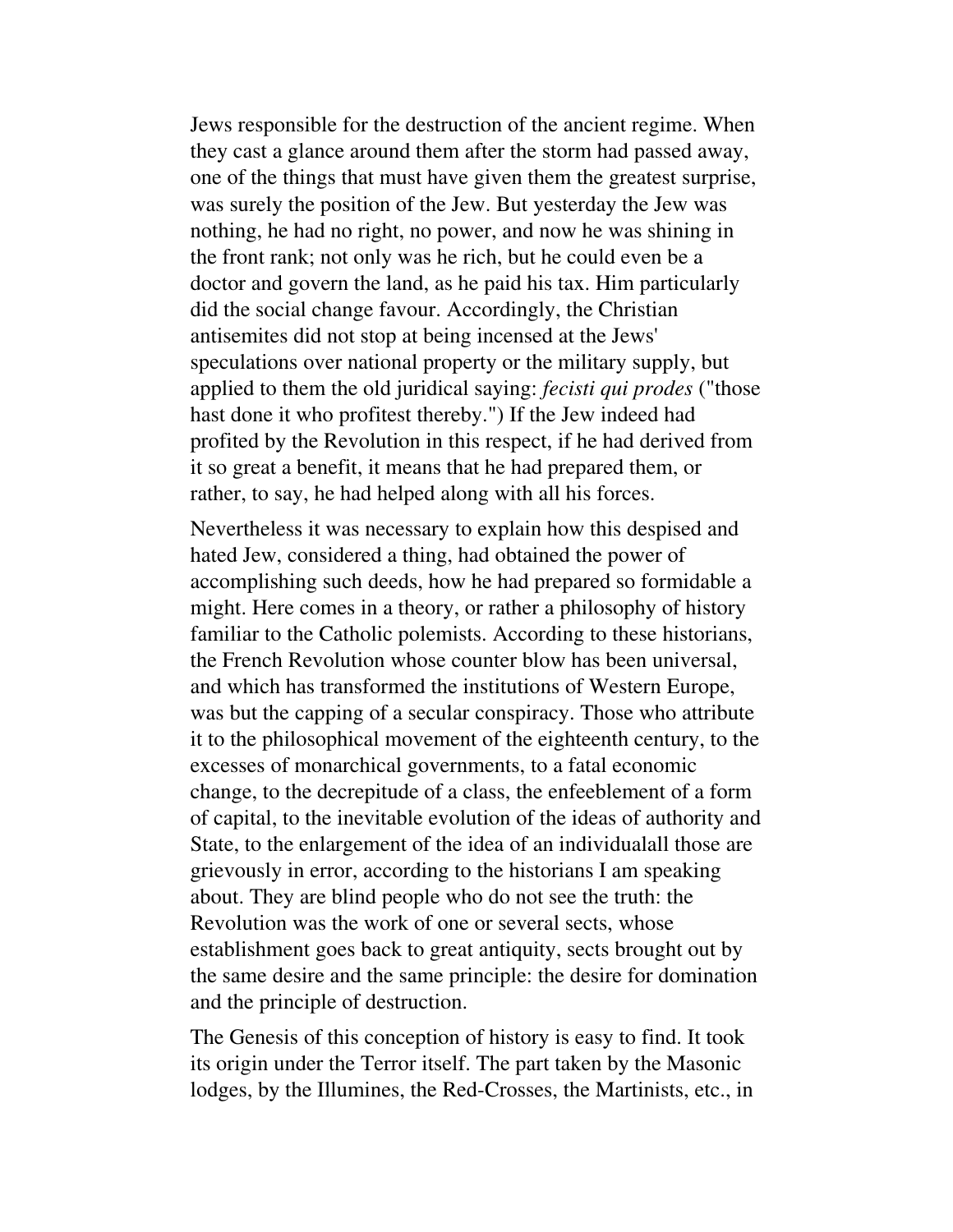the Revolution, had vividly struck certain minds which were carried away to exaggerate the influence and role of these societies. A thing which particularly astonished these superficial observers, was the international character of the Revolution of 1789 and the simultaneousness of the movements it called forth. They contrasted its general effect with the local effect of the previous Revolutions, which had agitated, as, *e.g.,* in England, only the countries where they took place, and, in order to account for this difference they attributed the work of centuries to a European association with representatives in the midst of all nations, rather than to admit that the same stage of civilization and similar intellectual, social, moral and economic causes, could have simultaneously produced the same effects. The very members of these lodges, of these societies, helped in spreading this belief.<sup>151</sup> They, too, exaggerated their importance, they not only asserted to have worked, during the eighteenth century, for the changes then in the process of preparationwhich was truebut they even claimed to have been their distant initiators. This, however, is not the place to debate this question; suffice it to have stated the existence of these theories: we are going to show how they came to the assistance of the Christian antisemites.

The first writers to set forth these ideas confined themselves to stating the existence of "a peculiar nation which was born and had grown in darkness, amidst all civilized nations, for the purpose of subjecting all of them to its rule,"152 as, *e.g.,* the cavalier de Malet, brother of the conspiring general, wanted to prove in a book, little-known and very poor at that. Men like P. Barruel, in his *Memoirs on Jacobinism,*153 like Eckert in his works on Free Masonry,<sup>154</sup> like Dom Deschamps,<sup>155</sup> like Claudio Jannet, like Cretineau Joly, <sup>156</sup> have developed and systematized this theory, they have even endeavoured to prove its reality and though they did not attain their aim, they have at least gathered all the elements necessary to undertake so curious a history as that of secret societies. In all their works, they were led to examine what had been the position of the Jews in these groups and sects, and, struck by the analogies presented by the mystagogic rites of Masonry as compared with certain Judaic and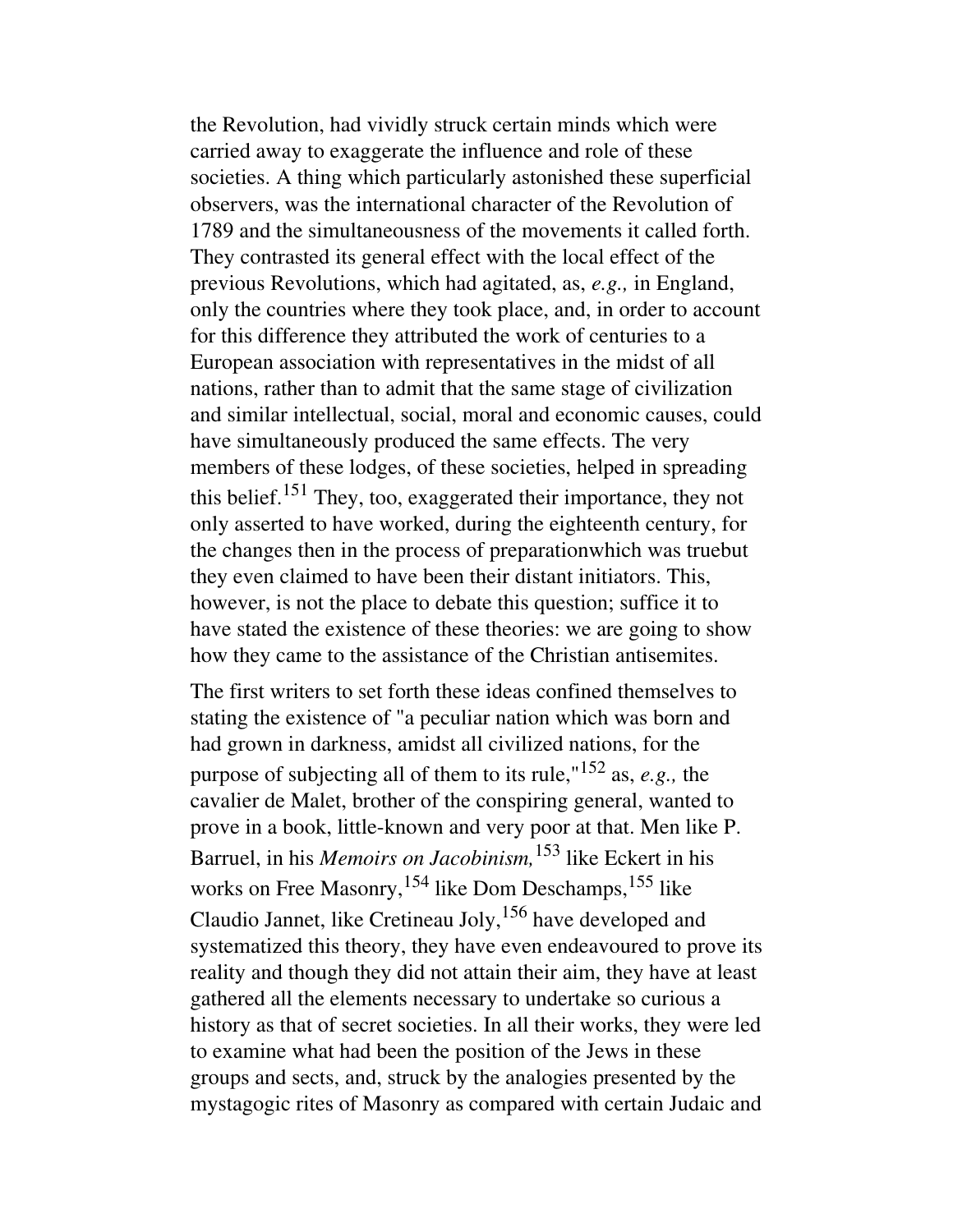Kabbalistic traditions,  $157$  misled by the Hebrew pomp which characterizes the initiation in these lodges, they arrived at the conclusion that the Jews had always been the inspirers, guides and masters of Free Masonry, nay, more than that, they had been its founders, and that they, with its aid, persistently aimed at the destruction of the church, from the very time of its foundation.

They went further in this path, they wanted to prove that the Jews had preserved their national constitution, that they were still ruled by princes, the *Nassi,* who led them to the conquest of the world, and that these enemies of mankind possessed a formidable organization and tactics. Gougenot des Mousseaux, <sup>158</sup> Rupert, <sup>159</sup> de Saint Andre,<sup>160</sup> the abbot Chabeauty,<sup>161</sup> have supported these assertions. As for Edouard Drumont, the whole pseudo-historic portion of his books, when not borrowed from father Loriquet, is nothing but a clumsy and uncritical plagiarism of Barruel, Gougenot, of Dom Deschamps and Cretineau Joly.<sup>162</sup>

Whatever the case may be, with Drumont, as with pastor Stoecker, Christian antisemitism transforms or rather it borrows new weapons from several sociologists. Though Drumont fights the Jew's anti-clericalism, though Stoecker, in his anxiety to win the name of a second Luther, rises against the Jewish religion as destructive of the Christian State, other preoccupations engage them; they attack Jewish wealth and attribute to Jews the economic transformation which is the work of the l9th century. They still persecute in the Jew, the enemy of Jesus, the murderer of a God, but they aim particularly at the financier, and therein they join hands with those who preach economic antisemitism.

This antisemitism has manifested itself since the beginning of Jewish financiering and industrialism. If we find only traces of it in Fourier<sup>163</sup> and Proudhon, who confined themselves to stating only the role of the Jew as middleman, stockjobber and nonproducer,  $164$  it gave life to men like Toussenel<sup>165</sup> and Capefigue<sup>166</sup>; it inspired such books as *The Jews Kings of the Epoch* and the *History of Great Financial Operations;* and later on, in Germany, the pamphlets of Otto Glagau against the Jewish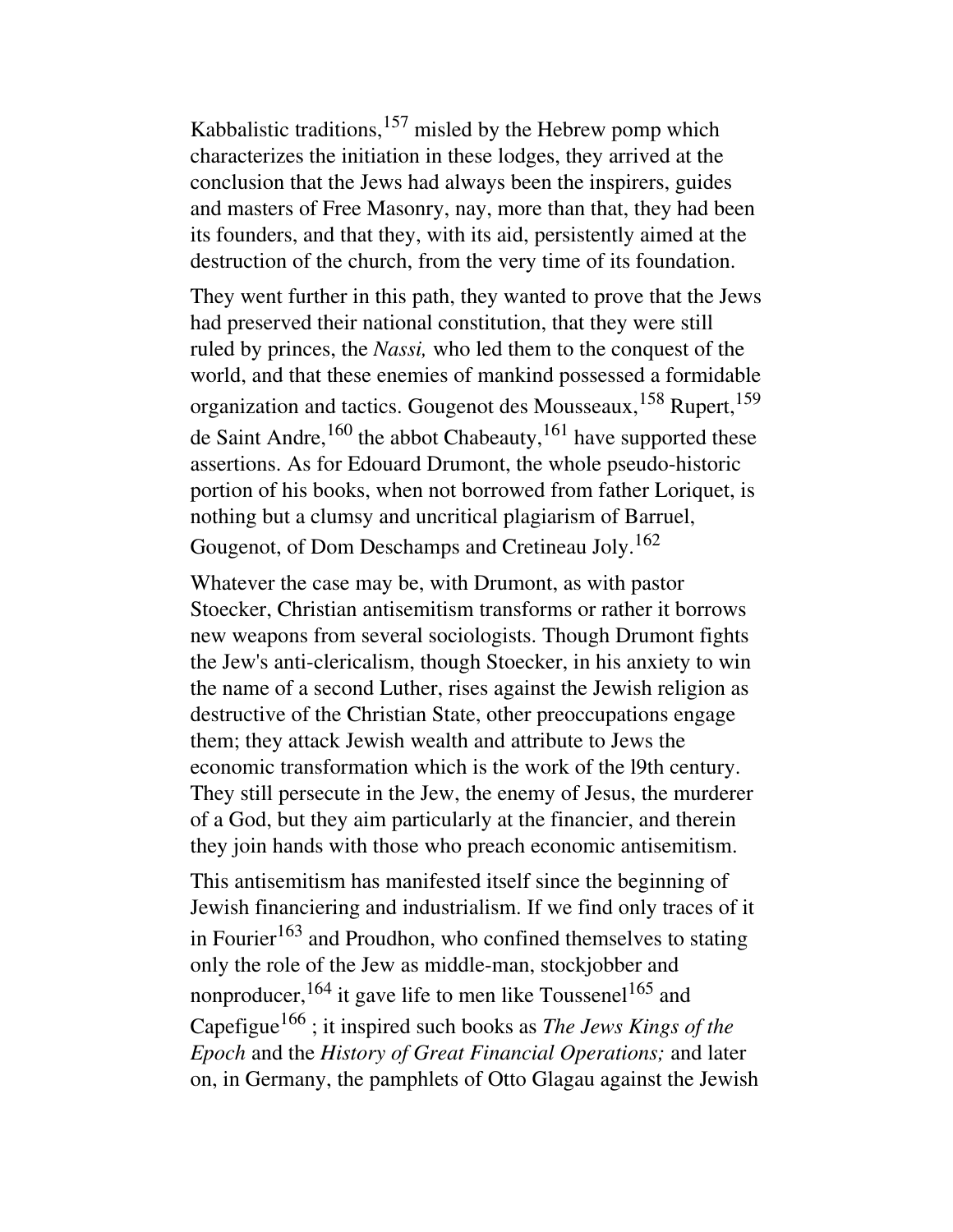bankers and brokers.<sup>167</sup> However, I have already pointed out the origin of this antisemitism, how, on the one hand, the landed capitalists held the Jew accountable for the predominance of industrial and financial capitalism, so hateful to them, how, on the other hand, the bourgeoisie, stocked with privileges, turned against the Jew, its erstwhile ally, henceforth its competitor and a foreign competitor at that; for to his position as a non-assimilated stranger the Jew owes the excessive animosity shown him, and thus economic antisemitism is bound up with ethnologic and national antisemitism.

This last form of antisemitism is modern, it was born in Germany, and from the Germans the French antisemites have derived their theory.

This doctrine of races, which Renan advocated in France<sup>168</sup> was wrought out in Germany under the influence of the Hegelian doctrines. It gained the ascendancy in 1840 and particularly in 1848, not only because German policy pressed it into service, but because it was in accord with the nationalist and patriotic movement that produced nations, and with that striving for unity which characterized all European nations.

The state, so they said, must be national; the nation must be one, and must include all the individuals speaking the national language and belonging to the same race. More than that, it is of importance that this national State reduce all the heterogeneous elements, *i.e.,* the foreigners. For the Jew, not being an Aryan, has not the same moral, social and intellectual conceptions as the Aryan; he is irreducible, and therefore he must be eliminated, or else he will ruin the nations that have received him, and some among the nationalist and ethnologic antisemites assert that the work has already been accomplished.

These notions, resumed since then by von Treitschke<sup>169</sup> and Adolph Wagner in Germany, by Schoenerer in Austria, Pattai in Hungary and, at a much later date, by Drumont in France,  $170$ were reduced, for the first time, to a system by W. Marr, in a pamphlet which had a certain echo in France: *The Victory of Judaism over Germanism*. <sup>171</sup> In it Marr declared Germany the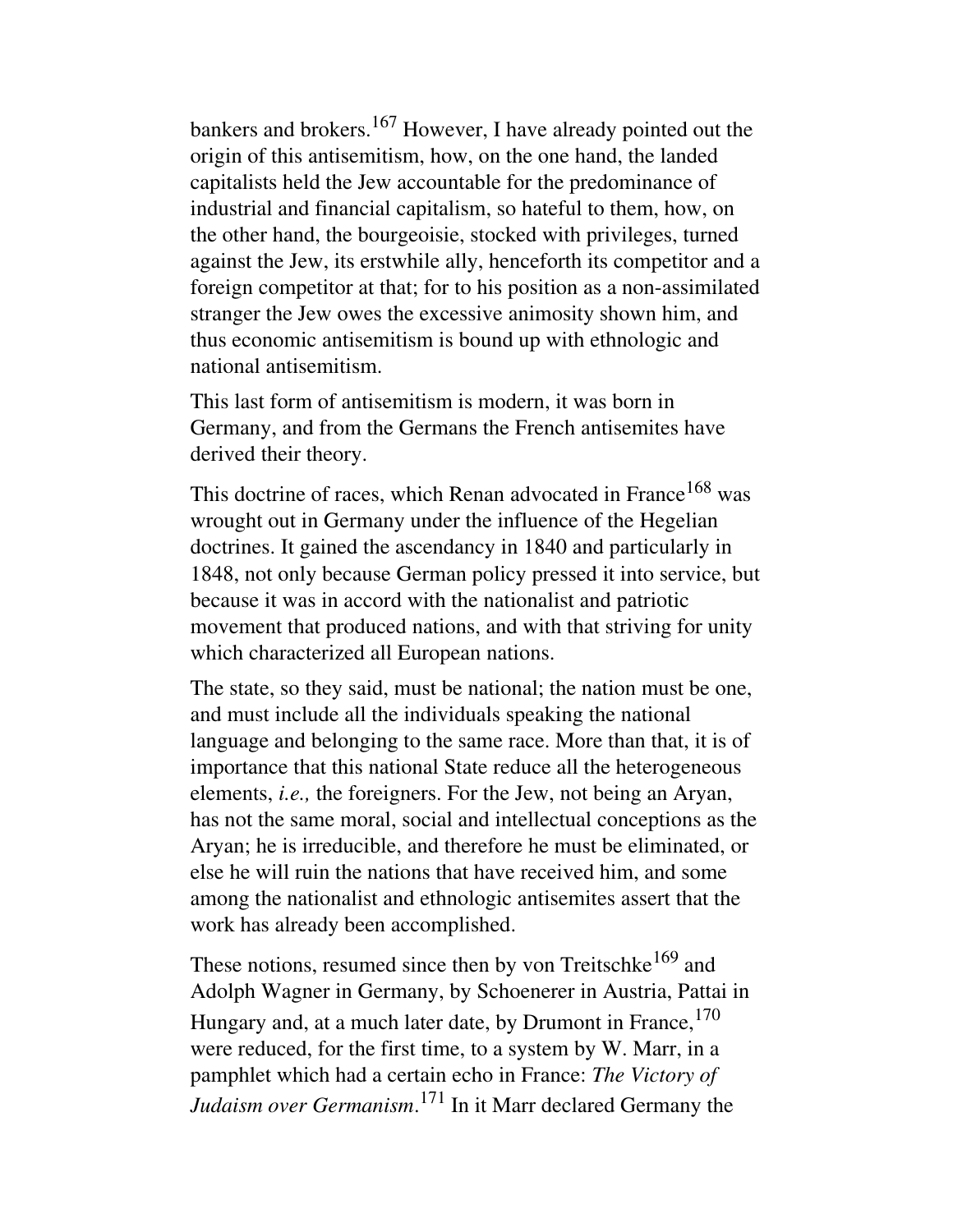prey of a conquering race, the Jews, a race possessing everything and wanting to Judaize Germany, like France, however, and he concluded by saying that Germany was lost. To his ethnologic antisemitism he even admixed the metaphysical antisemitism which, if I may say so, Schopenhauer had professed,  $172$  the antisemitism consisting in combating the optimism of the Jewish religion, an optimism which Schopenhauer found low and degrading, and with which he contrasted Greek and Hindu religious conceptions.

But Schopenhauer and Marr are not the only representatives of philosophical antisemitism. The whole of German metaphysics combated the *Jewish spirit,* which it considered essentially different from the *Germanic spirit,* and which for it stood for the past as contrasted with the present. While the Spirit is realized in the world's history, while it advances, the Jews remain at a lower stage. Such is the Hegelian thought, that of Hegel and also of his disciples of the extreme leftFeuerbach, Arnold Ruge and Bruno Bauer.<sup>173</sup> Max Stirner<sup>174</sup> developed these ideas with much precision. To his mind, universal history has until now passed through two ages: the first, represented by antiquity, during which we had to work out and eliminate "the negro stage of the soul;" the second, that of *Mongolism,* represented by the Christian period. During the first age man depended upon things, during the second he is swayed by ideas, waiting until he can dominate them and free himself. But the Jews, these precociously wise children of antiquity, have not passed out of this *negro stage of the soul.* In Duhring we find another more ethical than metaphysical form of philosophical antisemitism. In several treatises, pamphlets and books,  $175$  Duhring assails the Semitic spirit and the Semitic conception of the divine and of ethics, which he contrasts with the conception of the Northern peoples. Pushing the deductions from his premises to their logical end and still following up Bruno Bauer's doctrine, he assails Christianity which is the last manifestation of the Semitic spirit: "Christianity," says he, "has above all no practical morality such as is not capable of ambiguous interpretation and thus might be available and sane. The nations will, therefore, not be done with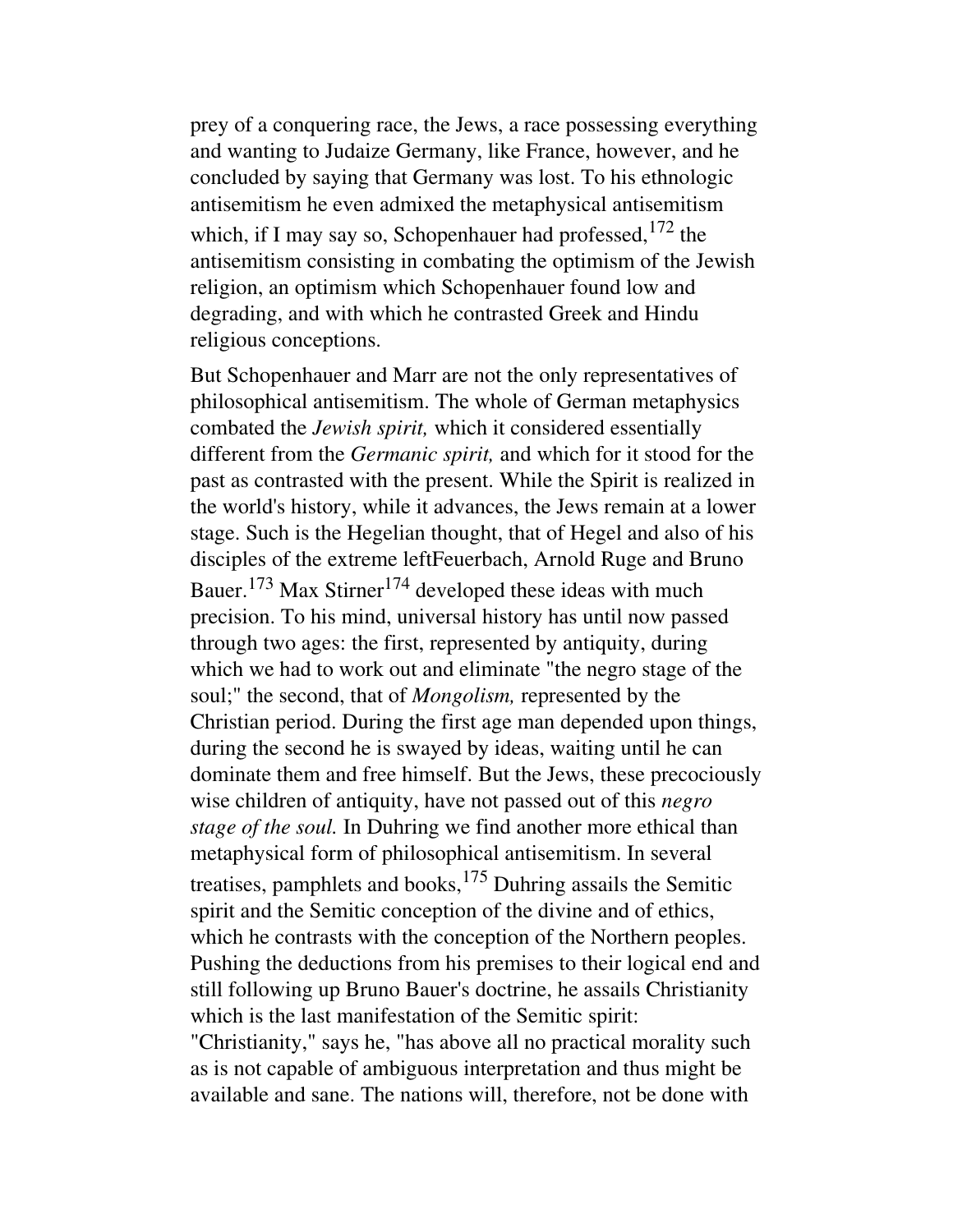the Semitic spirit until they have expelled from their spirit this present second aspect of Hebraism."

After Duhring, Nietzsche,  $176$  in his turn, combated Jewish and Christian ethics, which, according to him, are the *ethics of slaves* as contrasted with *the ethics of masters.* Through the prophets and Jesus, the Jews and the Christians have set up low and noxious conceptions which consist in the deification of the weak, the humble, the wretched, and sacrificing to it the strong, the proud, the mighty.

Several revolutionary atheists, Gustave Tridon<sup>177</sup> and Regnard<sup>178</sup> among them, have espoused, in France, this Christian antisemitism which, in its final analysis, is reduced to the ethnologic antisemitism, just like the strictly metaphysical antisemitism.

The different varieties of antisemitism may, then, be reduced to three: Christian antisemitism, economic antisemitism, and ethnological antisemitism. In our examination just made we have pointed out that the grievances of the antisemites were religious grievances, social grievances, ethnologic grievances, national grievances, intellectual and moral grievances. To the antisemite the Jew is an individual of a foreign race, incapable of adapting himself, hostile to Christian civilization and religion; immoral, antisocial, of an intellectuality different from the Aryan intellectuality, and, to cap it all, a depredator and wrongdoer.

We shall now examine these grievances in regular order. We shall see whether they are well-founded, *i.e.*, whether the real causes of contemporary antisemitism correspond to them, or whether they are but prejudices. Let us first turn to the study of the ethnologic grievance.

### **FOOTNOTES**

147 Saint-Simon, *Du Systeme industriel* (Paris, 1821).

148 Saint-Simon, *Catechisme des Industriels*, 1er Cahier (Paris, 1823).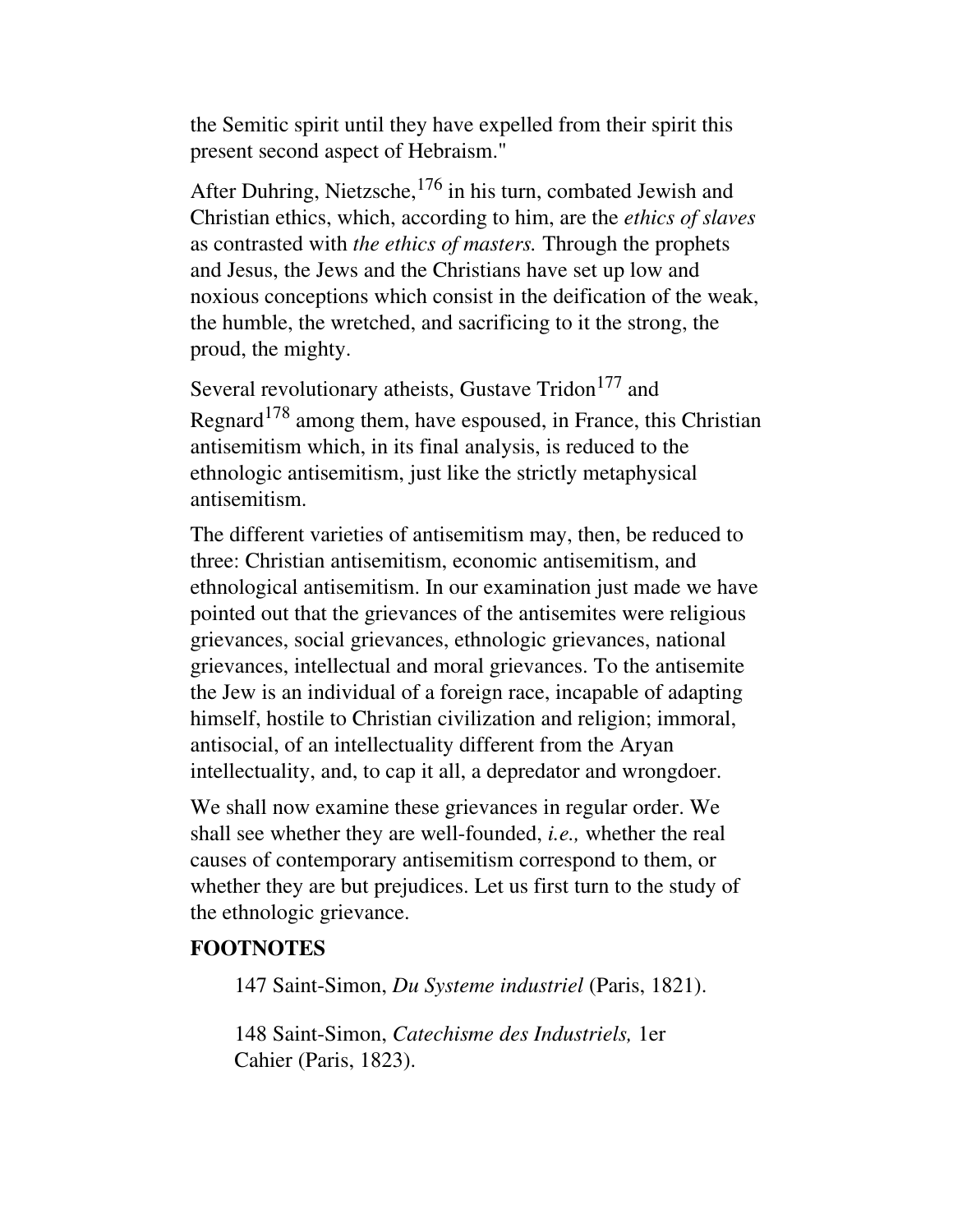149 The anxiety for the future role of the Jews is expressed in a striking book by Leon Bloy, *Le Salut par les Juits* (Paris, 1892). In the volume of documents and notes written as a sequel to Dom Deschamps' work on *Secret Societies*, Claudio Jannet expresses the opinion that the Jews are undoubtedly destined to lead the world back to God. This is exactly the ancient theological belief.

150 Eng. translation. A. Rohling, L*e Juif selon le Talmud* (Paris, 1888). Translated from the German.

151 Louis Blanc, *Histoire de la Revolution Française*, vol. II, p. 74.

152 *Recherches historiques et politiques qui prouvent l'existence d'une secte revolutionnaire, son antique origine, son organisation, ses moyens ainsi que son but; et devoilent entierement l'unique cause de la Revolution Française,* par le Chevalier de Malet, Paris, Gide fils, libraire, 1817.

153 Barruel, *Memoires sur le Jacobinisme (1797 1813).* Father Barruel was the first to expound these ideas, and those who followed him have, properly speaking, only imitated or continued his work.

154 Eckert, *La FrancMaconnerie dans sa veritable signification* (Liege, 1854). -- La Franc-Maconnerie *en ellemême* (Liege, 1859).

155 Dom Deschamps, *Les Societes Secretes et la Societe*, with an introduction, notes and documents by Claudio Jannet. Paris, 1883.

156 Cretineau Joly, *L'Eglise romaine avant la Revolution*. Paris 1863.

157 On the Hebrew traditions in Free-Masonry, and on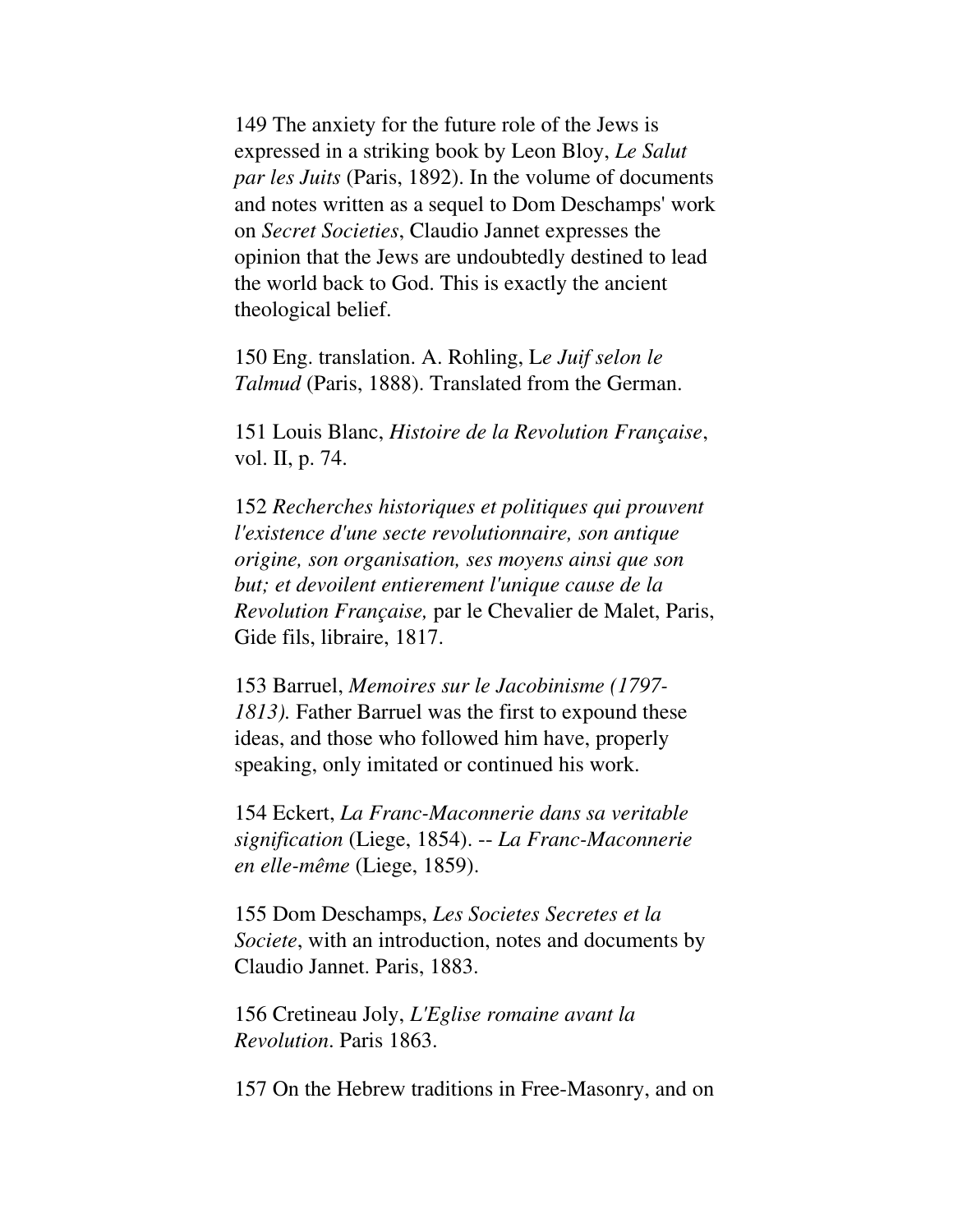the points of similarity between the Free-Masons and the ancient Essenians, cf. Clavel, *Histoire pittoresque de la FrancMaconnerie* (Paris, 1843); Kauffmann et Cherpin, *Histoire philosophique de la Franc-Maconnerie* (Lyons, 1856) and an artitle by Moise Schwab on the Jews and the Free-Masons, published in the *Annuaire des Archives israelites pour l'an 5650*  $(1889-1890)$ . Consult also the various works of J. M. Ragon on Free-Masonry (Paris, Dentu).

158 Gougenot des Mousseaux, *loc. cit*.

159 Rupert, *L'Eglise et la Synagogue* (Paris, 1859).

160 De Saint-Andre, *Francs-Macons et Juifs* (Paris, 1880).

161 A Chabeauty, *Les Juifs nos Maitres* (Paris, 1883).

162 It must be noted that in his *France Juive* (I mean in its first chapters) Drumont does not quote Gougenot des Mousseau or Barruel even once; he quotes, in passing, Dom Deschamps three times and Cretineau de Joly's *Vendee Militaire* once, and yet he laid these writers under heavy contribution. Unless his "historical documents" had been furnished to him by the disciples of those I have just mentioned -- that is quite possible. Let it be understood here, that this refers to Drumont as historian and not as polemist.

163 Fourier, *Le Nouveau Monde industrial et societaire* (Paris, libraire societaire, 1848).

164 In Karl Marx (*Annales franco-allemandes*, 1844, p. 211) and in Lassalle, the same estimates of the parasite Jew may be found as in Fourier and Proudhon .

165 Toussenel, *Les Juits rois de l'Epoque* (Paris,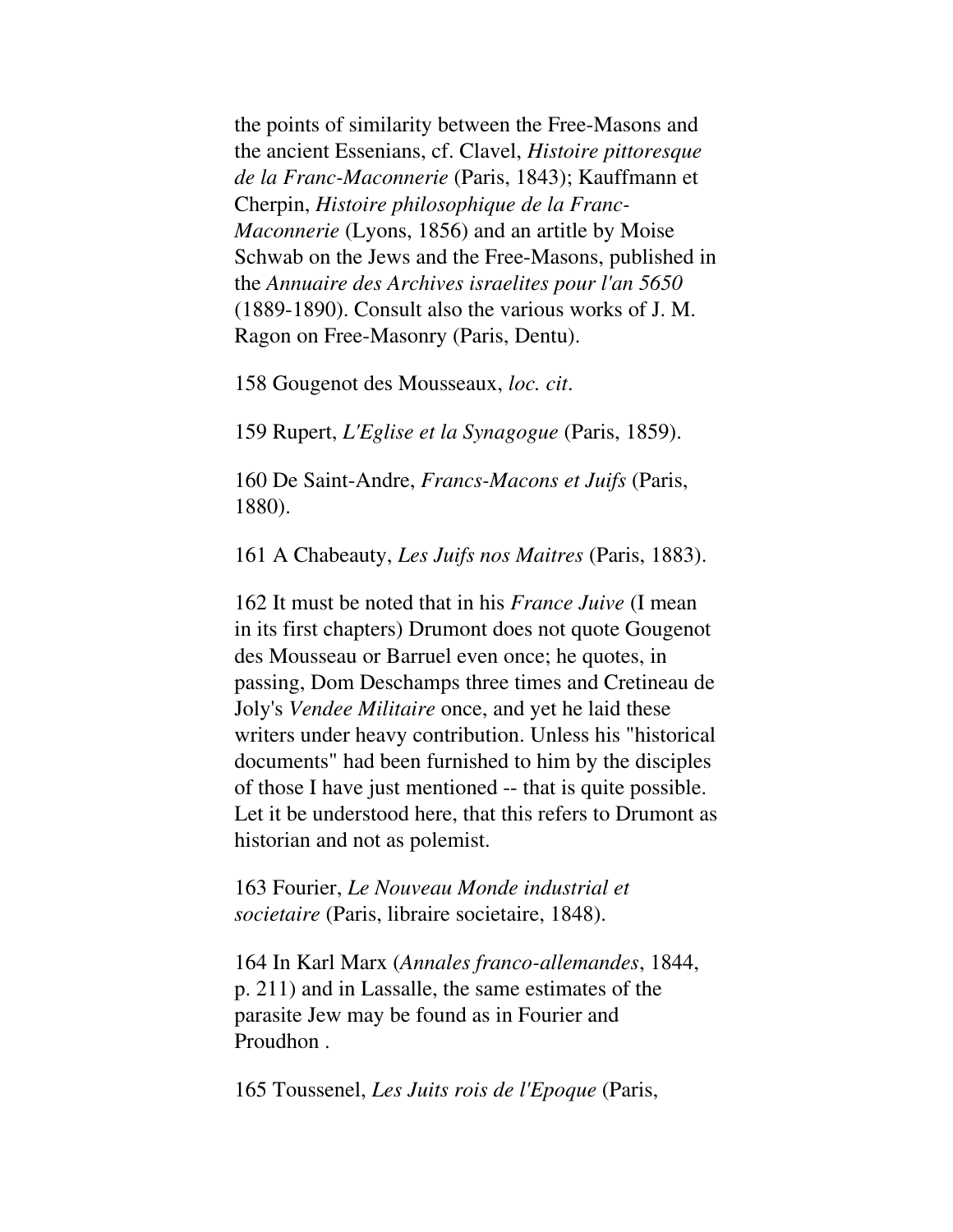1847). Toussenel followed up this book with a violent campaign in the newspaper, *La Democratie pacifique*. However, the antisemitic movement was quite violent, under the July monarchy, and numerous pamphlets were published against the Jewish financiers.

166 Capefigue, *Histoire des grandes operations financieres* (Paris, 1855).

167 Otto Glagau, *Der Boersen und Grundergeschwindel in Berlin* (Leipzig, 1876). *Les besoins de l'Empire et le nouveau Kulturkampf* (Osnabruck, 1879).

168 During the last years of his life Renan had given up his theory of races, their inequality and their mutual superiority or inferiority. These theories will be found set forth quite clearly and lucidly in Gobineau's in many ways remarkable book, *L'inegalite des races* (Paris, Firmin Didot, 1884).

169 H. von Treitschke, *Ein Wort uber unser Judenthum (A Word about Our Jews)*. Berlin, 1888.

170 Drumont is the type of the assimilator antisemite who has flourished in France these last years, and who has overrun Germany. A talented polemist, vigorous journalist and sprightly satirist, Drumont is a historian of poor documentary evidence, a mediocre sociologist and especially philosopher, and can under no circumstances be compared with men of H. von Treitschke's, Adolph Wagner's and Eugen Duhring's standing. Yet, in the development of antisemitism in France and Germany even he has played a considerable role, and he has exercised a great influence as a propagandist.

171 W. Marr, Der Sieg des Judenthums uber das Germanthum (Berne, 1879). In the Journal des Debats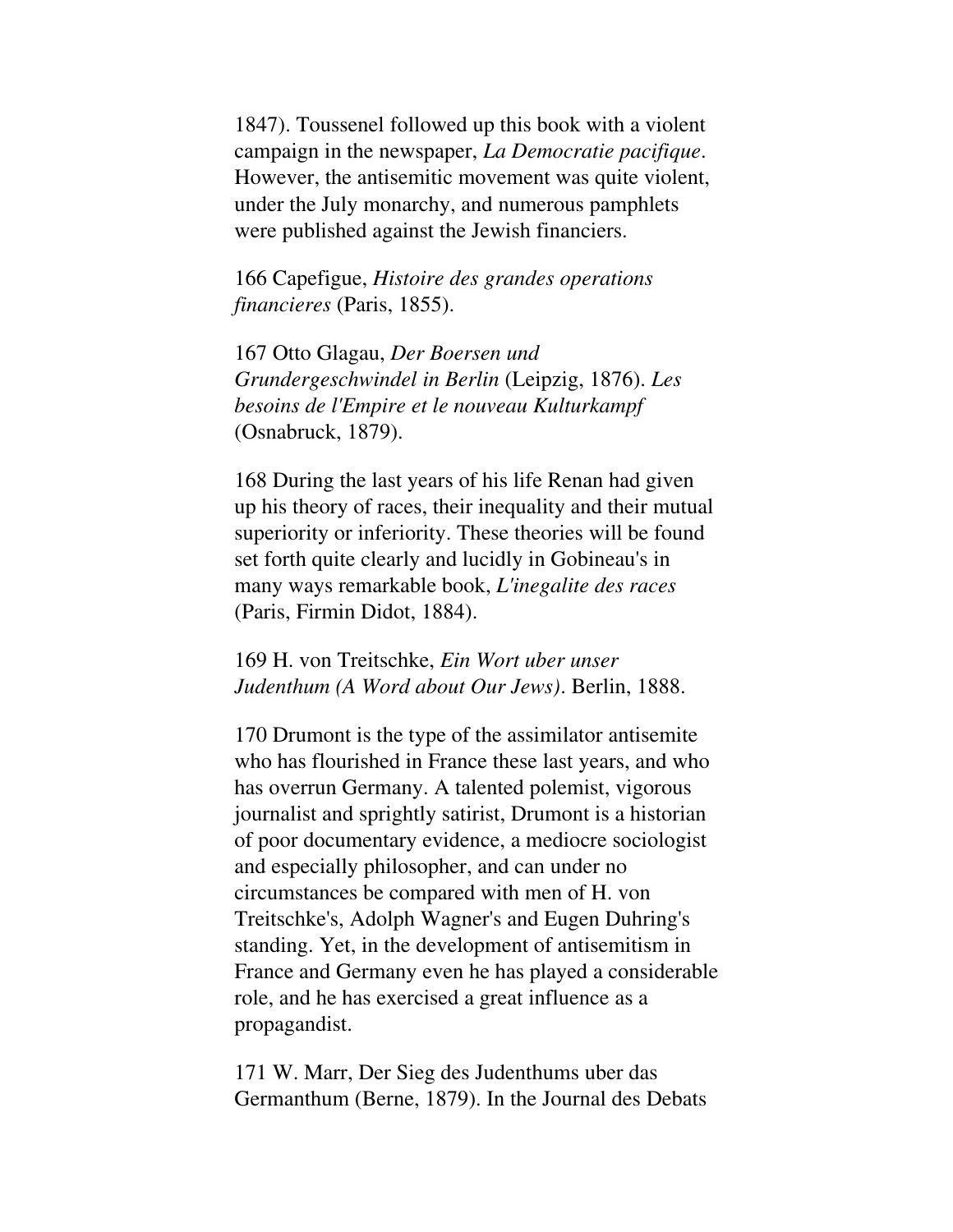of Nov. 5, 1879, Bourdeau devoted an essay to this pamphlet.

172 "A God like that Jehovah," says Schopenhauer, "who, as *animi causa*, for its own pleasure and from the *joy of heart* produces this world of misery and lamentations, and who even glories in it -- this is too much. Let us then, at this point, consider the religion of the Jews as the last among the religious doctrines of the civilized nations, and this will be in perfect accord with the fact that it is the only one that has absolutely not a trace of immortality." (*Parerga und Paralipomena,* v. II, ch. XII, p. 312, Leipzig 1874).

173 We shall return to this question in our Economic History of the Jews, when speaking of the role of the Jews in Germany in the nineteenth century. -- Cf. Hegel, *Philosophie des Rechts*; Arnold Ruge, *Zwei Jahre in Paris*; Bruno Bauer, *Die Judenfrage*; L. Feuerbach, *Das Wesen des Christenthums.*

174 Max Stirner, *Der Einzige und sein Eigenthum*. Leipzig, 1882, pp. 22, 25, 31, 69.

175 Particularly in *The Parties and the Jewish Question, Die Judenfrage als Frage der Racenschaedlichkeit.*

176 Frierich Nietzche, *Human, all too Human (*1879), *Beyond Good and Evil; The Geneaology of Morality* (1887).

177 Gustave Tridon, *Du Molochisme juif*, (Bruxelles, 1884).

178 A. Regnard, *Aryens et Semites* (Paris, 1890).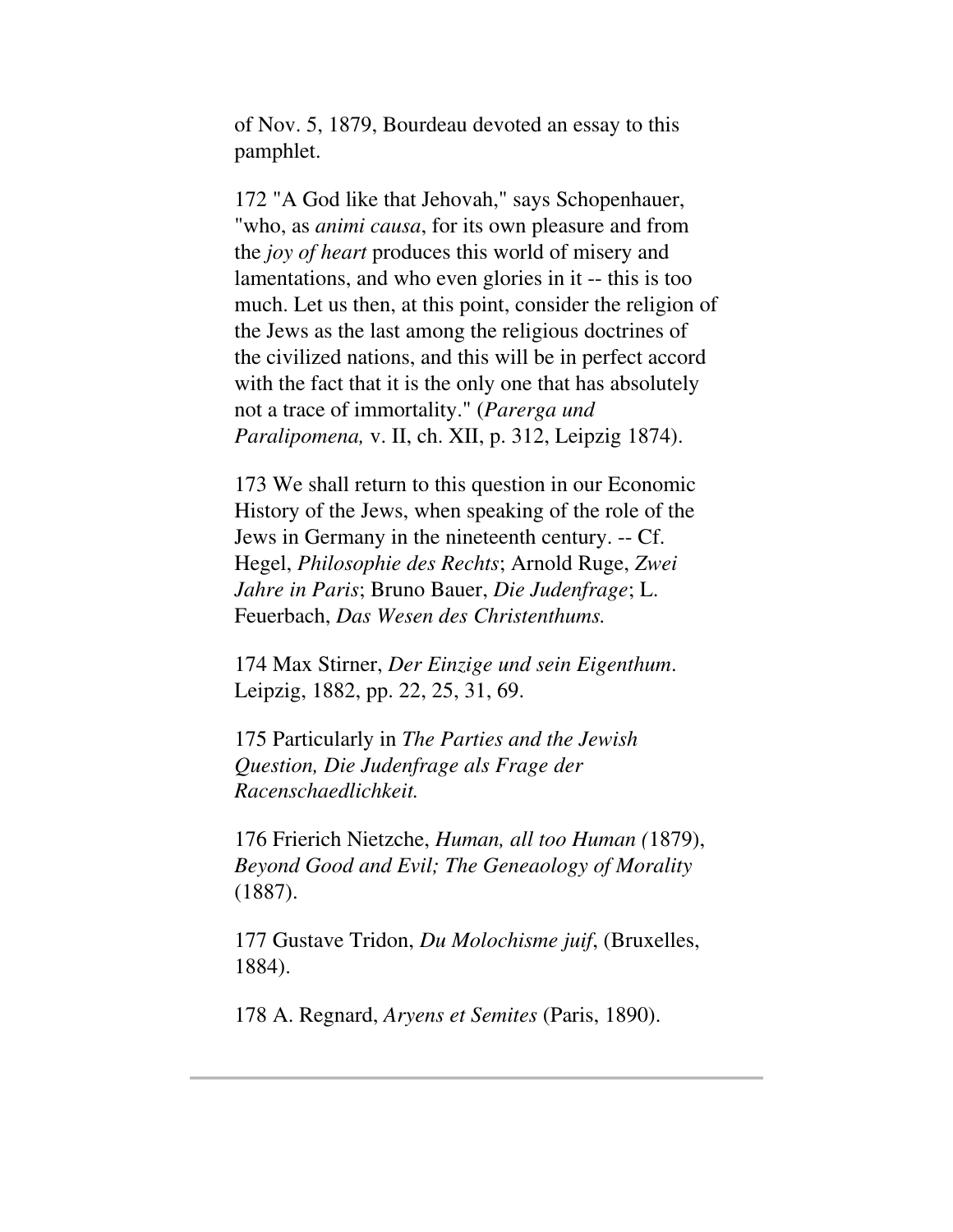## <span id="page-147-0"></span>**[Chapter Ten:](#page-147-0)**

## **[The Race](#page-147-0)**

The Jew is a Semite, he belongs to a strange, noxious, disturbing and inferior race such is the ethnologic grievance of the antisemites. What does it rest upon? It rests upon an anthropological theory which had given rise or at least justification to an historical theory: the doctrine of the inequality of races, of which we must speak first of all.

Since the eighteenth century attempts have been made to classify men and distribute them under well-defined, distinct and separate categories. As a basis for it quite different indices were taken: the section of the hair oval section for negroes with woolly hair, or round section;  $179$  the shape of the skull broad or elongated;  $180$ the colour of the skin. This last classification has prevailed: nowadays three races of mankind the negro, the yellow, and the white race are distinguished. Different aptitudes are ascribed to these races, and they are arranged in the order of their superiority in a ladder of which the negro race occupies the lowest and the white race the highest round.

Race is, however, a fiction. No human group exists that can boast of having had two original ancestors and having descended from them without any adulteration of the primitive stock through mixture; human races are not pure, *i.e.,* strictly speaking, there is no such thing as a race. "There is no unity," says Topinard:<sup>181</sup> "the races have divided, scattered, blended, inter crossed in all degrees and directions since thousands of centuries; most of them gave up their language in favour of that of their conquerors, then gave the same up for a third, if not a fourth language; the principal masses have disappeared and now we find ourselves face to face with peoples and not races." The anthropologic classification of mankind has consequently no value whatever.

Nevertheless, and however untenable this doctrine of the inequality of races, whether from the linguistic or from the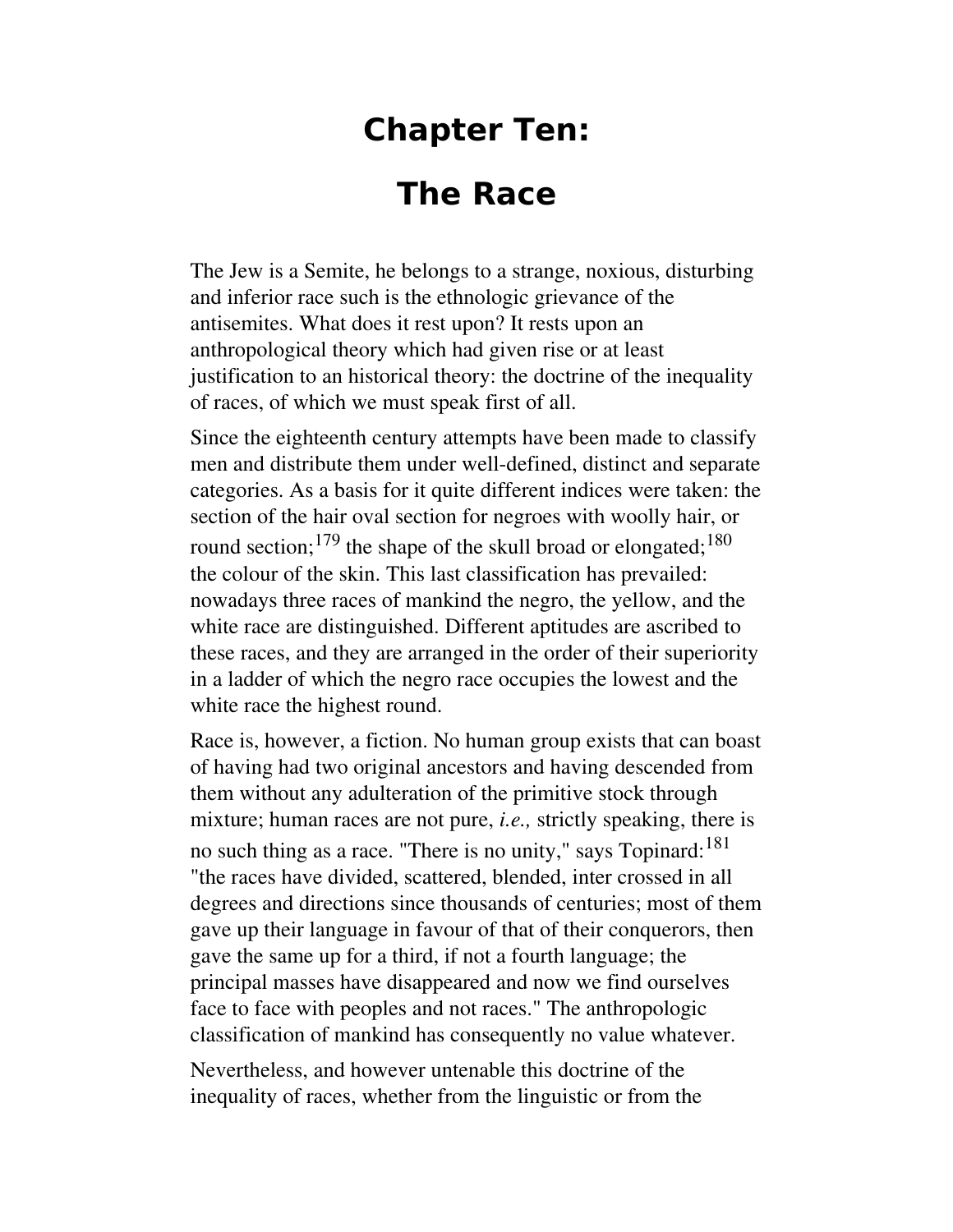anthropologic point of view, it has been quite dominant in our times, and nations have chased and still chase this chimera of ethnologic unity, which is but the heritage of an ill-informed past and, truth to tell, a form of regress.

Whatever they be, true or false, these ethnologic principles which concern us, have, by the very fact of their existence been one of the causes of antisemitism; they have supplied a scientific appearance to a phenomenon which we shall later recognize as national and economic and, through them, the grievances of the antisemites were fortified with pseudo-historical and pseudoanthropological arguments. Indeed, not only was the existence admitted of three races negro, yellow and white ranged in hierarchic order, but even in these races sub-divisions, categories, were established. At first it was asserted that the white race alone and some families of the yellow race were capable of founding superior civilizations; presently this white race was divided into two branches: the Aryan race and the Semitic race ; finally it was maintained that the Aryan must be considered the most perfect race. Even in our days the Aryan race has been subdivided into groups, and this enabled anthropologists and chauvinistic ethnologists to declare either that the Celtic or the Germanic group must be considered as the pure wheat of this Aryan race, already superior as it was. Thus, consciously or unconsciously, history is modeled after the ethnic tables of Genesis tables also met with among the Babylonians and the primitive Greeks which accounted in a rudimentary way for the diversity of human groups, by the existence of sprouts issued from single parents, each sprout then producing a nation. Thus it is the Bible again that lends assistance to the antisemites, for in ethnography and history we are still clinging to the explanations of the GenesisShem, Ham and Japhet, only replaced by the Semite, the Turanian and the Aryan, however impossible it may be to justify these divisions linguistically, anthropologically or historically.

Without stopping to discuss whether the negro races are capable of civilization or not we must see what is understood under the names Aryans and Semites.

Aryans is the name of all peoples whose language is derived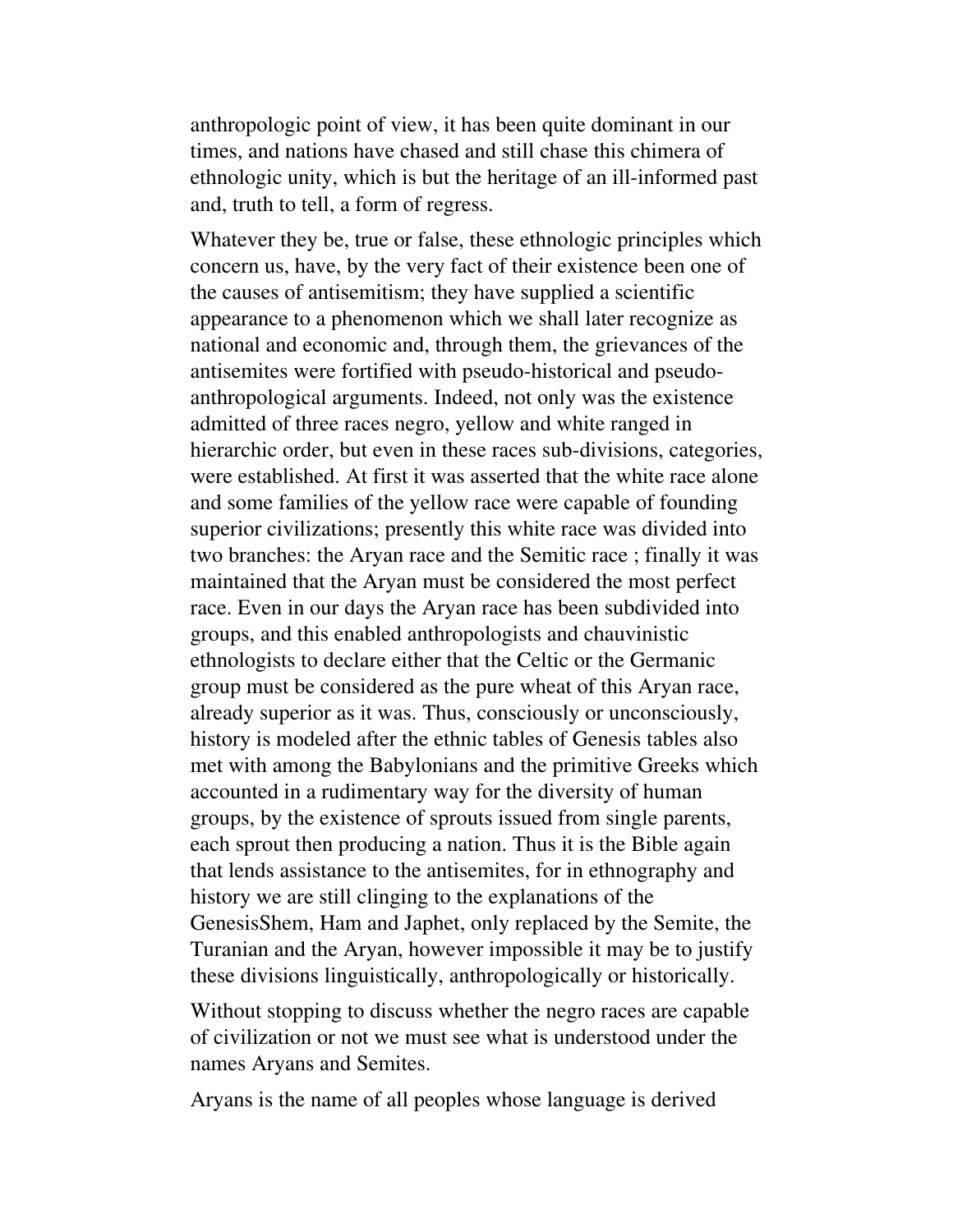from Sanskrit, a language spoken by a human group called arya. Now, this group "presents no scientifically demonstrable unity except from the exclusively linguistic point of view." All anthropologic unity is undemonstrable: the cranial measurements, indices, numbers, furnish no proof. In this Aryan chaos are found Semitic types, Mongolian types, all types and all varieties of types, from the one which is capable of developing morally, intellectually and socially, up to the one that remains in everlasting mediocrity. There may be observed dolichocephals and brachycephals, men with brown skin, others with yellowish and yet others with white skin Still, despite the fact that some tribes of Aryan language had no development perceptibly superior to that of some agglomerations of negroes, it is not a whit less energetically asserted that the Aryan is the most beautiful and noblest of the races, that it is the productive and creative race *par excellence,* that to it we are indebted for the most wonderful metaphysics, the most magnificent lyric, religious and ethical productions and that no other race ever was or is susceptible of a like expansion. To arrive at such a result, an abstraction is naturally made from the indisputable fact that all historical organisms had been formed of the most dissimilar elements, whose respective share in the common work it is impossible to determine.

The Aryan race, then, is superior, and it has proven its superiority by resisting the rule of a fraternal and rival race the Semitic. This latter is a ferocious, brutal race, incapable of creative power, devoid of any ideal, and Universal History is represented as the history of the conflict between the Aryan and the Semitic race, a conflict which we witness even at present. Each antisemite affords proof of this secular conflict. Even the Trojan War becomes, with some, the struggle between the Aryan and the Semite, and through the exigencies of the case, Paris becomes a Semitic brigand who ravishes Aryan beauties. Later on the Median Wars form a phase of this great contest, and the great king is pictured as the leader of the Semitic Orient falling upon the Aryan Occident; then it is Carthage disputing with Rome over the Empire of the World; then Islam advances against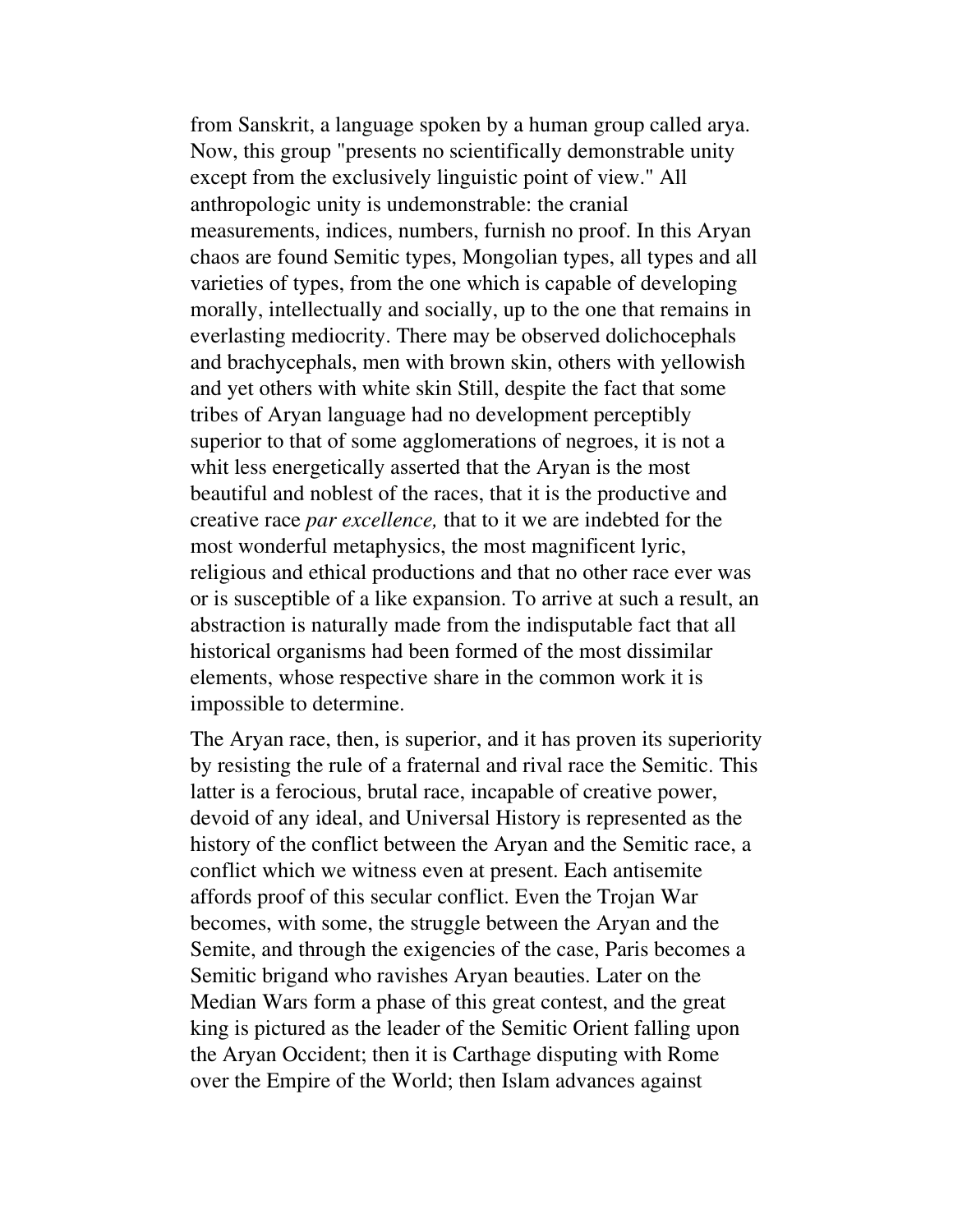Christendom, and all through, it is pointed with pleasure that the Greek has defeated the Trojan and Artaxerxes, that Rome triumphed over Carthage, and Charles Martel checked Abder-Rahman.

The Christian antisemites have thus reconciled their faith with their animosity, and not stopping short even before heresy, they have admitted that the prophets and Jesus were Aryans,  $182$  while the anti-Christian antisemites consider the Galilean and the*nabis*(prophets) as deserving condemnation and inferior Semites.

Does what we know of the history of ancient and modern nations give us the right to accept as genuine this rivalry, this struggle, this instinctive opposition between the Aryan and the Semitic race? By no means, since Semites and Aryans have intermingled in a continuous way, and since the Semitic share in all so-called Aryan civilizations is considerable. From this point of view, the history of Hellenic myths is curious and instructive, and this Semitic contribution may be grasped by comparing Hercules to Melkart, or Ashtoreth to Aphrodite. Likewise, the Phoenician cups and vases, exported in great numbers by the merchants of Tyre and Sidon, served as models for the Greek artists, and thus enabled the subtle mind of the Ionians and Dorians to interpret the myths represented on them, and the Phoenician image-trade helped out much the Greek iconologic mythology.

Still the modern antisemites would rigorously admit the importance of the Semites in the history of civilization, but would make a classification even there. There are, they say, superior and inferior Semites. The Jew is the latter type, of the Semites, essentially unproductive, from whom men have received nothing and who can give nothing. It is impossible to accept this assertion. It is true that the Jewish nation has never displayed any great aptitudes for the plastic arts, but, through the voice of its prophets, it has accomplished a moral work by which every nation has been benefited; it has worked out some of those ethical and social ideas which are the leaven of humanity; if it has not had any divine sculptors and painters, it has had wonderful poets, it has, above all, had moralists who had worked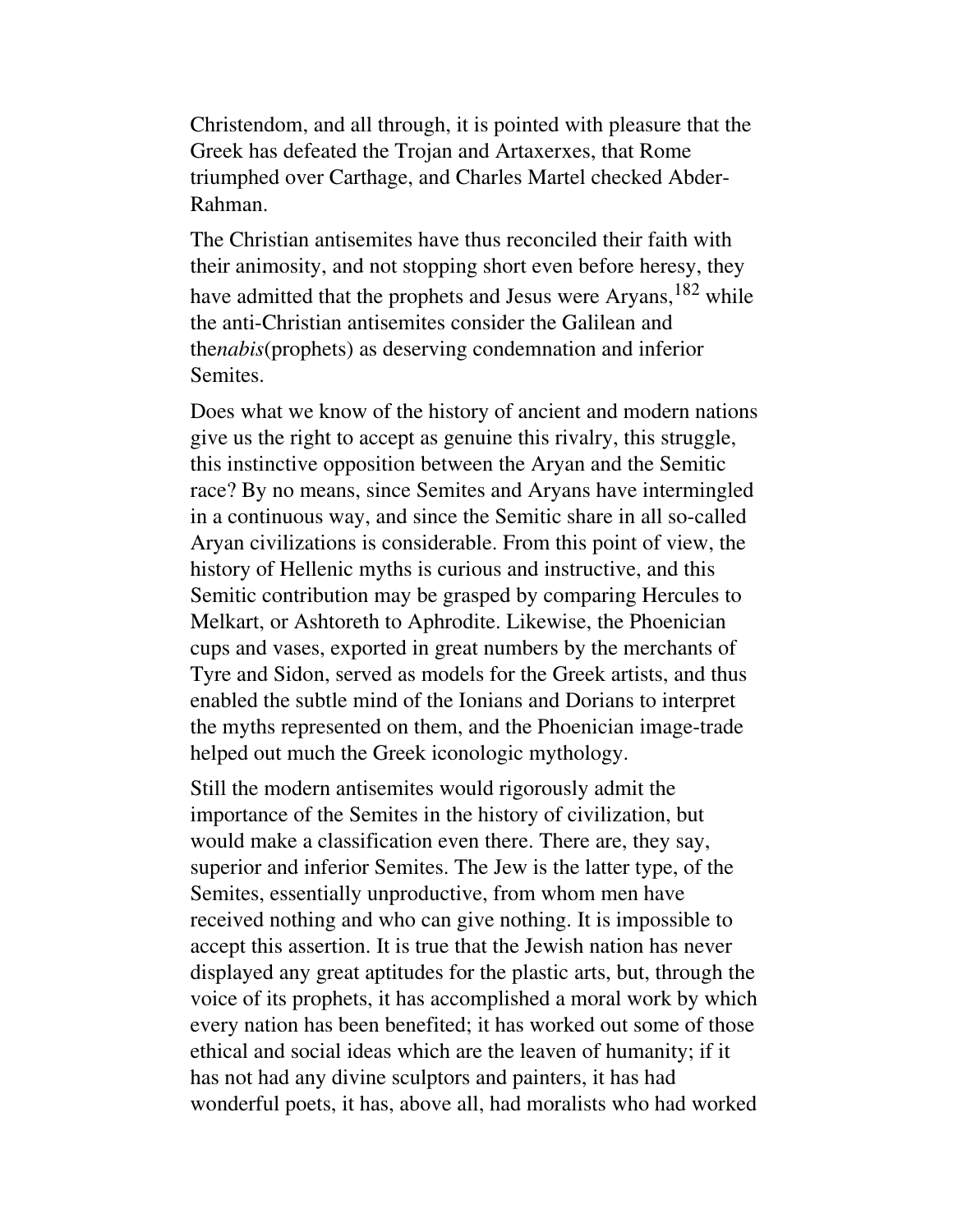for universal brotherhood, prophetic pamphleteers who made living and immortal the idea of justice, and Isaiah, Jeremiah, Ezekiel, despite their violence, fierceness even, have made heard the voice of suffering which wants not only to be protected against execrable force, but to be freed from it.

However, if the Phoenician element had incorporated itself with the Pelasgian, Hellenic, Latin, Celtic and Iberian elements, the Jewish element, by intermingling with others, has also contributed to the formation of those agglomerations which later on united to form the modern nations. The Jew, too, came to sink and disappear in that enormous crucible which Asia Minor presented, and where the most diverse nations were cast. Slowly hellenized, the Jews in Alexandria turned the city into one of the most active centres of Christian propaganda. They were among the first to convert; they formed the nucleus of the primitive Church in Alexandria, Antioch, Rome, and after the disappearance of the Ebionites they were absorbed in the total mass of Greek and Roman converts.

Throughout the Middle Ages Jewish blood was intermingling with Christian blood. Cases of wholesale conversion were exceedingly numerous, and it would make interesting reading to recount those of the Jews of Braine,  $183$  of Tortosa,  $184$  those of Clermont converted by Avitus, the 25,000 converted, as tradition goes, by Vincent Ferrer all of whom disappeared in the midst of the nations among whom they lived. If the Inquisition hindered, or at least tried to hinder, judaization, it favoured the absorption of the Jews, and were the Christian antisemites logical they would curse Torquemada and his successors, who helped to pollute Aryan purity by the adjunction of the Jew. The number of Marranos in Spain was enormous. In nearly all Spanish families, a Jew or a Moor is found at some point of their genealogy; "the noblest houses are full of Jews," they said, $185$  and the cardinal Mendoza y Bovadilla wrote in the sixteenth century a pamphlet on the flaws in Spanish lineages,  $186$ 

We have thus made answer to those who maintain the purity of the Aryan race; we have pointed out that this race, like all the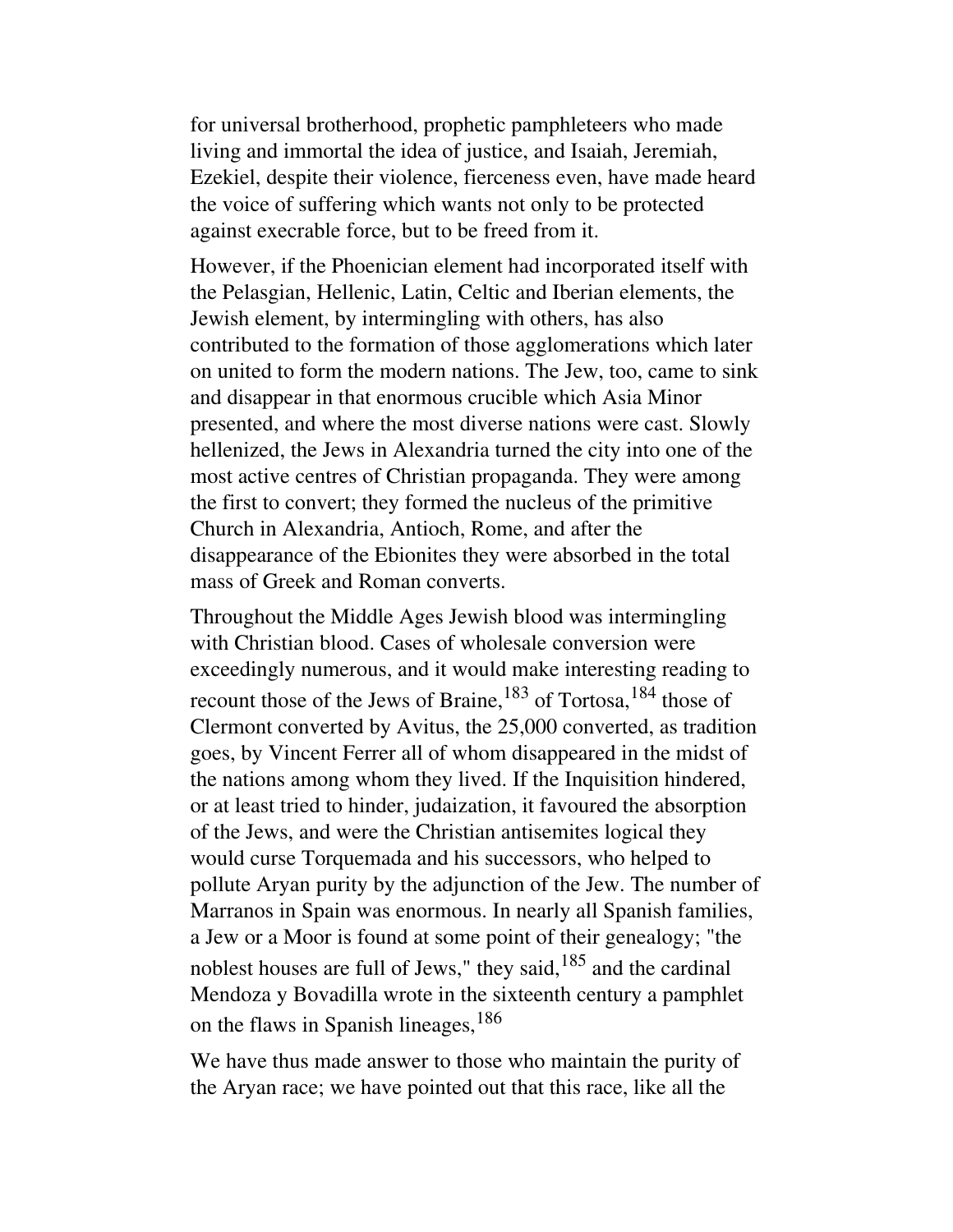others, was a product of countless mixtures. Not to speak of the prehistoric times we have made it clear that the Persian, Macedonian and Roman conquests made worse the ethnologic confusion which increased in Europe still further during the invasions. The so-called Indo-Germanic races, stock-full of alluvions even before, intermingled with Chudians, Ugrians, Uralo-Altaians. Those among the Europeans who believe themselves descended in line direct from Aryan ancestors do not keep in mind those so diverse lands which these ancestors had traversed in their long journeys, nor all the tribes which they had swept along with them, nor all those which they found settled wherever they tarried tribes of unknown races and of uncertain origin, obscure and unknown tribes whose blood is still running in the veins of those who boast themselves heirs of the legendary and noble Aryans, as the blood of the yellow Dasyus and black Dravidians flows under the skin of the white Arya-Hindoos.

At present, the Jews who consider themselves the highest incarnation of Semitism help in perpetuating this belief in the inequality and hierarchy of races. The ethnologic prejudice is universal, and those even who suffer from it are its most tenacious upholders. Antisemites and philosemites join hands to defend the same doctrines, they part company only when it comes to award the supremacy. If the antisemite reproaches the Jew for being a part of a strange and base race, the Jew vaunts of belonging to an elect and superior race; to his nobility and antiquity he attaches the highest importance and even now he is the prey of patriotic pride. Though no longer a nation, though protesting against those who see in him the representative of a nation encamped among strange nations, he nevertheless harbours in the depth of his heart this absurdly vain conviction, and thus he is like the chauvinists of all lands. Like them he claims to be of pure origin, while his assertion is no more wellfounded, and we have to examine closely the assertion of Israel's enemy and of Israel himself: to wit, that the Jews are the most united, stable, impenetrable, irreducible nation.

We possess no documents to determine the ethnology of the nomadic Bene-Israel, but probable it is that the twelve tribes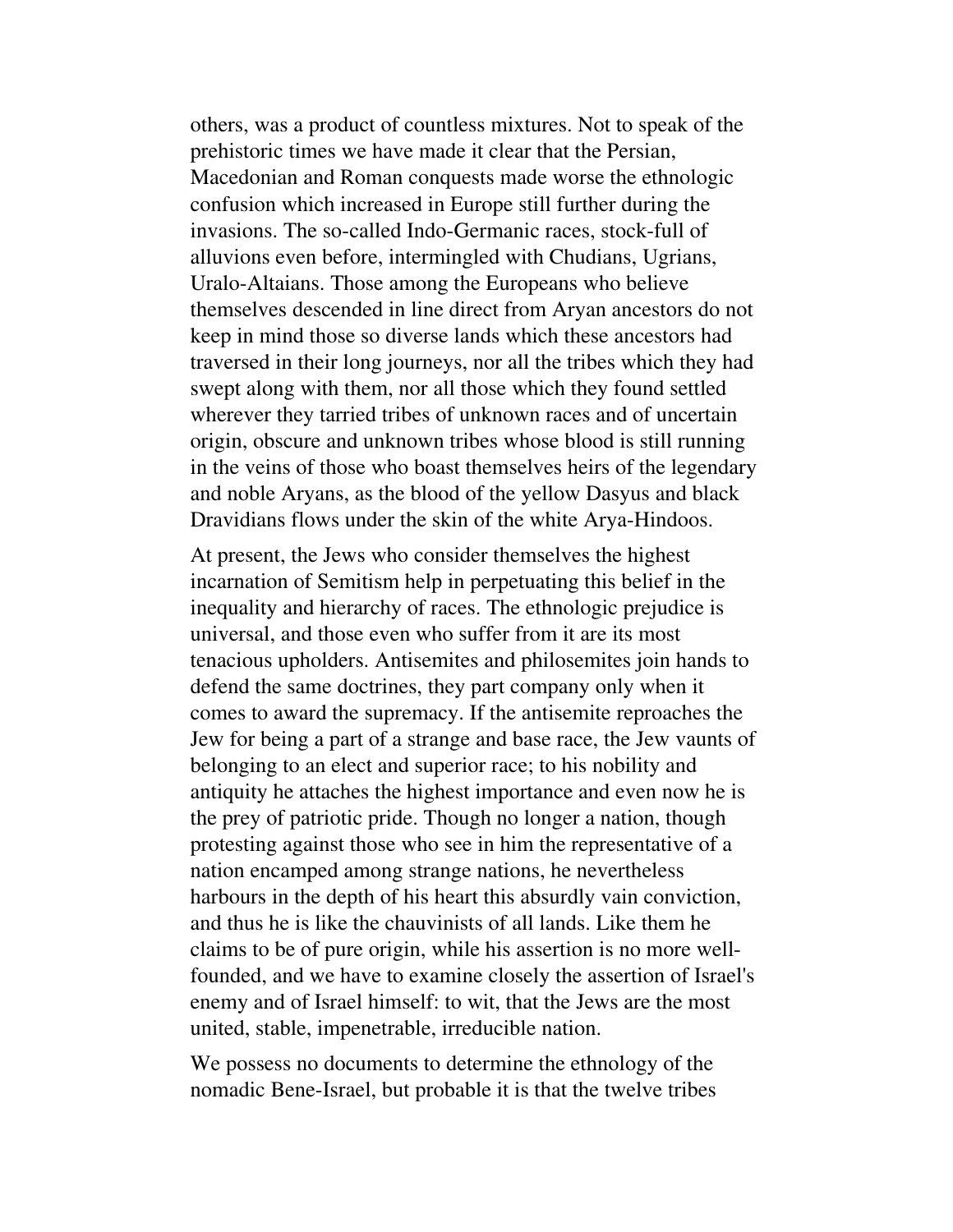constituting this people, according to the tradition, did not belong to a single stock. They were doubtless heterogeneous tribes, for, in spite of its legends, the Jewish nation cannot, any more than the other nations, boast of having originated from a single couple, and the current conception which represents the Hebrew tribe as subdividing into sub-tribes<sup>187</sup> is but a legendary and traditional conception that of the Genesis and one which a portion of historians of the Hebrews have wrongly accepted. Already composed of various unities among which doubtless were Turanian and Kushite groups, *i.e.,* yellows and blacks, the Jews added still other strange elements while living in Egypt and in the land of Canaan which they conquered. Later on Gog and Magog, the Scythians, coming in Josiah's reign to Jerusalem's gates, probably left their impress on Israel. But starting with the first captivity the mixtures grow in number. "During the Babylonian captivity," says Maimonides,  $188$  "the Israelites mingled with all sorts of foreign races and had children, who formed, owing to these unions, a kind of a new confusion of tongues," and yet this Babylonia, where there were cities like Mahuza, almost entirely peopled by Persians converted to Judaism, was deemed to contain Jews of a purer race than the Jews of Palestine. Said an old proverb: "For the purity of the race, the difference between the Jews of the Roman provinces is just as perceptible as the difference between dough of mediocre quality and dough made of the flour of meal; but, compared to Babylonia, Judea itself is like mediocre dough."

This means that Judea had undergone many vicissitudes. It had always been the transit ground for the Mizraim and Assur; afterwards, on returning from captivity, the Jews united with the Samaritans, Edomites and Moabites. After the conquest of Idumea by Hyrcan, there were Jewish and Idumean unions, and it was said that, during the war with Rome, the Latin conquerors had begotten sons. "Are we perfectly sure," said Rabbi Ulla, melancholically, to Judah-ben Ezekiel, "that we are not descended from pagans who dishonoured the young daughters of Zion after the capture of Jerusalem?"

But what was most conducive to the introduction of foreign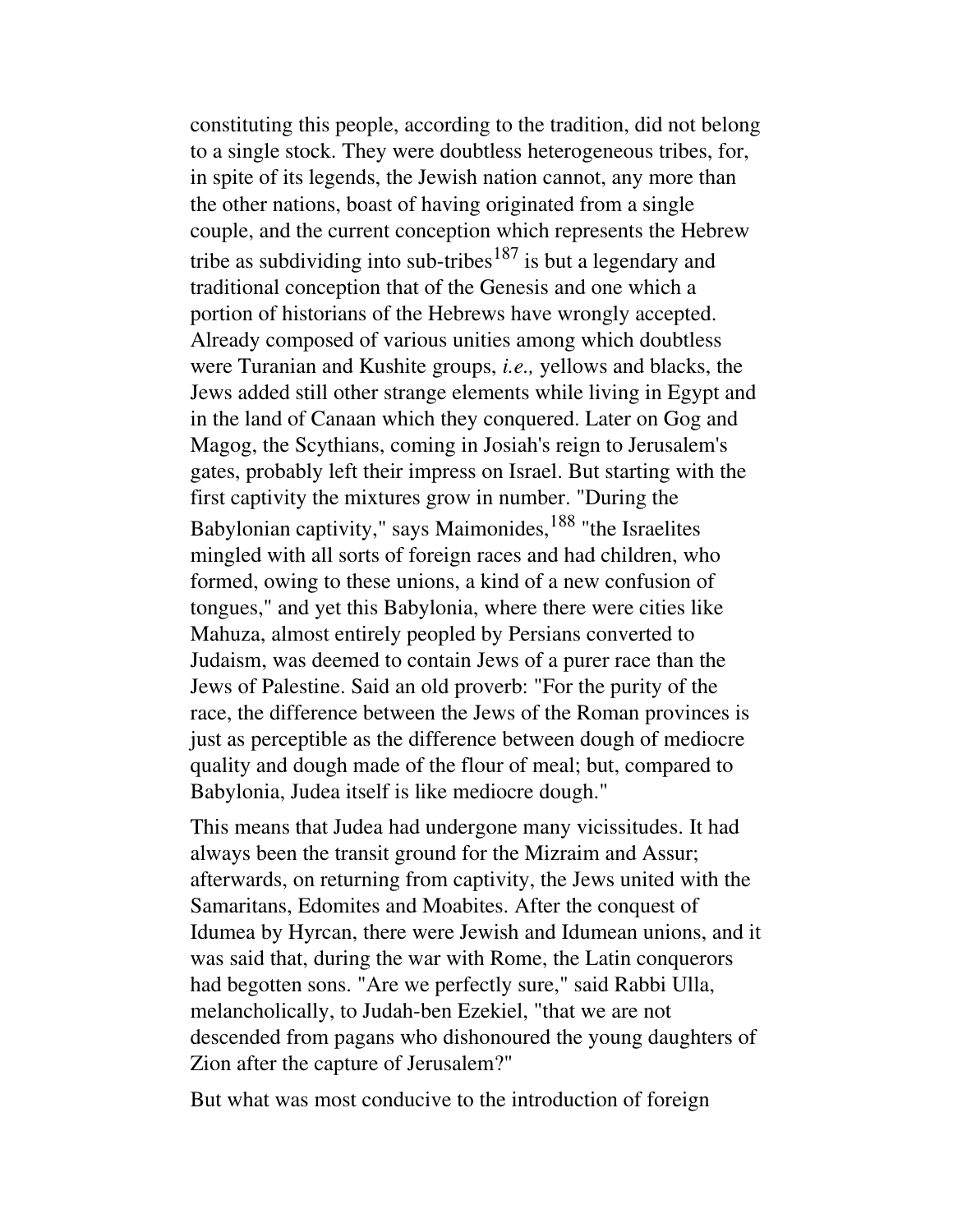blood into the Jewish nation was proselytism. The Jews were a propagandist nation par *excellence,* and from the construction of the Second Temple and particularly after the dispersion, their zeal was considerable. They were exactly those of whom the Gospel says, that they ran over "earth and sea to make a proselyte,"189 and with perfect right could Rabbi Eliezer exclaim: "Wherefore has God scattered the Jews among the nations? To recruit for Him proselytes everywhere."<sup>190</sup> There are abundant proofs of the proselyting ardour of the Jews, <sup>191</sup> and during the first centuries before the Christian era Judaism spread with the same vigour as characterized Christianity and Mohammedanism later on. Rome, Alexandria, Antioch where nearly all the Jews were converted gentiles Damask, Cyprus were the centres of fusion, as I have already pointed out.<sup>192</sup> Nay, more, the Hasmonide conquerors compelled the vanquished Syrians to circumcise; kings, carrying their subjects along, converted, as, e.g., the family of Adiabenus, and the population was very mixed in certain cantons of Palestine itself, as was the case with Galilea, in that "circle of gentiles" where Jesus was to be born.

All over Europe the Jews attracted proselytes, thus rejuvenating their blood by the admixture of new blood. They made converts in Spain where successive councils at Toledo forbade mixed marriages; in Switzerland, where a decree of the fourteenth century sentenced young girls to wearing Jewish hats for having begotten children by Israelite fathers; in Poland, in the sixteenth century, in spite of Sigismund I's edicts, if we are to believe the historian Bielski.<sup>193</sup> And they not only made these unions with the so-called Aryan nations in Europe, but also with the Uralo-Altaians and Turanians; there the infiltration was more considerable.

On the shores of the Black and the Caspian Sea, the Jews had established themselves in great antiquity. The story goes that during the war he waged against King Tachus (361 B.C.) in Egypt, Artaxerxes Ochus wrested the Jews from their land and transferred them to Hyrcania on the Caspian shore. Even if their establishment in this region is not so old as claimed by this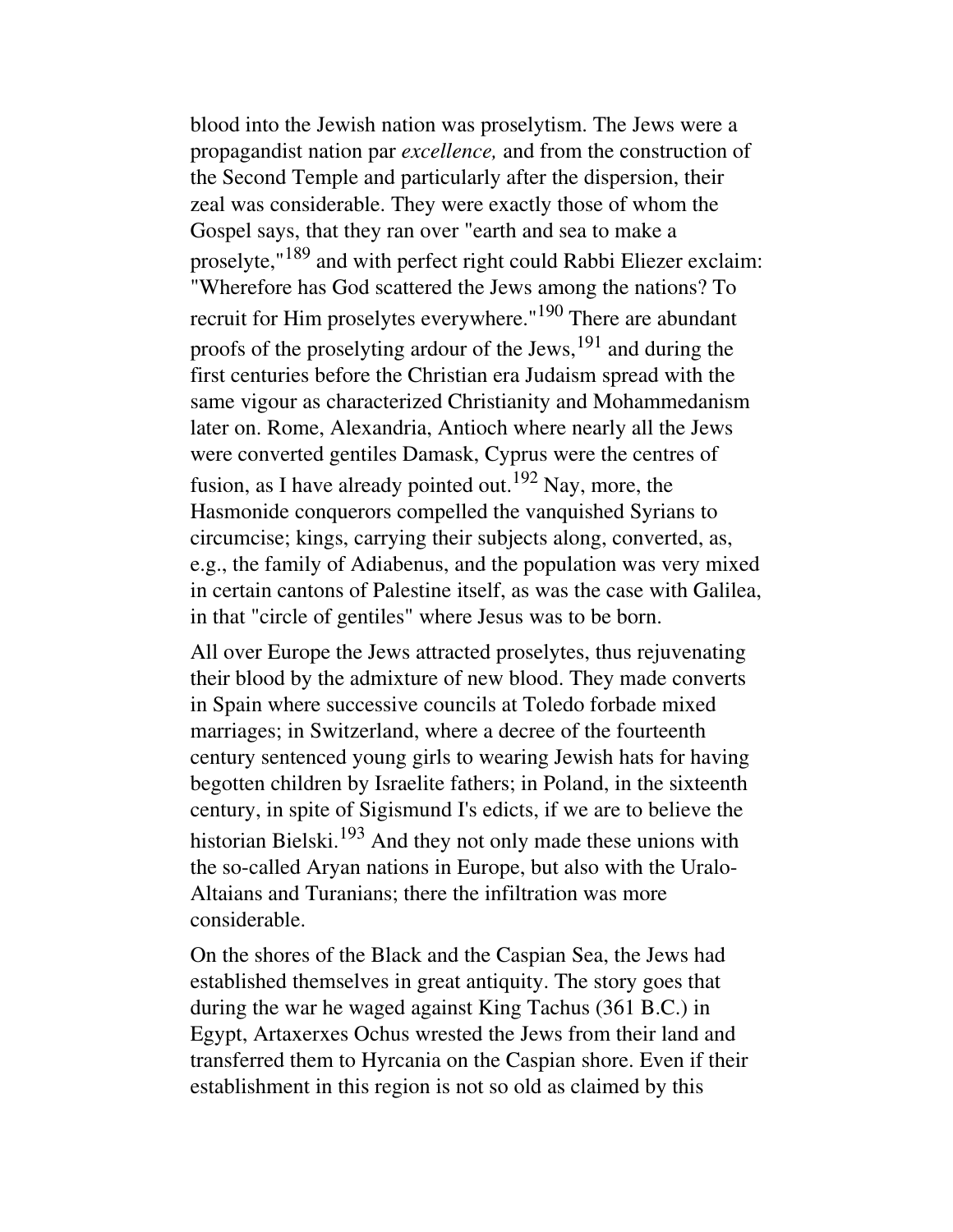tradition, they still were settled there long before the Christian era, witness the Greek inscriptions of Anape, Olbia and Panticapea. They emigrated in the seventh and eighth centuries from Babylonia and came to the Tartar cities, Kertsh, Tarku, Derbend, etc. About 620 they converted there a whole tribe, the Khazars,194 whose territory was in the neighbourhood of Astrakhan. Legend seized upon this fact, which greatly stirred up the Jews of the West, but, despite of this, there can be no doubt about it. Isidore of Seville, a contemporary of the event, mentions it, and afterwards Chasdai Ibn-Shaprut, minister of the Khalif Abd-er-Rahman, corresponded with Joseph, the last Khagan of the Khazars, whose kingdom was destroyed by Svyatoslav, prince of Kieff. The Khazars exercised a great influence over the neighbouring Slav tribes, the Polyane, Syeveryane and Vyatichi, and made numerous proselytes among them.

The Tartar peoples of the Caucasus also embraced Judaism in the twelfth century, according to the report of the traveler Petachya of Ratisbon.<sup>195</sup> In the fourteenth century, there were numerous Jews in the hordes, which, with Mamay at their head, invaded the lands surrounding the Caucasus. It was in this nook of E:astern Europe that actively went on the fusion of Jews and Uralo-Altaians; here the *Semite* mixed with the *Turanian,* and even now, in studying the nations of the Caucasus, one meets with traces of this mixture among the 30,000 Jews of that country and the tribes surrounding them.<sup>196</sup>

Thus this Jewish race represented by Jews and antisemites as the most unassailable, most homogeneous of races, is strongly multifarious. Anthropologists would in the first place divide it into two well-defined parts: the dolichocephals and the brachycephals. To the first type belong the Sephardic Jews the Spanish and Portuguese Jews as well as the greater part of the Jews of Italy and Southern France; to the second may be assigned the Ashkenazim, i.e., the Polish, Russian and German Jews.<sup>197</sup> But the Sephardim and the Ashkenazim are not the only two known varieties of Jews; these varieties are numerous.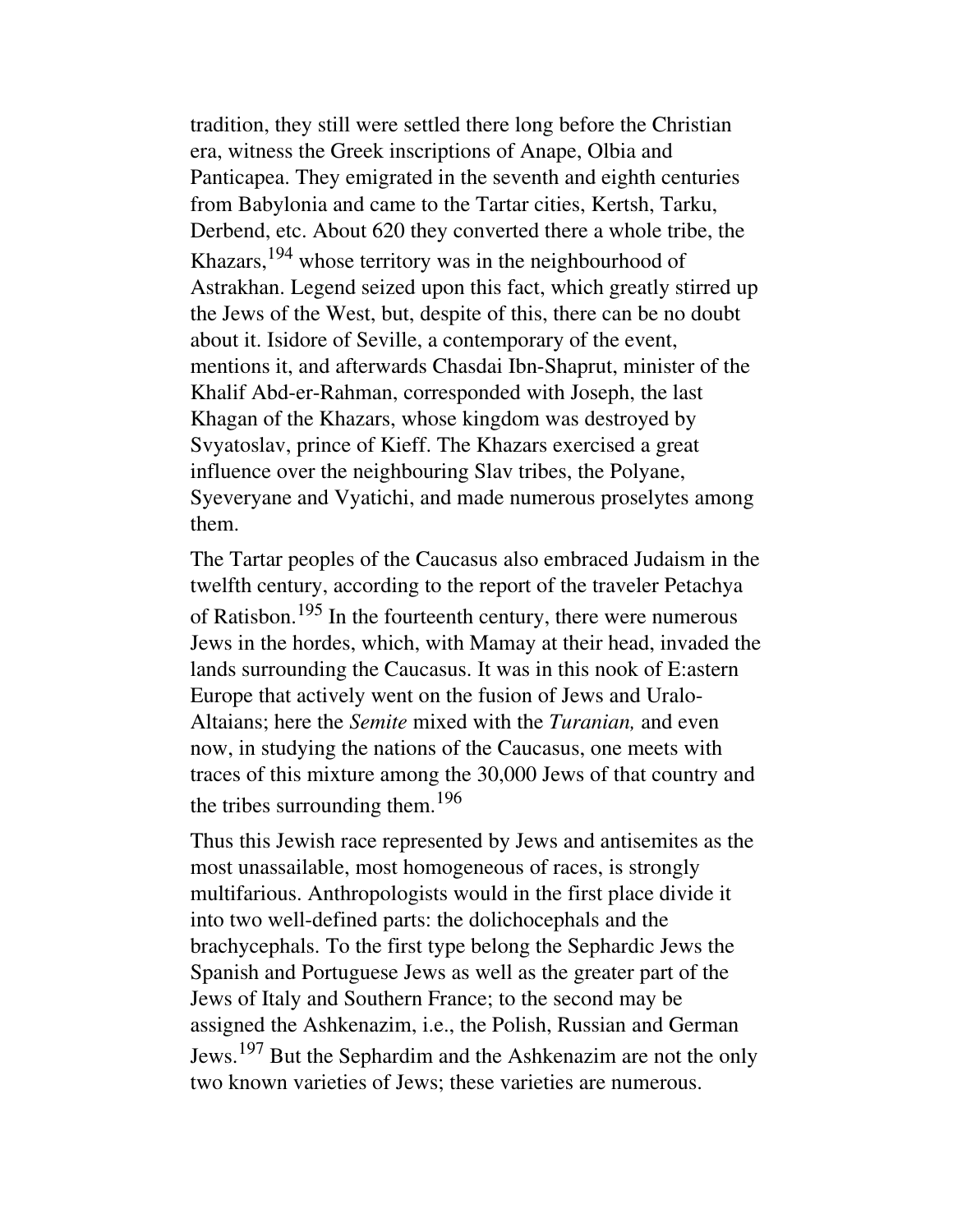In Africa are found agricultural and nomadic Jews, allied with the Kabyls and Berberians, near Setif, Guelma and Biskra, at the frontier of Morocco; in caravan they go as far as Timbuctoo, and some of their tribes, on the borders of Sahara, like the Daggatouns, are black tribes,  $198$  as also are the Fellah Jews of Abyssinia.199 In India, one finds white Jews in Bombay, and black Jews in Cochin China, but the white Jews have in them melanian blood. They settled in India in the fifth century, after the persecutions of the Persian King Pheroces, who banished them from Baghdad. Their settling is at all events assigned to a more remote date: the coming of the Jews into China, i.e., before Christ. As to the Jews of China, they are not only related to the Chinese surrounding them, but they have also adopted the practices of the Confucian religion.<sup>200</sup>

The Jew, consequently, has incessantly been transformed by the environments in which he stayed. He has changed because the different languages which he has spoken, have introduced into his mind different and opposite notions; he has not remained such as a united and homogeneous people ought to be, but, on the contrary, he is, at present, the most heterogeneous of all nations, one that presents the greatest varieties. And this pretended race whose stability and power of resistance friend and foe agree in extolling, affords us the most multifarious and most opposite types, since they range from the white to the black Jew, passing by way of the yellow Jew, not to speak of the secondary divisions Jews with blond and red hair, and brown Jews with black hair.

Consequently, the ethnologic grievance of the antisemites does not rest upon any serious and real foundation. The opposition of the Aryans and the Semites is artificial; it is not correct to say that the Aryan race and the Semitic race are pure races, and that the Jew is a single and unvarying people. Semitic blood has mingled with Aryan blood and Aryan blood has mixed with Semitic blood. Aryans and Semites have both, furthermore, received an admixture of Turanian blood and Hamite, Negro or Negroid blood, and in the Babel of nationalities and races which the world is at present, the preoccupation of those who seek to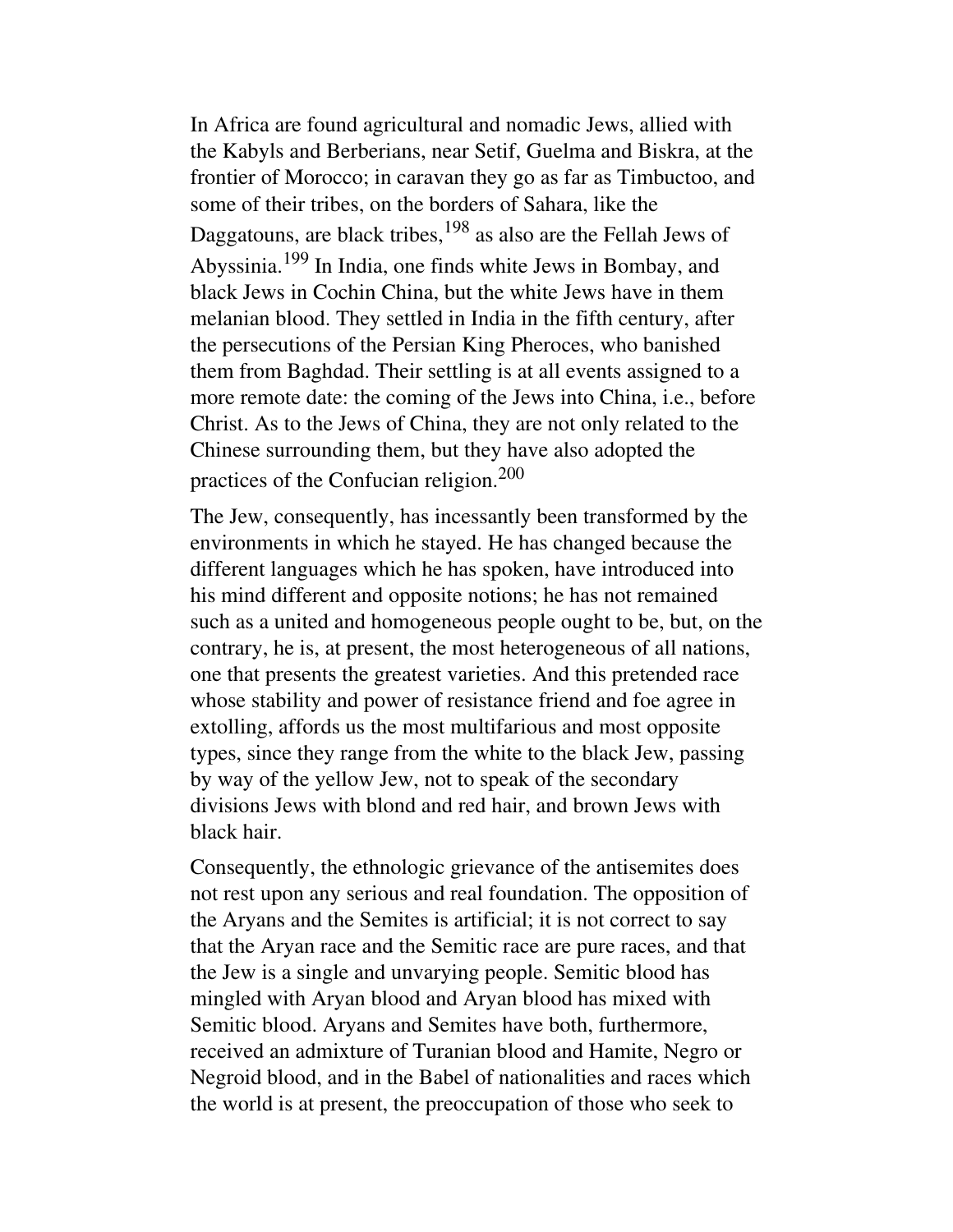discover who among his neighbours is an Aryan, a Turanian, a Semite, is a vain pursuit.

In spite of this there is a portion of truth in the grievance which we have examined, or, rather, the theories of the antisemites about the inequality of races and Aryan superiority, in one word, the anthropologic prejudices are but the veil which covers some real causes of antisemitism.

We have said that there are no races, but there are peoples and nations. What is improperly called a race is not an ethnologic unit, but is an historic, intellectual and moral unit. The Jews are not an ethnos, but they are a nationality, they are diversified types, it is true, but what nation is not diversified? What makes a people is not unity of origin, but unity of sentiments, ideas, ethics. Let us see whether the Jews do not present this unity, and whether we cannot find therein, in part, the secret of the animosity shown them.

### **FOOTNOTES**

179 Ulotrichi and Leiotrichi.

180 Brachycephals and Dolichocephals.

181 L. Gumplowicz, *La Lutte des races* (Paris, 1893).

182 This theory, which has the immense advantage of not resting on any foundation, sprang up in Germany and passed from there into France and Belgium. De Biez and Edmond Picard have in turn upheld it, but they did not bring any even illusory proof in support of their assertions. (Cf. *Antisemiten -- Spiegel*, pp. 132, *et seq*, Danzig, 1892).

183 Saint-Prioux, *Histoire de Braine*.

184 The Jews of Tortosa converted in thousands after the conference opened at the instigation of Jerome de Santa Fe.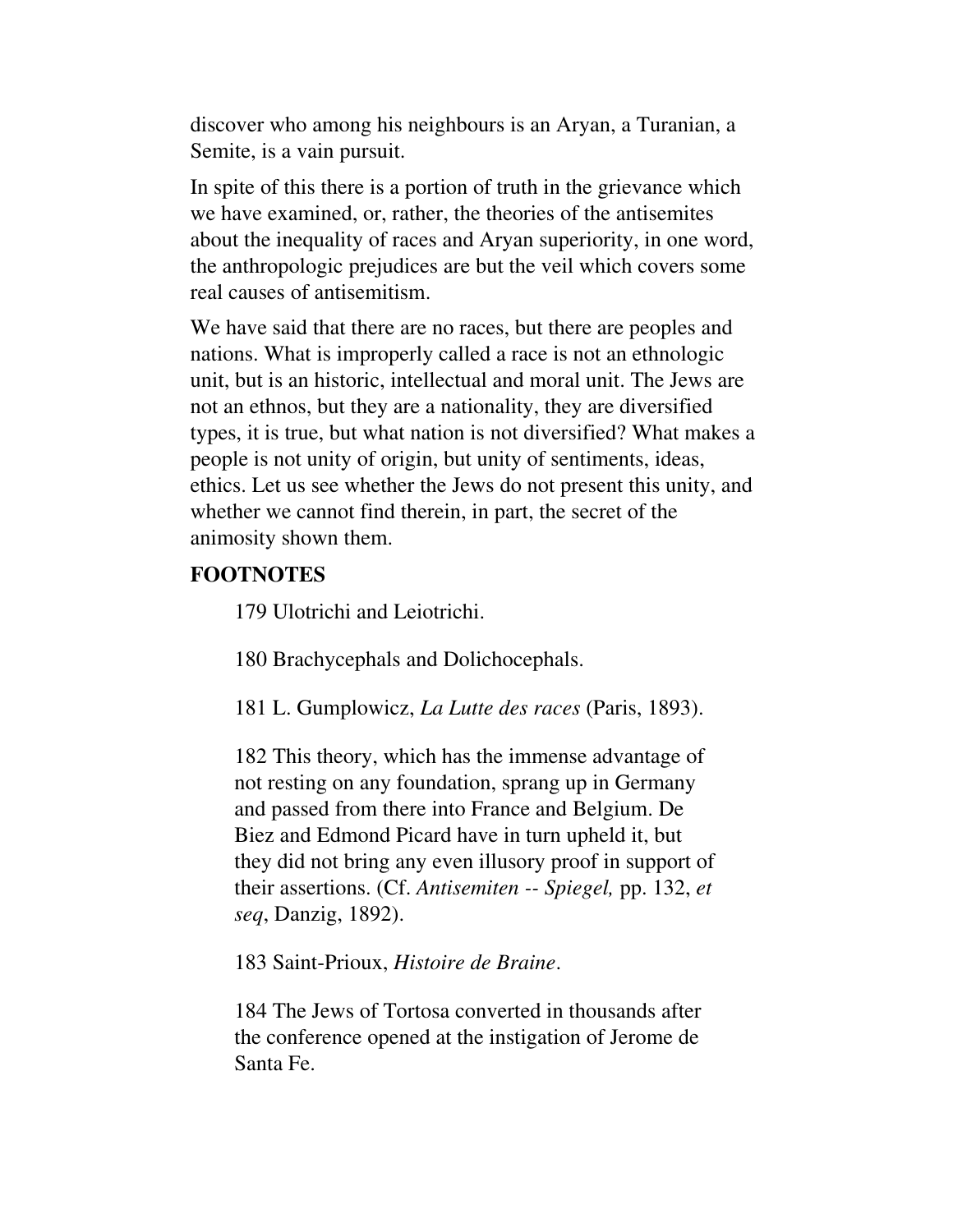185 *Centinela contra Judios*.

186 Francisco Mendoza y Bovadilla, *El Tizon de la Nobleza Espanola, o maculas y sambenitos de sus Linajes* (Barcelona, 1880; Bibliotheca de obras raras). Cf. also Llorente, *Histoire de l'Inquisition* (Paris, 1817).

187 Ernest Renan, *Histoire du peuple d'lsrael*, v. I.

188 Maimonides, *Yad Hazaka (the powerful hand)*, Part I, chap. 1, §4.

189 Matth. xxiii.

190 Talmud Babli, *Pesachim*, f. 87.

191 Horace*, Sat*. IV, 143. Josephus, *Bell. Jud.*, vii, III., 3. -- Dio Cassius, xxxvii, xvii, etc., etc.

192 Cf. ch. II; ch. III and ch. IV.

193 Bielski, *Chronicon rerum Polonicarum*.

194 Vivien de Saint-Martin, *Les Khazars* (Paris, 1851). C. C. d'Ohsson, *Les Peuples du Caucase*, Paris, 1828. *Revue des Etudes juives*, v. XX, p. 144.

195 Basnage, *Histoire des Juifs*, v. IX, p. 246; and Wagenseil, *Exercitationes*.

196 Among the Chechens inhabiting the East and Northwest of the Caucasus, as well as among the Andis of Daghestan, the Jewish type is very widespread. The Tats of the Caspian Sea are considered to be Jews, and there are many Jews among the Tatar tribes, as the Kumiks, for instance. (Cf. Eckert, *Der Kaukasus und seine Volker*, Leipzig, 1887).

197 For the dolichocephalous Jews of Africa and Italy,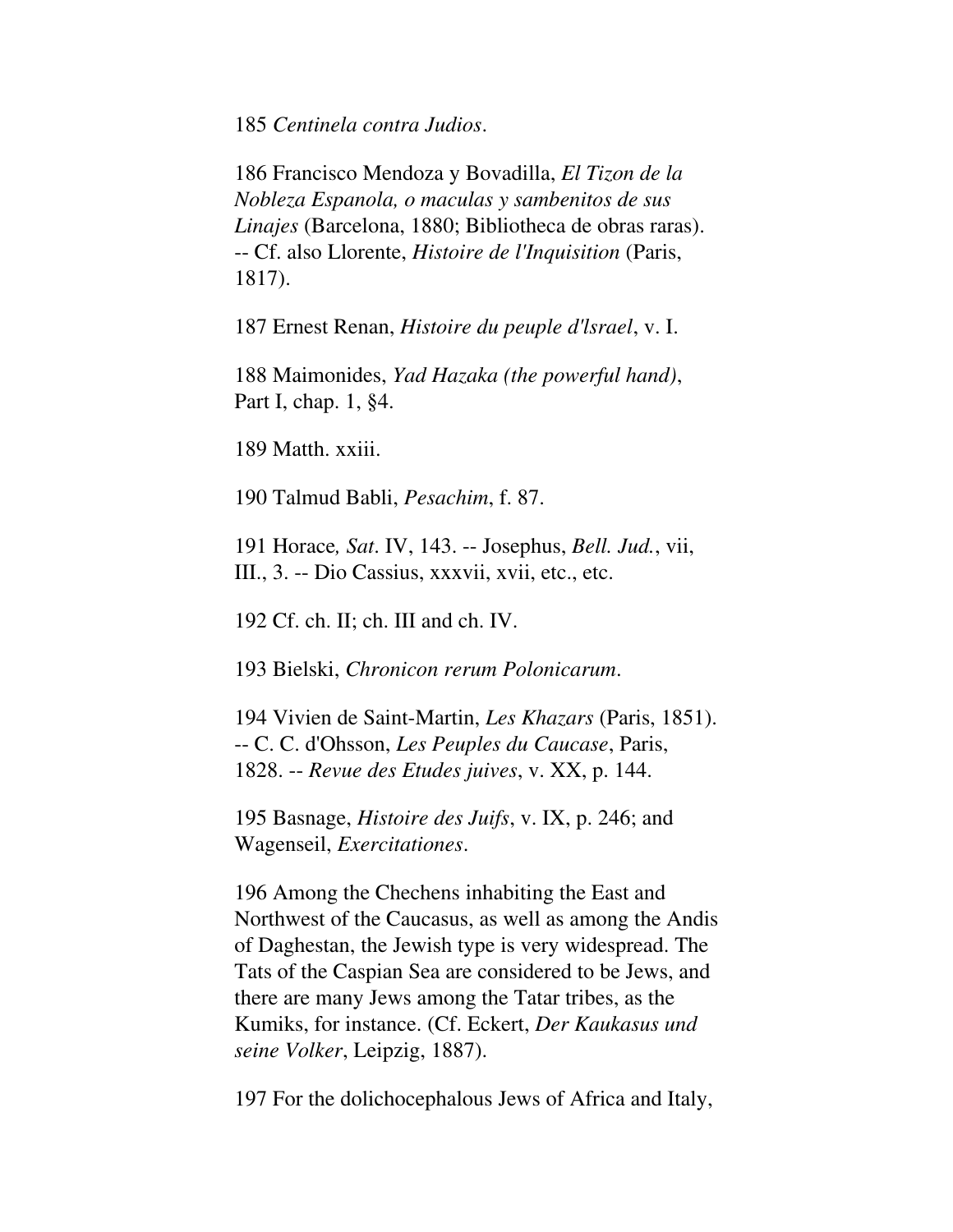cf. the works of Pruner-Bey (Memoire de la Societe *d'anthropologie*, II, p. 432 and III, p. 82) and Lombroso. -- For the brachycephalous Jews cf. Copernicki and Mayer, *Physical Characteristics of the Population of Galicia,* Cracow, 1876 (in Polish).

198 Mardochee Aby Serour, *Les Daggatouns*, Paris, 1880.

199 On the Fellahs cf. Abbadie, *Nouvelles annales des Voyages,* 1845, III, p. 84, and Ph. Luzzato, *Archives israelites*, 1851-1854.

200 Elie Schwartz, *God's Nation in China*, Strassburg, 1880. Abbe Sionnet, *Essai sur les Juifs de la Chine*, Paris, 1837.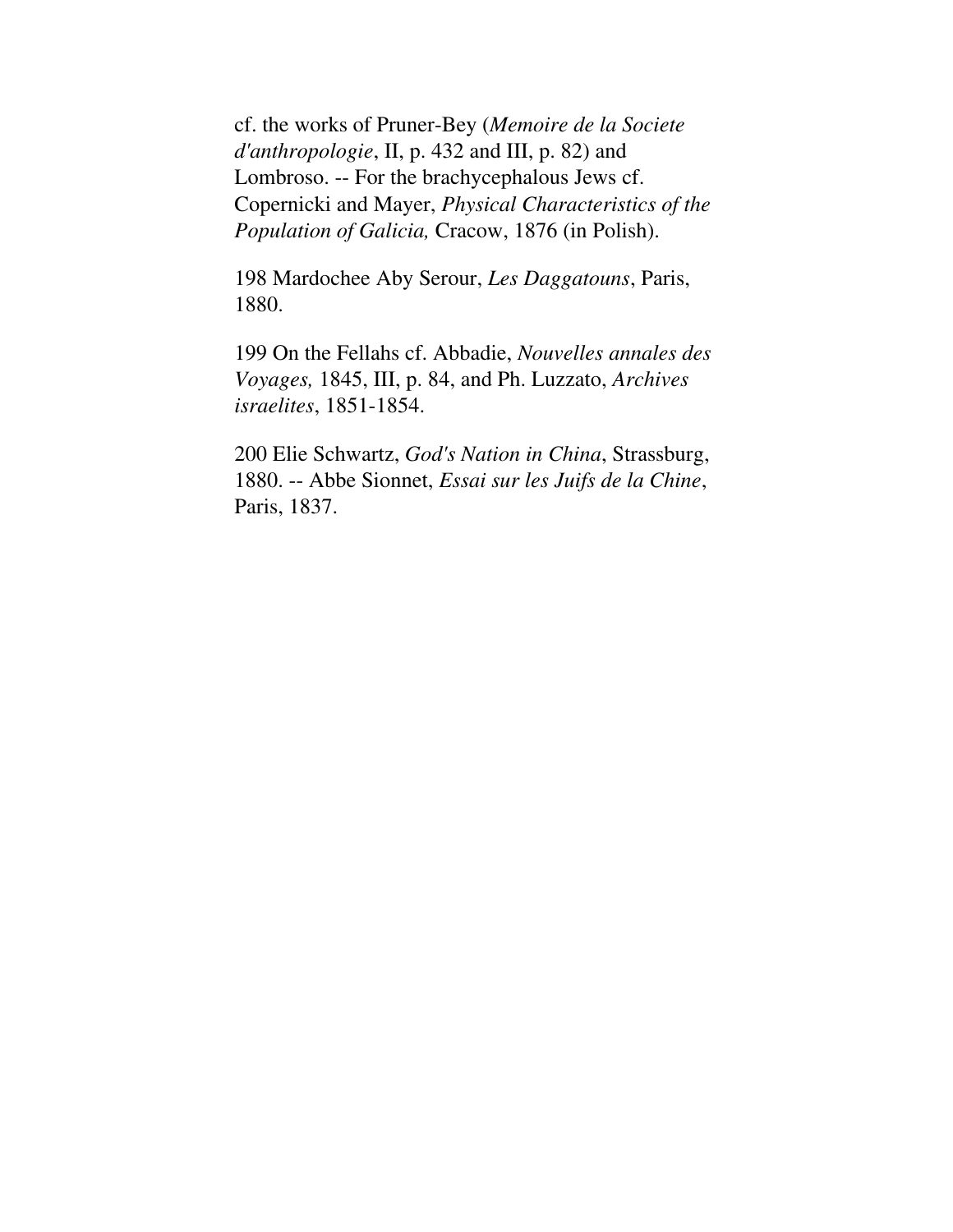# <span id="page-160-0"></span>**[Chapter Eleven:](#page-160-0) [Nationalism and Antisemitism](#page-160-0)**

There are about eight million Jews scattered over the face of the earth, nearly seven-eighths of which inhabit Europe. Among these Jews figure the Bedouin Jews living on the confines of Sahara, the Daggatouns of the desert, the Fellahs of Abyssinia, the black Jews of India, the Mongoloid Jews of China, the Kalmuk and Tartar Jews of the Caucasus, the blond Jews of Bohemia and Germany, the brown Jews of Portugal, Southern France, Italy and the Orient, the dolichocephalous Jews, the brachycephalous and sub-brachycephalous Jews, all Jews, who, according to the section of their hair, the shape of their skull, the colour of their skin, could be classified, on the strength of the best principles of ethnology, into four or five different races, as we have just shown.

Still, proceeding in this way, we shall really have proven that the race is not an ethnologic unity, i.e., that no people is a descendant of common parents, and that no nation has been formed from the aggregation of cells of this kind. But we shall by no means have proven that there exists no French people, a German people, an English people, etc., and we should not be able to do it, since there exists an English literature, a German literature, a French literature, different literatures all of them, expressing in a different way common sentiments, it is true, but whose objective and subjective play upon the various individuals affected by them is not the same, sentiments common to human nature, but ones which each man and each collection of men feels and expresses in a different way. We have had to reject the anthropologic notion of race, a notion which is erroneous and which we shall see to have given origin to the worst opinions, the most detestable and least justifiable vanities, that anthropologic notion which tends to make of each people an association of proud and egoistic recluses, but we are forced to admit the existence of historical units i.e., separate nations. For the idea of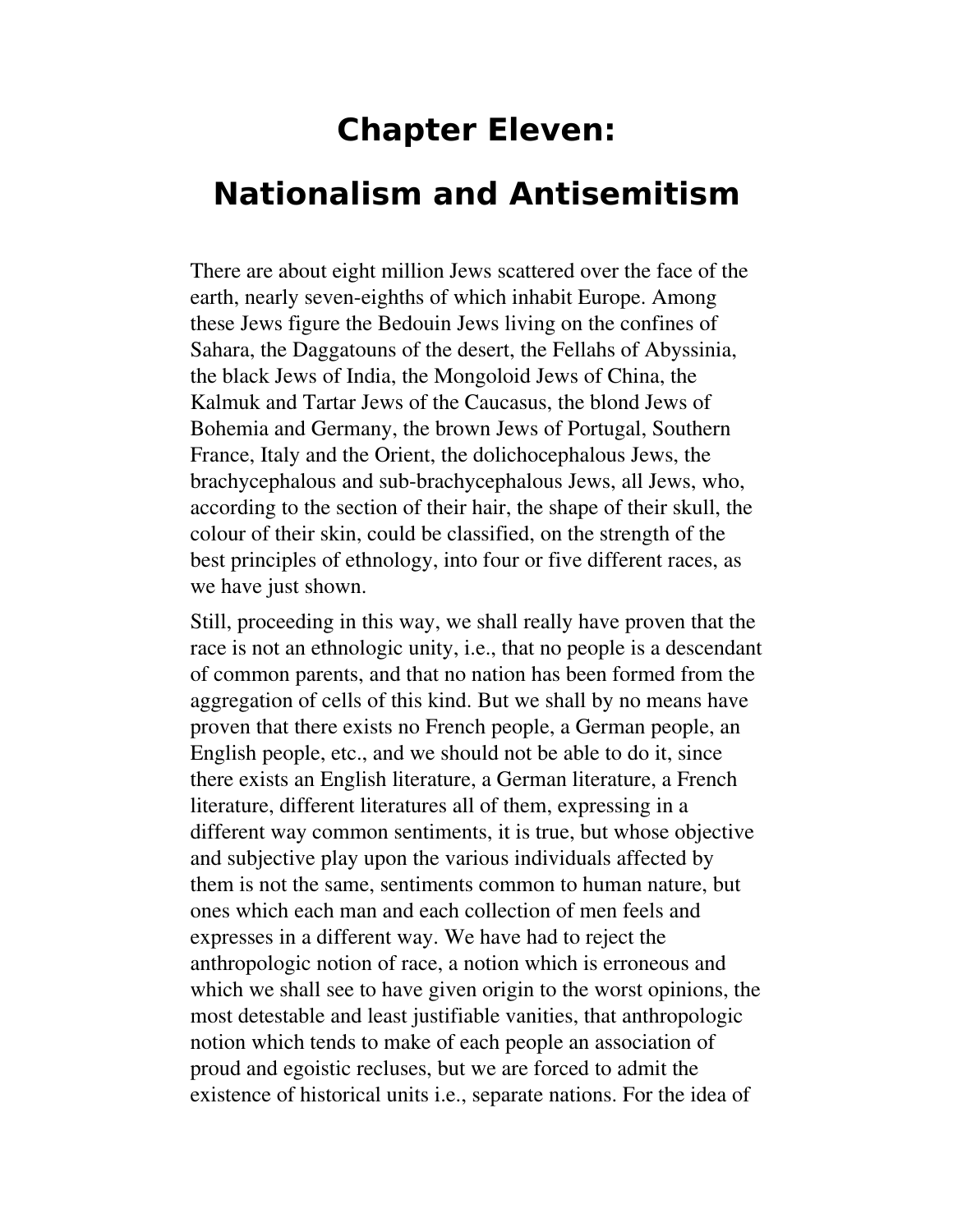race we substitute the idea of nation, and again we have to make an explanation, for the nineteenth century based its belief in nationalities on its belief in race, and an innate race at that.

To sum up. Customarily a nation is called an agglomeration of individuals having in common their territory, language, religion, law, customs, manners, spirit, historic mission. Now, we have seen that a common race, innate race, a race implying the same origin and purity of blood is but a fiction; the idea of race is not necessarily linked with the conception of a nation proof that the Basques, Bretons, Provencals, belong all to the French nation, though very different anthropologically. As for territorial community, it is not a whit more necessary; the Poles, *e.g.,* possess no common territory, and yet there is a Polish nation. Language, too, does not seem indispensable, and indeed one may refer to Switzerland, Austria, Belgium, in which countries two or several languages are spoken but these countries, organized with the exception of Switzerland federatively, permit us on the contrary, to assert that language is clearly the sign of nationality, since in all of them those speaking the same language strive to group together, in other words, that one language tends to become preponderant and destroy the others. Religion was formerly one of the most important forces that contributed to the formation of peoples. We cannot possibly realize what Rome, Athens or Sparta had been, if we disregard the Gods of Olympus and the Capitolium; the same is true of Memphis, Nineveh, Babylon and Jerusalem, and what becomes of the Middle Ages if we leave out Christianity?

Nations, consequently, do exist. These nations may sometimes not be organized under the same government; they may have lost their fatherland, their language, but the nation continues as long as this self-consciousness and the consciousness of that community of thought and interests which they represent by the fictitious background of race, filiation, origin and purity of blood have not disappeared.

Now let us turn to the Jew. We have seen that he does not exist, as far as race is concerned, and those are in error who say: "There is no longer a Jewish people, there is a Jewish fellowship closely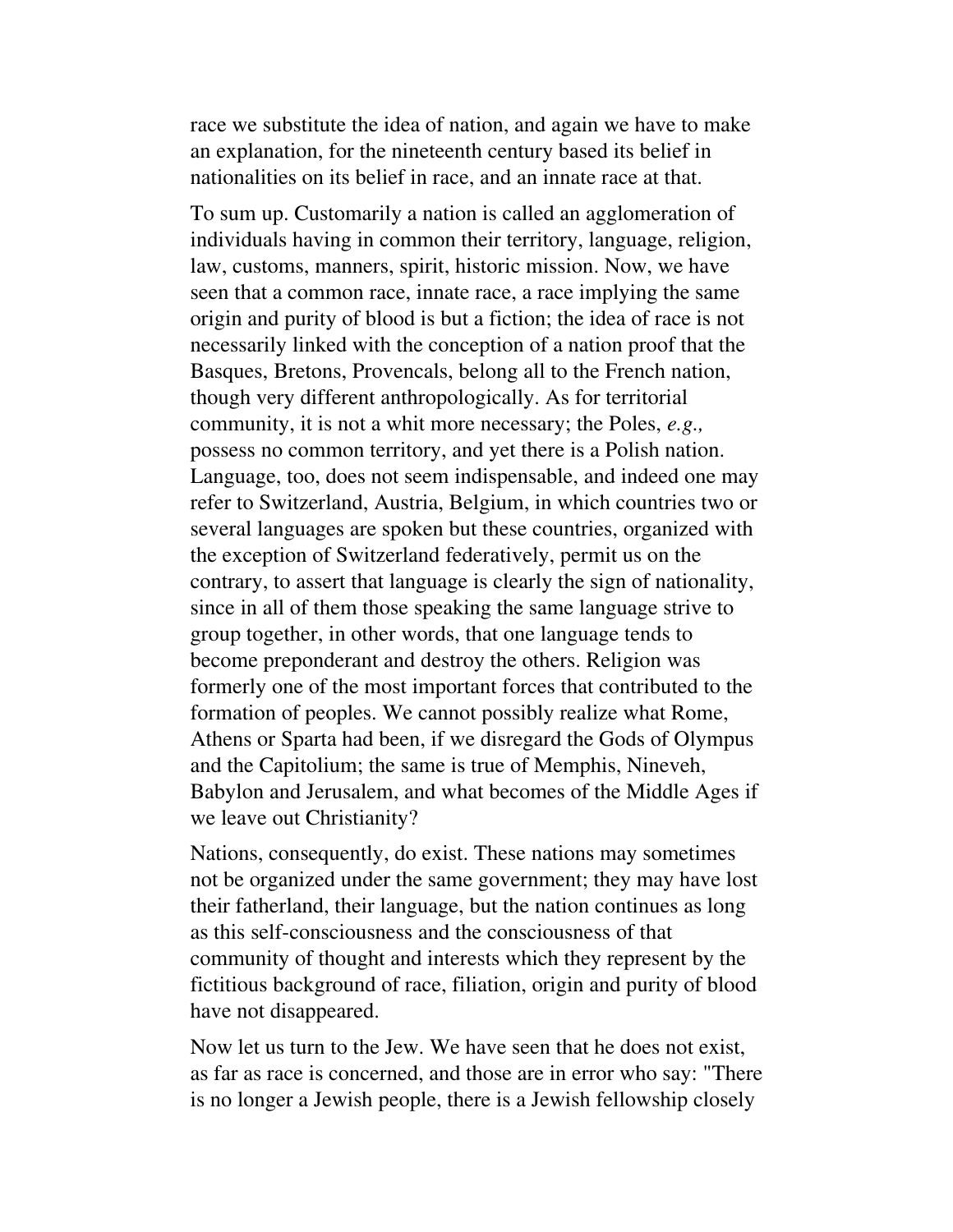united with a race." $201$  It remains to inquire whether the Jew is not a part of a nation composed, like all nations, of various elements, and nevertheless possessing unity. Now, if we leave aside the Abyssinian Fellaheen, some little known nomadic Jewish tribes of Africa, the black Jews of India, and the Chinese Jews, we arrive at the conclusion that by the side of the pointed out differences which distinguish these Jews they possess also common peculiarities, a common individuality and a common type. Still, the Jews have lived in quite contrasting countries, they were subjected to very diverse climatic influences, they were surrounded by very dissimilar peoples. What is it that succeeded in keeping them such as they have remained until today? Why do they continue to exist otherwise than as a religious confession ? This is due to three causes: one depending on the Jews religion; another for which they are partly responsible their social condition; the third, which is external the conditions which have been forced upon them.

No religion has ever moulded soul and spirit as has the Jewish religion. Nearly all religions have had a philosophy, ethics, a literature alongside of their religious dogmas; with Israel religion was simultaneously ethics and metaphysics, nay, more, it was law. The Jews had no symbolic independence from their legislation; no, after the return from the second captivity, they had Yahweh and his Law, each inseparable from the other. To become part of the nation one had to accept not its God only, but also all legal prescriptions emanating from Him and bearing the stamp of sanctity. Had the Jew had only Yahweh, he would probably have vanished in the midst of the different peoples that had received him, just as had vanished the Phoenicians who carried only Melkart with them. But the Jew had something more than his God he had his Torah, his law, and by it he has been preserved. He not only did not lose this law when losing his ancestral territory, but, on the contrary, he has strengthened its authority; he has developed it; he has increased its power as well as its property. After the destruction of Jerusalem the law became the bond of Israel; he lived for and by his law. But this law was minute and meddlesome, it was the most perfect manifestation of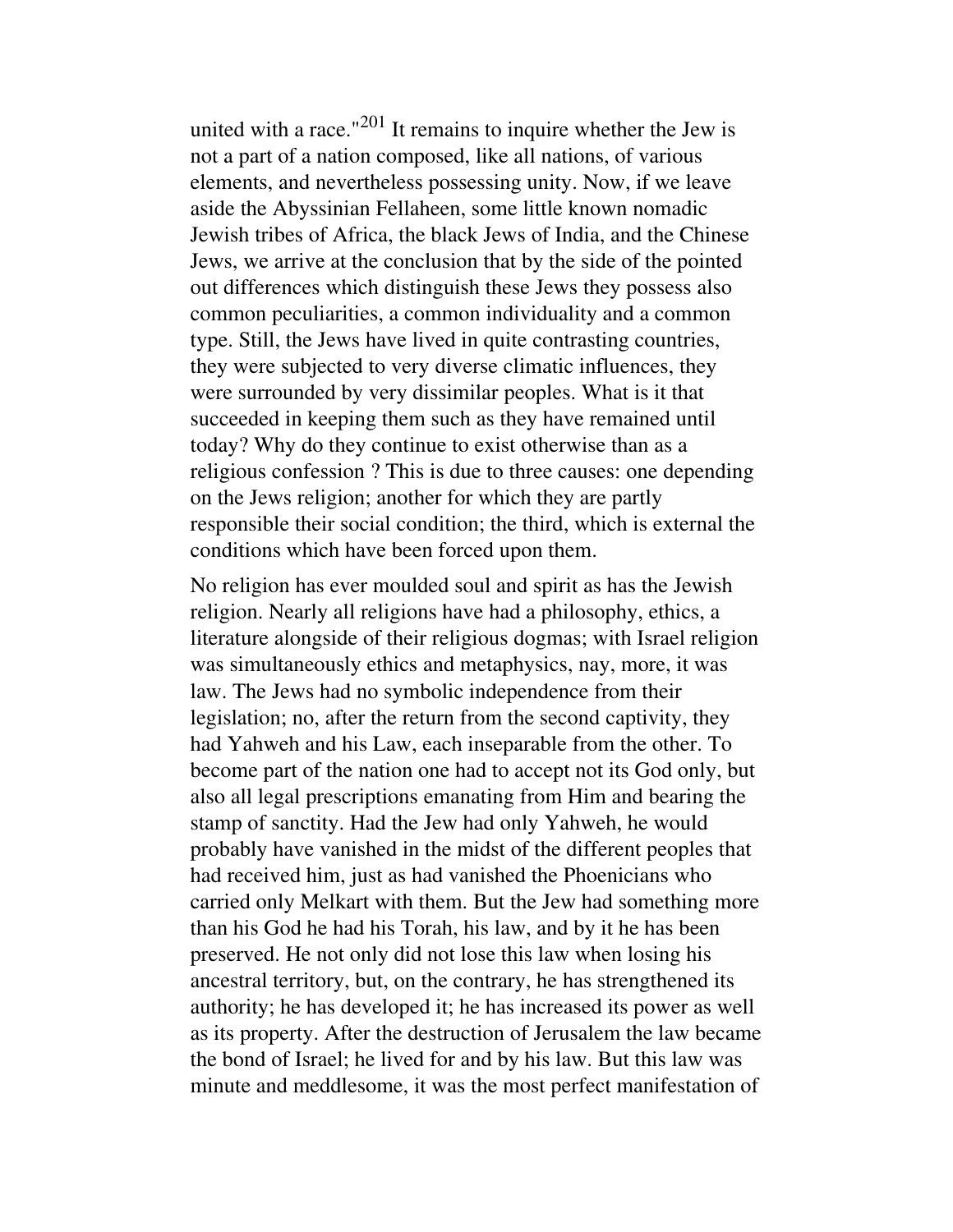the ritual religion into which the Jewish religion turned under the influence of its doctors, an influence which may be contrasted with the spiritualism of the prophets whose tradition Jesus carried on. These rites which foresaw every act in life, and which the Talmudists made infinitely complicated, have given shape to the Jewish brain, and everywhere, in all lands, they have shaped it in the same manner. Though scattered, the Jews thought the same way in Seville, York, Ancona, Ratisbon, Troyes and Prague; they had the same feelings and ideas about human beings and things; they viewed things through the same eye-glasses; they judged according to similar principles. The Jewish type has been formed in a way analogous to that in which were formed and are still forming the type of a physician, the type of a lawyer, etc., types produced by the identity of the social and psychic function. The Jew is a confessional type; such as he is he has been made by the law and the Talmud; more powerful than blood or climatic varieties, they have developed in him the characteristics which imitation and heredity have perpetuated.

Social characteristics were added to these confessional characteristics. We have spoken<sup>202</sup> of the role played by the Jew during the Middle Ages, how internal and external causes, proceeding from economic and psychological laws, led them to become almost exclusively traders, and above all dealers in gold at a time when capital was forced to be creditor in order to be productive. This role was general; the Jews filled it in all countries, not in any particular one only. To their common religious preoccupations were consequently added common social preoccupations. As a religious being the Jew was already thinking in a certain way wherever he was; as a social being he again thought identically; thus other peculiarities were created, which, too, spread peculiarities, the formation of which was general and simultaneous with all Jews. In Spain, France, Italy, Germany, Poland, the legislation against the Jews was identical, a fact quite easy of explanation as in all these lands the legislation was inspired by the church. The Jew was placed under the same restrictions, the same barriers were built around him, he was ruled by the same laws. The Jew obtained a territory on the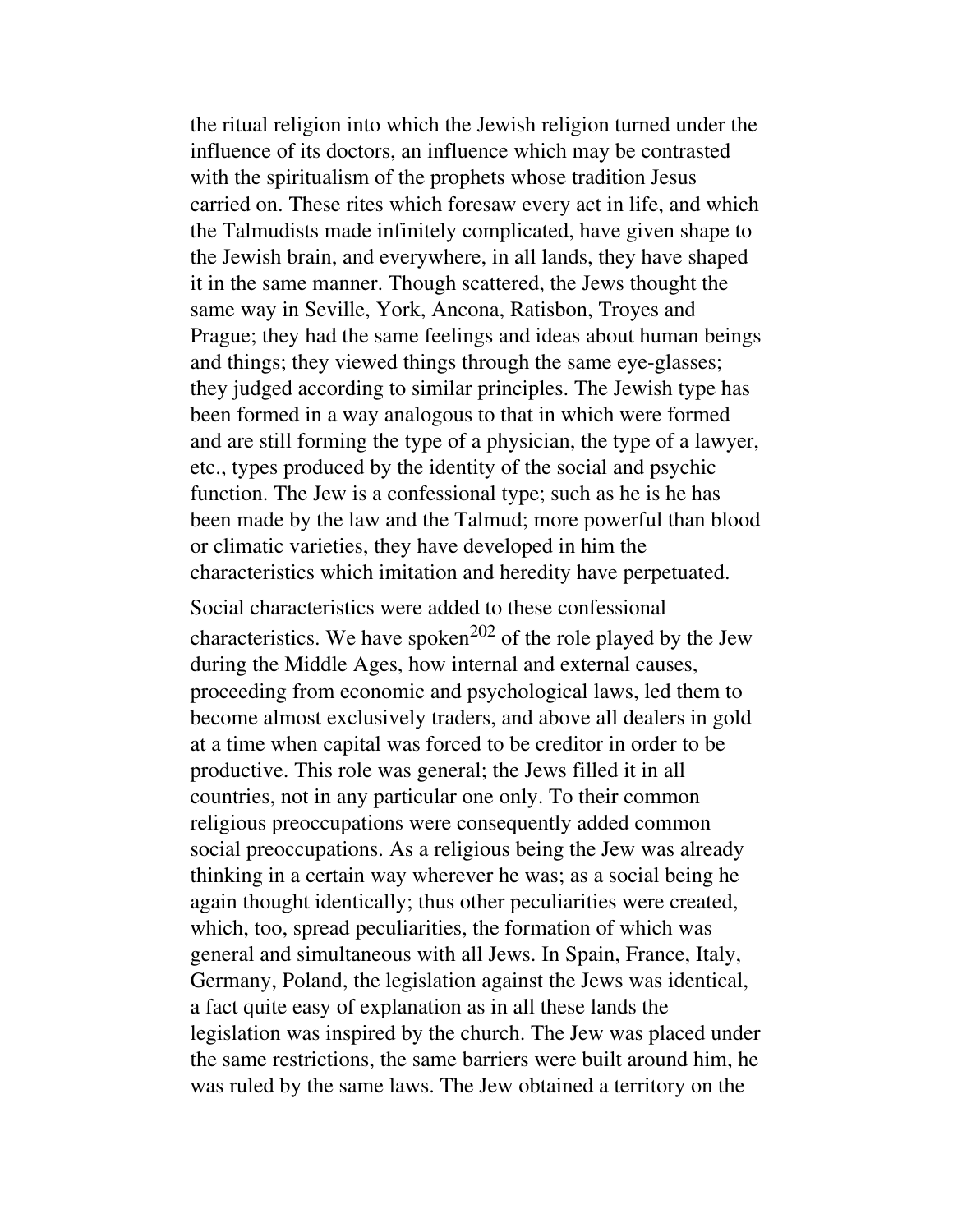day he was imprisoned in these Jewries, and the Israelites lived since then exactly like a people that had a fatherland of its own; in these special quarters they preserved their customs, manners and secular habits, scrupulously transmitted by an education which was everywhere guided by the same invariable principles.

This education did not preserve the traditions only, it was preserving the language. The Jew spoke the language of the country he inhabited, but he spoke it only because it was indispensable in his business transactions; once at home he made use of a corrupt Hebrew or of a jargon of which Hebrew formed the basis. For writing purposes he employed Hebrew, and the Bible and the Talmud do not constitute the whole of Hebrew literature. The Jewish literary productivity from the eighth to the fifteenth century was very great. There has been a neo-hebraic poetry of the synagogue, which was particularly copious and brilliant in Spain,  $203$  there has been a Jewish religious philosophy which was born with Saadiah in Egypt and which Ibn Gebirol and Maimonides developed afterwards; there has been a Jewish theology since the time of Joseph Albo and Jehuda Halevi, and Jewish metaphysics that is the Kabbala. This literature, this philosophy, this theology, these metaphysics were the common property of the Israelites of all countries.

Thus, consequently, the Jews had the same religion, manners, habits and customs, they were subjected to the same civil, religious, moral and restrictive laws; they lived in similar conditions; in each city they had their own territory, they spoke the same language, they enjoyed a literature, they speculated over the same persisting and very old ideas. This alone was sufficient to constitute a nation. They had even more than that: they have had the consciousness of being a nation, that they had never ceased to be one. After they had left Palestine, in the first centuries before the Christian era, a bond always tied them to Jerusalem; after Jerusalem had been plunged in flames, they had their exilarchs, their *Nassis* and *Gaons,* their schools of doctors, schools of Babylon, Palestine, then Egypt, finally of Spain and France. The chain of tradition has never been broken. They have ever considered themselves exiles and have deluded themselves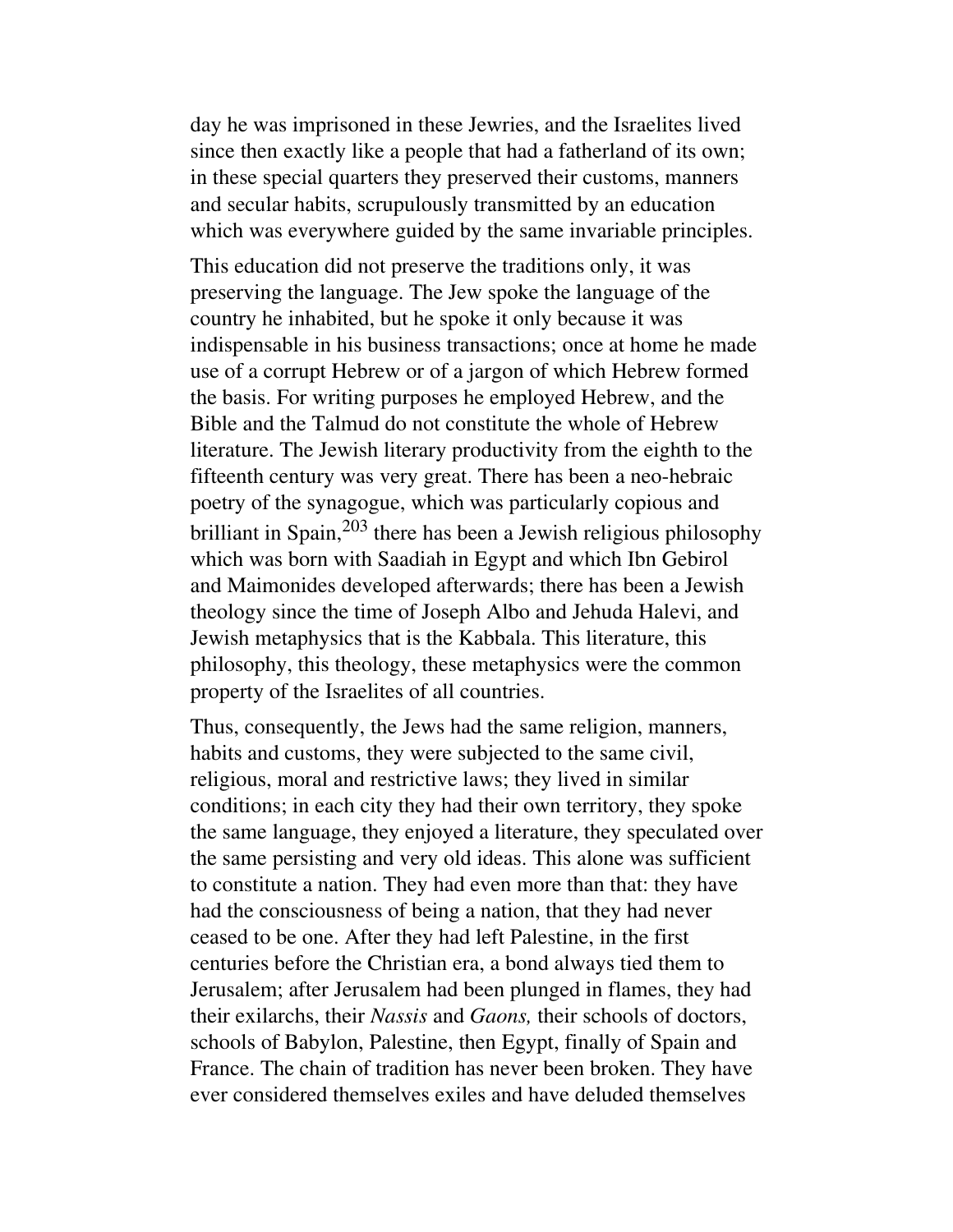with the dream of the restoration of Israel's kingdom on earth. Every year, on the eve of the Passover they have chanted from the depth of their whole beings, three times the sentence: *"Leshana haba b'Yerushalaim"* (the next year in Jerusalem !). They have preserved their ancient patriotism, even their chauvinism; in spite of disasters, misfortunes, outrages, slavery, they have considered themselves the elect people, one superior to all other peoples, which is characteristic of all chauvinist nations, the Germans as well as the French and English of today. At one time in the beginning of the Middle Ages, the Jew was really superior, because, he, the inheritor of an already ancient civilization, the possessor of a literature, philosophy and above all experience, which should have given him the advantage, came into the midst of barbarian children. He lost that supremacy, and in the fourteenth century even, his was already a culture lower than the general culture of those in the same class with him. But he has religiously kept this idea of supremacy, has kept on looking with disdain and scorn upon all those who were strangers to his law. However, he was taught to be such by his book, the Talmud pervaded by a narrow and ferocious patriotism. The book has been charged with being anti-social, and there is some truth in this accusation; it has been claimed that it is the most abominable code of law and ethics, and therein lay the error, since it is neither more nor less execrable than all particularist and national codes. If it is anti-social, it is so only in that it represented and still represents a spirit differing from that of the laws in force in the country where the Jews lived and that the Jews wanted to follow their code before following the one to which every member of society was amenable, and again it is unsocial only in a relative sense, as the law was not always uniform and custom invariable in all parts of the States. At one moment of history it appeared fatally anti-human, because it remained immutable while everything was changing. Its brutality has been exposed by the Christian antisemites, because this brutality shocked them directly, but in saying, "Kill even the best of Goyim," Rabbi Simon ben Jochai was no more cruel than was Saint Louis, who thought that the best way of arguing with a Jew was to plunge a dirk in his belly, or than the Pope Urban III when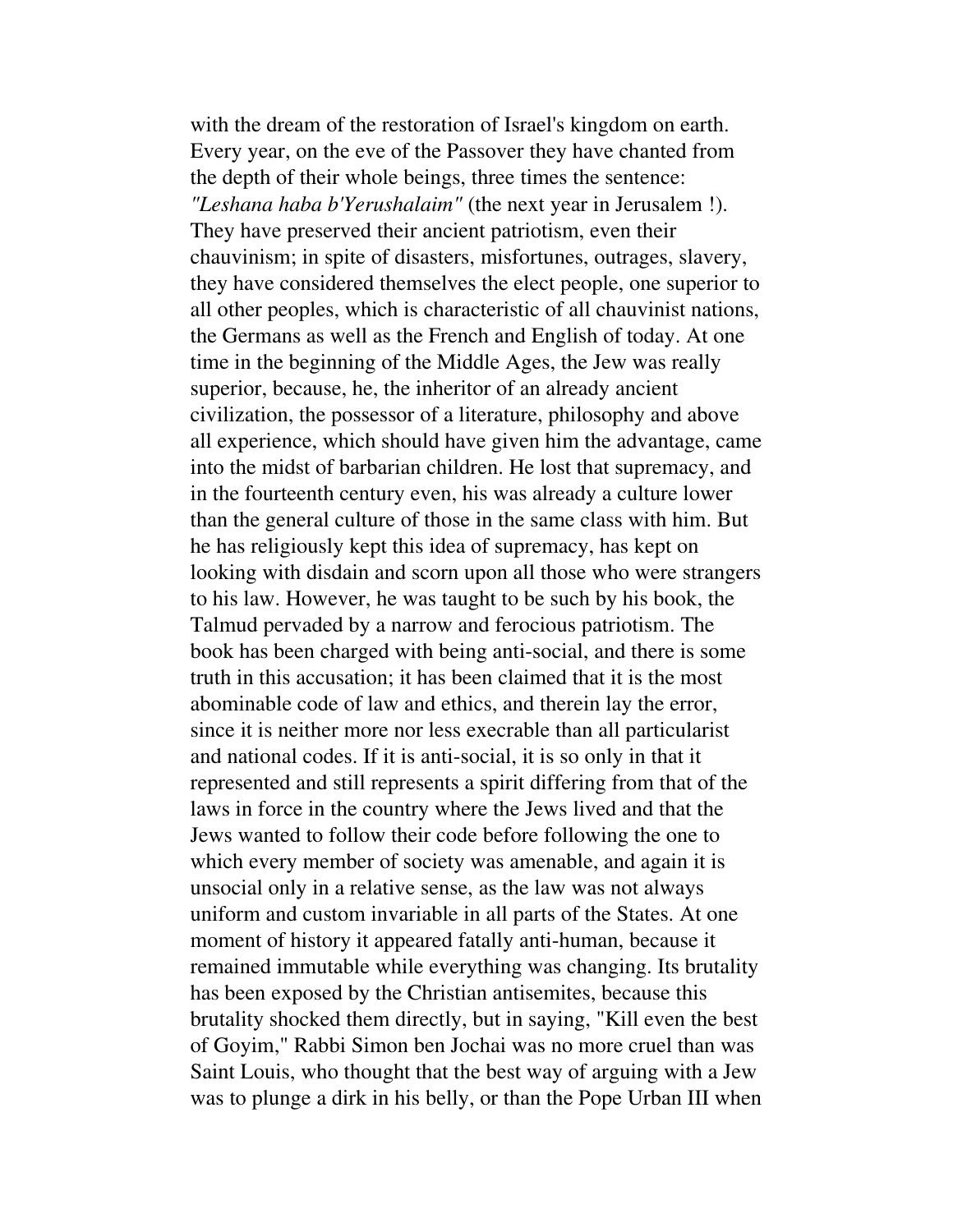he wrote in his bull: "Everybody is allowed to kill an excommunicate if it is done from zeal for the church."

One thing, besides, has to be taken into account. Some modern Jews and philosemites have rejected with horror those aphorisms and axioms that had been national aphorisms and axioms. They say that the invectives against the *goyim,* the Mineans, were directed at the Romans, the Hellenes, the Jewish apostates, but they were never aimed at the Christians. There is a great deal of truth in these assertions, but there is also a great deal of error. When Judaism was fought by the rising Christianity, all the hatred and wrath of hired assassins, patriots, pious people turned upon the Jews who were converting themselvesthe Mineans. When deserting the national faith they deserted the battle against Rome and the enemy; they were traitors to their country, to the Jewish religion; they lost interest in a struggle that was vital for Israel; gathered around their new temples they looked with an eye of indifference upon the fall of the national glory, the disappearance of their autonomy, and not only did they not fight against the she-wolf, but they even unnerved the courage of those listening to them. Against them, against these anti-patriots, formulas of malediction were drawn up; the Jews placed them under the ban of their society, it was lawful to kill them, just as it was lawful to kill "the best of *goyim."* Similar exhortations would be found at all periods of patriotic struggles, among all nations; the proclamations of the generals, the calls to arms of the tribunes of all ages contain just as odious formulas. When the French, for instance, invaded the Palatinate, it must have been a rule, nay, even a duty, for all Germans to say: "Death even to the best of Frenchmen !"

There came a day when the Jew had but one enemy in Europe the Christian who persecuted, hunted, massacred, burned, martyrized him. As a consequence he could not experience any very tender feeling toward the Christian, the more so that all the efforts of the Christian were bent on destroying Judaism, on annihilating the religion which from that time on constituted the Jewish fatherland. The *goy* of the Maccabees, the Minean of the doctors, turned into the Christian, and to the Christian all the words of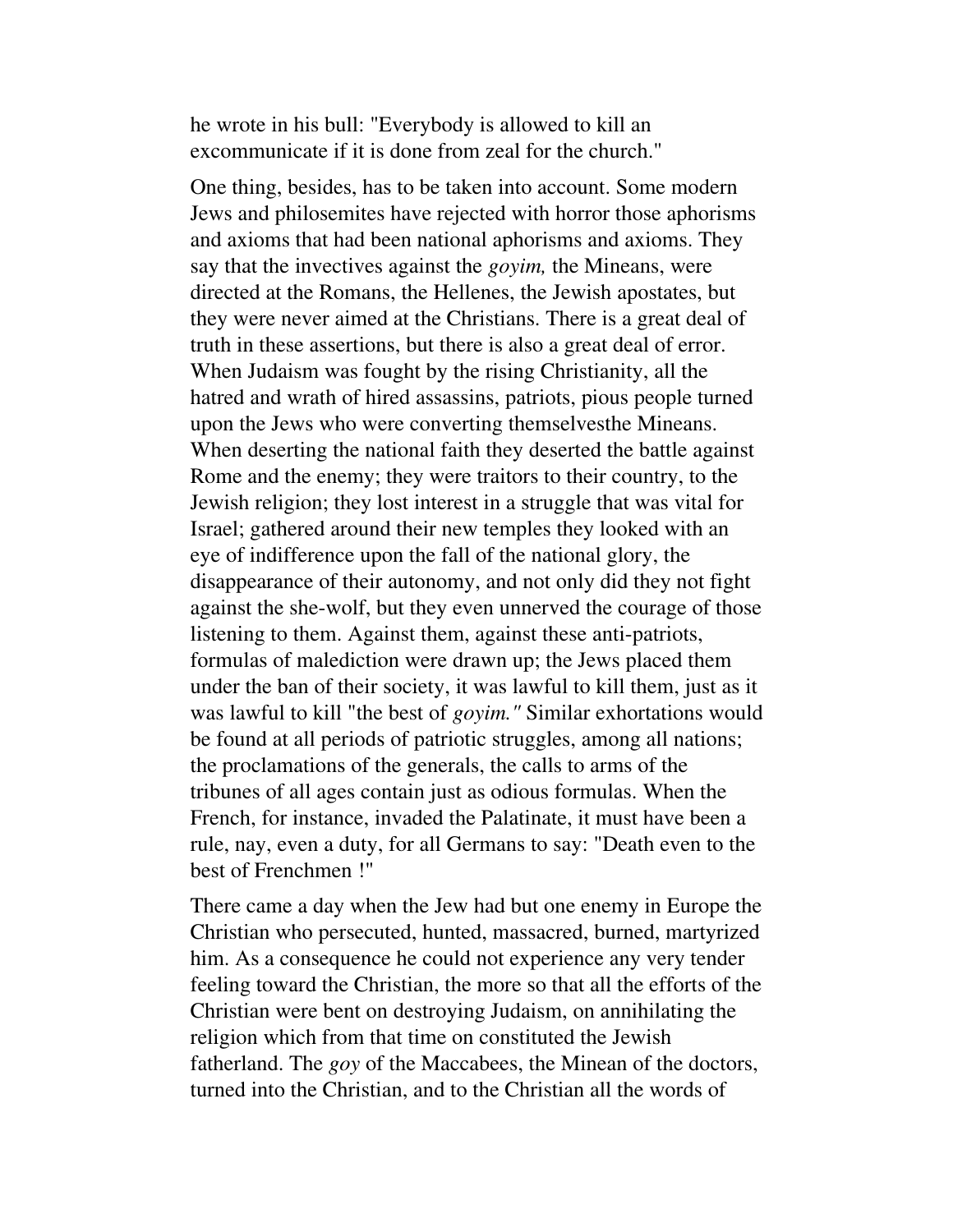furious hatred, wrath and despair found in the book, were applied. To the Christian, the Jew was a despicable being, but to the Jew the Christian became the *goy,* the execrable stranger, who fears no pollution, who maltreats the elect nation, one through whom Judah suffers. This word *goy* comprehended all the passions, scorns, hatreds of persecuted Israel against the stranger, and this cruelty of the Jews toward the non-Jew is one of the things that best prove how long-lived the idea of nationality was among the children of Jacob. They have always believed themselves a people. Do they still believe it at present?

Among the Jews who receive a Talmudic education, and this means the majority of the Jews in Russia, Poland, Galicia, Hungary, Bohemia and the Orient, the idea of nationality is still as alive at present as it had been during the Middle Ages. They still form a people apart, fixed, rigid, congealed by the scrupulously observed rites, by the unvarying customs and the manners; hostile to every innovation, to every change, rebelling against all attempted efforts to detalmudize him. In 1854 the rabbis anathematized the Oriental schools founded by French Jews, where profane sciences were taught; at Jerusalem, an anathema was hurled, in 1856, against the school established by Doctor Franckel. In Russia and Galicia, sects like those of the New Chassidim are still opposing all attempts made to civilize the Jews. In all these countries only a minority escapes the Talmudic spirit, but the mass persists in its isolation, and however great its abjection and its humiliation, it ever holds itself the chosen people, the nation of God.

This intolerant aversion toward the stranger has disappeared among the Western Jews, the Jews of France, England, Italy and a great portion of the German Jews.204 The Talmud is no longer read by these Jews, and the Talmudic ethics, at least the nationalist ethics of the Talmud, have no longer any hold on them. They no longer observe the 613 laws, have lost their fear of impurity, a horror which the Eastern Jews have preserved; the majority no longer know Hebrew; they have forgotten the meaning of the antique ceremonies; they have transformed the rabbinic Judaism into a religious rationalism; they have given up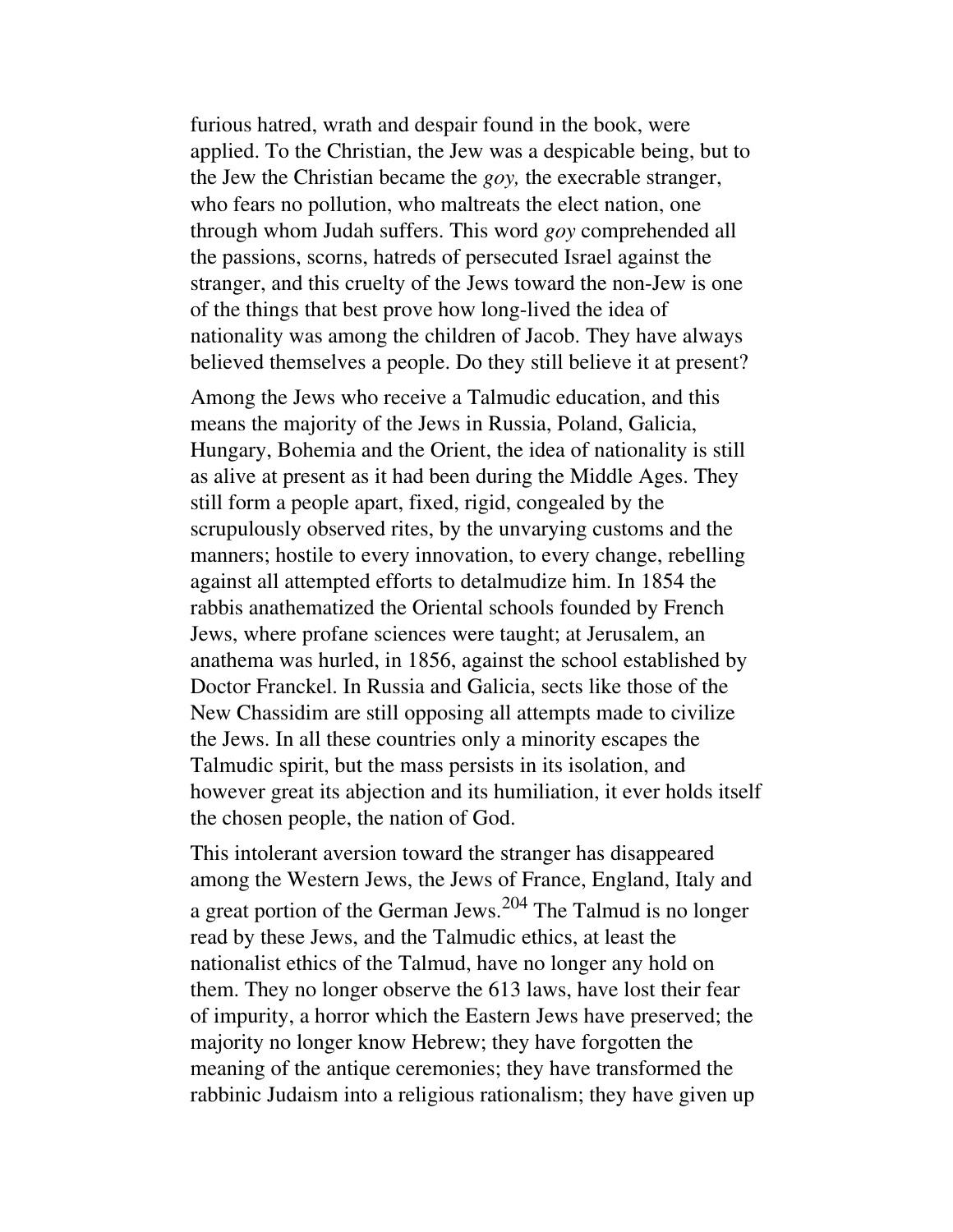the familiar observances, and the religious exercise has been reduced by them to passing several hours in the year in a synagogue listening to hymns they no longer understand. They can't attach themselves to a dogma, a symbol; they have none of it; in giving up the Talmudic practices they have given up what made their unity, that which contributed to forming their spirit. The Talmud had formed the Jewish nation after its dispersion; thanks to it, individuals of diverse origin had constituted a people; it had been the mould of the Jewish soul, the creator of the race; it and the restrictive laws of the various societies have modeled it. It appears that with the legislators abolished, the Talmud left in disdain, the Jewish nation should inevitably have died, and yet the Western Jews are Jews still. They are Jews, because they have kept perennial and living their national consciousness; they still believe they are a nation, and, believing that, they preserve themselves. When the Jew ceases to have the national consciousness he disappears; so long as he has this consciousness, he continues to be. He practices his religious faith no longer, he is irreligious, often even an atheist, but he continues to be, because he has a belief in his race. He has kept his national pride, he always fancies himself a superior individuality, a different being from those surrounding him, and this conviction prevents him from assimilating himself, for, being always exclusive, he generally refuses to mix through marriage with the peoples surrounding him. Modern Judaism claims to be but a religious confession; but in reality it is an *ethnos* besides, for it believes it is that, for it has preserved its prejudices, egoism and vanity as a people a belief, prejudices, egoism and vanity which make it appear a stranger to the peoples in whose midst it exists, and here we touch upon one of the most profound causes of antisemitism. Antisemitism is one of the ways in which the principle of nationalities is manifested.

What is this question of nationalities? By it is understood "the movement which carries certain populations, of the same origin and language, but constituting a part of different States to unite in such a way as to make a single political body, a single nation."<sup>205</sup> Simultaneously with proclaiming the rights of the land, formerly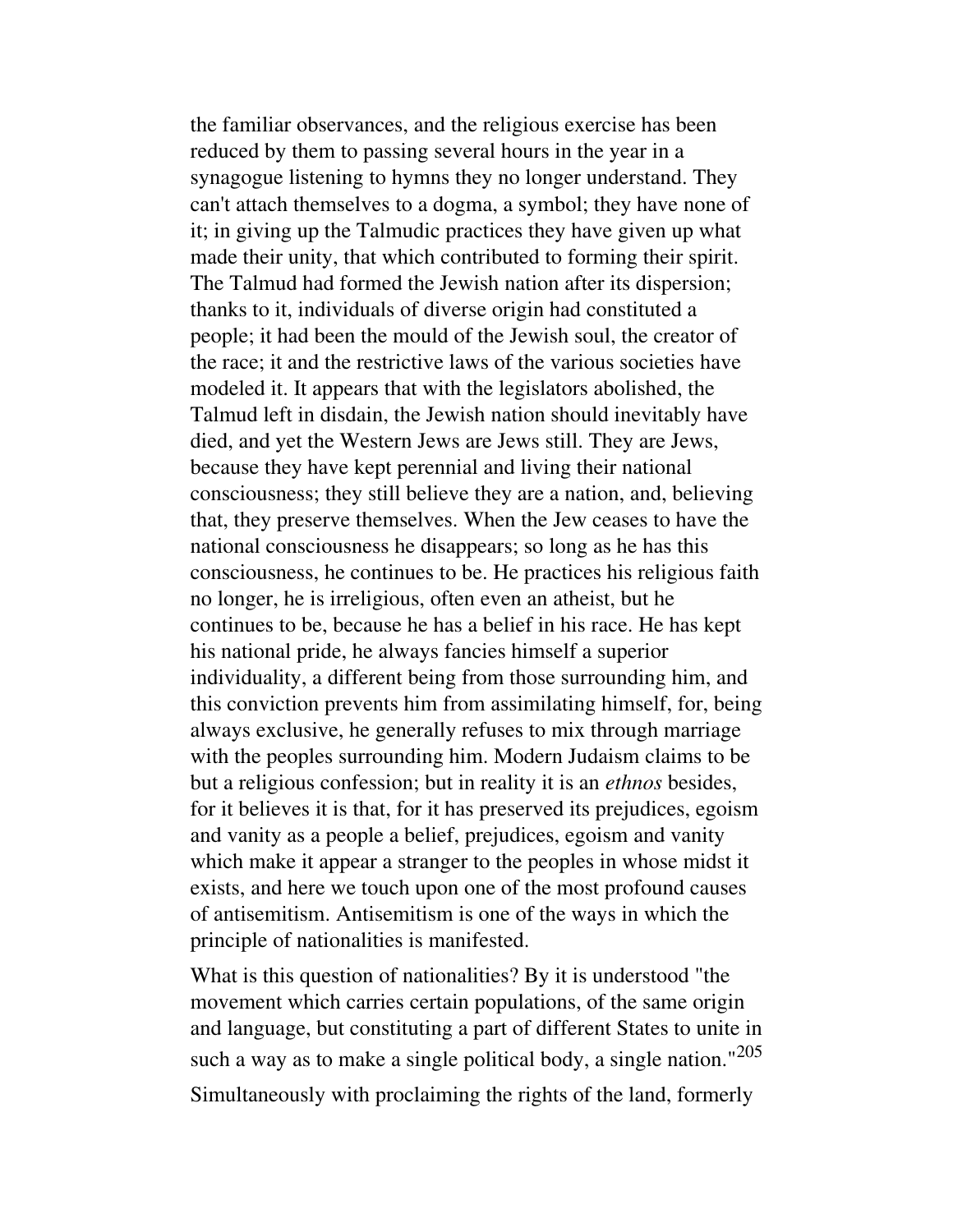the property and domain of the peoples the Revolution overthrew the old conception of rule and dynasty on which the nations were founded; the land, formerly the property and domain of the kings, now became the domain of the people that occupied them. The royal government in itself constituted the national unity the representative, constitutional government placed that unity somewhere else: in the community of origin and language. The artificial bond being broken, a natural bond was sought for; there have been efforts on the part of nations to acquire an individuality; they all strove for the unity they lacked. It was about 1840 that nationalist ideas especially manifested themselves, they began the work, and contemporary Europe was founded through them. The theory of a National State was wrought out by the savants, historians, philosophers, poets of a whole generation.

On these ideas of nationalities Russia and Germany have been and are resting to make up their empire, Pangermanic or Panslavic; and is not this Panslavism, and this Pangermanism what agitates the East of Europe, do not the destinies of that part of Europe depend on this remote or near clash of theirs?

It would be out of place to discuss here the legitimacy or illegitimacy of this movement. It will suffice for our purpose merely to state its existence. How do the peoples construe this tendency into unity? In two ways: either by uniting under the same government all individuals who speak the national language, or by reducing all heterogeneous elements coexisting in the nations, for the benefit of one of these elements which becomes preponderant and whose characteristics henceforth become the national characteristics. Thus the Germans have endeavoured to assimilate the Alsatians and Poles; the Russians compel the Poles to maintain the Russian universities which denationalize them; in Austria the Germans try to absorb the Czechs; in Hungary, "Slovak orphans are taken from the places where their native tongue is spoken and removed to Magyar comitats."206 If these heterogeneous elements do not let themselves be absorbed, there comes a struggle, a violent struggle often, which is manifested in many various ways from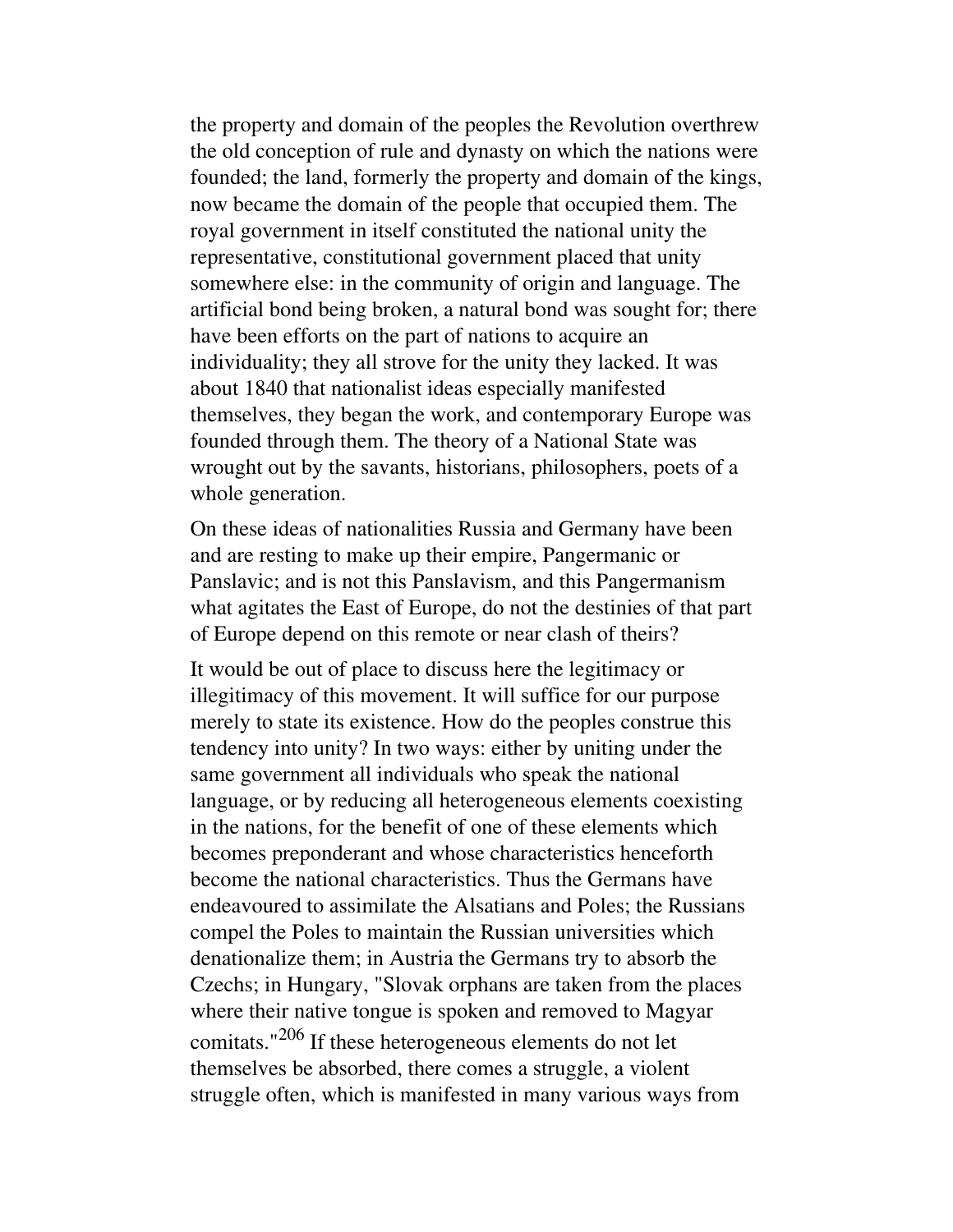persecution down to expulsion in some cases.

Now, in the midst of the European nations the Jews live as a confessional community, believing in the latter's nationality, having preserved a peculiar type, special aptitudes and a spirit of their own. In their struggle against the heterogeneous elements which they contained, the nations were led to struggle against the Jews, and antisemitism was one of the manifestations of the effort made by the peoples in order to reduce these strange individualities.

To these nationalist egotists, to these exclusivists, the Jews appeared a danger, because they felt that the Jews were still a people, a people whose mentality did not agree with the national mentality, whose concepts were opposed to that ensemble of social, moral, psychological, and intellectual conceptions, which constitutes nationality. For this reason the exclusivists became antisemites, because they could reproach the Jews with an exclusivism exactly as uncompromising as theirs, and every antisemitic effort tends, as we have seen already,  $207$  to restore those ancient laws restricting the rights of the Jews who are considered strangers. Thus is realized this fundamental and everlasting contradiction of nationalist antisemitism: antisemitism was born in modern societies, because the Jew did not assimilate himself, did not cease to be a people, but when antisemitism had ascertained that the Jew was not assimilated, it violently reproached him for it, and at the same whenever possible it took all necessary measures to prevent his assimilation in the future.

At all events, there exist contrary, opposing tendencies by the side of these nationalist tendencies. Above nationalities there is mankind; now, this mankind, so fragmental at the start, composed of thousands of inimical tribes that were devouring one another, is becoming a very homogeneous mankind. The different peoples possess a common ground, despite their differences; a general conscience is formed above all the national consciences; formerly there had been civilizations, now we advance towards *one civilization;* once upon a time Athens resisted its neighbour Sparta; from now on, even if dissimilarities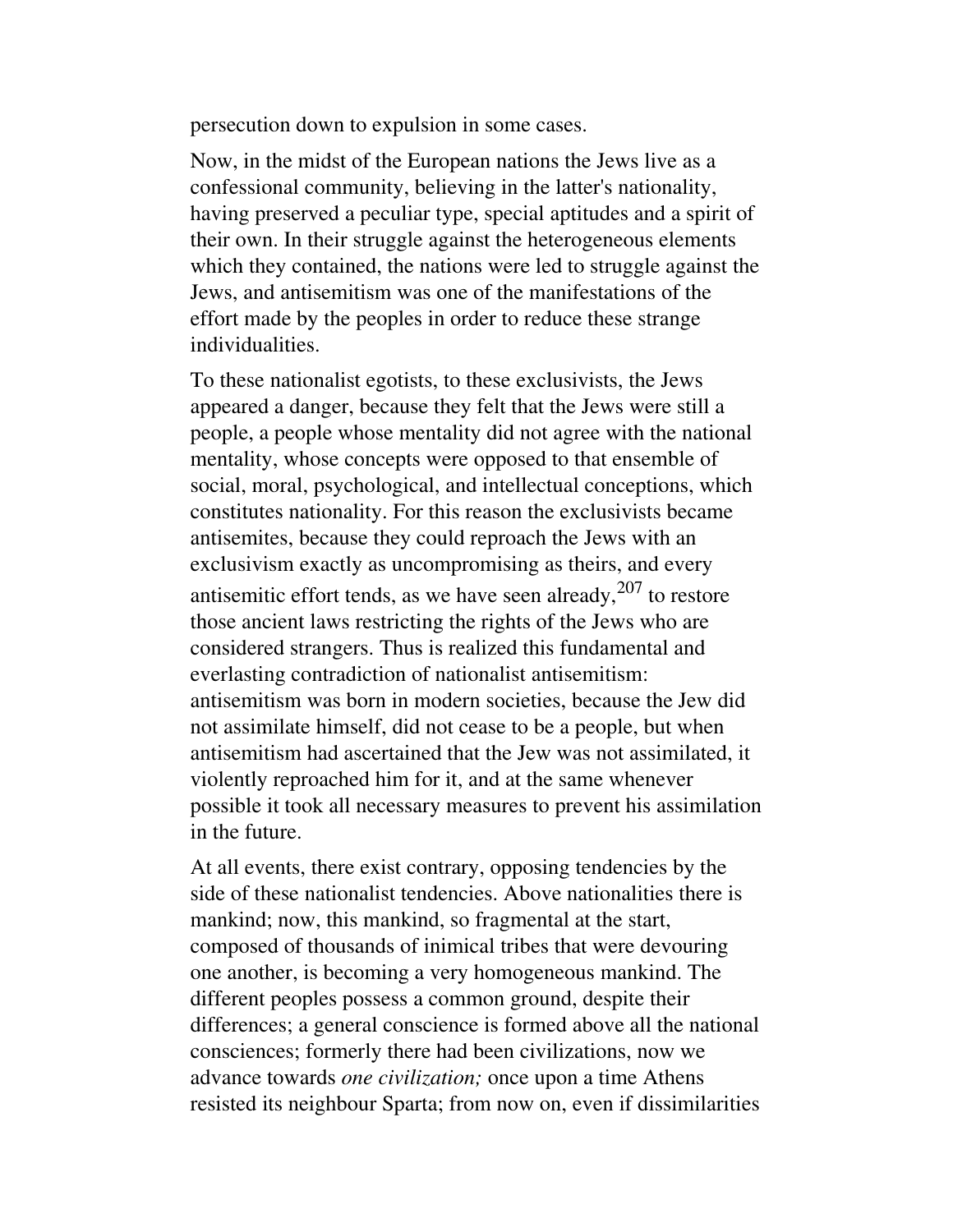between one nation and another persist, the similarities are accentuated. As by the side of his special qualities constituting his essence and personality, each individual in a nation possesses qualities in common with those who speak the same tongue and have the same interests as he, just so civilized mankind acquires similar characteristics, though each nation preserves its physiognomy. More frequent from day to day, the relations among the peoples bring on a more intimate communion. Science, art, literature, become more and more cosmopolitan. Humanitarianism takes its place by the side of patriotism, internationalism by the side of nationalism, and presently the idea of mankind will acquire more force than the idea of fatherland, which is being modified and is losing some of that exclusivism which the national egoists wish to perpetuate. Hence the antagonism between the two tendencies. To internationalism, which is already so powerful, patriotism is opposed with unheard of violence. The old conservative spirit is elated; it is in training against cosmopolitanism which will some day defeat it; it fiercely fights those who are in favour of cosmopolitanism, and this is again a cause of antisemitism.

Though often exceedingly chauvinist, the Jews are essentially cosmopolitan in character; they are the cosmopolitan element of mankind, says Schaeffle. This is quite true, since they have always possessed in a high degree that mark of cosmopolitanism the extreme facility of adaptation. On their arrival into the Promised Land they adopted the language of Canaan; after a seventy year sojourn in Babylonia, they forgot Hebrew and reentered Jerusalem, speaking an Aramaic or Chaldee jargon; during the first century before and after the Christian era, the Hellenic tongue pervaded the Jewries. Once dispersed the Jews fatally became cosmopolites. Indeed they did not again attach themselves to any territorial unit, and have had only a religious unity. True, they have had a fatherland, but this fatherland, the most beautiful of all, as, however, every fatherland is, was placed in the future, it was Zion renewed, with which no land is compared or comparable; a spiritual fatherland which they loved so ardently that they became indifferent to every land, and that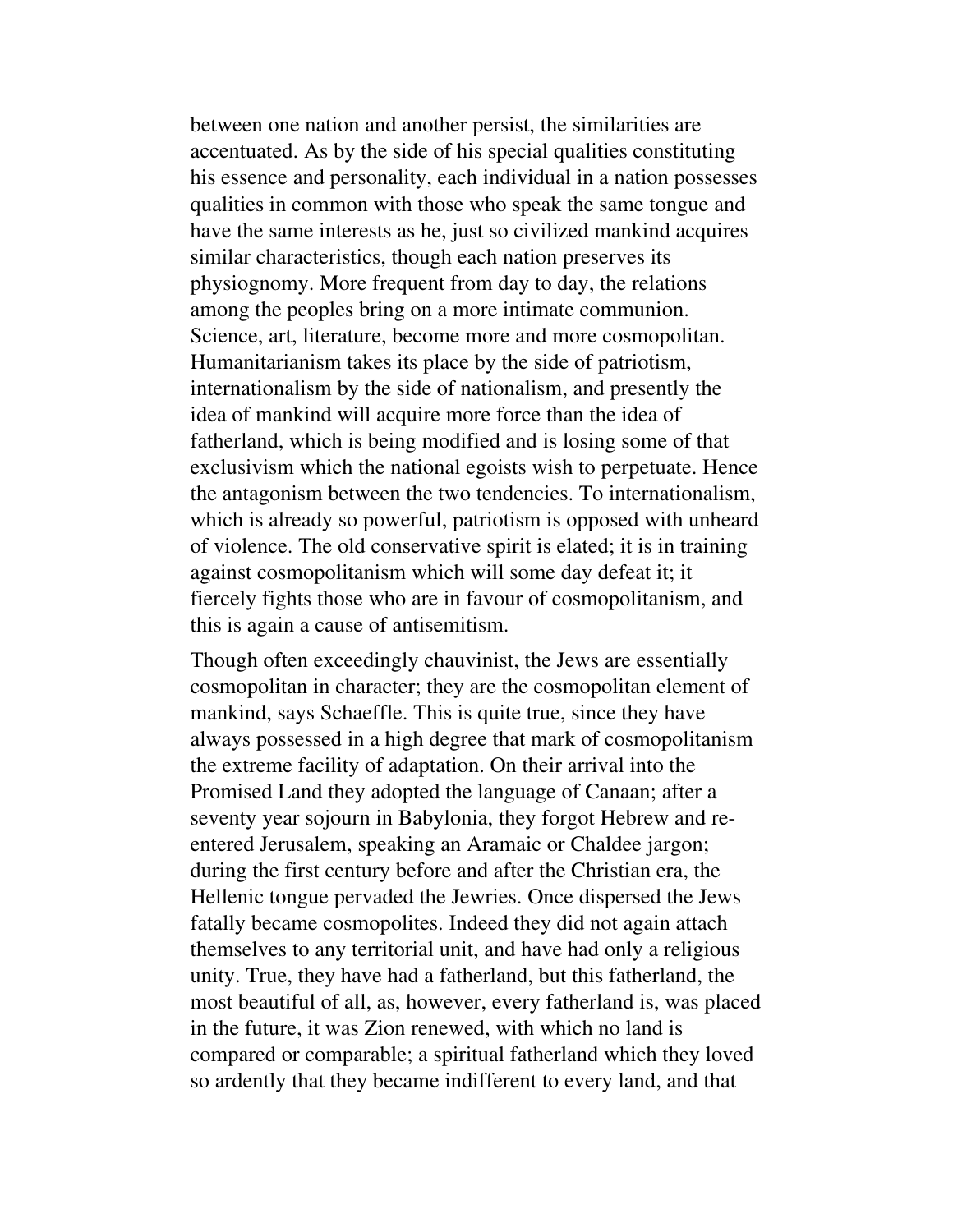every land seemed to them equally good or equally bad. Finally they lived under such and so terrible circumstances that they could not be expected to have a fatherland of their choice, and, with the aid of their instinct of solidarity, they have remained internationalists.

The nationalists have been led to consider them as the most active propagators of the ideas of internationalism; they even found that the example alone of these countryless laymen was bad, and that by their presence they undermined the idea of fatherland, that is any special idea of fatherland. For this reason they became antisemites or rather for this reason their antisemitism took on added force. They not only accused the Jews of being strangers, but even destructive strangers. The conservatism of the exclusivists connected cosmopolitanism with revolution; it upbraided the Jews first for their cosmopolitanism, and then for their revolutionary spirit and activity. Has the Jew, indeed, any leaning toward revolution ? We shall examine that.

#### FOOTNOTES

201 A. Franck, lecture on "Religion and Science in Judaism," in *Annuaire dc la Societe des Etudes Juives*, 2nd year.

202 Chapt. VII.

203 Cf. Munk, *De la Poesie hebraique apres la Bible*, in "Le Temps" of Jan. 19, 1835, and the works of Zunz, Rappoport and Abraham Geiger. Cf. also Amador de los Rios, *Histoire des Juifs d'Espagne* (1875).

204 I leave apart the Polish Jews of Germany.

205 Laveleye, *Le Gouvernement dans la Democratie*, v. I, p. 53 (Paris, 1891)

206 J. Novicow, *Les luttes entre societes humaines*, Paris, 1893.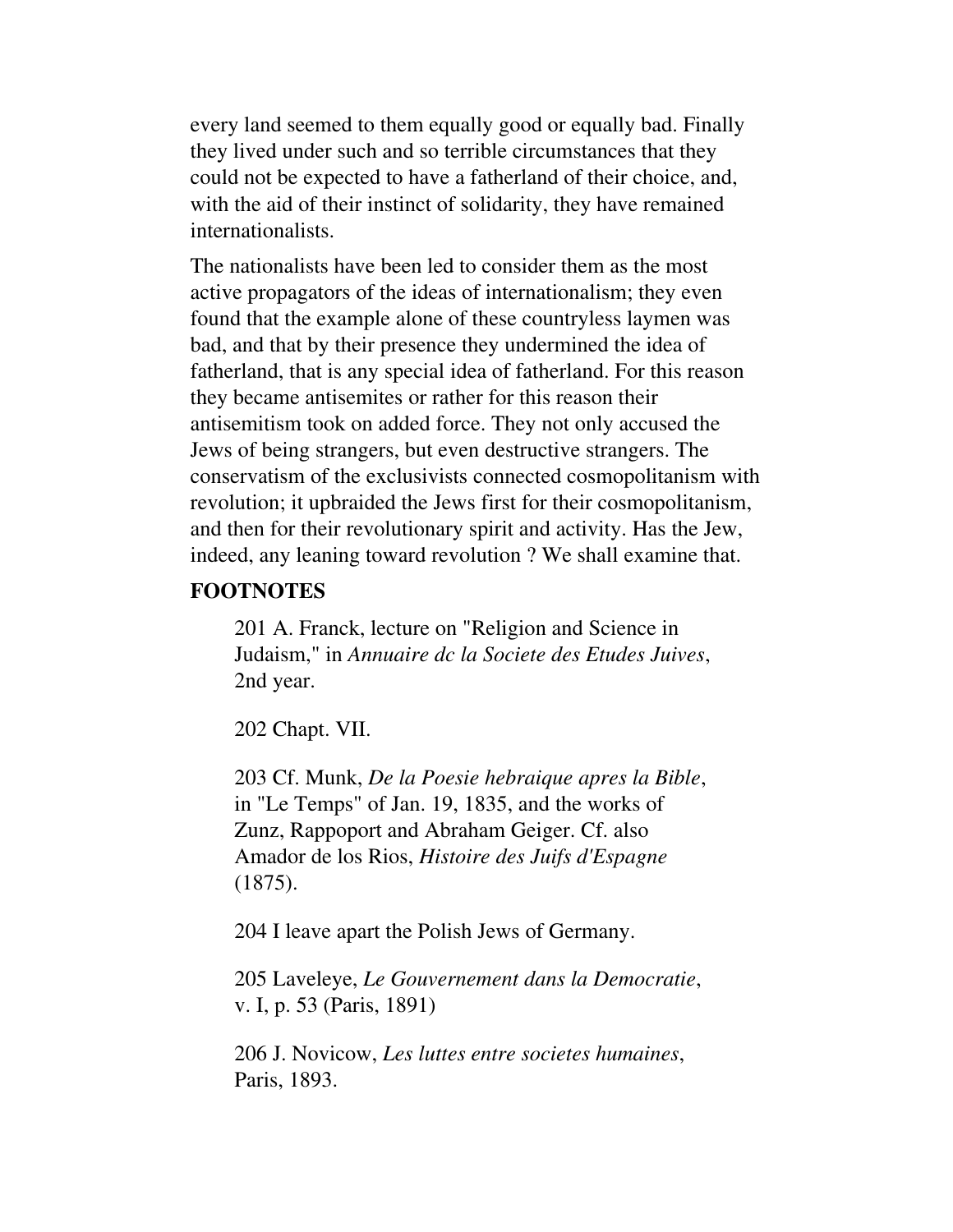207 Ch. ix.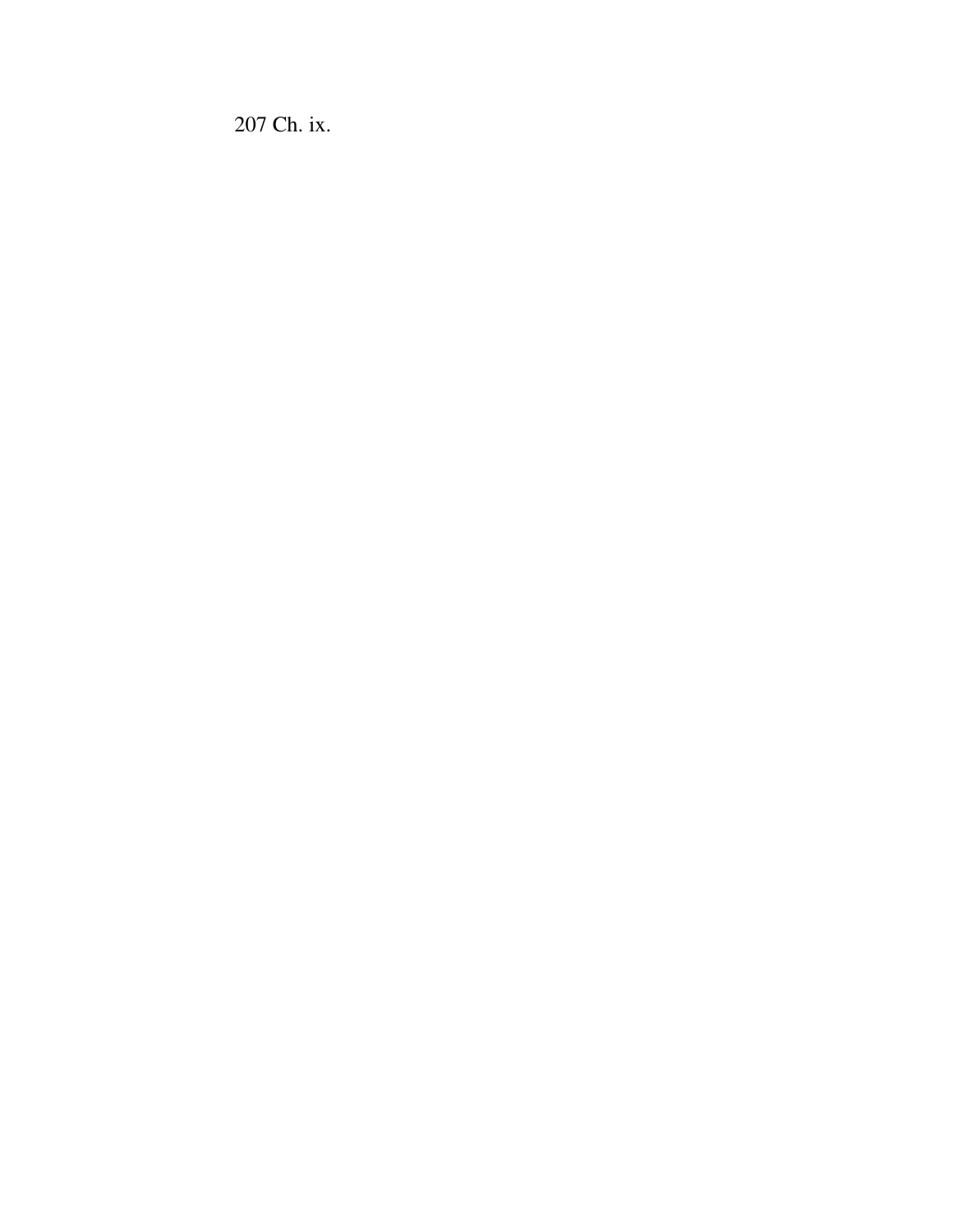## <span id="page-174-0"></span>**[Chapter Twelve:](#page-174-0)**

## **[The Revolutionary Spirit in](#page-174-0) [Judaism](#page-174-0)**

To inquire into the revolutionary tendencies of Judaism does not mean to examine Jewish Communism. Moreover, from the fact that the so-called Mosaic institutions had been inspired by socialistic principles it should not necessarily be inferred that the revolutionary spirit has always guided Israel.

Communism and revolution are not inseparable terms, and if nowadays we cannot utter the first word without fatally evoking the other this is due to the economic conditions governing us and to the fact that the transformation of the present-day societies, based as they are on individual property, is considered impossible without a violent tearing up. In a capitalistic State the communist is looked upon as a revolutionist, but it is not taken into account that a partisan of private capital would be treated in similar fashion in a communistic State.

If it can be said, with Renan, of the Jews that they have been an element of progress or at least of transformation, if they could be regarded as the ferments of revolution, and that, too, at all times, we shall see, it is not because of these laws on gleaning, on the workmen's wages, on the sabbatic and jubilee years, which are found in the Exodus, Numbers, Leviticus, etc.,  $208$  but because they have always been malcontents.

I do not mean to claim thereby that they were mere mudslingers and systematic opponents of all government, for they were not wrought up against an Ahab or Ahaziah only but the state of things did not satisfy them; they were forever restless, in the expectation of a better state which they never found realized. Their ideal not being one of those which are satisfied with hope they had not placed it high enough for that they never could lull their ambitions with dreams and phantoms. They thought they had a right to demand immediate satisfactions and not remote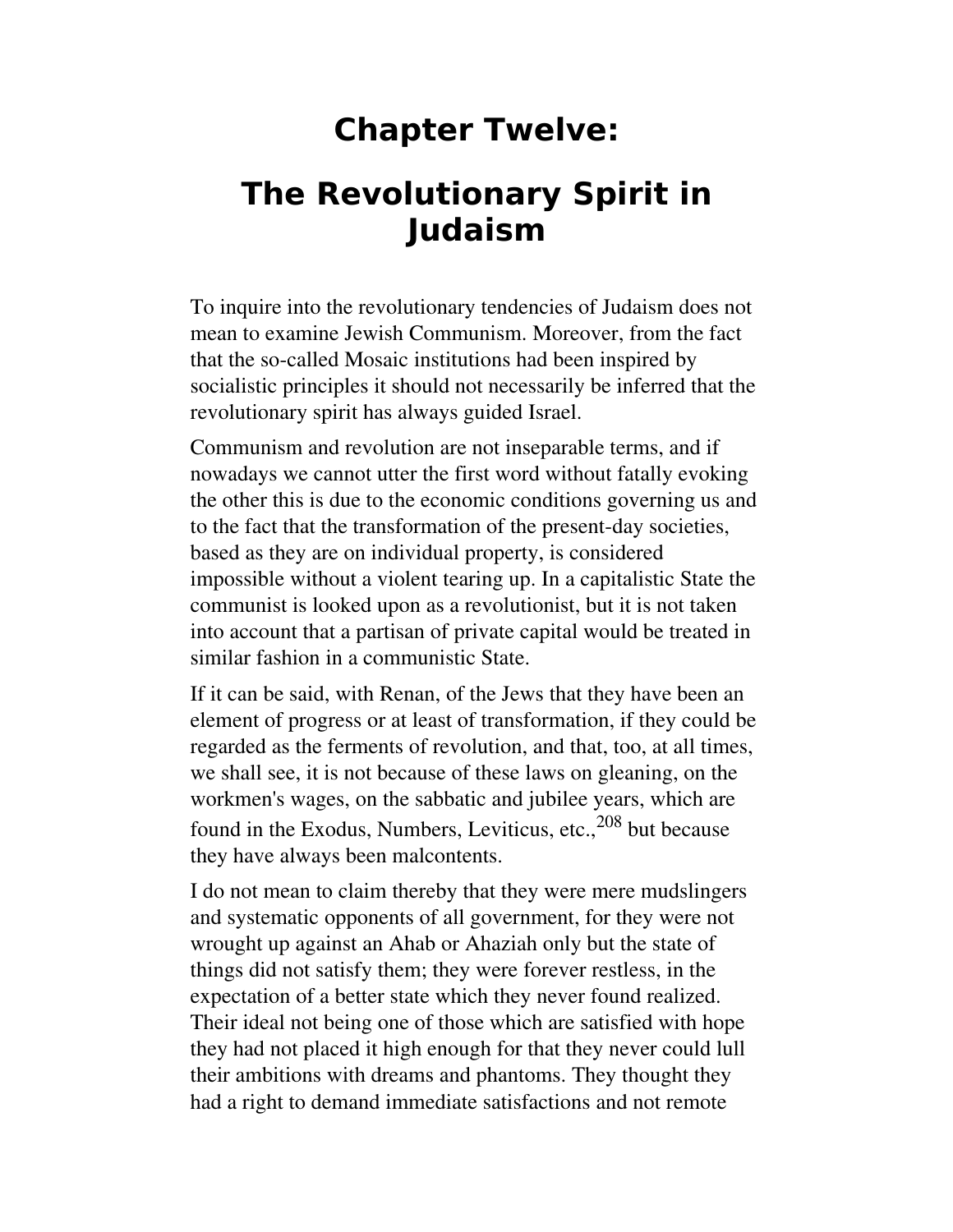promises. Hence this constant agitation of the Jews, which had manifested itself not only in prophetism, Messianism and Christianity that was its supreme consummation, but as well since the time of the dispersion, and then in an individual manner.

The causes that gave birth to this agitation, which kept it up and perpetuated it in the souls of some modern Jews, are not external causes such as the tyranny of a ruler, of a people or ferocious code: they are internal causes, *i.e.,* such as pertain to the very essence of the Hebrew spirit. The reasons of the sentiments of revolt with which the Jews were animated must be sought in the idea they had of God, in their conception of life and death.

To Israel, life is a boon, the existence granted to man by God is good; to live is in itself good luck.

By contrast, death is the only evil that can afflict man, it is the greatest of calamities; it is so horrible, so frightful that to be struck by it is the most terrible of punishments. "May death serve me as expiation," the dying would say, for he could not conceive of a more serious punishment than that consisting in death. The only recompense that the pious earnestly desired was that Yahweh might make them die sated with days, after years passed in abundance and jubilation.

Besides, what recompense other than this could they have expected? They did not believe in the future life, and it was late, perhaps only under the influence of Parsism, that they began to admire the immortality of the soul. For a Jew, his existence ended with life, he was sleeping till the day of resurrection, he had nothing to hope for except from existence, and the punishments that threatened vice, just as the satisfactions that accompanied virtue, were all of this world.

Having no hope of future reward the Jew could not resign to the misfortunes of life; it was only at a very late date that he could console himself in his misfortunes by dreaming of celestial happiness. To the scourges befalling him he replied neither with the Mohammedan's fatalism, nor with the Christian's resignation, but with revolt. As he possessed a concrete ideal, he wanted to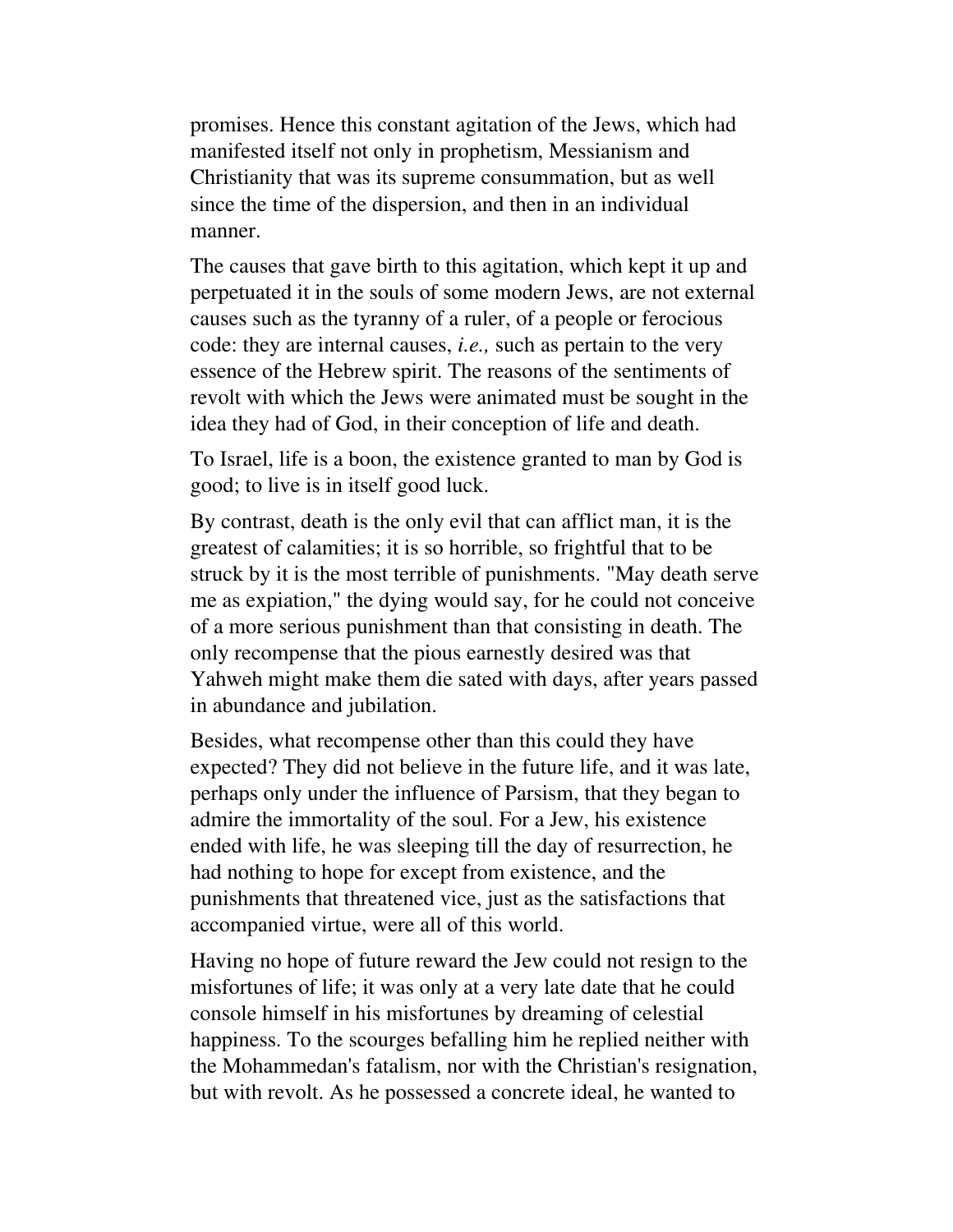realize it, and whatever retarded its advent aroused his wrath.

The peoples that believed in a world beyond, those who deluded themselves with sweet and consoling chimeras and let themselves be lulled to sleep with the dream of eternity; those that possessed the dogma of rewards and punishments, of paradise and hell, all these peoples accepted poverty and sickness with bowed heads. The dream of future rejoicing kept them up, and without anger they put up with their sores and their privation. They consoled themselves of the injustices of this world by thinking of the mirth that would be their *idyllic* pleasures, they consented to bend, without complaint, before the strong who tyrannized them.

But this idea of the continuity and persistence of the personality contributed nothing to the formation of the moral being with the Jews. In earliest times they did not share the hopes of the later Pharisees; after Yahweh had closed their eyelids, they expected only the horror of Sheol. Accordingly, life was for them the important thing; they sought to beautify it with all blessings, and these mad idealists, who had conceived the pure idea of one God were, by a startling yet explicable contrast, the most untractable of sensualists. Yahweh had assigned to them a certain number of years on earth; in this existence, always too short to suit the Hebrew, He demanded of them a faithful and scrupulous worship; in return, the Hebrew claimed positive advantages from his Lord.

The idea of contract dominated the whole of Jewish theology. When the Israelite fulfilled his duties toward Yahweh, he demanded reciprocity. If he thought himself wronged, if he considered his rights had not been respected, he had no good reason to temporize, for the minute of happiness he lost was a minute stolen from him, one which could never be returned to him. Accordingly, he looked to a punctual fulfillment of mutual obligations; he wanted a correct balance to exist between his God and himself; he kept a strict account of his duties and his rights, this account was part of the religion, and Spinoza could justly say: $209$  "With the Jews the religious dogmas did not consist in instructions, but in rights and prescriptions; piety meant justice,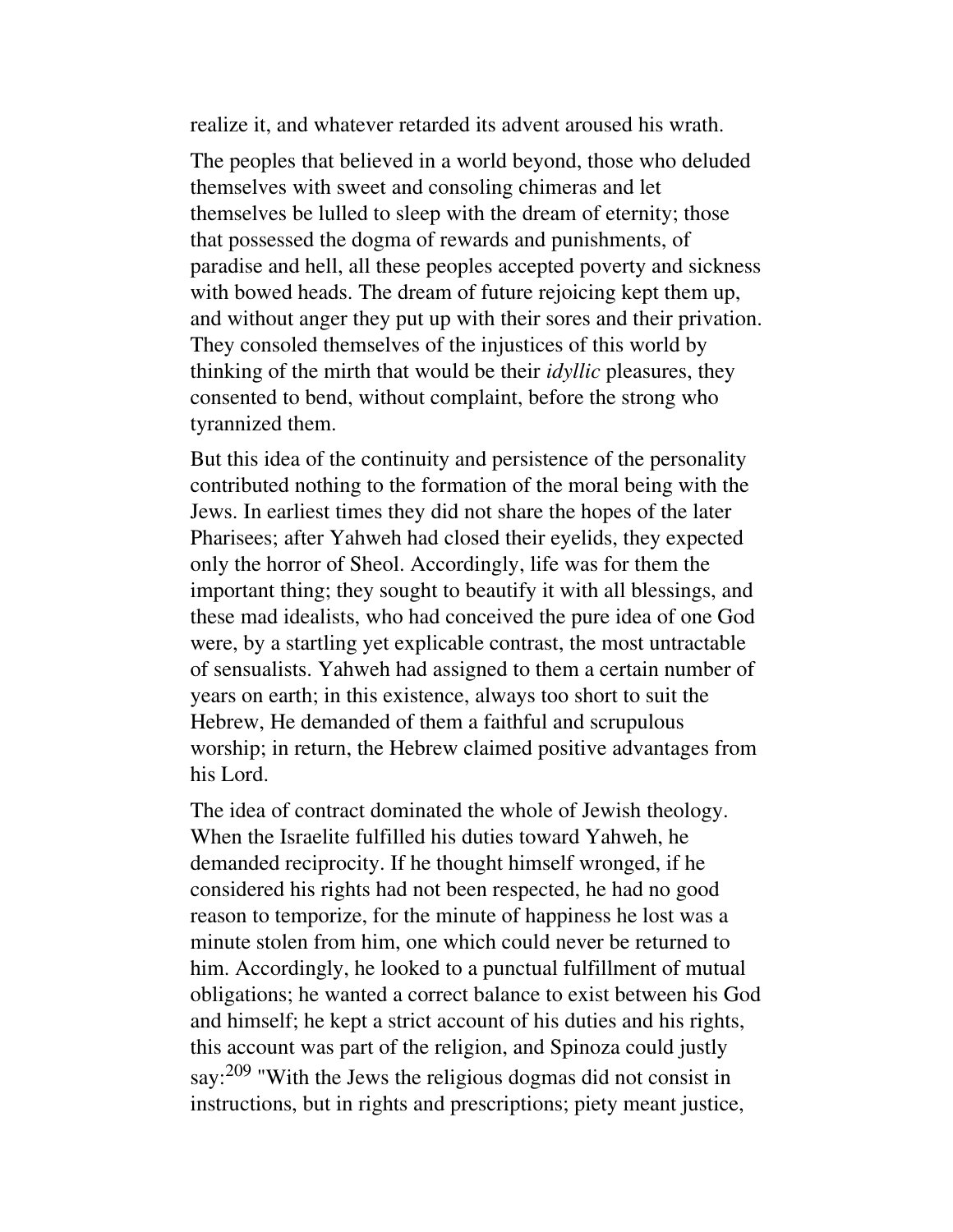impiety meant injustice and crime."

The man whom the Jew lauds is not a saint, not a resignee: it is the just man. The charitable man does not exist for those of Judah's people; in Israel there can be no question of charity, but only of justice: alms is but a restitution. Besides, what did Yahweh say? He has said: "Just balances, just weights, a just *ephah* and a just *hin* shall ye have;"210 he has also said: "Thou shalt not respect the person of the poor, nor honour the person of the mighty; but in righteousness shalt thou judge thy neighbours."<sup>211</sup>

From this conception of the primitive times of Israel came the law of retaliation. Simple spirits, imbued with the idea of justice, were obviously bound to come to: "An eye for an eye, a tooth for a tooth." The rigour of the code softened only then when a more exact idea of equity was obtained.

The Yahwehism of the prophets reflects these sentiments. What the God they praise wants is: "Let judgment run down as waters and righteousness as a mighty stream;  $2^{12}$  he says: "I am the Lord which exercise loving kindness, judgment and righteousness in the earth; for in these things I delight."213 To know justice is to know God,  $2^{14}$  and justice becomes an emanation from divinity; it takes on the character of a revelation. With Isaiah, Jeremiah, Ezekiel it formed part of the dogma, it had been proclaimed during the Sinaitic theophanies, and little by little is born this idea: Israel must realize justice.

On returning from Babylon, the Jewish population formed a considerable nucleus of *poor, just, pious, humble, and saints. A* great portion of the Psalms came from this midst. These Psalms are for the most part violent diatribes against the rich; they symbolize the struggle of the *ebionim* against the mighty. When addressing the possessors, the *sated,* the Psalmists readily say with Amos: "Hear this, O ye that swallow up the needy, even to make the poor of the land to fail,  $12^{15}$  and in all these poems written between the Babylonian exile and the Maccabees (589 167) the poor is glorified. He is God's friend, His prophet, His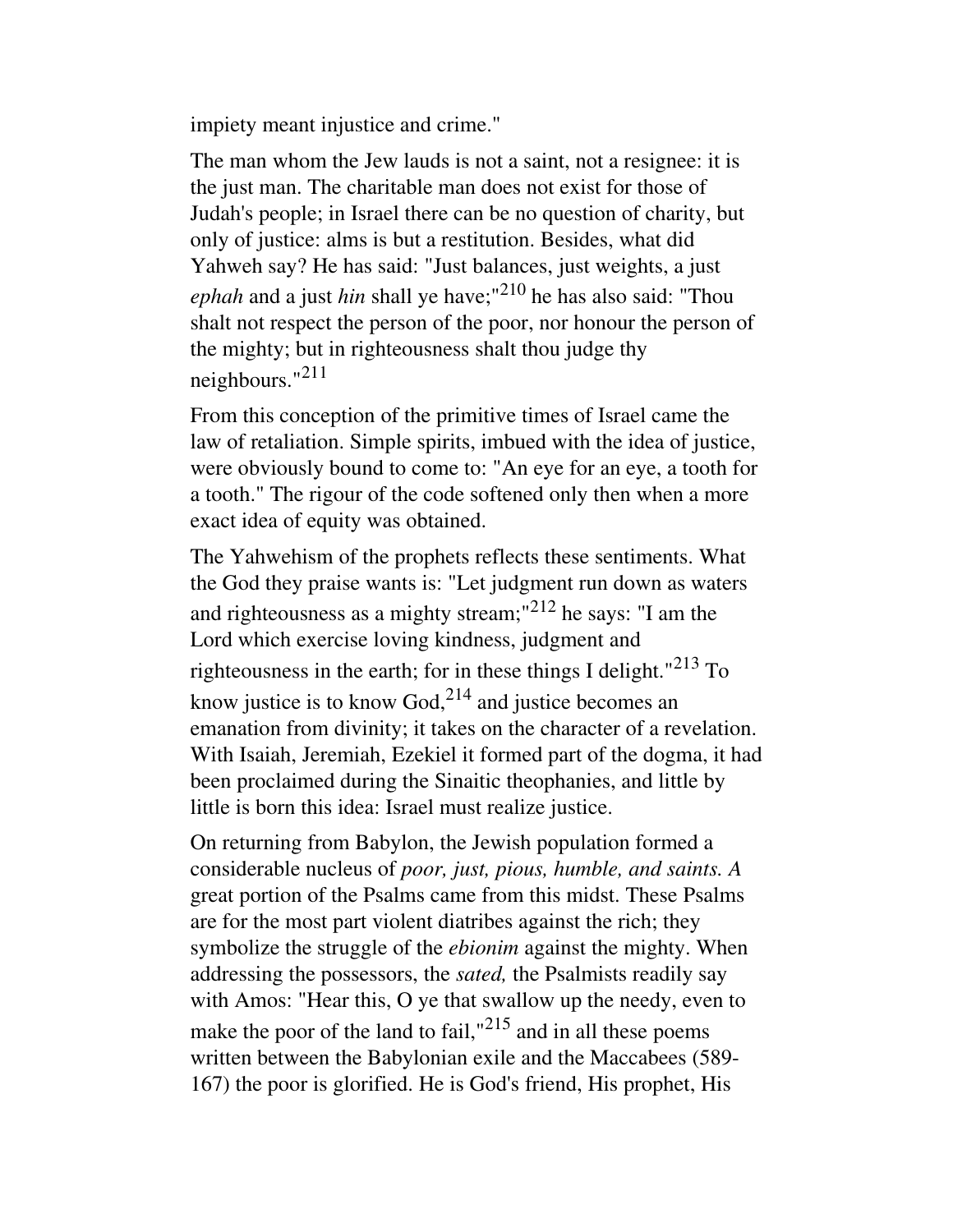anointed; he is good, his hands are pure; he is upright and just; he is part of the flock of which God is the shepherd.

The rich is the wicked, he is the man of violence and blood; he is knavish, perfidious, haughty; he does evil without motive; he is contemptible, for he exploits, oppresses, persecutes and devours the poor. But his great crime is that he does not do justice; that he has bribed judges who condemn the poor beforehand.<sup>216</sup>

Incited by the words of their poets, the *ebionim* did not slumber in their misery, they did not delight in their misfortunes, they did not resign to poverty. On the contrary, they dreamed of the day that would avenge the iniquities and opprobriums heaped upon them, the day when the wicked would be hurled down and the just exalted: the day of the Messiah.

When Jesus comes he will repeat what the *ebionim* Psalmists had said, he will say: "Blessed are they which do hunger and thirst after righteousness, for they shall be filled;"217 he will anathematize the rich, and will exclaim: "It is easier for a camel to go through the eye of a needle than for a rich man to enter the Kingdom of God."218 On this point the Christian doctrine will turn out to be purely Jewish, not at all Hellenic, and Jesus will find his first adherents among the ebionim.

Thus the conception the Jews formed of life and death furnished the first element of their revolutionary spirit. Starting with the idea that good, that is justice, was to be realized not beyond the grave for beyond the grave there is sleep, until the day of the resurrection of the dead but during life, they sought justice, and never finding it, ever dissatisfied, they were restless to get it.

The second element was given them by their conception of divinity. It led them to conceive the equality of men, it led them even to anarchy; a theoretic and sentimental anarchy, since they always had a government, but a real anarchy, for they never accepted with cheerful heart this government, whatever it were.

Whether worshiping Yahweh as their national God, or when they rose with their prophets to the belief in one and universal God, the Jews never speculated over the essence of Divinity. Judaism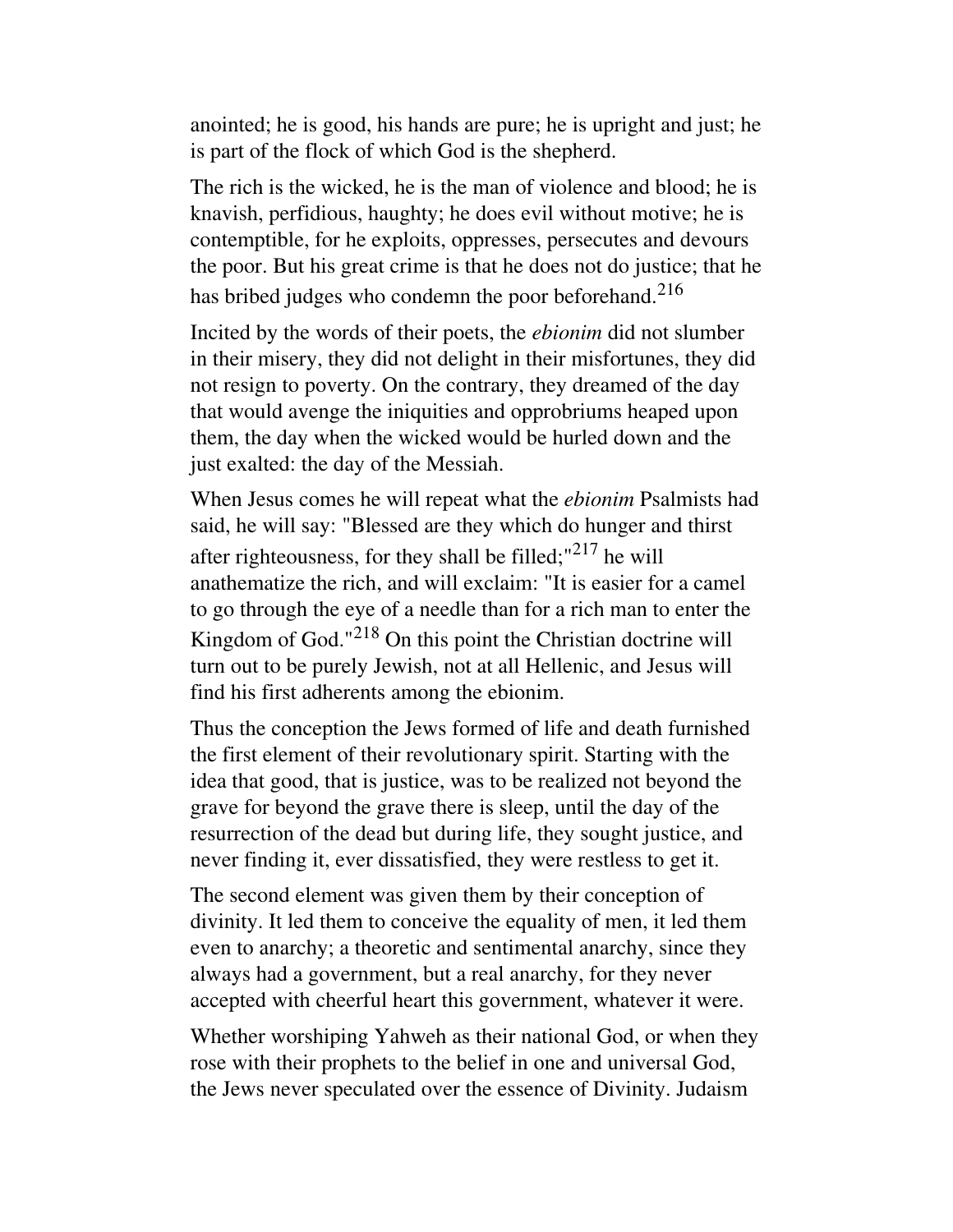never set for itself any essential metaphysical questions, whether about the "beyond" or the nature of God. "Sublime speculations have no connection with the Scripture," says Spinoza, "and, as far as I am concerned, I have not and could not learn, from the Holy Writ, any of the eternal attributes of God,"<sup>219</sup> and Mendelssohn adds: "Judaism has not revealed unto us any of the eternal truths."<sup>220</sup>

The Jews looked upon Yahweh as a celestial monarch, who would give a charter to his people and enter into engagements with it, demanding, in return, obedience to his laws and prescriptions. In the eyes of the ancient Hebrews and, later on, the Talmudists, the Bene-Israel alone could enjoy the prerogatives granted by Yahweh; in the eyes of the prophets, all nations could lawfully claim these privileges, because Yahweh was the God Universal, and not the equal of Dagon or Beelzebub.

But Yahweh was "the supreme head of the Hebrew people,"<sup>221</sup> He was the all-powerful and formidable lord, the only king, jealous of His authority, cruelly punishing those who showed themselves rebellious against His omnipotence. In good luck, as in ill-luck, a pious Jew had ever to have recourse to Him. To turn to men and not to God Yahweh was a crime, and having made an alliance with Rome and Mithridates I, Judas Maccadaeus incurred this anathema of Rabbi Jose, son of Johanan: "Accursed be he who places his reliance in creatures of flesh and who removes his heart from Yahweh !" Yahweh is thy fort, thy shield, thy citadel, thy hope, say the Psalms.

All Jews are Yahweh's subjects; He has said it Himself: "For unto me the children of Israel are servants." $^{222}$  What authority can, then, prevail by the side of the divine authority? All government, whatever it be, is evil since it tends to take the place of the government of God; it must be fought against, because Yahweh is the only head of the Jewish commonwealth, the only one to whom the Israelite owes obedience.

When insulting the Kings, the prophets represented the sentiment of Israel. They were giving expression to the thoughts of the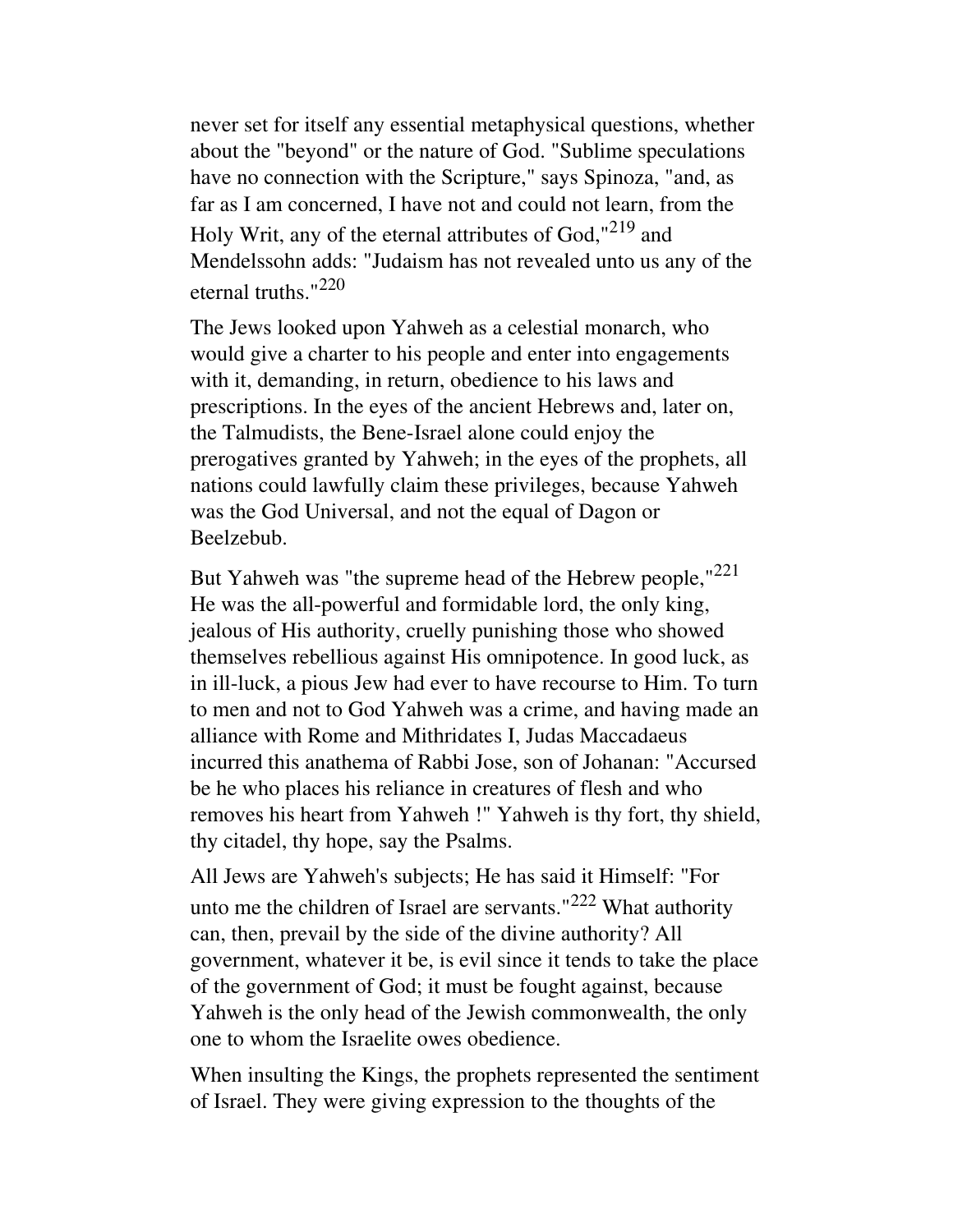poor, the humble, all those who, being directly ill-used by the power of the Kings or of the rich, were more inclined, for that very reason, to criticize or deny the good coming from this tyranny.

Holding Yahweh alone as their lord, these *anavim* and *ebionim*, were ever driven to revolt against human magistracy; they could not accept it, and during the periods of uprising Zadok and Judah the Galilean were seen carrying with them the zealots by their cry: "Call none your master!" Zadok and Judah were logical: if we place our tyrant in heavens we cannot endure one down here.

God himself commands this equality, and again the mighty are the obstacle to its realization. The humble, who live in common, practice it; they follow the communistic precepts of Leviticus, Exodus, Numbers, precepts inspired by preoccupations with equality. As for the rich, they forget that God had made all men from the same clay, they disown the equality proclaimed by God. Thus they oppress the people, they fill their houses with the spoils of the poor, they browse his vineyard, they make of widows their prey, of orphans their booty,  $223$  and owing to them inequality exists.

At them, at these possessors and these grandees the prophets hurl the anathema; the psalmists thunder: "O Lord God, to whom vengeance belongeth; O God, to whom vengeance belongeth, show thyself!" $^{224}$  they cry. They rebuke the rich for the abundance of his treasures, his luxury, his love of pleasures; whatever contributes to raise him materially above his brethren; whatever can give him the impious arrogance of deeming himself made of other dust than that of which is made the mountainshepherd who pastures his sheep and fears God; whatever makes him forget this divine truth; men are equal to one another, since they are the children of Yahweh who pretended giving each of his subjects an equal share of the earth they tread on, an equal share of joys and blessings.

After Yahweh they believed in self only. To the unity of God there corresponded the unity of being; to God absolute absolute being. Accordingly, subjectivity has ever been the fundamental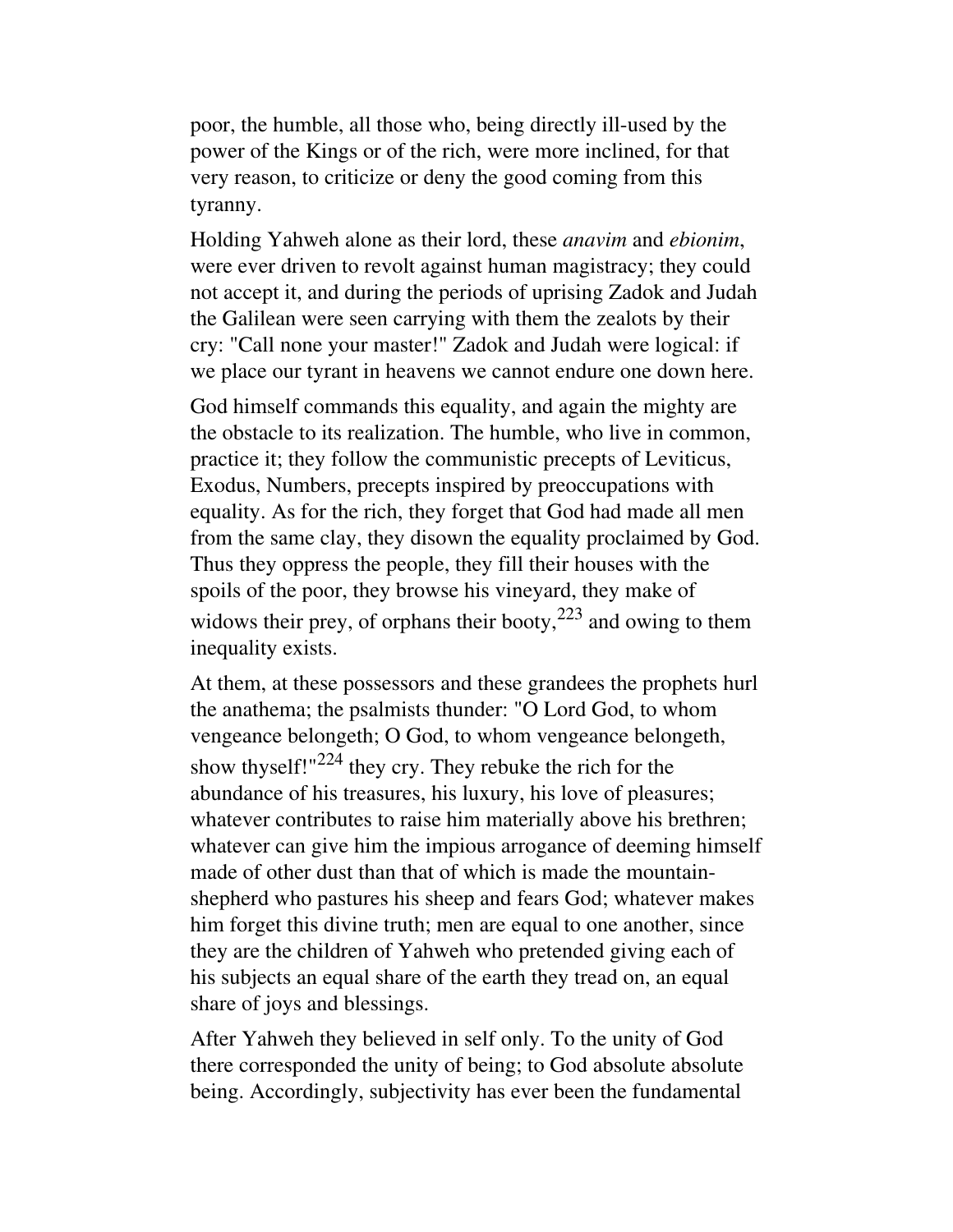trait of the Semitic character; it has often led the Jews to egoism, and having once exaggerated this egoism, certain Talmudists ended with recognizing, in the matter of duties, nothing but duties to one's self. This subjectivity, as much as monotheism, accounts for the incapacity shown by the Jews in all plastic arts. As for their literature it was purely subjective; the Jewish prophets, like the psalmists, like the poets of Job and the Song of Songs, like the moralists of the Ecclesiastes and the Book of Wisdom, knew only themselves and generalized their feelings or their personal sensations. This subjectivity also makes us understand why the Jews have at all times, even in our days, shown so much aptness for musicthat most subjective of all arts.

Thus they were undeniably individualists, and these men, so eager to pursue earthly interests, appear to us thanks to their uncompromising conception of existence as untractable idealists. Now, an individualist imbued with idealism is and will always be in revolt. He will never want to allow anybody to violate his sacred self, and no will can prevail over his.

Notwithstanding their long bondage, despite the years of martyrdom which have been their lot, in spite of the centuries of humiliation, which have debased their character, depressed their brains, cramped their intelligence, changed their tastes, their customs, their aptitudes, the debris of Judah have not abjured their so vivid dream, which had been their support and inspiration during the wars for independence.

The funeral-piles, massacres, spoliations, insults, everything contributed to make dearer to them the justice, the equality and the liberty which during many long years were for them the emptiest words. The great voice of the prophets proclaiming that the wicked will be punished one day has always found an echo in these tenacious souls that did not like to bend, and despised this so miserable reality in order to delude themselves with the idea of the future time; that future time, of which Amos and Isaiah, Jeremiah and Ezekiel, and all those have spoken who sang *Mizmorim (psalms),* to their own accompaniment on stringed instruments. However gloomy the present, Israel never ceased to believe in the future.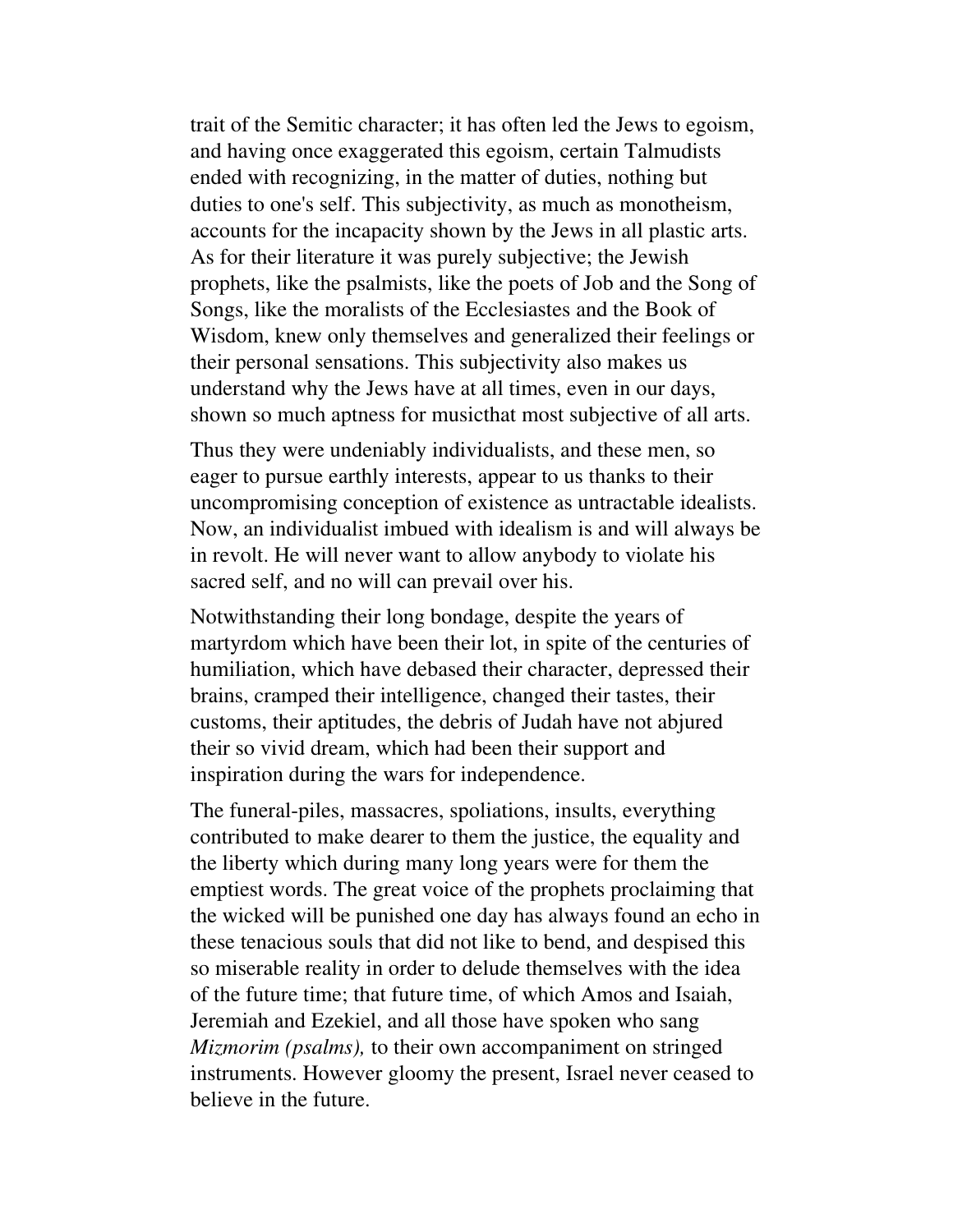The Jews were told: "Why do you await Messiah; obdurate, know ye not that he has come?" They answered with sarcasm, they shrugged their shoulders and replied: 'The Messiah has not come, for we are suffering, for famine desolates the land, for the black pest and the nobleman burden the sorrowful wretches !" But when they would be told that their Meshiach would never come, they would lift up their bowed down heads and, stubborn that they were, would say: "Meshiach will come one day and on that day will be understood the word of the Psalmist: 'I have seen the wicked in great power and spreading himself like a green bay tree. Yet he passed away and lo ! he was not; yea, I sought him, but he could not be found<sup> $225$ </sup> and the poor, the just are those who will possess the earth."

The narrow practices into which their doctors had pressed the Jews, have put to slumber their instincts of revolt. Under the bonds of the Talmudic laws, they felt tottering in them the ideas that had ever sustained them, and it could be said that Israel could be vanquished only by himself. Still the Talmud did not debase all Jews; among those who rejected it there were some who persisted in the belief that justice, liberty and equality were to come to this world; there were many of them who believed that the people of Yahweh was charged with working for this coming. This makes it plain why the Jews were implicated in all revolutionary movements, for they took an active part in all revolutions, as we shall see when we study their role during all periods of trouble and change.

It remains now to know how the Jew has manifested these revolutionary tendencies, whether he was actually (as he is accused) an element of disturbance in modern societies; and thus we are led to examine the religious, political and economic causes of antisemitism.

#### **FOOTNOTES**

208 Leviticus, xix, xxv; Exodus, xxii; Numbers, xxv.

210 Levit., xix, 36.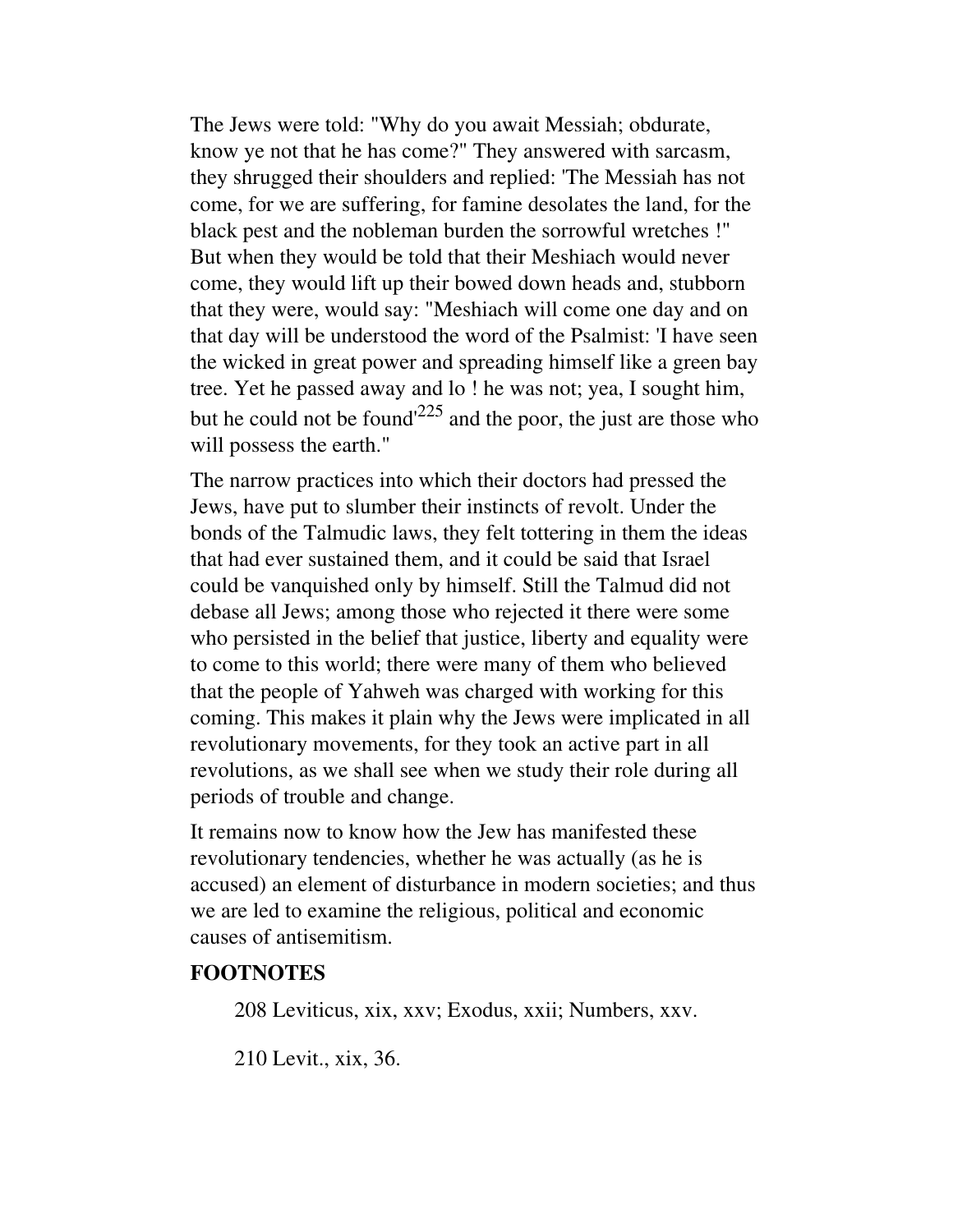211 Levit., xix, 15.

212 Amos, v, 24.

213 Jeremiah, ix, 24.

214 Jeremiah, xxii, 15-16.

215 Amos, viii, 4.

216 Psalms, xxvi, 10; lxxxii, 23; lviii, 2; xxii; xlviii; lxix; cii, 1, 2; cvii, etc. 217 Matth., v, 6.

218 Mark, x, 25.

219 Spinoza, *Letters*, xxxiv.

220 Mendelssohn, *Jerusalem.*

221 Munk, *Palestine*.

222 Levit., xxv, 55.

223 Isaiah, iii; x.

224 Psalms, xciv.

225 Psalms, xxxvii, 35-36.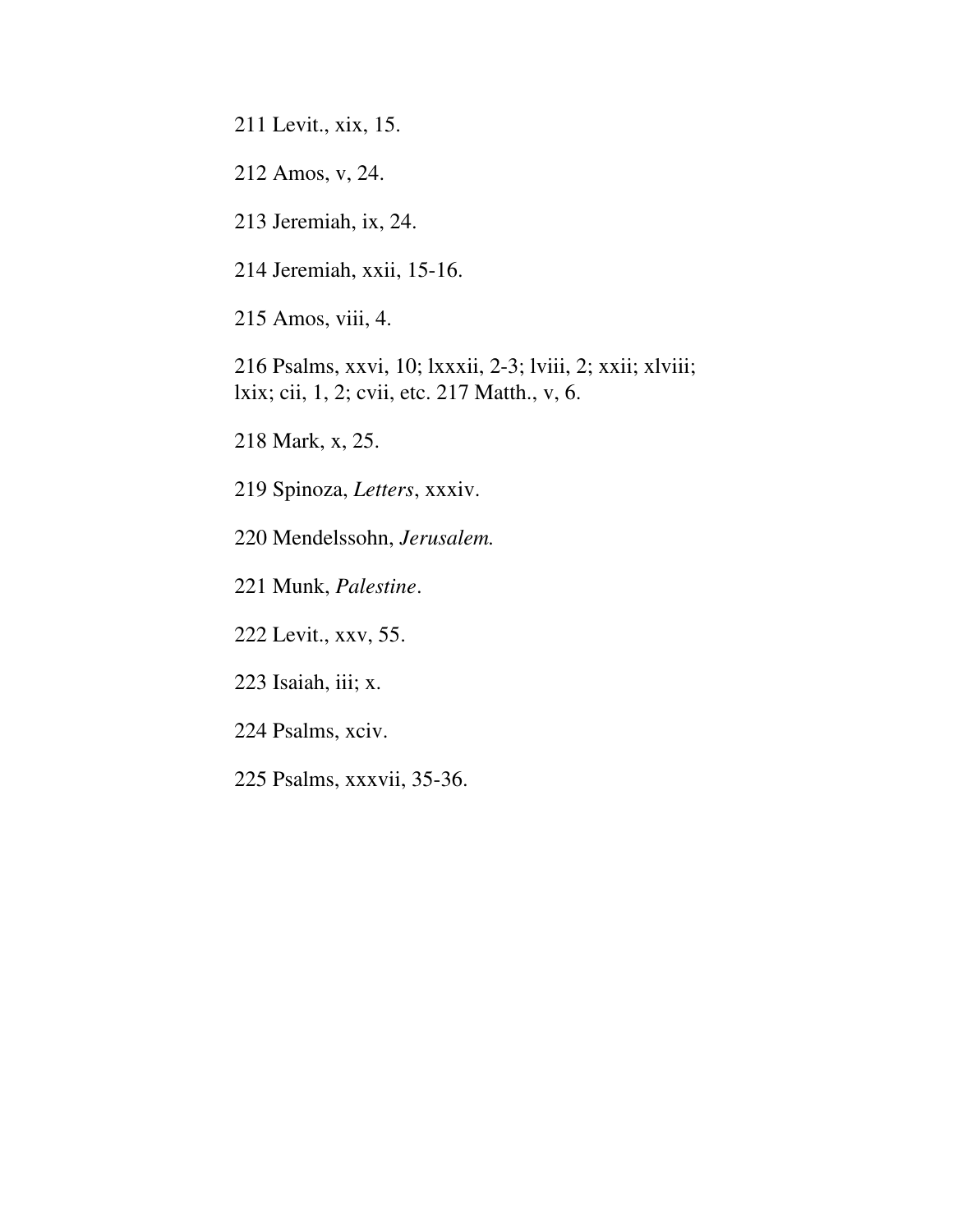## <span id="page-184-0"></span>**[Chapter Thirteen:](#page-184-0)**

# **[The Jew as a Factor in the](#page-184-0) [Transformation of Society](#page-184-0)**

Thus it would seem as if the grievance of the antisemite were well founded; the Jewish spirit is essentially a revolutionary spirit, and consciously or otherwise, the Jew is a revolutionist. Not content, however, with this, antisemitism would have it that the Jews are the very cause of revolution. Let us see what truth there is in the charge.

Taking him as he was, the tendencies of his nature and the direction of his sympathies made it inevitable that the Jew should play an important part in the revolutions of history; and such a part he has not failed to play. Nevertheless it would be too much to say, with the great mass of Israel's enemies, that every public commotion, every uprising, every political overturning has originated with the Jews, or has been provoked or occasioned by the Jews, and that governments change and take on new forms because the Jew in his secret counsels has plotted such changes and transformations. In maintaining such a proposition we violate the simplest of historical laws, by assigning to a minute cause a totally disproportionate effect, and concentrating our attention upon one phase of historical development to the exclusion of a thousand others of its manifold aspects. Had the Jews perished to a man behind the walls of Zion, the destiny of nations would not have been changed, and though the Jewish element were wanting to this wondrous totality which we call progress, society would have developed notwithstanding. Other forces would have taken the place of the Jews and accomplished what the Jews have accomplished in the general scheme. Given the Bible and Christianity, the intellectual and moral mission of the Jew would have been carried out without him.

Theologians who resort to reason for the defense of dogma, will inevitably end by asserting the superiority of reason to dogma,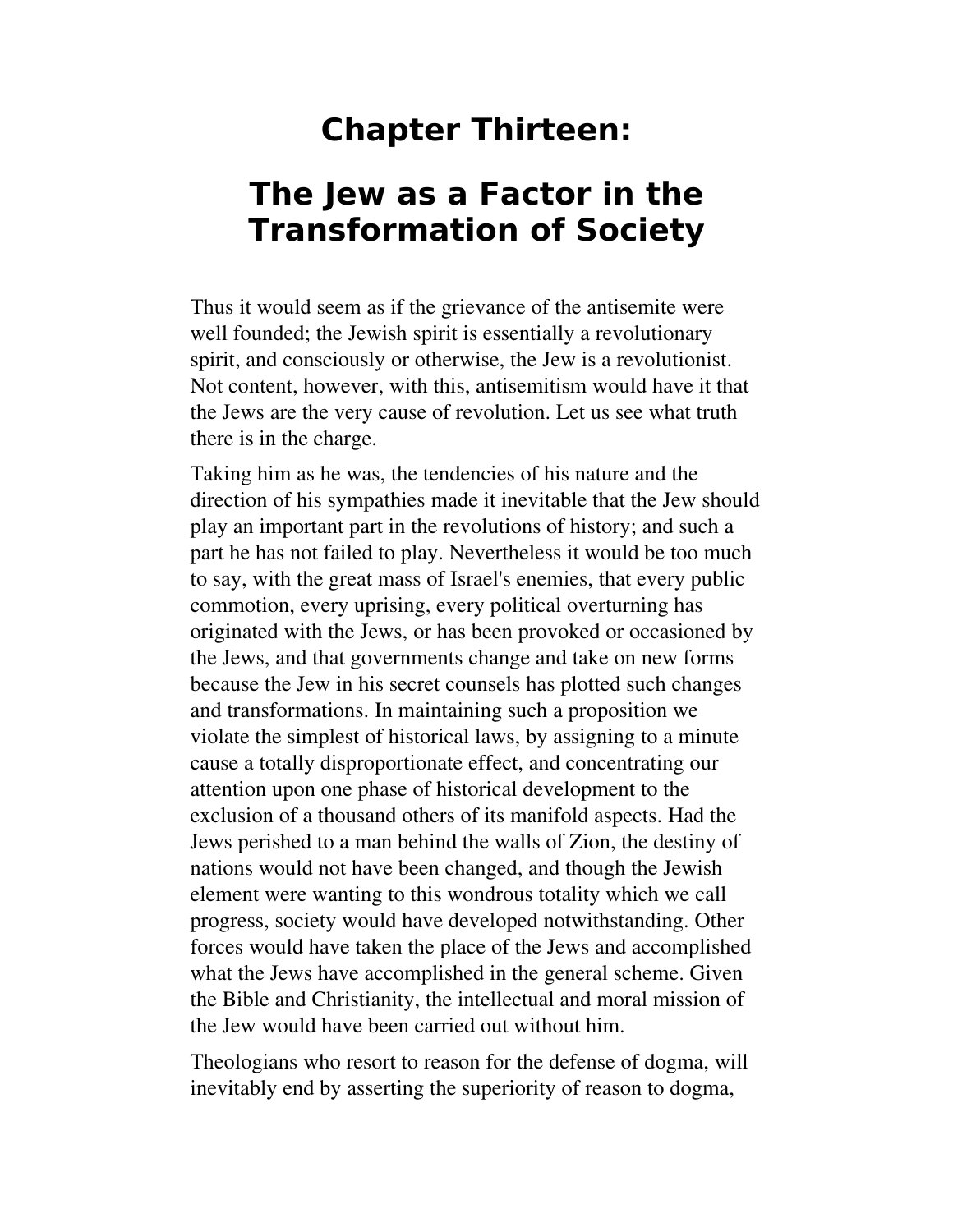with fatal results to the latter. Exegesis and freedom of investigation are powerful destroyers, and it is the Jews who originated biblical exegesis, just as they were the first to criticize the forms and doctrines of Christianity. The importance of the controversial literature of the Middle Ages has already been shown. If we study closely we find in it all the arguments advanced by the scholars of our own day. It might, indeed, be maintained in denial of the revolutionary role said to have been played by the Jews, that the greater part of their exegesis was addressed to Jews only, and that it consequently could not have been a means of inciting to change, inasmuch as the Jew knew well how to reconcile the results of textual criticism with the minutiae of his practices and the integrity of his faith. This, however, is not altogether true, for Jewish doctrines did find their way out of the synagogue, and this in two different ways. In the first place the Jews could always find an opportunity for proclaiming their ideals, thanks to the prevalence of public disputation. In the second place, they were the means of disseminating the Arabian philosophy, and were its expounders at a time, twelfth century, to be precise, when Al Farabi and Ibn Sina were being anathematized in the mosques, and orthodox Muslims were feeding the fires with the writings of the Arabian Aristotelians. The Jews of this period translated the writings of Aristotle and of the Arabian philosophers into Hebrew, and these, retranslated into Latin, afforded the scholastics an opportunity for becoming acquainted with Greek thought. The most famous of the scholastics, "men like Albertus Magnus and St. Thomas Aquinas, studied the works of Aristotle in Latin versions made from the Hebrew."<sup>226</sup>

The Jews did not stop there. They preached the materialism of the Arabian philosophers which was to prove so destructive to the Christian faith, and carried abroad the spirit of skepticism. Their activity was such as to give rise to a general belief in the existence of a secret society sworn to the destruction of Christianity.<sup>227</sup> During the thirteenth century, a century which witnessed the rapid development of that complex of humanism, skepticism and paganism which we call the Renaissance, at a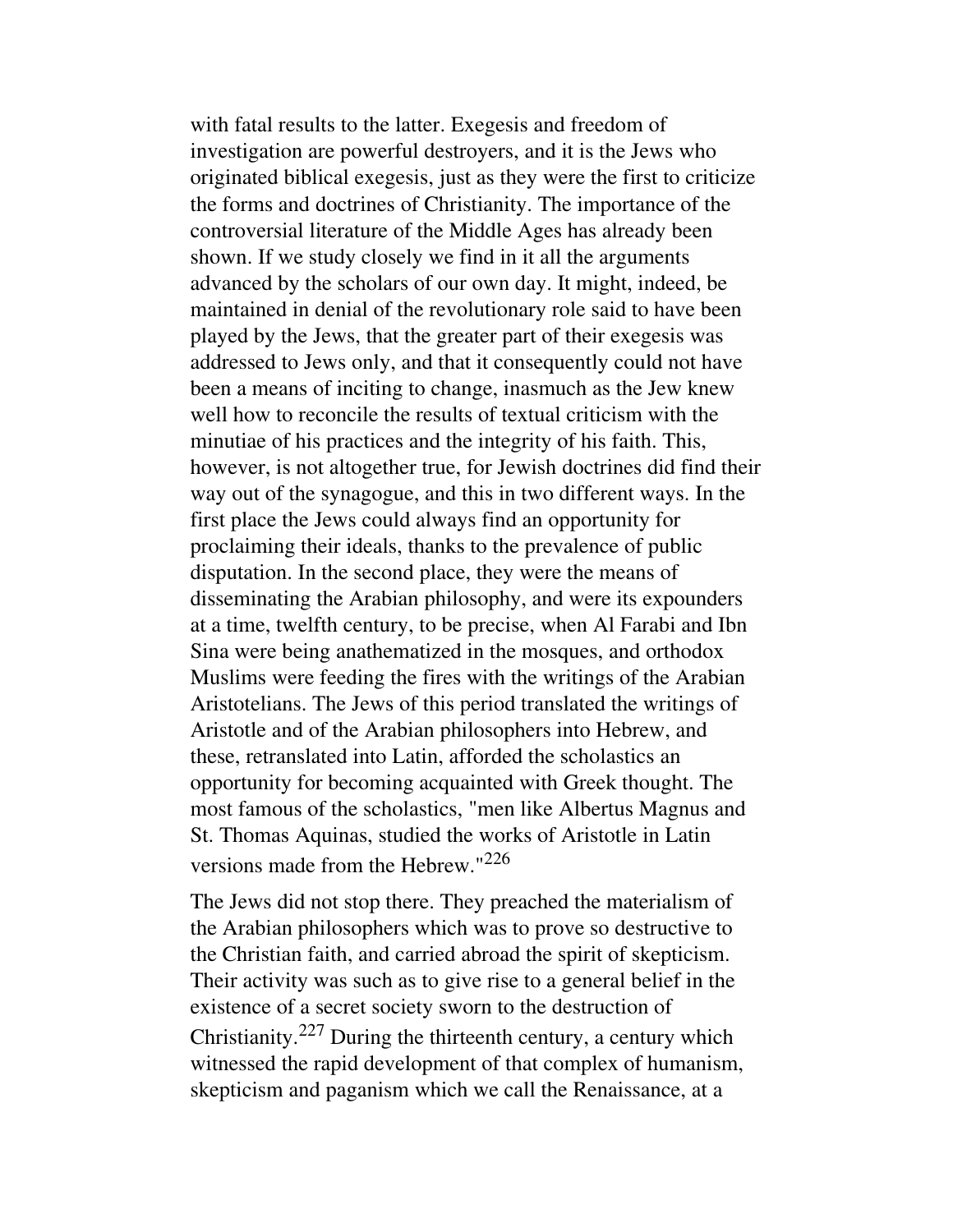time when the Hohenstaufen defended the cause of science against dogma, and showed themselves the protectors of Epicureanism, the Jews occupied the first place among scholars and rationalist philosophers. At the Court of the Emperor Frederick II, "that hotbed of irreligion," they were received with favour and respect. It was they, as Renan has shown,  $228$  that created Averroism; it was they who established the fame of that Ibn-Roshd, that Averroes whose influence was destined to become so great. Without doubt they had their share, too, in the dissemination of the "blasphemies" of the impious Arabians; blasphemies which an Emperor, fond of science and of philosophy, encouraged. These find their type in the so-called "Blasphemy of the Three Impostors," Moses, Jesus and Mohammed, invented by the theologians, and their spirit is tersely summed up in the saying of the Arabian *soufis,* "What care I for the Kaaba of the Mohammedan, the synagogue of the Jew, or the convent of the Christian !" Truly has Darmesteter written: "The Jew was the apostle of unbelief, and every revolt of the mind originated with him, whether secretly or in the open. In that immense foundry of blasphemy maintained by the Emperor Frederick and the princes of Suabia and Aragon, he acted a busy part."<sup>229</sup>

Another thing also is worthy of notice. If the Jews as followers of Averroes, or as unbelievers, skeptics and blasphemers, sapped the foundations of Christianity in spreading the doctrines of materialism and rationalism, they were also the creators of that other enemy of Catholic dogma, pantheism. In fact the *Fons Vitae* of Avicebron was the well at which numerous heretics drank. It is even quite possible that David de Dinant and Amaury de Chartres, were influenced by the *Fons Vitae* which they knew in a Latin translation made in the twelfth century by the archdeacon Dominique Gundissalinus. It is certain that Giordano Bruno borrowed from the *Fons Vitae,* whence his pantheism came in part.<sup>230</sup>

If, therefore, the Jews were not solely responsible for the destruction of religious doctrine and the decay of faith, they may at least be counted among those who helped to bring about such a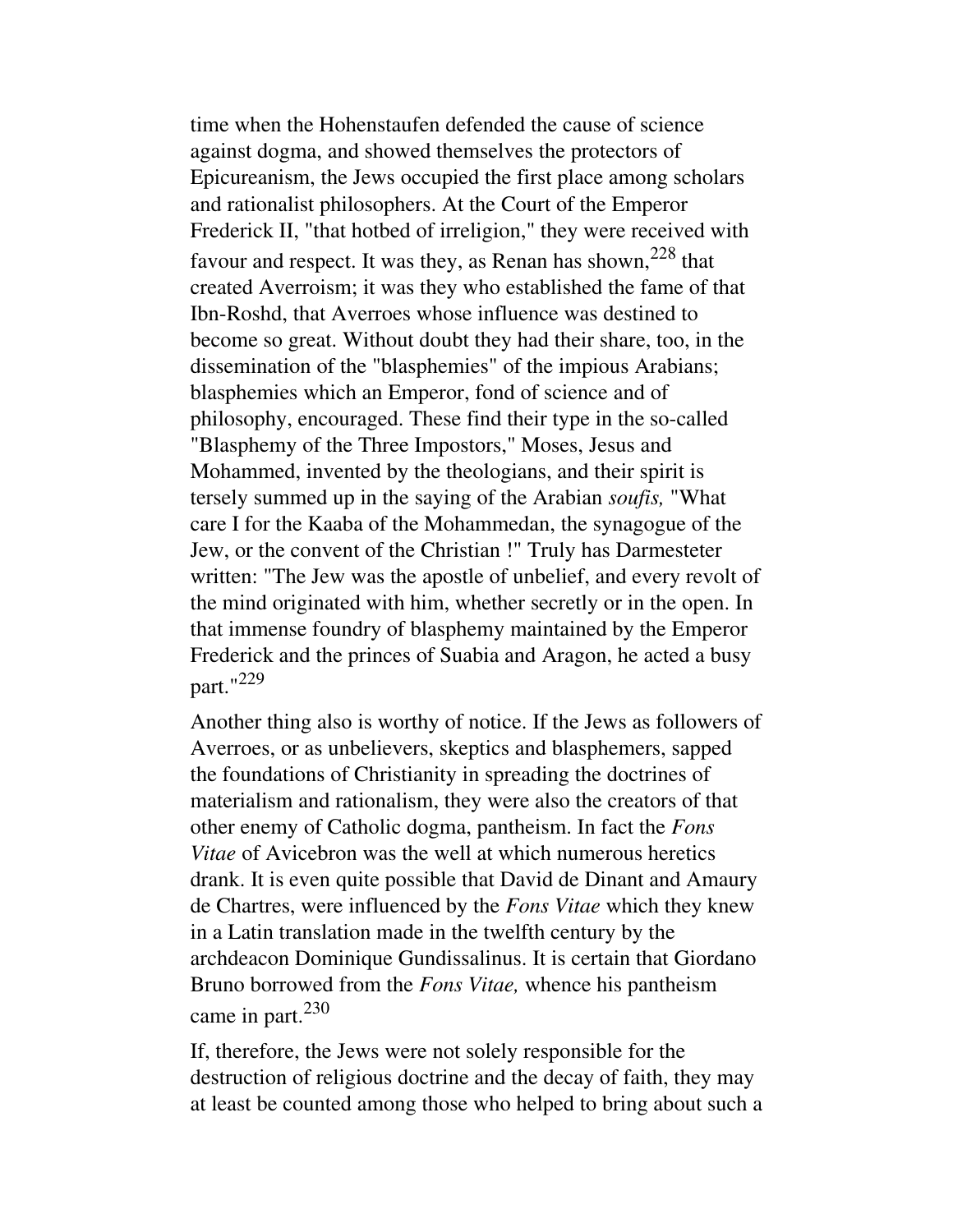state of desuetude and the changes which followed. If they had never existed, the Arabians and the heterodox theologians would have filled their place; but they did exist, and existing they were not idle. Moreover the Hebrew genius worked not only through them, for their Bible became a powerful aid to all advocates of freedom of thought. The Bible was the soul of the Reformation, just as it was the soul of the religious and political revolution in England. Bible in hand, Luther and the English recusants blazed the path to liberty, and it was through the Bible that Luther, Melanchthon and others broke the yoke of Roman theocracy and overthrew the tyranny of dogma. But they made use, too, of that Jewish scholarship which Nicholas de Lyra had transmitted to the Christian world. Si *Lyra non Iyrasset, Lutherus non saltasset,* it used to be said, and Lyra had studied with the Jews; in fact, he was so steeped in the science of Hebrew exegesis that he was taken for a Jew himself.

In like manner we would have to inquire what was the importance, I will not say of the Jew, but of the Jewish spirit throughout the period of fierce revolt against Christianity which characterized the eighteenth century. We must not forget that in the seventeenth century, scholars like Wagenseil, Bartolocci, Buxtorf and Wolf, had brought forth from oblivion old volumes of Hebrew polemic, written in refutation of the Trinity and the Incarnation and attacking all dogmas and forms of Christianity with a bitterness entirely Judaic, and with all the subtlety of those peerless casuists who created the Talmud. They gave to the world not only treatises on questions of doctrine and exegesis, like the *Nizzachon* or the *Chizuk Emunah,*231 but published blasphemous tracts and pseudo-lives of Jesus, of the character of the *Toldoth Jesho.* The eighteenth century repeated, concerning Jesus and the Virgin, the outrageous fables invented by the Pharisees of the second century; we find them in Voltaire and in Parney, and their rationalist satire, pellucid and mordant, lives again in Heine, in Boerne and in Disraeli; just as the powerful logic of the ancient rabbis lives again in Karl Marx, and the passionate thirst for liberty of the ancient Hebrew rebels breathes forth again in the glowing soul of Ferdinand Lassalle.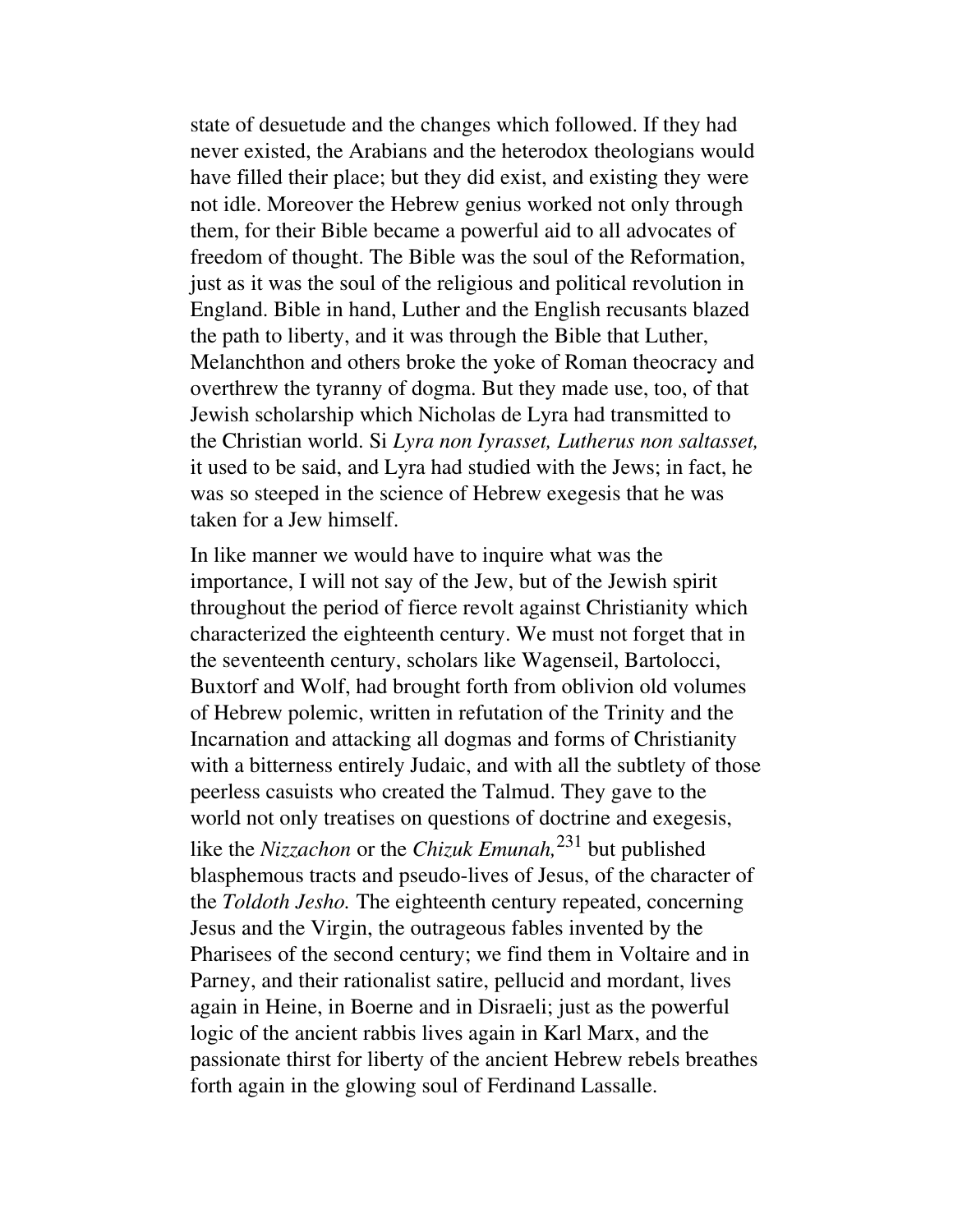I have sketched here, and that in the broadest strokes, the function performed by the Jews in the development of certain ideas which helped to bring on the general revolution; but I have not yet shown how the activity of the Jew revealed itself in the very work of revolution. I believe I have established the fact, on more than one occasion, that the Jews acted as a leaven upon the economic development of the age,  $232$  even though their influence may have proved to be, as the partisans of the old regime assert, a source of disorder; order and stability being represented by the Christian monarchical state. If we are to believe Barruel, Cretineau-Joly, Gougenot des Mousseaux, Dom Deschamps, Claudio Jannet, all those who see in history the mere work of secret societies, the role played by the Jews in the political and social upheavals of history has been one of capital importance.

True it is that, during the last years of the eighteenth century, secret associations exercised a great influence on the course of events, and though they may not have been formulators of the humanitarian, rationalistic and revolutionary theories of the time, societies certainly were the cause of the enormously widespread dissemination of revolutionary ideas. They were, in fact, great centres of agitation. It cannot be denied that Free Masonry and Martinism were powerful agents in bringing about the revolution, but it must be remembered that their importance increased only as the theories for which they stood became predominant in society, and that, far from being the creators of that spirit of the times which was the fundamental cause of the Revolution, they were in themselves but one of its effects, though an effect to be sure which reacted in its turn upon the course of events.

What then was the connection between these secret societies and the Jews? The problem is a difficult one to solve, for respectable documentary evidence on the subject there is none. It is clear, however, that the Jews were not the dominant factors in these associations, as the writer whom I have just now quoted would have it; they were not "necessarily the soul, the heads, the grandmasters of Free Masonry," as Gougenot des Mousseaux maintains.<sup>233</sup> It is true, of course, that there were Jews connected with Free Masonry from its birth, students of the Kabbala, as is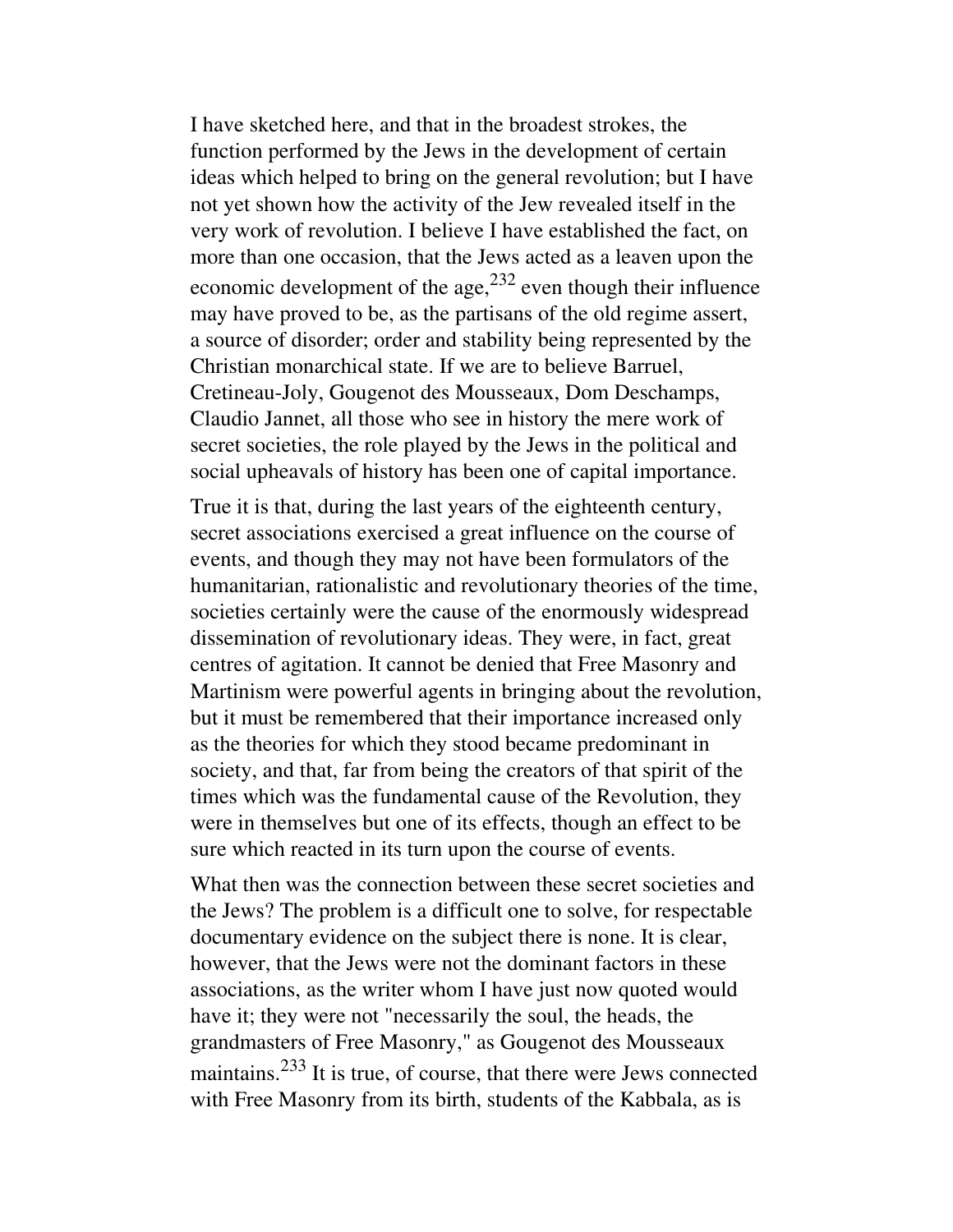shown by certain rites which survive. It is very probable, too, that in the years preceding the outbreak of the French Revolution, they entered in greater numbers than ever, into the councils of the secret societies, becoming, indeed, themselves the founders of secret associations. There were Jews in the circle around Weishaupt, and a Jew of Portuguese origin, Martinez de Pasquales, established numerous groups of illuminati in France and gathered a large number of disciples, whom he instructed in the doctrines of reintegration.<sup>234</sup> The lodges which Martinez founded were mystic in character, whereas the other orders of Free Masonry were, on the whole, rationalistic in their teachings. This might almost lead one to say that the secret societies gave expression in a way to the two fold nature of the Jew, on the one hand a rigid rationalism, on the other that pantheism which, beginning as the metaphysical reflection of the belief in one God, often ended in a sort of Kabbalistic theurgy. There would be little difficulty in showing how these two tendencies worked in harmony; how Cazotte, Cagliostro,<sup>235</sup> Martinez, Saint-Martin, the Comte de Saint Gervais, and Eckartshausen were practically in alliance with the Encyclopaedists and Jacobins, and both, in spite of their seeming hostility, succeeded in arriving at the same end, the under-mining, namely, of Christianity.

This, too, then, would tend to show that though the Jews might very well have been active participants in the agitation carried on by the secret societies, it was not because they were the founders of such associations, but merely because the doctrines of the secret societies agreed so well with their own. The case of Martinez de Pasquales is an exceptionable one, and even with regard to him, it should be remembered that before he became the founder of lodges, Martinez had already been initiated into the mysteries of the illuminati and the Rosicrucians.

During the Revolution the Jews did not remain inactive, considering how few their numbers were in Paris; the position they occupied as district electors, officers of legion, and associate judges, was important. There were eighteen of them in the capital, and one must wade through provincial archives to determine what part they played in affairs. Of these eighteen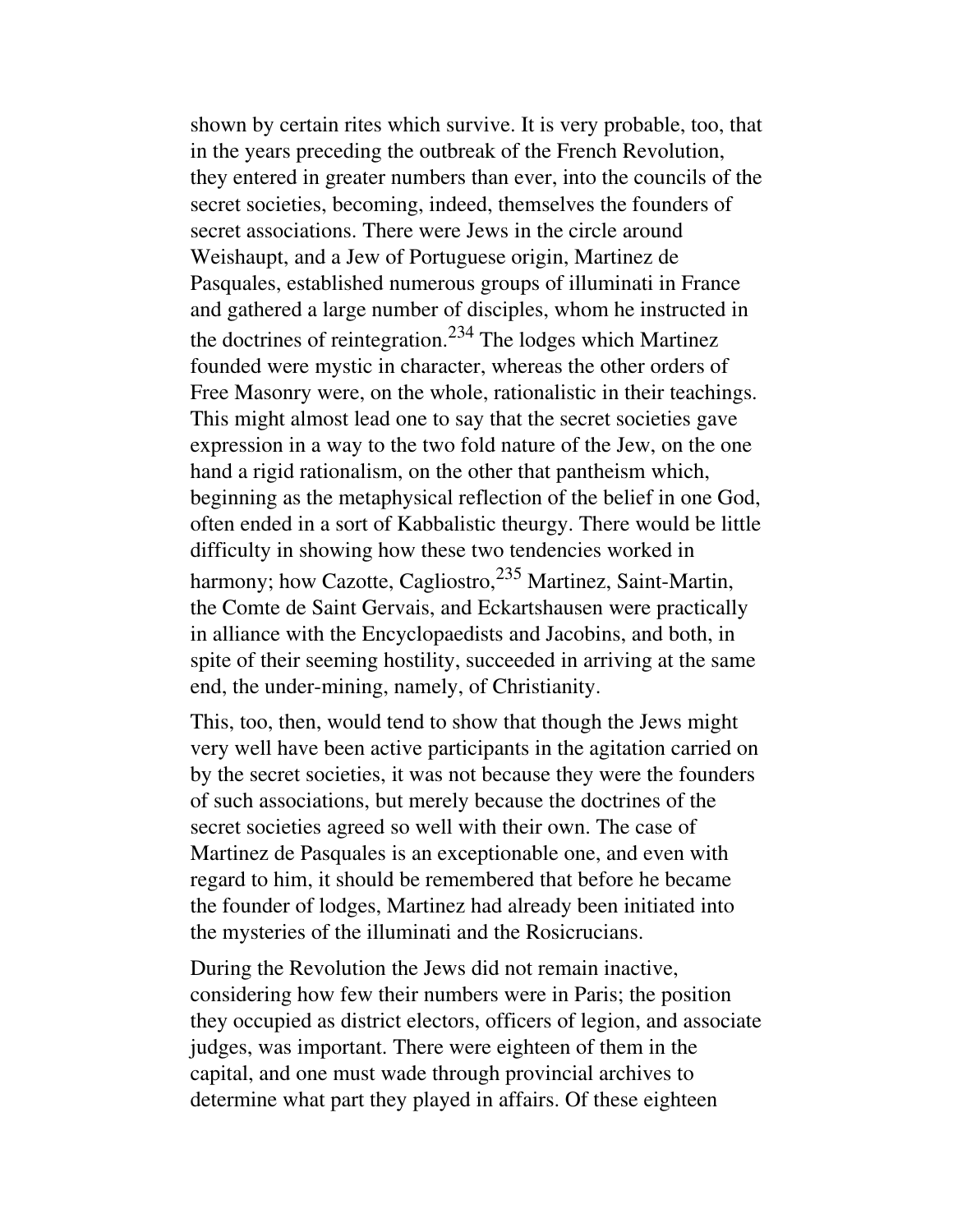some even deserve official mention. There was the surgeon Joseph Ravel, member of the General Council of the Commune, who was executed on the ninth Thermidor; Isaac Calmer, President of the Committee of Safety at Clichy, executed on the 29th Messidor, Year II; and Jacob Pereira, who had held the post of commissioner of the Belgian government with the army of Dumouriez, and who as a follower of Hebert, was brought to trial and condemned at the same time as his chief, and was executed on the 4th Germinal, Year II.<sup>236</sup> We have seen how, as followers of Saint Simon, they bought about the economic revolution in which the year 1789 was but a step,  $237$  the important position occupied by d'Eichthal and Isaac Pereira in the school of Olinde Rodriguez. During the second revolutionary period, which begins in 1830, they displayed even greater ardour than during the first. They were actuated by motives of personal interest, for in the great number of European countries they were not as yet completely emancipated. Those, therefore, who were not revolutionists by temperament or principle, became such through self-interest. In labouring for the triumph of liberalism, they were looking for their own good. It is beyond a doubt that the Jews, through their wealth, their energy and their talents, supported and furthered the progress of the European revolution. During this period Jewish bankers, Jewish manufacturers, Jewish poets, journalists, and orators, stirred perhaps by quite different motives, were, nevertheless, all striving towards the same goal. "With stooping form, unkempt beard, and flashing eye," writes Cretineau-Joly, $238$  "they might have been seen breathlessly rushing up and down everywhere in those countries which were unhappy enough to be afflicted with them. Contrary to their usual motives, it was not the desire for wealth that spurred them on to such activity, but rather the thought that Christianity could no longer withstand the repeated shocks which were convulsing society, and they were preparing to wreak on the cross of Calvary revenge for eighteen hundred and forty years of well-deserved suffering."

Nevertheless, it was not such feeling that animated Moses Hess, Gabriel Riesser, Heine, and Boerne in Germany, Manin in Italy,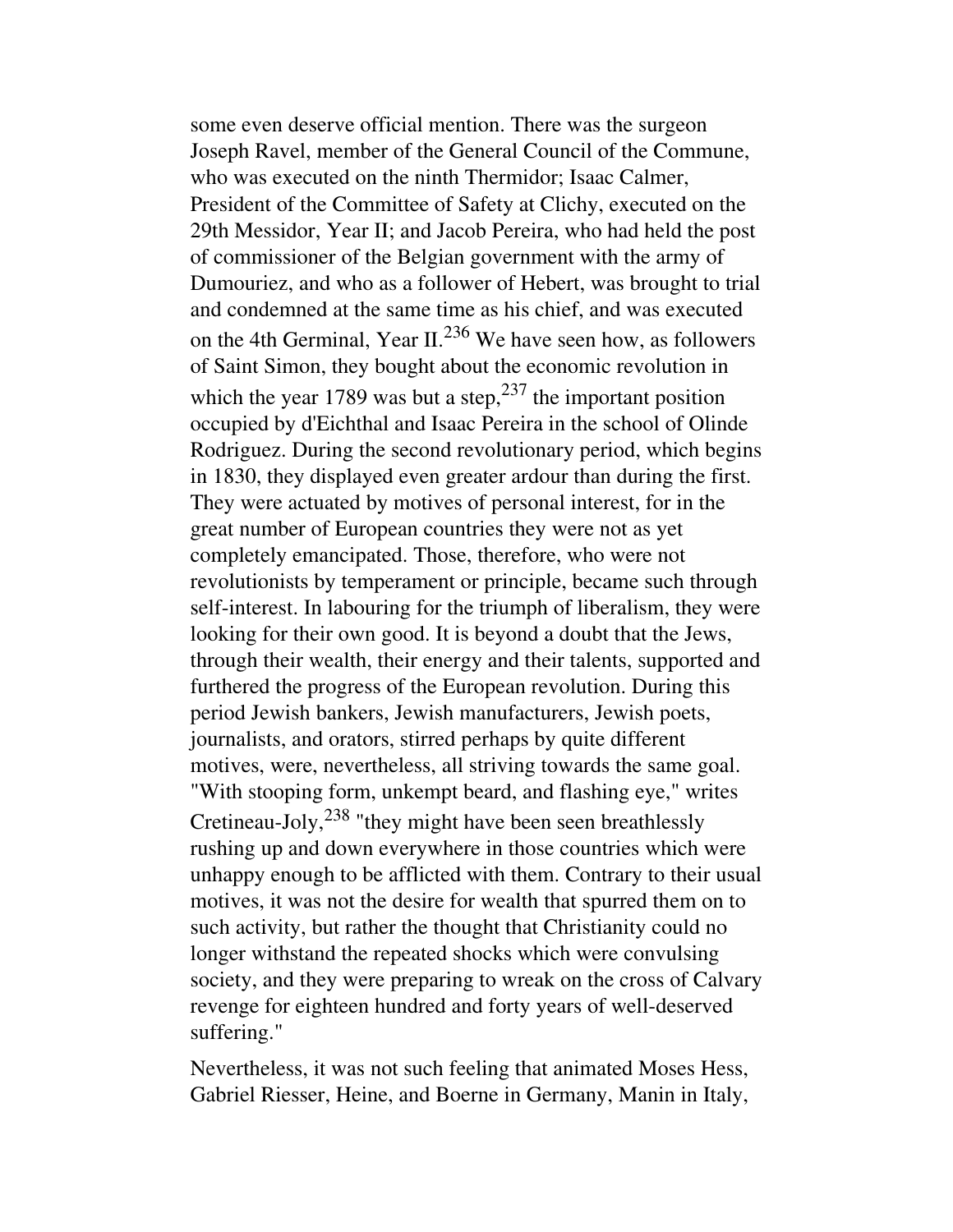Jellinek in Austria, Lubliner in Poland, and many others besides who fought for liberty in those days. To discover in that all embracing crusade which agitated Europe until the aftermath of 1848 the work of a few Jews intent on revenging themselves on the Nazarene, argues a remarkable mental attitude. Still, whatever may have been the end pursued, self-interest or idealism, the Jews were the most active, the most zealous of missionaries. We find them taking part in the agitation of Young Germany; large numbers of them were members of the secret societies which constituted the fighting force of the Revolution; they made their way l into the Masonic lodges, into the societies of the Carbonari, they were found everywhere in France, in Germany, in England, in Austria, in Italy.

Their contribution to present-day socialism was, as is well known, and still is very great. The Jews, it may be said, are situated at the poles of contemporary society. They are found among the representatives of industrial and financial capitalism, and among those who have vehemently protested against capital. Rothschild is the antithesis of Marx and Lassalle; the struggle for money finds its counterpart in the struggle against money, and the worldwide outlook of the stock-speculator finds its answer in the international proletarian and revolutionary movement. It was Marx who gave the first impulse to the founding of the International through the manifesto of 1847, drawn up by himself and Engels. Not that it can be said that he "founded" the International, as is maintained by those who persist in regarding the International as a secret society controlled by the Jews. Many causes led to the organization of the International, but from Marx proceeded the idea of a Labour Congress, which was held at London in 1864, and resulted in the founding of that society. The Jews constituted a very large proportion of its members, and in the General Council of the society, we find Karl Marx, Secretary for Germany and Russia, and James Cohen, secretary for Denmark.239 Many of the Jewish members of the International took part subsequently in the Commune,  $240$  where they found others of their faith. In the organization of the socialistic party, the Jews participated to the greatest extent. Marx and Lassalle in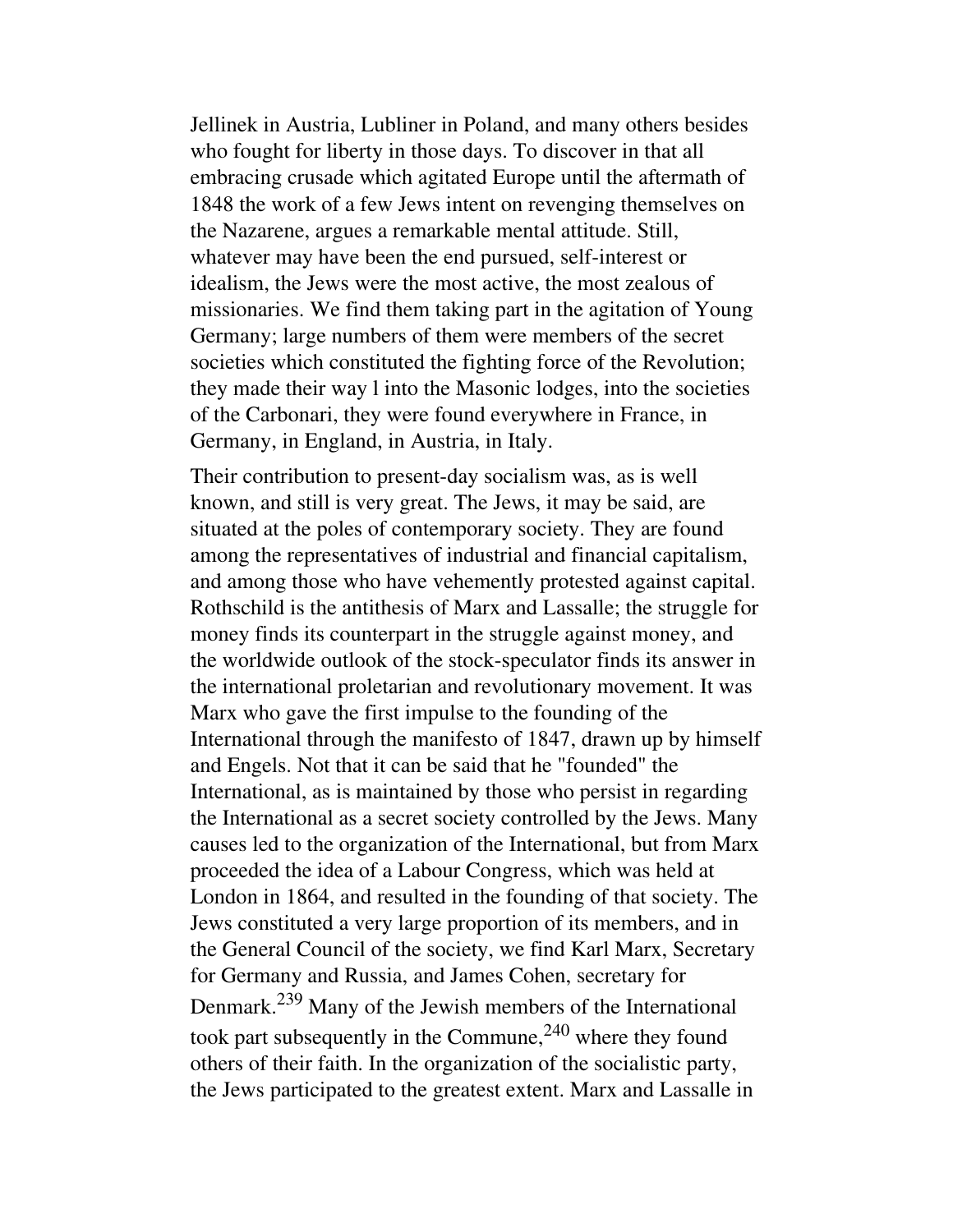Germany,<sup>241</sup> Aaron Libermann and Adler in Austria, Dobrojan Gherea in Roumania, are or were at one time its creators and its leaders. The Jews of Russia deserve special notice in this brief resume. Young Jewish students, scarcely escaped from the Ghetto, have played an important part in the Nihilistic propaganda; some, among them women, have given up their lives for the cause of liberation, and to these young Jewish physicians and lawyers, we must add the large number of exiled workingmen who have founded in London and in New York important labour societies, which serve as centres of socialistic and even of anarchistic propaganda.<sup>242</sup>

Thus have I briefly depicted the Jew in his character as a revolutionist, or at least have attempted to show how we might approach the subject. I have described his achievements both as an agent in the dissemination of revolutionary ideas, and as an actual participant in the struggle, and have shown how he belongs to both those who prepare the way for revolution through the activity of the mind, and those who translate thought into action. The objection may be raised that, in joining the ranks of revolution, the Jew as a rule, turns atheist, and ceases practically to be a Jew. This, however, is true only in the sense that the children of the Jewish radical lose themselves more easily in the surrounding population, and that as a result the Jewish revolutionist is more easily assimilated. But as a general thing, the Jew, even the extreme Jewish radical, can not help retaining his Jewish characteristics, and though he may have abandoned all religion and all faith, he has none the less received the impress of the national genius acting through heredity and early training. This is especially true of those Jews who lived during the earlier half of the nineteenth century, and of whom Heinrich Heine and Karl Marx may serve as fitting examples.

Heine, who in France was regarded as a German, and was reproached in Germany with being French, was before all things a Jew. As a Jew he sang the praises of Napoleon, for whom he entertained a fervent admiration common to all the German Jews, who had been freed from their disabilities by the Emperor's will. Heine's disenchantment, his irony, are the disenchantment and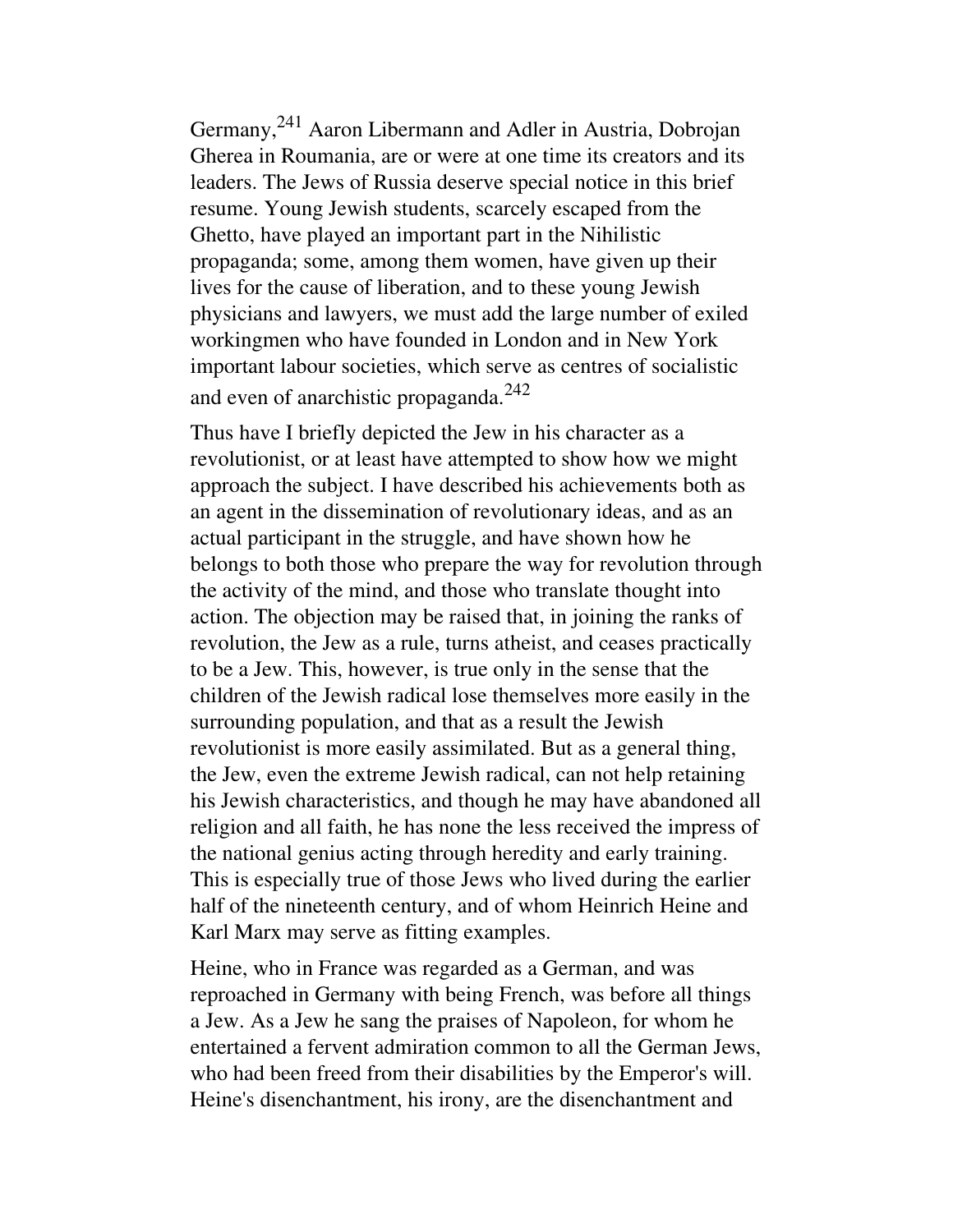the irony of the Ecclesiastes; like Koheleth he bore within him the love for life and for the pleasures of the earth; and before sorrow and disease ground him down, death to him was the worst of evils. Heine's mysticism came to him from the ancient Job. The only philosophy that ever really attracted him was pantheism, a doctrine which seems to come naturally to the Jewish philosopher who in speculating upon the unity of God by instinct transforms it into a unity of substance. His sensuousness, that sad and voluptuous sensuousness of the *Intermezzo,* is purely oriental, and has its source in the Song of Songs. The same is true of Marx. The descendant of a long line of rabbis and teachers he inherited the splendid powers of his ancestors. He had that clear Talmudic mind which does not falter at the petty difficulties of fact. He was a Talmudist devoted to sociology and applying his native power of exegesis to the criticism of economic theory. He was inspired by that ancient Hebraic materialism, which, rejecting as too distant and doubtful the hope of an Eden after death, never ceased to dream of Paradise realized on earth. But Marx was not merely a logician, he was also a rebel, an agitator, an acrid controversialist, and he derived his gift for sarcasm and invective, as Heine did, from his Jewish ancestry.

The Jew, therefore, does take an active part in revolutions; and he participates in them in so far as he is a Jew, or more correctly in so far as he remains Jewish. Is it for this reason, then, that the conservative elements among Christians are antisemites, and is this predisposition of the Jews for revolutionary ideas a cause of antisemitism? We may say at once that the great majority of conservatives overlook entirely the historic and educative role of the Jews. It is appreciated only, and that very imperfectly, by the theorists and the literary men among the antisemites. The hatred against Israel does not come from the fact that the Jews were instrumental in bringing about the Terror, or that Manin liberated Venice, or that Marx organized the International. Antisemitism, the antisemitism of the Christian conservatives, says: "If modern society is so different from the old regime; if religious faith has diminished; if the political system has been entirely changed; if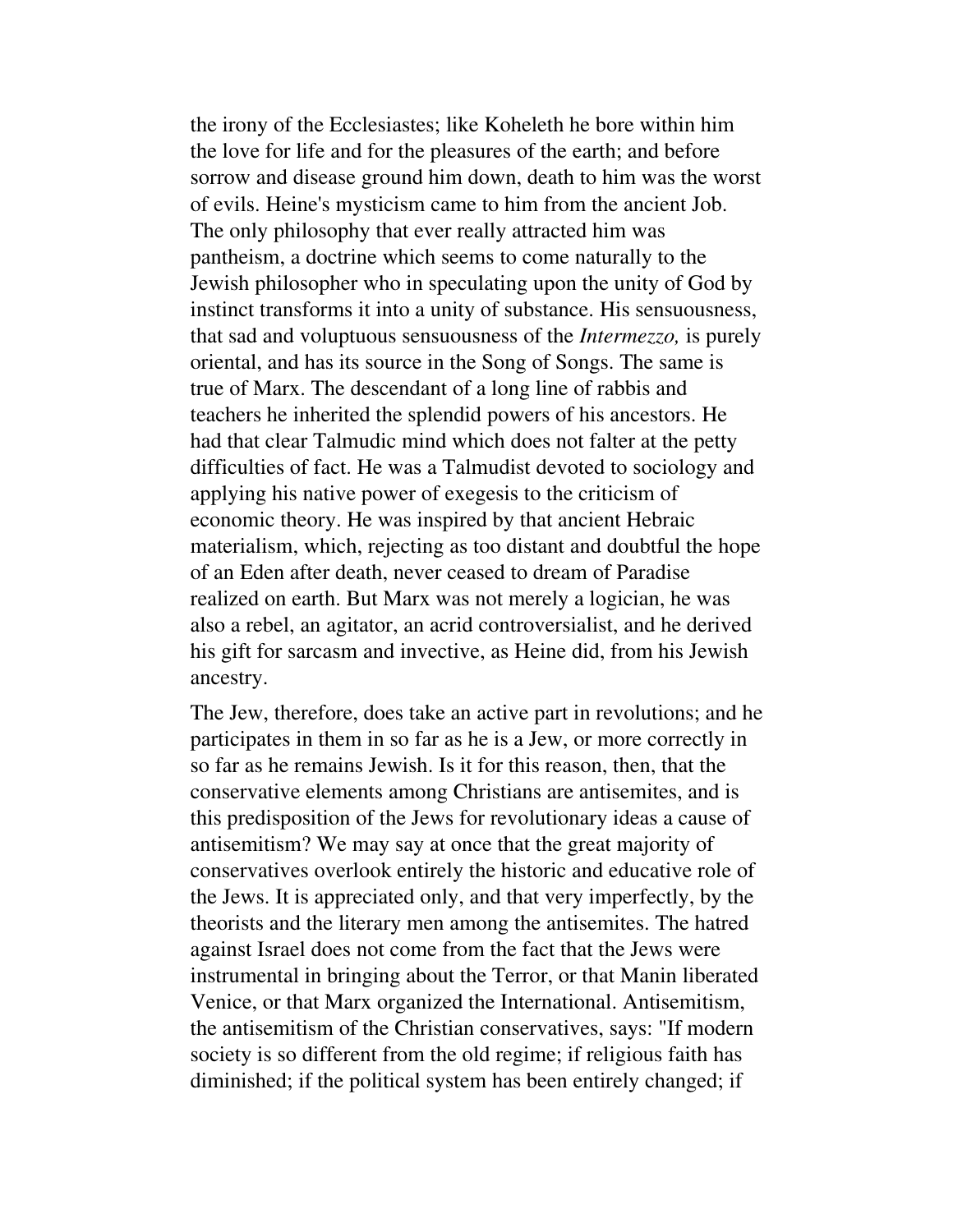stock-gambling, if speculation, if capital in its industrial and financial forms, knowing no spirit of nationality dominates now and is to dominate in the future, the fault rests with the Jew." Let us clearly examine this point. The Jew has been living for centuries in the midst of those nations which, so it is said, are now perishing on account of his presence. Why, it may be asked, has the poison taken such a long time to work? The usual answer is, because formerly the Jew was outside of society; because he was carefully kept apart. Now that the Jew has entered into society, he has become a source of disorder, and, like the mole, he is busily engaged in undermining the ancient foundations upon which rests the Christian state. And this accounts for the decline of nations, and their intellectual and moral decadence: they are like a human body which suffers from the intrusion of some foreign element which it cannot assimilate and the presence of which brings on convulsions and lasting disease. By his very presence the Jew acts as a solvent; he produces disorders, he destroys, he brings on the most fearful catastrophes. The admission of the Jew into the body of the nations has proved fatal to them; they are doomed for having received him. Such is the very simple explanation which the antisemites advance to account for the changes which society is undergoing.

The accusation has not been limited to this alone. The Jew, it is said, is not only a destroyer, but also an up-builder; arrogant, ambitious and domineering, he seeks to subject everything to himself. He is not content merely to destroy Christianity, but he preaches the gospel of Judaism; he not only assails the Catholic or the Protestant faith, but he incites to unbelief, and then imposes on those whose faith he has undermined his own conception of the world, of morality and of life. He is engaged in his historic mission, the annihilation of the religion of Christ. Are the Christian antisemites right or wrong in this respect? Has the Jew retained his ancient notions; is he still in his actions anti-Christian? I say in his actions, because he is necessarily anti-Christian, by definition, in being a Jew, just as he is anti-Mohammedan, just as he is opposed to every principle which is not his own. The answer is that the Jew has retained his ancient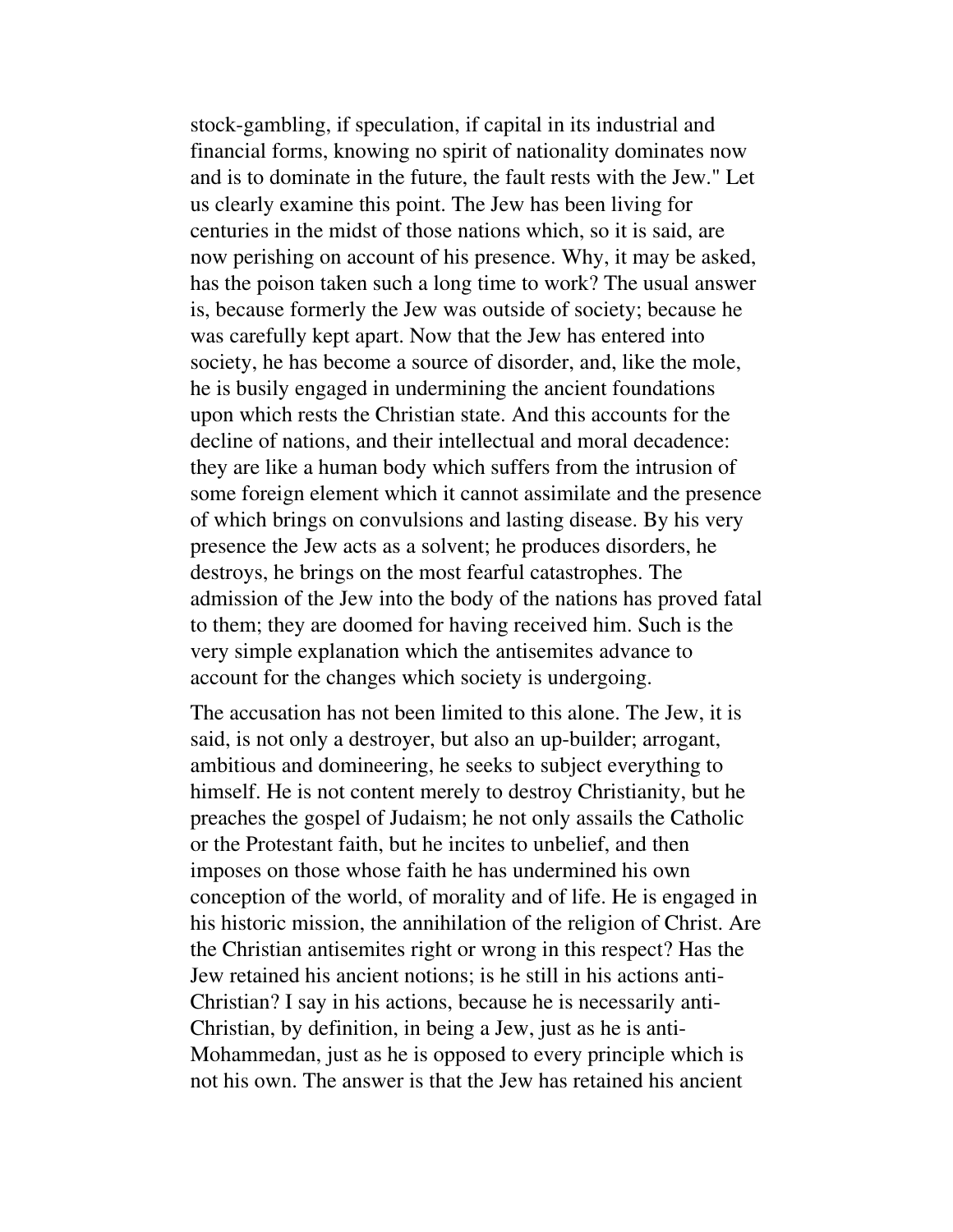animosities precisely where he has been kept outside of society; wherever he herds apart; in the Ghettoes, where he lives under the guidance of his rabbis, who unite with the powers in authority to prevent him from attaining light; everywhere, in fact, where the Talmud still dominates, and especially in eastern Europe where official antisemitism still prevails. In western Europe where the Talmud nowadays has lost its influence and the Jewish *cheder* has given place to the public school, the hereditary hatred of the Jew for the Christian has disappeared in the same proportion as the hatred of the Christian for the Jew. For we must not forget that though we speak frequently of the animosity of the Jew against the Christian, we speak very rarely of the animosity of the Christian against the Jew, a feeling which always thrives. Prejudice against the Jew, or, better still, the numerous prejudices against the Jew are not dead. We find in the publications of the antisemites all the ancient charges, which were brought forward in the Middle Ages, and which the seventeenth century revived, accusations which find support in popular belief. The most persistent of all accusations, however, and the one which typifies best the historic struggle of Judaism against Christianity, is the charge of ritual-murder. The Jew, it is maintained to the present day, has need of Christian blood in order to celebrate his Passover. What is the origin of this accusation which goes back to the twelfth century?

The first instance of such an accusation being brought against the Jews occurred at Blois, in 1171, when they were accused of having crucified a child during their celebration of Passover. Count Theobald of Chartres, after having caused the accuser of the Jews to undergo the ordeal by water, which proved favourable to him, condemned thirty-four Jewish men and seventeen Jewish women to be burnt.

We can see clearly enough why the Romans should have brought the identical charge against the early Christians. It arose from a materialistic conception of the Lord's Supper, from a literal interpretation of the words employed in consecrating the flesh and blood of Jesus. But how could the Jews, whose sacred books breathe forth a horror of blood, have given occasion, and still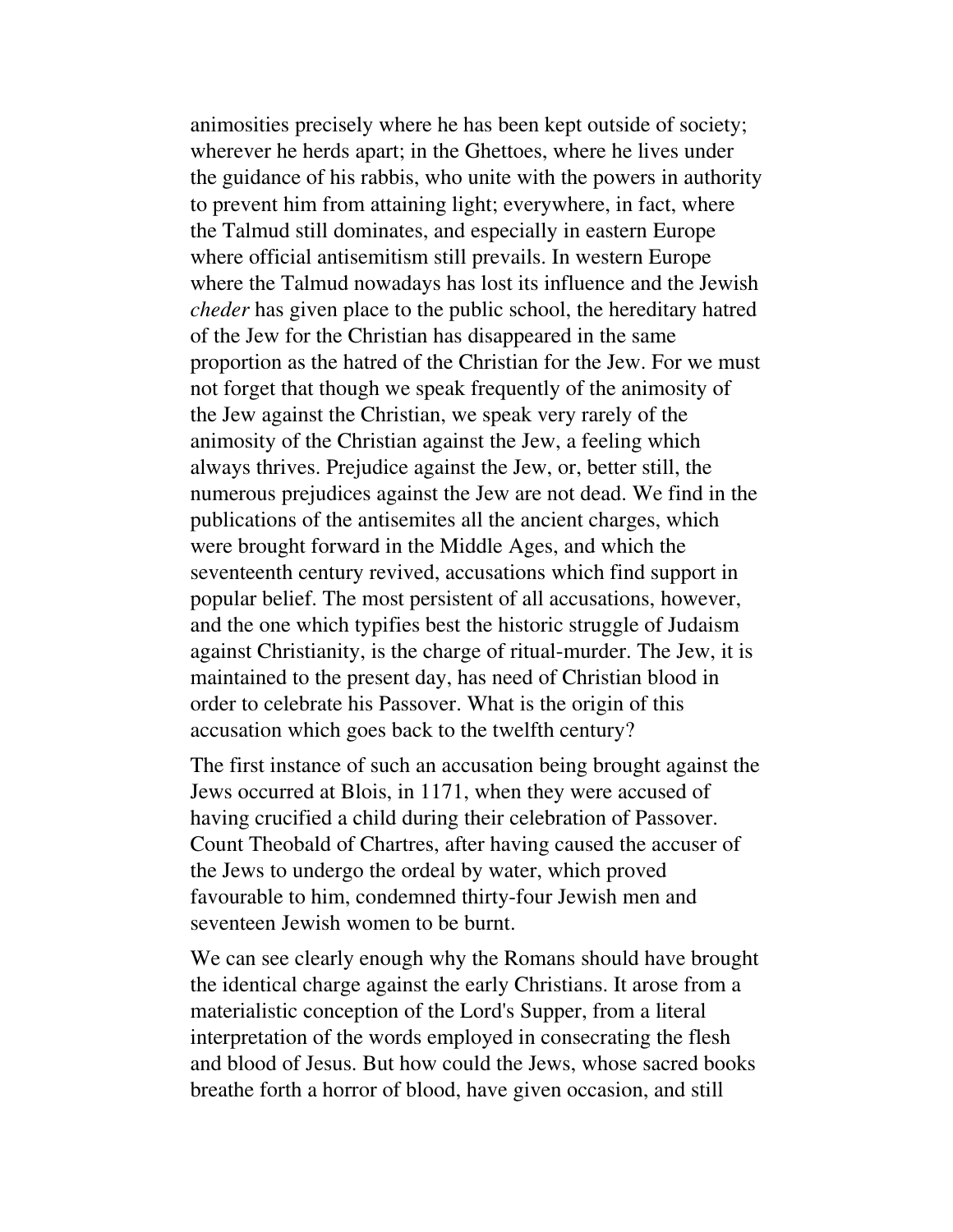give occasion, for such a belief? This question must be discussed to the very bottom. We must examine the theories advanced by those who would have it that human sacrifice is a Semitic institution, whereas, as a matter of fact, it is found among all peoples at a certain stage of civilization. In this manner we would prove, as has in fact been proven, that the Jewish religion does not demand blood. Can we, however, prove, in addition, that no Jew ever shed blood? Of course not, and throughout the Middle Ages there must have been Jewish murderers, Jews whom oppression and persecution drove to avenge themselves by assassinating their persecutors or even perhaps their children. To this general belief there were added the accusations, often justified, which were brought against the Jews as being addicted to the practice of magic. Throughout the Middle Ages the Jew was considered by the common people as the magician *par excellence.* As a matter of fact, a number of Jews did devote themselves to magic. We find many formulas of exorcism in the Talmud, and the demonology both of the Talmud and the Kabbala is very complicated. Now it is well known the blood played always a very important part in the arts of sorcery. In Chaldean magic, it was of the utmost consequence; in Persia it was considered as a means of redemption, and it delivered all those who submitted themselves to the practices of Taurobolus and Kriobolus. The Middle Ages were haunted by the idea of blood as they were haunted by the idea of gold; for the alchemist, for the enchanter blood was the medium through which the astral light could work. The elemental spirits, according to the magicians, utilized outpoured blood in fashioning a body for themselves, and it is in this sense that Paracelsus speaks when he says that "the blood lost by them brought into being phantoms and larvae." To blood, and especially to the blood of a virgin, unheard of powers were assigned. Blood was the curer, the redeemer, the preserver; it was useful in the search for the Philosopher's Stone, in the composition of potions, and in the practice of enchantments. Now it is quite probable, certain, in fact, that Jewish magicians may have sacrificed children, and thence the genesis of ritual murder. The isolated acts of certain magicians were attributed to them in their character as Jews. It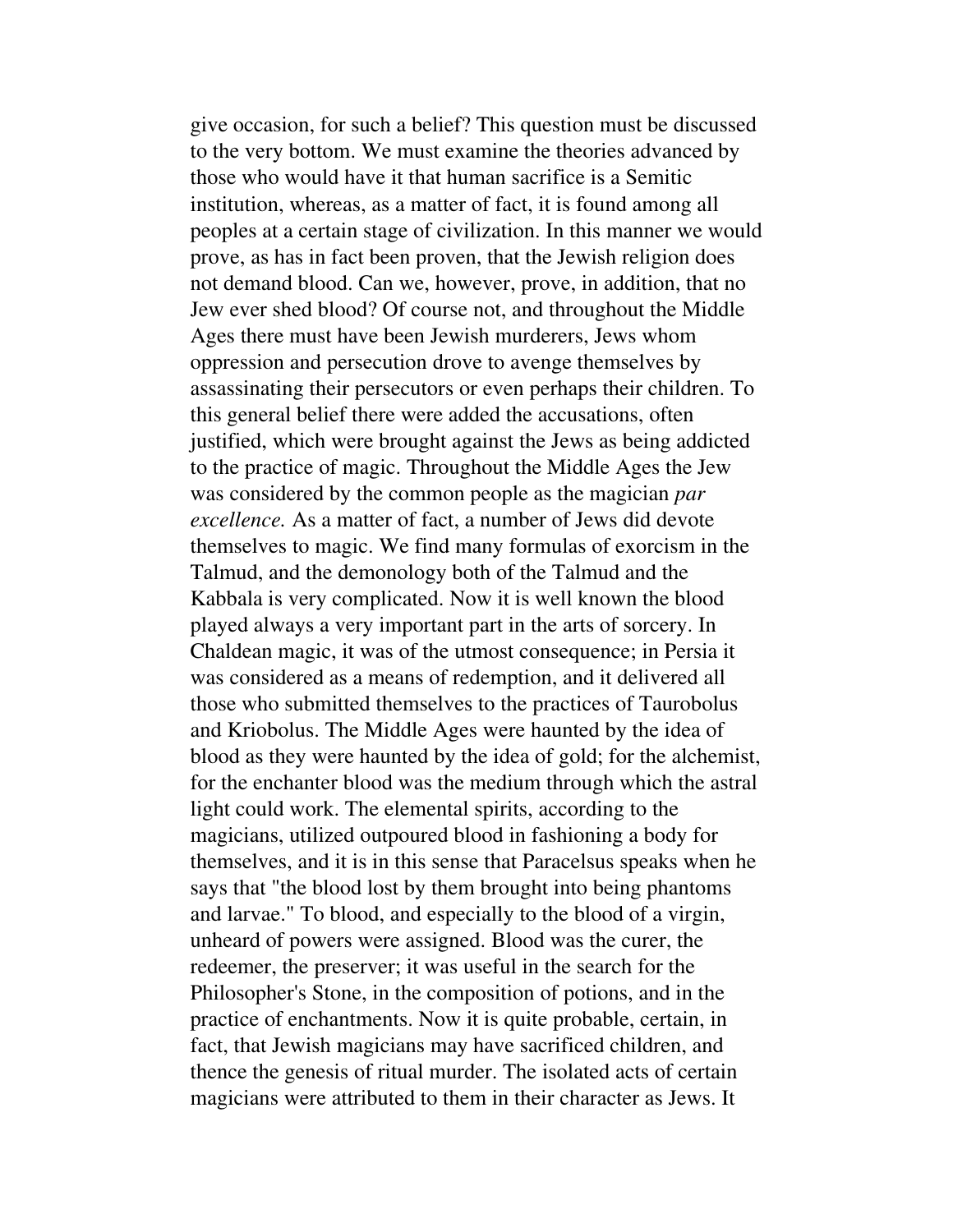was maintained that the Jewish religion which approved of the Crucifixion of Christ, prescribed in addition the shedding of Christian blood; and the Talmud and the Kabbala were zealously searched for text that might be made to justify such a thesis. Such investigations have succeeded only through deliberate misinterpretation, as in the Middle Ages, or through actual falsifications like those recently committed by Dr. Rohling, and proven spurious by Delitzch. The result, therefore, is this, that whatever the facts brought forward, they cannot prove that the murder of children constituted, or still constitutes, a part of the Jewish ritual any more than the acts of the marechal de Retz and of the sacrilegious priests who practiced the "black mass" would prove that the Church recommends in its books assassination and human sacrifice.

Are there still in existence in the East sects maintaining such practices? It is possible. Do Jews constitute a part of such societies? There is nothing to support such a contention. The general accusation of ritual murder, therefore, is shown to be utterly baseless. The murder of children, I speak of cases where murder was actually proved, and these are very rare, can be attributed only to vengeance or to the practices of magicians, practices which were no more peculiar to Jews than to Christians.

Among the nations of the West, the orthodox Jew likewise affords evidences of his conservatism. He holds to the law and to the regulations of society. He knows how to reconcile his Judaism with a spirit of patriotism, which in its excess amounts at times almost to jingoism. As we have seen, it was only a minority of emancipated Jews who took part in the French Revolution. These emancipated Jews, even though they might abandon their faith, could not for all that cease to be Jews. And, indeed, how could they have done otherwise? By embracing Christianity, it is said, a course of action followed by some, but from which the majority have recoiled, as merely hypocrisy on their part, inasmuch as the emancipated Jew speedily arrives at a state of irreligion. They have therefore remained Jews by apathy. All those revolutionaries of the first half of the nineteenth century, of whom I have spoken, were brought up in Judaism,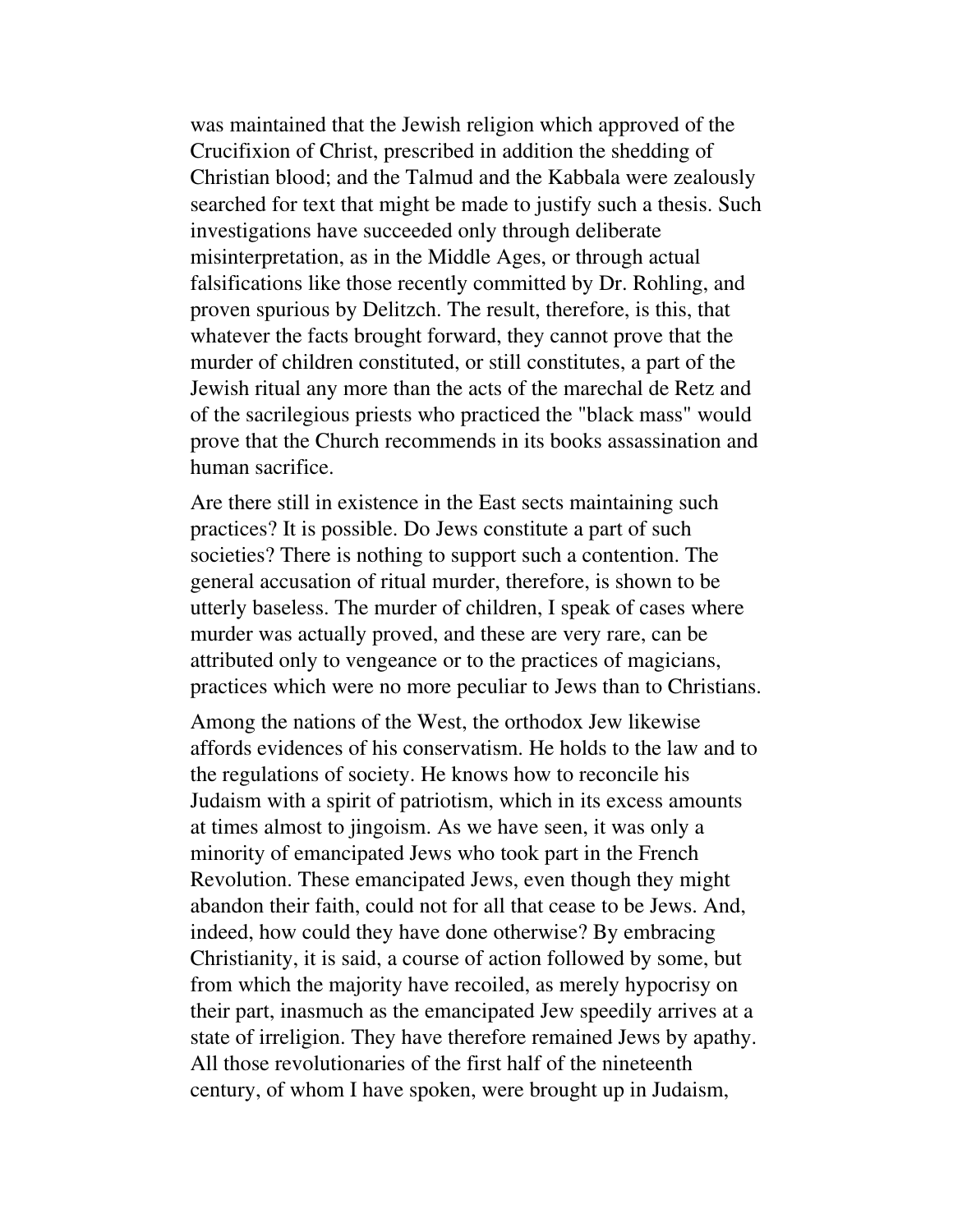and if they abandoned Judaism in the sense that they no longer practiced it, they remained its adherents in retaining the spirit of their nation.

The emancipated Jew, being no longer bound by the faith of his ancestors, and owning no ties with the old forms of a society in the midst of which he had lived an outcast, has become in modern nations a veritable breeder of revolutions. Now it has happened that the emancipated Jew has drawn perceptibly nearer to the Christian unbeliever; but instead of observing that the Christian has allied himself with the Jew, because he, too, like the Jew, has lost his religion, the antisemites would have us believe that the Jew, by his very contact, has undermined the faith of the Christians who have joined him. The Jews, therefore, are made responsible for the disappearance of religious belief, and the general decay of faith; and in doing so, moreover, the antisemite does not distinguish between the Jew who is still faithful to his religion and the emancipated Jew. To the impartial observer, however, it is not the Jew that is destroying Christianity. The Christian religion is disappearing like the Jewish religion, like all religions, which we may now observe in their slow agony. It is passing away under the blows of reason and of science. It is dying a natural death, because it essentially was in harmony with only one period of civilization, and because the further we advance, the less in harmony it is with changing conditions. From day to day our yearning for the irrational and our need of the supernatural is disappearing, and with them our need for religion, especially for the rites of religion: for those even who believe in God, do not believe in the necessity nor in the efficacy of worship.

These, then, in brief, are the political and religious mainsprings of antisemitism. First and fundamental are hereditary dislike and prejudice; then, as a result of these prejudices, an exaggerated conception of the role which the Jews have played in the development and organization of modern society; a conception in which the Jews appear as the representatives of the revolutionary spirit, against the spirit of established order; of change against tradition; a conception which makes them responsible in this age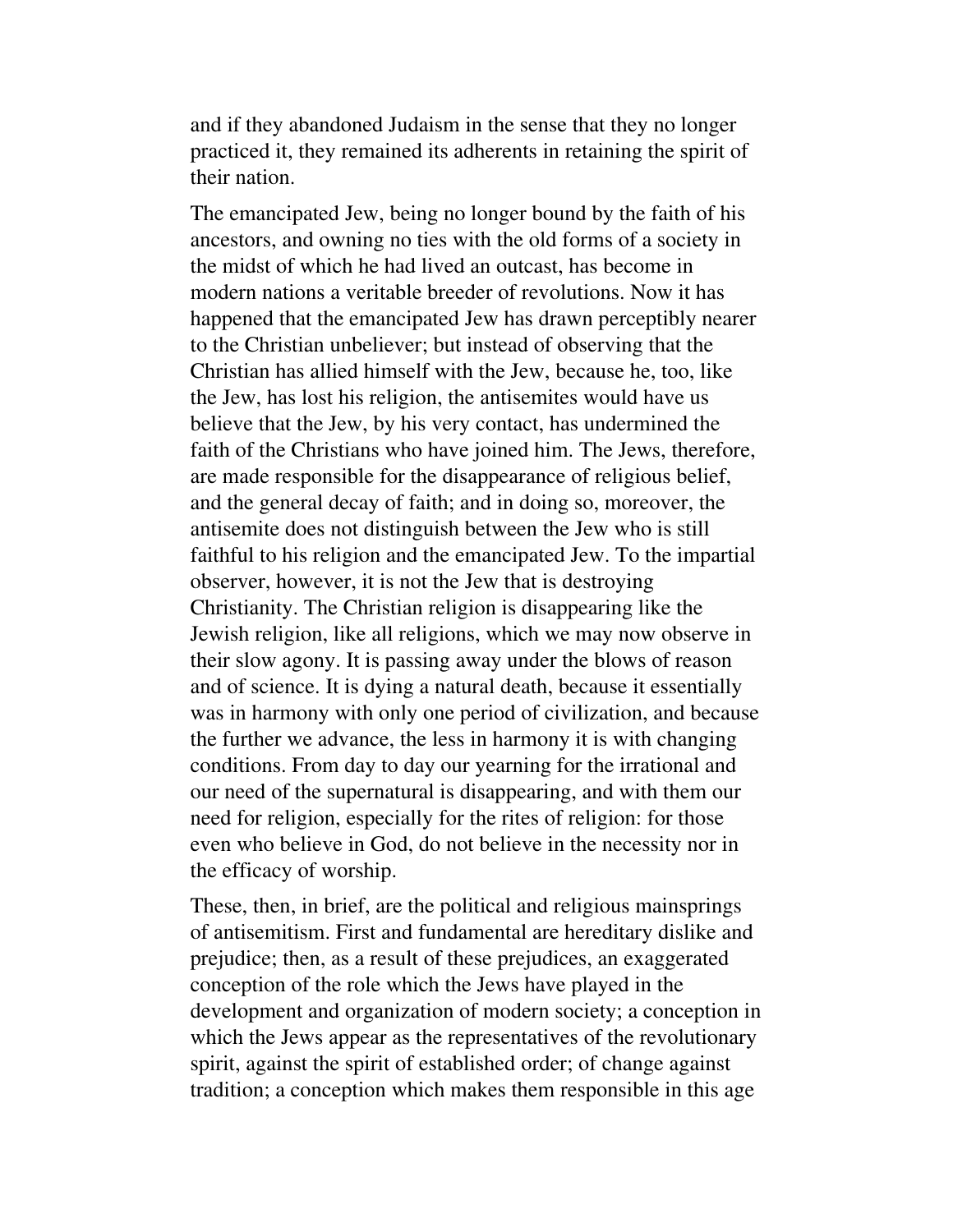of transition for the fall of antiquated institutions and the disappearance of ancient beliefs.

The nineteenth century witnessed the last effort on the part of the Christian state to retain its dominance. Antisemitism represents one phase of the struggle between the feudal state, based upon unity of belief, and the opposite notion of a neutral and secular state, upon which the greater number of political entities are at present based. The Jew is the living testimony of the disappearance of that state which had its foundations in theological principles and the restoration of which is the dream of the Christian antisemite. The day when the Jew was first admitted to civil rights, the Christian state was in danger. This is true, and the antisemites who say that the Jews have destroyed the idea of State could more justly say that the entrance of the Jew into society marked the destruction of the State, meaning by State, the Christian State.

### FOOTNOTES

226 S. Munk, *loc. cit*.

227 Cf. the poetic account of the Descent of St. Paul into Hell, cited by Ernest Renan in his *Averroes et l'Averroisme*, p. 284.

228 E. Renan, *loc. cit*.

229 James Darmesteter, *Coup d'oeil sur l'histoire du peuple juif*, Paris, 1881. 230 p. 582.

231 See Chap. vii. Wolf, *Bibl. Hebr*., vol. iv, p. 639.

232 I hope to establish the point still more completely in my *Economic History of the Jews*, of which *The Role of Jew in the French Revolution* forms but a part.

233 Gougenot des Mousseaux, *loc. cit.*

234 M. Matter, *Saint Martin et le philosophe inconnu.*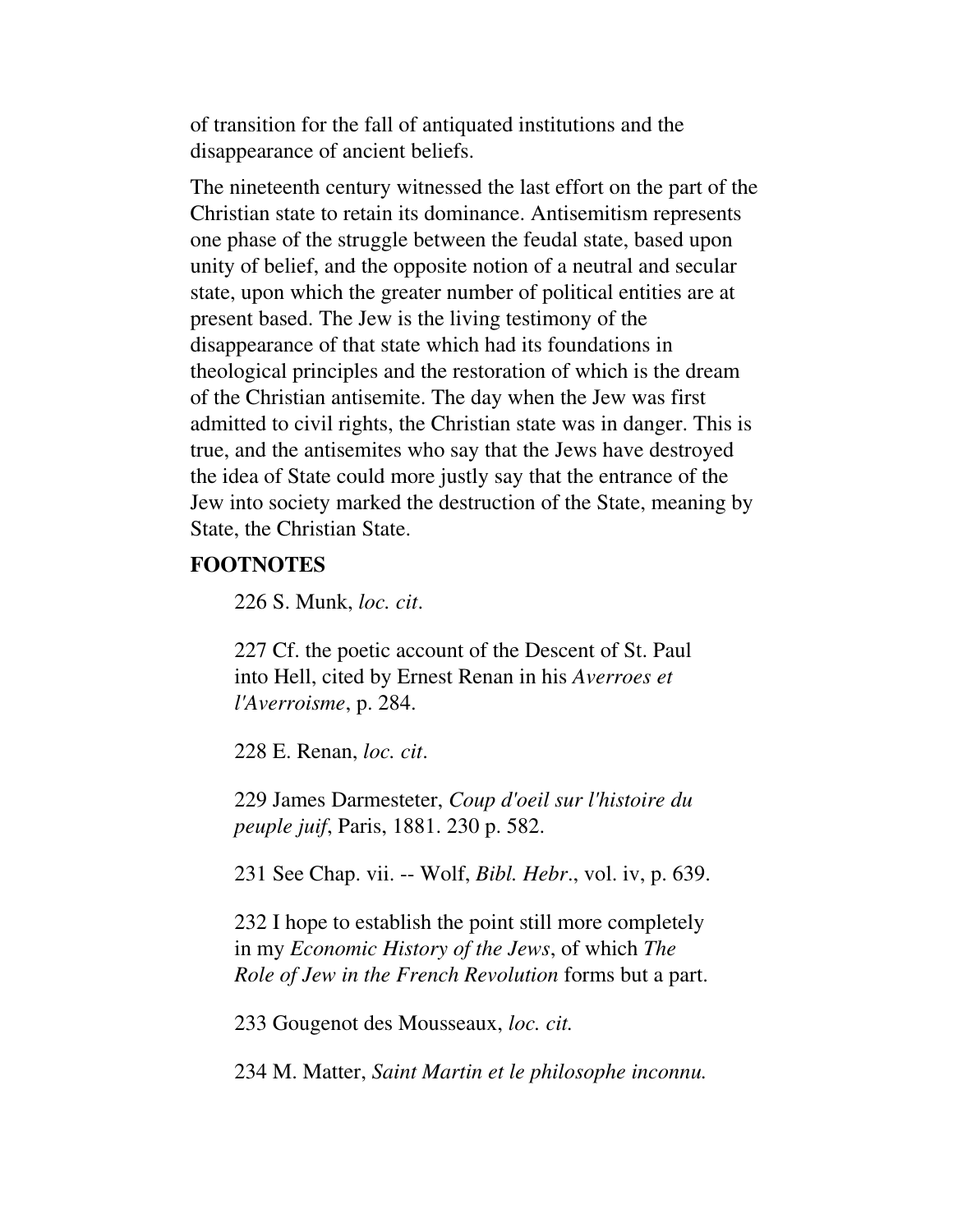235 The statement is often made that Cagliostro was a Jew, but the assertion is based on no real evidence.

236 See Emile Campardon, *Le Tribunal revolutionnaire de Paris*, Paris 1866. *Proces instruit et juge au tribunal revolutionnaire contre Hebert et ses consorts* (14 Germinal), Paris, An. II. Leon Kahn, *Les Juifs a Paris* (Paris, 1889).

237 Capefigue, *Histoire des grandes operations financieres*. Toussenel, *Les Juifs rois de l'epoque*.

238 Cretineau-Joly, *Histoire du Sonderbund*, p. 195 (Paris, 1850).

239 Besides Marx and Cohen, mention might be made of Neumayer, secretary of the bureau of correspondence in Austria; Fribourg, who was one of the directors of the Parisian Federation of the International to which belonged Loeb, Haltmayer, Lazare and Armand Levi; Leon Frankel, director of the German section at Paris; Cohen who acted as delegate from the Cigar Makers' Union of London to the Congress of the International held at Brussels in 1868; Ph. Coenen who, at the same Congress, represented the Antwerp section of the International, etc. See O. Testut: *L'lnternationale,* Paris, 1871; and *L'Internationale au ban de l'Europe* (Paris, 1871-72); Fribourg, *L'Association internationale des travailleurs* (Paris, 1891).

240 Among the others Fribourg and Leon Frankel.

241 There are at present four Jewish social-democrats in the German Reichstag, and among the younger element in the ranks of the socialists, collectivists and communistic anarchists, the number of the Jews is very large. Of the reform part in Germany we may mention Doctor Hertzka, the founder of the Freiland colony, an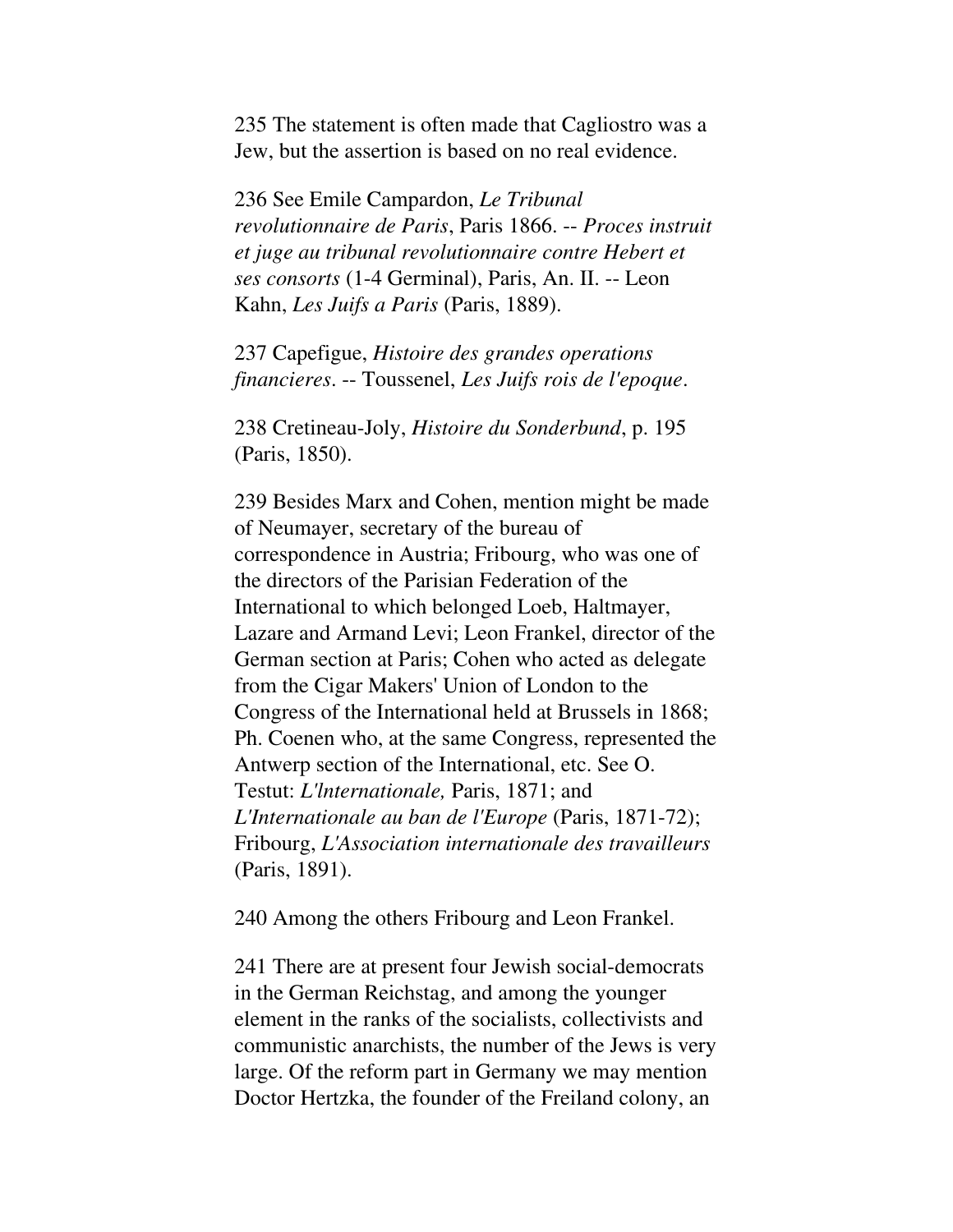attempt at realizing the ideal social organization. (See *Eine Reise nach Freiland*, von Theodor Hertzka.)

242 In April the members of the Jewish revolutionary party in London, celebrated the anniversary of the founding of heir club in Berners Street. In reviewing the history of the social movement among the Jews, the orator of the occasion declared that "during the last seven years, the Jew has made his entrance as a revolutionary; and now wherever there are Jews -- in London, in America, in Austria, in Poland, and in Russia -- there are Jewish revolutionists and anarchists." By seven years, the speaker was referring to the date when the proletarian class among the Jews first declared their adhesion to the revolutionary propaganda.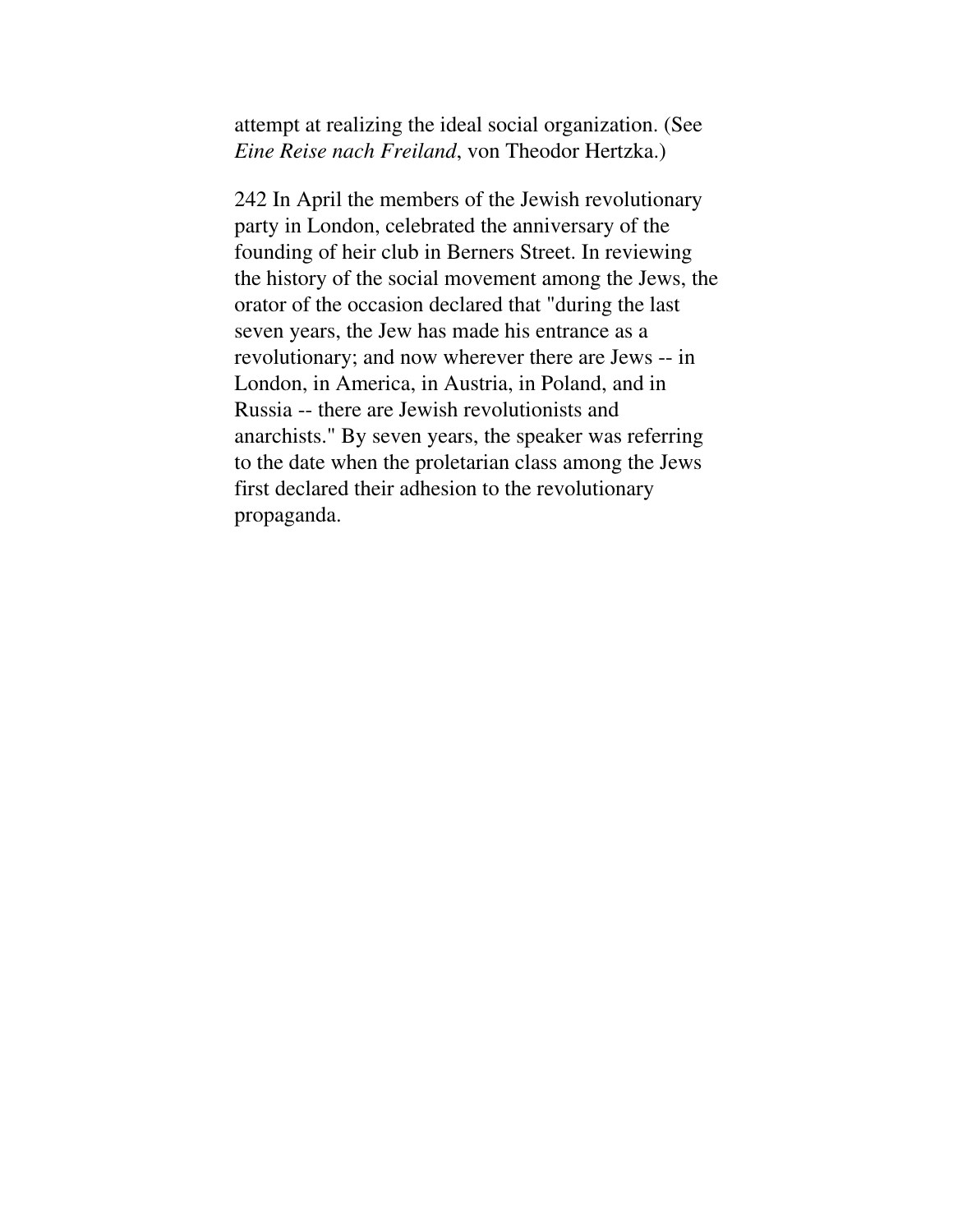## <span id="page-202-0"></span>**[Chapter Fourteen:](#page-202-0)**

## **[The Economic Causes of](#page-202-0) [Antisemitism](#page-202-0)**

After being assailed as a Semite, as a stranger, as a revolutionist, as an enemy to Christianity, the Jew is attacked as a factor in economic affairs. This has been the case ever since the dispersion. Already before our era the Romans and the Greeks were jealous of the privileges which permitted the Jews to carry on trade under more favourable conditions than the rest of the people,<sup>243</sup> and during the Middle Ages the usurer was hated as much as, if not more than, the murderer of Christ.<sup>244</sup> The condition of the Jews was changed at the end of the eighteenth century; and so favourable was the change to them that it tended to confirm, if not to increase, the feeling of antipathy with which they were regarded. Economic antisemitism to-day is stronger than it ever was, for the reason that to-day, more than ever, the Jew appears powerful and rich. Formerly he was not seen: he remained hidden in his Ghetto, far from Christian eyes. He had but one care, to conceal his wealth, that wealth of which tradition regarded him as the gatherer, and not the proprietor. The day he was freed from his disabilities, the day the restrictions put to his activities fell away, the Jew showed himself in public. Indeed, he showed himself with ostentation. He wished, after centuries of imprisonment, after years of oppression, to appear a man; and he had the naive vanity of the savage. That was his way of re-acting upon centuries of humiliation. On the eve of the French Revolution, they saw him humble, timid, an object of general contempt, exposed to insult and injury. They found him after the tempest, free, liberated from every constraint, and from a slave, become a master. Such a rapid exaltation was offensive. People were affronted by the wealth which the Jews had now attained the right to pile up, and recourse was had at once to the old accusation of the fathers, the charge that the Jew was an enemy to society. The wealth of the Jew, it was said, is gained at the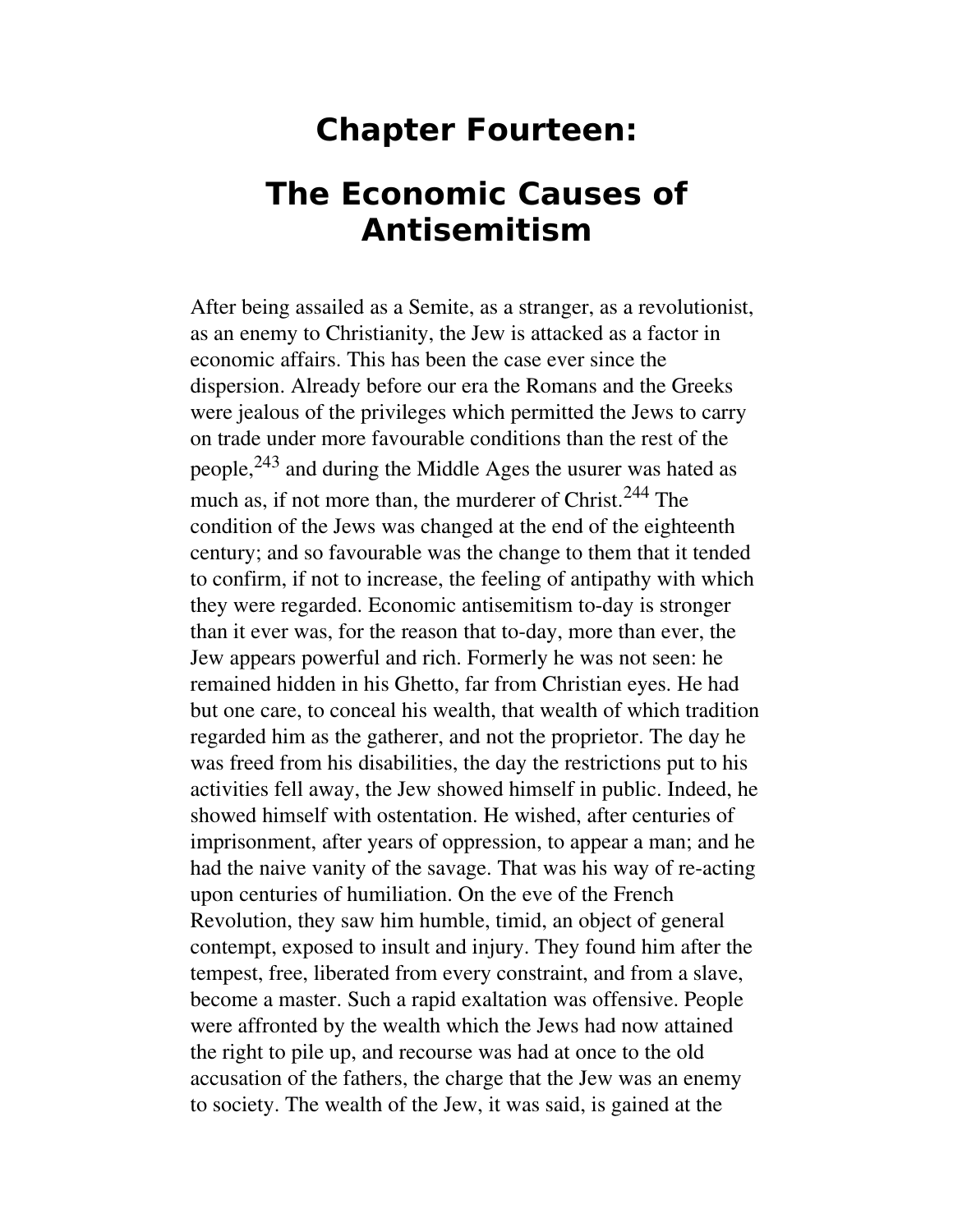expense of the Christian. It is acquired through deception, through fraud, through oppression, by all means and principally by detestable means. This is what I shall call the moral charge of the antisemites, and it may be summed up thus: the Jew is more dishonest than the Christian ; he is entirely unscrupulous, a stranger to loyalty and candour.

Is this charge well founded? It was true and still is true in all those countries where the Jew is kept outside of society; where he receives only the traditional Talmudic education; where he is exposed to persecution, to insult, and to oppression; where people refuse to recognize in him the dignity and the independence of the human being. The moral condition of the Jew is due partly to himself, and partly to exterior circumstances. His soul has been moulded by the law which he imposed on himself, and the law which has been forced upon him. Throughout the centuries he lived twice a slave: he was the bondman of the law, and the bondman of everyone. He was a pariah, but a pariah whom teachers and guides united to keep in a state of servitude more complete than the ancient bondage of Egypt. From without, a thousand restrictions impeded his way, arrested his development, restrained his activity; within, he was confronted by an elaborate system of prohibitions. Outside the Ghetto, he experienced the constraint of the law; within the Ghetto, he suffered the oppression of the Talmud. If he attempted to escape from the one, a thousand punishments awaited him; if he ventured to depart from the other, he exposed himself to the *Cherem*, that awful excommunication which left him alone to the world. It would have been vain to attack these two hostile powers boldly; and therefore the Jew attempted to triumph over them by guile. Both forms of oppression developed in him the instinct of cunning. He attained to an unequaled talent for diplomacy, to a subtlety rarely found. His natural finesse increased, but it was employed for base purposes -- to deceive a tyrannical God and despotic rulers. The Talmud and anti-Judaic legislation united to corrupt the Jew to his very depths. Impelled by his teachers, on the one hand, by hostile legislation on the other, by many social causes besides,<sup>245</sup> to the exclusive occupation of commerce and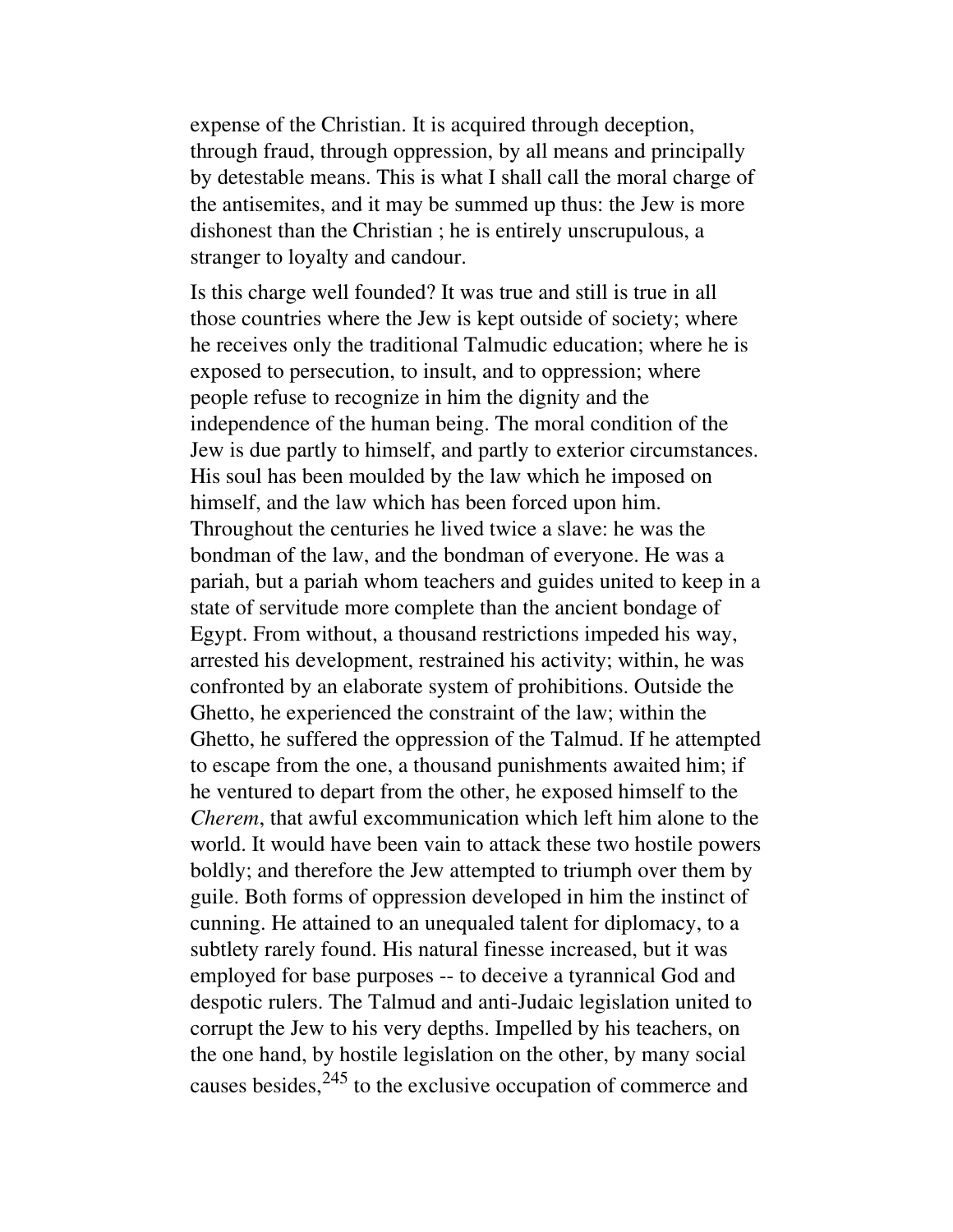of usury, the Jew became degraded. The pursuit of wealth ceaselessly prosecuted, debauched him, weakened the voice of conscience within him, taught him habits of fraud. In this war of self-preservation which he was forced to carry on against the world and against the secular and religious law, he could conquer only by intrigue, and the unhappy wretch, given over to humiliations, to insults, forced to bow his head under blows and curses and persecution, could avenge himself on his enemies, his tormentors, his executioners only by guile. Robbery and bad faith became his weapons; they were the only weapons of which he could possibly make use, and therefore he exerted himself to elaborate them, to sharpen them, and to conceal them.

When the walls of the Ghetto were overthrown, the Jew, such as he had been made by the Talmud and the legislative and social restrictions imposed upon him, did not change all at once. Upon the morrow of the Revolution he lived just as he had lived upon its eve, nor did he alter his customs, his manners, and, above all, his spirit, as quickly as his condition in life had been altered. Liberated, he retained the soul of a slave, that soul which he is losing day by day as one by one the memories of his degradation are disappearing.

I have already shown how in the course of time the bourgeoisie found in the Jew a powerful and marvelously endowed ally. During long centuries, while society was still plunged in the barbarism of the Middle Ages, the Jew, the trader of old, well armed, well provided with a fine mental equipment, and rich in the possession of ages of experience, was either the representative of capital as employed in commerce and in usury, or else aided in its creation. Nevertheless, these forms of capital did not attain their greatest influence until the labour of centuries had prepared the way for their domination and had transformed them into industrial and bonded capital. To accomplish this, capital needed those two great movements, the Crusades and the discovery of America, followed by the manifold colonial enterprises of Spain, of Portugal, of the Netherlands, of England, and of France, all the activity, in fact, of the age of commercial development. It needed the establishment of public credit and the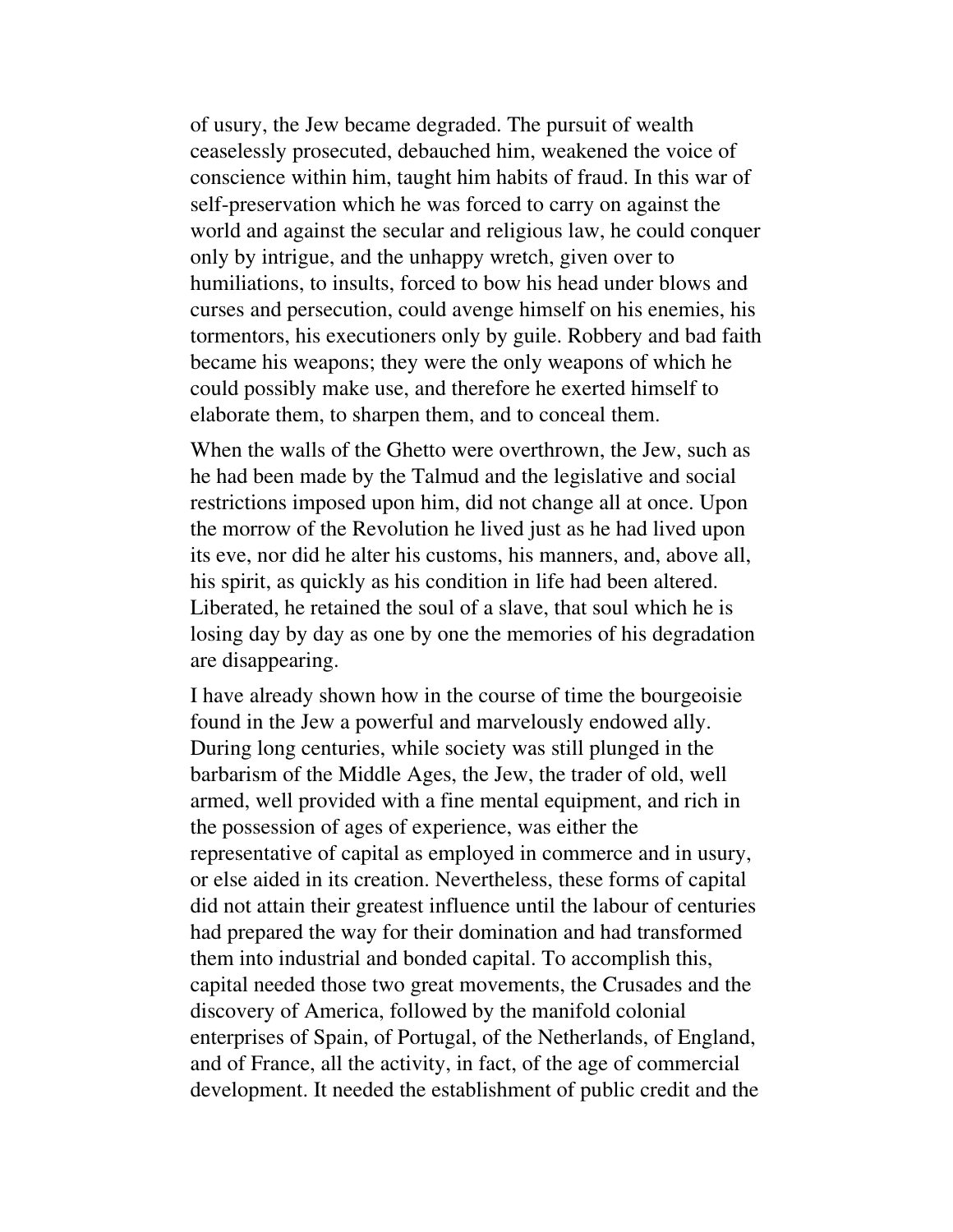rise of great banking institutions. It needed the rise of manufactures and the scientific discoveries which brought about the invention and the perfection of machinery. It needed all the elaborate legislation looking towards the restriction of the labourer's rights and wages, until the moment came when the proletariat was deprived even of the right of association; it needed all that and many other causes besides, causes historic, religious and moral, in order to make present-day society what it is. Those who maintain that the Jews are the sole cause of the present state of things succeed only in establishing their own absurdly marvelous ignorance.

Of course, as I have just said, the part played by the Jews in the development of modern society, was important, but its true character is very little known, or, at least, very imperfectly known, and that especially to the antisemites. It is not to this very elementary knowledge of the economic history of the Jews that antisemitism must be attributed. Our knowledge of the Jews since their emancipation is more complete; in France, under the Restoration and the July Monarchy, they stood at the head of the financial and industrial enterprise, and were among the founders of the great canal, railway and insurance companies. In Germany their activity was exceedingly great. They were at the bottom of all the legislation favourable to the carrying on of banking and exchange, the practice of usury and speculation. It was they who profited by the abolition, in 1867, of the ancient laws limiting the rate of interest. They were active in bringing about the enactment of the law of June 1870, which exempted stock companies from government supervision. After the Franco-German War, they were among the boldest speculators, and at a time when German capitalists were carried away by a passion for the creation of industrial combinations, they acted a no less important part than had the Jews of France, from 1830 to  $1848<sup>246</sup>$  Their activity persisted until the financial panic of 1873, when the country squires and the small traders who had been ruined by the excesses of this *Gründer Periode* (the era of promoters) in which the Jew had played the most important part, gave themselves up to the most violent antisemitism, such, indeed, as proceeds only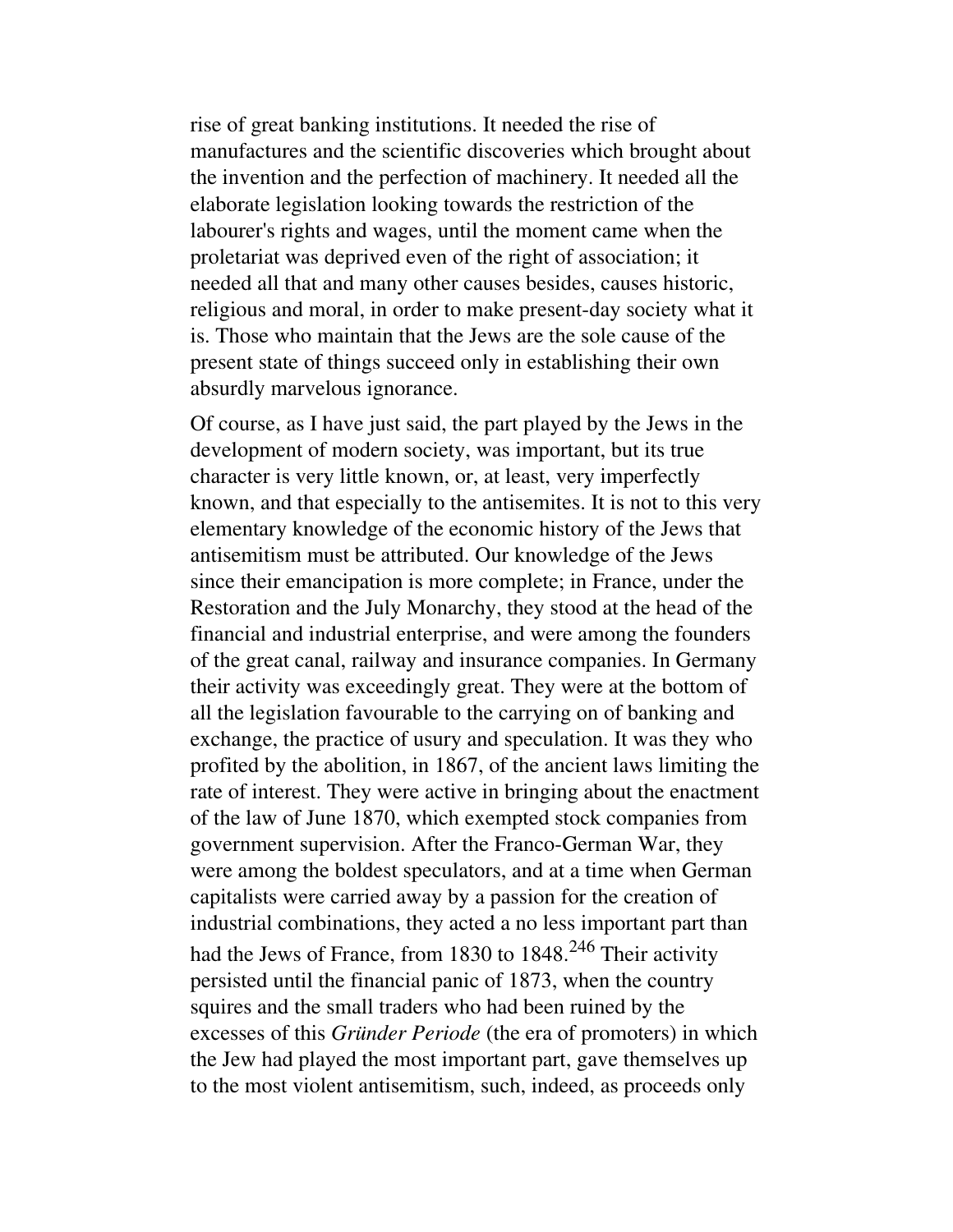from injured interests.

Once the important part played by the Jews of this period had been proven, and, indeed, their importance was undeniable, people proceeded to the conclusion that the Jew was the possessor of capital *par excellence*. This became an added cause of hatred against him. The Jews, it was asserted, held everything, and the word Jew, after having been a synonym for knave, malefactor and usurer, came to be used as equivalent to rich. Every Jew is a capitalist; such is the common belief. The error of course is deep.

There remain, about two million Jews in Western Europe and in the United States, who may be said to belong to the middle class. Of these two millions, however, it must be admitted that if they were of very little importance a hundred years ago, they are of very great importance to-day. Through their wealth, through their education, through their relations to one another, they occupy a place far out of proportion to their numbers. Compared with the general body of the population they are but a handful, and yet their position in life is such that they are to be seen everywhere, and in number seem to be legion. It is true that we must avoid the common error of comparing them with the total population of any country, inasmuch as they do not generally live outside of towns, but confine themselves to the cities where they play a correspondingly important part. If we would arrive at some exact statistical basis we must compare them to the Christian population of their own class, that is, to the bourgeoisie of commerce, industry and finance. And yet even when we reduce the comparison to these two factors, the Jew versus the bourgeoisie, it is still in favour of the Jew. Wherefore, then, this preponderance ? Some Jews are in the habit of ascribing their economic supremacy to their intellectual superiority. This boast of Jewish superiority is not altogether true, or, at least, requires explanation. In the present bourgeois society, which is founded upon the exploitation of capital and upon exploitation by capital, where the power of wealth is supreme, where stock-jobbing and speculation are all-powerful, the Jew is certainly better equipped for success than any other body. Though he may have been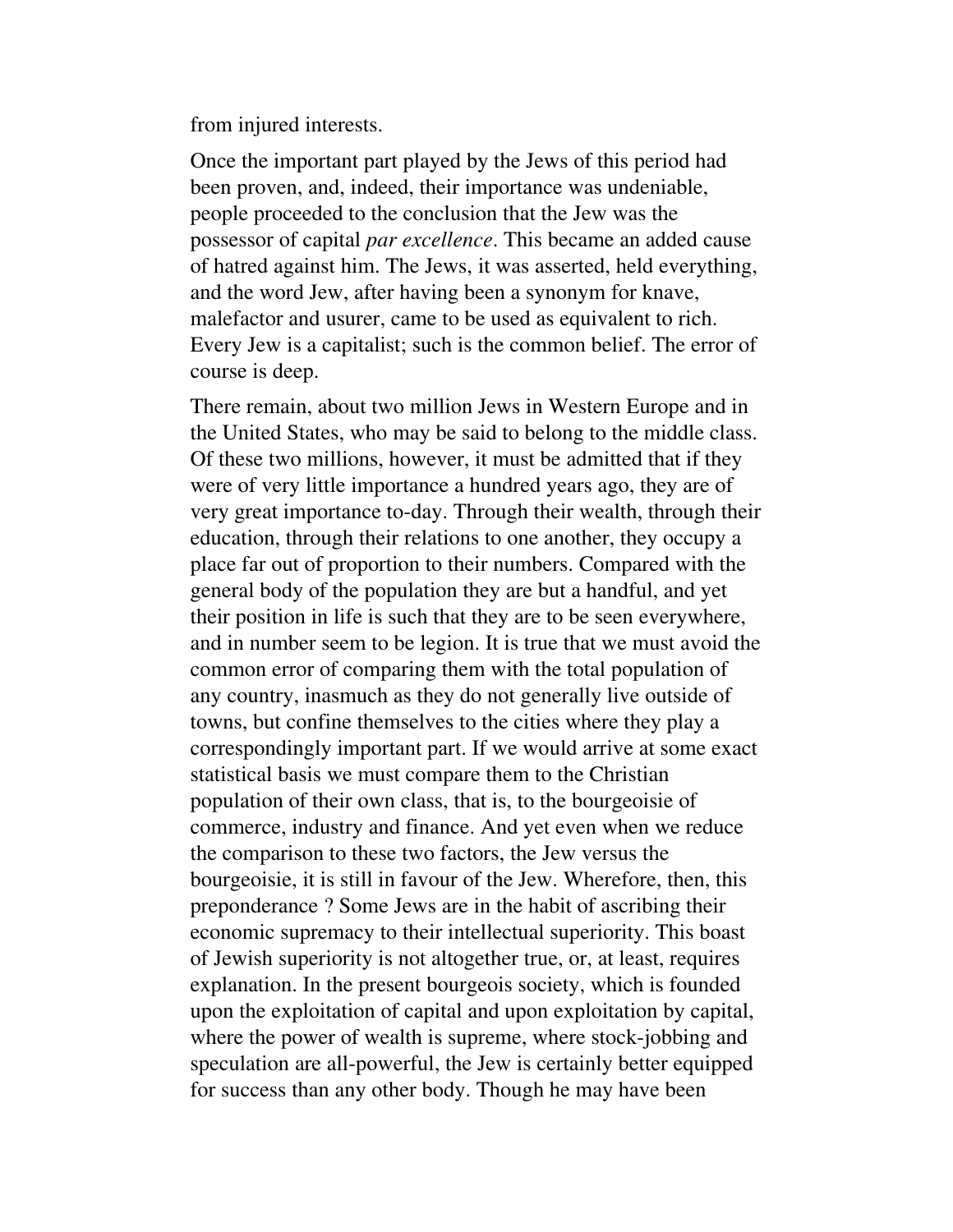degraded by his exclusive devotion to commerce through the ages, his experience has nevertheless endowed him with certain qualities which have become of surpassing value in the new organization of society. He is cold and calculating, supple and energetic, persevering and patient, clear and exact, qualities which he has inherited all from his ancestors, the money changers and traders of mediaeval times. When he devotes himself to commerce or to finance, he naturally profits by the education which his ancestors have undergone through centuries, an education which has rendered him, perhaps, not more suited for certain pursuits as his vanity suggests, but certainly more adaptable to them. In the present industrial struggle, he is better endowed, man for man -- I am speaking in general terms -- than his competitors, and all things being equal, he must succeed because of his superior equipment. He has no need to make use of fraud, or, at least, to make more use of it than his neighbours, since his personal and inherited qualities are sufficient to assure him the victory.

Still the possession of such personal gifts is not sufficient to explain the preponderance of the Jews. Among the Christians, too, there are ancient merchant families; a section of the bourgeoisie has inherited qualities very similar to those of the Jews, and therefore it would seem, should be able to challenge the Jews successfully. The answer is that there are other, farther reaching causes, arising both from the nature of the Jew and from the character of modern society. Bourgeois society is based entirely upon competition between man and man in the field of the daily necessities of life. It affords us the spectacle of individuals fighting bitterly one against the other, of isolated units stubbornly disputing the victory and making use of their own individual resources. In this state of society Darwin's principle of the struggle of life dominates. This spirit governs the actions of every man, and tacitly it is recognized that victory ought to belong to the strongest, to him, that is, who is best equipped, whose body and whose spirit are most perfectly adjusted to the social conditions of existence. If we conceive, then, in the midst of such a community, based upon egoistic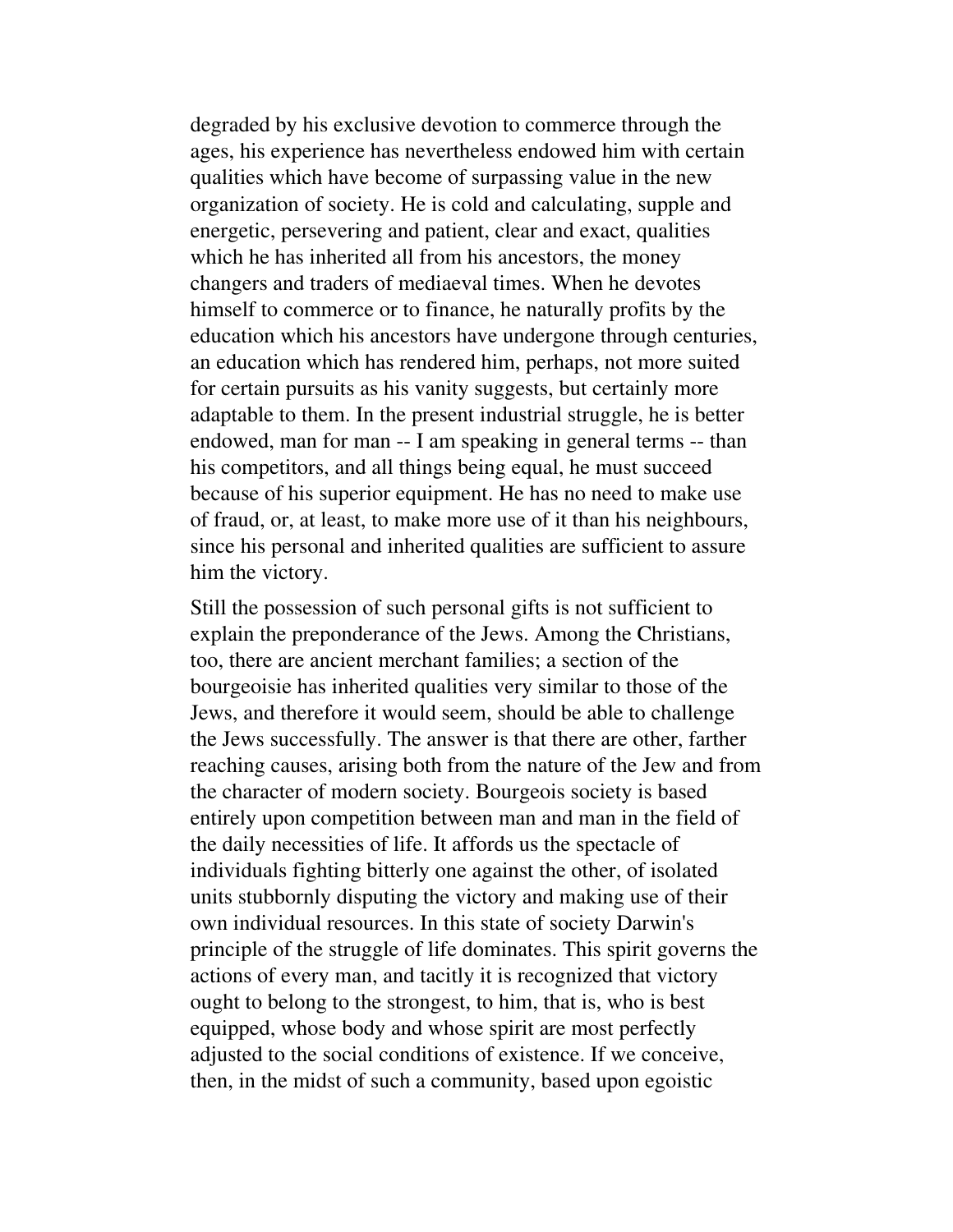action, associations of citizens strongly organized and gifted, animated for many centuries by the spirit of common action, and knowing by instinct and experience, the advantages which they may derive from union, it is certain that such organizations by directing their activity towards the same end as that pursued by the scattered individuals around them will possess such an advantage in the struggle as to assure them an easy victory. This is just the role which is being played by the Jews of the middle class in modern society. They are desirous of winning the same prizes of life as the Christian; they enter the same field of battle; they have the same ambitions; they are just as keen, just as greedy, just as hungry for wealth, just as foreign to any form of justice that is not the justice of their caste, or that does not defend them against the classes they hold in subjection; they are, to sum up, just as immoral at bottom as the Christian in the sense that they consider only the advantages which they may obtain for themselves, and that the sole ambition of their lives is the acquisition of material goods, of which each hopes and strives to obtain the maximum. But in this daily struggle, the Jew, who, personally, as we have already seen, is better endowed than his competitors, increases his advantage by uniting with his coreligionists possessed of similar virtues, and thus augments his powers by acting in common with his brethren; the inevitable result being that they out-distance their rivals in the pursuit of any common end. In the midst of a disunited middle class, whose members are engaged in a perpetual struggle against one another, the Jews stand united as one. This is the secret of their success. Their solidarity is all the stronger in that it goes so far back. Its very existence is denied, and yet it is undeniable. The links in the chain have been forged in the course of ages until the flight of centuries has made man unconscious of their existence. It is worth our while to see how this bond of union was formed and how it was perpetuated.

Jewish solidarity dates from the Dispersion. Jewish emigrants and colonists took up their residence in foreign countries, and wherever they made their home they constituted a distinct society. Their communities centered around their houses of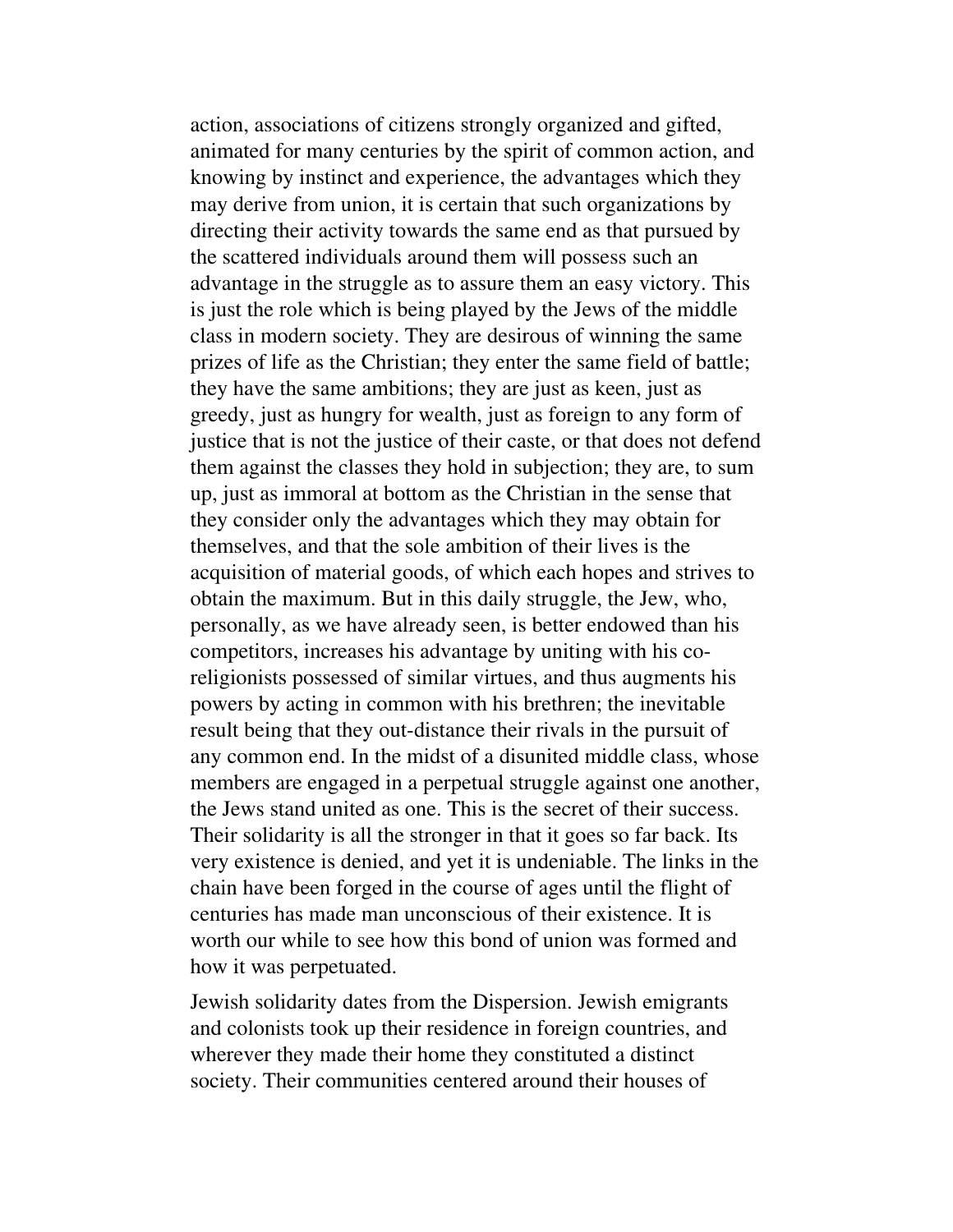prayer, which they built in every town where they formed a nucleus. Everywhere they possessed numerous important privileges (see Chapters II and III.). The Diasporoi were invaluable allies of the Greeks in carrying on the work of eastern colonization, and strangely enough the Jews who adopted Hellenism, assisted in turn in Hellenizing the East. As a recompense they were allowed to retain their national homogeneity, together with full powers of self-government. This was the case in Alexandria, in Antioch, in Asia Minor, and in the Greek cities of Ionia. In almost every city they constituted corporations at the head of which was an ethnarch or patriarch, who, with the assistance of a council of leaders and a special tribunal, &laqno;exercised all the powers of civil authority and of justice. The synagogues were "veritable small republics." They were, in addition, the centres of religious and public life. The Jews came together in their synagogues, not only to listen to the reading of the Law, but also for the discussion of their private affairs and for the purpose of exchanging views upon the general course of events. All the synagogues were closely connected in a vast federation which included within its scope the entire ancient world, progressing parallel with the expansion of the Macedonian power and Hellenistic civilization. They communicated with one another by messengers and kept one another in constant touch with events, the knowledge of which was likely to prove useful. In every city the Jewish traveler could count upon the aid of the community; when he arrived as an immigrant or as a settler, he was received as a brother, succoured in his need and assisted in his designs, he was permitted to take up his home wherever he desired and he enjoyed the protection of the community which put all its resources at his disposal. He did not come as a stranger bound upon a difficult conquest, but as one well equipped and with protectors, friends, and brothers by his side. Throughout Asia Minor, the Archipelago, Cyrenaica and Egypt, a Jew might travel in perfect security; everywhere he was treated as a guest, everywhere he proceeded straight to the house of prayer, where he was sure to find a welcome. The Essenes carried on their propaganda in the same manner. They, too, created their little social centres, little associations in the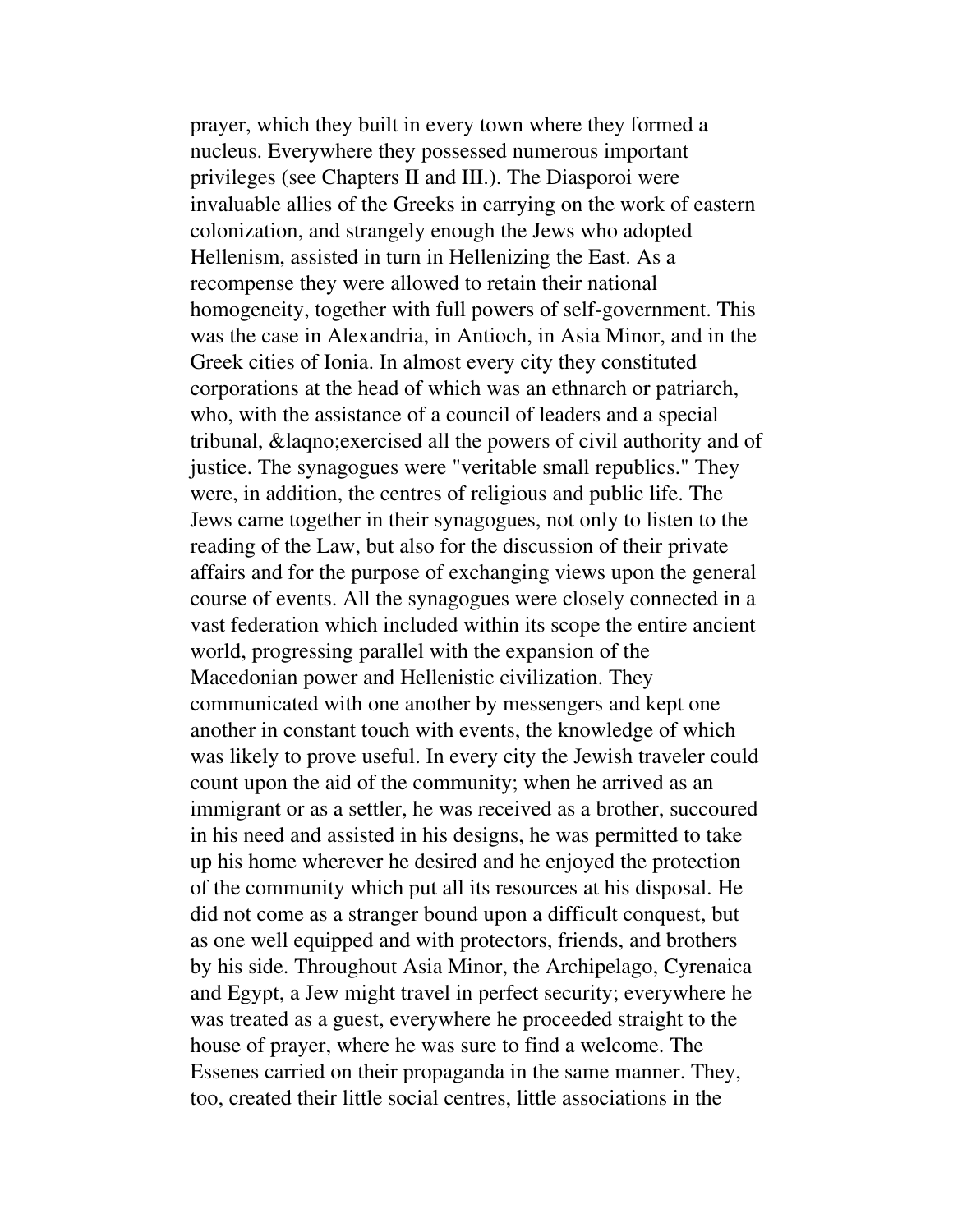very heart of the Jewish communities, and in this fashion they traveled from city to city, at their own free will taking no thought of the morrow.

At Rome, where they lived in considerable numbers,  $247$  the Jews were as firmly united as in the cities of the Orient. "They are bound together by indissoluble bonds by the ties of loving sympathy," says Tacitus. $248$  Thanks to their solidarity, they had acquired at Rome, as in Alexandria, such power that political parties feared them and sought their support. "You know," says Cicero,  $249$  "how great is the multitude of the Jews, how firm their union and their sympathy, how striking their political skill and their sway over the crowd in the assemblies."

When the Roman Empire fell, when the barbarian hosts invaded the ancient world, and triumphant Catholicism entered upon its career of expansion, the Jewish communities did not change. They were still powerful organisms and the activity of their common life was such as to lend them great powers of resistance. In the midst of the universal upheaval they preserved their religious and social unity, two inseparable bonds to which they owe their prosperity. The members of the Jewish synagogues drew still more closely together. It was owing to this mutual support that they suffered nothing from the great changes that were going on about them. For some time, even after the Gothic and German kingdoms had been established Jewish communities preserved a certain degree of self-government. They were placed under a special jurisdiction and in the midst of those new societies they constituted veritable trading corporations in which none of the ancient solidarity was wanting. In proportion as the nations became more hostile to the Jews, in proportion as persecution and oppressive legislation increased, their solidarity increased. The external and internal forces which tended to imprison the Jews within the narrow circumference of their Ghettoes, only served to foster the spirit of union among them. Isolated from the world, they only tightened the bonds which held them together. Their common life nourished the desire for, and the need of, fraternal action. In other words, the Ghettoes developed the spirit of Jewish solidarity. In addition, the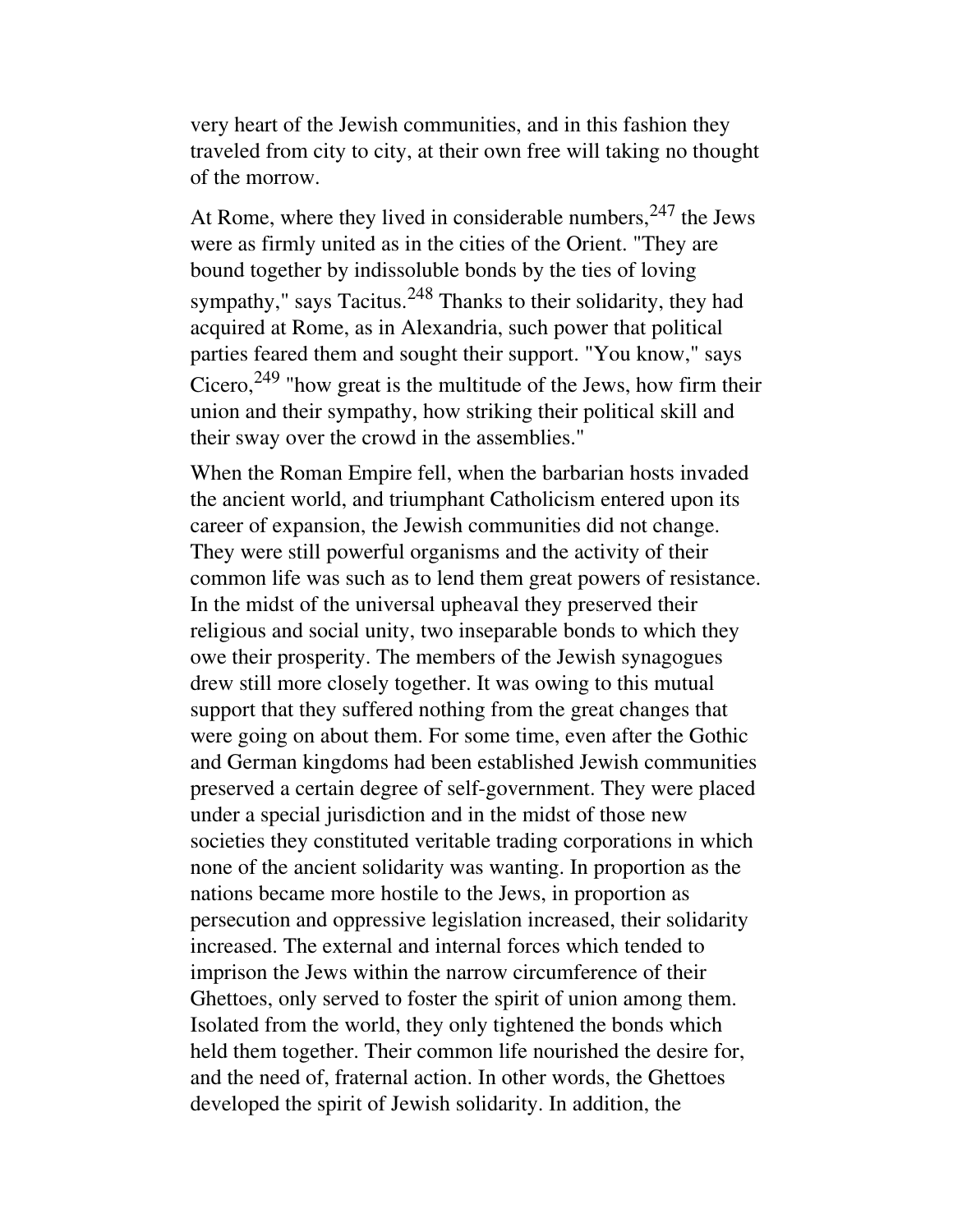synagogues had succeeded in preserving their authority, so that while the Jews were subject to the harsh laws of king and of emperor, they had also a government of their own, councils of elders, and tribunals, to whose decisions they submitted. Their general synods forbade, in fact, any Jew under the pain of anathema, from citing a fellow Jew before a Christian tribunal.<sup>250</sup> Everything drove them to unity in those long years of horror and cruelty known as the Middle Ages. Had they been disunited they would have suffered still more. By common action they could defend themselves the more easily and escape some of the calamities that threatened them without end. In the eleventh century a Rabbinical synod at Worms, forbade a Jewish landlord to rent out his house, occupied by a Jew, to a Gentile without the consent of the tenant<sup>251</sup> and a council of the twelfth century forbade a Jew, under the pain of anathema, to bring a fellow Jew before a Christian tribunal. The Jewish community, or Kahal, made use of a powerful weapon against those who proved themselves lacking in the spirit of solidarity; it struck them with anathema and pronounced against them the *Cherem Hakahal* (the ban of the community) .

In this manner, the action of time, the influence of hostile legislation and of religious persecution, and the need for mutual defense, have intensified the feeling of fellowship among the Jews. In our own day the powerful institution of the Kahal exerts its influence wherever the Jew is subjected to a rigorous regime, and even the reformed Jew, who has broken away from the narrow restrictions of the synagogue, and yields no obedience to the will of the community) has not forgotten the spirit of solidarity.<sup>252</sup> Once having acquired the sentiment of union and fostered it by the habit of ages, they could not get rid of it in getting rid of their faith. It had become a social instinct, and social instincts, slowly formed, are slow to disappear. A Jew will always obtain assistance from his co-religionists, provided he be found faithful to the ties of Jewish brotherhood; but, if on the contrary, he prove hostile to the sentiment of Jewish unity, he will meet with nothing but hostility. The Jew, even though he may have departed from the synagogue, is still a member of the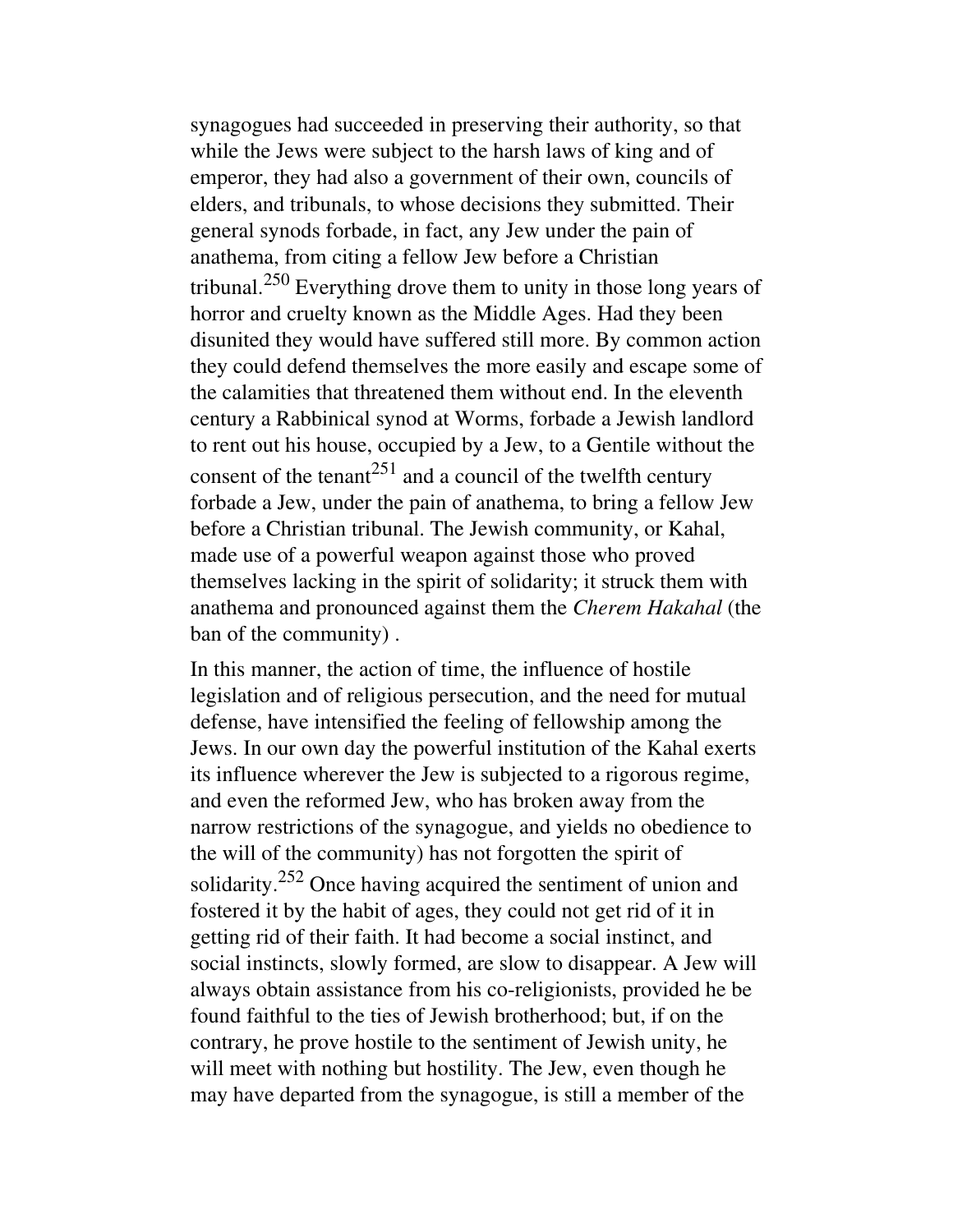Jewish free-masonry,  $253$  of the Jewish clique, if you will.

United, then, by the strongest feelings of solidarity, the Jews can easily hold their own in this disjointed and anarchic society of ours. If the millions of Christians by whom they are surrounded were to substitute this same principle of co-operation for that of individual competition, the importance of the Jew would immediately be destroyed. The Christian, however, will not adopt such a course, and the Jew must inevitably, I will not say dominate, the favourite expression of the antisemites, but certainly possess the advantage over others, and exercise that supremacy against which the antisemites inveigh, without being able to destroy it, seeing that its reason lies not only in the middle class among the Jews, but in the Christian bourgeoisie as well.

If we keep in mind, then, this conception of Jewish fellowship and the fact that the Jews at present, constitute an organized minority, we are not unjust in concluding that antisemitism is, in part, a mere struggle among the rich, a contest among the possessors of capital. In truth, it is the capitalist, the merchant, the manufacturer, the financier, among the Christians, who feels himself injured by the Jews, and not the Christian proletariat, who suffer no more from the class of Jewish employers than from their Christian masters; less, indeed, if we consider that in a case like this, where numbers count, the entrepreneur class among the Jews by comparison with the Christians amounts to little. This will explain why antisemitism is essentially the sentiment of the middle classes, and why it is so rarely met with, except in the form of a vague prejudice among the mass of the peasants and the working classes.

This war within the ranks of capital does not reveal itself after the same fashion; it presents rather two aspects, according as it arises from the hostility between the landowning class and the capitalist class in the narrower sense, or from competition within the industrial class itself.

The agrarian capitalist, in his contest against the captain of industry, has embraced antisemitism, because to the territorial lord, the Jew is the representative of commercial and industrial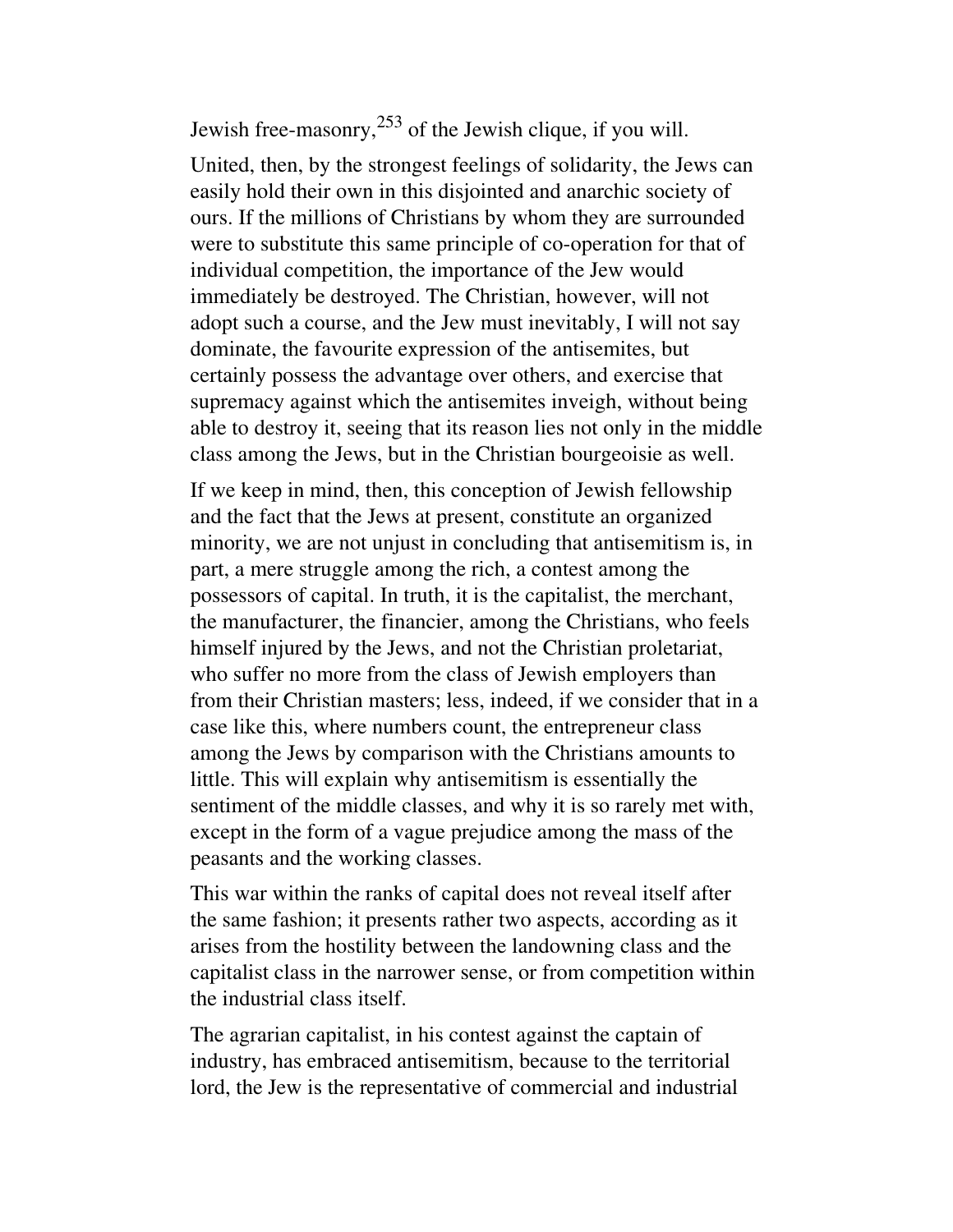capitalism. For this reason, in Germany, the Agrarian Protectionists, are bitter enemies of the Jews, who are among the most conspicuous champions of free trade. By instinct and selfinterest the Jews are opposed to the physiocratic theory which would vest political power only in the owners of land; they maintain rather the theory of modern industrialism, which makes political power go hand in hand with industrial development. Jews and Agrarians both are probably unconscious, as individuals, of the part they are playing in the economic struggle, but their mutual hatred comes from this source, nevertheless. The man of the lower middle class, the small tradesman whom speculation has probably ruined has much clearer ideas of why he is an antisemite. He knows that reckless speculation, with its attendant panics, has been his bane, and for him, the most formidable jugglers of capital, the most dangerous speculators are the Jews; which, indeed, is very true. Those even whose downfall has not been caused by speculation, ascribe their misfortunes indirectly to this cause which has destroyed a great part of the industrial and commercial capital of the world. But here, as everywhere, they make the Jew responsible for a state of things, of which he is far from being the sole cause.

The other form of economic antisemitism is more simple. It arises from the direct competition between Jewish and Christian brokers, manufacturers, and merchants. The Christian capitalist, acting for the most part, independently of his fellows, when confronted by the harmonious, if not united, opposition of the Jewish capitalists, finds himself necessarily at a disadvantage, and in the daily struggle for life frequently succumbs to his adversaries. He, therefore, suffers directly, from the rise of Jewish manufacturers and merchants. Hence his extreme animosity against the Jews, and the desire to break the power of his fortunate rivals. This is the most violent, the most bitter of all the manifestations of antisemitism, because it is the expression of the sentiments of those who feel themselves injured in their personal interests.

This prejudice against the Jews has prevailed to the present day, secret, instinctive rather than deliberate, and acquired by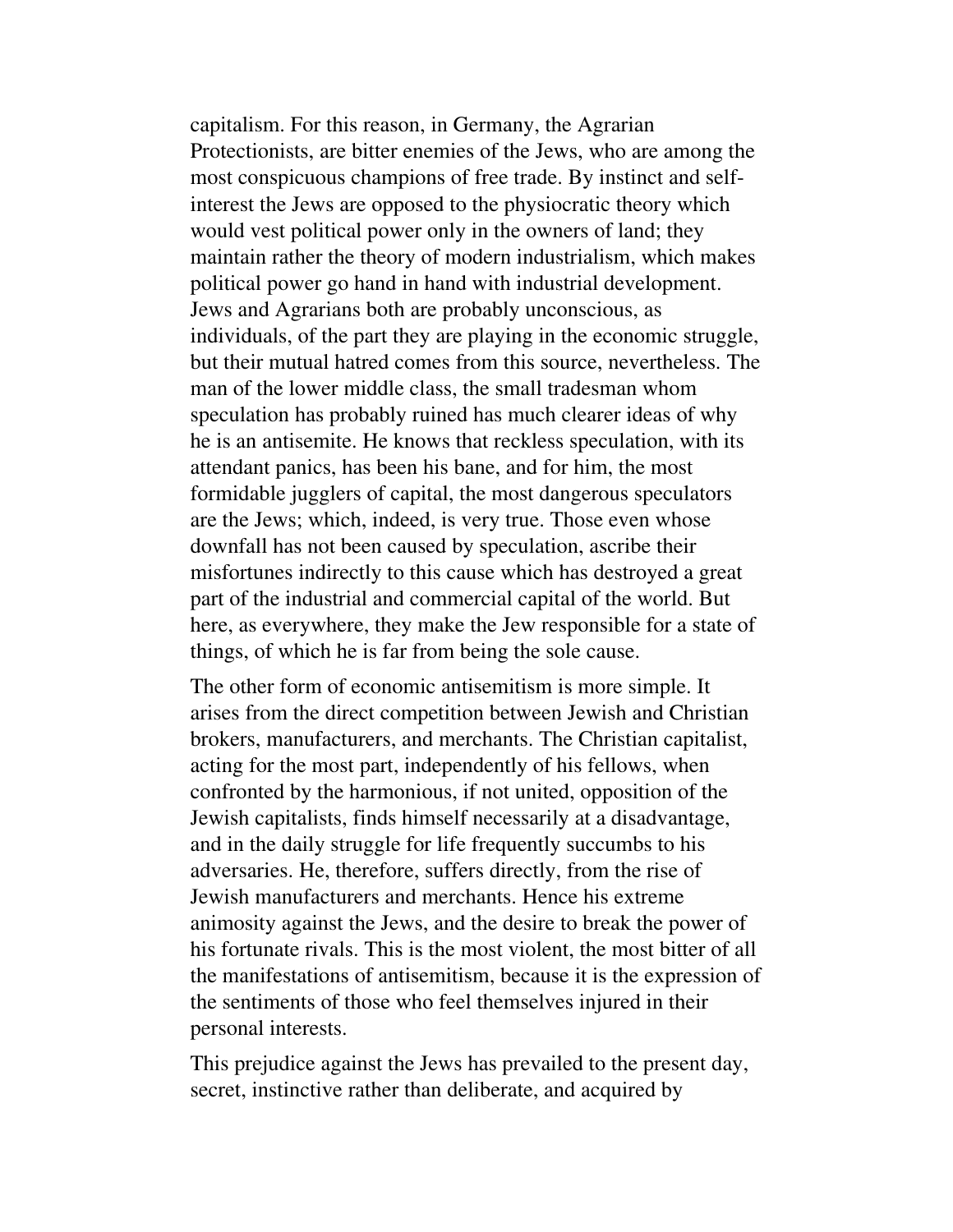heredity. People still feel an intense bitterness against the deicides, and glance with no favourable eye at their riches, for they still find it difficult to understand how this tribe of miscreants and murderers, doomed to perdition, can legitimately be the owners of wealth. The belief is still held that the Jew cannot acquire wealth without plundering the sons of the soil every owner of land looking upon himself as its child. If economic antisemitism therefore must be regarded as the manifestation of a struggle within the ranks of capital, we must not forget, too, that it is an outcome of the opposition between national and foreign wealth.

#### FOOTNOTES

243 Chap. ii.

244 Chap. v.

245 Chap. v.

246 Otto Glagau, *loc. cit*.

247 E. Renan estimates the number of Jews in Rome at the time of Nero at from twenty to thirty thousand (*L'Antechrist,* p. 7, note 2).

248 *Hist*. v. 5.

249 *Pro Flacco*, xxviii.

250 These synods frequently met after the twelfth century, and constituted the first general assemblies of the Rabbis since the closing of the Talmud. Jacob Tam (*Rabbenu Tam*), the founder of the school of Tossafists, was the first to bring about the reunion of such assemblies, for the purpose, undoubtedly, of considering means of common resistance to persecution.

251 Jost, *Geschichte der Juden*, Berlin, 1820, Vol. 2.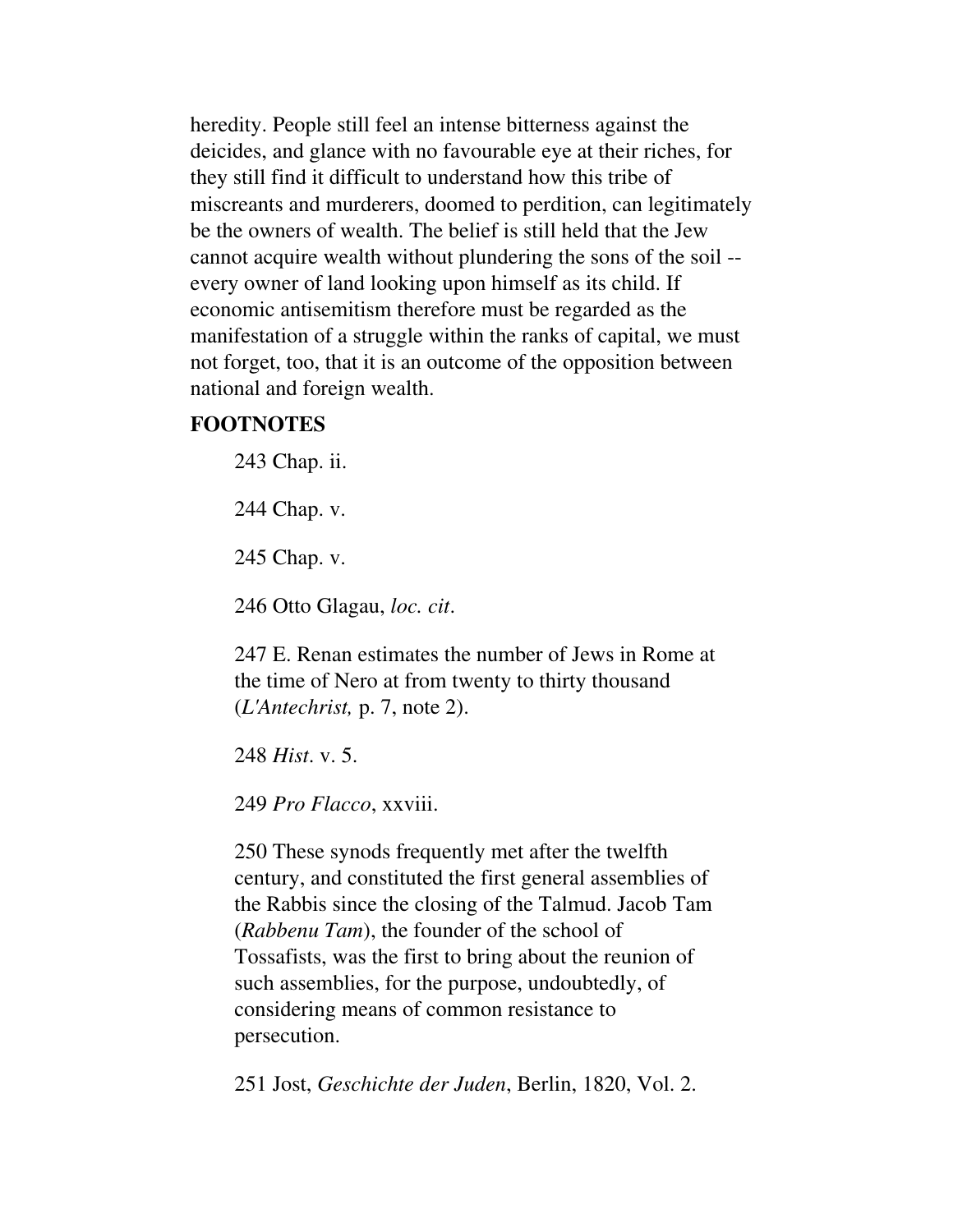252 The *Alliance Israelite Universelle*, founded in 1860 by Adolphe Cremieux, and numbering at present more than thirty thousand members, has served only to foster the fraternal spirit among the Jews. The aims of the *Alliance* are to ameliorate the intellectual and moral conditions of the Jews in the Orient by the establishment of schools, to take measures for their relief from oppression, and to bring about their complete emancipation .

253 I am not speaking, of course, of Masonic lodges, but use the word Free Masonry in the broad meaning of the term.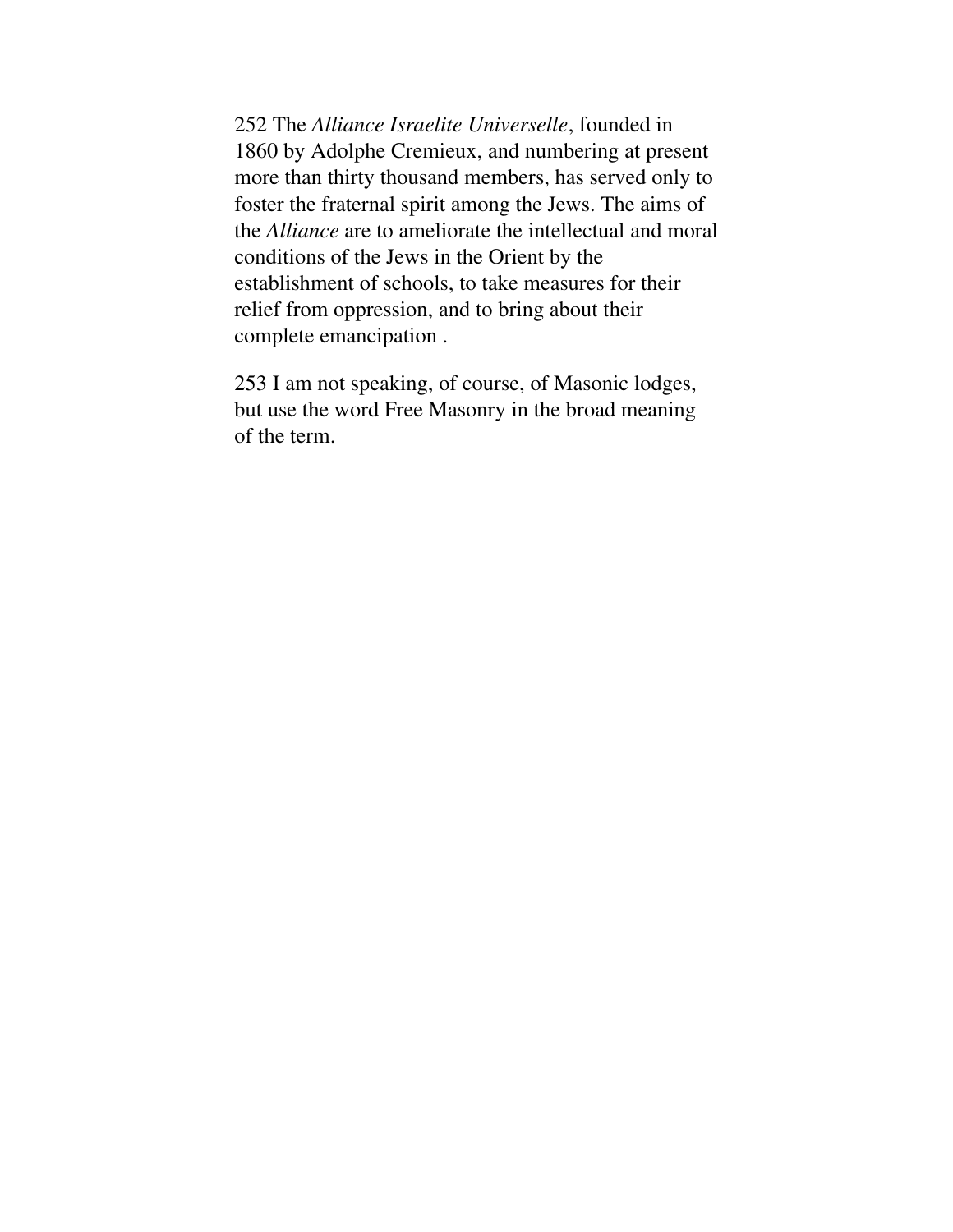## <span id="page-216-0"></span>**[Chapter Fifteen:](#page-216-0) [The Fate of Antisemitism](#page-216-0)**

We have seen then that the causes of antisemitism are, in their nature, ethnic, religious, political and economic. They are all causes of far reaching importance, and they exist not because of the Jew alone, nor because of his neighbours alone, but principally because of prevailing social conditions. Ignorant of the real cause of their sentiments, those who profess antisemitism, justify their opinion by accusations against the Jew which, as we have seen, do not at all agree with facts. Charges racial, charges religious, charges political and economic, none of these grievances of antisemitism are well founded. Some, like the ethnic grievance arise from a false conception of race; others like the religious and political charges, are due to a narrow and incomplete interpretation of historical evolution; and last of all, the economic count, has its justification in the necessity of concealing the strife going on within the capitalist class. None of these accusations is justified. It is no more correct to say that the Jew is a pure Semite than it would be to say that the European peoples are pure Aryans.

Still though the Jews are not a race, they were, until our own days, a nation. They did not fail to perpetuate their national characteristics, their religion and their theological code, which was at the same time a social code. Though they were never guilty of working for the destruction of Christianity, and were never organized in a secret conspiracy against Jesus, they did lend aid to those who assailed the Christian religion, and in all attacks on the Church, they were ever in the front rank. In the same way, even if they did not constitute a vast secret society, implacably pursuing through the centuries as its object, the undermining of monarchy, they did render important aid to the cause of Revolution. In the nineteenth century they were among the most ardent adherents of the liberal, social, and revolutionary parties, to which they contributed men like Lasker and Disraeli,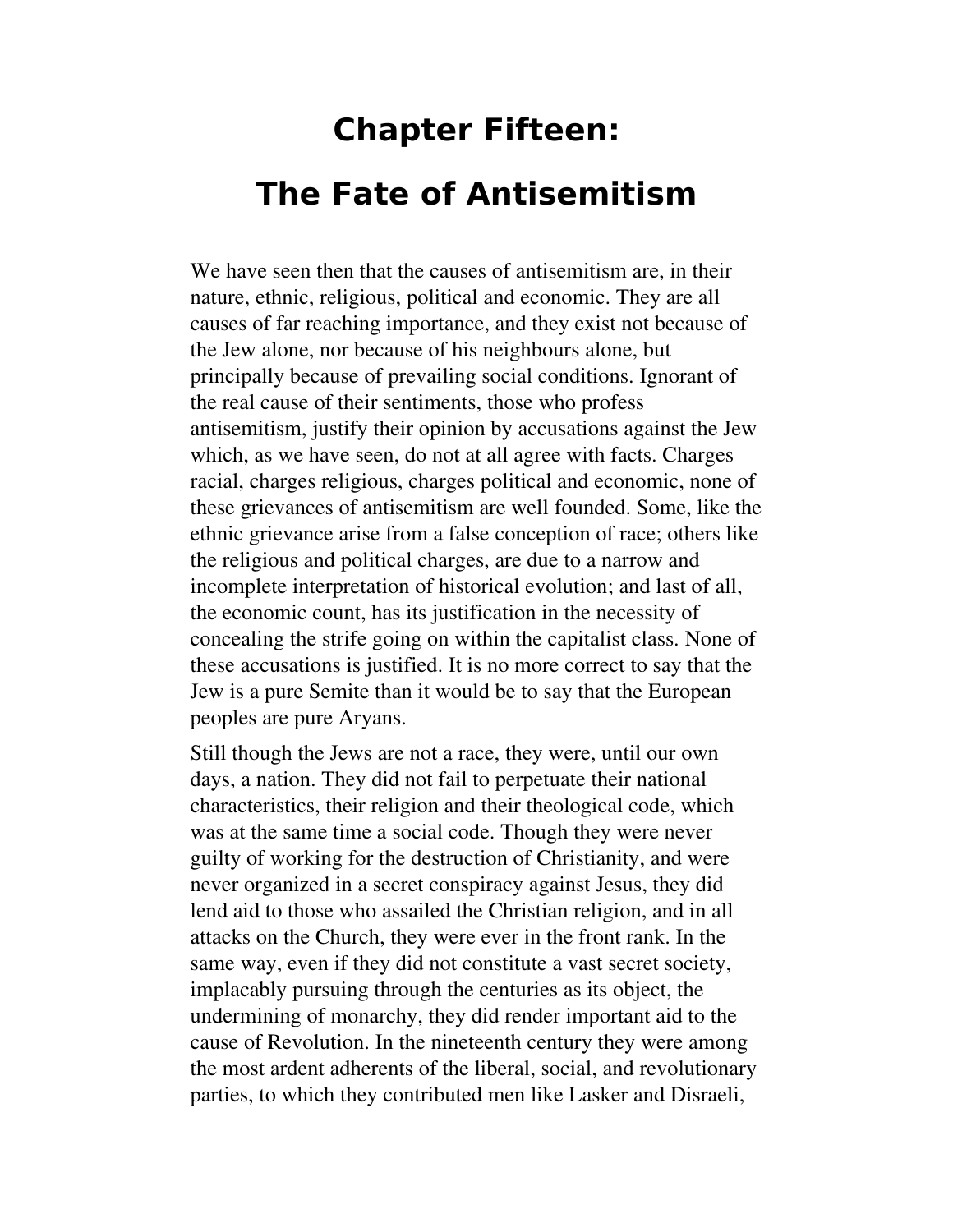Cremieux, Marx and Lassalle, not counting the obscure herd of agitators. To the revolutionary cause, too, they contributed their wealth. Finally, as I have just said, if they did not, by themselves, erect the throne of triumphant capitalism on the ruins of the old regime they were instrumental in its erection. Thus are the Jews found at the opposite poles of modern society. On the one hand they labour assiduously at that enormous concentration of wealth, which, no doubt, is bound to result in its expropriation by the State; on the other hand, they are among the most bitter foes of capital. Opposed to the Jewish money baron, the product of exile, of Talmudism, of hostile legislation and persecution, stands the Jewish revolutionist, the child of biblical and prophetic tradition, that same tradition which animated the fanatic Anabaptists of Germany in the sixteenth century, and the Puritan warriors of Cromwell. In the midst of the many transformations which our age has witnessed, they have not remained inactive; indeed, it is their activity which has, I will not say caused, but rather perpetuated, antisemitism, for antisemitism is but the successor of the anti-Judaism of the Middle Ages. Long ago, in Spain, the persecution of the Moriscoes and the Marranos was an attempt to eliminate a foreign element in the Spanish nation; and in the same way the Jews were regarded as a strange tribe, a horde of deicides, whose aim was by propaganda to infuse their spirit into the Christian peoples, and in addition, to obtain possession of great wealth, the importance of which was becoming apparent even during the early years of the Mediaeval period. Antisemitism, at present, finds different expression from that of former times; the charges brought against the Jew have also varied, in that they are formulated after a different fashion and are given a basis of ethnologic and anthropologic theory; but the causes have not altered appreciably, and modern antisemitism differs from the anti-Judaism of former times only in that it is more self-conscious, more pragmatic, and more deliberate. At the bottom of the antisemitism of our own days, as at the bottom of the anti-Judaism of the thirteenth century are the fear of, and the hatred for, the stranger. This is the primal cause of all antisemitism, the never failing cause. It appears in Alexandria under the Ptolemies, in Rome during the lifetime of Cicero, in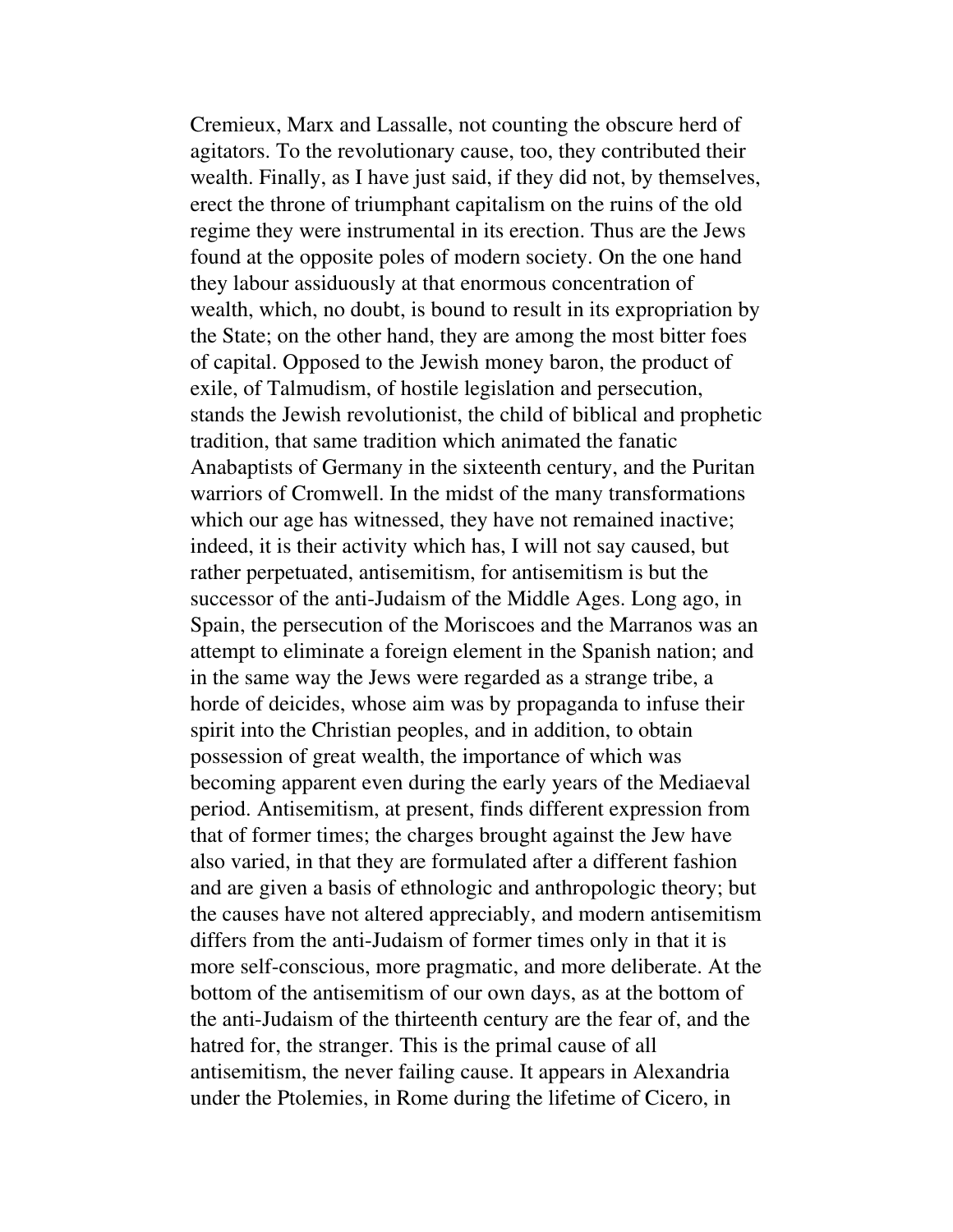the Greek cities of Ionia, in Antioch, in Cyrenaica, in feudal Europe, and in the modern state whose soul is the spirit of nationality.

Let us leave now this old anti-Judaism and concern ourselves only with the antisemitism of modern times. A product of the spirit of national exclusiveness and of a reaction on the part of the conservative spirit against the tendencies set into motion by the Revolution, all the causes which have brought it about, or have served to maintain it, may be reduced to this one only: the Jews are not as yet assimilated; that is to say, they have not yet given up their belief in their own nationality. By the practice of circumcision, by the observation of their special rules of prayer and their dietary regulations, they still continue to differentiate themselves from those around them; they persist in being Jews. Not that they are incapable of the sentiment of patriotism -- the Jews in certain countries, as in Germany, have contributed more than anybody else to the realization of national unity -- but they seem to solve the apparently unsolvable problem of constituting an integral part of two nationalities; if they are Frenchmen, or if they are Germans, they are also Jews.

Why is this so? Because everything has contributed to maintain their peculiar characteristics as a people; because they have been the possessors of a religion which is national in character, and which had its perfect reason for existence while the Jews constituted a people, but which ceased to be of service after the Dispersion and now tends only to keep them apart from the rest of the world; because all over Europe they have established colonies jealous of their prerogatives, and clinging firmly to their customs, to their religious practices, to their manners of life; because they have been living for ages under the domination of a theological code, which has rendered them immobile; because the laws of the numerous countries in which they have made their abode, together with prejudice and persecution, have prevented them from mingling with the body of the people; because since the second exodus, since their departure, that is, from Palestine, they have raised around themselves, and others have raised around them rigid and insurmountable barriers. Such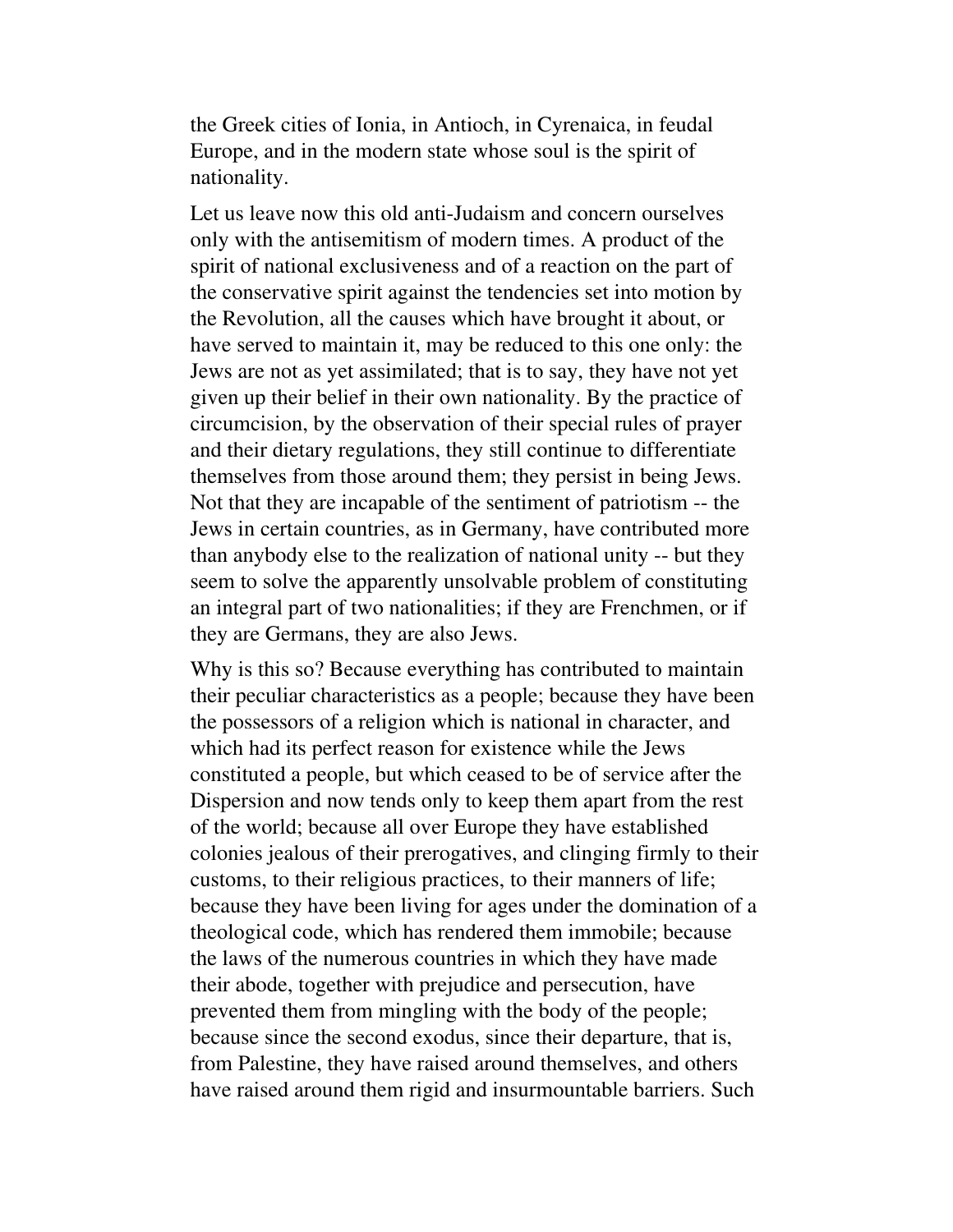as they are they are the result of a slow process of creation, on their own part, and on the part of others: their intellectual and moral life is what it is, because others made it their object to differentiate the Jews from the world, and the Jews themselves devoted themselves to the same object. They feared defilement through contact, and they were feared in turn as a source of defilement. Their doctors forbade them to unite with the Christians, and the Christian lawmakers forbade all union with the Jews. Of their own impulse they devoted themselves to the occupation of money-changing, and they were forbidden to exercise any other profession than that; of their own accord, they separated themselves from the world, and they were forced by others to remain in the Ghettoes.

Here we find ourselves confronted with a most serious objection. The antisemites are not content with saying that the Jew belongs to a different race, and is therefore a stranger, but they declare that he is by nature an element which can never be assimilated; and even if some of them admit that the Jew may become a constituent part in the composition of nations, they would have it that such an amalgamation is only detrimental to that nation. The Semite, it is maintained, saps the strength of and destroys the Aryan, and this in spite of the antisemitic theory that the superior race is bound to overcome the inferior race without being in the least affected by it. Are the Jews then incapable of assimilation? Not the least in the world, and their entire history proves the contrary. It shows  $us^{254}$  how large is the number of Jews who have become mixed with the other nations through baptism, how numerous were their conversions in the Middle Ages; how many Jews have been absorbed by the surrounding population, going over of their own free will to Christ, or driven to the baptismal font by the violence of monks and fanatical kings. Jews, in short, of whom we can no longer find any trace, just as we can no longer find any traces of the Goths, the Alamani and the Suevi, who with many other peoples united to form the French nation. At all times the Jew, like all Semites, has been in touch with the Aryan; at all times there has been intercommunication between the two races, and nothing can serve better to prove that their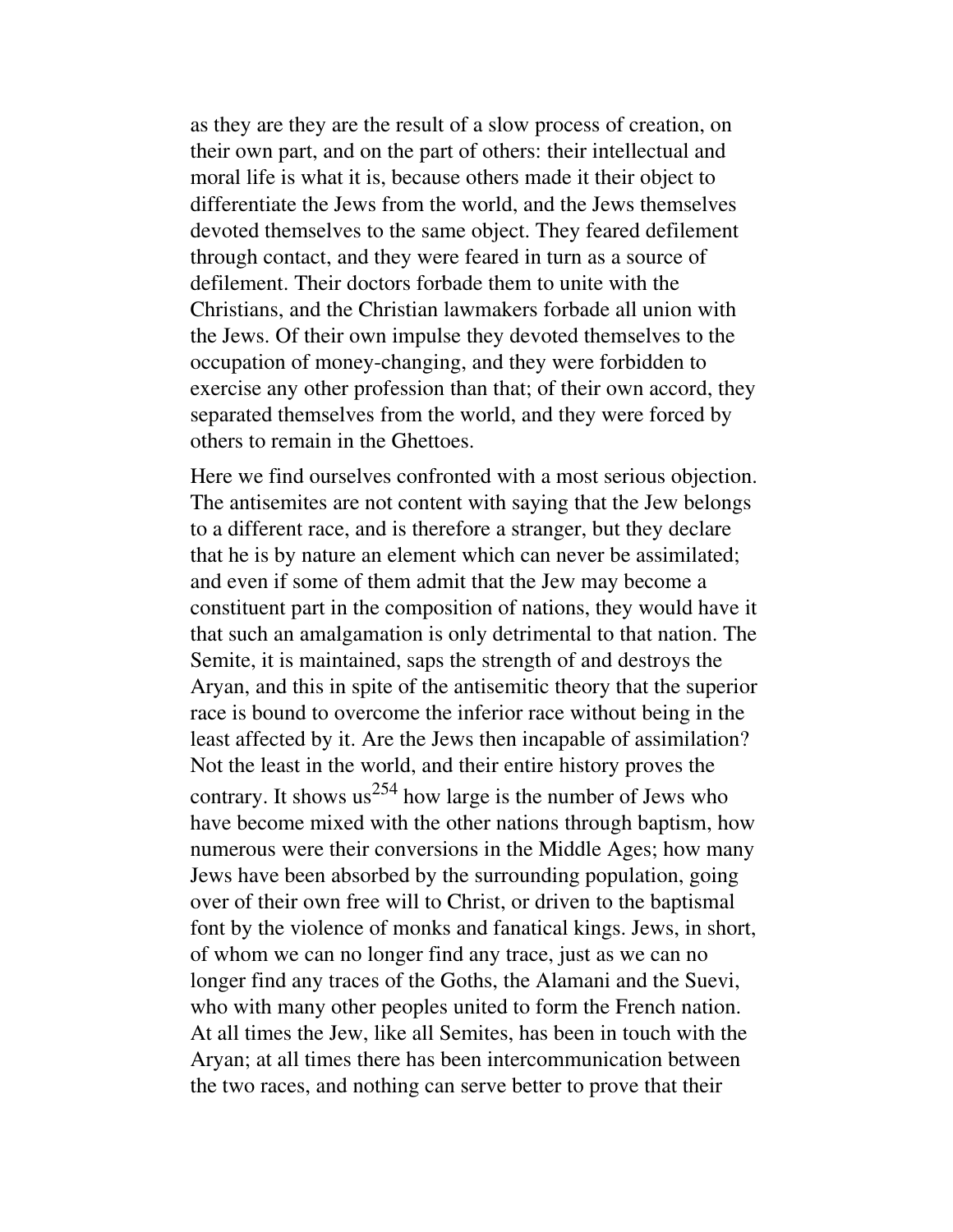assimilation is possible. If we find certain resemblances between the Spanish Jew and the Jew of Russia<sup>255</sup> we find also marked differences, and these differences are due not only to the absorption of other races, attracted and converted by the Jew, but are the result also of the Jew's natural environment, social, moral, and intellectual. The Jewish type has varied not only geographically, but has changed through time; it is a truism that the Jew of the Roman Ghetto was not the same as the Jew who fought under Bar-Cochba, just as the Jew of our great European cities does not resemble the Jew of the Middle Ages. The Jew has been no exception to this law of human evolution, and it is not the snows of Poland, or the burning suns of Spain that have been the principal factors in his development. He has been reduced to a state of putrefaction by the hostile laws of the nations in which he lived, and by his religion, a powerful and fearful religion, like all non-metaphysical religions which are characterized predominantly by a ritual and a Law. For the Jew this religion and this Law have always been the same, in all times and all places. They have been constant forces in his development, both externally and internally.

But during the last hundred years, these seemingly constant factors have undoubtedly undergone a change.<sup>256</sup> There are no longer external legislative restrictions on the Jew; the special laws to which he was formerly subjected have been abolished, and henceforth, he is amenable only to the laws of the country of which he is a citizen (and these laws, let me remark, differing with every country constitute in themselves a factor of differentiation for the Jew). With the disappearance of discriminating laws, his own peculiar laws have also disappeared. The Jew no longer lives apart, but shares in the common life; is no longer a stranger to the civilization of the countries which have received him; has no longer a literature of his own; nor manners that mark him as different from others. In short, he has adapted himself to the mode of life of whatever nation he adheres to. And as these modes of life differ from nation to nation, they serve to create marked differences among the Jews themselves, with the progress of time creating more and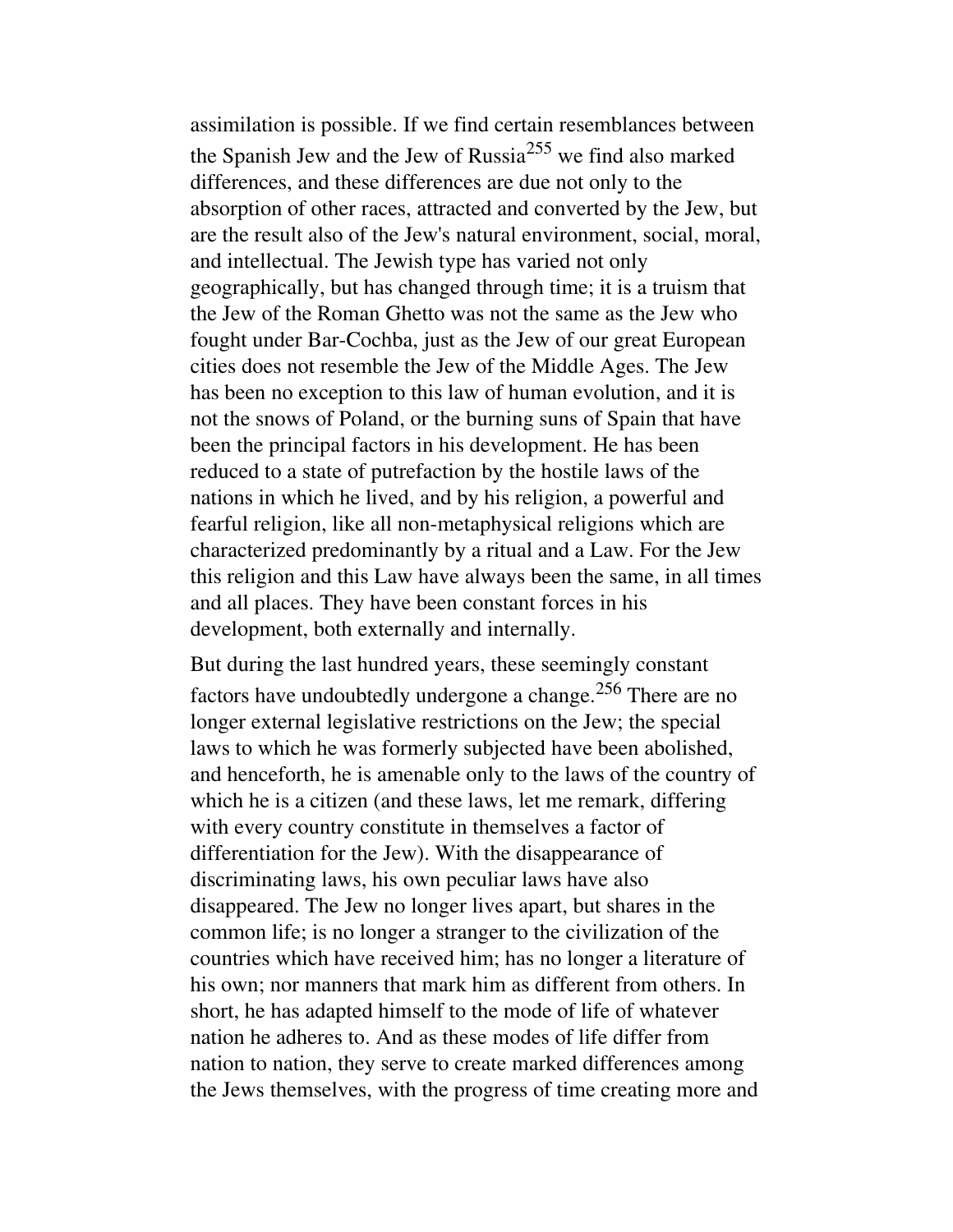more striking variety among them. Day by day they are departing from the class of occupations and the type of religion peculiar to the Jew.

Still more important, however, is the fact that the Talmudic spirit is slowly vanishing. Such schools of the Talmud as still exist in Western Europe are disappearing day by day: the modern Jew is not even able to read Hebrew; freed from the bonds of the rabbinical code, the synagogue of the present day professes at most a sort of ceremonial deism, and deism itself is losing its strength with the modern Jew, making every reformed Jew ready for rationalism. Nor is it only Talmudism that is dying, but the Jewish religion itself is in its death agony. It is the oldest of all existing religions, and it would seem right that it should be the first to disappear. Direct contact with the Christian world has started it upon its course of dissolution. For a long time it has endured as all bodies endure which are deprived of light and air: but once a breach is made in the cavern in which it has been sleeping, the sun and the fresh breath of the outside air have entered and it has fallen apart. Together with the Jewish religion, the Jewish spirit is vanishing. True it is that that was the spirit which animated Heine and Boerne, Marx and Lassalle, but they were still the products of the Jewry; they were cradled in traditions which the young Jews of to-day overlook or despise. At the present time, if there is still such a thing as Jewish personality, it tends to disappear. What religious persecution could not bring about, the decline of religious faith, based upon national ideal has accomplished. The emancipated Jew, freed alike from hostile legislation and obscurant Talmudism, far from being an element to absorb others, has become an element that can be readily absorbed. In certain countries, as in the United States, the distinction between Jews and Christians is rapidly disappearing.<sup>257</sup> It is vanishing from day to day, because from day to day the Jews are abandoning their ancient prejudices, their peculiar modes of worship, the observance of their special laws of prayer and their dietary regulations. They no longer persist in the belief that they are destined always to remain a people; they no longer dream -- a touching dream, perhaps, but ridiculous --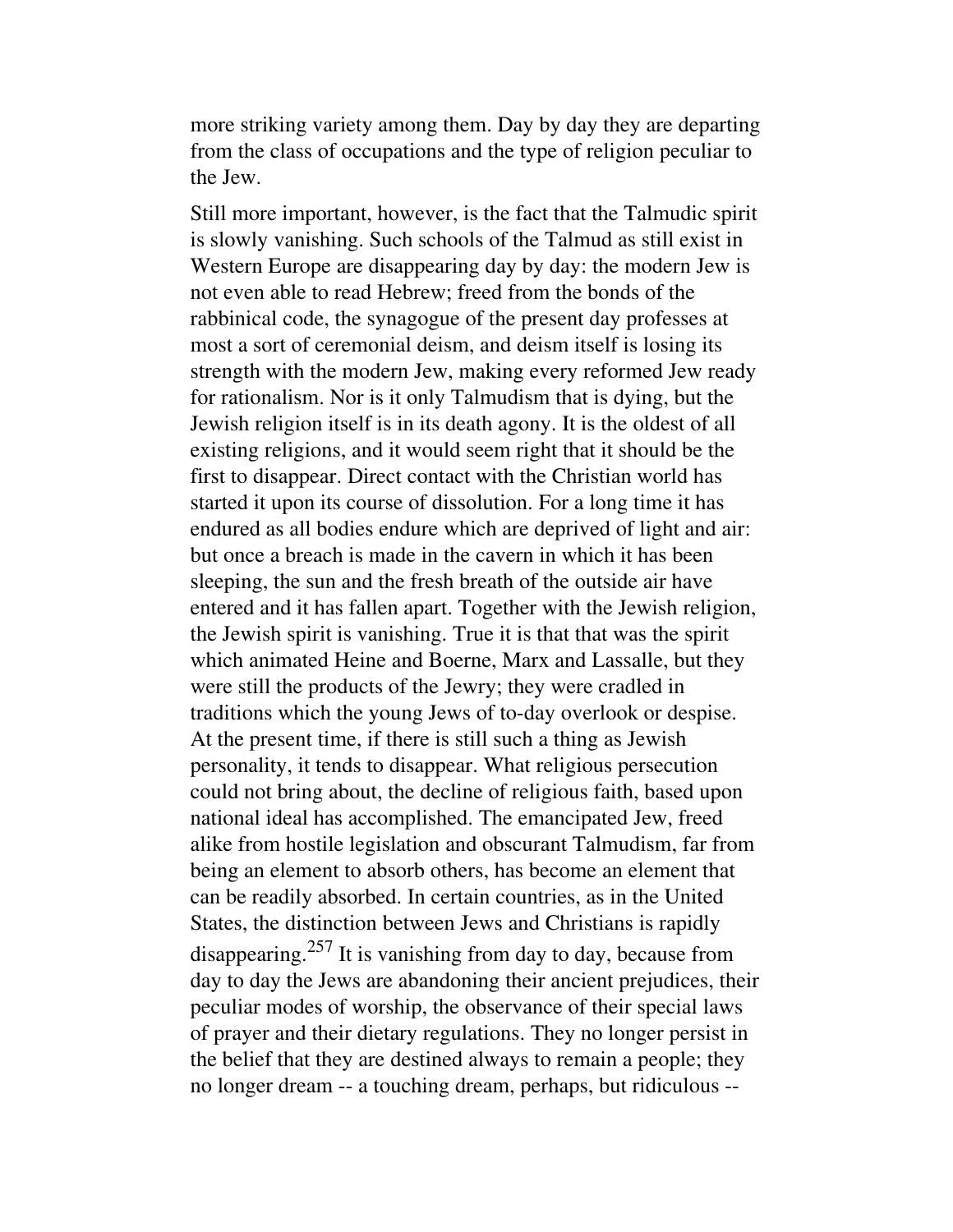that they have an eternal mission to fulfill. The time will come when they shall be completely eliminated; when they shall be merged into the body of the nations, after the same manner as the Phoenicians, who, having planted their trading stations all over Europe disappeared without leaving a trace behind them. By that time, too, antisemitism will have run its course. The moment, to be sure, is not near; the number of orthodox Jews is still great, and as long as they exist it would seem that antisemitism must exist.

If Judaism, then, is in the process of dissolution, neither is Catholicism or Protestantism gaining in strength, and we may venture to say that every external form of religion is losing its influence. On the one hand, we are advancing towards a narrow and stupid materialism, opposed to all religious feeling; on the other, our way is towards a state of philosophic and moral unreligion which shall be "a degree higher than religion or civilization itself." $258$  At the same time while these tendencies are increasing, religious prejudice is tending to disappear, and the prejudice of Christian against Jew, and of Jew against Christian, persistent, in its way, as the prejudice of the Catholic against the Protestant, cannot possibly be the only one to remain. Even now it is decreasing in intensity, and the time is near, no doubt, when every Jew will no longer be held responsible for the sufferings of Jesus on Calvary. With the steady extinction of religious animosities, one of the causes of antisemitism must disappear, and antisemitism itself must lose much of its violence, though exist it will, so long as the economic and ethnic causes which have made it, endure.

The spirit of national egotism and self-sufficiency, however strong it may be at present is also showing signs of decay. Other ideas have arisen, which from day to day are gaining in influence; they enter into the spirits of men, they impress themselves upon their understanding, they engender new conceptions and new forms of thought. The brotherhood of nations which formerly was a mere chimera, may be dreamt of now, without transcending the limits of common sense. The sentiment of human solidarity is growing stronger; and the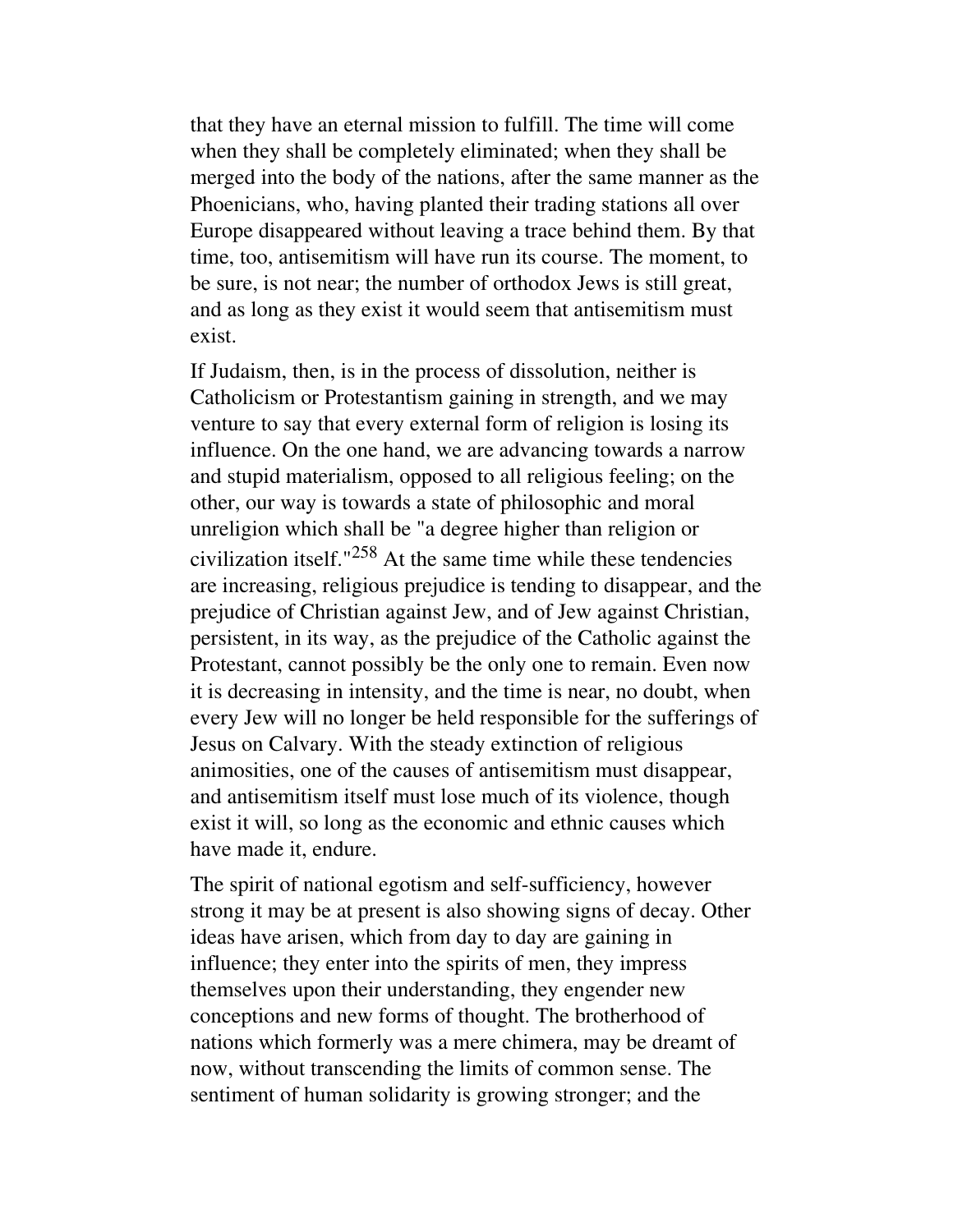number of thinkers and writers who labour at furthering its growth is increasing from day to day. The nations are coming into closer touch, and are learning to know one another better, admire one another, love one another. Increased facilities of communication tend to favour the development of the cosmopolitan spirit, and this spirit of cosmopolitanism will unite one day the most diverse of races in a peaceful Federation of definite entities, substituting universal altruism for selfish patriotism. The Jews are bound to profit by this decline of national exclusiveness, in that it must coincide with the partial elimination of their own peculiar characteristics. The progress of internationalism must bring about the decay of antisemitism. Parallel with the decline of national prejudices the Jews will witness the economic causes of antisemitism losing their force. At present the Jews are assailed as the representatives of foreign wealth. It is therefore just to suppose that when the animosity against things foreign shall have disappeared, Jewish capital will no longer be an object of attack for Christian capital. Competition will, of course, persist in spite of all this, and those Jews who persist in maintaining their national identity, will always remain the objects of an hostility based upon this competitive struggle.

Other events, however, and other changes may bring about the disappearance of these economic causes. In the struggle which is now on between the proletariat and the industrial and financial classes, we shall possibly see Jewish and Christian capitalists forgetting their differences to unite against a common enemy. If present social conditions persist, however, such a union of the Christian and Jewish bourgeoisie can only bring about a temporary truce. From the battle which must inevitably be fought out, the indications are that Capital cannot come out the victor. Founded upon egoism, upon selfishness, upon injustice, upon lies, and upon theft, our present society is doomed to disappear. However brilliant it may appear, however resplendent, refined, luxurious, magnificent, it is stricken with death. It has been weighed morally and found wanting. The bourgeoisie which exercises all political power because it holds control of all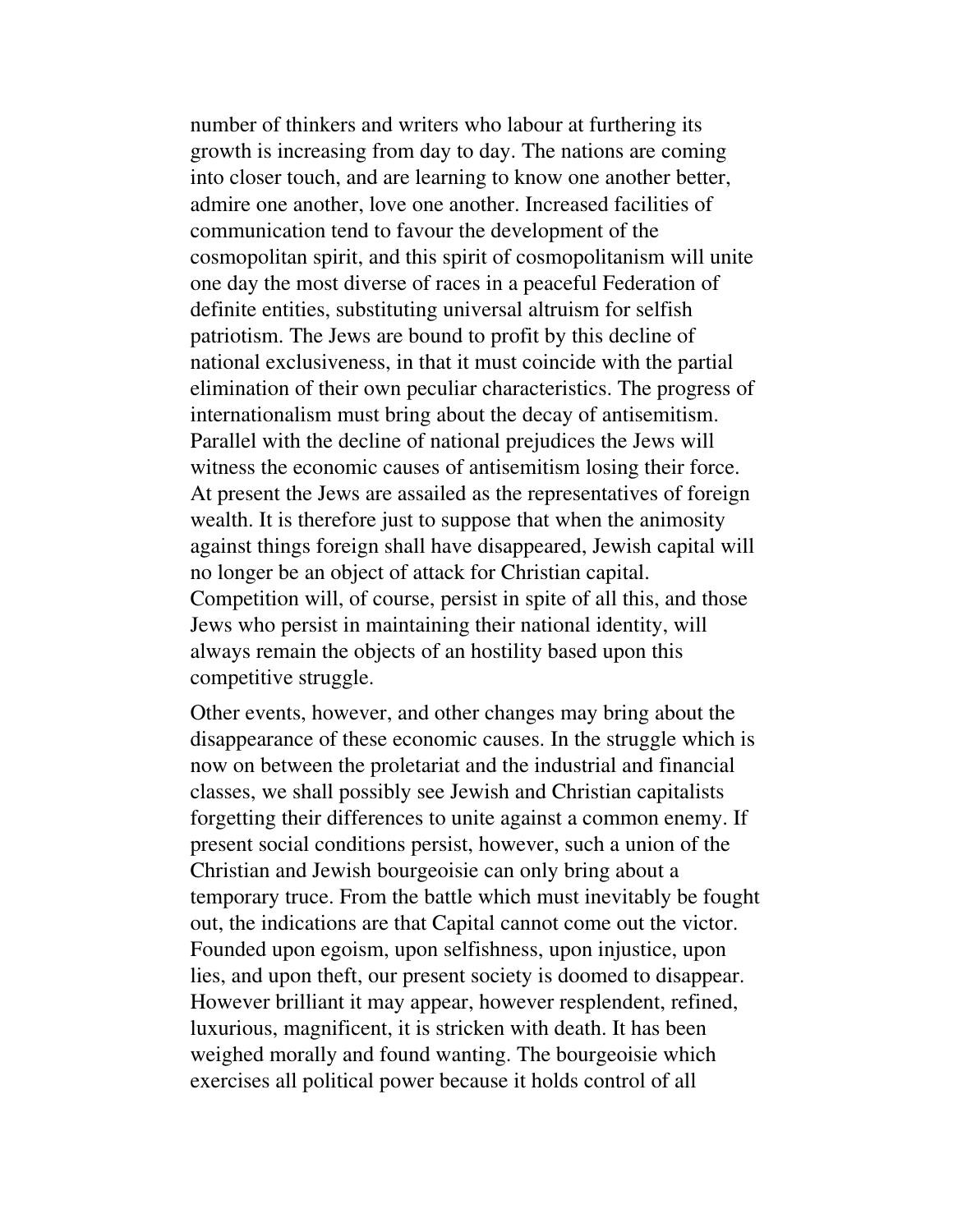economic agencies, will draw upon its resources in vain; in vain will it appeal to all the armies that defend it, to all the tribunals of justice that watch over it, to all the legal codes that protect it; it will not be able to withstand the inflexible laws which day by day are working towards the substitution of communal property for the capitalistic regime.

Everything is tending to bring about such a consummation. Such is the irony of things that antisemitism which everywhere is the creed of the conservative class, of those who accuse the Jews of having worked hand in hand with the Jacobins of 1789 and the Liberals and Revolutionists of the nineteenth century, this very antisemitism is acting, in fact, as an ally of the Revolution. Drumont in France, Pattai in Hungary, Stoecker and von Boeckel in Germany are co-operating with the very demagogues and revolutionists whom they believe they are attacking. This antisemitic movement, in its origin reactionary, has become transformed and is acting now for the advantage of the revolutionary cause. Antisemitism stirs up the middle class, the small tradesmen, and sometimes the peasant, against the Jewish capitalist, but in doing so it gently leads them toward Socialism, prepares them for anarchy, infuses in them a hatred for all capitalists, and, more than that, for capital in the abstract. And thus, unconsciously, antisemitism is working its own ruin, for it carries in itself the germ of destruction.

Such, then, is the probable fate of modern antisemitism. I have tried to show how it may be traced back to the ancient hatred against the Jews; how it persisted after the emancipation of the Jews, how it has grown and what are its manifestations. In every way I am led to believe that it must ultimately perish, and that it will perish for the various reasons which I have indicated, because the Jew is undergoing a process of change; because religious, political, social, and economic conditions are likewise changing; but above all, because antisemitism is one of the last, though most long lived, manifestations of that old spirit of reaction and narrow conservatism, which is vainly attempting to arrest the onward movement of the Revolution.

## **FOOTNOTES**